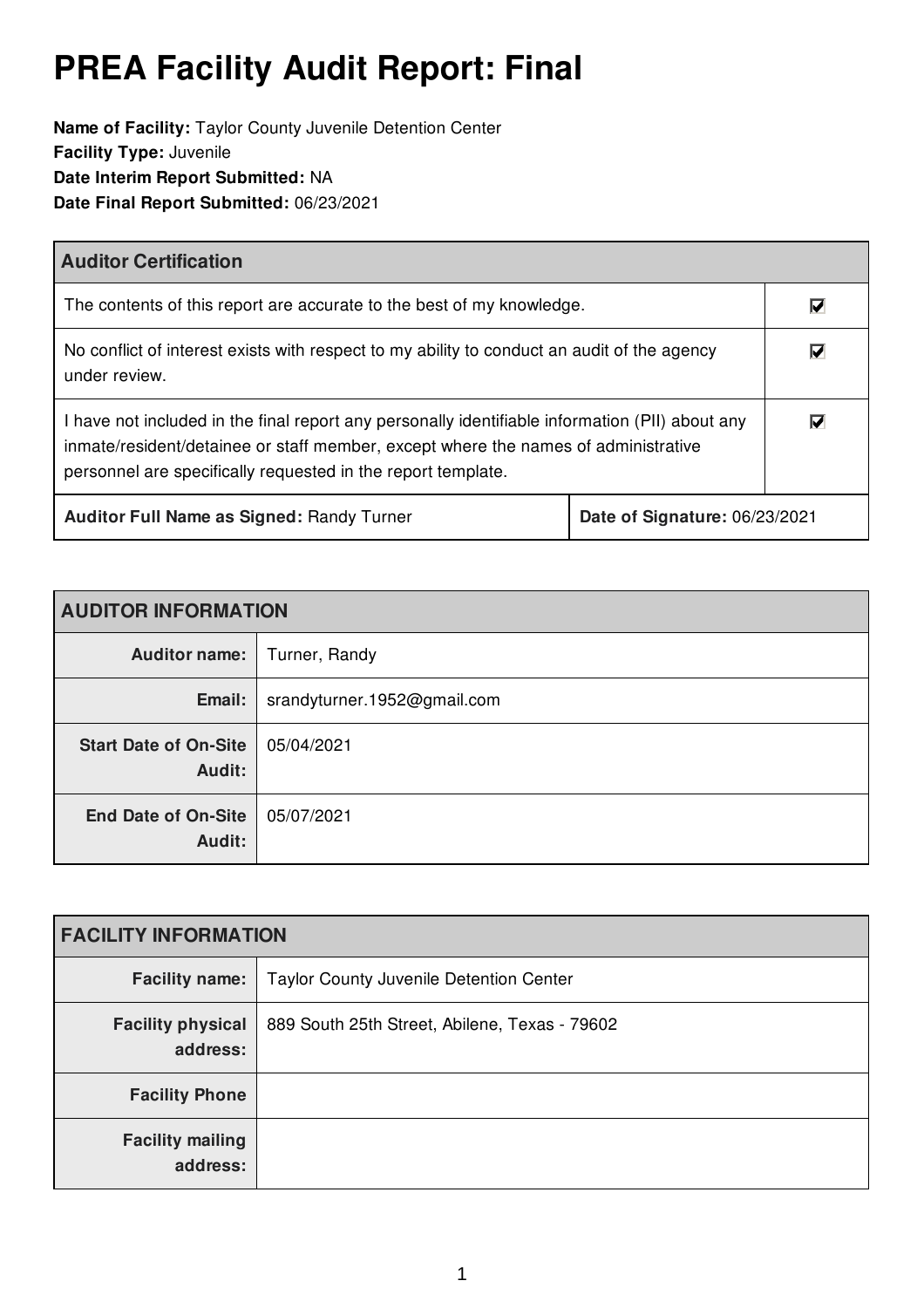| <b>Primary Contact</b>         |                                                    |
|--------------------------------|----------------------------------------------------|
|                                | Name:   Rocky Ellis                                |
|                                | <b>Email Address:</b> ellisr@taylorcountytexas.org |
| Telephone Number: 325-225-3392 |                                                    |

| Superintendent/Director/Administrator |                                 |  |
|---------------------------------------|---------------------------------|--|
| Name:                                 | <b>Andy Seballos</b>            |  |
| <b>Email Address:</b>                 | Seballosa@taylorcountytexas.org |  |
| <b>Telephone Number:</b>              | 325-691-7462                    |  |

| <b>Facility PREA Compliance Manager</b> |  |
|-----------------------------------------|--|
| Name:                                   |  |
| <b>Email Address:</b>                   |  |
| <b>Telephone Number:</b>                |  |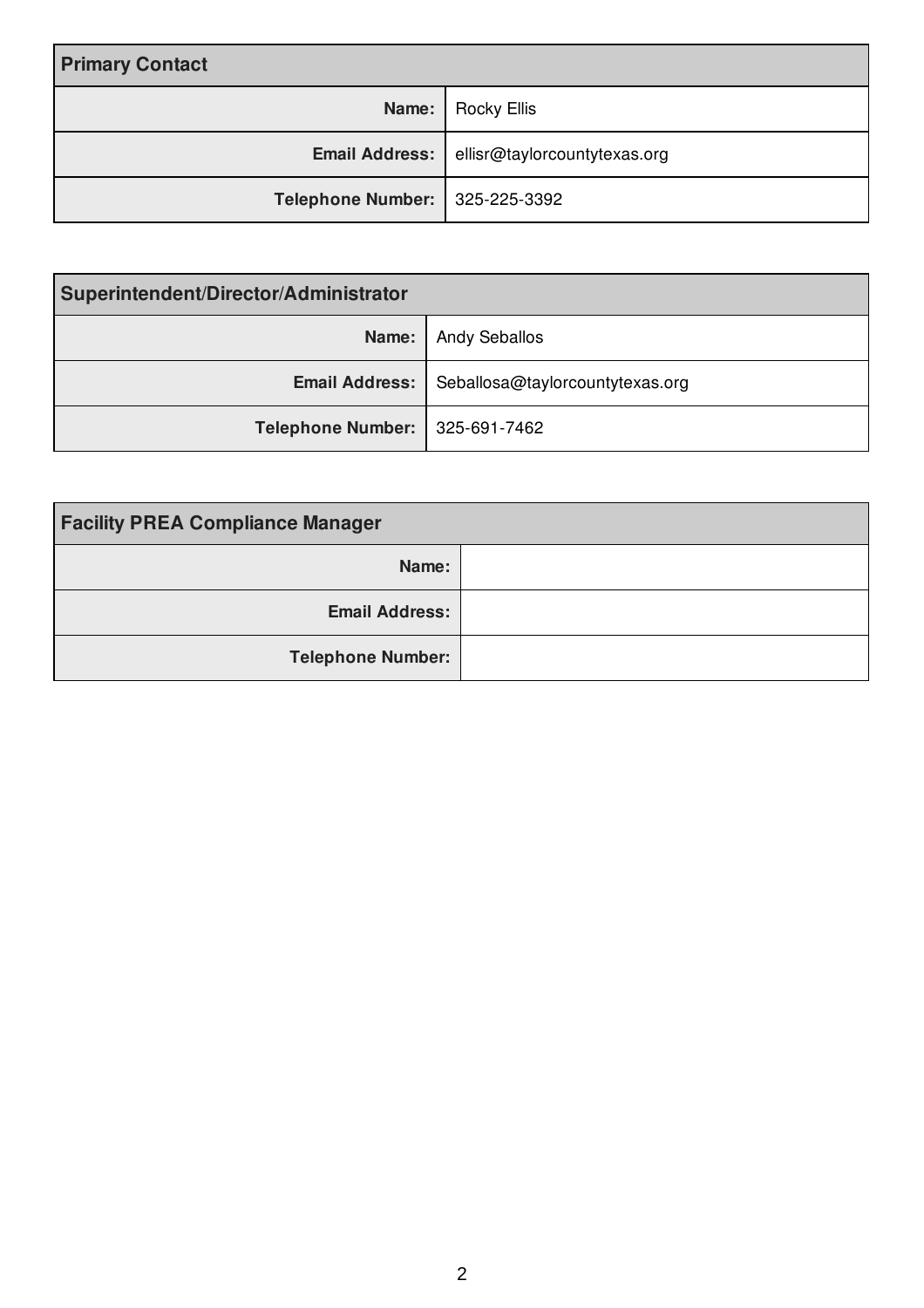| <b>Facility Characteristics</b>                                                                                     |                                  |  |
|---------------------------------------------------------------------------------------------------------------------|----------------------------------|--|
| <b>Designed facility capacity:</b>                                                                                  | 22                               |  |
| <b>Current population of facility:</b>                                                                              | 15                               |  |
| Average daily population for the past 12<br>months:                                                                 | 11                               |  |
| Has the facility been over capacity at any point<br>in the past 12 months?                                          | <b>No</b>                        |  |
| Which population(s) does the facility hold?                                                                         | Both females and males           |  |
| Age range of population:                                                                                            | $10 - 17$                        |  |
| Facility security levels/resident custody levels:                                                                   | <b>Secure Detention Facility</b> |  |
| Number of staff currently employed at the<br>facility who may have contact with residents:                          | 65                               |  |
| Number of individual contractors who have<br>contact with residents, currently authorized to<br>enter the facility: | 10                               |  |
| Number of volunteers who have contact with<br>residents, currently authorized to enter the<br>facility:             | 8                                |  |

| <b>AGENCY INFORMATION</b>                                          |                                                      |  |
|--------------------------------------------------------------------|------------------------------------------------------|--|
| Name of agency:                                                    | <b>Taylor County Government</b>                      |  |
| <b>Governing authority</b><br>or parent agency (if<br>applicable): | <b>Taylor County Juvenile Board</b>                  |  |
| <b>Physical Address:</b>                                           | 889 S 25th Street, Suite 300, ABILENE, Texas - 79602 |  |
| <b>Mailing Address:</b>                                            |                                                      |  |
| <b>Telephone number:</b>                                           | 325-691-7462                                         |  |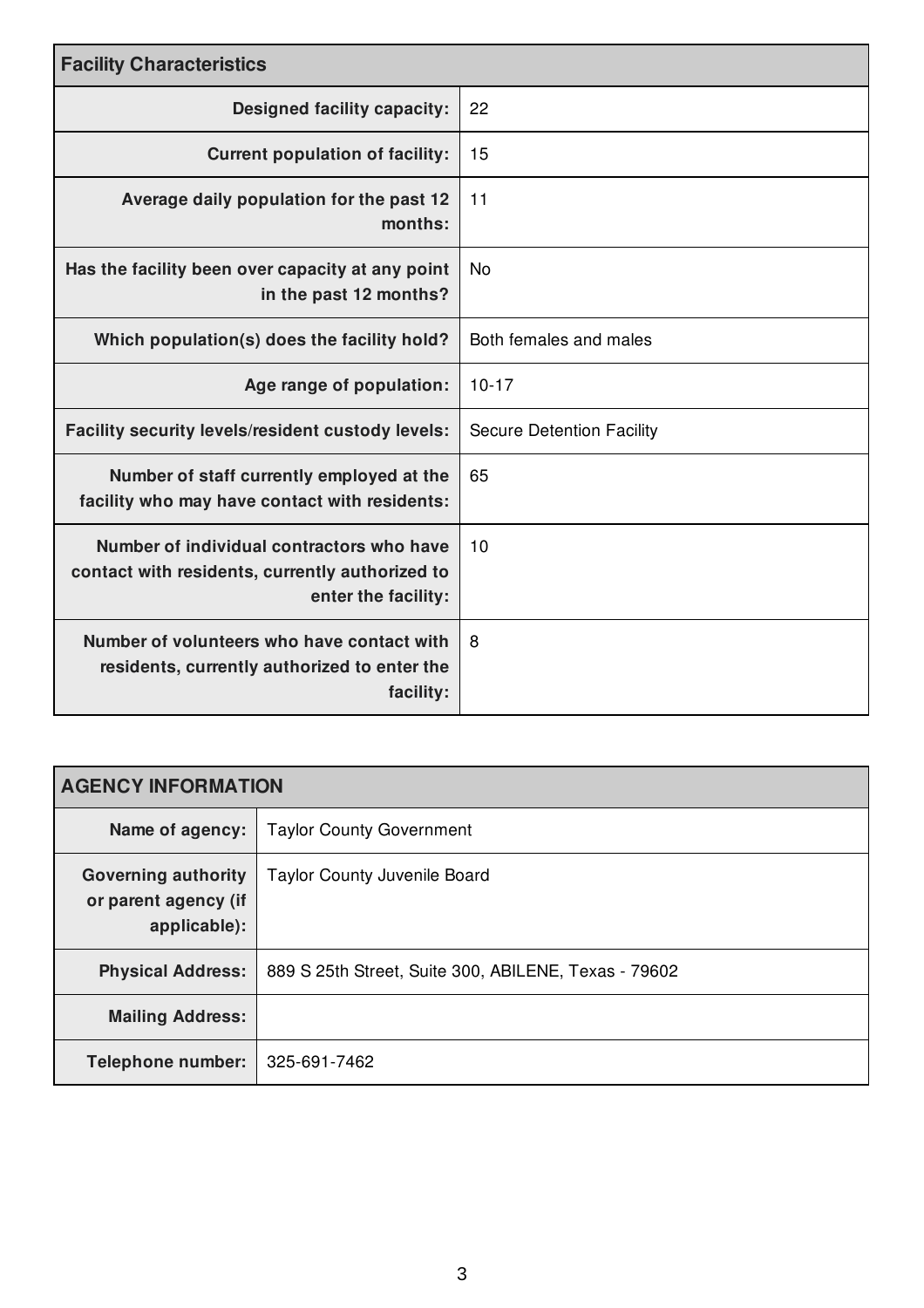| <b>Agency Chief Executive Officer Information:</b> |                                                  |  |
|----------------------------------------------------|--------------------------------------------------|--|
| Name:                                              | Allison Stafford/Chief Probation Officer         |  |
|                                                    | Email Address:   stafforda@taylorcountytexas.org |  |
| Telephone Number:   325-691-7462                   |                                                  |  |

| <b>Agency-Wide PREA Coordinator Information</b> |                                                    |
|-------------------------------------------------|----------------------------------------------------|
| Name:   Rocky Ellis                             | <b>Email Address:</b> ellisr@taylorcountytexas.org |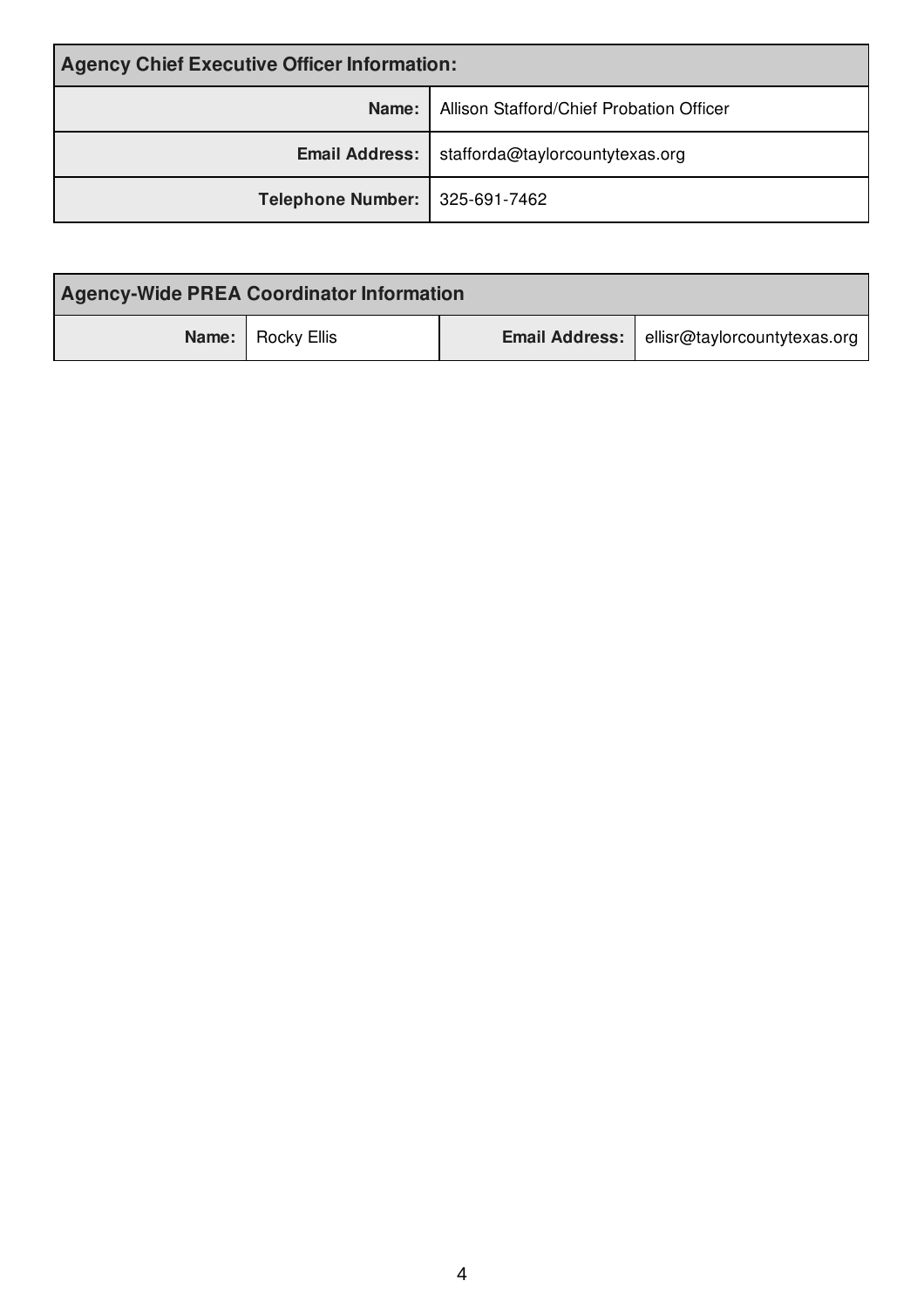# **AUDIT FINDINGS**

#### **Narrative:**

The auditor's description of the audit methodology should include a detailed description of the following processes during the pre-audit, on-site audit, and post-audit phases: documents and files reviewed, discussions and types of interviews conducted, number of days spent on-site, observations made during the site-review, and a detailed description of any follow-up work conducted during the post-audit phase. The narrative should describe the techniques the auditor used to sample documentation and select interviewees, and the auditor's process for the site review.

#### **Taylor County Juvenile Detention Center**

Due to the COVID-19 pandemic that was experienced across the United States, and before providing information on the Prison Rape Elimination Act (PREA) audit process for the Taylor County Juvenile Detention Center that began in January 2021, it is important to understand the timing of this second and current PREA audit for this facility. This is relevant as it pertains to the steps that were taken to meet PREA Standard requirements and guidelines to complete an audit within a three-year cycle from the previous audit. The first PREA audit of the facility was completed and documented with the final report provided on August 22, 2017. This met the requirement for a PREA audit to be completed within the three-year cycle of August 20, 2016, to August 19, 2019. The PREA audit that is the subject of this report is being completed during the three-year cycle of August 20, 2019, to August 19, 2022, with the final report completed well within this current three-year cycle.

In January 2020, this U.S. Department of Justice certified PREA Auditor, Stephen Randy Turner, SRT Consulting and Management Services, LLC (referred to as "Auditor" throughout the report), was contacted by the Facility's PREA Coordinator. After initial discussion and negotiation on the timing for the audit, the Taylor County Juvenile Probation Department (referred to as "Agency' throughout the report) and the Auditor entered into a contract on February 1, 2020, with an agreement that all phases of the PREA audit on the Taylor County Juvenile Detention Center (referred to as "Facility" throughout the report) would be conducted from March 1 to August 31, 2020, anticipating that the final audit report would be completed no later than the end of 2020. On March 17, 2020, the Auditor conducted an initial planning phone call with Facility and Agency representatives who would be leading the Facility's work on the audit, with the on-site phase of the audit planned for May 11-15, 2020. However, soon after this meeting, the entire country became fully aware of the extent of the COVID-19 virus (referred to as "virus") with resulting restrictions placed on the operations of residential facilities across the country. Most importantly, to control and minimize exposure to the virus, restrictions were placed on who could enter the Facility based on directions and guidelines from Federal, State and local governmental leadership. The Auditor remained in contact with the Facility's PREA Coordinator and Agency leadership to further discuss options for conducting the audit and to gauge a reasonable timeframe for the on-site phase of the audit. Unfortunately, due to the on-going concerns with the spread of the virus, staff who would be working to complete the pre-on-site phase of the audit began working from home, several staff contracting the virus, and restrictions on access to the Facility continuing, the audit process had to be delayed.

Due to the existing restrictions, and, at that time, anticipating that the extent of the virus restrictions would end in the near future, the contract agreement was amended on March 31, 2020, and a new term was established to conduct all phases of the audit from June 1 to December 31, 2020, anticipating the audit could be completed in calendar year 2020. However, COVID-19 restrictions continued as well as limitations on the ability of Agency and Facility personnel to complete audit requirements. The Auditor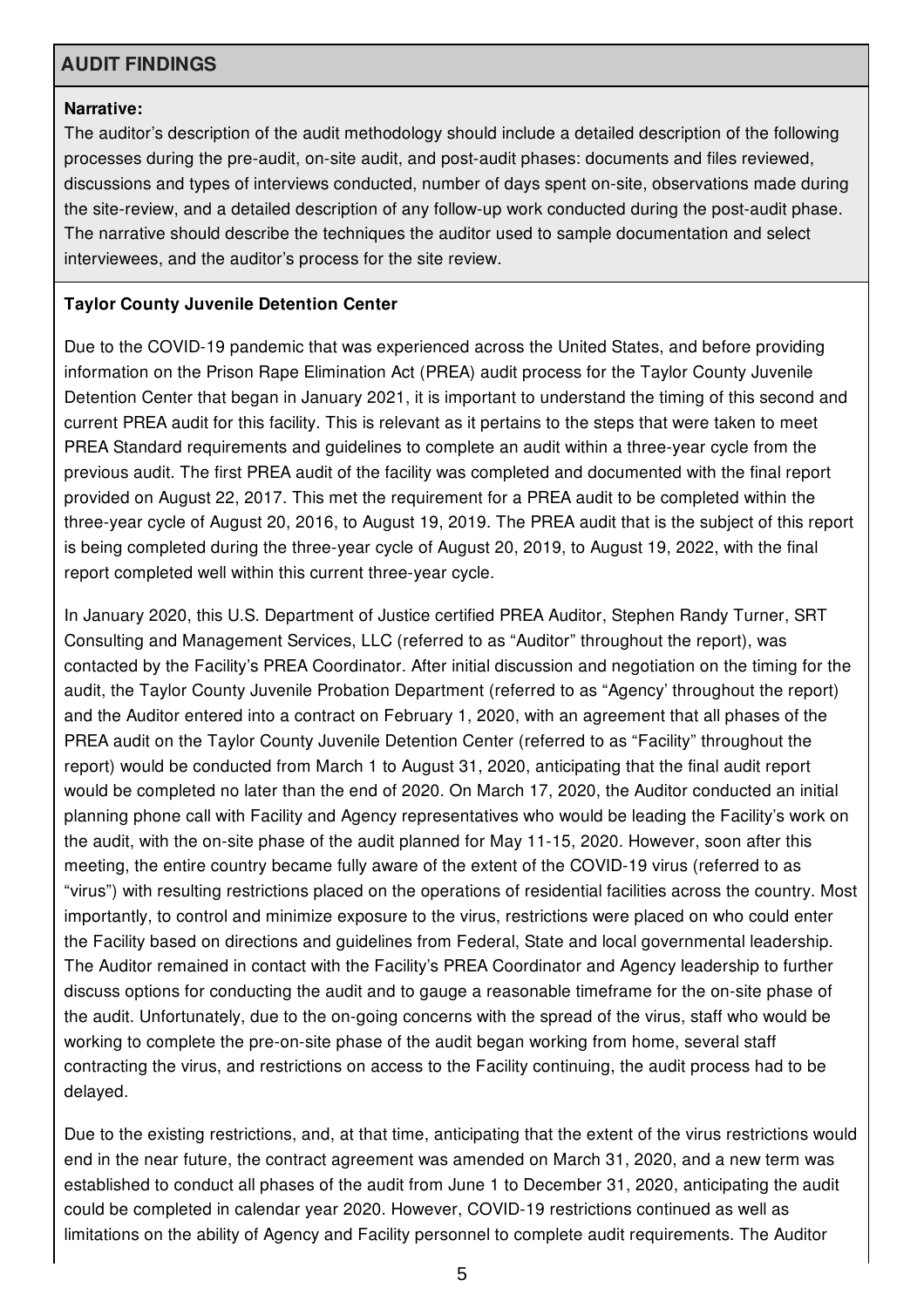was also notified in May 2020 that the then PREA Coordinator had resigned, and steps were being taken to fill this position as quickly as possible, understanding limitations due to the virus restrictions. In addition, this Auditor is in an age-bracket that had been determined to be highly susceptible to the virus, and Facility staff were diagnosed positive with the virus. Given all these factors, during a phone call on July 13, 2020, an agreement was made to terminate the existing contract agreement to conduct the audit, track the further development and interventions for the COVID-19 virus, and determine a more appropriate date for the audit after January 1, 2021. As required by the contract agreement, the Auditor provided written notice on July 31, 2020, that the contract was mutually terminated.

Over the next few months, the Auditor and Facility leadership continued to communicate by email, and the Facility continued to maintain virus-related restrictions as the Taylor County area experienced a surge in COVID-19 cases. However, the Agency and Facility leadership wanted to ensure a contract was in place to complete the PREA audit as soon as possible in 2021. In September 2020, it was agreed that a new contract would be established, calling for the PREA audit to begin in January 2021. In addition, a new PREA Coordinator was hired. The Auditor provided information on available training through the PREA Resource Center on the audit process, and this individual began required in-house training. In October 2020, a new contract agreement was created between the Agency and the Auditor for the completion of the PREA audit on the Facility between January 1 and June 30, 2021. Communication during December 2020 indicated that the Agency and Facility wanted to continue under this time frame, understanding that an additional delay could again occur depending on the virus-related restrictions.

After this year-long delay, the PREA audit of the Taylor County Juvenile Detention Center was again initiated in January 2021. The Facility is operated by the Taylor County Juvenile Probation Department, and is under the jurisdiction of the Taylor County Juvenile Board who must annually authorize the preadjudication facility as suitable for the detention of juvenile offenders. The Facility is audited annually by the Texas Juvenile Justice Department (referred to as "TJJD" throughout the report), the state agency designated under the Texas Family Code to promulgate minimum standards. The Facility operates and is classified in the state of Texas as a juvenile pre-adjudication facility (commonly referred to as a juvenile detention center), and must be registered with TJJD, including a registered or certified bed-capacity. The Facility has a certified capacity of 22-beds, and serves both male and female residents. Further, Texas Administrative Code Title 37, Chapter 343, titled "Secure Juvenile Pre-Adjudication Detention and Post-Adjudication Correctional Facilities" provides the specific standards by which the Facility is to be operated, as well as the services and programs that must be provided to youth while being detained in a pre-adjudication facility. It is also noted that the facility serves youth who are referred by any Taylor County law enforcement agency for delinquent conduct, and youth referred by surrounding county juvenile probation departments who do not operate a juvenile detention facility. Taylor county contracts with thirteen (13) counties to provide this service on a daily rate basis.

The pre-onsite portion of the audit began via a conference call on January 12, 2021, with the PREA Coordinator, the Deputy Chief of Fiscal Services, and the Quality Assurance Officer/Court Liaison who will be assisting with the completion of required documentation in the PREA On-Line Audit System (OAS). The Auditor provided information concerning the audit process, reinforced that the audit will utilize a "practice-based" methodology, and ensured that the PREA Coordinator and the Quality Assurance Officer were comfortable utilizing the OAS. Further discussion took place to (1) clarify the documentation that would need to be included in the OAS; (2) agree on the previous 12-month period for audit purposes would be calendar year 2020; (3) review a process for the facility to contact the Auditor if there were questions or concerns throughout the pre-onsite portion of the audit; (4) agree to conduct, at a minimum, a weekly conference call to review progress, address questions or concerns; and, (5) tentatively plan for how the onsite portion of the audit would be conducted. The onsite phase of the audit was tentatively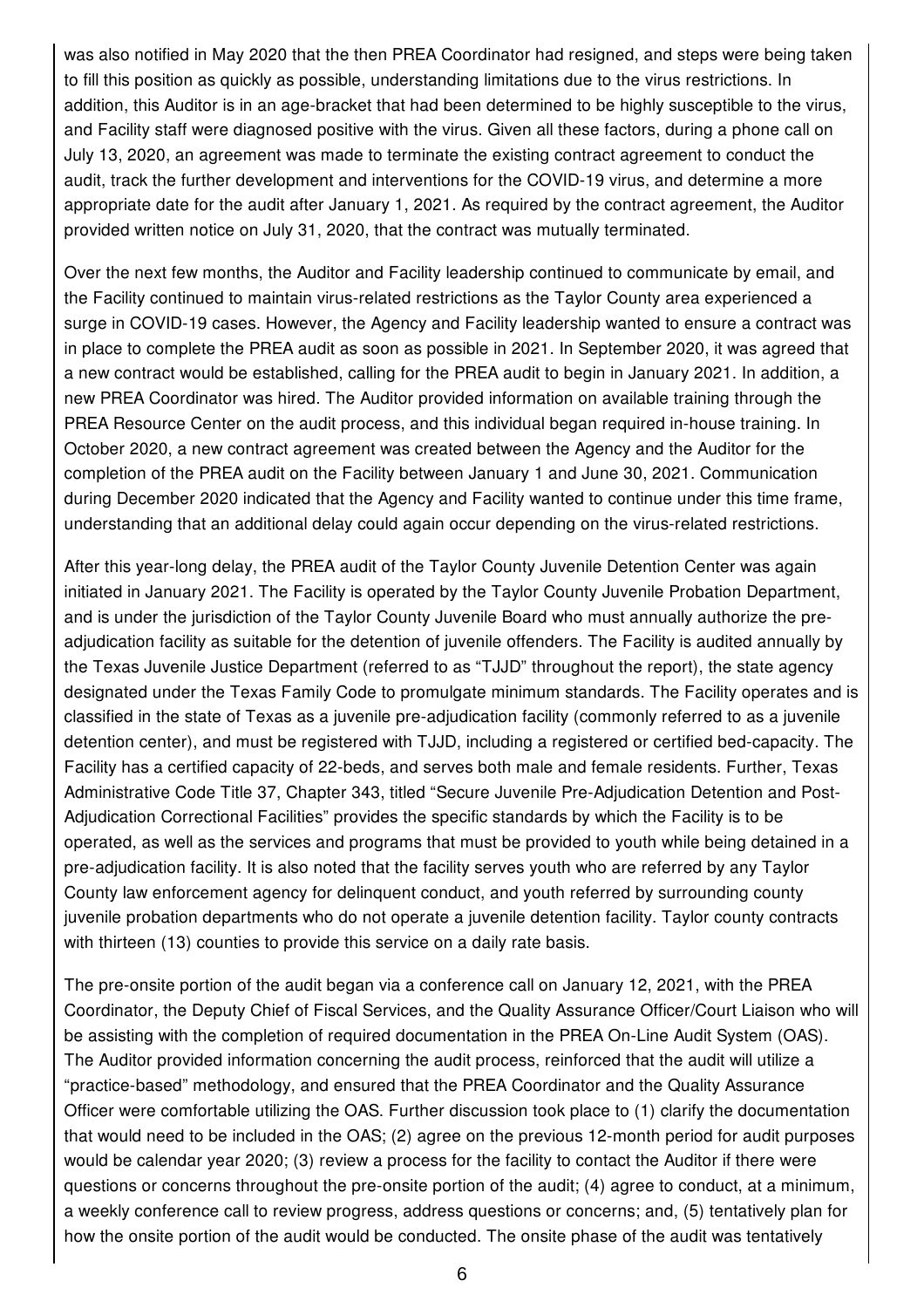scheduled for March 16-19, 2021, understanding that further restrictions due to the virus could delay the Auditor being allowed in the facility. The Auditor provided the Audit Notices by email on January 12, 2021, with recommendations as to where they should be posted, including all areas where youth have access (housing areas, academic classrooms, cafeteria, visitation area where family members can also review, intake areas, and any other locations deemed appropriate by the facility). The notices were developed with large print (Arial, 14-18 size font) and bolded so that they would be easily and readily visible; the facility posted the notices on either a bright yellow or orange paper in high-traffic areas to call attention to the documents. Notices were dated and posted on January 14, 2021, eight weeks prior to the scheduled start of the on-site audit date of March 16, 2019. Posting of the notices was confirmed by pictures taken and emailed to the Auditor by the PREA Coordinator on January 21, 2021.

It was agreed that weekly calls would be scheduled each Friday until the onsite audit was scheduled, and were initiated on Friday, January 29, 2021, to review progress on completing required information in the OAS, to answer questions, and to provide guidance. On this initial call, it was disclosed that the Facility Director had been out of the office due to a positive COVID-19 test for several weeks, impacting his ability to assist with completion of the OAS. On February 18, the Auditor received an email from the PREA Coordinator indicating that the city of Abilene (County seat for Taylor County) had experienced extreme cold weather storms, and various areas of the city and county were experiencing no power, water, internet coverage, etc, impacting the ability to complete required work on the OAS. The weekly call was cancelled on February 19, and it was anticipated that further delay of the onsite phase of the audit may be required. As anticipated, the following week, on February 26, it was agreed that the onsite phase of the audit would be delayed to May 4-7, 2021, due to the continued high rate of COVID-19 cases and resulting restrictions regarding the Auditor's access to the Facility, as well as the impact of the winter storms that impacted the entire state of Texas. Due to this change in the scheduled onsite phase of the audit, the Auditor provided updated Audit Notices to the PREA Coordinator on this same date. The Notices were prepared using the same format as described above for the initial postings. Notices were dated and posted on March 4, 2021, eight weeks prior to the scheduled start of the on-site audit date of May 4, 2021. Posting of the notices was confirmed by pictures taken and emailed to the Auditor by the PREA Coordinator on March 4, 2021. Weekly phone calls continued through Friday, April 30, the week prior to the on-site audit. Other communication by phone and email was conducted to clarify information and obtain additional documentation once the On-Line Audit System (OAS) tool was completed by the facility.

During the pre-onsite period, email contact was made by the Auditor with the Office of the Inspector General, Texas Juvenile Justice Department, to determine if there had been any reported allegations and/or investigations of sexual abuse or sexual harassment at the Facility since the last PREA audit in 2017 through 2020. The Auditor received written information indicating that there had been no reported allegations during 2020, and two allegations documented during 2018, one designated by TJJD as a "serious incident" for youth-on-youth sexual contact, and the second as a "sexual abuse-contact" for abuse, neglect, or exploitation. In addition, the Auditor emailed Just Detention International (JDI) to determine if any allegations had been received by that agency or any of its affiliates. JDI provided email confirmation that a review of their database indicated that the agency had not received any information concerning the Facility.

Additional contacts were made during the pre-onsite period with representatives of relevant and related community agencies that support the Facility's PREA policies and practices, including:

(1) Regional Victims Crisis Center ("RVCC"). From speaking with the Director, the Auditor learned that this agency provides advocacy and forensic interviews for any victim of sexual abuse, including any youth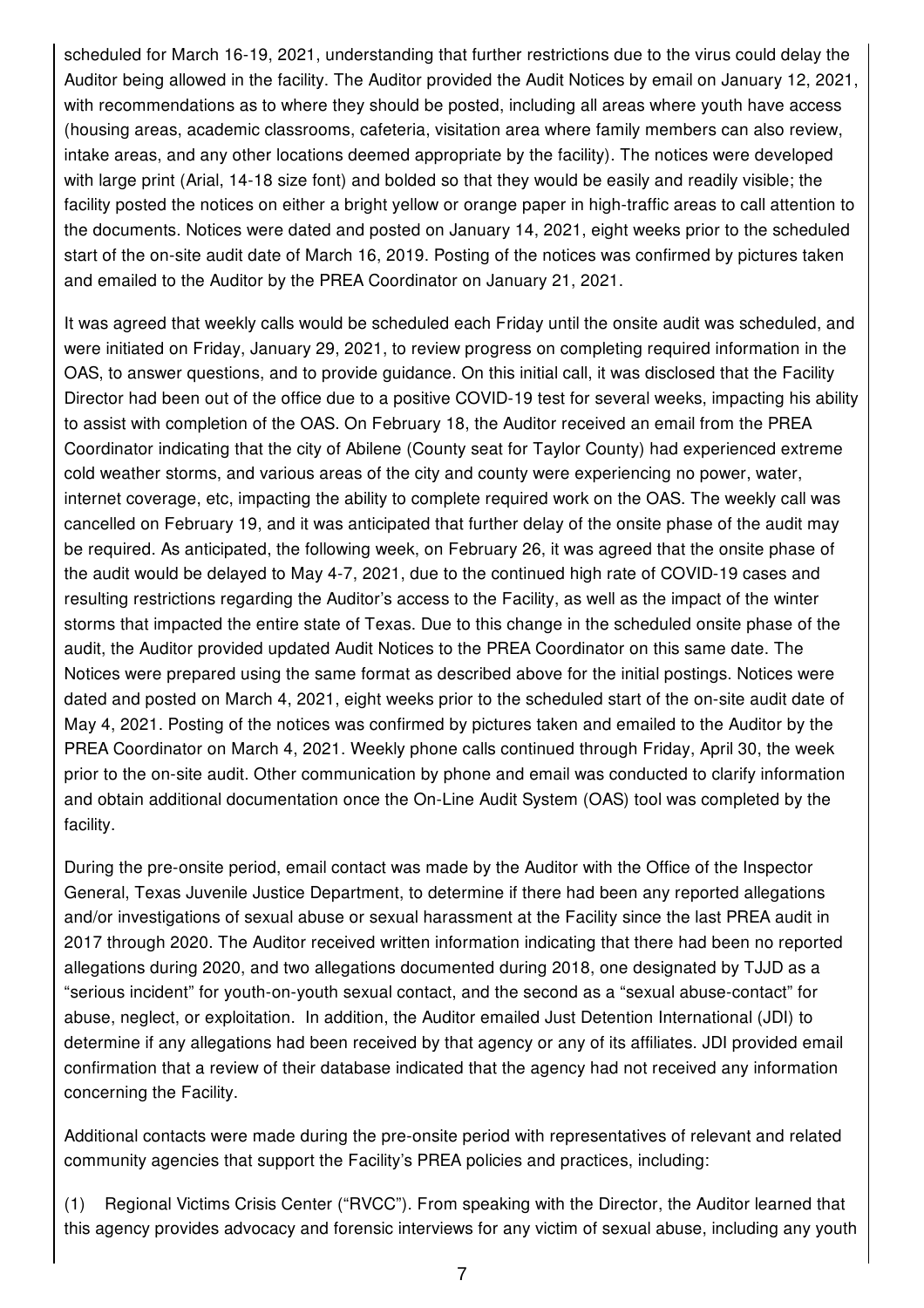at the Facility. The agency works with law enforcement, Hendricks Hospital where SANE/SAFE nurses are readily available, and with other community agencies to provide needed services. The Director spoke well of the Facility, indicating that they work cooperatively with Facility and Agency personnel on a county-wide basis, and reported no knowledge of any accusations or incidents from the Facility over the past year.

(2) Hendricks Hospital ("Hospital"). From speaking with the Nursing Coordinator, the Auditor learned that the hospital maintains 11 SANE/SAFE nurses that are available 24/7 to any victim of sexual abuse, including youth at the Facility. They coordinate services with the involved law enforcement agency and the Regional Victims Crisis Center. The Nursing Coordinator expressed no concerns with the working relationship with the Facility, and indicated no awareness of any issues or reports of sexual abuse or sexual harassment from the Facility.

(3) The Noah Project ("NOAH"). The Auditor initially spoke with the Director, and was asked to speak further with the Program Director who has more direct contact with the Facility and other community agencies related to providing direct services. From speaking with the Program Director, the Auditor learned that this agency provides advocacy and victim services within the community, including youth at the Facility. All staff who work with the Facility have completed or are completing PREA-related training. If they receive information from a youth regarding their sexual victimization or perpetrating a sexual assault, the agency has no restrictions to report immediately to the Facility leadership. The agency was conducting on-site classes at the Facility prior to COVID-19 restrictions, and hope to return to doing so as soon as possible. The agency coordinates sexual abuse victimization services with the RVCC and Hospital. The Program Director indicated there are no concerns with how the Facility addresses issues of sexual abuse and how youth are managed, and is unaware of any accusations of sexual abuse or sexual harassment.

(4) Taylor County Sheriff Department ("TCSD"). From speaking with a designated Detective, the Auditor learned that the TCSD is the designated law enforcement agency that would conduct any criminal investigation on sexual abuse allegations at the Facility. The Detective described the Facility staff as very professional and expressed no concerns with how any sexual abuse allegation would be addressed.

The Pre-Audit Questionnaire was submitted by the facility on February 3, 2021. Upon receiving notice, the Auditor began to review all the policies, data, organizational charts, training documentation, interagency agreements, and all other supportive documentation provided by the facility. After review, the Auditor provided an "Issues Log" to the facility, as well as documentation that will be needed upon arrival at the facility and a more detailed schedule for the on-site audit.

Prior to the onsite audit, the Auditor did not receive any correspondence from youth or staff at the facility as a result of the posted notices. The PREA Coordinator and Facility Director assured the Auditor that residents would be able to correspond with the Auditor by mail as if they were communicating with their attorney, with no limitations on their ability to send letters and information as they chose. Staff would be able to provide information as well using public mail services, and without any fear of reprisal.

The onsite portion of the audit was scheduled for May 4-7, 2021. Upon arrival, the Auditor met in an entrance conference with the following agency personnel: Agency Head/Chief Juvenile Probation Officer, Deputy Chief of Secure Facilities/Facility Administrator, PREA Coordinator, Deputy Chief Fiscal Services, and Quality Assurance Officer. The Auditor reviewed the schedule for the onsite phase of the audit, reviewed documents that are needed to complete the audit, discussed a plan for interviewing youth and staff, and obtained information and documentation that were identified in the Issue Log. Information that was requested and received included: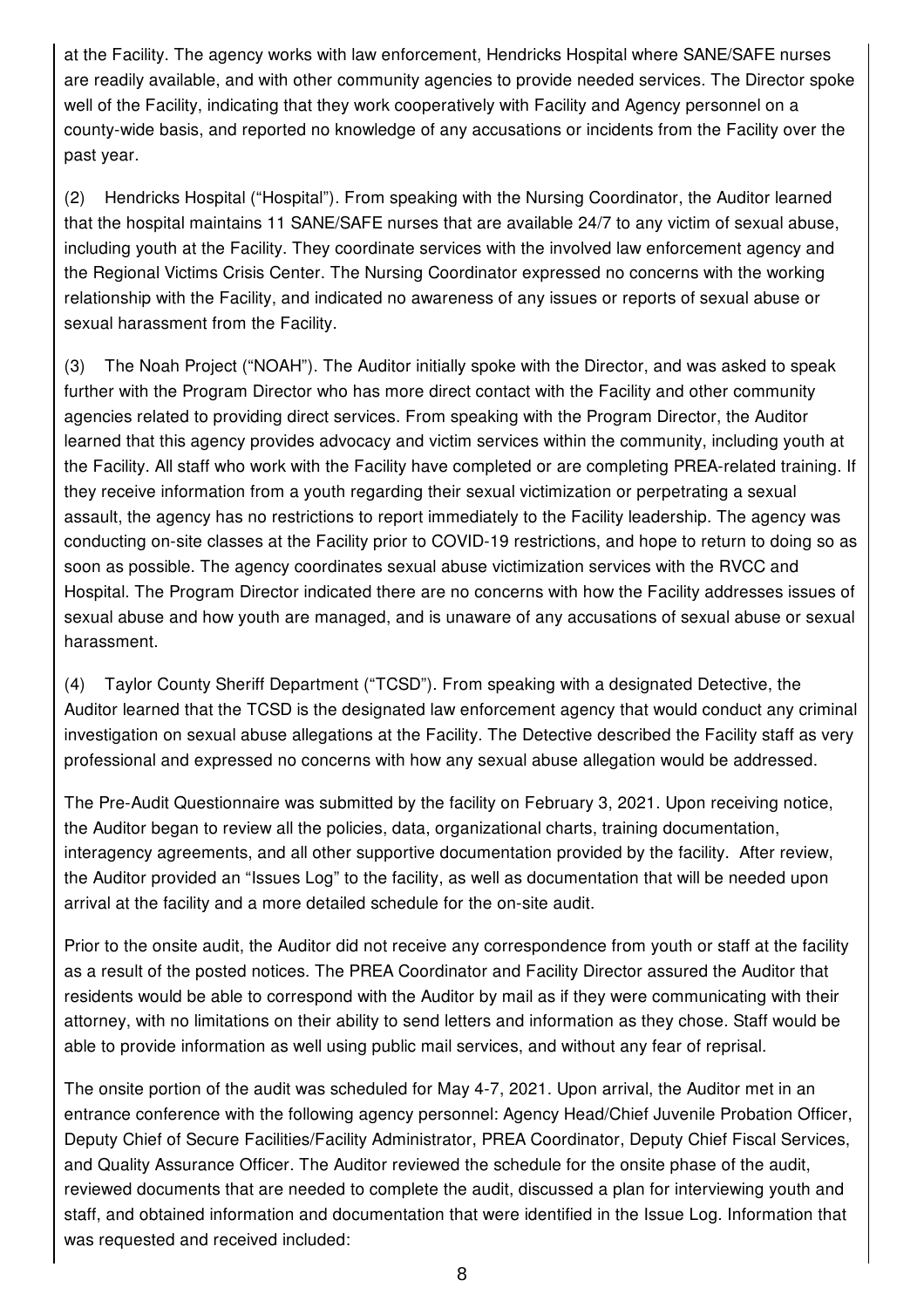1. the resident log for May 4, 2021, the first day of the on-site audit (It is noted that there were only 12 youth residing in the facility on this date; two youth were released that same morning, leaving 10 residents; the Auditor determined to interview all residents and all their files would be reviewed; the Facility Director was asked to designate any youth meeting the definitions of targeted residents.

2. the grievance log, including all grievances filed during 2020.

3. documentation on allegations of sexual abuse or sexual harassment that had occurred in calendar year 2020; since the on-site phase of the audit was delayed, the Auditor clarified that any allegations from January 1, 2021, to date need to be included.

4. log of all "hot-line" calls for 2020.

5. all currently approved volunteers and contractors.

6. files/records on volunteers and contractors with background check and required training documentation.

7. documentation on how information is gathered from new applicants, from applicants for promotions, and from employees under review concerning any previous sexual-related misconduct.

8. list of all staff hired in the past 12 months (calendar year 2020 and year-to-date for 2021).

9. any contracts for medical or mental health services provided at the Facility.

10. documentation on how staff who serve as a designated counselor to provide victim advocacy or other victim-related services were screened and selected to provide this service, and this individual's personnel file.

11. list of any residents determined to be at higher risk of sexual victimization or sexual abusiveness during 2020.

12. resident population logs with staff assigned for various week-long periods (Sunday through Saturday) from five months in 2020, including holiday periods and summer months: January 19-25; March 15-21; June 28-July 4; October 4-10; December 20-26.

13. randomly selected personnel and training files.

14. all current resident files.

15. documentation of unannounced rounds for calendar year 2020.

In addition to the items described above, the Auditor asked that he be notified if a youth is being admitted to the facility by either a county law enforcement agency or upon another county's referral, allowing the Auditor to observe the intake process. As the entrance conference was being completed, the Auditor was informed that a law enforcement agency had referred a male youth for an alleged delinquent offense that involved sexually related misconduct. The Auditor spoke with the PREA Coordinator and Facility Administrator, and it was agreed that the site review would be delayed in order for the Auditor to observe the intake process. The Auditor was escorted to the intake area of the facility, and allowed to enter the private interview room where the Intake Officer was conducting the intake process with the youth. The Auditor asked if he could explain to the youth and the Intake Officer the purpose of my being in the room and observing. Upon receiving an affirmative response by both, the Auditor explained that he was at the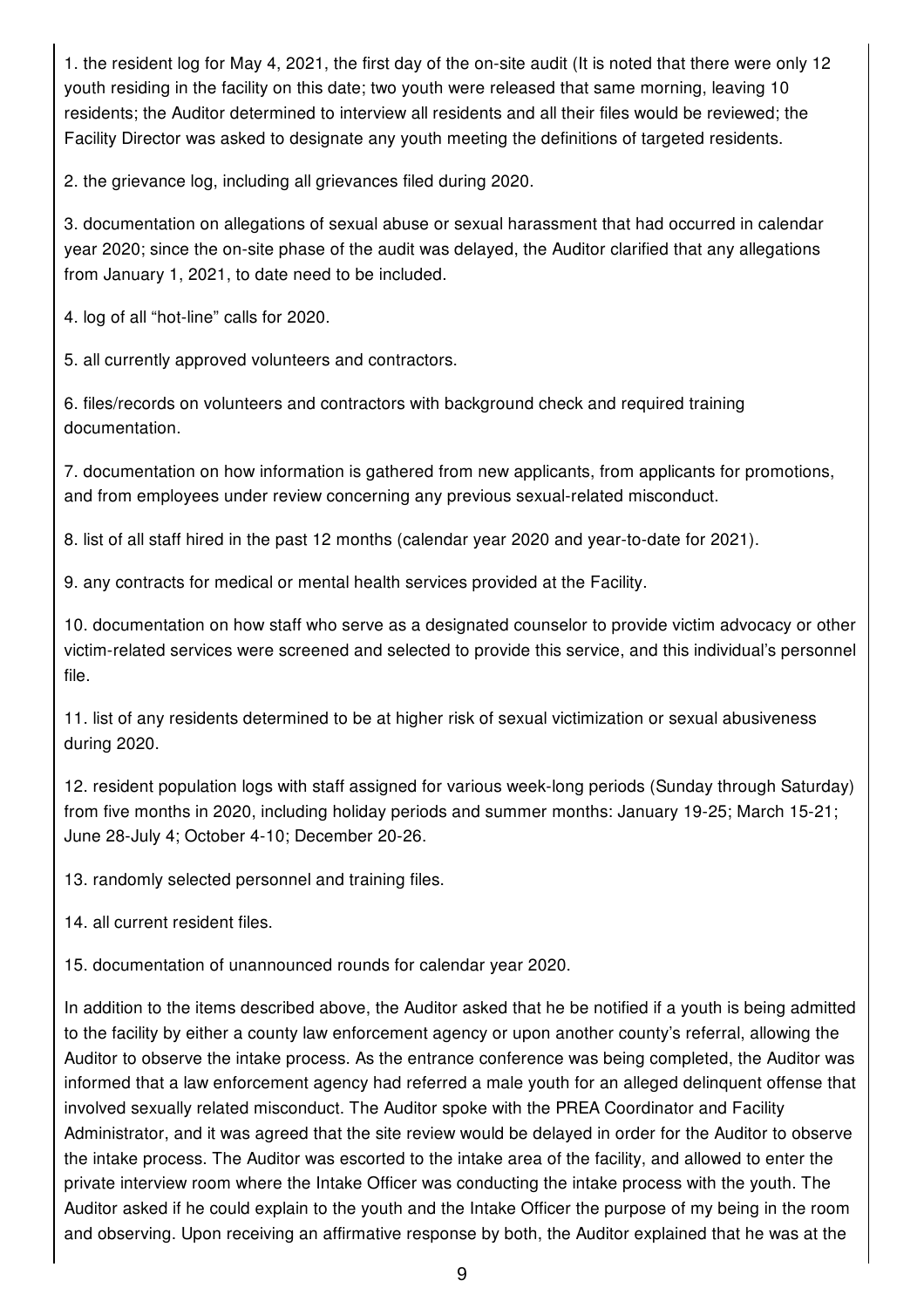facility to conduct a PREA audit to ensure the sexual safety of all youth and staff, and why he wanted to specifically observe the intake process. Both agreed that my presence was acceptable, and the intake officer continued with the process. The Auditor observed:

(1) the behavioral questionnaire to determine a history of sexual abuse or sexual perpetration was completed, including an overall behavioral assessment,

(2) information on the zero-tolerance policy and youth rights was presented,

(3) posters providing information on the TJJD hotline to report sexual abuse or harassment were hanging on the wall and the intake officer directed the youth's attention to this information, informed the youth that these posters can be found throughout the facility, and encouraged the youth to use this information if ever needed,

(4) encouraged the youth to report any concerns and the availability of services, and specifically pointed out that the youth can speak to the PREA Coordinator or the Facility Director, if needed,

(5) the youth acknowledged his understanding of the facility's zero-tolerance policy for any form of sexual abuse or sexual harassment,

(6) the intake officer reviewed the Youth Handbook that includes more detailed information on PREA, zero-tolerance, and other related information.

After observing the intake process, the Auditor was provided with a vacant office in the administrative area of the Facility/Agency as a secure and confidential staging location where files and documents were delivered for review and interviews with targeted and randomly selected staff took place. Interviews with residents were conducted in a private interview room within the secure intake area of the Facility where the Auditor observed the intake process, and where family and attorney visits take place.

# Site Review

After completing the observation of the intake process, and securing personal items for the audit in the designated vacant office, the Auditor was provided a full site review of the Facility, conducted by the PREA Coordinator and Facility Administrator. The Auditor was provided a floor plan of all areas of the Facility, with designated camera locations. The Auditor was able to view all areas of the Facility, and no door was left unopened. The following specific areas were viewed:

- the reception/intake area and waiting room that serves as the entry point for law enforcement agencies and other probation agencies that refer youth; this area includes a receptionist work area that is occupied 8 AM- 5PM Monday-Friday, office space for detention Shift Supervisors and Intake Officers, a medical screening office, interview rooms, and a restroom for residents
- the visitor entry for parents/family, attorneys, & other visitors
- residential hallways (3), two with 9 single-occupancy rooms each, and one with 4 single-occupancy rooms
- showers used by residents on residential hallways
- open dayroom area, with direct vision from the central control room
- the central control room where the camera system is managed, files are maintained, and other needed resources are maintained
- educational classroom with student desks, work area for two teachers, and a good supply of educational materials, supplies, and equipment
- a resident library containing a good supply of reading materials and comfortable seating space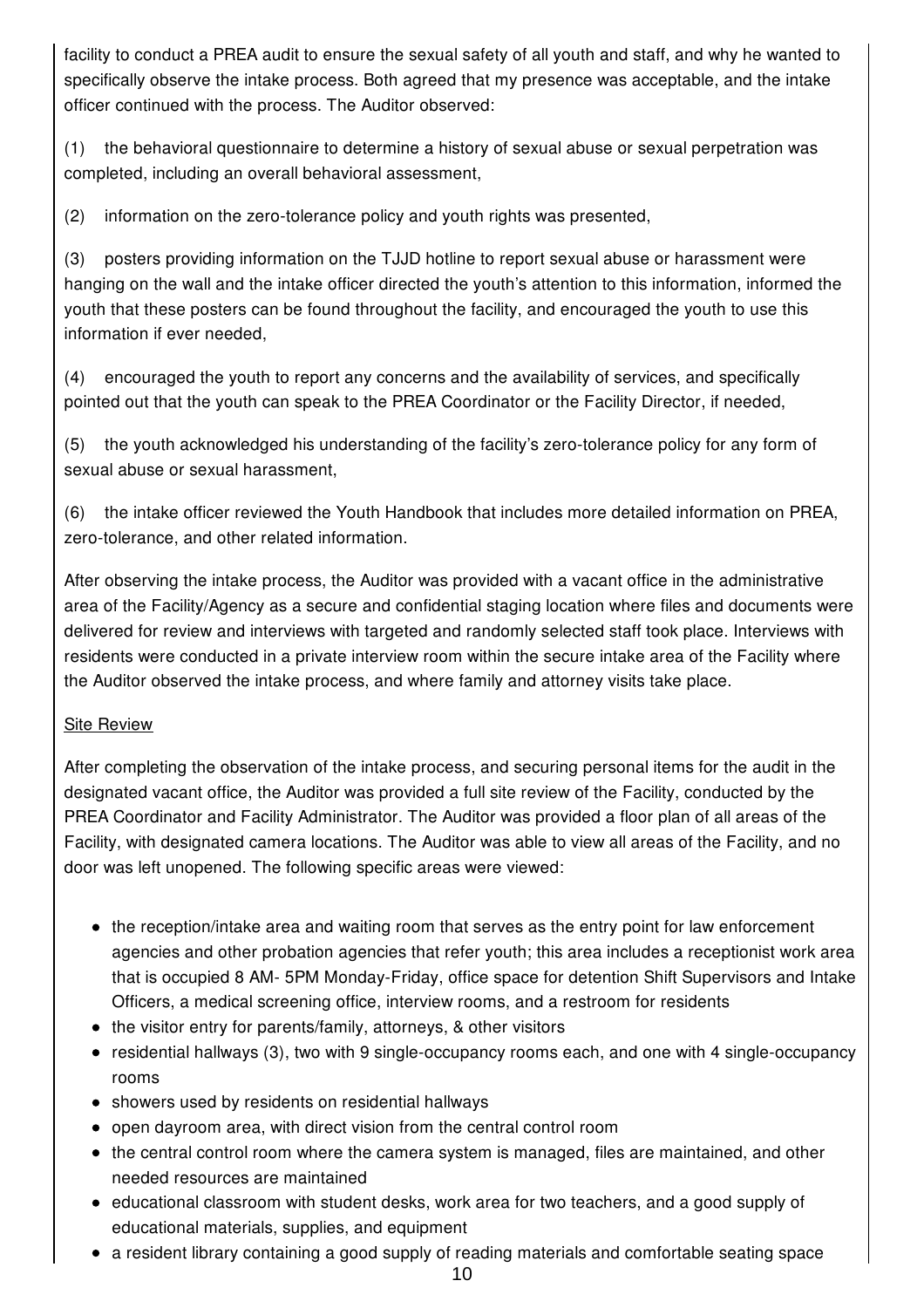- a small kitchen with a serving line and pantry, and an adjacent cafeteria where all meals are served
- staff only accessible restroom
- storage closets, including janitorial, electrical & mechanical closets, resident property
- laundry rooms on the two larger resident hallways
- additional staff offices for designated supervisory and intake personnel
- enclosed (by Facility exterior walls) outdoor recreation area with basketball court
- outdoor space enclosed by security fence, used as evacuation area only if needed

Other observations during the site review and follow-up activity in the residential area:

1. The notices of the audit were appropriately placed in all common areas where youth and staff could easily see and review, and located in the areas as provided by the PREA Coordinator when they were initially posted.

2. Posters with information concerning 1-800 numbers to report sexual abuse or sexual harassment, or to seek outside advocacy and counsel, are located throughout the facility in common areas and spaces particularly utilized by youth, i.e., dayroom, classroom, cafeteria, intake area. Three phones are located with easy access for residents in the dayroom (2 phones) and the cafeteria (1 phone). During the site review, a randomly selected staff member described that a resident may request a call be made to a hotline number, the supervising staff direct the control area personnel to make the call, and it is transferred to one of the phones where residents can have the most privacy, depending on other activities that are taking place. The staff member clearly described what a resident can do to make a call, noted the various numbers that are available in multiple postings throughout the facility, and described the importance of residents having this resource(s). In addition, a randomly selected resident described feelings and a belief of being "very safe" and "no fear of being abused". The Auditor further "tested" this process by asking to call the TJJD abuse hotline number provided, and requested that nothing be said regarding the purpose of the call. Staff contacted the control center and asked that the call be made. The control center staff member called the number to connect with the TJJD hotline, transferred the call to one of the phones in the dayroom, and this Auditor spoke to the TJJD representative who initiated the expected process to take information. The Auditor responded that the call was being completed as a component of a PREA audit, and thanked the individual for the concern expressed.

3. The Auditor also noted a sign posted on the doors of the storage closets, maintenance/electrical closets, and janitorial closets that display a large red "STOP SIGN", and state "no residents allowed". The Facility Administrator and PREA Coordinator explained that these were strategically placed on these doors to remind staff that no residents are allowed in these areas, and specifically noted that cameras capture any movement through these doors. Key access to these doors are limited to supervisory and administrative personnel.

4. The shower facilities in the residential units provide residents the ability to shower in privacy without direct observation of staff or other residents, and are not monitored by any camera or video recording device.

5. The toilet facilities for residents are contained in their assigned single-occupancy room. Due to the small size of the facility, residents are returned to their room to toilet, providing privacy.

6. Lines of sight throughout the complex were clear, no blinds were on the interior windows of classrooms, dayrooms, the library, or other program areas that blocked the view of staff.

7. Staff-to-resident ratios always exceeded standard requirements.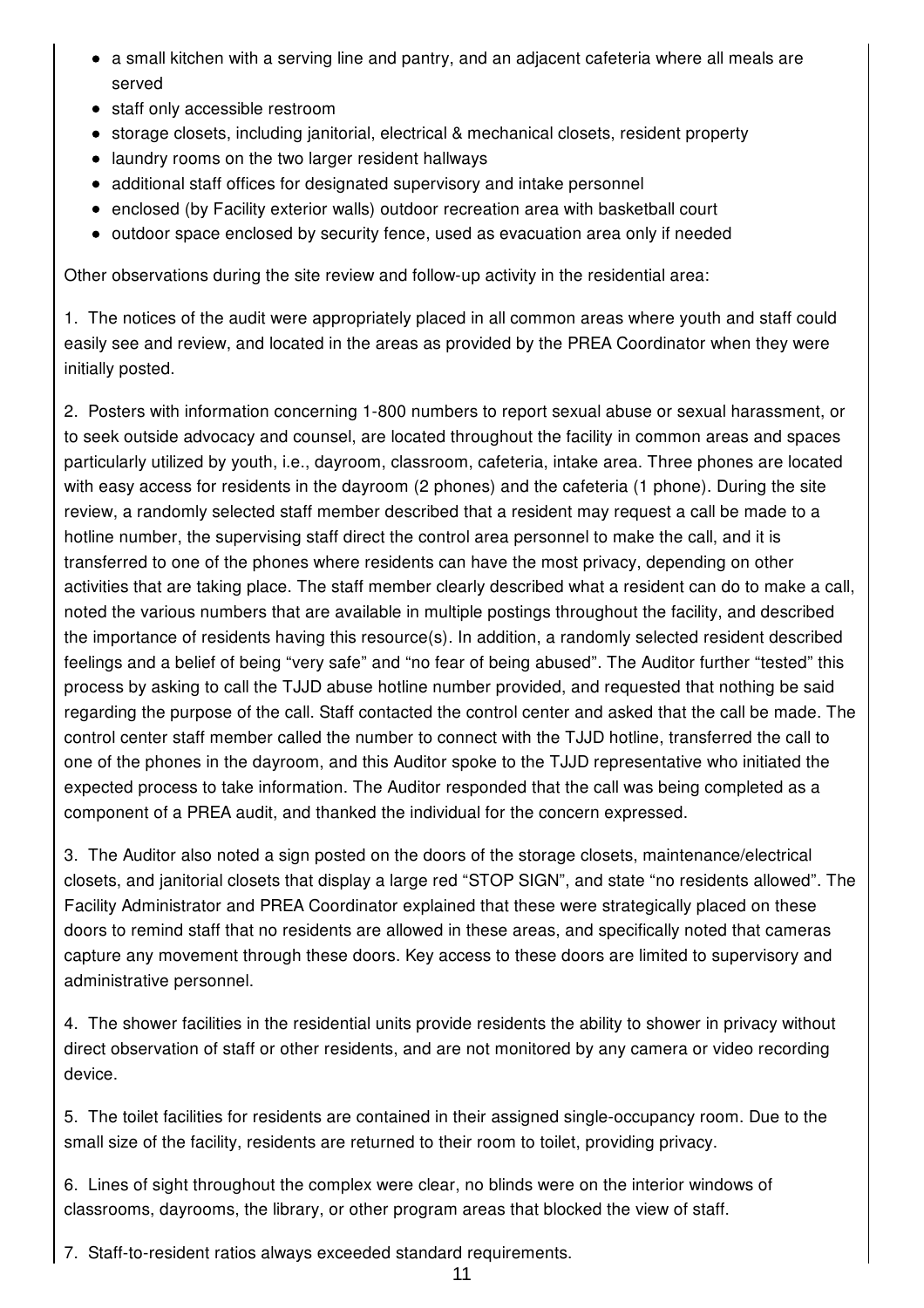8. Gender appropriate supervision was always in place. Even though male & female staff were providing general supervision in the dayroom and in the recreation area, only same-sex staff were observed transporting residents to-and-from his/her individual room.

9. Staff consistently made announcements when entering any of the housing hallways, including the PREA Coordinator and Facility Director while conducting the site review. Signs are posted on the entry doors to the residential hallways to remind staff to announce themselves upon entering. The Auditor repeatedly heard staff call-out "Male In" or "Female In" whenever staff were entering the residential hallways.

10. The camera/video monitoring system provided excellent coverage of the facility, and will be addressed in more detail in the standards review. The Auditor was able to view the camera system and had an assigned staff member in the control room not only describe how it operates, but also demonstrate specific functions to maximize oversight and viewing. No cameras are located in individual resident rooms or in showers. Call buttons are located in each individual residential room to provide communication, as needed. In addition, there is an audio system that has been installed strategically throughout the facility. Only supervisory and management personnel have access to this system for monitoring and investigative purposes. The Facility Administrator provided a demonstration on how this system functions, and how it is used to monitor youth and staff conduct, when needed, and how it supports investigations of all types. It is also noted that no sound monitoring is conducted in the interview rooms utilized for visitation by families, attorneys, counselors, etc.

11. A grievance box is located in the dayroom where residents can submit a grievance without turning it into staff.

During the site review, the Auditor "tested" the grievance system by introducing myself to a randomly selected resident, informing the resident my purpose for being at the facility, and asking how to file a grievance. The resident immediately described that a resident can inform a staff member of wanting to file a grievance, then going to a designated window with access to the control room and requesting a grievance form. The staff immediately provide the form, and upon completion, the resident places the grievance in the designated box that the Auditor observed. The resident indicated no personal experience with filing a grievance, but has observed other youth doing so; and, further indicated that only a supervisor or someone "higher" would take the grievances out of the box. When asked if a grievance is actually reviewed and addressed, the resident described an affirmative expectation that the grievance would be addressed. Grievances are numbered and logged, and both staff and residents interviewed indicated there is no delay in providing a youth a grievance upon request. Residents interviewed consistently expressed that the grievance system has worked whenever utilized. Logs indicate that grievances are generally addressed in a timely manner, with few exceptions.

Before arriving for the onsite phase of the audit, the Auditor completed a tentative schedule to interview all required staff, including specialized and those randomly selected, based on the work schedules provided by the PREA Coordinator. After completing the site review, the Auditor began conducting interviews with the required staff, including the Chief Juvenile Probation Officer/Agency Head, Deputy Chief of Secure Facilities/Facility Administrator, and PREA Coordinator. The Auditor worked with the PREA Coordinator and Facility Director to identify the best times to conduct interviews so as not to interfere significantly with programming, staff schedules, and staff ratios. The Auditor provided the PREA Coordinator with a list of randomly selected staff that were selected for interviews prior to arrival for the on-site audit, and a separate list of randomly selected personnel and training files for auditing purposes. As noted previously, due to the Facility only having 10 residents, the Auditor requested that residents be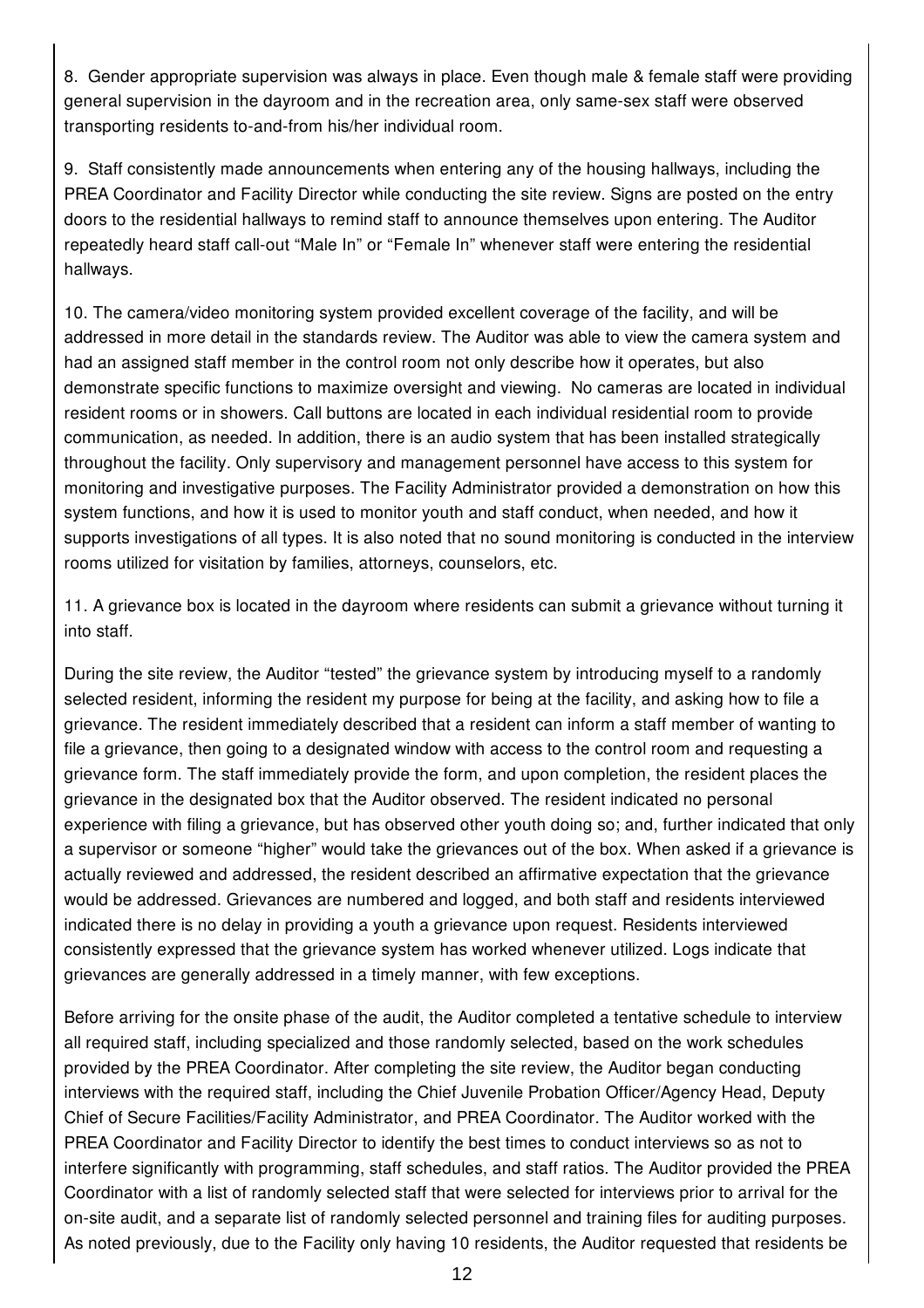identified as best as possible to meet targeted resident interview expectations. As staff interviews were conducted, and as time allowed, the Auditor began to review personnel files, training records, resident files, grievance logs, and other requested records as listed above. The following processes were utilized to select specialized staff, randomly select security/direct care personnel and training files for review, and select random staff for interview.

Selection of Specialized Staff. As required, the Agency Head/Chief Juvenile Probation Officer, Facility Administrator, and PREA Coordinator were interviewed. During the pre-onsite phase of the audit, the Auditor reviewed the staffing list with the PREA Coordinator, Facility Administrator, and Quality Assurance Officer to determine the following staff positions would be interviewed:

Contract Administrator: Deputy Chief of Fiscal Services

Intermediate or Higher-Level Staff (conduct announced rounds): PREA Coordinator; Deputy Chief of Secure Facilities/Facility Administrator; Chief Juvenile Probation Officer; Deputy Chief of Fiscal Services

Medical Staff: Contracted Medical Director (the County contracts with one Doctor to serve in this capacity for both the Juvenile Detention Center and the County Jail)

Mental Health Staff: There is one LPC position that provides in-house services, all other services are provided by contract services and other community agencies, as described previously

Non-Medical Staff Involved in Cross-Gender Strip or Visual Searches: NA, not allowed

Administrative (Human Resources) Staff: Quality Assurance Officer and Administrative Assistant

SANE/SAFE Staff: None, contacted Hospital where this service is provided

Volunteers: Randomly selected 2 volunteers to interview by phone

Contractors: 2 Teachers who provide instruction to youth five days a week

Investigative Staff: PREA Coordinator, Deputy Chief of Secure Facilities/Facility Administrator, Intake Supervisor, Chief Juvenile Probation Officer

Staff That Perform Screening for Risk of Victimization and Abusiveness: Intake Supervisor, Intake Officers (1 from 1st shift and 1 from 3rd shift)

Staff Who Supervise Residents in Isolation: NA; the Facility has only 22 beds, and there is no "isolation unit" as in larger facilities; youth may be restricted to their individual room for misconduct, but this is within the residential hallways where all youth are housed

Incident Review Team: PREA Coordinator, Deputy Chief of Secure Facilities/Facility Administrator, Intake Supervisor, Chief Juvenile Probation Officer

Designated Staff Member Charged with Monitoring Retaliation: During the pre-onsite phase, it was initially identified that "all staff are responsible"; during the entrance conference, this was discussed with the Chief Juvenile Probation Officer and others in attendance; it was clarified that this is primarily the responsibility of Detention Supervisors, the Deputy Chief of Secure Facilities/Facility Administrator, and the PREA Coordinator, depending on the situation and the level of the staff member involved in any allegation; the Auditor will include this as a component of the interviews with the Detention Shift Supervisors (2 randomly selected), the Facility Administrator, and the PREA Coordinator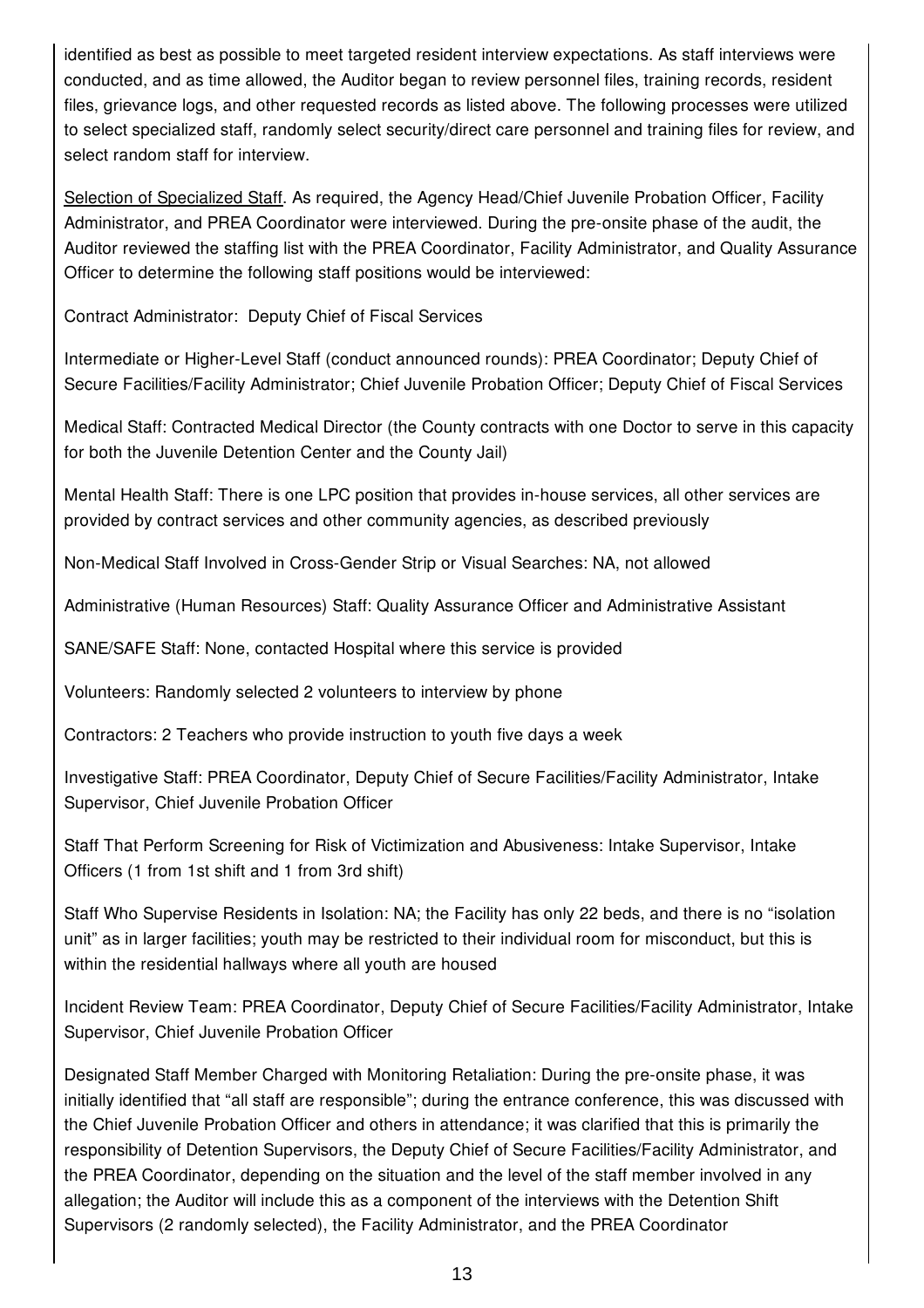Security Staff & Non-Security Staff Who Have Acted as First Responders: There have been no allegations of sexual abuse in the facility requiring historical action as a first responder; agreed to interview Randomly Selected Staff, including Juvenile Supervision Officers and Shift Supervisors

Intake Staff: Intake Supervisor, Intake Officers (1 from 1st shift and 1 from 3rd shift)

# Randomly Selected Staff for Interviews and Personnel/Training Files.

It is noted that the Auditor received an alphabetical listing of all Agency personnel during the pre-onsite phase of the audit, providing the job title and the start date for each person. The random selection of personnel for both interviews and file review was completed prior to arrival at the Facility for the onsite phase. The Auditor did not disclose to the Facility leadership who was selected until arrival for the onsite phase of the audit.

#### Interviews:

Juvenile Supervision Officers

The Auditor created an alphabetical listing of all facility Juvenile Supervision Officers (JSOs/security staff) by designated gender in order to ensure both male and female staff were selected. Because there are a total of 27 staff in this position, the Auditor selected every third individual on the list, without regard to their shift, date of hire, or days off. This provided a list with 3 staff on the first shift (7 AM to 3 PM); 4 staff on the second shift (3 PM to 11 PM); and 2 staff on the third shift (11 PM to 7 AM), providing a good balance across shifts. Upon review, it was determined that one male staff member who works the third shift is scheduled to be off duty at the time of the scheduled interviews; the male immediately preceding on the list who also works the third shift was identified, and fortunately, he was scheduled to be on duty. In addition, it was learned that one female staff member had been promoted after the list was provided; it was further learned that a female staff member on the third shift had recently been promoted and was also responsible for conducting intakes, including screenings for sexual victimization and sexual perpetration; this individual was selected as having multiple responsibilities. This process provided a total of 9 JSOs/security staff, with 3 staff from the 1st shift; 4 staff from the 2nd shift; 2 staff from the 3rd shift.

# Shift Supervisors

With a total of four Shift Supervisors, they were listed alphabetically and by designated gender. The Auditor chose to select the first male and first female from the list. This process provided a total of 2 Shift Supervisors, with 1 from the 2nd shift and 1 from the 3rd shift.

# Kitchen Personnel

There is a total of three designated personnel who work in the kitchen, with one Supervisor and two Cooks. The Auditor chose to interview non-supervisory personnel who had not been employed with the Facility for a significant time to ensure proper and adequate training was provided. The specific schedule of the two Cooks was not known until arrival for the onsite phase of the audit, as it was understood this could change based on the number of youth and needs of the Facility. The Auditor selected the Cook who was on-duty on Thursday, May 6, when time was available for this interview. This provided a total of 1 Cook.

Custodian/Janitor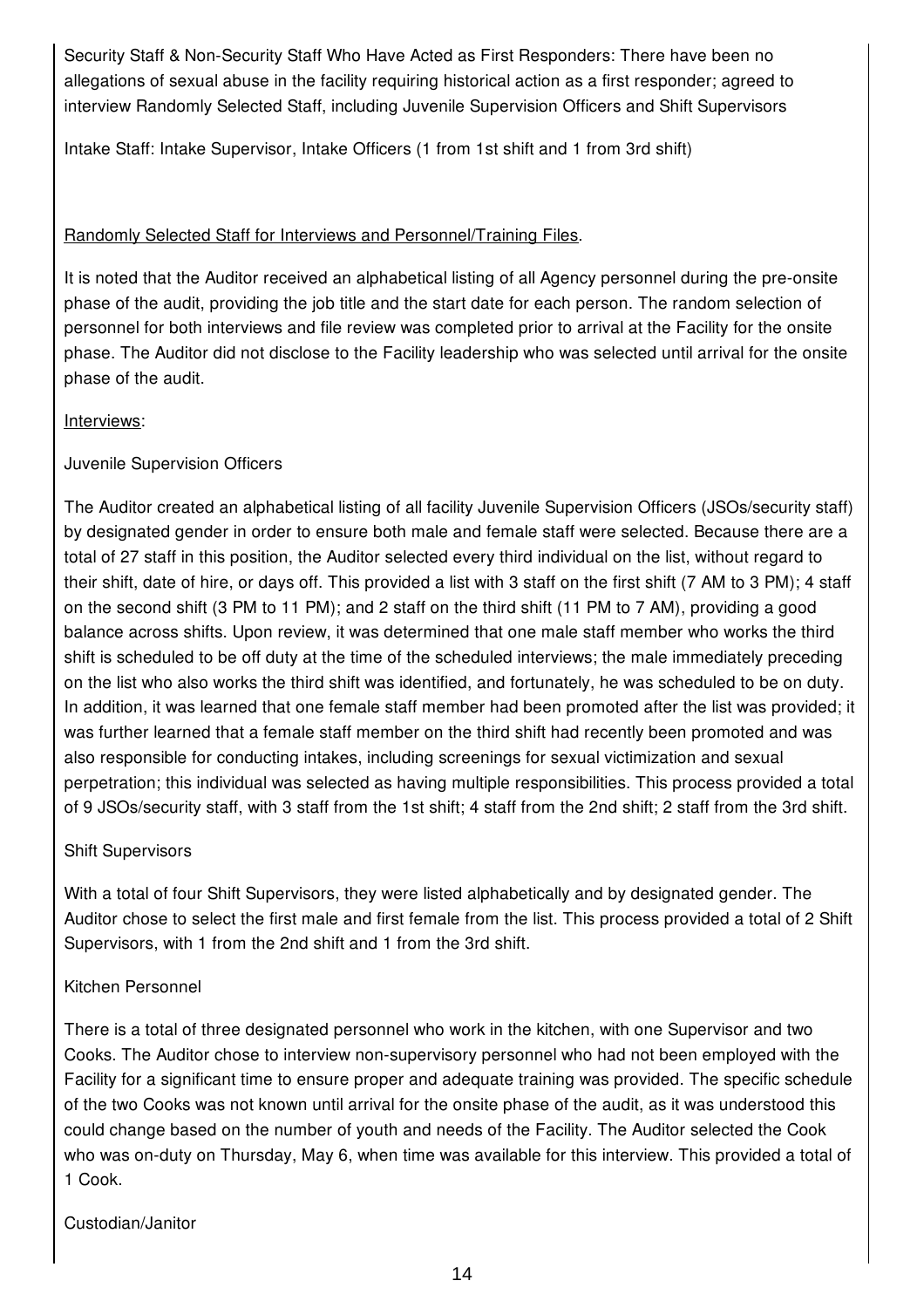Only one individual is in this position. The Auditor selected to interview this one staff member for a randomly selected interview.

Overall, the random selection process provided for 13 staff to be selected and interviewed.

The interview conducted with the Agency Head/Chief Juvenile Probation Officer that was completed in the Chief's office. All other interviews with staff, including the Facility Administrator and the PREA Coordinator, specialized staff and randomly selected staff, were conducted in a private office in the administration area where privacy was maintained at all times. Due to COVID-19 restrictions, the Auditor informed each interviewee that he had received both vaccinations for the virus, and asked if the interviewee would prefer a mask be worn. All interviewees indicated that they were comfortable that the Auditor did not wear a mask, but some chose to wear a mask during the interview. There were no disruptions during the interviews. Staff appeared to be not only well versed on PREA-related policy and procedure, but also reflected that the day-to-day practices expected were in place to support a safe and healthy environment for both residents and staff. A total of 26 personnel, contractors, and volunteers were interviewed, with some being asked relevant questions related to the multiple roles they have within the Facility, and utilizing the various interview protocols required for the audit process.

#### For Review of Personnel/Training Files:

At the time of the audit, there were a total of 65 staff working with the Agency, Taylor County Juvenile Probation Department, that included 45 personnel who were directly involved with residents and the operation of the Facility and/or who were associated with the operation of the Facility through management oversight, contract administration, and/or quality assurance, and could potentially have direct contact with residents. Of the remaining 20 personnel, five were in Clerical/Administrative positions and had no contact with residents in the Facility. The remaining fifteen personnel positions consisted of thirteen staff who served as Juvenile Probation Officers and could have periodic contact with residents while in the Facility, and two others who work in an alternative school operated by the Juvenile Probation Department and unrelated to the operation of the Facility. With this in mind, and utilizing the list of all Agency personnel, the Auditor chose to select every 5th person on the list for a total of 12. Upon review of those selected in more detail, two personnel were hired in April 2021, just one month prior to the onsite audit. Two alternates were identified by selecting the next person alphabetically on the list that was not hired in 2021. This selection process resulted in a cross-representation of personnel, including JSOs, JSO Supervisors, the PREA Coordinator, a cook, and two Probation Officer personnel.

A total of 12 randomly selected personnel files were reviewed to ensure appropriate actions were taken prior to employing the individual, including: criminal background and child registry check, Administrative Adjudication Check, Institutional Reference Check, and if there was military service, the DD-214 with Honorable Discharge. In addition, training files were reviewed to ensure PREA-related training is provided, both upon initial hire, refresher information provided, and refresher trainings every two years, as required by standards.

Other personnel and training files reviewed:

1 The full-time Licensed Professional Counselor (Associate) who provides mental health counseling and follow-up for victims and perpetrators of sexual abuse

2 Contractors who work for Abilene Independent School District and provide academic instruction to residents five days a week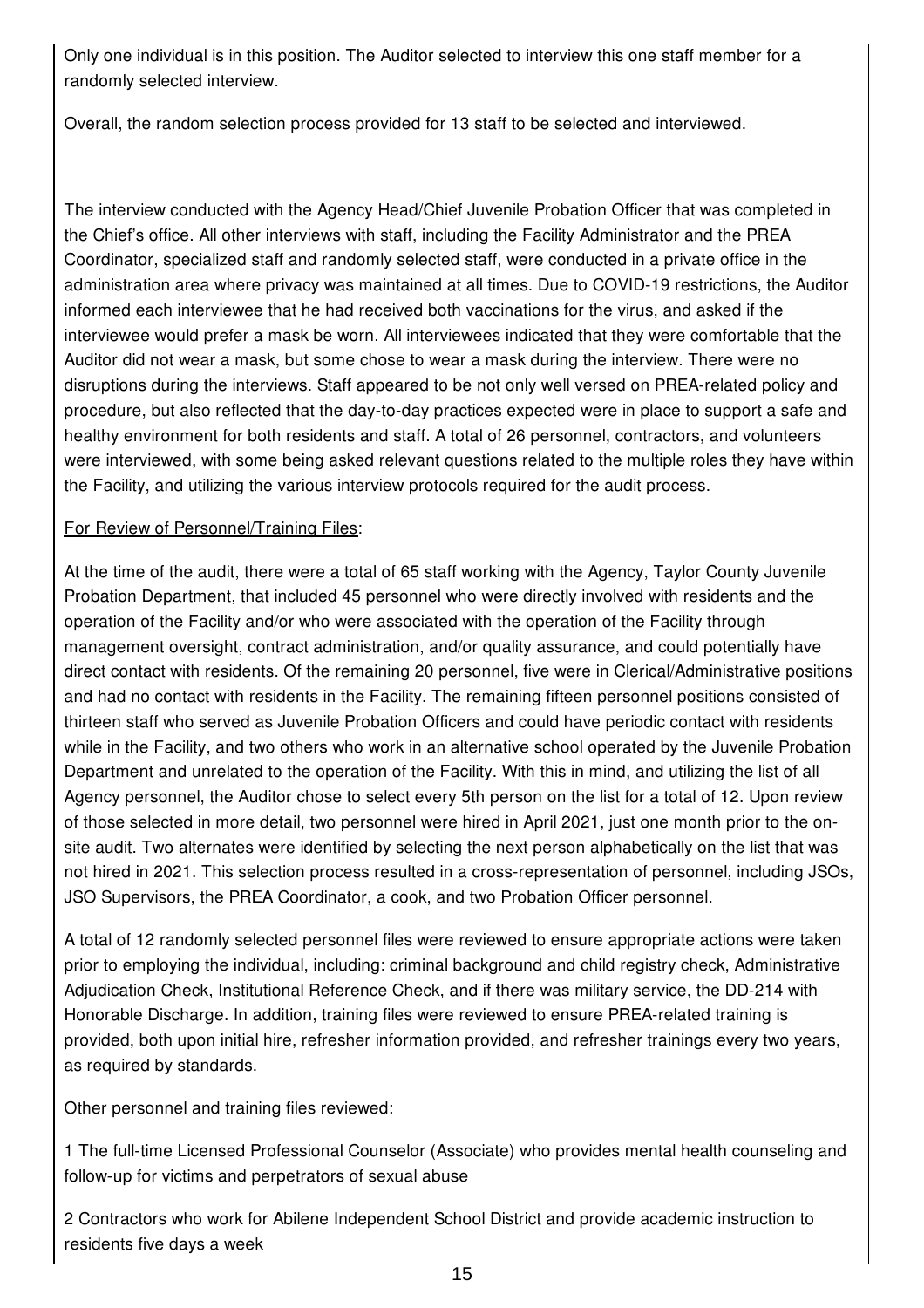2 Contractors who provide medical services for residents, including the Chief Medical Officer and a Nurse

1 Contractor who provides sex offender treatment for youth on probation in the community, and could potentially see these youth if placed in the Facility

#### 2 Volunteers

A total of 20 personnel and training files were reviewed, including 12 randomly selected staff, 1 mental health service provider, 5 contractors, and 2 volunteers.

# Resident Selection for Interviews and File Review.

As noted previously, on the initial day of the onsite audit, the Facility's resident population was 12. By the time of the entrance conference, two youth had been released, leaving a total of 10 residents. Upon completion of the site review, the Facility Administrator provided a current list of all residents, with documentation indicating that two youth could be identified as meeting the targeted population designations (shown below). At that point, the Auditor determined to interview all 10 of these residents. It is noted that the one male youth observed during the intake process brought the total population to 11. However, this youth was not interviewed since he had just arrived at the facility, and the Auditor was able to observe the intake process, including the completion and documentation of all required activities at the point of intake. In addition, this youth was placed on medical isolation per the Medical Director due to COVID-19 restrictions and guidelines, and the Auditor did not want to violate these guidelines. The targeted and randomly selected resident interviews were planned with the following population:

| <b>Facility Population:</b> | 2 Female |
|-----------------------------|----------|
| (May 4, 2021)               | 8 Male   |
|                             | 10 Total |

Targeted Youth:

| Resident w/ Physical Disability; is Blind, Deaf, or Hard of Hearing; is LEP; w/ Cognitive Disability |  |
|------------------------------------------------------------------------------------------------------|--|
| Resident who Identifies as Lebian, Gay, Bisexual, Transgender, or Intersex                           |  |
| Resident in Isolation                                                                                |  |
| Resident who Reported Sexual Abuse                                                                   |  |
| Resident who Reported Sexual Victimization During Screening                                          |  |

The Auditor was not able to meet the minimum number of 5 targeted resident interviews for a facility with a population of under 50, interviewing only 2 targeted residents. The overall minimum number of residents to interview for a facility of this size is 10, so the Auditor planned to conduct random interviews with all residents. Interviews with the residents were conducted at a time that was most convenient for the residents and staff, and were conducted in the late afternoon and evening when the residents had more free time. Interviews were conducted in an interview room in the intake area of in the facility. A Shift Supervisor and Intake Officer coordinated the transport of each youth from the residential area to the interview room. Privacy was provided with no conflict. All residents interviewed knew why the Auditor was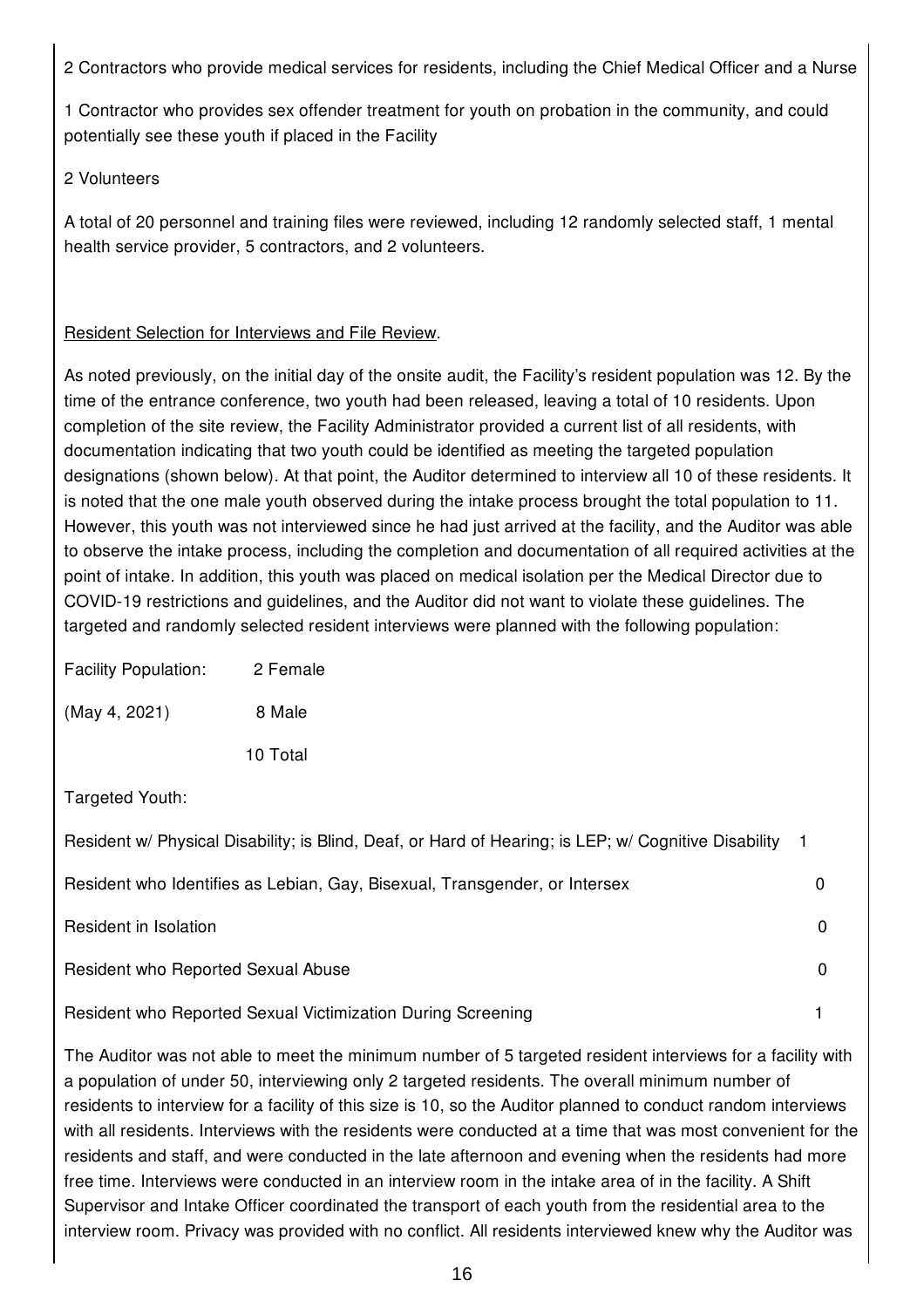at the facility, and openly answered questions with no hesitation. It is noted that one male resident (designated as a non-targeted resident) refused to be interviewed, allowing for only a total of 9 residents being interviewed. The Auditor was informed that this resident had a Court hearing earlier in the day and had been anticipating he would be released. However, the Court further detained the resident, and he had been refusing to participate in any activities, would not follow directions from the staff, and was placed on room restriction. He was asked multiple times to participate in the interview, and he continually chose not to do so. From the consistency of information provided by all the other residents interviewed, including their knowledge of PREA-related expectations and expressions of feeling very safe in the facility, the Auditor determined that relevant and appropriate information had been provided by other residents. In addition, the two residents identified for targeted interviews were able to provide input on their stay in the facility, did not present any issue of concern for the Auditor, and none expressed specific concern with feeling unsafe sexually or otherwise in the facility. Specifics of their responses will be addressed within the context of related standards. Although the minimum number of residents that should have been interviewed for a Facility this size was not met, due to the consistent responses of all other residents interviewed, observations during the onsite phase, information gained from review of all documentation provided, and interviews with community agencies who interact with the Facility, the Auditor believes appropriate and more than adequate information was obtained during the audit to support the findings that are presented in this report.

During the onsite phase of the audit, the Auditor also reviewed the grievance log for calendar year 2020. All grievances are numbered and maintained chronologically in a separate log by the PREA Coordinator. There was a total of 95 grievances filed during the year. The Auditor reviewed all grievances to determine the general content or a consistent theme within the grievances, and reviewed in more detail every 6th grievance, for a total of 15. Most grievances (10 of 15, or 67%) addressed a specific incident where the youth was challenging the discipline received for misconduct. All but three of the grievances were resolved appropriately with signature by the resident acknowledging agreement, and those three were investigated and addressed appropriately but the resident was released prior to resolution and signature. The Auditor did not identify any information in the grievances indicating unaddressed allegations of potential sexual abuse or sexual harassment.

Also during the onsite phase of the audit, the Auditor contacted by phone the community agencies, identified by the Facility on posters and notices, who can provide advocacy or who can receive any complaint or allegation from residents. The local number was called for each agency located in Abilene, and the 1-800# number for the Hotline operated by the TJJD. The Auditor confirmed that these numbers are appropriate contacts. During interviews with Agency and Facility leadership, targeted staff, and randomly selected staff, the Auditor was informed that in order to address language differences that youth and families may present, a resource is available called "Language Line". A record is kept of all calls made using the Language Line. All staff interviewed were able to explain how to access this resource, and were able to describe how it works to assist them when needed. The Auditor requested that the records documenting the use of the Language Line be provided for review. Even though not used often, documentation is provided reflecting that the system was used to obtain interpretation for a family that spoke Swahili, and it was used on multiple occasions with both a resident and family members. The system was "tested" by the Auditor by calling the number provided, following prompts, and determining the ability to obtain needed services.

Upon completing interviews (Note: the only interviews not completed were with two selected volunteers, and these were completed by phone within 10 days of the final day of the onsite phase of the audit) and review of records, an exit conference was conducted on Friday May 7, 2021. The exit conference was attended by the same administrative personnel as at the entrance conference. The Auditor provided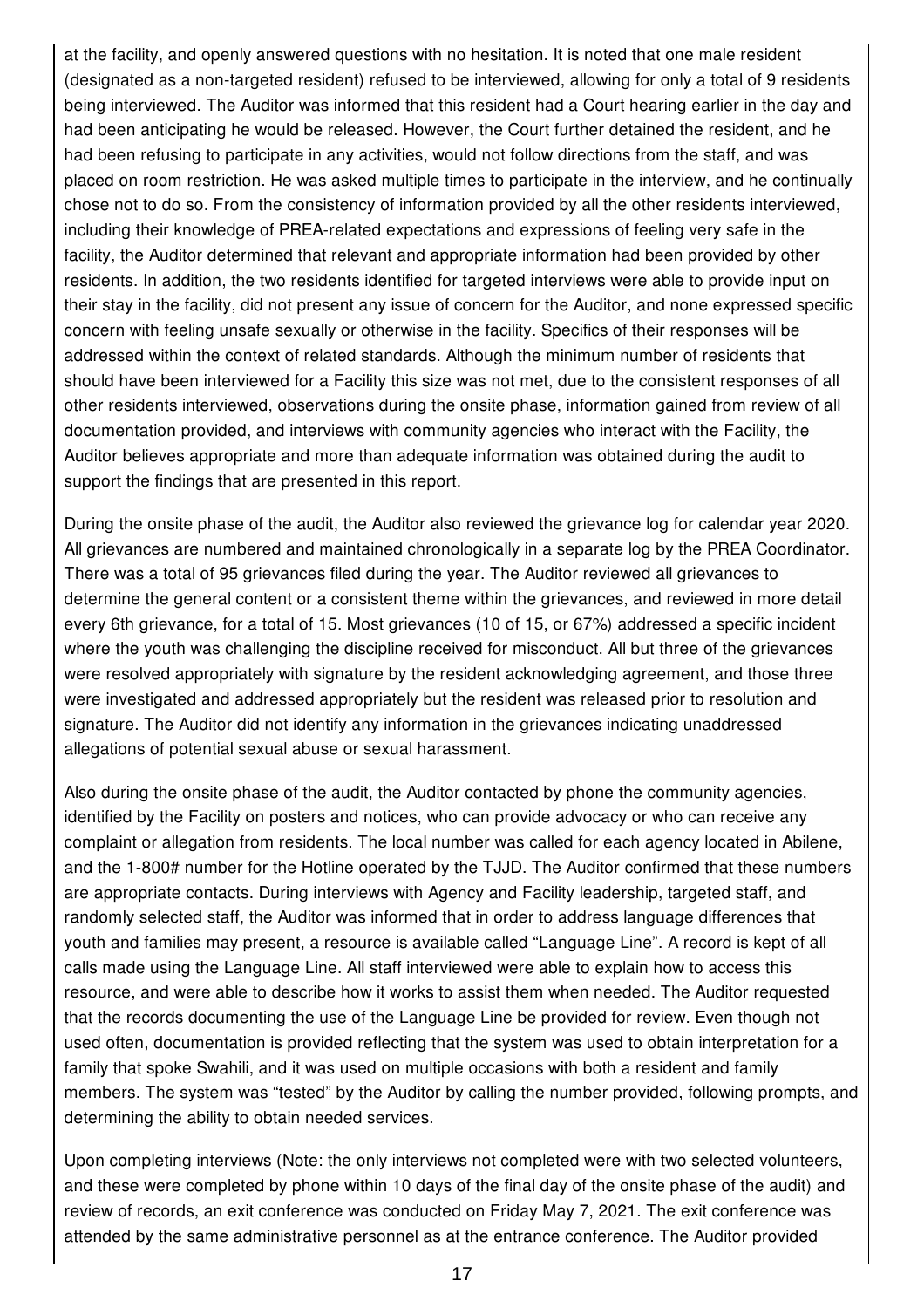information concerning what would be done next including any follow-up that is needed on any review of the standards. The Auditor reviewed information that was unclear during the onsite audit, and agreement was made concerning additional documentation that is needed to complete the audit process, with an expectation that this documentation will be provided to the Auditor by email. The Auditor requested of the Facility Administrator that notices remain posted for the period until the Auditor submits an audit report, whether an interim report or a final report, and it is received by the Facility. The Facility Administrator acknowledged that the facility would comply with this request. As of the date of this report, the Auditor has not received any correspondence in a privately managed business post office box from any youth or staff from the facility.

One item that was discussed during the exit conference specifically addressed the expected timeline for the Facility's next PREA audit. The Facility asked that this be clarified, and the Auditor agreed to provide guidance and clarification as requested. The Auditor contacted the National PREA Resource Center to clarify when the next audit would be required. The Auditor received the following information:

- Despite any COVID-19 delays, if an agency has not met audit requirements of standard 115.401a/b, specifically that all agency facilities be audited at least once during each 3-year audit cycle, "Does not Meet" should be reflected on the Final Audit Report for this specific standard. The PREA Management Office has provided guidance that they do not have the authority to change or waive this as it is a federal regulation, regardless of the circumstance.
- The Facility was previously audited in August 2017 during the previous audit cycle of August 20, 2016 - August 19, 2019.
- The current audit cycle is August 20, 2019 August 19, 2022, so the Facility will have been audited during this cycle by completion of this current audit.
- The Facility will not need to be audited again until the next three-year cycle, August 20, 2022 August 19, 2025. The Facility can be audited in the first, second, or third year of this next cycle in order to be in compliance with PREA Standards.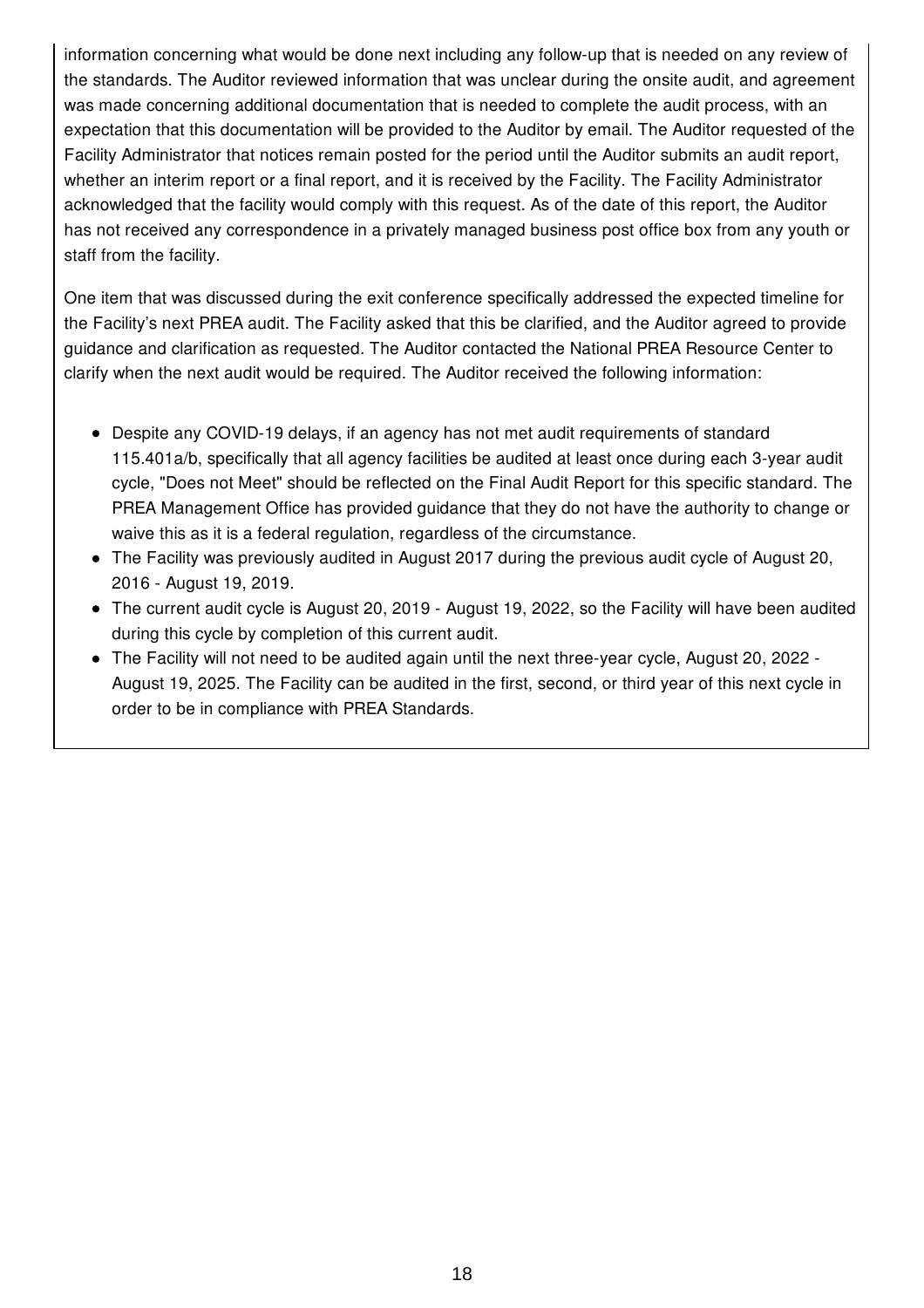# **AUDIT FINDINGS**

#### **Facility Characteristics:**

The auditor's description of the audited facility should include details about the facility type, demographics and size of the inmate or resident population, numbers and type of staff positions, configuration and layout of the facility, numbers of housing units, description of housing units including any special housing units, a description of programs and services, including food service and recreation. The auditor should describe how these details are relevant to PREA implementation and compliance.

# **Description of Facility Characteristics**

The Taylor County Juvenile Detention Center (Facility) is operated and managed by the Taylor County Juvenile Probation Department (Agency), under the leadership of the County's Chief Juvenile Probation Officer, and is located at 889 S. 25th Street, Abilene, Texas 79602. In Texas, the Facility is referred to as a Pre-Adjudication facility, more commonly called a "juvenile detention center", and is registered with the Texas Juvenile Justice Department at a rated capacity of twenty-two (22) beds. Under the Texas Family Code, a Juvenile Probation Department in its entirety is under the jurisdiction of the Taylor County Juvenile Board, with membership generally consisting of District and/or County Judges, other County leadership, and in some cases, other County community members. This Board must certify annually that the Facility is suited for detaining youth. The facility serves both male and female youth, between the ages of 10-17, in accordance with Texas law. Over the past 12 months, the Facility has admitted 173 youth. The facility serves multiple counties in the region, particularly for those county juvenile probation departments that do not operate their own detention facility. The average daily population of the Facility for the past 12 months (for purposed of this report, this timeframe is specifically calendar year 2020) has been eleven (11) residents, with an average length of stay of twenty-two (22) days.

The Taylor County Juvenile Probation Department employs 65-70 personnel, with approximately 66% of the personnel having a role in the operation and programming of the detention center. The Department employs twelve Juvenile Probation Officers that serve only Taylor County youth, along with a Deputy Chief for Probation Services. The Department also operates the Taylor County Learning Center, an alternative school that serves youth from throughout the county (Note: these programs are referred to as Juvenile Justice Alternative Education Programs in Texas counties with a population over 125,000), located adjacent to the detention center. Direct care staff for the Facility includes Juvenile Supervision Officers and Shift Supervisors, ranging from 30-35 personnel, with additional staff that serve as Intake Officers, a Licensed Professional Counselor, and support staff for kitchen and janitorial services. Shift Supervisors and Juvenile Supervision Officers work 8-hour shifts, from 7 AM to 3 PM (referred to as 1st shift), 3 PM to 11 PM (2nd shift), or 11 PM to 7 AM (3rd shift). All direct care staff complete required training and testing to be certified as Juvenile Supervision Officers as required by the Texas Juvenile Justice Department.

The Facility is contained within a single building, with the Department's administrative offices accessible through a secured door. Offices for Probation Officers and the Learning Center are adjacent as well, creating one complex, referred to as the Taylor County Juvenile Justice Center. The Department's administrative staff consists of the Chief Juvenile Probation Officer, Deputy Chief of Fiscal Services, Deputy Chief for Secure Facilities, and Deputy Chief for Probation Services who provide leadership for the agency. This complex also houses a court room where most hearings are held for residents of the Facility rather than having to transport residents to an off-site location. Some cases are held off-site, based on the needs of the Court and other parties involved in a specific case.

Separate secure access to the Facility is provided for both law enforcement agencies (LEA) and visitors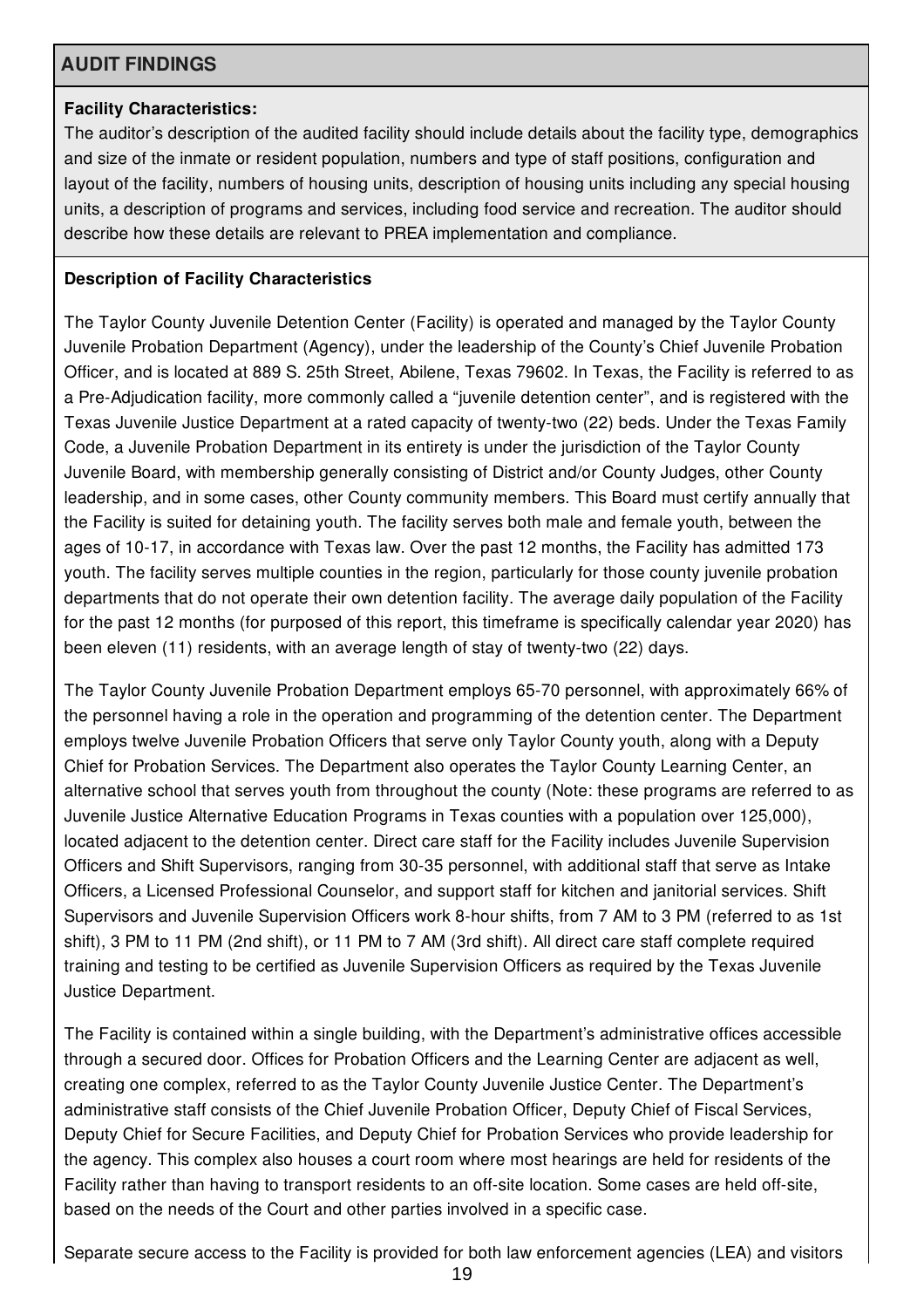to the Facility. Law enforcement agencies enter the building with a youth through a secure door operated internally by the Facility's control center. Intake staff receive the youth from an LEA, determine probable cause, and make a decision to release or detain the youth. Interview rooms are located in this area where the intake process is completed. Also, the intake area contains offices for Intake Officers and Shift Supervisors, an office/exam room for the contracted Medical Director and Nurse, and a restroom.

Visitors, including family members, attorneys, volunteers, and other service providers enter from another exterior door that also provides access to the Courtroom and is open during regular business hours, with a receptionist available through a secured glass in the intake area to greet and provide direction, as needed. After regular business hours, this exterior door is also operated internally by the control center to provide access to the Facility by parents, volunteers, etc. A comfortable waiting area that also serves as a waiting area for the Courtroom is provided while staff bring the youth to the intake area. Visitors then enter the intake area through a secure door from the waiting area. The interview rooms are utilized for individual visits with family or interviews with attorneys, psychologists, therapist, etc. These rooms are monitored by the camera system, but are not monitored for sound, providing for confidential interactions. Because the courtroom is adjacent to and directly accessible through the same secure door utilized by visitors to enter the intake area, staff can transport residents to court hearings without having to leave the secure complex.

The Facility provides housing for 22 residents, serving both male and female residents, and provides three residential hallways, with two wings extending off a central dayroom containing nine (9) singleoccupancy rooms each, and one hallway with four (4) single-occupancy rooms located on the main hallway accessible through an additional secure doorway. With a smaller capacity, this arrangement provides the Facility with flexibility to separate youth who are placed on medical isolation, co-defendants, male-female genders, overtly aggressive residents requiring more significant supervision, etc, as needed to best manage the total population. The two larger wings have a single shower. Residents utilize a toilet facility within their assigned single-occupancy room.

Along the main hallway and separate from the hallway containing the four single-occupancy rooms is a classroom furnished with desks, chairs, and educational materials and equipment that provides classroom space for instruction of residents by two teachers from the Abilene Independent School District. Across from the classroom and along the main hallway is a cafeteria with tables that can seat up to four youth each, and an adjacent small kitchen with a serving line. All meals are prepared onsite in a separate prep-kitchen that is not accessible to residents, and meals are transported to the smaller kitchen and serving line. Also along the main hallway is a library with seating for youth. This space can be utilized for other group activities as well. There is a large dayroom in the center of the building with access from all the residential hallways that provides activity space. The two larger hallways are separated by a secure locked door.

Immediately adjacent to the dayroom is the Facility's control room enclosed by windows that provide direct observation of the dayroom and library, as well as the secure doors accessing the two larger hallways. From the control room, staff control the operation of all secure doors, monitoring of the camera system, alarm systems, and security for files/records of youth. Through a secure door off the dayroom, an outdoor recreation area is provided that includes a basketball court. The perimeter of the outdoor area is secured by the walls of the various building components of the complex. The Auditor was informed that this space is utilized as much as possible, as weather permits. Additional outdoor space with a security fence is directly accessible for evacuation purposes in the event of a fire or other emergency needs.

The Facility has effectively and strategically installed a camera/video system to provide additional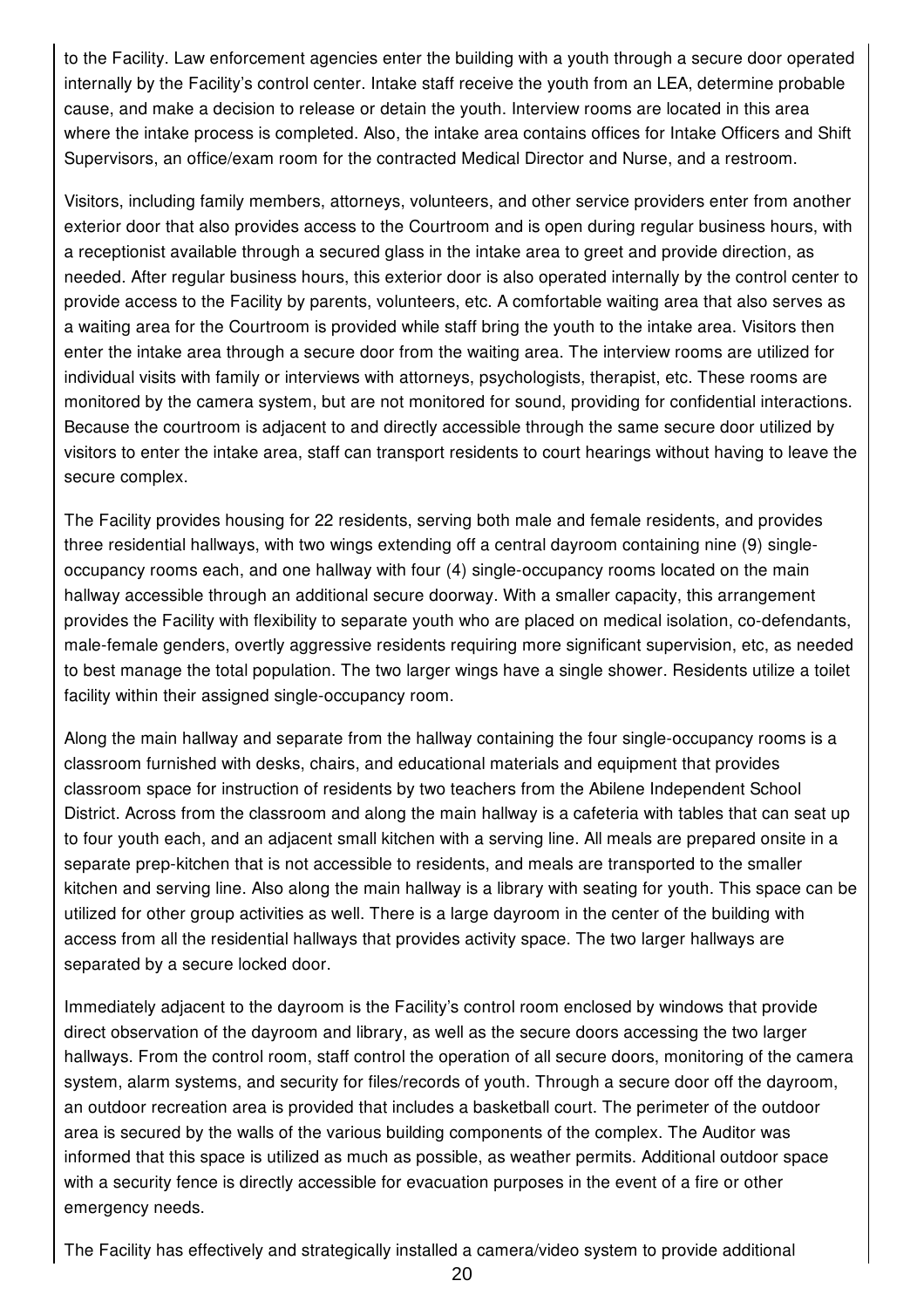oversight and monitoring. Cameras are located throughout the complex to eliminate any blind spots and are positioned in the most vulnerable areas of the complex. The Facility Administrator reports that the Agency has the support of its Juvenile Board and the County's leadership to upgrade and replace cameras as needed to support the overall safety and security of the complex. The Facility Administrator explained that if any blind spot(s) has been identified, funds are provided to address the need and eliminate this concern. There is significant redundancy and overlay of camera views to minimize, if not eliminate, any blind spots. Cameras are well-placed in every operational and programming area. The Auditor was able to view the operation of the camera system during the onsite-phase, and observed personnel effectively managing cameras. The Auditor asked personnel to demonstrate how a specific camera can be enlarged to provide closer oversight, and this could be done within seconds. In addition, the Facility has installed an audio system that is controlled only by administrative personnel, allowing for further oversight and review, especially for investigative purposes. Both the video and audio recordings are maintained for a 30-day period before being erased from the system. These systems will be further addressed in the related standards review.

Overall, the facility was clean and well-kept. There was minimal "graffiti" or paint scratches in the individual resident rooms. The Facility Administrator indicated that any damage is addressed immediately to reduce further damage and to display the Facility's commitment to provide the best environment possible. The Agency's and Facility's leadership reflected and displayed a commitment to the operation of a safe and healthy environment for residents and staff. It was a pleasure to work with the Agency and Facility in completing this PREA audit.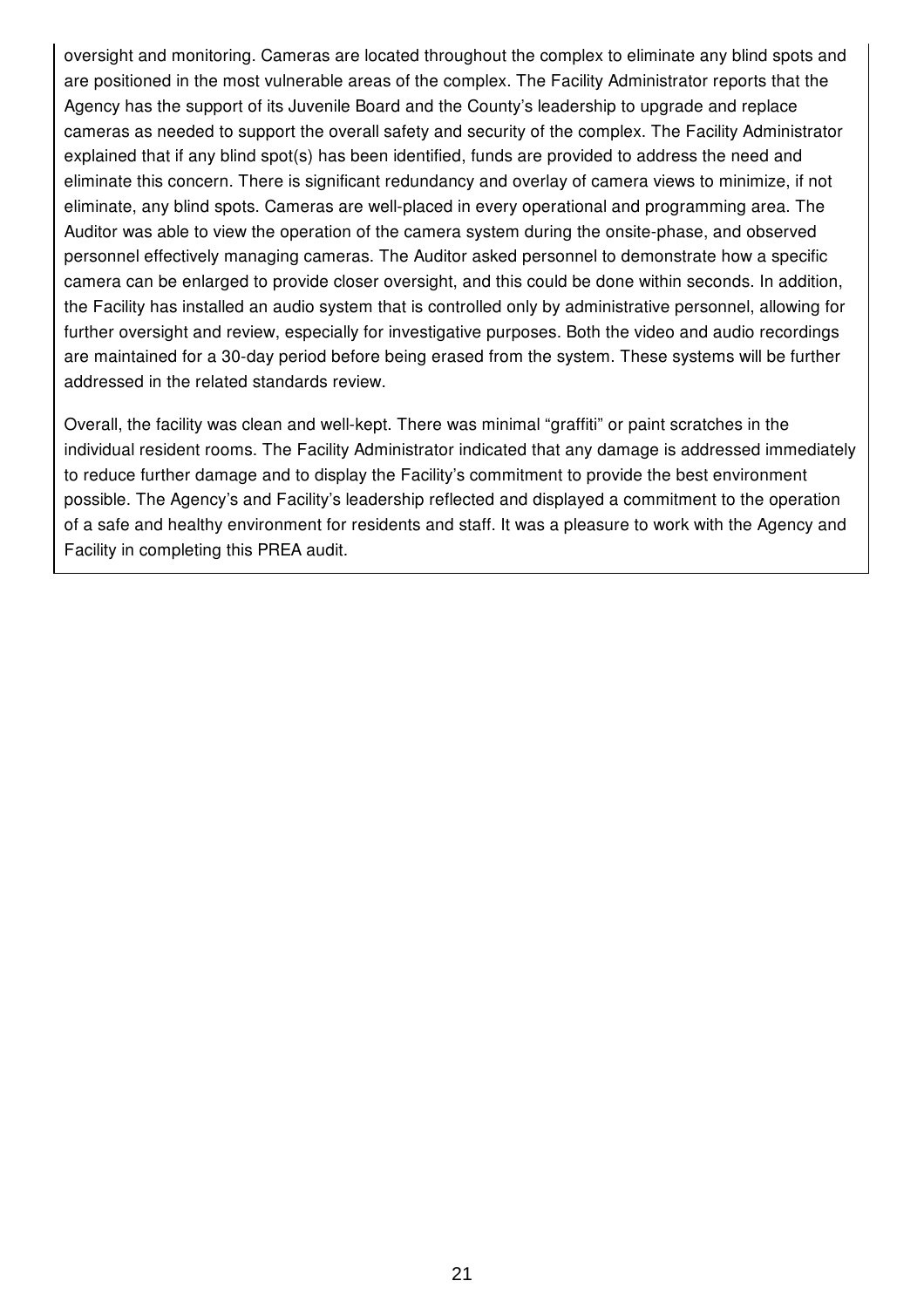# **AUDIT FINDINGS**

# **Summary of Audit Findings:**

The OAS will automatically calculate the number of standards exceeded, number of standards met, and the number of standards not met based on the auditor's compliance determinations. If relevant, the auditor should provide the list of standards exceeded and/or the list of standards not met (e.g. Standards Exceeded: 115.xx, 115.xx..., Standards Not Met: 115.yy, 115.yy ). Auditor Note: In general, no standards should be found to be "Not Applicable" or "NA." A compliance determination must be made for each standard. In rare instances where an auditor determines that a standard is not applicable, the auditor should select "Meets Standard" and include a comprehensive discussion as to why the standard is not applicable to the facility being audited.

| Number of standards exceeded:   1 |  |
|-----------------------------------|--|
| Number of standards met:   42     |  |
| Number of standards not met: 0    |  |

#### **STANDARDS EXCEEDED (1)**

#### **115.313 Supervision and monitoring**

In addition to the policy to address this provision of the Standards, the facility's Staffing Plan and Annual Meeting minutes provide guidance and documentation on how the plan will be specifically implemented to fully meet staffing levels on a daily, and shift-by-shift basis; provides a daily schedule for programming, meals, and academic instruction; identifies any blind-spots for the camera/video system; and, identifies specific requirements under PREA Standards, i.e. making unannounced rounds, making announcements upon entering opposite gender housing areas, etc. This plan provides a well-documented summary of various aspects for both staffing and video monitoring. Also, the facility conducts a vulnerability review utilizing a document entitled "Secure Facility Vulnerability Assessment" that is completed prior to the annual Staffing Plan meeting. This review provides an excellent overview of the sexual safety precautions in place throughout the facility by the PREA Coordinator (PC) that is separate from the Facility Administrator's oversight.

The Auditor asked facility staff to provide randomly selected population and staffing rosters for several weeks throughout the prior twelve months. Upon review of these rosters, the required staff-to-resident ratios of 1:8 were exceeded on all shifts during awake hours, and the ratio of 1:16 was exceeded during all sleep hours. The population ranged from a low of 8 residents to a high of 18 on the days selected for review. Typically, there were 7-8 staff on the awake hour shifts, and 4-6 staff on the sleep hour shift, even when the population dropped to as little as 8 youth. And, in all cases, multiple male and female staff were on duty at the facility. Since the last PREA audit in 2017, the facility reports in the In the On-Line Audit System that the average daily population for the facility is 11, and the facility staffing plan was predicated on a population of 22, the maximum population capacity. From interview with the Chief Juvenile Probation Officer (CJPO) and the Deputy Chief of Secure Facilities/Facility Administrator (FA), the required ratios can be met with minimal conflict. Both indicated they have the support from the Taylor County Juvenile Board and the County's leadership to fund staffing at this level. This allows the FA to more effectively manage staff absences due to vacation and sick leave, injuries under Workers Compensation Act guidelines, and personal emergencies. Also, staffing at this level allows time for both classroom and on-the-job staff training, the effective use of personnel to manage youth during routine activities and provide one-on-one supervision when needed, and dealing with emergent situations. It was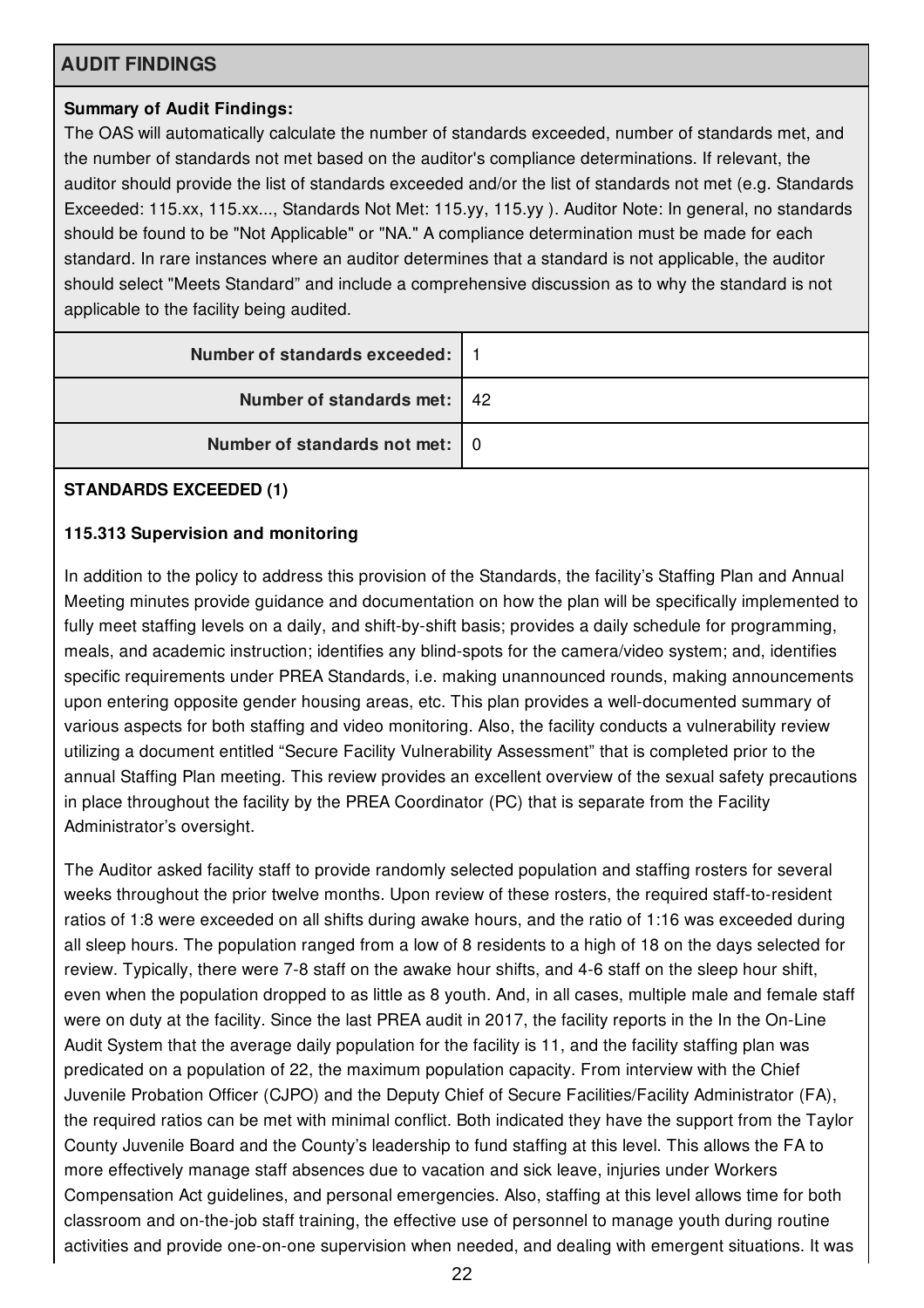particularly noted that this staffing level was critical when dealing with the COVID-19 pandemic.

All rounds are consistently documented on the facility's "PREA Unannounced Rounds Form". This form documents the person conducting the round, the date and beginning/ending time of each round, and the shift that was observed. Documentation is provided on all areas observed, the number of staff and residents, the activity(s) and locations of staff providing supervision (specifically to identify compliance with required staff-to-resident ratios), and any other pertinent observations or concerns identified. Further, policy strictly prohibits all employees, volunteers, and interns from announcing or communicating in any form to one another that an unannounced round is taking place. A violation of this policy is grounds for administrative sanctions, including suspension, demotion, reassignment, or termination. The FA demonstrated to the Auditor how, by using the facility's camera and audio systems after a round is completed, staff can be identified if communicating to others. Both the CJPO and the FA identified that a staff member was terminated due to their internal review after a round was completed and it was found that the staff member communicated to others in violation of policy. The facility has effectively implemented a policy and practices to support this provision of the standards, and to support the sexual safety of residents and staff.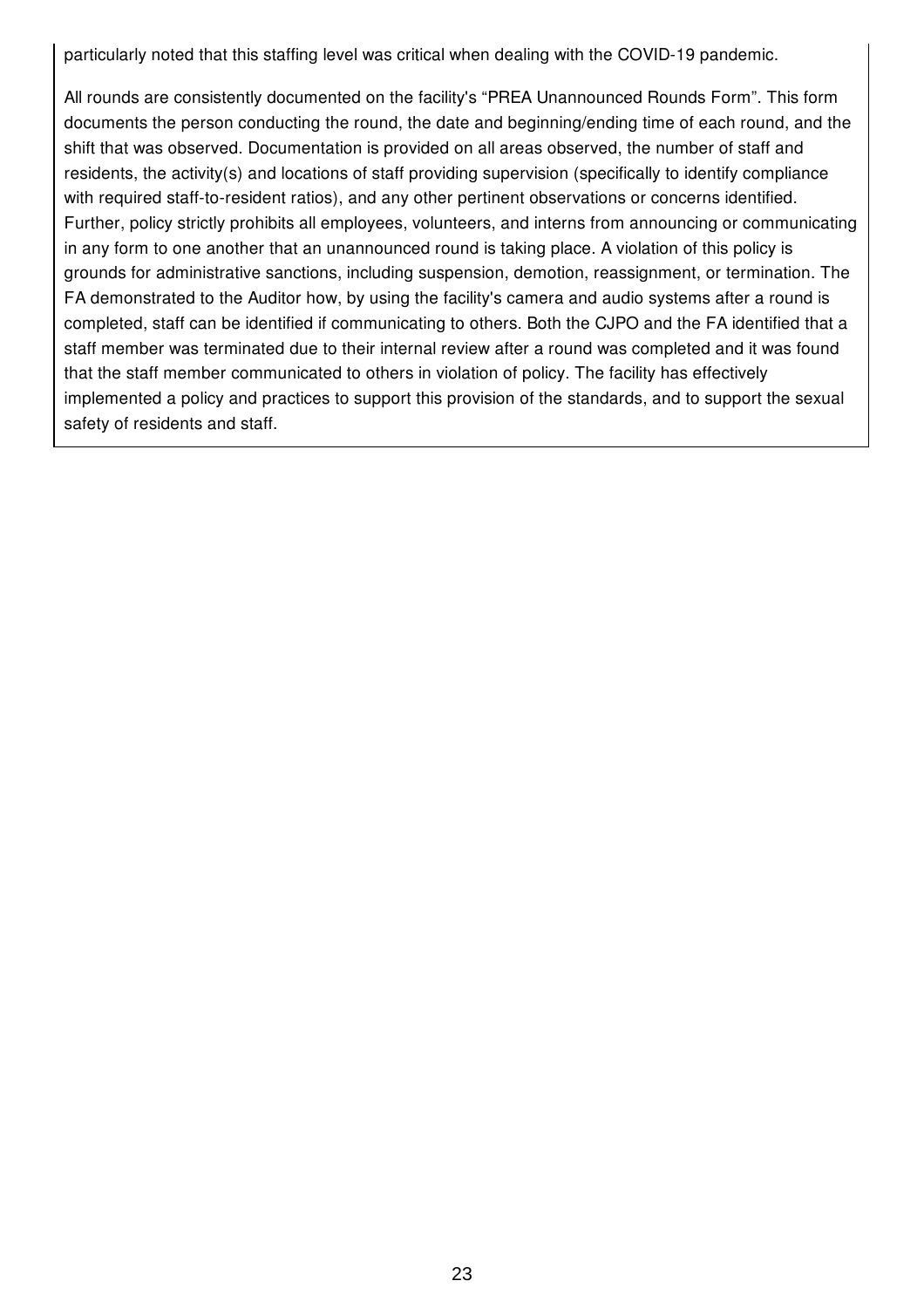# **Standards**

#### **Auditor Overall Determination Definitions**

- Exceeds Standard (Substantially exceeds requirement of standard)
- Meets Standard (substantial compliance; complies in all material ways with the stand for the relevant review period)
- Does Not Meet Standard (requires corrective actions)

# **Auditor Discussion Instructions**

Auditor discussion, including the evidence relied upon in making the compliance or non-compliance determination, the auditor's analysis and reasoning, and the auditor's conclusions. This discussion must also include corrective action recommendations where the facility does not meet standard. These recommendations must be included in the Final Report, accompanied by information on specific corrective actions taken by the facility.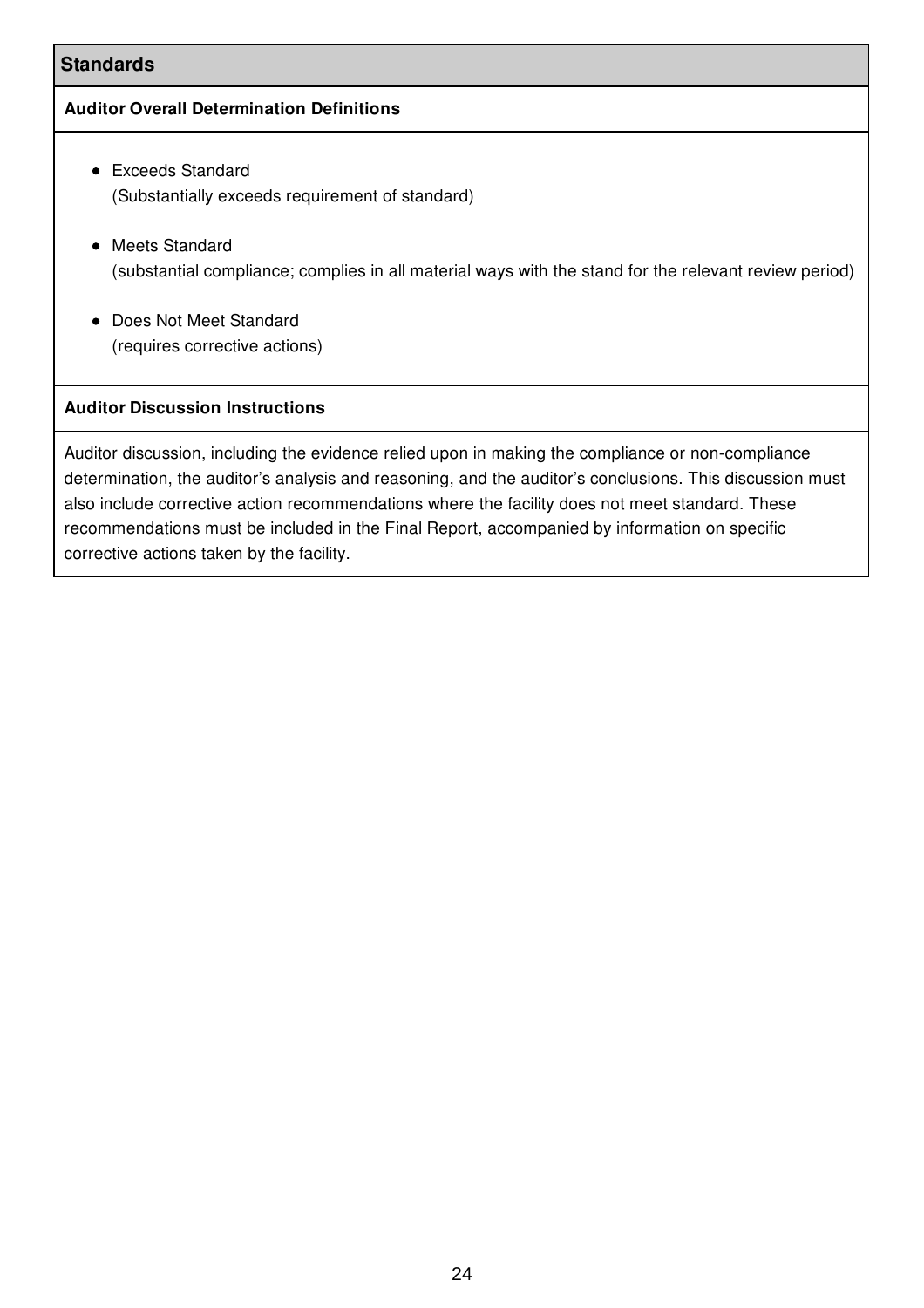| 115.311 Zero tolerance of sexual abuse and sexual harassment; PREA coordinator                                                                                                                                                                                                   |
|----------------------------------------------------------------------------------------------------------------------------------------------------------------------------------------------------------------------------------------------------------------------------------|
| <b>Auditor Overall Determination: Meets Standard</b>                                                                                                                                                                                                                             |
| <b>Auditor Discussion</b>                                                                                                                                                                                                                                                        |
| 115.311 Zero tolerance of sexual abuse and sexual harassment; PREA coordinator                                                                                                                                                                                                   |
| POLICY & DOCUMENT REVIEW:                                                                                                                                                                                                                                                        |
| Taylor County Juvenile Justice Center (TCJJC) Policy, Chapter 6-Federal PREA Standards<br>Compliance, SECTION I- Federal PREA Guidelines Introduction, subsection B, page 1;<br>SECTION III-Prevention Planning Policy, subsection A, pages 6-8; & subsections B & C, page<br>8. |
| <b>Resident Orientation Handbook.</b>                                                                                                                                                                                                                                            |
| 2020 Resident Education Brochure.                                                                                                                                                                                                                                                |
| Various posters and information provided for youth to review located throughout the facility,<br>provided in both English & Spanish.                                                                                                                                             |
| Posters provided in visitation area for parents, guardians, attorneys, and other visitors,<br>provided in both English & Spanish.                                                                                                                                                |
| Handouts provided to parents, and available in the visitation area, provided in both English &<br>Spanish.                                                                                                                                                                       |
| Agency website, found at: http://www.taylorcountytexas.org/165/Juvenile-Probation-<br>Department                                                                                                                                                                                 |
| Taylor County Juvenile Probation Department Organizational Chart.                                                                                                                                                                                                                |
| <b>INTERVIEWS:</b>                                                                                                                                                                                                                                                               |
| Agency Director/Chief Juvenile Probation Officer (CJPO)                                                                                                                                                                                                                          |
| Deputy Chief of Secure Facilities/Facility Administrator (FA)                                                                                                                                                                                                                    |
| PREA Coordinator (PC)                                                                                                                                                                                                                                                            |
| Detective, Taylor County Sheriff Department                                                                                                                                                                                                                                      |
| Director, Regional Victim Crisis Center (RVCC)                                                                                                                                                                                                                                   |
| FINDINGS (by Subsection):                                                                                                                                                                                                                                                        |
| Subsection (a-1):                                                                                                                                                                                                                                                                |
| Taylor County Juvenile Justice Center (TCJJC) Policy, Chapter 6-Federal PREA Standards<br>Compliance, SECTION I, Federal PREA Guidelines Introduction, subsection B, page 1,<br>addresses this provision. Policy states that the facility has a zero tolerance for sexual abuse  |

and sexual harassment, and that every juvenile detained has the right to be free form sexual abuse, sexual harassment, retaliation, neglect, and exploitation, whether it is perpetrated by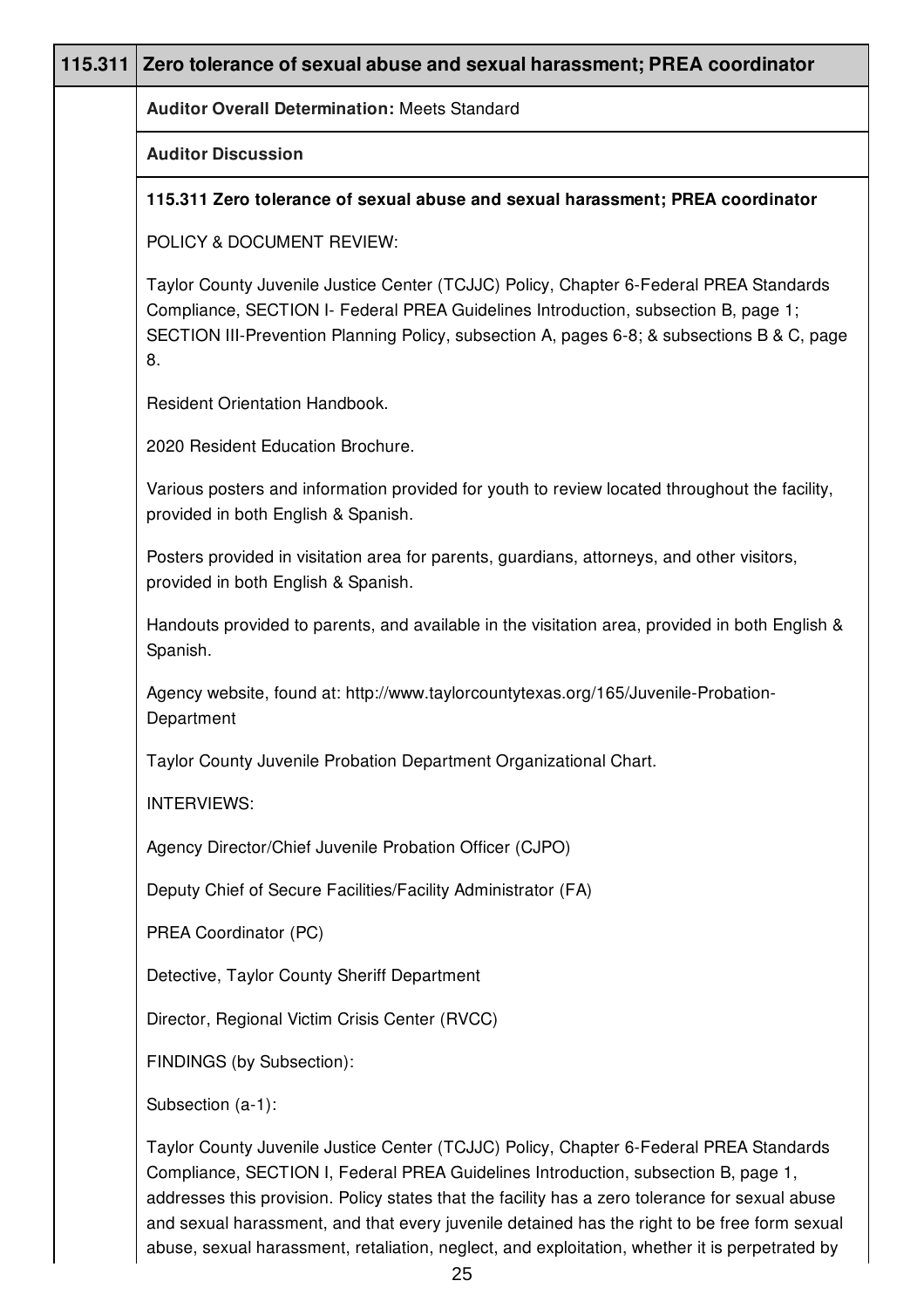staff or other juveniles.

During the site review, the Auditor was able to clearly observe the various posters throughout the facility that reinforces the facility's zero-tolerance policy for youth, and found related handouts for parents in both English and Spanish in the facility's lobby and visitation area. In addition, the Auditor reviewed the Resident Orientation Handbook as well as the 2020 Resident Education Brochure, both available in both English and Spanish. A review of the facility's website revealed that the zero-tolerance policy is readily and easily accessible to families and the community as well.

During interviews with the CJPO, the agency's policy on zero-tolerance was addressed. The CJPO made it clear that compliance with this policy was an expectation of all staff working in the facility, as well as for those who serve as probation officers and other support staff within the department. In addition, the interviews with the FA and the PC indicated that zerotolerance is addressed regularly with staff and youth through on-going staff training and youthresident education.

The facility is in compliance with this provision of the standard.

Subsection (a-2):

Taylor County Juvenile Justice Center (TCJJC) Policy, Chapter 6-Federal PREA Standards Compliance, SECTION I- Federal PREA Guidelines Introduction, subsection B, page 1; SECTION III-Prevention Planning Policy, subsection A, pages 6-8; & subsections B & C, page 8, all address this provision. Policy outlines how the facility will implement its approach to preventing, detecting, and responding to sexual abuse and sexual harassment. Policy and procedures addressing this provision includes, but is not limited to, the following:

1) designation of an upper-level PREA Coordinator with time & authority to meet expectations of the position;

2) the facility will complete the Intake Behavioral Screening on every youth within 72 hours to determine potential for victimization or aggression;

3) same gender staff will always conduct pat-down and visual strip searches;

4) same gender staff will always supervise youth during showers, toileting or changing clothes;

5) agency/facility leadership will conduct unannounced rounds of the facility;

6) the facility will complete an Intake Screening for Potential Sexual Aggressive Behavior and/or Sexual Victimization assessment prior to housing assignment or starting a program;

7) a grievance system is available to residents to report concerns directly to facility administrative staff;

8) victims are immediately removed from the presence of an alleged perpetrator;

9) an allegation of sexual abuse or harassment is investigated promptly & thoroughly;

10) mental health services will be provided to any victim of abuse at no cost; and,

11) any employee, intern, or volunteer who is found to have committed sexual abuse against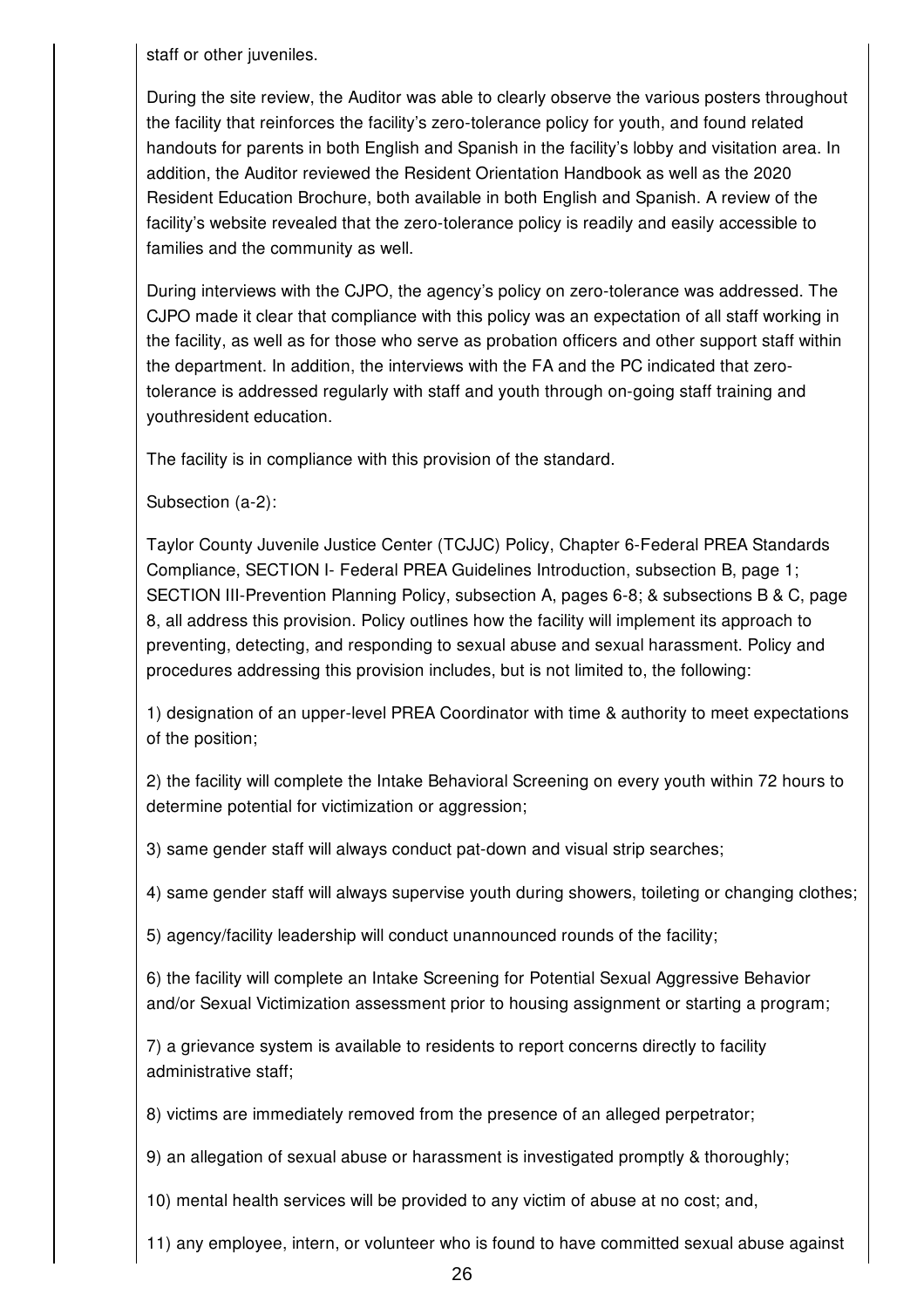any resident is subject to termination as well as possible criminal prosecution; or if found to have committed sexual harassment, to administrative sanctions as well as possible criminal prosecution.

The agency's website provides public information concerning how the facility works to prevent and detect any allegation of sexual abuse and sexual harassment, and how it will respond to any such allegation. Information is also provided on multiple agencies that can be contacted, including an internal hotline, numbers to local community agencies, and a statewide hotline. During the site review, the Auditor viewed posters and other information throughout the facility that addresses the residents' right to be free from sexual abuse, and provides contact information from multiple agencies to seek advocacy and support, if needed.

Formal interviews as well as other interactions during the on-site portion of the audit with the CJPO, FA, PC, and staff in all roles within the agency reinforced the application of the facility's policy and procedures, and reflected the commitment of the agency's leadership to creating and sustaining a zero-tolerance policy, as well as implementing appropriate policy and procedure to ensure effective prevention and detection of any form of sexual abuse and sexual harassment.

The facility is in compliance with this provision of the standard.

Subsection (a)-3:

Taylor County Juvenile Justice Center (TCJJC) Policy, Chapter 6-Federal PREA Standards Compliance, SECTION II- General Definitions, subsection B, pages 4-6, addresses this provision. Clear definitions are provided for the multiple potential forms of sexual abuse and sexual harassment. In addition to these policies, while reviewing the Resident Orientation Handbook, the Auditor found appropriate definitions and explanations of both sexual abuse and sexual harassment that provide appropriate information for residents.

The facility is in compliance with this provision of the standard.

Subsection (a)-4:

Taylor County Juvenile Justice Center (TCJJC) Policy, Chapter 6-Federal PREA Standards Compliance, SECTION III – Prevention Planning Policy, subsection B, page 8, addresses this provision. Policy is clear concerning any employee, intern, or volunteer who is found to have been sexually abusive against any resident will be subject to termination and possible criminal prosecution; or in the case of sexual harassment against any resident, the individual will subject to administrative sanctions and possible criminal prosecution.

During interviews with the CJPO, the FA, and the PC, this provision was addressed. All three clearly indicated that there would be no hesitation to take steps to terminate the employment of any staff member found to have sexually abused a resident, and that they would work collaboratively with the appropriate law enforcement agency and the prosecutor's office to seek criminal prosecution. In addition, if any staff member was involved in sexual harassment, they would take appropriate administrative actions, and if criminal prosecution was warranted, would pursue such action as well. In addition, any volunteer or intern found to have been involved in the sexual abuse or sexual harassment of a resident, his/her involvement with the facility would be terminated immediately, and again, the agency would work with appropriate law enforcement agencies to prosecute the alleged offender.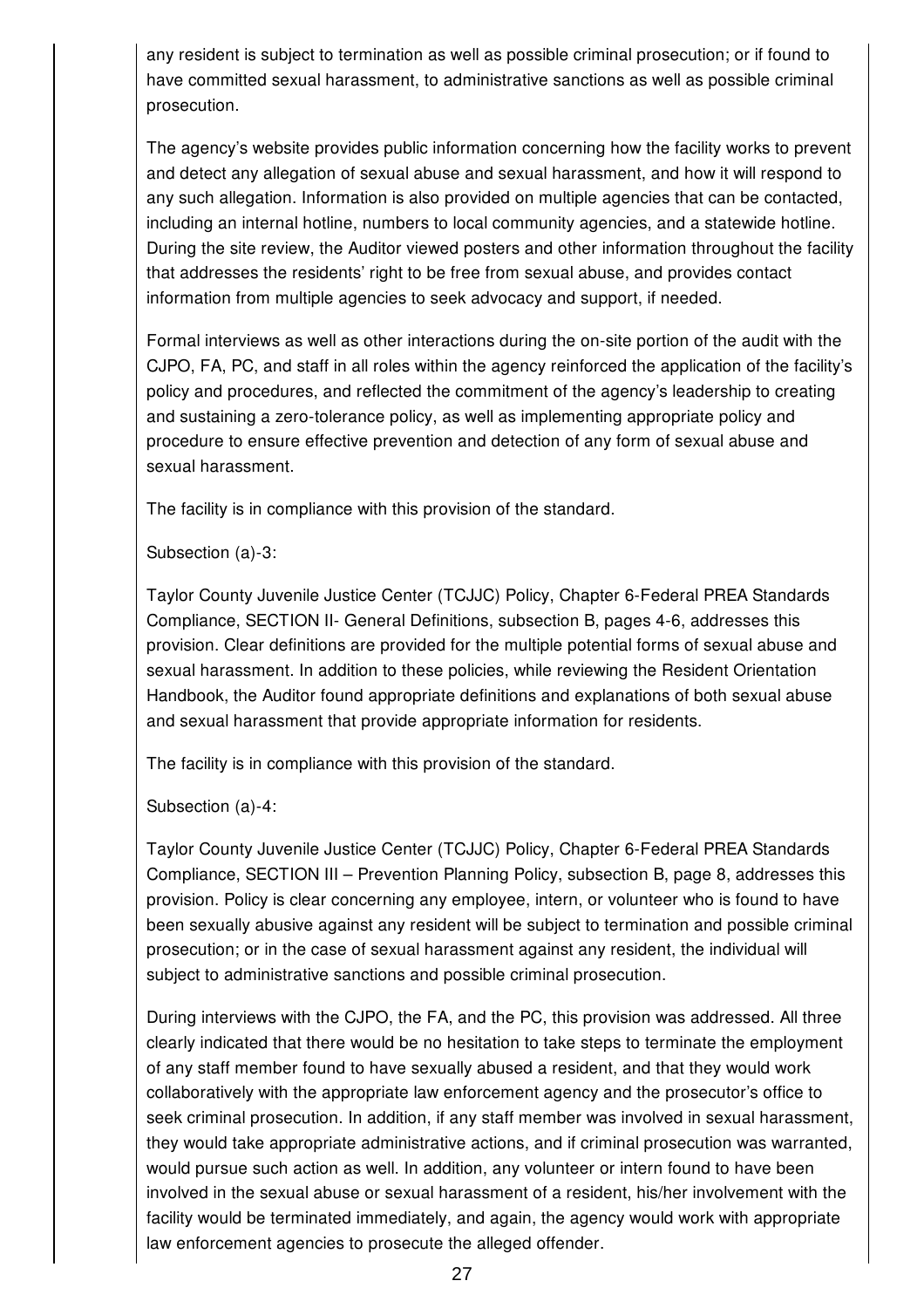The facility is in compliance with this provision of the standard.

#### Subsection (a)-5:

Taylor County Juvenile Justice Center (TCJJC) Policy, Chapter 6-Federal PREA Standards Compliance, SECTION III – Prevention Planning Policy, subsection A, pages 7- 8, addresses this provision. Staff are required to act immediately upon receiving any allegation of sexual abuse or sexual harassment, separating the alleged victim and the alleged perpetrator, and this will be done in a manner favorable to the alleged victim. It is expected that allegations will be investigated promptly, thoroughly, and objectively, and the victim will be offered appropriate mental health support services. Any resident who believes he/she has been a victim or witness to sexual abuse or sexual harassment has the right to make an internal outcry to staff, volunteers, interns, or through the grievance process. In addition, residents are able to contact outside agencies by directly contacting the hotline maintained by the Texas Juvenile Justice Department (TJJD), the Taylor County Sheriff Department or other community agencies that provide advocacy services. These contacts are readily available to the residents and their family and attorney through posters and brochures located throughout the facility; and, to residents through the Resident Orientation Handbook and other educational materials provided throughout the period they reside in the facility. Policy requires that residents be given access to the reporting method of their choice, at no cost to the resident, and there can be no obstruction from accessing the desired reporting method unless the safety and security of the facility may become compromised.

Any allegation of sexual abuse that could potentially result in criminal prosecution would be immediately referred to the Taylor County Sheriff Department for criminal investigation. The Auditor interviewed the Detective who was identified by the facility leadership as well as the Director of the RVCC as the primary investigator for sexual abuse cases that may occur at the facility. The Detective confirmed that the Sheriff Department, and her office specifically, would be contacted in the event of any sexual abuse allegation and resulting criminal investigation. The Auditor also interviewed the Director of the RVCC who indicated that through an MOU with the facility, trained staff would provide initial screening and support, and would work collaboratively with the facility and the Sheriff Department to address any allegation of sexual abuse.

The facility is in compliance with this provision of the standard.

#### Subsection (b):

Taylor County Juvenile Justice Center (TCJJC) Policy, Chapter 6-Federal PREA Standards Compliance, SECTION III – Prevention Planning Policy, subsection C, page 8, addresses this provision. The CJPO has a full-time designated position with the title of Quality Assurance/PREA Coordinator. This position ensures the facility is in compliance with state regulatory standards as well as PREA standards. In review of the Taylor County Juvenile Probation Department Organizational Chart, the PREA Coordinator (PC) reports directly to the FA.

Policy also requires that the CJPO designate a PREA Coordinator who will have sufficient time and authority to develop, implement, and oversee agency efforts to comply with PREA requirements and standards. There is only one facility operated by the agency, a juvenile detention center, and that facility is the subject of this current PREA audit. In interview with the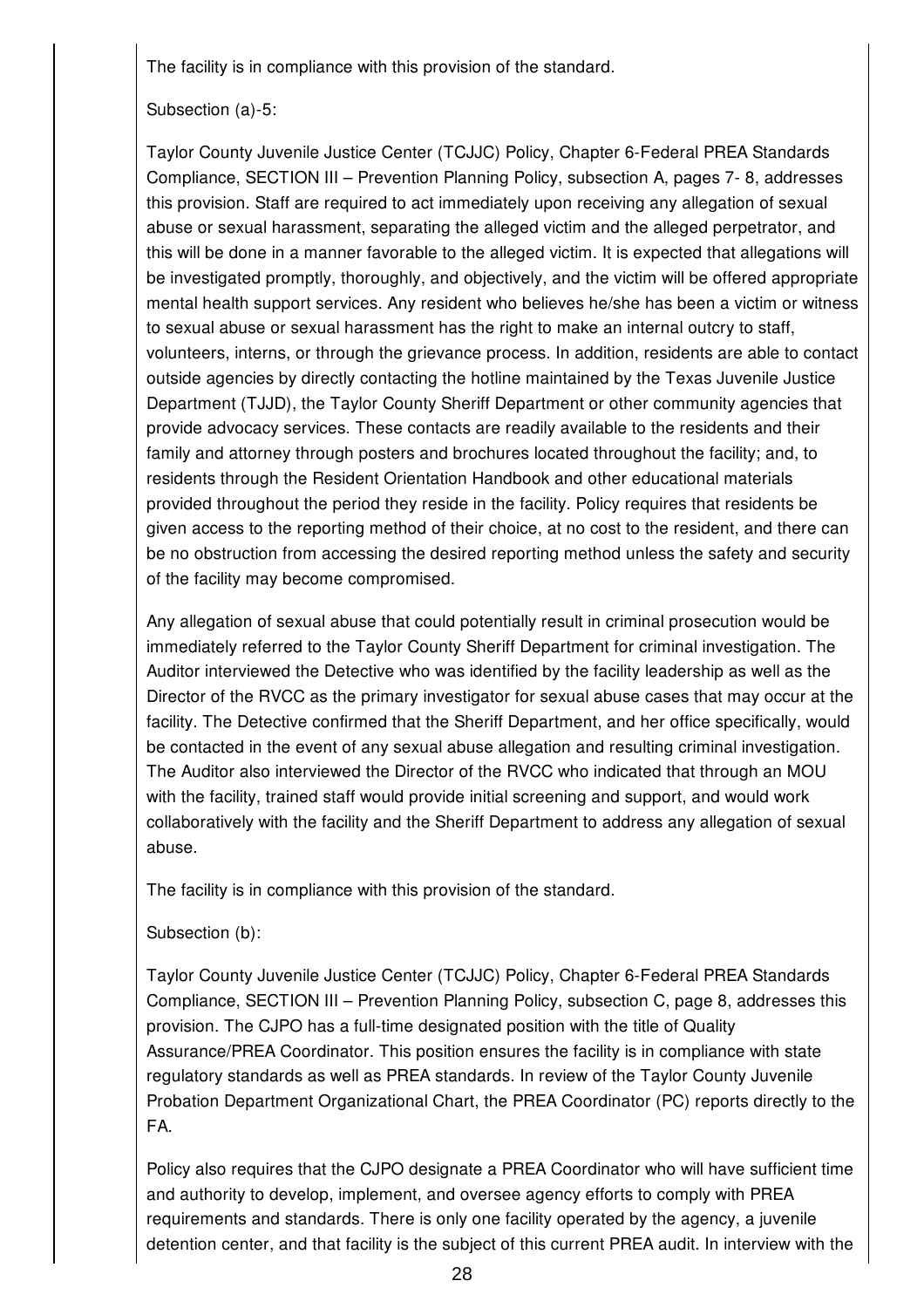PC, it was reported that, since this is the primary role of the position, there is sufficient time and authority to develop, implement, and oversee the agency's efforts to comply with PREA requirements and standards. By serving in this role, the PC indicated that implementation of the standards has enhanced the overall safety of the facility, and supports the agency's goal to provide a safe and healthy environment in the detention center for all residents. This position ensures training is provided to all agency personnel on PREA standards and supports agency expectations related to the standards. The position works with the CJPO and the FA to ensure compliance with the standards, including practices to maintain required documentation. Interviews with both the CJPO and FA supported this role and expectation.

The facility is in compliance with this provision of the standard.

Subsection (c):

The agency only operates the one juvenile detention center which is the subject of this audit. There is no designated PREA Manager. This provision of the standards is not applicable.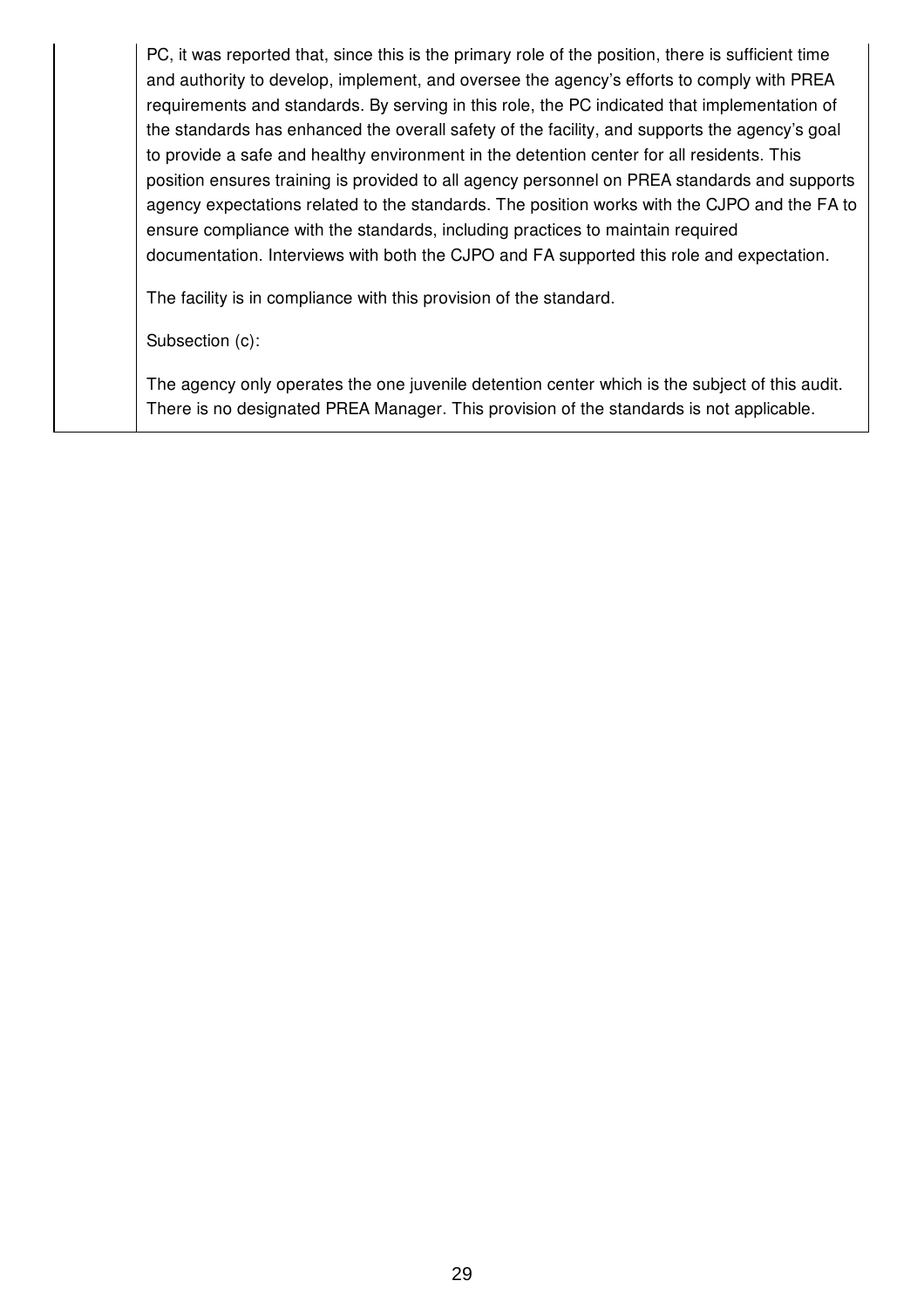| 115.312 | Contracting with other entities for the confinement of residents                                                                                                                                                                                                                                                                                                                                                                                                                                                                                                                                                                                                                                                                                                                                                                                                                                                                                                                                                                                                                                                                                                                                                            |
|---------|-----------------------------------------------------------------------------------------------------------------------------------------------------------------------------------------------------------------------------------------------------------------------------------------------------------------------------------------------------------------------------------------------------------------------------------------------------------------------------------------------------------------------------------------------------------------------------------------------------------------------------------------------------------------------------------------------------------------------------------------------------------------------------------------------------------------------------------------------------------------------------------------------------------------------------------------------------------------------------------------------------------------------------------------------------------------------------------------------------------------------------------------------------------------------------------------------------------------------------|
|         | <b>Auditor Overall Determination: Meets Standard</b>                                                                                                                                                                                                                                                                                                                                                                                                                                                                                                                                                                                                                                                                                                                                                                                                                                                                                                                                                                                                                                                                                                                                                                        |
|         | <b>Auditor Discussion</b>                                                                                                                                                                                                                                                                                                                                                                                                                                                                                                                                                                                                                                                                                                                                                                                                                                                                                                                                                                                                                                                                                                                                                                                                   |
|         | 115.312 Contracting with other entities for the confinement of residents                                                                                                                                                                                                                                                                                                                                                                                                                                                                                                                                                                                                                                                                                                                                                                                                                                                                                                                                                                                                                                                                                                                                                    |
|         | POLICY & DOCUMENT REVIEW:                                                                                                                                                                                                                                                                                                                                                                                                                                                                                                                                                                                                                                                                                                                                                                                                                                                                                                                                                                                                                                                                                                                                                                                                   |
|         | Taylor County Juvenile Justice Center (TCJJC) Policy, Chapter 6-Federal PREA Standards<br>Compliance, SECTION III - Prevention Planning Policy, subsection D, pages 8-9.                                                                                                                                                                                                                                                                                                                                                                                                                                                                                                                                                                                                                                                                                                                                                                                                                                                                                                                                                                                                                                                    |
|         | Existing six contracts with other confinement facilities.                                                                                                                                                                                                                                                                                                                                                                                                                                                                                                                                                                                                                                                                                                                                                                                                                                                                                                                                                                                                                                                                                                                                                                   |
|         | <b>INTERVIEWS:</b>                                                                                                                                                                                                                                                                                                                                                                                                                                                                                                                                                                                                                                                                                                                                                                                                                                                                                                                                                                                                                                                                                                                                                                                                          |
|         | Agency Director/Chief Juvenile Probation Officer (CJPO)                                                                                                                                                                                                                                                                                                                                                                                                                                                                                                                                                                                                                                                                                                                                                                                                                                                                                                                                                                                                                                                                                                                                                                     |
|         | Deputy Chief OF Fiscal Services (DCFS)                                                                                                                                                                                                                                                                                                                                                                                                                                                                                                                                                                                                                                                                                                                                                                                                                                                                                                                                                                                                                                                                                                                                                                                      |
|         | FINDINGS (by Subsection):                                                                                                                                                                                                                                                                                                                                                                                                                                                                                                                                                                                                                                                                                                                                                                                                                                                                                                                                                                                                                                                                                                                                                                                                   |
|         | Subsection (a):                                                                                                                                                                                                                                                                                                                                                                                                                                                                                                                                                                                                                                                                                                                                                                                                                                                                                                                                                                                                                                                                                                                                                                                                             |
|         | Taylor County Juvenile Justice Center (TCJJC) Policy, Chapter 6-Federal PREA Standards<br>Compliance, SECTION III - Prevention Planning Policy, subsection D, page 8, addresses this<br>provision. Policy requires that when contracting with other agencies or facilities that provide for<br>the confinement of youth, the contracted agency is required to adopt and comply with PREA<br>standards, and agree to be monitored for compliance with the PREA standards.                                                                                                                                                                                                                                                                                                                                                                                                                                                                                                                                                                                                                                                                                                                                                    |
|         | The Facility reported in its response provided in the On-Line Audit System that the agency has<br>13 contracts for the confinement of residents on or after August 20, 2012, or since the last<br>PREA audit. However, during interviews with the DCFS and the PC, it was learned that this<br>number reflects the contracts with other juvenile probation departments that contract with<br>Taylor County to detain youth in its detention facility, the subject of this current PREA audit. It<br>was clarified that the agency does contract with six other juvenile detention centers and/or<br>secure residential placements for treatment services (referred to as post-adjudication facilities<br>in the state of Texas). These facilities are operated by both local county juvenile probation<br>departments and by private vendors. All the facilities are expected to operate under PREA<br>Standards. In addition, these facilities are all required to be registered with and to meet<br>minimum standards promulgated by the Texas Juvenile Justice Department; and each of<br>these facilities must be authorized annually as being suitable for the housing of youth by the<br>local county Juvenile Board. |
|         | In interview with the DCFS, it was reported that the agency has current contracts in place with<br>all six facilities. The Auditor was provided a copy and was able to review these contracts.<br>Language is in place in all six of the contracts requiring compliance with PREA standards as<br>well as an agreement to be monitored by Taylor County.                                                                                                                                                                                                                                                                                                                                                                                                                                                                                                                                                                                                                                                                                                                                                                                                                                                                    |
|         | The facility is in compliance with this provision of the standard.                                                                                                                                                                                                                                                                                                                                                                                                                                                                                                                                                                                                                                                                                                                                                                                                                                                                                                                                                                                                                                                                                                                                                          |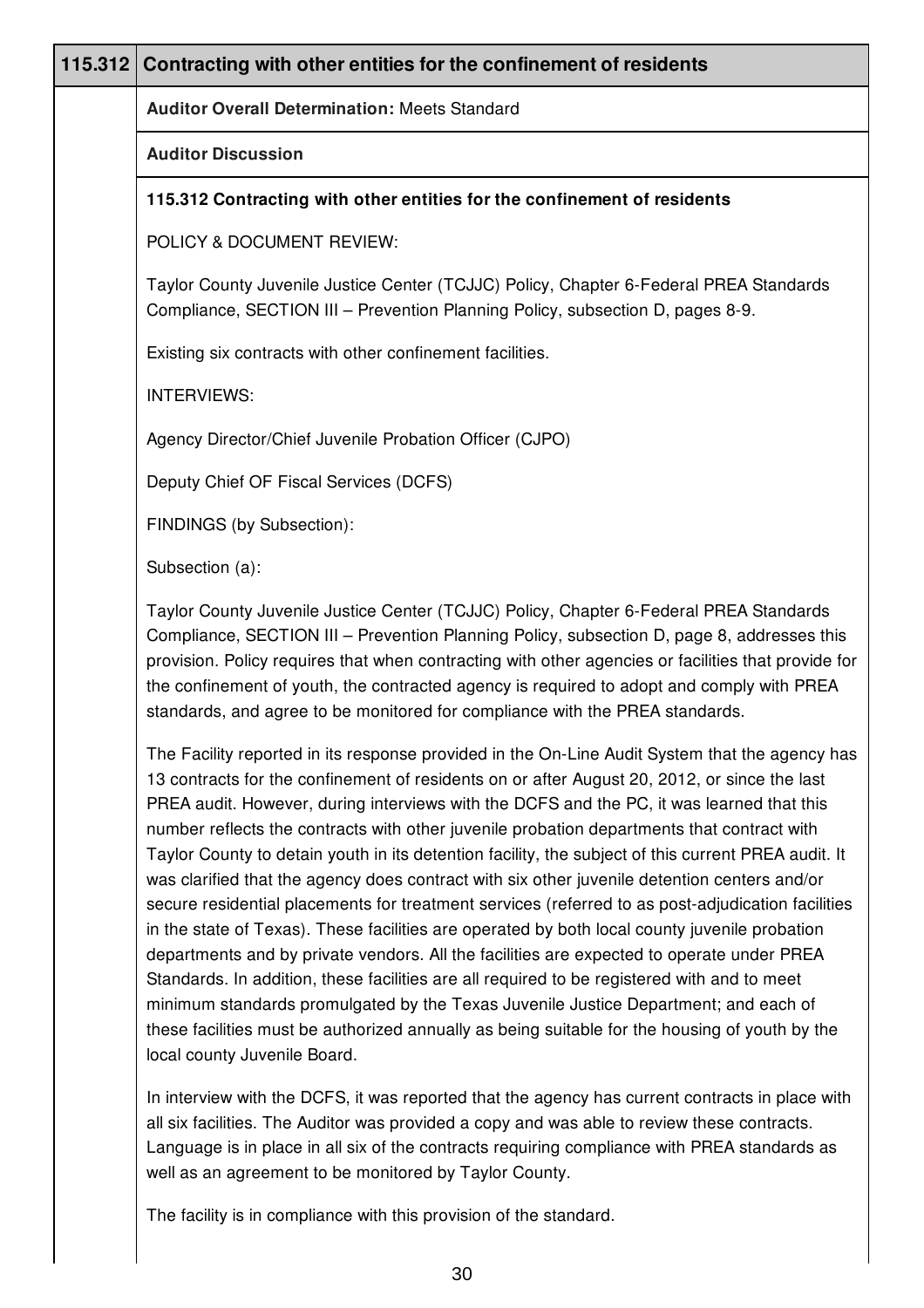Subsection (b):

Taylor County Juvenile Justice Center (TCJJC) Policy, Chapter 6-Federal PREA Standards Compliance, SECTION III – Prevention Planning Policy, subsection D, page 8-9, addresses this provision. Policy is in place to require that the contracted agencies as discussed in Subsection (a) be monitored for compliance with PREA standards. Policy further states that failure to allow monitoring constitutes a breach of contract.

In addition to reviewing the six contracts, the Auditor was provided copies of historical annual reports provided by the various facilities on any alleged sexual abuse and/or sexual harassment incidents, with some having not yet provided a report for calendar year 2020. Also, in conversation with the DCFS, it was reported that one monitoring step that is taken is an annual review of the contracting agencies website to ensure that the current PREA audit report and the annual data review on sexual abuse and/or sexual harassment allegations is available. However, there is no notation of this review. Additional monitoring is provided by agency personnel who transport the youth to/from the facility, as well as providing on-going oversight for the youth's adjustment at the contracted facility, especially the secure postadjudication facilities that provide long-term care and intervention services.

The facility is in compliance with the provisions of the standard.

The Auditor would recommend additional action(s) to document the steps the agency/facility is taking to ensure appropriate compliance monitoring is taking place with contracted facilities. The Auditor offers the following *RECOMMENDATION*:

It is recommended that the DCFS develop a methodology to document all reviews that are conducted, including any report from staff who visit the facility, actions taken to obtain the annual report from the contracted facility, and any review that is conducted of the contracting agencies website. This documentation can be completed on an annual basis that can be updated in the contract file and provided for future audits.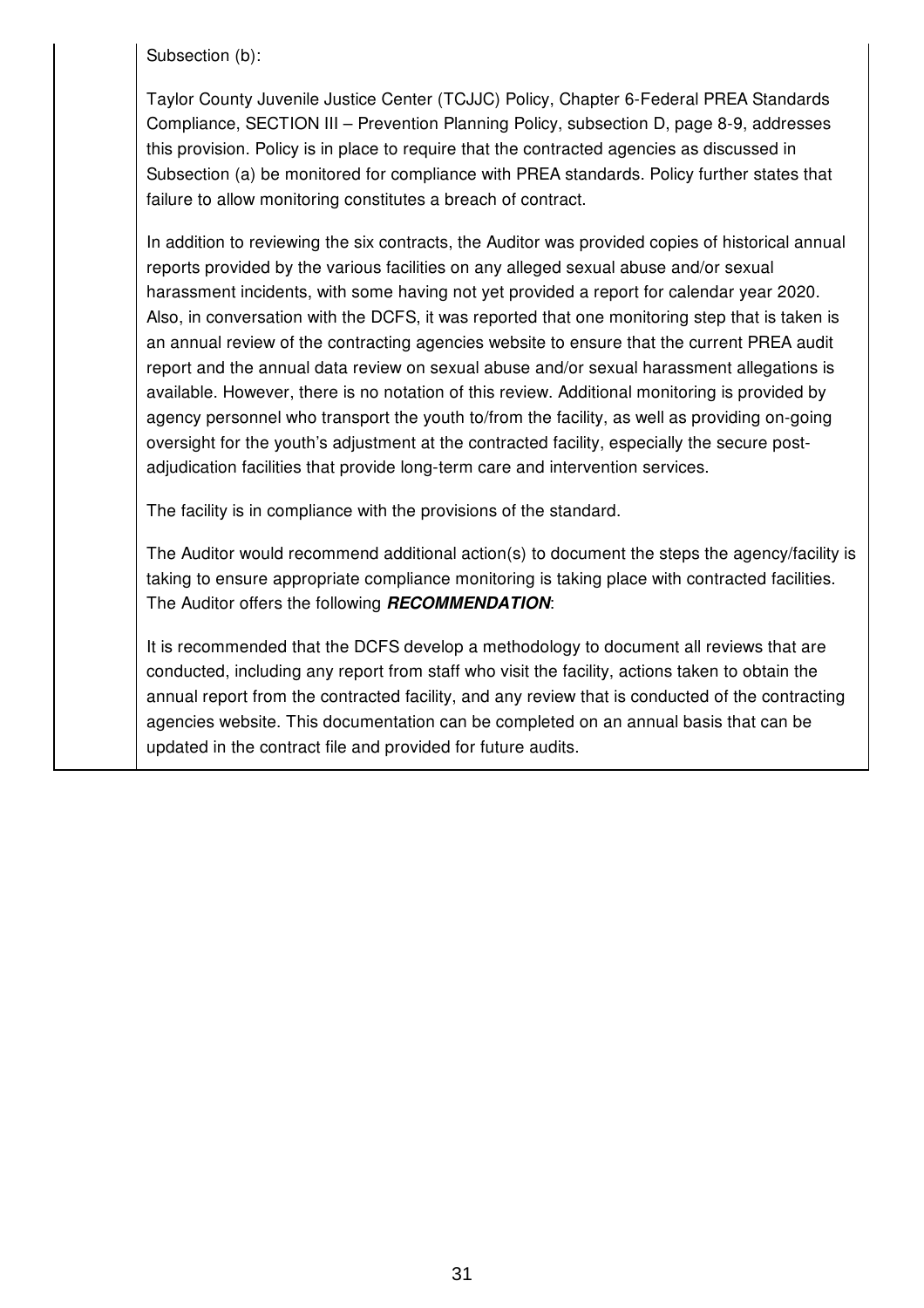| 115.313 Supervision and monitoring                                                                                                                                                                                                                                                                                                                                                                                                                                                                                                       |
|------------------------------------------------------------------------------------------------------------------------------------------------------------------------------------------------------------------------------------------------------------------------------------------------------------------------------------------------------------------------------------------------------------------------------------------------------------------------------------------------------------------------------------------|
| <b>Auditor Overall Determination: Exceeds Standard</b>                                                                                                                                                                                                                                                                                                                                                                                                                                                                                   |
| <b>Auditor Discussion</b>                                                                                                                                                                                                                                                                                                                                                                                                                                                                                                                |
| 115.313 Supervision and monitoring                                                                                                                                                                                                                                                                                                                                                                                                                                                                                                       |
| POLICY & DOCUMENT REVIEW:                                                                                                                                                                                                                                                                                                                                                                                                                                                                                                                |
| Taylor County Juvenile Justice Center (TCJJC) Policy, Chapter 6-Federal PREA Standards<br>Compliance, SECTION III - Prevention Planning Policy, subsections E, F, & G, pages 9-11.                                                                                                                                                                                                                                                                                                                                                       |
| Taylor County Juvenile Probation Department Organizational Chart.                                                                                                                                                                                                                                                                                                                                                                                                                                                                        |
| Taylor County Juvenile Detention Center Staffing Plan and Annual Meeting Minutes.                                                                                                                                                                                                                                                                                                                                                                                                                                                        |
| Floorplan of facility and entire Juvenile Justice Center complex with designated locations of all<br>cameras.                                                                                                                                                                                                                                                                                                                                                                                                                            |
| Texas Administrative Code, Title 37: Public Safety and Corrections, Part 11: Texas Juvenile<br>Justice Department, Chapter 343: Secure Juvenile Pre-Adjudication Detention and Post-<br>Adjudication Correctional Facilities, 2/1/18 Revision obtained from the website of the Texas<br>Juvenile Justice Department (http://www.tjjd.texas.gov).                                                                                                                                                                                         |
| <b>INTERVIEWS:</b>                                                                                                                                                                                                                                                                                                                                                                                                                                                                                                                       |
| Agency Director/Chief Juvenile Probation Officer (CJPO)                                                                                                                                                                                                                                                                                                                                                                                                                                                                                  |
| Deputy Chief of Secure Facilities/Facility Administrator (FA)                                                                                                                                                                                                                                                                                                                                                                                                                                                                            |
| Deputy Chief of Fiscal Services (FS)                                                                                                                                                                                                                                                                                                                                                                                                                                                                                                     |
| PREA Coordinator (PC)                                                                                                                                                                                                                                                                                                                                                                                                                                                                                                                    |
| <b>OBSERVATIONS:</b>                                                                                                                                                                                                                                                                                                                                                                                                                                                                                                                     |
| While conducting the site review during the onsite phase of the audit.                                                                                                                                                                                                                                                                                                                                                                                                                                                                   |
| During other onsite activities while conducting audit, i.e., observing intake, conducting<br>interviews with residents, and observing supervision during various hours.                                                                                                                                                                                                                                                                                                                                                                  |
| FINDINGS (by Subsection):                                                                                                                                                                                                                                                                                                                                                                                                                                                                                                                |
| Subsection (a):                                                                                                                                                                                                                                                                                                                                                                                                                                                                                                                          |
| Taylor County Juvenile Justice Center (TCJJC) Policy, Chapter 6-Federal PREA Standards<br>Compliance, SECTION III – Prevention Planning Policy, subsections E & G, page 9 & 11,<br>addresses this provision. Policy requires a staffing plan be developed that provides for<br>adequate staffing, and, where applicable, video monitoring, to protect residents against sexual<br>abuse; and the facility will comply with the plan except during limited and discrete exigent<br>circumstances, documenting any deviations as required. |

In addition to the policy, the facility's Staffing Plan and Annual Meeting minutes provide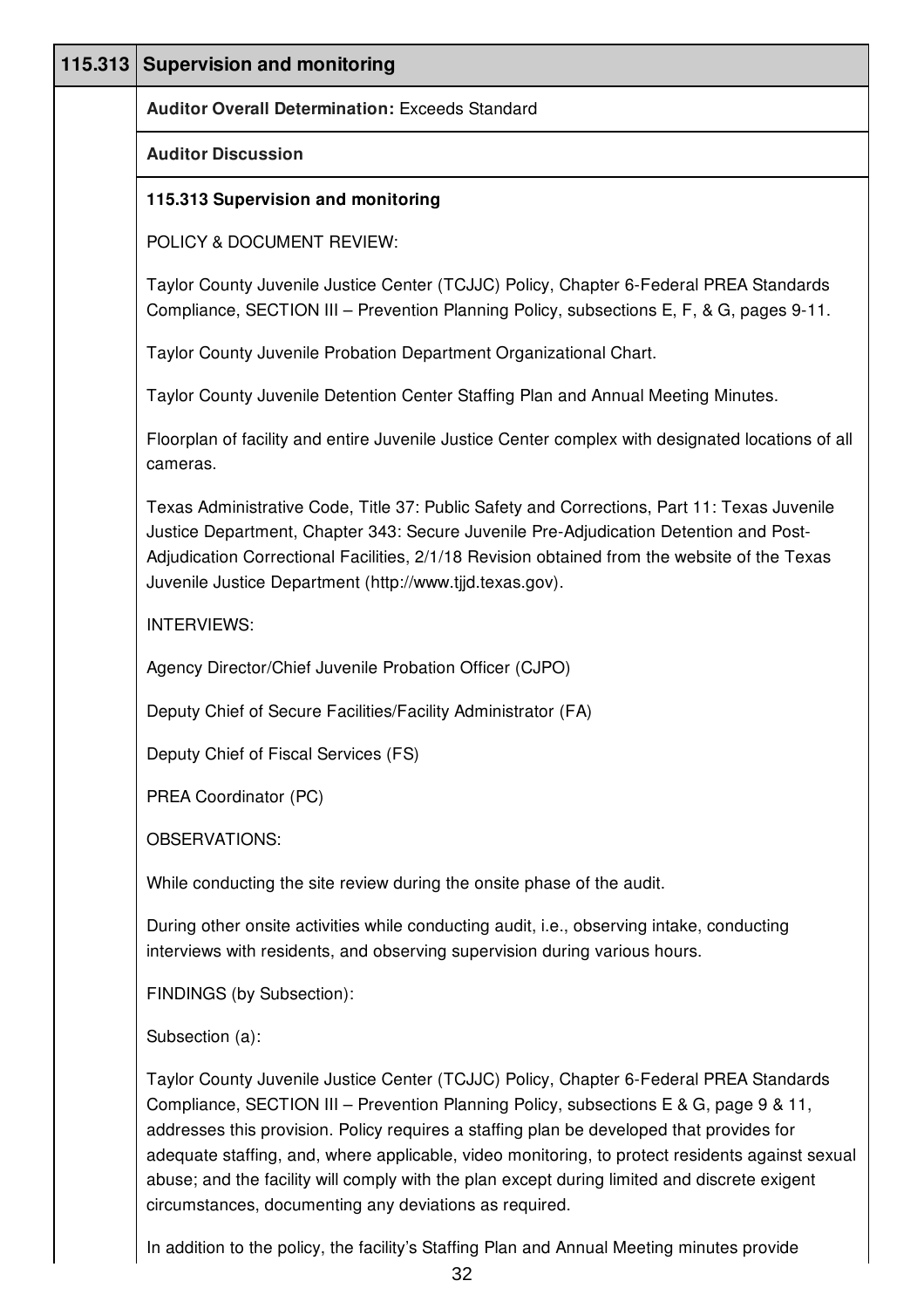additional guidance and documentation on how the plan will be specifically implemented to fully meet staffing levels on a daily, and shift-by-shift basis; provides a daily schedule for programming, meals, and academic instruction; identifies any blind-spots for the camera/video system; and, identifies specific requirements under PREA Standards, i.e. making unannounced rounds, making announcements upon entering opposite gender housing areas, etc. This plan provides a well-documented summary of various aspects for both staffing and video monitoring. Also, the facility conducts a vulnerability review utilizing a document entitled "Secure Facility Vulnerability Assessment" (provided by TJJD) that is completed prior to the annual Staffing Plan meeting. This review provides an excellent overview of the sexual safety precautions in place throughout the facility by the PREA Coordinator (PC) that is separate from the FA's oversight.

Interview with the FA indicates that the individual in this position is ultimately responsible for managing the staffing plan, with support and assistance from the PC and CJPO. The FA reports that all 11 criteria are considered when developing and implementing the staffing plan, and the annual review documents these considerations. The staffing plan is reviewed and approved by the Agency Head on an annual basis. In addition, the Taylor County Juvenile Board, with responsibility under Texas law to annually certify that the facility is suitable for detaining youth, approves policy as needed.

Video monitoring is in place for all sections of the facility that are currently being utilized for housing and programming, except in restrooms, showers, the single-occupancy resident rooms, and the medical office/exam room. Cameras are also not located in miscellaneous storage, janitorial, and mechanical rooms. However, where cameras are absent in specific rooms, there is an abundance of cameras on hallways and access doors to these rooms to provide appropriate and more than adequate vision and oversight. The cameras are monitored from the central control room 24 hours a day, 7 days a week by assigned staff. During the site review, the Auditor was able to see where all cameras are positioned throughout the facility. In addition, a camera layout was provided, identifying the location of all cameras within the entire complex. The Auditor was able to view the camera system from the control center as well as from the FA's office, and a demonstration was provided as to how the camera system operates. The facility has also installed an audio monitoring system in programming areas that allows for additional oversight. The audio system is managed solely by the FA, with access by other supervisory and management personnel.

Since the last PREA audit in 2017, the facility reports in the In the On-Line Audit System that the average daily population for the facility is 11, and the facility staffing plan was predicated on a population of 22, the maximum population capacity. From interview with the CJPO and the FA, the required ratios can be met with minimal conflict, except in exigent circumstances. Both indicated that they have the support from the Taylor County Juvenile Board and the County's leadership to fund staffing at this level. This allows the FA to more effectively manage staff absences due to vacation and sick leave, injuries under Workers Compensation Act guidelines, and personal emergencies; and allows time for both classroom and on-the-job training. This also allows for the effective use of personnel to manage youth during routine activities, provide one-on-one attention when needed, and deal with emergent situations. It was particularly noted that this was critical when dealing with the COVID-19 pandemic.

The facility exceeds this provision of the standard.

Subsection (b):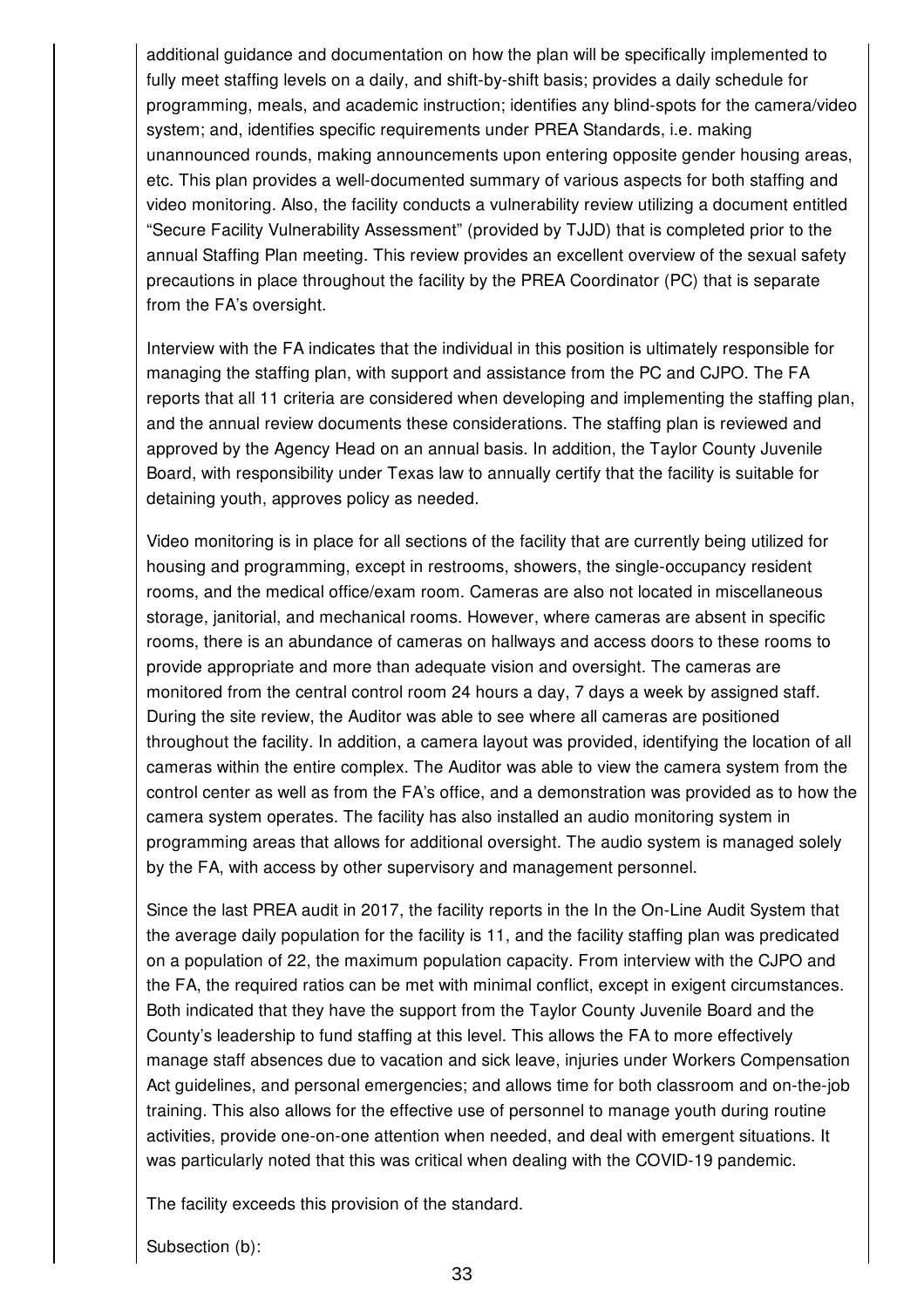Taylor County Juvenile Justice Center (TCJJC) Policy, Chapter 6-Federal PREA Standards Compliance, SECTION III – Prevention Planning Policy, subsections E & F, pages 9-10, address this provision. Policy requires that the facility shall maintain security staff ratios at a minimum of 1 staff person to every 8 residents during waking hours and 1 to every 16 residents during sleeping hours, except during limited and discrete exigent circumstances, which shall be fully documented. Only security staff certified as Juvenile Correction Officers (JSO) are included in these ratios.

In the On-Line Audit System, the facility reported that there have been no deviations from the plan. During interviews with the FA and the PC, this was reiterated, indicating that there are no deviations. As noted under subsection (a) above, with a population average of 11, and staffing predicated on a population of 22, the facility meets and/or exceeds staffing requirements at all times.

Because there have been no reported deviations and at no time is the facility out of compliance with the required staff-to-youth ratios, no documentation is available to review for any such deviation. To further review compliance with this provision, the Auditor requested copies of randomly selected Daily Population Rosters for the facility, along with corresponding staff rosters. The Auditor requested the population and staff rosters to review all shifts on various days of the week, and specifically included designated holidays and weekends, to ensure staffing compliance was met. The Auditor randomly selected the following week-long periods in 2020 upon arrival for the onsite audit, and this documentation was made available to the Auditor: January 19-25; March 15-21; June 28-July 4; October 4-10; December 20-26.

Upon review of the population and staffing rosters provided, the required staff-to-youth ratios of 1:8 were exceeded on all shifts during awake hours, and the ratio of 1:16 was exceeded during all sleep hours. The population ranged from a low of 8 residents to a high of 18 on the days selected for review. Typically, there were 7-8 staff on the awake hour shifts, and 4-6 staff on the sleep hour shift, even when the population dropped to as little as 8 youth. And, in all cases, multiple male and female staff were on duty at the facility.

The facility exceeds this provision of the standard.

Subsection (c):

Taylor County Juvenile Justice Center (TCJJC) Policy, Chapter 6-Federal PREA Standards Compliance, SECTION III – Prevention Planning Policy, subsections E & F, pages 9-10, address this provision. Policy requires that the facility maintains security staff ratios of a minimum of 1:8 during resident waking hours and 1:16 during resident sleeping hours, except during limited and discrete exigent circumstances, which shall be fully documented. Policy also requires that only security staff be included in this ratio. In addition, a pre-adjudication facility is required to meet standards promulgated by the Texas Juvenile Justice Department, found in Texas Administrative Code, Chapter 343, Secure Juvenile Pre-Adjudication Detention and Post-Adjudication Correctional Facilities. Specifically, the following standards apply to staff ratios in a pre-adjudication facility (i.e., juvenile detention center):

§343.430. Minimum Facility Supervision.

At least two juvenile supervision officers shall be on duty at any time the facility has a resident. At least one of the officers shall be certified.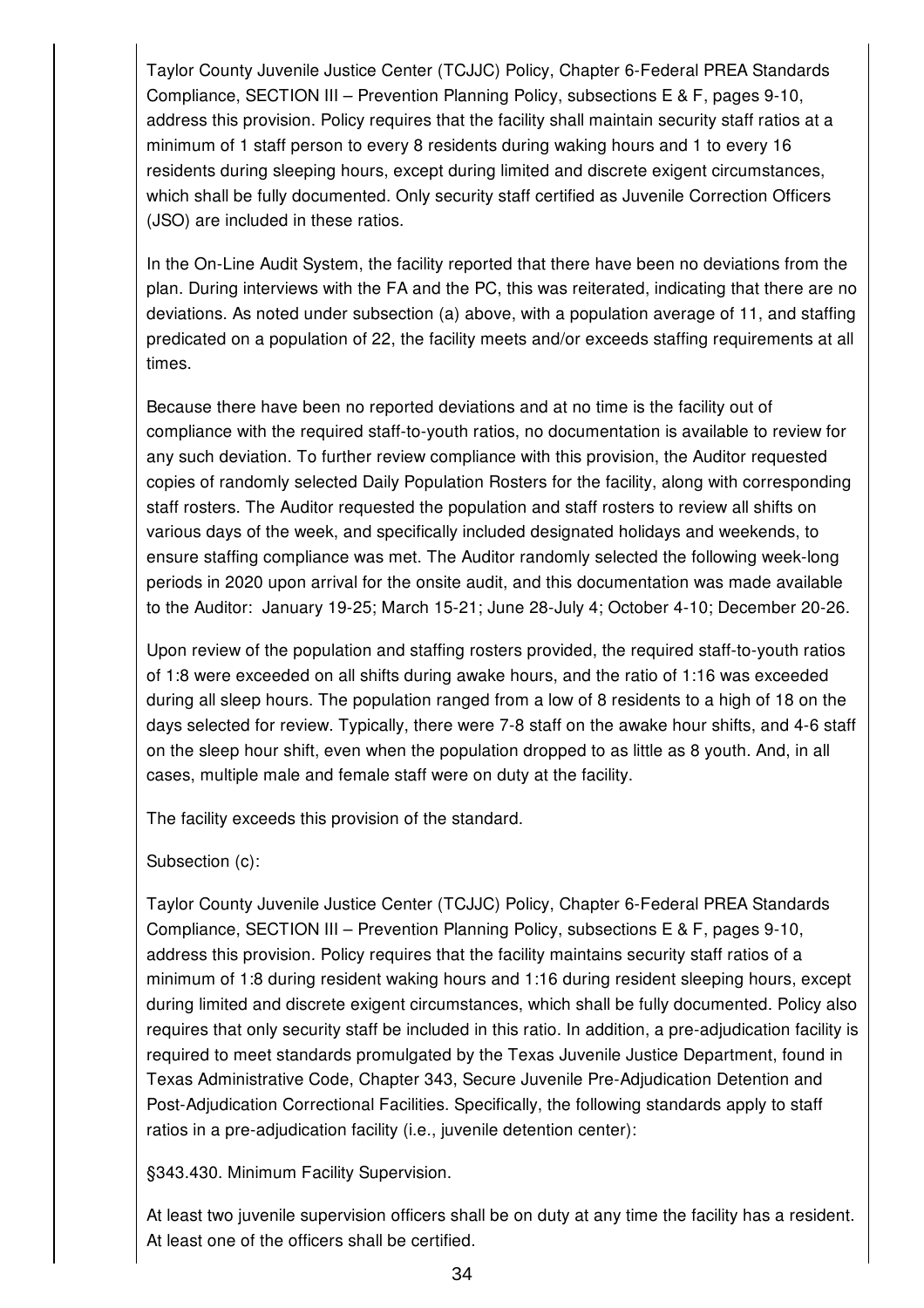§343.432. Gender Supervision Requirement.

(a) If residents of both genders are housed within the facility, juvenile supervision officers of both genders shall be on duty and available to the residents for every shift.

(b) A juvenile supervision officer of one gender shall be prohibited from supervising and visually observing a resident of the opposite gender during showers, strip searches, disrobing of residents (suicidal or not), or when personal hygiene practice (e.g., onset of menstrual cycle, etc.) requires the presence of a juvenile supervision officer of the same gender.

(c) Juvenile supervision officers of one gender shall be the sole supervisors of residents of the same gender during showers, strip searches, disrobing of suicidal youth, or during other times in which personal hygiene practices or needs would require the presence of a juvenile supervision officer of the same gender.

§343.434. Facility-Wide Ratio.

(a) The facility-wide juvenile supervision officer-to-resident ratio shall not be less than: (1) one juvenile supervision officer to every eight residents during program hours; and (2) one juvenile supervision officer to every 18 residents during non-program hours.

(b) For a juvenile supervision officer to be counted in the facility-wide ratio, the officer shall be present on the facility premises at all times.

During the site review, while conducting a variety of interviews in various areas of the facility, and while receiving a demonstration of the facility's camera system, the Auditor was able to observe staff ratios throughout the day and during over-night hours. At all times, staff were in place to ensure required ratios were met, and in all cases, required ratios were exceeded. During interview and follow-up conversation with the FD, it was made clear that only direct security staff, referred to as Juvenile Supervision Officers (JSOs), were included in determining the ratios, and does not include Shift Supervisors or other personnel.

The facility exceeds this provision of the standard.

Subsection (d):

Taylor County Juvenile Justice Center (TCJJC) Policy, Chapter 6-Federal PREA Standards Compliance, SECTION III – Prevention Planning Policy, subsections E & G, pages 9-11, address this provision, and requires that no less frequently than once each year, a review of the staffing plan be conducted in consultation with the PREA Coordinator in order to assess, determine, and document whether any adjustments are needed. A copy of the Staffing Plan as well as the minutes from the annual Staffing Plan meeting from July 2020 was reviewed by the Auditor. As noted under subsection (a) above, the facility has incorporated a document entitled "Secure Facility Vulnerability Assessment" (provided by TJJD) that is completed prior to the annual Staffing Plan meeting by the PREA Coordinator, and this document was reviewed as well.

In the interview with the PC and the FA, it was reported that the staffing plan is reviewed at least annually, and all aspects of the staffing plan are addressed. As noted above, the PC specifically completes a vulnerability assessment that is incorporated into the Staffing Plan. The current PC was not in this position at the time of the review in 2020, but is well aware of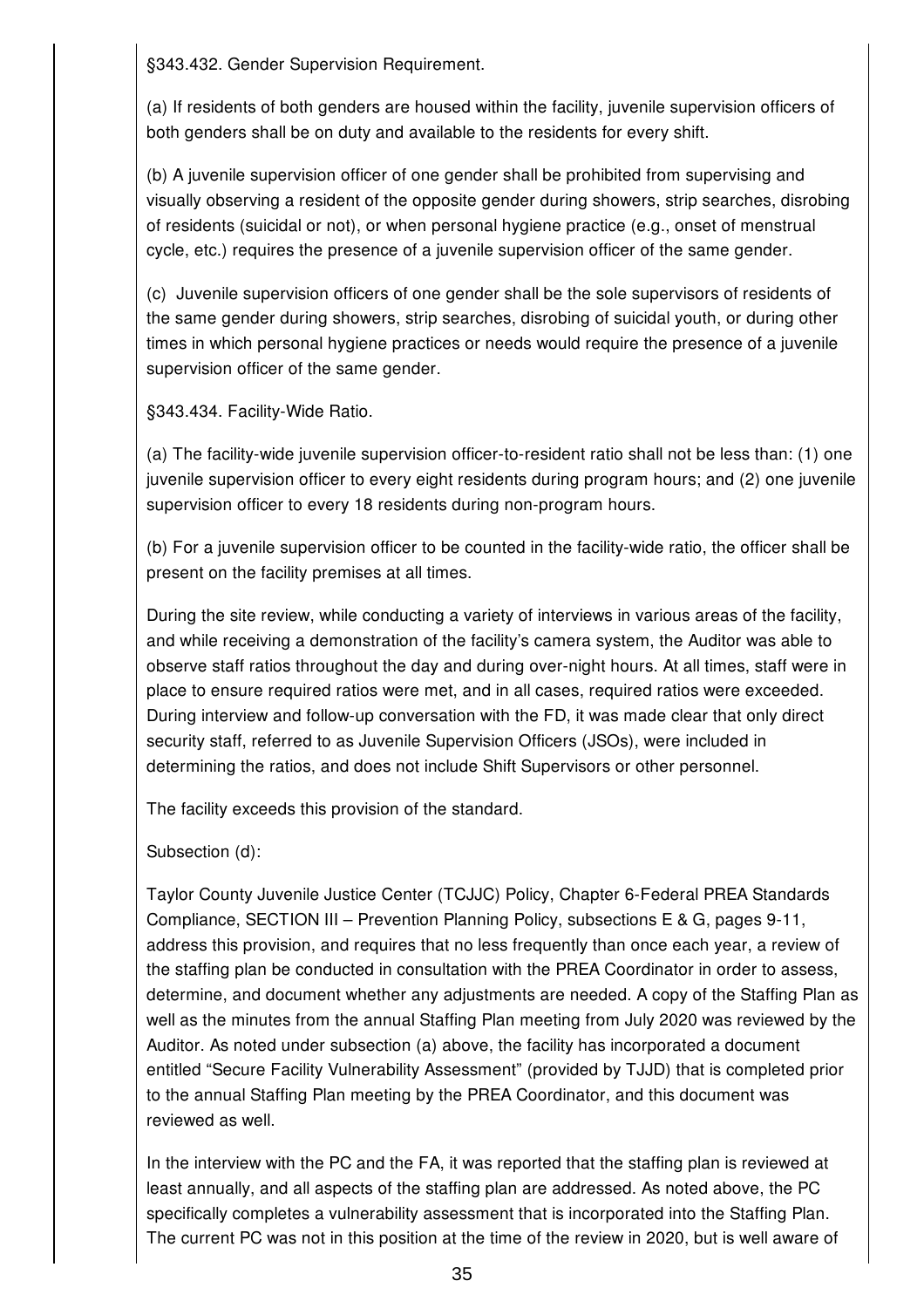this process and expectation for his position that supports direct involvement in the review process.

The facility exceeds compliance with this provision of the standard.

# Subsection (e):

Taylor County Juvenile Justice Center (TCJJC) Policy, Chapter 6-Federal PREA Standards Compliance, SECTION III – Prevention Planning Policy, subsection E, page 10, address this provision. Policy requires that an unannounced round will be conducted and documented on each of the three shifts at least monthly. Those designated to conduct the unannounced rounds are primarily the FA and the PC, with support of the CJPO and DCFS in their absence. All rounds are to be documented on the "PREA Unannounced Rounds Form" which provides consistency. This form documents the person conducting the round, the date and beginning/ending time of each round, and the shift that was observed. Then, documentation is provided on all areas observed, the number of staff and residents, the activity(s) and locations of staff providing supervision (specifically to identify compliance with required staff-to-resident ratios), and any other pertinent observations or concerns identified. Further, policy strictly prohibits all employees, volunteers, and interns from announcing or communicating in any form to one another that an unannounced round is taking place. A violation of this policy is grounds for administrative sanctions, including suspension, demotion, reassignment, or termination.

The Auditor was provided a copy of all the completed PREA Unannounced Rounds Forms from calendar year 2020 for review. The Auditor was able to confirm that forms were completed appropriately documenting at least one round each month on each shift for the entire year as required by policy.

During interviews with the CJPO, the FA, the PC, and the DCFS, each expressed their responsibility for this activity, and that in most situations, the FA and PC are primarily responsible for completing the rounds, with support from the CJPO and the DCFS when needed. Each described how they enter the facility at various times and through various doors and take different paths through the facility each time when conducting the rounds. Further, it was made clear that they take this responsibility very seriously, and hold staff accountable if any communication takes place. Staff are specifically trained about the no communication expectation. The FA demonstrated to the Auditor how, by using the camera and audio systems after a round is completed, staff can be identified if communicating to others. Both the CJPO and the FA identified that a staff member was terminated due to their review after a round was completed and it was found that the staff member communicated to others in violation of policy. The facility has effectively implemented a policy and practices to support this provision of the standards.

The facility is in compliance with this provision of the standard.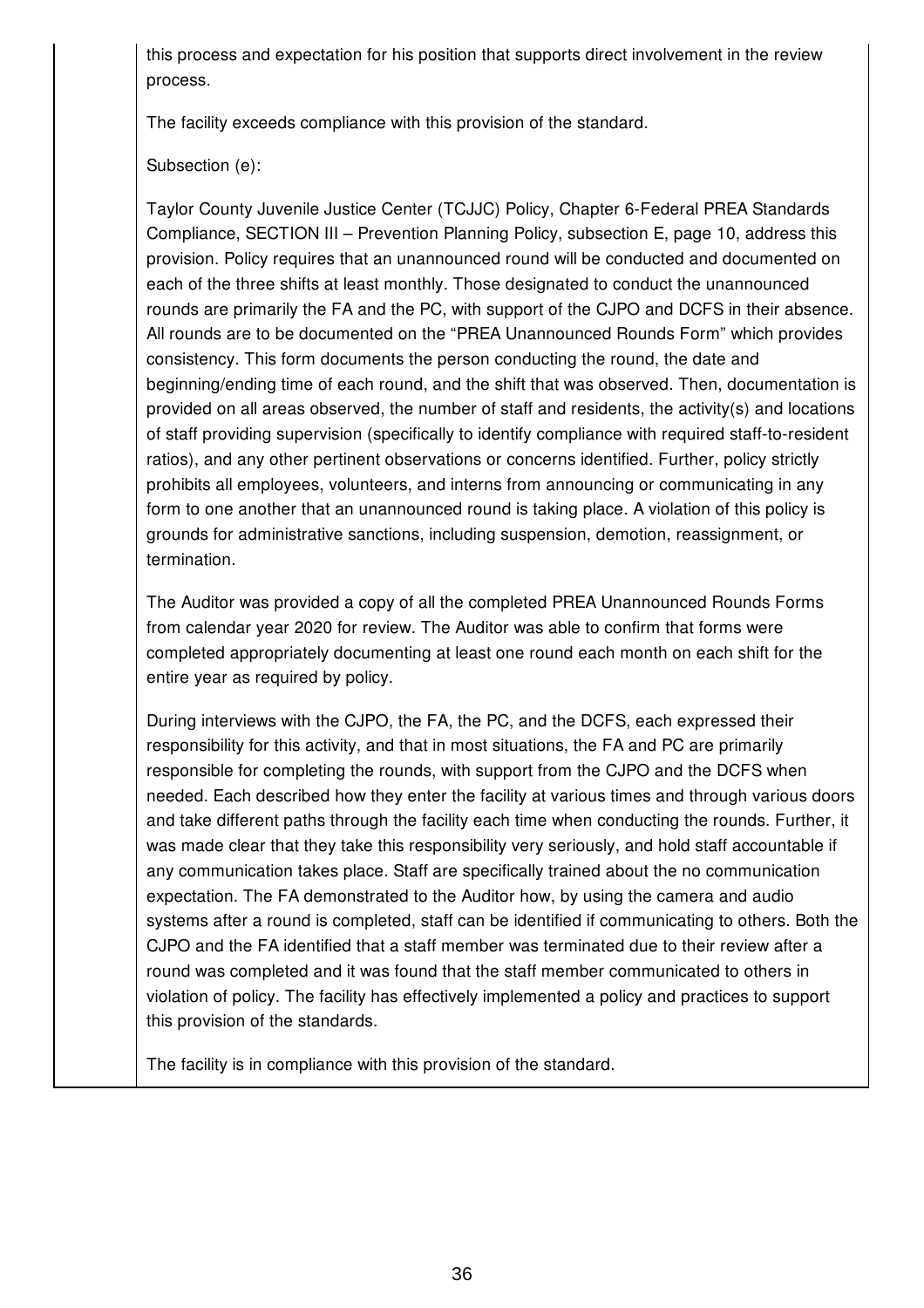| <b>Auditor Overall Determination: Meets Standard</b>                                                                                                                                                                                                                                                                                                                                                                                                                                                                                                                                                                                                                                                                                                                                                                                                              |
|-------------------------------------------------------------------------------------------------------------------------------------------------------------------------------------------------------------------------------------------------------------------------------------------------------------------------------------------------------------------------------------------------------------------------------------------------------------------------------------------------------------------------------------------------------------------------------------------------------------------------------------------------------------------------------------------------------------------------------------------------------------------------------------------------------------------------------------------------------------------|
| <b>Auditor Discussion</b>                                                                                                                                                                                                                                                                                                                                                                                                                                                                                                                                                                                                                                                                                                                                                                                                                                         |
| 115.315 Limits to cross-gender viewing and searches                                                                                                                                                                                                                                                                                                                                                                                                                                                                                                                                                                                                                                                                                                                                                                                                               |
| POLICY & DOCUMENT REVIEW:                                                                                                                                                                                                                                                                                                                                                                                                                                                                                                                                                                                                                                                                                                                                                                                                                                         |
| Taylor County Juvenile Justice Center (TCJJC) Policy, Chapter 6-Federal PREA Standards<br>Compliance, SECTION III - Prevention Planning Policy, subsection H, pages 11-12.                                                                                                                                                                                                                                                                                                                                                                                                                                                                                                                                                                                                                                                                                        |
| Texas Administrative Code, Title 37: Public Safety and Corrections, Part 11: Texas Juvenile<br>Justice Department, Chapter 343: Secure Juvenile Pre-Adjudication Detention and Post-<br>Adjudication Correctional Facilities, obtained from the website of the Texas Juvenile Justice<br>Department (http://www.tjjd.texas.gov).                                                                                                                                                                                                                                                                                                                                                                                                                                                                                                                                  |
| Facility staffing plan.                                                                                                                                                                                                                                                                                                                                                                                                                                                                                                                                                                                                                                                                                                                                                                                                                                           |
| Review of randomly selected daily population and staff rosters.                                                                                                                                                                                                                                                                                                                                                                                                                                                                                                                                                                                                                                                                                                                                                                                                   |
| <b>INTERVIEWS:</b>                                                                                                                                                                                                                                                                                                                                                                                                                                                                                                                                                                                                                                                                                                                                                                                                                                                |
| Deputy Chief of Secure Facilities/Facility Administrator (FA)                                                                                                                                                                                                                                                                                                                                                                                                                                                                                                                                                                                                                                                                                                                                                                                                     |
| Random Staff (11)                                                                                                                                                                                                                                                                                                                                                                                                                                                                                                                                                                                                                                                                                                                                                                                                                                                 |
| Random Residents (7)                                                                                                                                                                                                                                                                                                                                                                                                                                                                                                                                                                                                                                                                                                                                                                                                                                              |
| Targeted Resident (2)                                                                                                                                                                                                                                                                                                                                                                                                                                                                                                                                                                                                                                                                                                                                                                                                                                             |
| Contracted Medical Director (MD)                                                                                                                                                                                                                                                                                                                                                                                                                                                                                                                                                                                                                                                                                                                                                                                                                                  |
| <b>OBSERVATIONS:</b>                                                                                                                                                                                                                                                                                                                                                                                                                                                                                                                                                                                                                                                                                                                                                                                                                                              |
| While conducting the site review during the on-site phase of the audit.                                                                                                                                                                                                                                                                                                                                                                                                                                                                                                                                                                                                                                                                                                                                                                                           |
| Observed intake of male youth.                                                                                                                                                                                                                                                                                                                                                                                                                                                                                                                                                                                                                                                                                                                                                                                                                                    |
| FINDINGS (by Subsection):                                                                                                                                                                                                                                                                                                                                                                                                                                                                                                                                                                                                                                                                                                                                                                                                                                         |
| Subsection (a):                                                                                                                                                                                                                                                                                                                                                                                                                                                                                                                                                                                                                                                                                                                                                                                                                                                   |
| Taylor County Juvenile Justice Center (TCJJC) Policy, Chapter 6-Federal PREA Standards<br>Compliance, SECTION III - Prevention Planning Policy, subsection H, pages 11-12, addresses<br>this provision. Policy states that no Juvenile Supervision Officer or Intake Officer shall conduct<br>a cross-gender, transgender, or intersex pat search, cross gender, transgender or intersex<br>visual strip search, or cross gender, transgender, or intersex visual body cavity search of a<br>resident except in exigent circumstances or when performed by medical personnel. In<br>addition, the facility must meet standards promulgated by the Texas Juvenile Justice<br>Department, and found in Texas Administrative Code, Chapter 343, Secure Juvenile Pre-<br>Adjudication Detention and Post-Adjudication Correctional Facilities. Specifically, §343.260 |
|                                                                                                                                                                                                                                                                                                                                                                                                                                                                                                                                                                                                                                                                                                                                                                                                                                                                   |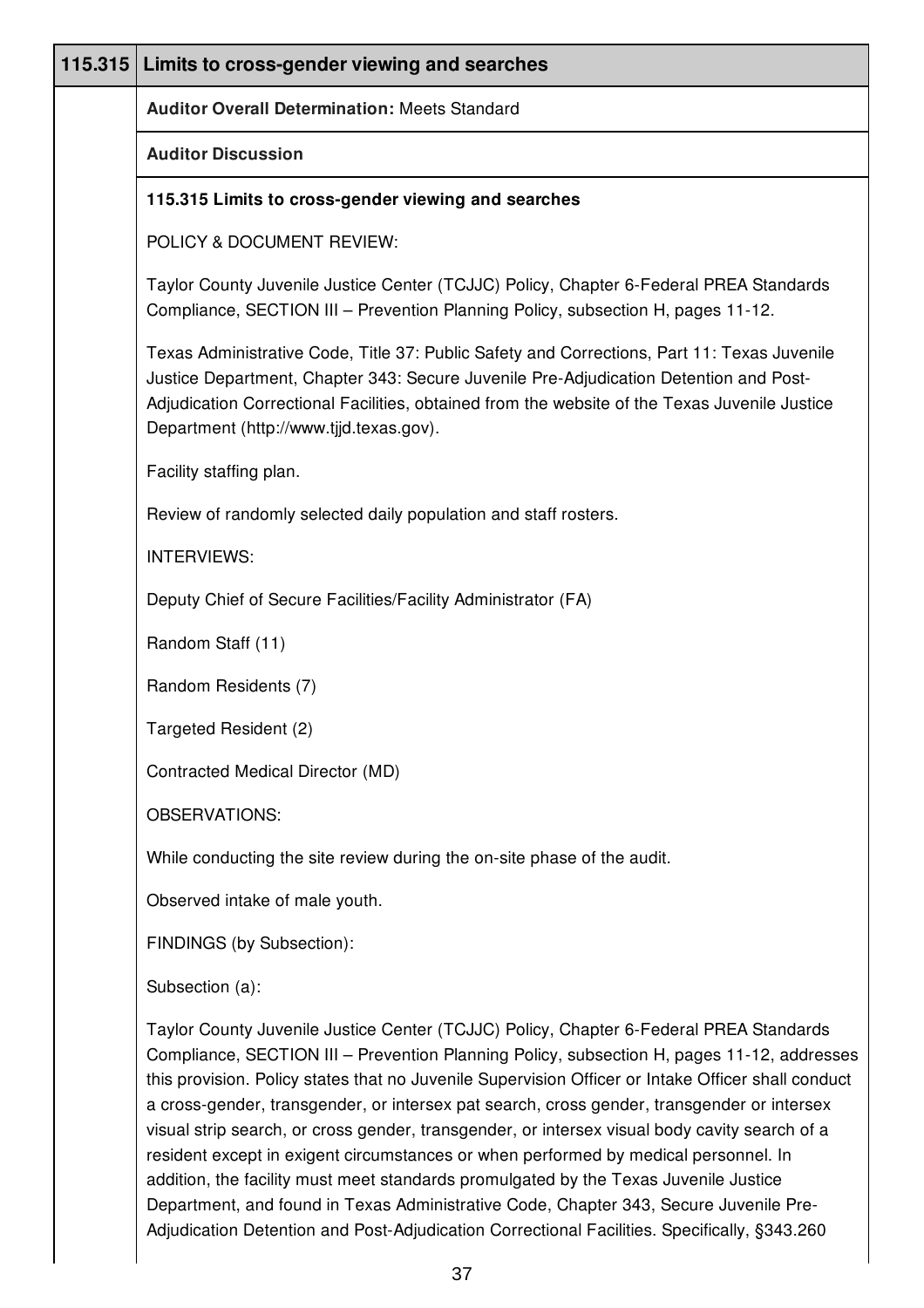titled Resident Searches, requires the following:

(a) The facility shall have written policies and procedures regulating the search of juveniles being admitted into the facility and residents already within the facility's population.

(b) Residents shall be subjected only to the following searches:

(1) a pat-down search, conducted by same-gender staff, as necessary for facility safety and security;

(2) an oral cavity search to prevent concealment of contraband and to ensure the proper administration of medication;

(3) a strip search based on the reasonable belief that the resident is in possession of contraband or reasonable belief that the resident presents a threat to the facility's safety and security;

(A) a strip search shall be limited to a visual observation of the resident and shall not involve the physical touching of a resident;

(B) a strip search shall be performed in an area that ensures the privacy and dignity of the resident; and

(C) a strip search shall be conducted by a staff member of the same gender as the resident being searched.

Interviews with the FA and the PC, as well as with random staff from various shifts and levels within the organization, indicate that staff know that cross-gender searches are prohibited and under NO circumstances is there to be a cross-gender strip or body cavity search.

Random and targeted residents interviewed consistently indicated that the only type of search that had been conducted on them personally was a pat-down search, and that it was always done by a staff member of the same sex. These residents further indicated that staff only do pat-down searches when they go to court, have an in-person visit with family or anyone else, and when they leave the building. There are no routine searches as youth move through the building for academic classes, having meals, seeing the doctor, etc. Residents expressed no concerns with the manner in which they are searched.

In the PREA On-line Audit System tool (OAS), the facility indicated that in the past 12 months, there has been NO cross-gender strip or cross-gender visual body cavity searches of residents. Because of this, there is no available documentation to provide explanation as to why such searches were necessary. In addition, in interview with the MD who coordinates medical services for all youth in the facility, there is no report of medical staff conducting such searches. It is understood that any body cavity search would only be done by medical personnel.

The facility is in compliance with this provision of the standard.

Subsection (b):

Taylor County Juvenile Justice Center (TCJJC) Policy, Chapter 6-Federal PREA Standards Compliance, SECTION III – Prevention Planning Policy, subsection H, pages 11-12, addresses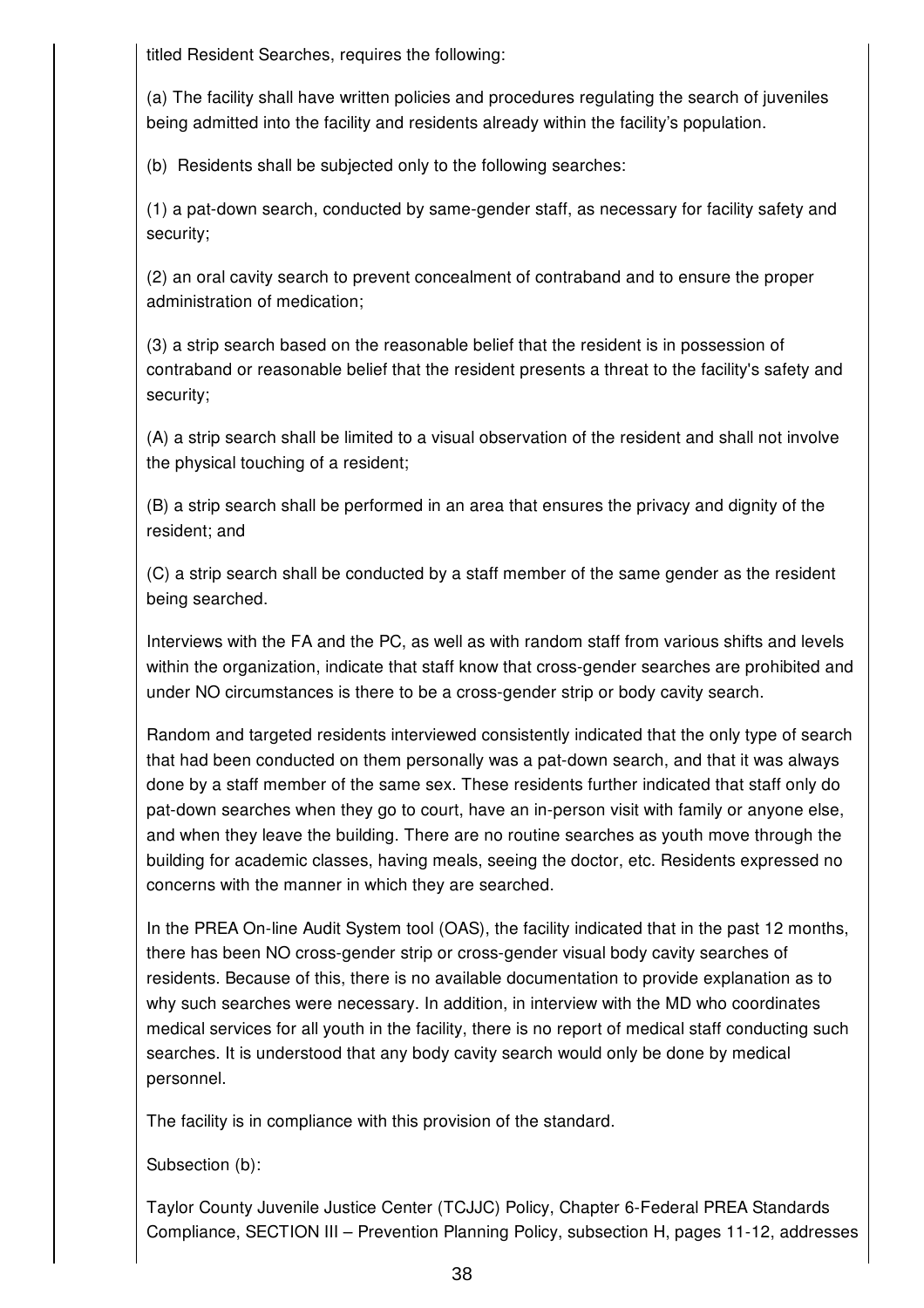this provision. Policy states that no Juvenile Supervision Officer or Juvenile Probation Officer shall conduct a cross-gender pat search, cross-gender visual strip search, or cross-gender visual body cavity search of a resident or probationer except in exigent circumstances.

In addition, the facility must meet standards promulgated by the Texas Juvenile Justice Department, and found in Texas Administrative Code, Chapter 343, Secure Juvenile Pre-Adjudication Detention and Post-Adjudication Correctional Facilities. Specifically, §343.260 titled Resident Searches, requires, in part, the following:

(a) The facility shall have written policies and procedures regulating the search of juveniles being admitted into the facility and residents already within the facility's population.

(b) Residents shall be subjected only to the following searches: (1) a pat-down search, conducted by same-gender staff, as necessary for facility safety and security.

Interview with the FA, as well as with random staff, indicate that there is a clear understanding of this policy, and all staff interviewed reported that under NO circumstances is there to be a cross-gender pat-down search for any reason. Random staff interviews indicated that they have received training on this matter, and it was made clear that in no circumstance is there to be a cross-gender pat-down search conducted. Random staff clearly and consistently indicated that there is always a staff member of the same gender in the facility to conduct a pat-down search on a resident, as needed. The staffing plan supports that there is always both male and female staff on every shift to ensure that same-gender pat-down searches can be conducted.

Random and targeted residents interviewed consistently indicated that pat-down searches are always completed by a staff member of the same gender. In addition, residents indicated that they are not searched very often after their admission to the facility, and pat-down searches are generally only conducted if they have a visit with anyone from outside the facility or if they leave the facility to go to court, the doctor, or any other reason.

In the PREA On-line Audit System tool (OAS), the facility indicated that in the past 12 months, there has been NO cross-gender pat-down searches of residents, including exigent circumstances that would require one. Because of this, there is no available logs or supportive documentation to provide explanation as to why such searches were necessary. Based on the interviews with staff and residents, as well as the policy and practices discussed, this policy is practiced in all cases.

The facility is in compliance with this provision of the standards.

## Subsection (c):

Taylor County Juvenile Justice Center (TCJJC) Policy, Chapter 6-Federal PREA Standards Compliance, SECTION III – Prevention Planning Policy, subsection H, pages 11-12, addresses this provision, requiring that all cross-gender searches be documented. As discussed in subsections (a) and (b) of this standard, cross-gender searches of any kind are prohibited, and standards promulgated by the Texas Juvenile Justice Department, and found in Texas Administrative Code, Chapter 343, Secure Juvenile Pre-Adjudication Detention and Post-Adjudication Correctional Facilities, specifically, §343.260 titled Resident Searches, requires that searches only be conducted by same-gender personnel.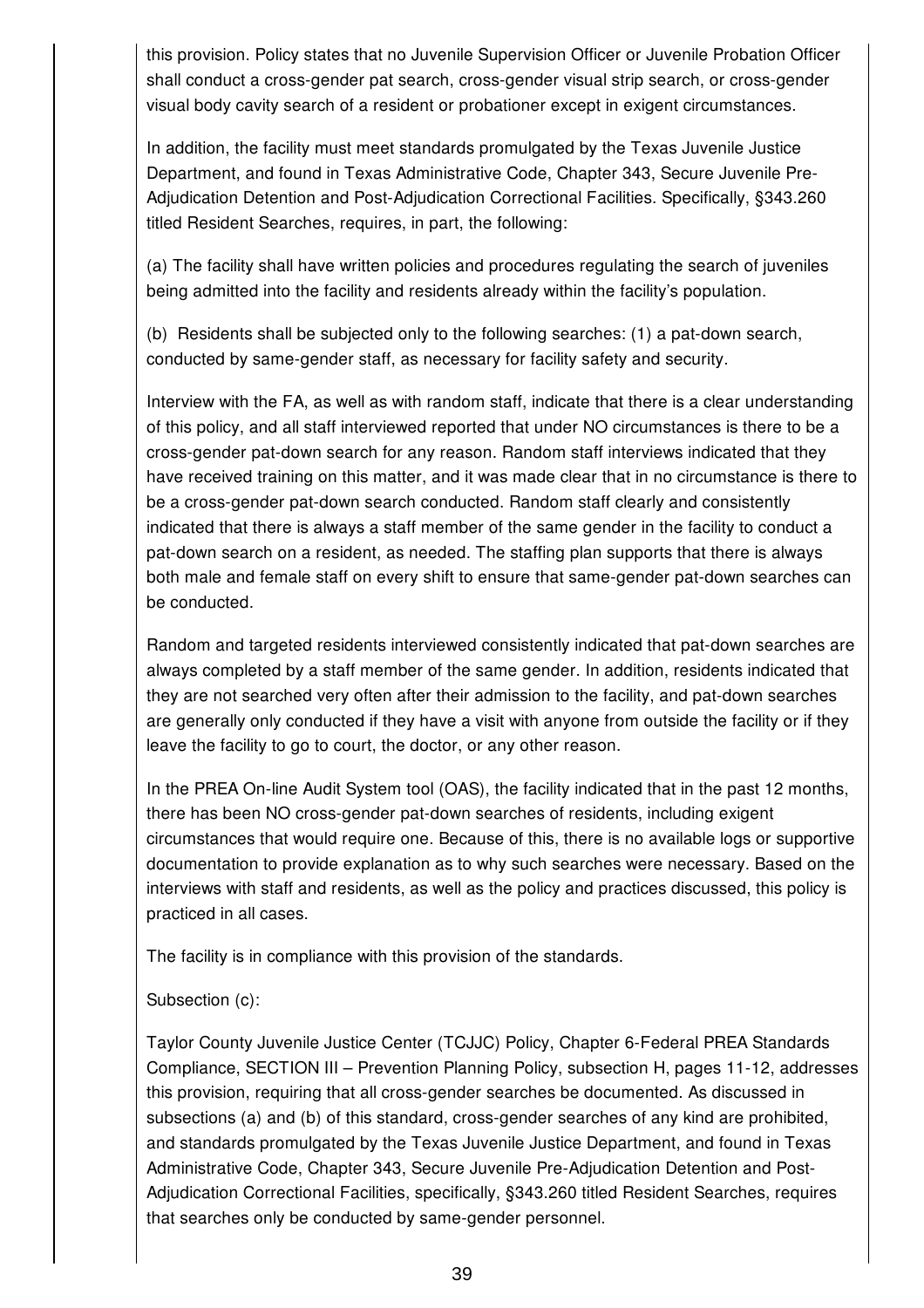In the PREA On-line Audit System tool (OAS), the facility indicated that policy requires the documentation and justification of all cross-gender strip searches, cross-gender visual body cavity searches, and cross-gender pat-down searches. The facility has developed a log to document any such searches, and for 2020, there has been no such searches documented in the log since searches of this type are not allowed by policy and by standards. This is further supported by the staffing plan that requires both male and female staff to be on duty within the complex. Interviews with the staff at different levels of the organization, and particularly those who provide direct supervision, and with random residents, clearly confirm that there are no exceptions to this policy.

The facility is in compliance with this provision of the standards.

## Subsection (d):

Taylor County Juvenile Justice Center (TCJJC) Policy, Chapter 6-Federal PREA Standards Compliance, SECTION III – Prevention Planning Policy, subsection H, pages 11-12, addresses this provision. Policy requires that no employee, intern, or volunteer may supervise, including by the use of camera, a resident of the opposite sex when showering, performing bodily functions, or changing clothes, other than what may be incidental to a routine room check. Further, policy requires that upon entering any area where residents of the opposite sex may be performing any of these functions, staff, interns, and volunteers shall immediately announce their presence by proclaiming "Male In" or "Female In", whichever is applicable to the staff, intern, or volunteer.

During interviews with random staff, it was clear that the policy for same-gender observation while residents are showering, toileting, or changing clothes is strictly followed by all staff. The housing complex is made up of three residential hallways, two with nine individual rooms each and one with four individual rooms. The two larger hallways have showers, and depending on the gender of the residents in the smaller third hallway, they are provided the opportunity to shower in one of the other two hallways under same-gender supervision. Staff were able to clearly describe and show the Auditor how male and female youth are showered in different showers in the housing areas of the facility. For toileting, there is no community toilet facility in any of the residential hallways, or in other program areas. Youth utilize only the toilet in their assigned room, providing privacy for the resident. In interview with the FD, it was noted that due to the small size of the facility, due to the close proximity from the dayroom, classroom, cafeteria, and outdoor recreation space, this is very manageable for staff. Whenever a resident is showering or toileting, only same-gender personnel are allowed to supervise. Residents change clothing in their assigned rooms only or after showering, and residents are only supervised by same-gender personnel during these times.

During interviews with random staff, it was consistently reported that all staff regularly and consistently announce "Male in" or "Female in" whenever entering the housing units. Further, staff report that when conducting room checks of youth of the opposite gender, they will announce themselves in the same manner, giving the resident the opportunity to let them know that he/she is toileting. It is understood by staff that there is a policy and the expectation to always announce oneself pertains to ALL staff.

During interviews with random and targeted residents, all consistently reported that same gender staff always monitor them during showers and when using the toilet. All residents indicated that they do not recall a time when they observed or had concern with a staff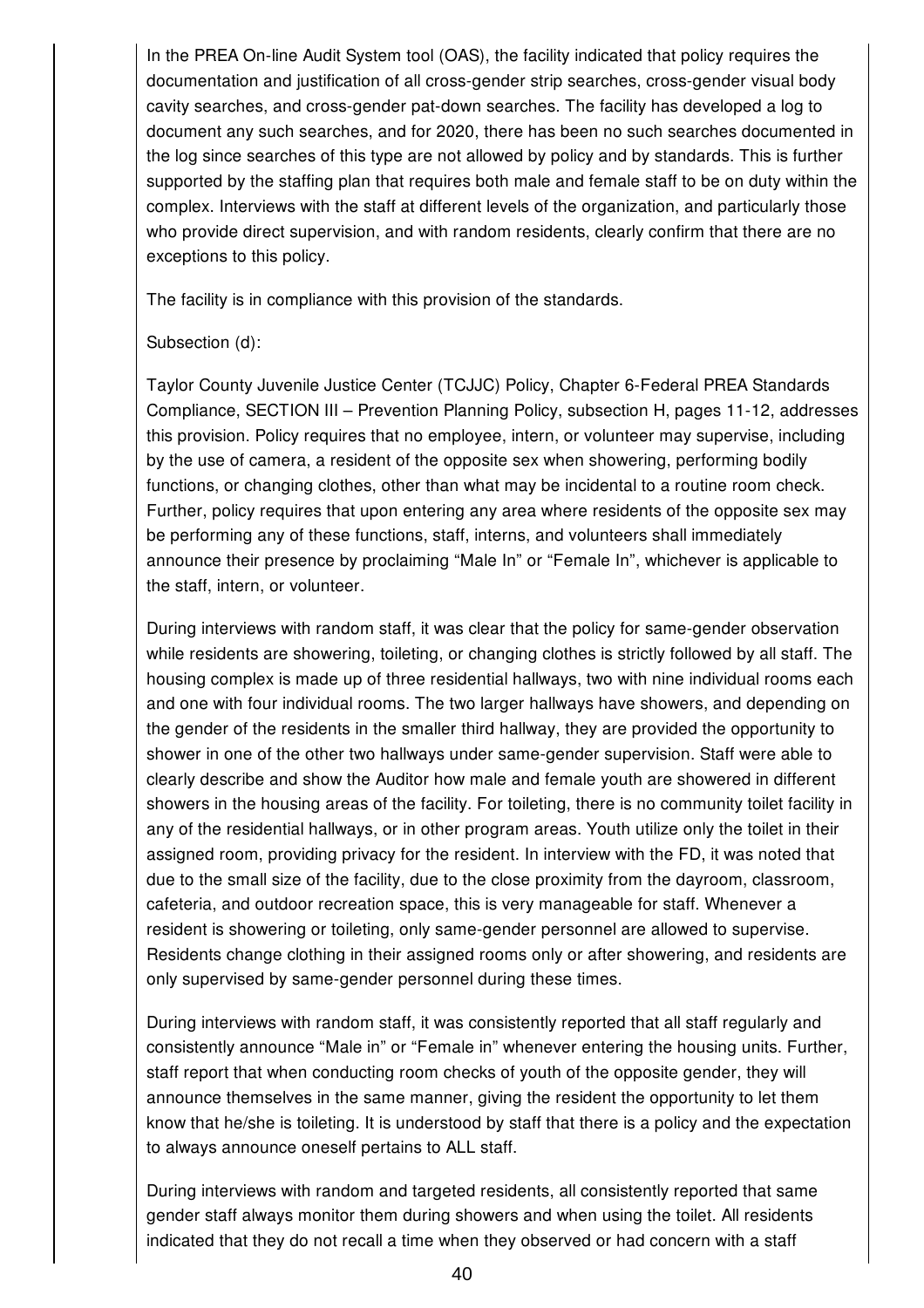member of the opposite gender viewing them during these times, or when changing clothes. No resident reported any concern with being observed changing clothes or being naked in front of opposite gender staff…several residents reported it would "never" happen. Concerning staff announcing themselves when entering the housing unit, all residents indicated that staff consistently make the "Male in" or "Female in" announcement, and described how staff are careful to allow them privacy when toileting.

Finally, while conducting the site review during the onsite phase of the audit, the Auditor observed and heard all staff announcing themselves when entering a residential hallway, regardless of their position. In addition, same gender staff were observed escorting residents to their individual room for toileting purposes. If a youth was being checked while in their individual room, same gender staff conducted the checks; and, if youth were being transported to another location, same gender staff were always supervising and monitoring.

The facility is in compliance with this provision of the standard.

Subsection (e):

Taylor County Juvenile Justice Center (TCJJC) Policy, Chapter 6-Federal PREA Standards Compliance, SECTION III – Prevention Planning Policy, subsection H, pages 11-12, addresses this provision. Policy requires that no resident may be searched or physically examined for the sole purpose of determining the resident's genital status. If the resident's genital status is in question it may be determined by the following: a. conversations with the resident; b. reviewing medical records; c. as a by-product of a broader medical examination conducted in private by a medical practitioner; or, d. as a by-product of a visual strip search necessary for the safety and security of the facility.

Interviews with random staff indicate that the staff understand this policy and that they have not conducted a search of any resident for the purpose of determining gender. All staff interviewed could not recall any resident that had been admitted in the past several years who identified as being transgender or would be considered intersex. It is understood that if such a resident was admitted, that conducting a search to merely determine genital status is not allowed and is a violation of policy.

There were no residents identified as being transgender or intersex in the population, so no specific interview could be completed to specifically address the facilities' practices. In addition, no information could be obtained on any youth who could have been previously admitted over the past 12 months. The agency reports that no such searches have occurred in either facility over the past 12 months.

The facility is in compliance with this standard.

## Subsection (f):

In the PREA On-line Audit System tool (OAS), the facility indicated that 100% percent of all security staff have received training on conducting cross-gender pat-down searches and searches of transgender and intersex residents in a professional and respectful manner, consistent with security needs of the facility. Taylor County Juvenile Justice Center (TCJJC) Policy, Chapter 6-Federal PREA Standards Compliance, SECTION III – Prevention Planning Policy, subsection H, pages 11-12, addresses this provision. Policy requires that all staff shall be trained in how to conduct cross-gender pat searches and searches of transgender and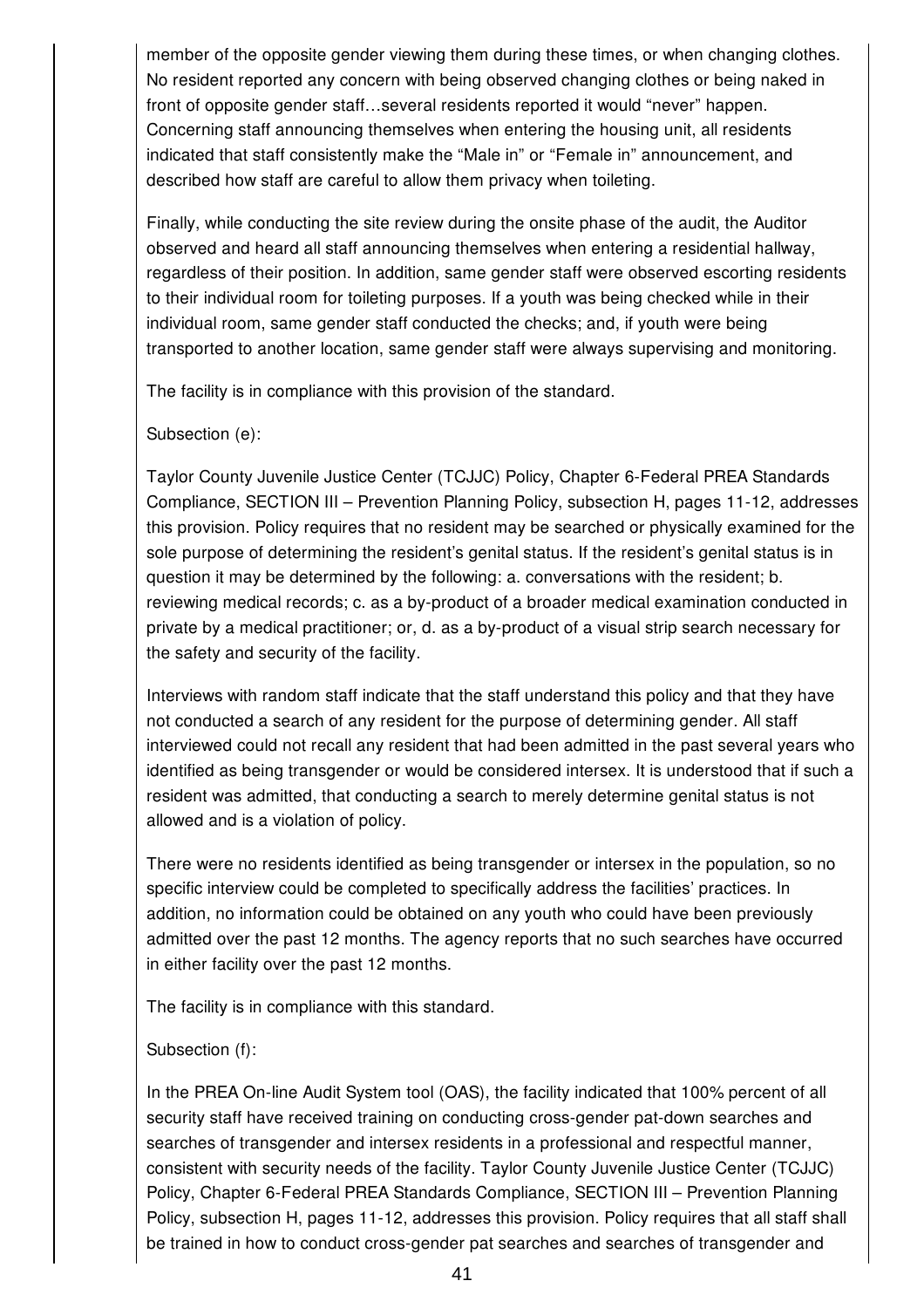intersex residents. In addition, Texas Administrative Code, Chapter 343, Secure Juvenile Pre-Adjudication Detention and Post-Adjudication Correctional Facilities, §343.260 titled Resident Searches, includes, in part, and requires the following:

(c) Staff members conducting searches shall:

(1) not touch residents any more than is necessary to conduct a comprehensive search;

(2) make every effort to prevent embarrassment or humiliation of resident;

(3) refrain from excessively forceful touching, prodding, or probing that may cause pain or injury;

(4) refrain from search techniques that may resemble fondling, especially in the area of the resident's breasts, genitalia, and buttocks; and

(5) conduct themselves in a professional manner and refrain from making inappropriate remarks or comments about the search process, the resident being searched, or the resident's body or physical appearance. Staff members' communications during the search shall be limited to the verbal instructions and requests necessary to conduct an effective and efficient search and to provide for resident, staff, and facility safety.

Interviews with the FA and the PC indicate that all staff are trained regarding the specific manner for searches as described in the policy and standards provided above. It is noted that there is a prohibition against ANY cross-gender search. All other searches of residents, including searches of transgender and intersex residents, are to be completed in a professional and respectful manner, again as provided in the policy, practices, and standards provided above.

Interviews with random staff indicate that staff have received training on how to conduct searches of all residents, including transgender and intersex residents, in a professional and respectful manner. Staff provided an explanation of how the search is to be conducted, and emphasized the manner by which the search is to be conducted along with the mechanics of conducting the search. Staff were consistently able to describe an appropriate process for conducting this type of search.

Even though no transgender or intersex residents were a part of the population to be interviewed, other random and targeted resident interviews indicated that searches are done appropriately and without intimidation. They indicated that they were made to feel comfortable, and did not believe the staff were inappropriate in any way. Residents were asked how often they are searched, and indicated that the only times they could recall having a pat-search was when they first came to the facility, have a personal visit with family or their attorney, go to court, or if they leave the facility for some reason. No complaints were received about how they were treated during these times.

The facility is in compliance with this provision of the standard.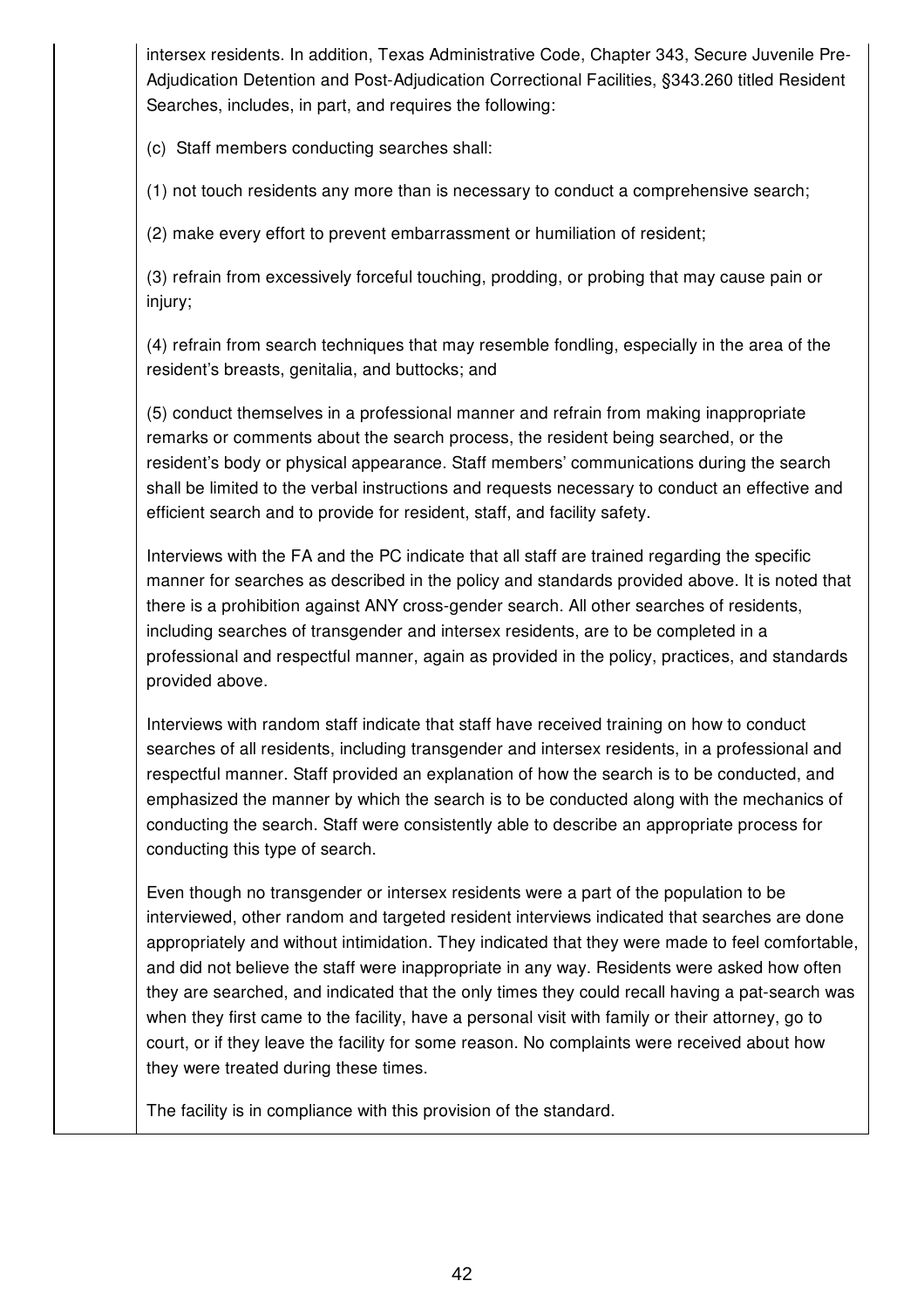| 115.316 | Residents with disabilities and residents who are limited English proficient                                                                                                                                                                                                                                                                                                                                                                                                               |
|---------|--------------------------------------------------------------------------------------------------------------------------------------------------------------------------------------------------------------------------------------------------------------------------------------------------------------------------------------------------------------------------------------------------------------------------------------------------------------------------------------------|
|         | <b>Auditor Overall Determination: Meets Standard</b>                                                                                                                                                                                                                                                                                                                                                                                                                                       |
|         | <b>Auditor Discussion</b>                                                                                                                                                                                                                                                                                                                                                                                                                                                                  |
|         | 115.316 Residents with disabilities and residents who are limited English proficient                                                                                                                                                                                                                                                                                                                                                                                                       |
|         | POLICY & DOCUMENT REVIEW:                                                                                                                                                                                                                                                                                                                                                                                                                                                                  |
|         | Taylor County Juvenile Justice Center (TCJJC) Policy, Chapter 6-Federal PREA Standards<br>Compliance, SECTION III - Prevention Planning Policy, subsection I, pages 12-13.                                                                                                                                                                                                                                                                                                                 |
|         | Texas Administrative Code, Title 37: Public Safety and Corrections, Part 11: Texas Juvenile<br>Justice Department, Chapter 343: Secure Juvenile Pre-Adjudication Detention and Post-<br>Adjudication Correctional Facilities, obtained from the website of the Texas Juvenile Justice<br>Department (http://www.tjjd.texas.gov).                                                                                                                                                           |
|         | 2020 Language Line MOU/Agreement and log.                                                                                                                                                                                                                                                                                                                                                                                                                                                  |
|         | Resident Orientation Handbook in English & Spanish.                                                                                                                                                                                                                                                                                                                                                                                                                                        |
|         | "How to Report" document in English & Spanish, posted in facility and contained in Orientation<br>Handbook.                                                                                                                                                                                                                                                                                                                                                                                |
|         | PREA "Book Markers" (These are book markers that the facility created that are provided to<br>residents at intake as a quick reference on who and how to contact community resources to<br>report sexual abuse or sexual harassment, and/or how to obtain assistance).                                                                                                                                                                                                                     |
|         | <b>INTERVIEWS:</b>                                                                                                                                                                                                                                                                                                                                                                                                                                                                         |
|         | Agency Head/Chief Juvenile Probation Officer (CJPO)                                                                                                                                                                                                                                                                                                                                                                                                                                        |
|         | Deputy Chief of Secure Facilities/Facility Administrator (FA)                                                                                                                                                                                                                                                                                                                                                                                                                              |
|         | Chief Medical Director (MD)                                                                                                                                                                                                                                                                                                                                                                                                                                                                |
|         | Random Staff (11)                                                                                                                                                                                                                                                                                                                                                                                                                                                                          |
|         | Random Residents (7)                                                                                                                                                                                                                                                                                                                                                                                                                                                                       |
|         | Targeted Residents (2)                                                                                                                                                                                                                                                                                                                                                                                                                                                                     |
|         | FINDINGS (by Subsection):                                                                                                                                                                                                                                                                                                                                                                                                                                                                  |
|         | Subsection (a):                                                                                                                                                                                                                                                                                                                                                                                                                                                                            |
|         | Taylor County Juvenile Justice Center (TCJJC) Policy, Chapter 6-Federal PREA Standards<br>Compliance, SECTION III - Prevention Planning Policy, subsection I, pages 12-13, addresses<br>this provision. Facility policy states that the facility shall take appropriate steps to ensure that<br>residents with disabilities are afforded the same rights and have an equal opportunity to<br>participate in and benefit from all aspects of the facility's efforts to prevent, detect, and |

respond to sexual abuse and sexual harassment.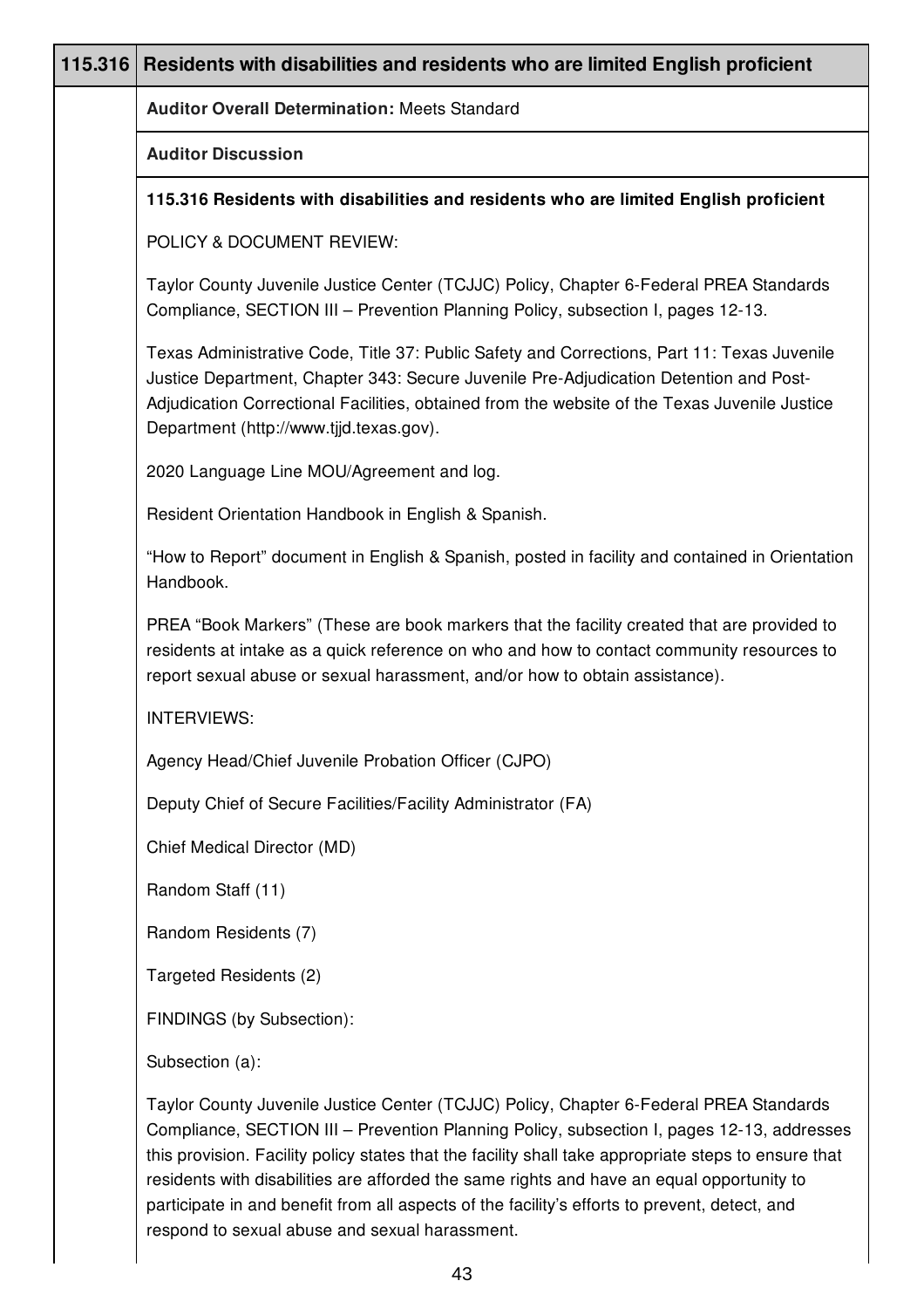During interview with the CJPO and the FA, the Auditor was informed that the agency utilizes available resources in Taylor County to address the needs of any resident with the described disabilities. The MD also reported that he can assist with obtaining needed resources. The agency is able to access resources to address the needs of residents and/or family members who may be disabled, whether it be for legal purposes or other intervention, assessment, or educational purposes. The agency is an active participant with other community agencies to meet the needs of the juvenile population, along with their families, so as needed, resources can be accessed when needed. It is also noted that the agency employs a mental health professional, specifically a Licensed Professional Counselor (Associate) who is under the supervision of a fully Licensed Counselor, who is available to address the needs of residents with special needs.

One resident was identified as being bi-polar while conducting the on-site phase of the audit, and this resident along with all the randomly selected residents, reported that the staff made sure that they understood the information provided concerning their sexual safety. No resident indicated any concern with understanding their rights, specifically concerning sexual abuse and sexual harassment.

The facility is in compliance with this provision of the standard.

## Subsection (b):

Taylor County Juvenile Justice Center (TCJJC) Policy, Chapter 6-Federal PREA Standards Compliance, SECTION III – Prevention Planning Policy, subsection I, pages 12-13, addresses this provision. Policy requires that the facility shall take reasonable steps to ensure meaningful access to all aspects of the facility's efforts to prevent, detect, and respond to sexual abuse and sexual harassment to residents who are limited English proficient, including steps to provide interpreters who can interpret effectively, accurately, and impartially, both receptively and expressively, using any necessary specialized vocabulary.

The most dominant group that the agency serves who has limited English proficiency is the Hispanic community. The agency employs a significant number of Spanish-speaking staff, and they are assigned to all shifts in the facility, as well as having Spanish-speaking probation officers. In interview with the FA, it was also reported there are a sufficient number of personnel employed by the facility to provide information in Spanish to any resident who is not English proficient, and that written materials, handouts, youth handbook, pamphlets, posters, etc., are available in both English and Spanish versions. On a broader scale, the FA reported that the agency and facility have served residents and families with other dialects from within the community. In these situations, the agency/facility has an agreement with "Language Line Services, Inc" who can provide interpretation services by phone 24 hours a day and 7 days a week. The facility maintains a log to document all calls made for this service. The Auditor asked to see the log, and determined that no calls were required in 2020. However, historically, documentation indicated that the service was used for a resident and family that spoke Swahili. In addition, handouts, the resident handbook, and other information for both the resident and families is provided in both English and Spanish versions, including informational posters that are clearly visible throughout the facility.

The Auditor not only checked the log for the Language Line Services but also used the line to determine if clear access can be provided. The Auditor called the access number as provided in the log, and then followed recorded cues to access another language. Interviews with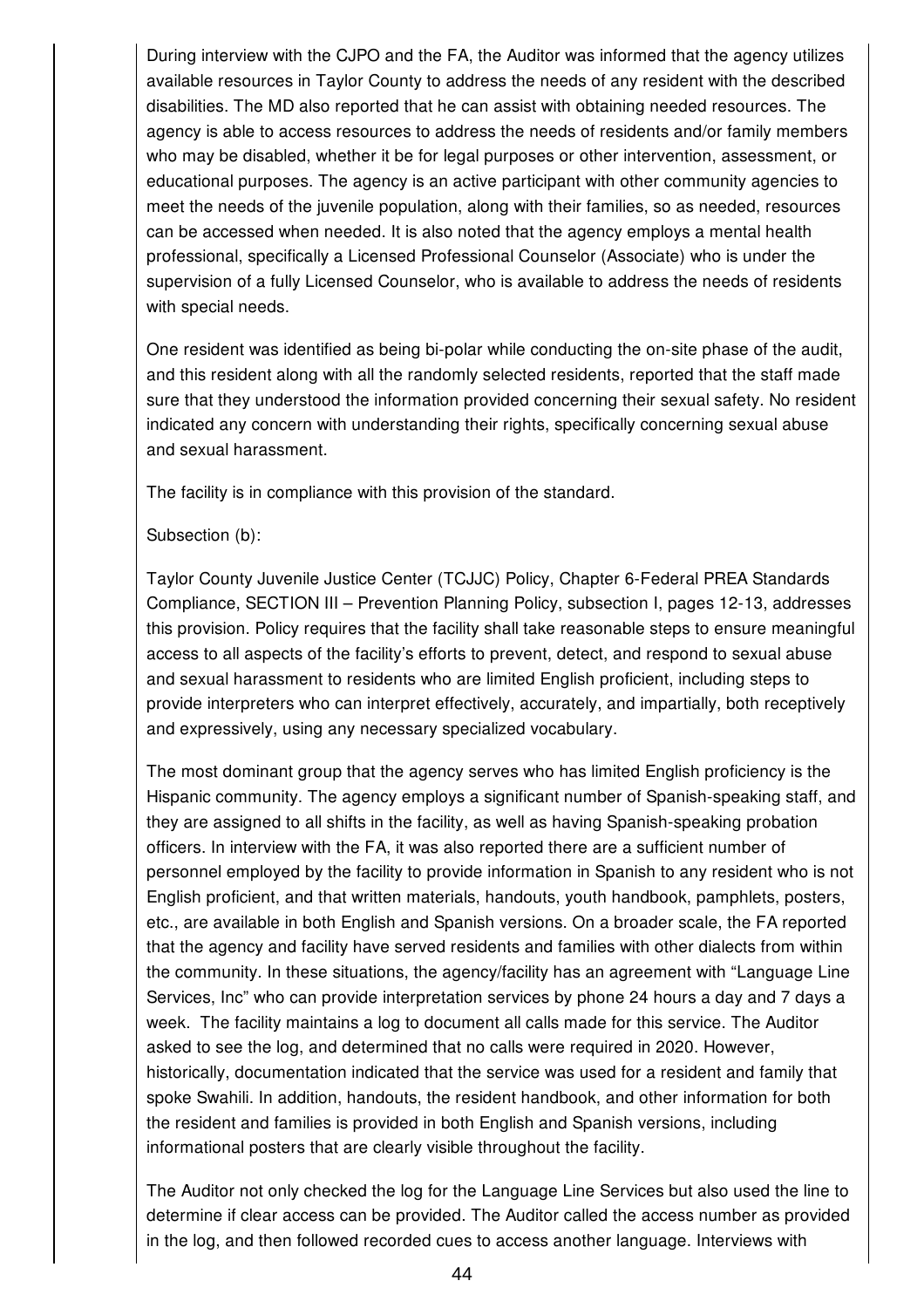randomly selected staff indicated that they have been trained on how to access this service when needed, and described how to easily access the information for use of the service.

While conducting the site review during the onsite phase of the audit, the Auditor was able to review multiple resources in the Spanish language, including the youth handbook, posters directing residents to a hotline to report abuse, and other related information. Those residents who speak Spanish also indicated that they know that the resources are available, if needed.

No residents were identified as being limited English proficient while conducting the on-site phase of the audit, so no resident was interviewed for this specific purpose. During interviews with the randomly selected and targeted residents, all reported the staff made sure they understood the information provided concerning their sexual safety. Several residents also indicated that they know about the Language Line Services that are available if needed.

The facility is in compliance with this provision of the audit.

Subsection (c):

Taylor County Juvenile Justice Center (TCJJC) Policy, Chapter 6-Federal PREA Standards Compliance, SECTION III – Prevention Planning Policy, subsection I, pages 12-13, addresses this provision. Policy requires that the facility not rely on resident interpreters or other types of resident assistants, including that staff must document the use of resident readers if used in exigent circumstances.

Interviews with the FA and PC indicate that the facility does not use residents as interpreters for limited English-speaking residents. It is reported that there are sufficient personnel at site on every shift to meet the specific needs of any Spanish-speaking youth. In addition, as described in subsection (b) above, the FA and PC reported the facility has an agreement with "Language Line Services, Inc" who can provide interpretation services in multiple languages by phone 24 hours a day and 7 days a week. Though rarely used, it is an available resource if needed. Because there has not been an incident where residents have had to serve as an interpreter, readers, or other types of resident assistants, no documentation is available for review.

Interviews with randomly selected staff is consistent with that provided by the FA and the PC. Staff indicated that there is never a need for residents to serve as interpreters, particularly for the population of Spanish-speaking residents. Staff are aware of other available resources, if needed, and particularly the Language Line Services. All clearly described how to access this resource with no difficulty. These staff also indicated they can seek the assistance of a Shift Supervisor, the FA, and/or the PC to ensure interpretation services were provided as promptly as possible.

No residents were identified as being limited English proficient while conducting the on-site phase of the audit, so no resident was interviewed for this specific purpose. During interviews with the randomly selected and targeted residents, all reported the staff made sure they understood the information provided concerning their sexual safety, did not indicate they had any issue understanding the information and materials presented.

The facility is in compliance with this provision of the standard.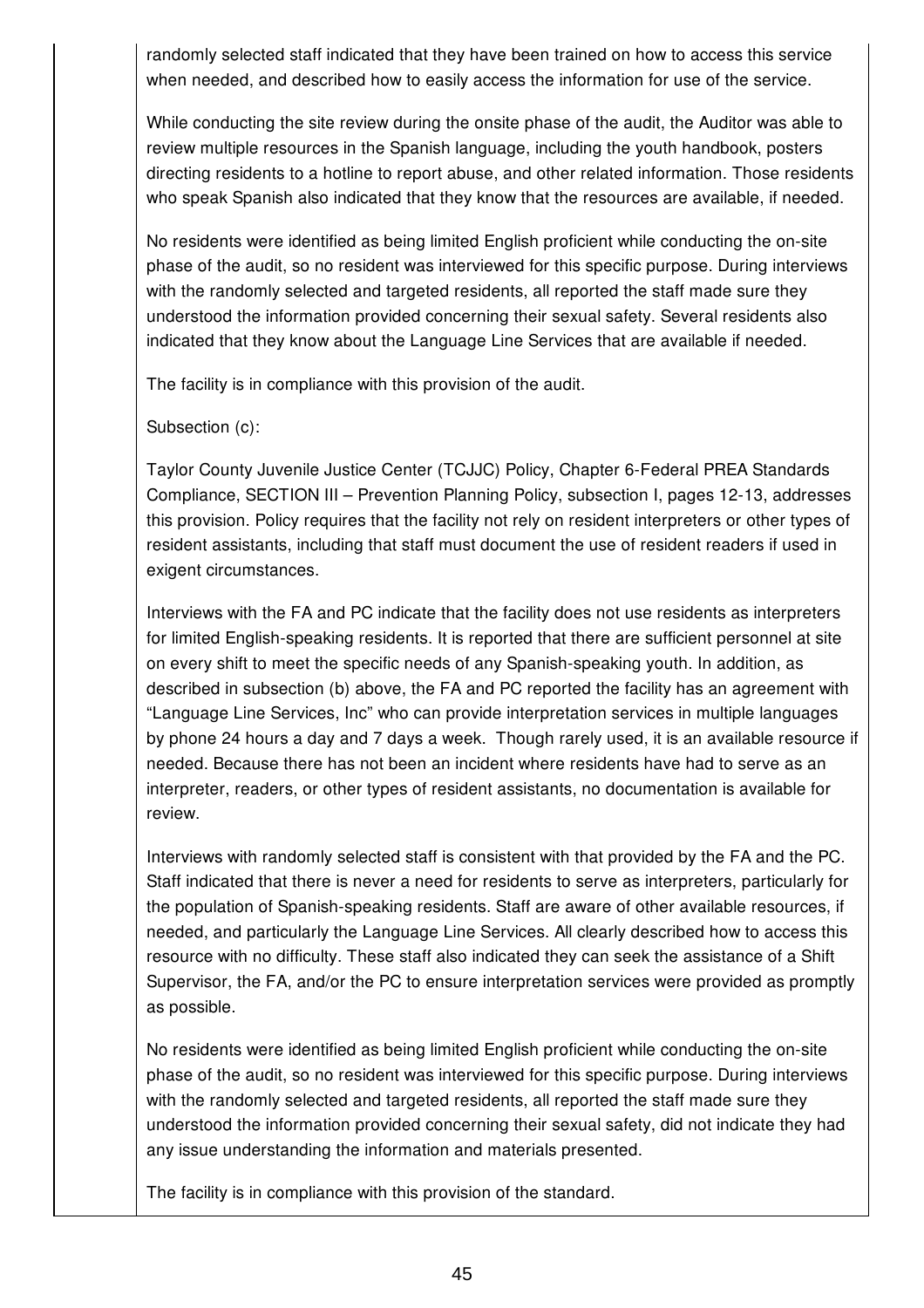| 115.317 | <b>Hiring and promotion decisions</b>                                                                                                                                                                                                                                                 |
|---------|---------------------------------------------------------------------------------------------------------------------------------------------------------------------------------------------------------------------------------------------------------------------------------------|
|         | <b>Auditor Overall Determination: Meets Standard</b>                                                                                                                                                                                                                                  |
|         | <b>Auditor Discussion</b>                                                                                                                                                                                                                                                             |
|         | 115.317 Hiring and promotion decisions                                                                                                                                                                                                                                                |
|         | POLICY & DOCUMENT REVIEW:                                                                                                                                                                                                                                                             |
|         | Taylor County Juvenile Justice Center (TCJJC) Policy, Chapter 6-Federal PREA Standards<br>Compliance, SECTION III - Prevention Planning Policy, subsection J, pages 13-14.                                                                                                            |
|         | Texas Administrative Code, Title 37: Public Safety and Corrections, Part 11: Texas Juvenile<br>Justice Department, Chapter 345: Juvenile Justice Professional Code of Ethics for Certified<br>Officers, Subchapter C: Code of Ethics, Rule §345.310. (https://texreg.sos.state.tx.us) |
|         | Texas Administrative Code, Title 37: Public Safety and Corrections, Part 11: Texas Juvenile<br>Justice Department, Chapter 344: Employment, Certification, & Training, Subchapter G:<br>Certification, Rule §344.862. (https://texreg.sos.state.tx.us)                                |
|         | Personnel Files of Randomly Selected Staff, including the following specific forms:                                                                                                                                                                                                   |
|         | Child Abuse Registry Check Consent Form;                                                                                                                                                                                                                                              |
|         | Authorization to Conduct a Criminal/Sex Offender History Records Investigation;                                                                                                                                                                                                       |
|         | Disclosure of PREA Employment Standards Violation (used to specifically solicit an applicant's<br>or employee's responses to the three specific inquiries as provided in Standard 115.317(a);<br>and,                                                                                 |
|         | Institution Reference Check Form (used to identify an applicant's previous work in a residential<br>institution setting).                                                                                                                                                             |
|         | <b>INTERVIEWS:</b>                                                                                                                                                                                                                                                                    |
|         | Agency Head/Chief Juvenile Probation Officer (CJPO)                                                                                                                                                                                                                                   |
|         | Deputy Chief of Secure Facilities/Facility Administrator (FA)                                                                                                                                                                                                                         |
|         | Deputy Chief of Fiscal Services (DCFS)                                                                                                                                                                                                                                                |
|         | PREA Coordinator (PC)                                                                                                                                                                                                                                                                 |
|         | Quality Assurance Officer (QAO)                                                                                                                                                                                                                                                       |
|         | FINDINGS (by Subsection):                                                                                                                                                                                                                                                             |
|         | Subsection (a):                                                                                                                                                                                                                                                                       |
|         | Taylor County Juvenile Justice Center (TCJJC) Policy, Chapter 6-Federal PREA Standards                                                                                                                                                                                                |

Compliance, SECTION III – Prevention Planning Policy, subsection J, pages 13-14, addresses this provision. Policy provides that the facility shall not hire or promote personnel and/or contractors who would have contact with residents who had previously engaged in sexual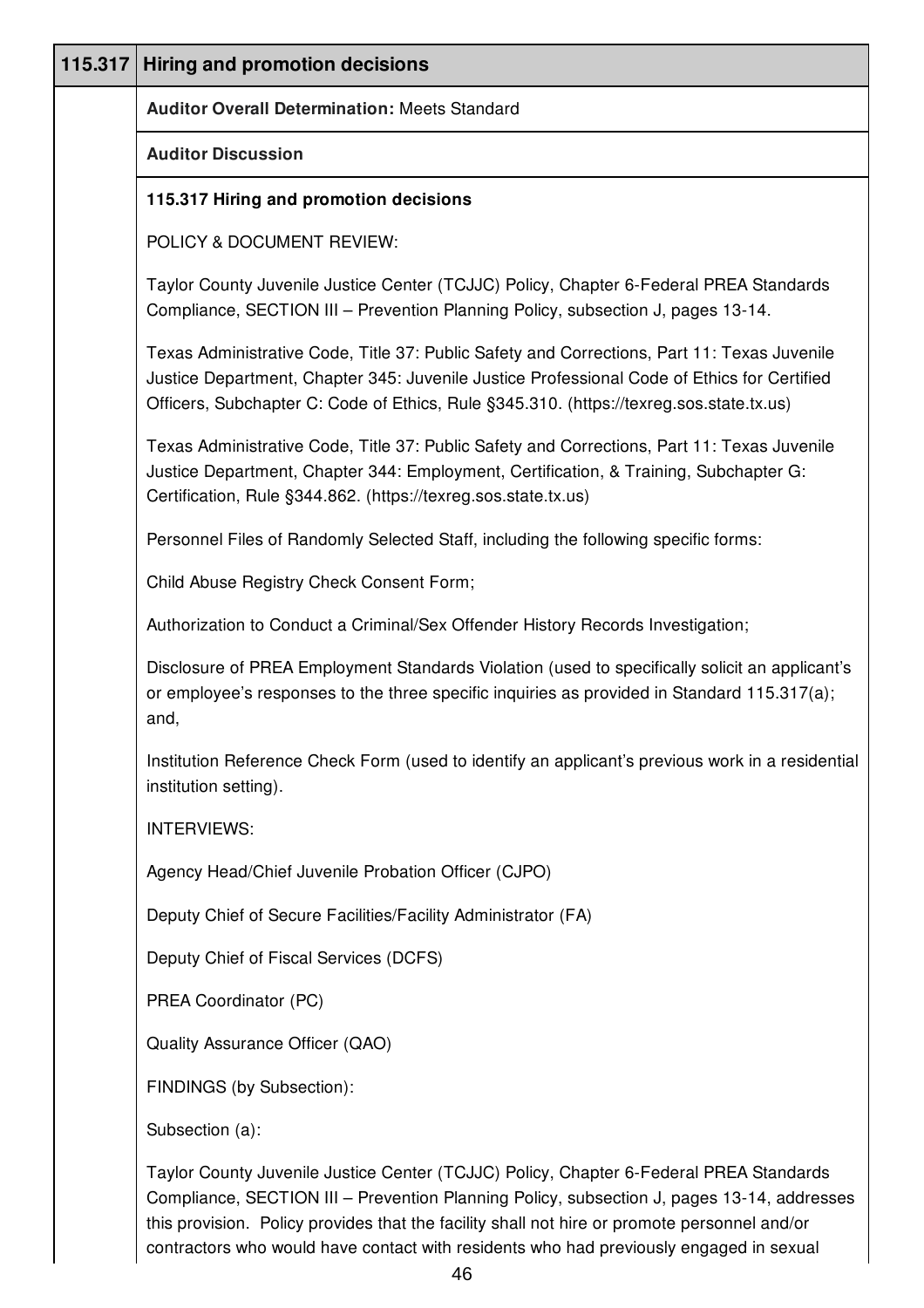abuse in any type of secure facility setting, adult or juvenile; or had been convicted of engaging or attempting to engage sexual activity in a community setting; or had been civilly or administratively found to have engaged in such behaviors.

The Auditor interviewed the FA, the PC, and the QAO, and all reported that the facility considers the three factors described in the above referenced policy for any applicant, and for any position including contractors, as well as for promotions. Documentation has been developed to solicit an applicant's responses to these specific statements prior to employment as a part of the application process, referred to as Disclosure of PREA Employment Standards Violation. It was acknowledged that these factors are again considered for promotions.

The Auditor reviewed the personnel files of nineteen randomly selected personnel, contractors, and volunteers, as well as the employee who serves as the Licensed Professional Counselor, for a total of 20 records. Of the files monitored, all twenty contained the completed Disclosure of PREA Employment Standards Violation form. Of the total available records (60) for all current employees (42), contractors (12), and volunteers (6) who have direct and regular contact with the youth in the facility, one-third of the records were audited for compliance.

The facility is in compliance with this provision of the standard.

Subsection (b):

Taylor County Juvenile Justice Center (TCJJC) Policy, Chapter 6-Federal PREA Standards Compliance, SECTION III – Prevention Planning Policy, subsection J, pages 13-14, addresses this provision. Policy requires that the facility consider any incidents of sexual harassment when hiring or promoting personnel, or contracting with any service provider who may have contact with the residents.

The Auditor interviewed the FA, the PC and the QAO, and all reported that the facility considers any historical involvement in incidents of sexual harassment when considering candidates for initial hiring or promotion, including contractors, and if there has been such behavior, it would nullify candidacy for the position. Documentation has been developed to solicit an applicant's and contractor's responses to these specific statements prior to employment, promotion, or contracting, referred to as Disclosure of PREA Employment Standards Violation. This documentation is completed as a component of the process.

The Auditor reviewed the personnel files of nineteen randomly selected personnel, contractors, and volunteers, as well as the employee who serves as the Licensed Professional Counselor, for a total of 20 records. Of the files monitored, all twenty contained the completed Disclosure of PREA Employment Standards Violation form. Of the total available records (60) for all current employees (42), contractors (12), and volunteers (6) who have direct and regular contact with the youth in the facility, one-third of the records were audited for compliance.

The facility is in compliance with this provision of the standard.

Subsection (c):

Taylor County Juvenile Justice Center (TCJJC) Policy, Chapter 6-Federal PREA Standards Compliance, SECTION III – Prevention Planning Policy, subsection J, pages 13-14, addresses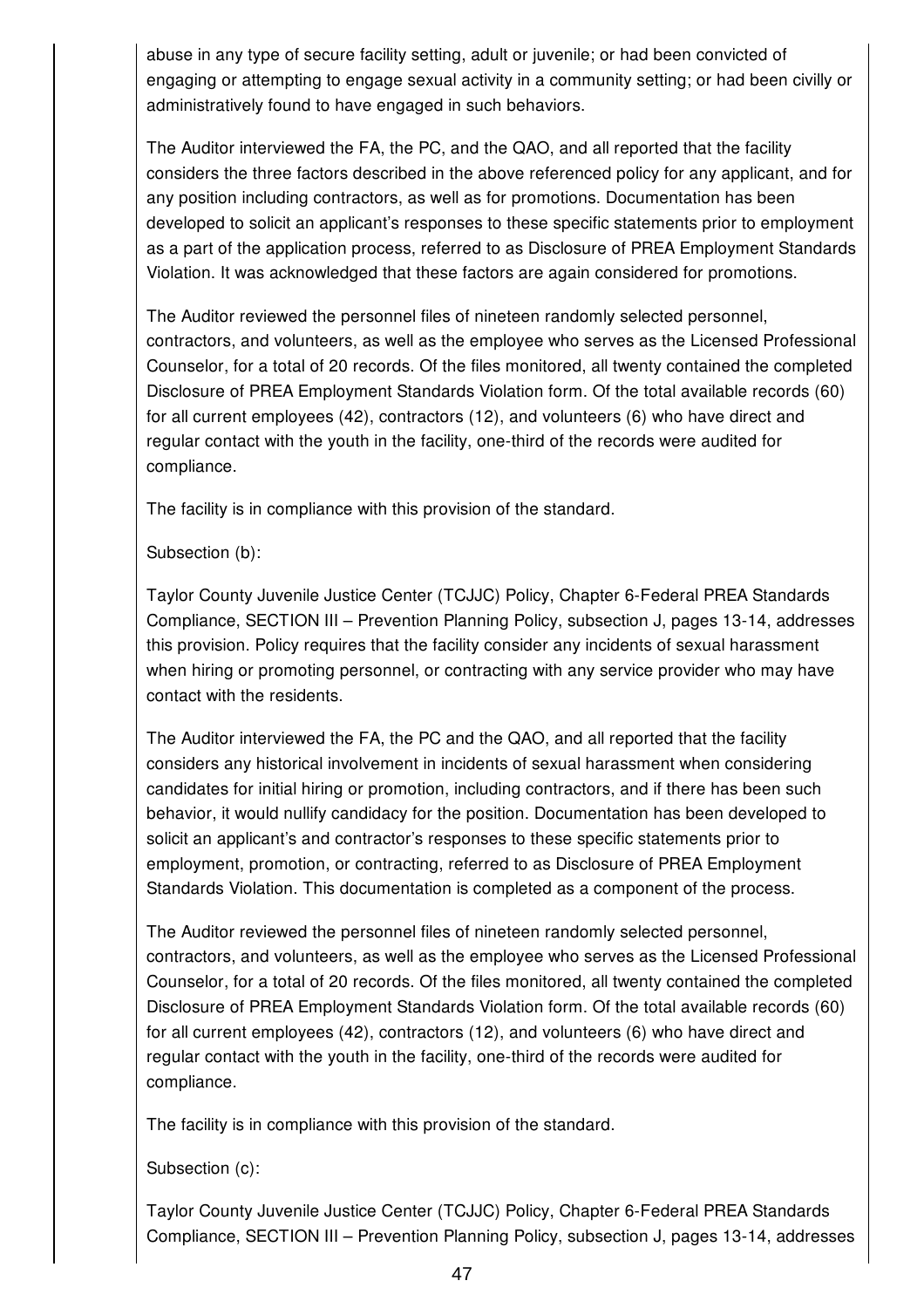this provision. Policy requires that prior to hiring or promoting employees who may have contact with residents, the CJPO or designee shall:

1. Perform a criminal background records check, utilizing the State of Texas Department of Public Safety fingerprint system (FAST system), that will notify the CJPO and the DCFS of any arrest for criminal activity of current employees, and includes contractors and volunteers/interns who may have contact with residents.

2. Consult the child abuse registry check maintained by the Texas Department of Family and Protective Services centralized background check system.

3. Direct the DCFS or designee to make the best efforts to contact all prior institutional employers for information on substantiated allegations of sexual abuse or any resignation during a pending investigation of an allegation of sexual abuse.

The Auditor interviewed the QAO and the DCFS, as well as had conversations with the FA and PC, and all reported that the facility completes criminal background checks, child abuse registry checks, and makes efforts to contact prior institutional employers. The agency created the Institution Reference Check Form to document relevant prior work history in an institutional setting, and to use this information to solicit input from prior employers.

The Auditor reviewed the personnel files of nineteen randomly selected personnel, contractors, and volunteers, as well as the employee who serves as the Licensed Professional Counselor, for a total of 20 records. Of the files monitored, a criminal background record check and child abuse registry check was completed on all applicants prior to employment. All staff who had documented in their application a prior work history (5) in an institutional setting completed the Institution Reference Check Form. Documentation was included in some files indicating that responses were provided in some cases, including follow-up email correspondence with the prior employer. The agency/facility is taking steps to obtain this information as possible, realizing that some agencies do not provide details.

The facility is in compliance with this provision of the standard.

Subsection (d):

Taylor County Juvenile Justice Center (TCJJC) Policy, Chapter 6-Federal PREA Standards Compliance, SECTION III – Prevention Planning Policy, subsection J, pages 13-14, addresses this provision. Policy requires that criminal records check (also using the FAST system as described in subsection (c) above) and the child abuse registry (also using the system described in subsection (c) above) will be conducted prior to enlisting the services of any contractor who may have contact with residents.

Interview and on-going interactions with the DCFS, the QAO, and the PC during the onsite phase of the audit indicate that the facility completes the background checks for both criminal activity and child abuse history on all contractors prior to them having contact with residents.

The Auditor reviewed the personnel files of nineteen randomly selected personnel, contractors, and volunteers, as well as the employee who serves as the Licensed Professional Counselor, for a total of twenty records. Of the files monitored, a criminal background record check and child abuse registry check was completed on all applicants prior to employment and all contractors prior to providing any services. More specifically, the records of five contractors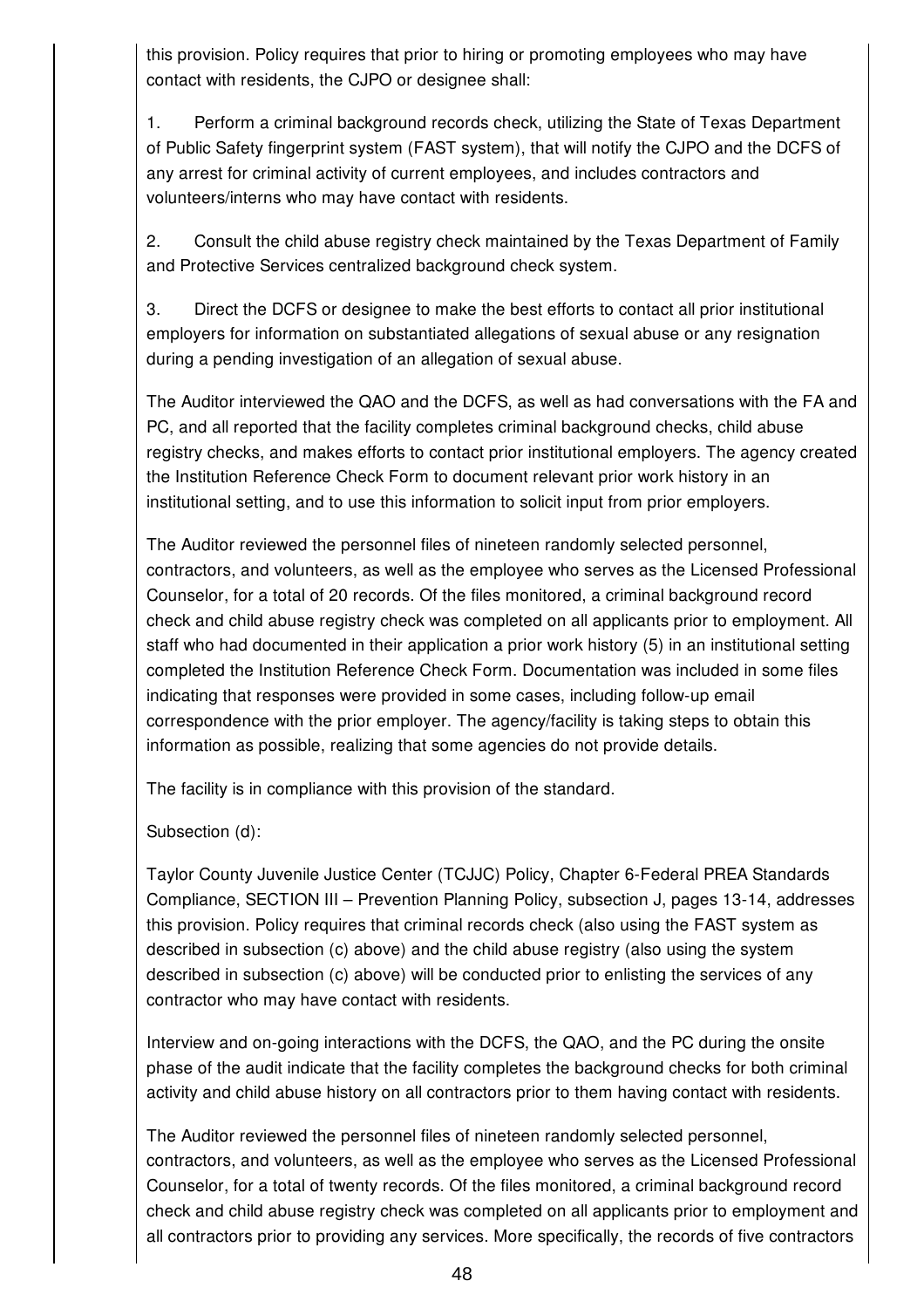were monitored, and again, background checks were completed on all.

The facility is in compliance with this provision of the standard.

Subsection (e):

Taylor County Juvenile Justice Center (TCJJC) Policy, Chapter 6-Federal PREA Standards Compliance, SECTION III – Prevention Planning Policy, subsection J, pages 13-14, addresses this provision. Policy requires that background checks using the FAST system will be conducted every 2 years on employees, contractors, and volunteers/interns; the Child Registry check will be conducted at hire, with any promotions, and every August for all employees and contractors.

During the interview with the QAO and DCFS, it was reported that, in accordance with Texas Juvenile Justice Standards and requirements for certification as a Juvenile Corrections Officer (as well as for Juvenile Probation Officer), criminal background checks are required every 2-3 years, corresponding with the requirement to meet specific training requirements for recertification every 2 years. The period is reflected as 2-3 years due to an adjustment that is made once an employee meets initial certification requirements after employment, the recertification date becomes the same date as the employee's date of birth rather than the employment date or date of initial certification. This may extend some recertifications beyond the 2 years by a few months.

It is also noted that juvenile probation departments are required, under Texas Administrative Code, Title 37: Public Safety and Corrections, Part 11: Texas Juvenile Justice Department, Chapter 344: Employment, Certification, & Training, to meet the following requirements for certified Juvenile Corrections Officers who work in a Pre-Adjudication facility:

(d) Before any individual listed in subsection (b) of this section begins employment or service provision:

(1) the department or facility must ensure the individual has electronically submitted fingerprints using Fingerprint Applicant Services of Texas (FAST) and verify that the department is able to subscribe to the individual's Fingerprint-Based Applicant Clearinghouse of Texas (FACT) record;

(2) the department must subscribe to that individual's record in FACT; and

(3) the department must use the information in FACT to determine if the individual has a disqualifying criminal history as specified in §344.400 of this title.

(e) The department must maintain a FACT subscription for each individual in a position requiring a criminal history check for as long as the individual remains in such a position. This requirement applies regardless of the date employment or service provision began.

By participating in the system, the agency/facility is notified any time an employee is involved in a criminal offense, and can make a determination as to whether it impacts certification. This is also true for any contractor or volunteer/intern. In addition, the Auditor reviewed the personnel files of nineteen randomly selected personnel, contractors, and volunteers, as well as the employee who serves as the Licensed Professional Counselor, for a total of twenty records. Of the files monitored, a criminal background record check and child abuse registry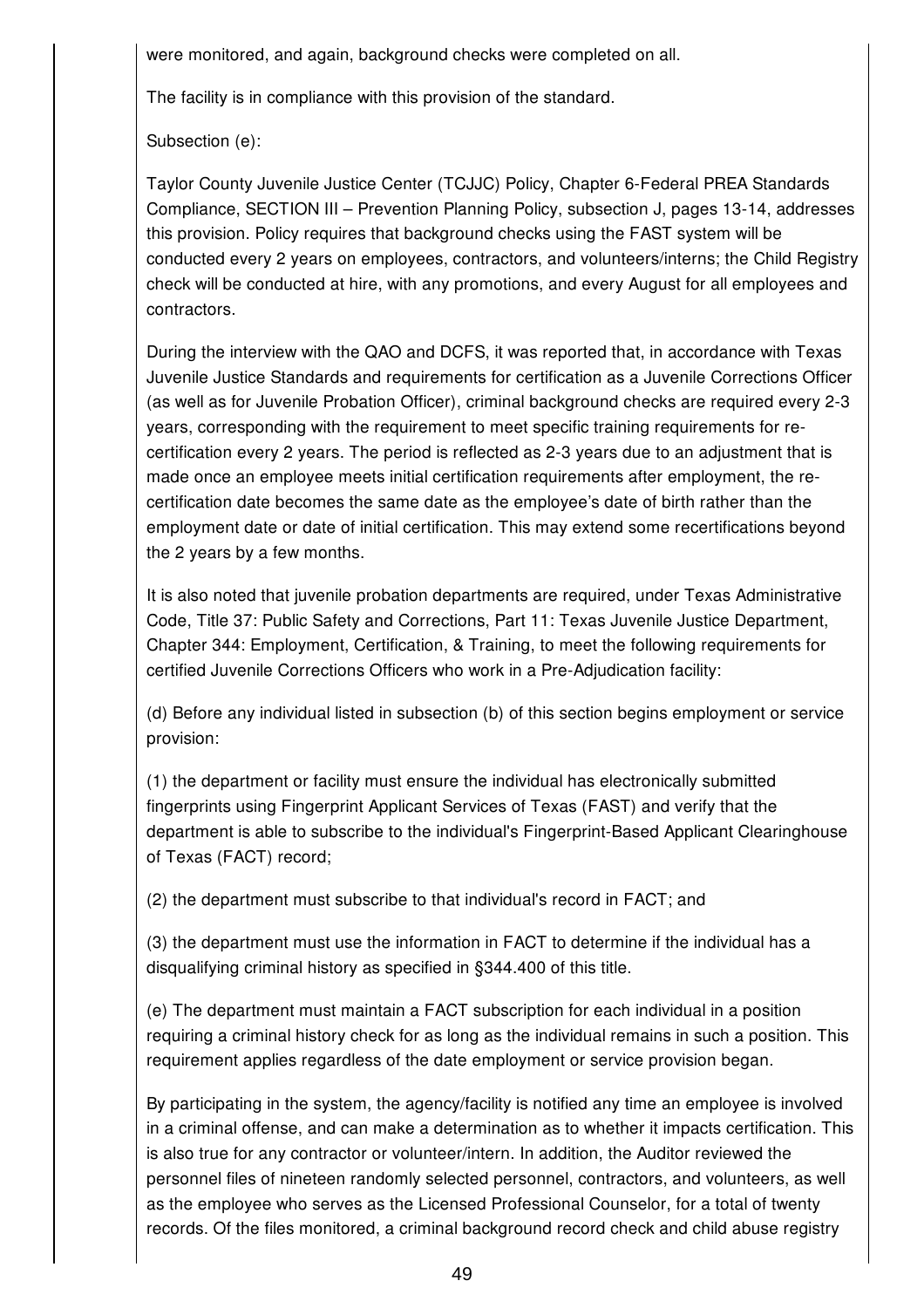check was completed on all applicants prior to employment and all contractors/volunteers prior to providing any services, as well as additional background checks as required by policy were completed, well within the five-year requirement of the standard.

The facility is in compliance with this provision of the standard.

Subsection (f):

Taylor County Juvenile Justice Center (TCJJC) Policy, Chapter 6-Federal PREA Standards Compliance, SECTION III – Prevention Planning Policy, subsection J, pages 13-14, addresses this provision: The facility shall not hire or promote anyone who may have contact with residents and shall not enlist the services of any contractor who may have contact with residents who respond affirmatively to any previous misconduct described Subsection (a) of this standard.

As noted under Subsection (a), the facility has developed appropriate documentation for new applicants from outside the facility who are being considered for a position or for contractors and volunteers who may have direct contact with residents. The Auditor reviewed the personnel files of nineteen randomly selected personnel, contractors, and volunteers, as well as the employee who serves as the Licensed Professional Counselor, for a total of 20 records. Of the files monitored, all twenty contained the completed Disclosure of PREA Employment Standards Violation form. Of the total available records (60) for all current employees (42), contractors (12), and volunteers (6) who have direct and regular contact with the youth in the facility, one-third of the records were audited for compliance.

The facility is in compliance with this provision of the standard.

Subsection (g):

Taylor County Juvenile Justice Center (TCJJC) Policy, Chapter 6-Federal PREA Standards Compliance, SECTION III – Prevention Planning Policy, subsection J, pages 13-14, addresses this provision. The facility requires that all employees, contractors, interns and volunteers immediately (within 24-hours) disclose, in written and verbal form, to their immediate supervisor, or his/her designee in the supervisors' absence, any misconduct [as described in standard 115.317 and this policy]; further, material omissions regarding such misconduct, or the provision of materially false information, shall be grounds for termination.

Interviews and on-going conversations with the CJPO, the FA, and the PC clearly indicate that there is an expectation for all personnel, volunteers, interns, and contractors to report any behaviors that are sexually abusive as described in this standard and related policy, and that not reporting or falsifying such information is grounds for termination. No such incidents were reported to the Auditor, and no documentation was provided that would reflect any such action was required.

The facility is in compliance with this provision of the standard.

Subsection (h):

Taylor County Juvenile Justice Center (TCJJC) Policy, Chapter 6-Federal PREA Standards Compliance, SECTION III – Prevention Planning Policy, subsection J, pages 13-14, addresses this provision. Policy provides that unless prohibited by law, the facility administrator shall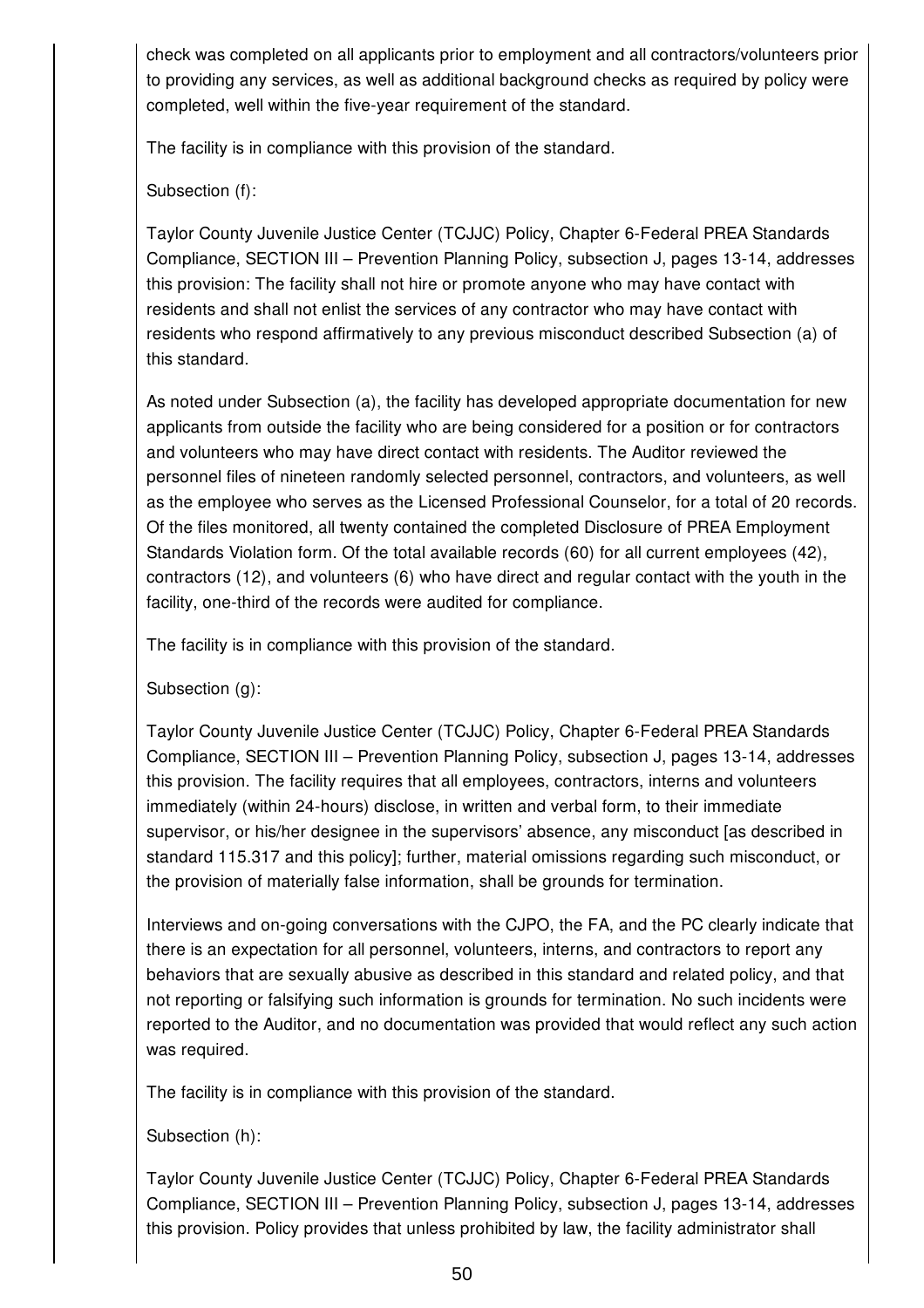provide information on substantiated allegations of sexual abuse or sexual harassment involving a former employee upon receiving a request from an institutional employer for whom such employee has applied to work.

Interview with the CJPO indicates that the FA reviews any such request, and that the agency/facility will provide information on substantiated allegations of sexual abuse or sexual harassment involving a former employee upon receiving a request from an institutional employer for whom such employee has applied to work. In addition, due to standards and requirements of the Texas Juvenile Justice Department (TJJD), the agency must report such incidents to the TJJD due to the officers' certification requirements. TJJD maintains this information, and can provide information if an employee was to apply for a position with another juvenile facility in the state of Texas.

The facility is in compliance with this provision of the standard.

In relation to the provisions of Standard 115.317, the Auditor believes it is important to note the requirements of juvenile probation officers and particularly juvenile corrections officers who work in pre-adjudication facilities in the state of Texas. All officers must follow a code of ethics as found in Texas Administrative Code, Title 37: Public Safety and Corrections, Part 11: Texas Juvenile Justice Department, Chapter 345: Juvenile Justice Professional Code of Ethics for Certified Officers, Subchapter C: Code of Ethics, Rule §345.310. (https://texreg.sos.state.tx.us). The Code of Ethics require, in part, and specifically related to compliance with PREA standards:

TJJD may take disciplinary action against the certification or deny certification of a juvenile justice professional who is found by TJJD to have violated the code of ethics.

(c) Juvenile justice professionals must adhere to the following code of ethics principles:

(1) Juvenile justice professionals must:

(A) abide by all federal laws, federal guidelines and rules, state laws, & TJJD administrative rules;

(C) respect and protect the legal rights of all juveniles and their parents and/or guardians;

(D) serve each child with concern for the child's welfare & with no expectation of personal gain;

(G) be diligent in their responsibility to record and make available for review any & all information that could contribute to sound decisions affecting a child or public safety;

(H) report without reservation any corrupt or unethical behavior that could affect a juvenile or the integrity of the juvenile justice system;

(J) treat all juveniles and their families with courtesy, consideration, and dignity.

(2) Juvenile justice professionals must not:

(A) use their official position to secure privileges or advantages;

(B) permit personal interest to impair the impartial & objective exercise of professional responsibilities;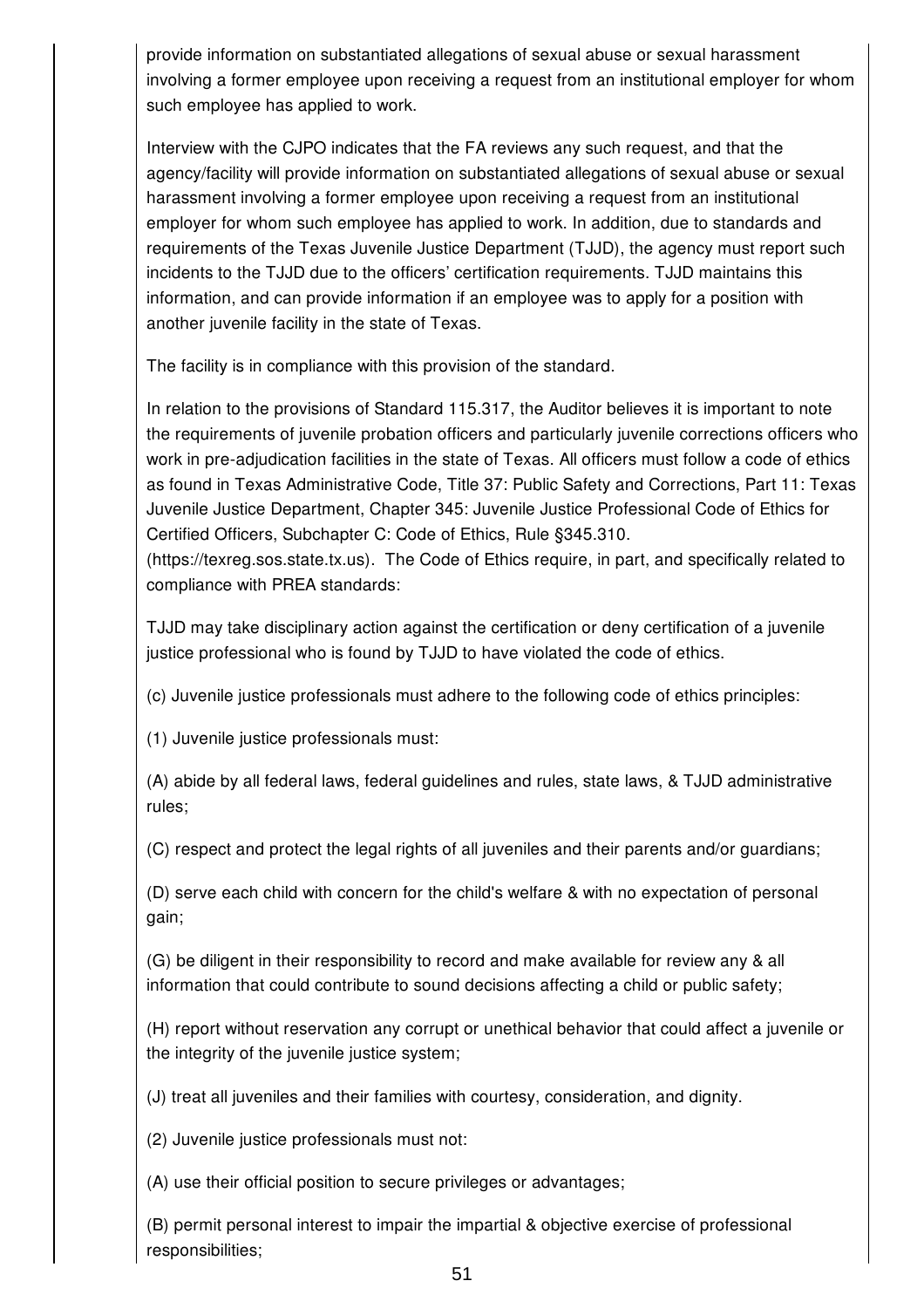(C) accept gifts, favors, or other advantages that could give the appearance of impropriety or impair the impartial & objective exercise of professional responsibilities;

(D) maintain or give the appearance of maintaining an inappropriate relationship with a juvenile, including, but not limited to, bribery or solicitation or acceptance of gifts, favors, or services from juveniles or their families;

(G) be designated as a perpetrator in an abuse, exploitation, & neglect investigation conducted by TJJD under Chapter 350 of this title & Texas Family Code Chapter 261;

(H) interfere with or hinder any abuse, exploitation, & neglect investigation, including a criminal investigation conducted by law enforcement or an investigation conducted under Chapter 350 and Chapter 358 of this title or Texas Family Code Chapter 261;

These requirements reinforce and further maintain accountability for personnel of Taylor County Juvenile Detention Center to meet the PREA Standards as well as agency/facility policy in regard to the sexual safety of residents housed in the facility.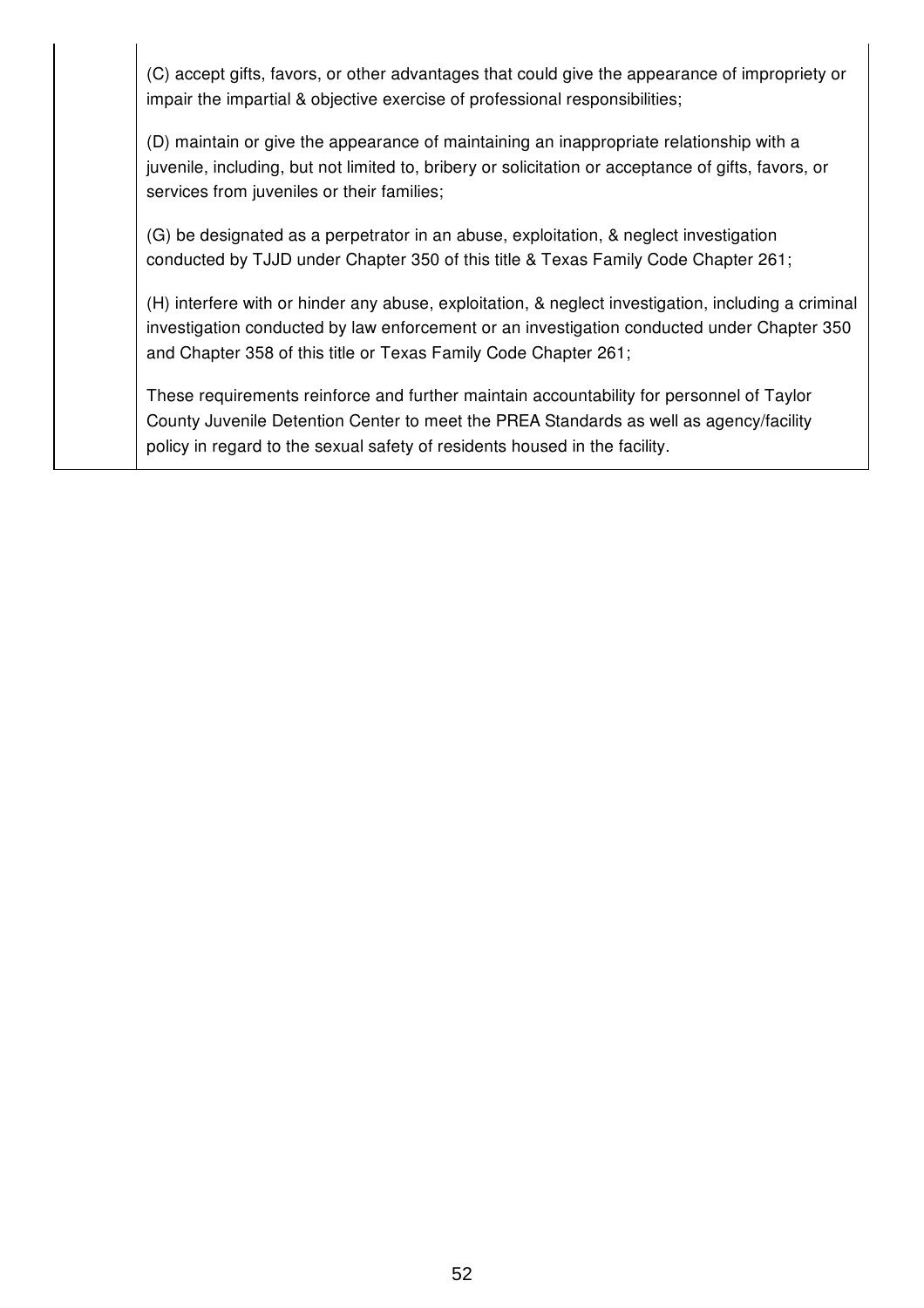| 115.318 | Upgrades to facilities and technologies                                                                                                                                                                                                                                                                                                                                                                                                                                                                                                                                                                                                                                                                                                                                                                                                                                             |
|---------|-------------------------------------------------------------------------------------------------------------------------------------------------------------------------------------------------------------------------------------------------------------------------------------------------------------------------------------------------------------------------------------------------------------------------------------------------------------------------------------------------------------------------------------------------------------------------------------------------------------------------------------------------------------------------------------------------------------------------------------------------------------------------------------------------------------------------------------------------------------------------------------|
|         | <b>Auditor Overall Determination: Meets Standard</b>                                                                                                                                                                                                                                                                                                                                                                                                                                                                                                                                                                                                                                                                                                                                                                                                                                |
|         | <b>Auditor Discussion</b>                                                                                                                                                                                                                                                                                                                                                                                                                                                                                                                                                                                                                                                                                                                                                                                                                                                           |
|         | 115.318 Upgrades to facilities and technologies                                                                                                                                                                                                                                                                                                                                                                                                                                                                                                                                                                                                                                                                                                                                                                                                                                     |
|         | POLICY & DOCUMENT REVIEW:                                                                                                                                                                                                                                                                                                                                                                                                                                                                                                                                                                                                                                                                                                                                                                                                                                                           |
|         | Taylor County Juvenile Justice Center (TCJJC) Policy, Chapter 6-Federal PREA Standards<br>Compliance, SECTION III - Prevention Planning Policy, subsection K, page 15.                                                                                                                                                                                                                                                                                                                                                                                                                                                                                                                                                                                                                                                                                                              |
|         | Facility Floor Plan.                                                                                                                                                                                                                                                                                                                                                                                                                                                                                                                                                                                                                                                                                                                                                                                                                                                                |
|         | <b>INTERVIEWS:</b>                                                                                                                                                                                                                                                                                                                                                                                                                                                                                                                                                                                                                                                                                                                                                                                                                                                                  |
|         | Agency Head/Chief Juvenile Probation Officer (CJPO)                                                                                                                                                                                                                                                                                                                                                                                                                                                                                                                                                                                                                                                                                                                                                                                                                                 |
|         | Deputy Chief of Secure Facilities/Facility Administrator (FA)                                                                                                                                                                                                                                                                                                                                                                                                                                                                                                                                                                                                                                                                                                                                                                                                                       |
|         | PREA Coordinator (PC)                                                                                                                                                                                                                                                                                                                                                                                                                                                                                                                                                                                                                                                                                                                                                                                                                                                               |
|         | <b>OBSERVATIONS:</b>                                                                                                                                                                                                                                                                                                                                                                                                                                                                                                                                                                                                                                                                                                                                                                                                                                                                |
|         | While conducting the site review during the onsite phase of the audit.                                                                                                                                                                                                                                                                                                                                                                                                                                                                                                                                                                                                                                                                                                                                                                                                              |
|         | FINDINGS (by Subsection):                                                                                                                                                                                                                                                                                                                                                                                                                                                                                                                                                                                                                                                                                                                                                                                                                                                           |
|         | Subsection (a):                                                                                                                                                                                                                                                                                                                                                                                                                                                                                                                                                                                                                                                                                                                                                                                                                                                                     |
|         | In the PREA On-line Audit System tool (OAS), the facility responded that the agency or the<br>facility has not acquired a new facility or made a substantial expansion or modification to<br>existing facilities since August 20, 2012, or since the last PREA audit, whichever is later. Even<br>though there has been no expansion or modification, it is noted that policy contained in Taylor<br>County Juvenile Justice Center (TCJJC) Policy, Chapter 6-Federal PREA Standards<br>Compliance, SECTION III - Prevention Planning Policy, subsection K, page 15, addresses this<br>by providing that if steps are taken to design or acquire a new facility, or plan any substantial<br>expansion or modification of existing facilities, considerations will be given to the impact such<br>action will have on the facility's ability to protect residents from sexual abuse. |
|         | Interviews with the CJPO and the FA confirmed that there have been no new facilities built,<br>and no substantial expansion or modification since the last PREA audit, completed August<br>2017. The CJPO did indicate that if or when they begin to plan for any new complex or any<br>modifications, the agency will consider any factors that would potentially impact the agency<br>and facility's ability to protect residents from sexual abuse.                                                                                                                                                                                                                                                                                                                                                                                                                              |
|         | The facility is in compliance with this provision of the standard.                                                                                                                                                                                                                                                                                                                                                                                                                                                                                                                                                                                                                                                                                                                                                                                                                  |
|         |                                                                                                                                                                                                                                                                                                                                                                                                                                                                                                                                                                                                                                                                                                                                                                                                                                                                                     |

Subsection (b):

In the PREA On-line Audit System tool (OAS), the facility responded that the agency or the facility has not installed or updated a video monitoring system, electronic surveillance, or other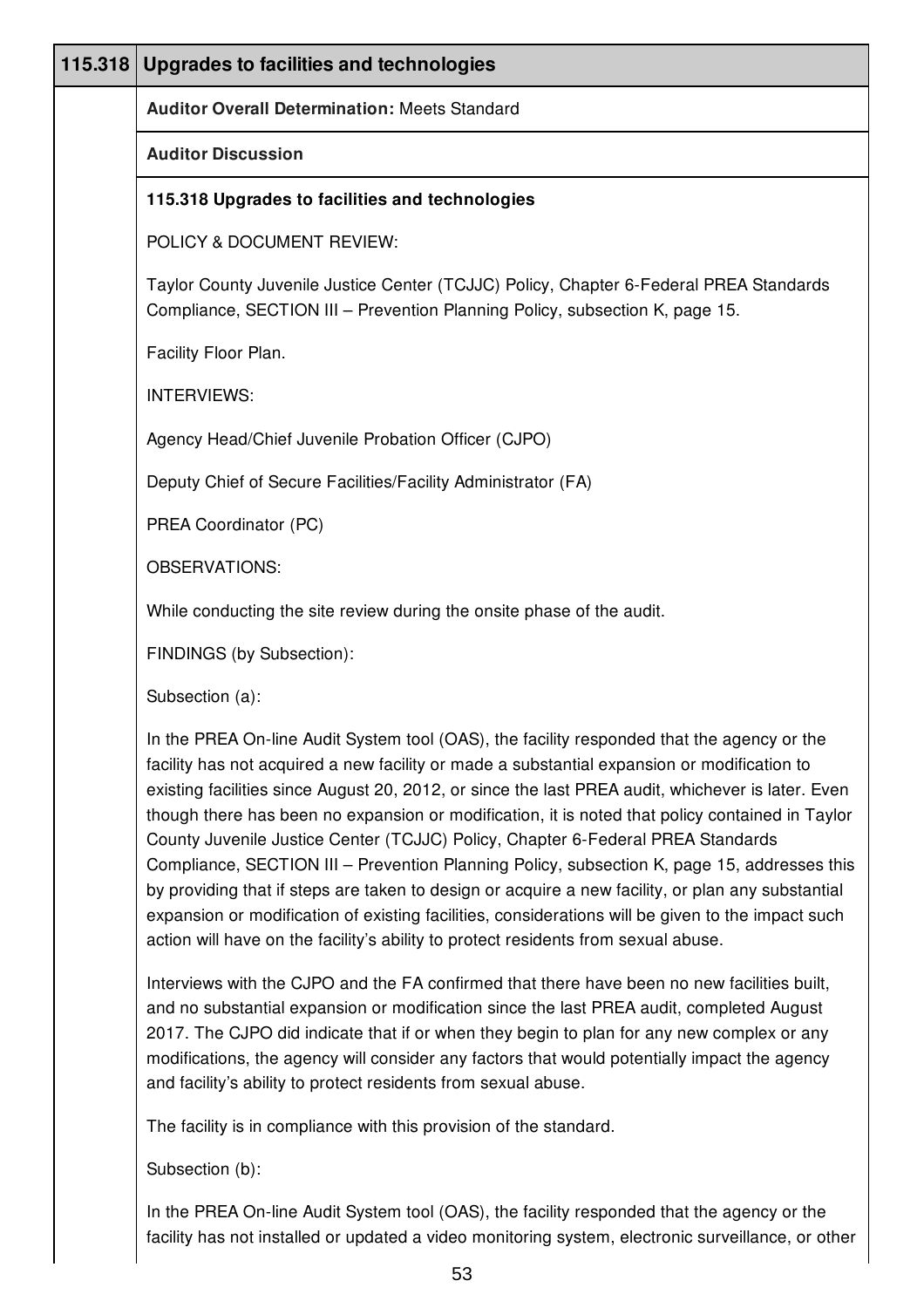monitoring technology since August 20, 2012, or since the last PREA audit, whichever is later. Even though there has been no installation or update, it is noted that policy contained in Taylor County Juvenile Justice Center (TCJJC) Policy, Chapter 6-Federal PREA Standards Compliance, SECTION III – Prevention Planning Policy, subsection K, page 15, addresses this. Policy indicates that the facility shall consider how technology may enhance its ability to protect residents from sexual abuse, and such considerations shall be documented through planning meeting minutes, statements of work, design specifications, and contracting documents.

During the interviews with both the CJPO and the FA, it was reported that the camera and video system, and an audio system has been in place since before 2012. There have been minor adjustments as needed, and a small number of cameras have been added to address identified blind spots both on the interior and exterior of the complex. The protection of residents was a consideration when making these minor additions. No other adjustments or additional cameras or other monitoring devices are needed at this time.

While conducting the site review during the on-site phase of the audit, the Auditor was able to see all cameras within the complex, and the FA noted where in the facility the cameras were added. In addition, the Auditor was able to observe monitors in the central control station that are managed by personnel 24 hours a day, 7 days a week, as well as monitors maintained in the offices of the FA. The Auditor was able to view monitors in both locations, and there were no issues observed or identified with the system.

The facility has utilized creative signage that provides additional guidance and direction to staff while working with youth. In the primary areas of the facility where closets and storage rooms are not specifically monitored by a camera on the interior of the room, a sign is placed on the outside of the door that states "STOP-No Residents Allowed". These signs include large bold lettering, with red fonts to draw attention to the notice. These doors are all monitored by the camera system, and staff would be readily seen entering these rooms with a resident.

The facility is in compliance with this provision of the standard.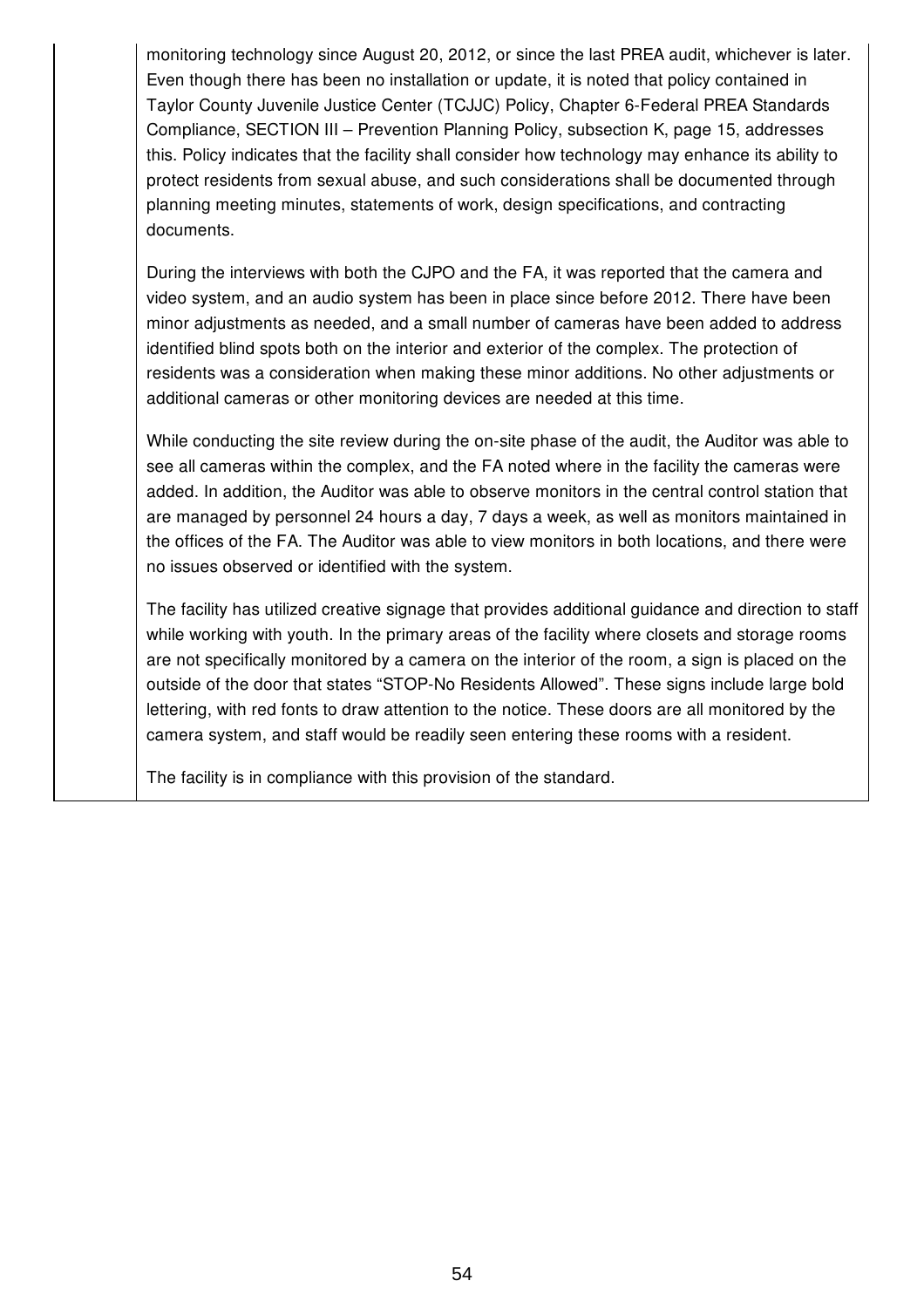| 115.321 | <b>Evidence protocol and forensic medical examinations</b>                                                                                                                                                                                                                                                                                                                          |
|---------|-------------------------------------------------------------------------------------------------------------------------------------------------------------------------------------------------------------------------------------------------------------------------------------------------------------------------------------------------------------------------------------|
|         | <b>Auditor Overall Determination: Meets Standard</b>                                                                                                                                                                                                                                                                                                                                |
|         | <b>Auditor Discussion</b>                                                                                                                                                                                                                                                                                                                                                           |
|         | 115.321 - Evidence protocol and forensic medical examinations                                                                                                                                                                                                                                                                                                                       |
|         | POLICY & DOCUMENT REVIEW:                                                                                                                                                                                                                                                                                                                                                           |
|         | Taylor County Juvenile Justice Center (TCJJC) Policy, Chapter 6-Federal PREA Standards<br>Compliance, SECTION IV- Responsive Planning, subsections A & B, pages 15-20.                                                                                                                                                                                                              |
|         | <b>INTERVIEWS:</b>                                                                                                                                                                                                                                                                                                                                                                  |
|         | Deputy Chief of Secure Facilities/Facility Administrator (FA)                                                                                                                                                                                                                                                                                                                       |
|         | PREA Coordinator (PC)                                                                                                                                                                                                                                                                                                                                                               |
|         | Randomly selected staff (11)                                                                                                                                                                                                                                                                                                                                                        |
|         | Detective (DET), Taylor County Sheriff Department (TCSO)                                                                                                                                                                                                                                                                                                                            |
|         | Nursing Coordinator, Hendricks Hospital, Abilene (NRSCOOR)                                                                                                                                                                                                                                                                                                                          |
|         | Director, Regional Victim Crisis (RVCC)                                                                                                                                                                                                                                                                                                                                             |
|         | Program Director, The Noah Project (PDNOAH)                                                                                                                                                                                                                                                                                                                                         |
|         | Contracted Medical Director (MD)                                                                                                                                                                                                                                                                                                                                                    |
|         | <b>OBSERVATIONS:</b>                                                                                                                                                                                                                                                                                                                                                                |
|         | While conducting the site review during the on-site phase of the audit.                                                                                                                                                                                                                                                                                                             |
|         | FINDINGS (by Subsection):                                                                                                                                                                                                                                                                                                                                                           |
|         | Subsection (a):                                                                                                                                                                                                                                                                                                                                                                     |
|         | Taylor County Juvenile Justice Center (TCJJC) Policy, Chapter 6-Federal PREA Standards<br>Compliance, SECTION IV- Responsive Planning, subsection A & B, pages 15-18, addresses<br>this provision. Policy states that (1) the Taylor County Juvenile Justice Center Investigator is<br>responsible for conducting administrative investigations of sexual abuser and (2) the Taylor |

conducting administrative investigations of sexual abuse; and (2) the Taylor County Sheriff Department is responsible for conducting criminal investigations of allegations of sexual abuse. Policy further provides for an enumerated protocol for facility investigators to follow when an alleged incident occurs, and requesting that the TCSO utilize a uniform protocol as well.

Through interview with the FA and the PC, it is clear that the facility will immediately initiate an administrative investigation upon receiving any allegation of possible sexual abuse or sexual harassment. Both the FA and the PC have received specialized training to conduct such an investigation. Once the investigation is initiated, and it is clear that the allegation involves sexual abuse requiring criminal investigation, the criminal investigation takes precedence. An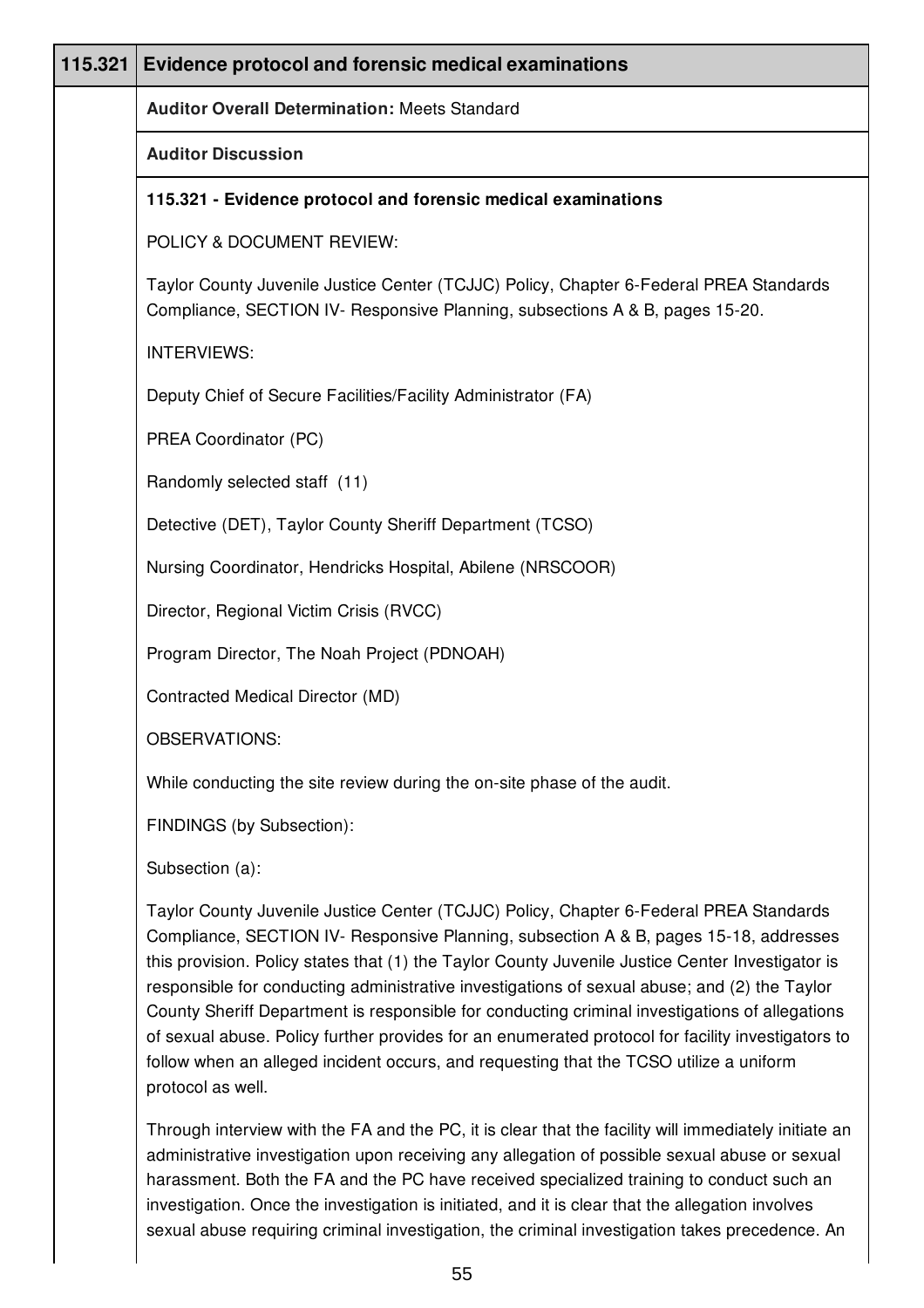administrative investigation will be initiated on allegations of resident-on-resident or staff-onresident sexual harassment that does not involve the potential for criminal conduct.

Interviews with the randomly selected security staff who supervise the youth indicated that staff are knowledgeable of protocol for how to collect and manage physical evidence in the event that they are the first responder in a sexual abuse or sexual harassment allegation. Also, staff could identify that an internal administrative investigation would be conducted by the FA or the PC for sexual harassment allegations, and a criminal investigation would be conducted by the TCSO. Staff also expressed an understanding of the facilities protocol for evidence protection and collection, the importance of following the protocol in the event of a criminal investigation, and their role once the TCSO arrives at the facility to conduct the criminal investigation.

The Auditor noted while conducting the interviews with randomly selected security staff during the onsite phase of the audit, several staff discussed and displayed for the auditor a set of laminated "cards" that provide guidelines and instructions for following the required protocols. Staff expressed appreciation and support for having these available to reference during a time that can be stressful. Information is also included on contacts within the facility, the agency, and the community. Staff indicated that all of this would be helpful in the event of receiving an allegation.

The facility is in compliance with this provision of the standard.

### Subsection (b):

As noted in Subsection (a), the facility conducts administrative investigations only of sexual harassment allegations, and all criminal investigations of sexual abuse allegations are conducted by the TCSO. The PC provided contact information for the Detective (DET) at the TCSO who would be primarily responsible for the criminal investigation.

The Auditor contacted the DET with TCSO by phone and was able to discuss the process that would be utilized in the event of a sexual assault investigation. The DET indicated that any call would be first received by the TCSO dispatcher, and then she is the first contacted for any sexual assault allegation at the facility, with an expectation that the call would be made immediately upon receiving any report. She, or another DET in her absence, would immediately respond to the facility and ensure the safety and well-being of the alleged victim, and would coordinate transport of the youth to the Hendricks Hospital for forensic evaluation by a SANE. Further, the Unit would coordinate gathering of evidence, interview appropriate staff and/or youth as witnesses, and the entire investigation until completion. A forensic interview would be conducted by trained staff from the RVCC. The DET indicated that she and other staff in the TCSO are required to receive specialized training on conducting sexual abuse investigations, esp. in the case of children and youth, following nationally recognized protocols. In addition, the DET reported that meetings are held on a regular basis to review cases and protocols, and involves law enforcement agencies, a child welfare representative, representatives from the RVCC, NOAH, and Hendricks Hospital. From interview with the Nursing Coordinator at Hendricks Hospital, this same process and collaborative experience was described for dealing with any allegation of sexual abuse that is received from anywhere in the county, and specifically for any allegation made by a youth at the facility.

It is also noted that the agency and the TCSO have an MOU in place describing each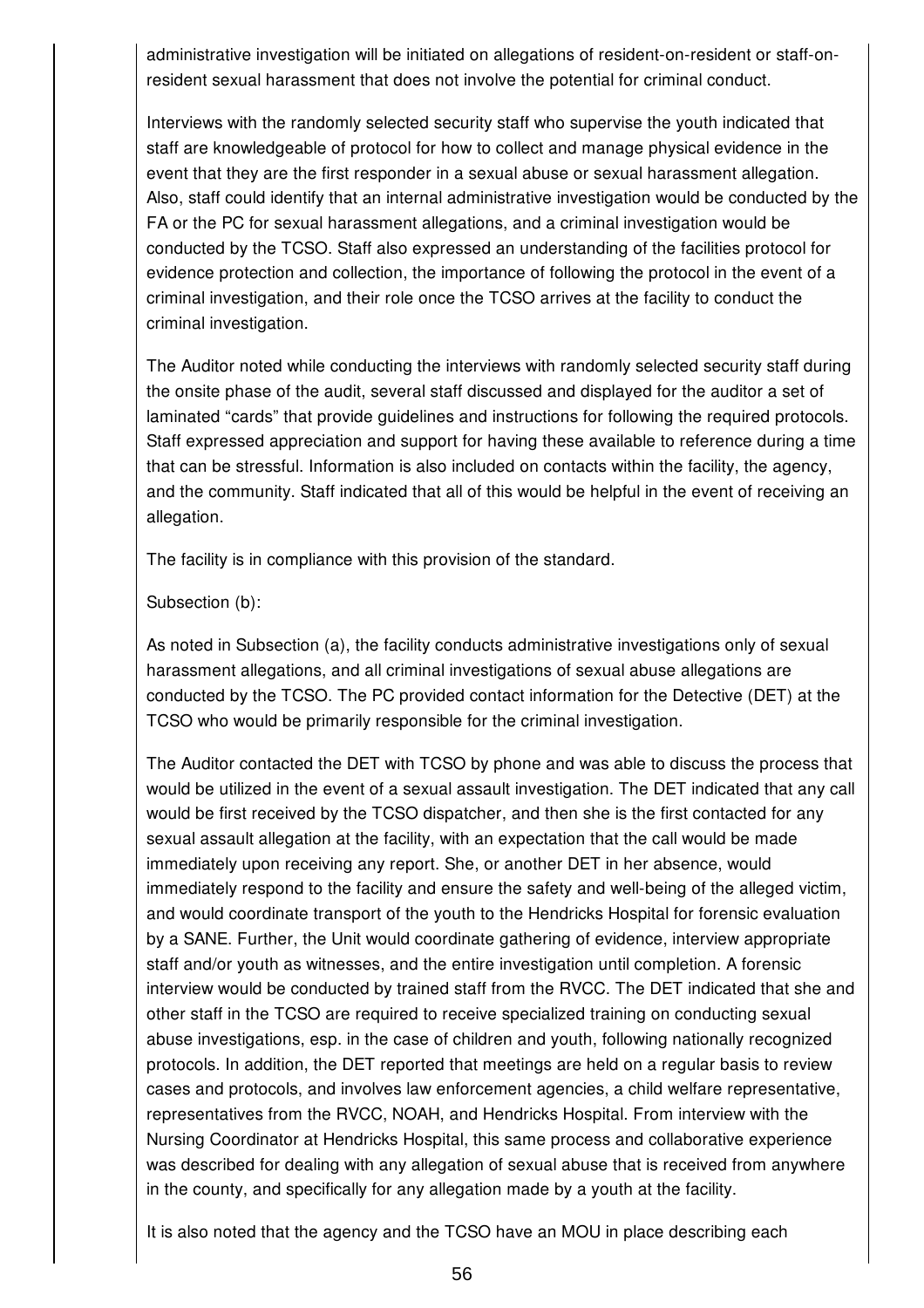agencies responsibility to meet PREA standards. Specifically, within the MOU, the TCSO agrees to follow a uniform evidence protocol that is developmentally appropriate for youth and that is based on or adapted from the publication "A National Protocol for Sexual Assault Forensic Medical Examinations, Adults/Adolescents" or similarly comprehensive and authoritative protocols developed after 2011.

The facility is in compliance with this provision of the standard.

Subsection (c):

Taylor County Juvenile Justice Center (TCJJC) Policy, Chapter 6-Federal PREA Standards Compliance, SECTION IV- Responsive Planning, subsection A & B, pages 15-18, addresses this provision. Policy requires that the facility offer all residents who may experience sexual abuse access to forensic medical examinations through Hendircks Hospital with no financial cost; examinations are to be performed by a SAFE or SANE, where possible; and, if SAFEs or SANEs are not available, the examination is performed by other qualified medical practitioners. If necessary, the facility shall document its efforts to provide SAFEs or SANEs.

The Auditor contacted and spoke with the Nursing Coordinator (NRSCOOR) at Hendricks Hospital in Abilene and the Director of the RVCC. The NRSCOOR reported that there are currently eleven (11) SANEs associated with the Hospital who are either on-site or on-call 24 hours a day and 7 days a week. Further, it was reported that the SANEs are responsible for all referrals of sexual abuse in Taylor County, including the Taylor County Juvenile Detention facility. Policy requires that the facility document its efforts to provide SAFEs or SANEs, but no documentation is necessary from the facility as they are readily available through the Hospital.

In the PREA On-line Audit System tool (OAS), the facility reported that there no medical forensic exams, no exam by a SAFE/SANE, and no exam performed by a qualified medical practitioner during the past 12 months. This has not been necessary as there has not been any allegation of sexual abuse at the facility during this time. The NRSCOOR, the DET, and the PDNOAH all indicated that they have not received any referral or indication from the facility of any sexual abuse allegations for the past several years, with the last being in 2018.

The Auditor also spoke with the Director (ED) of the RVCC. This individual confirmed that it provides advocacy, counseling, and intervention services for sexual assault victims throughout Taylor County, including the Taylor County Juvenile Detention facility. The ED indicated that the facility has appropriate safety precautions in place to deal with sexual abuse.

The facility is in compliance with this provision of the standard.

# Subsection (d):

Taylor County Juvenile Justice Center (TCJJC) Policy, Chapter 6-Federal PREA Standards Compliance, SECTION IV- Responsive Planning, subsection A & B, pages 15-18, addresses this provision. Policy provides that the facility shall attempt to make available to the victim a victim advocate from a rape crisis center, or if not available, a qualified staff member from a community-based organization or a qualified agency staff member. Once services are in place, the resident would have unhindered access to the advocate, and should expect a high level of confidentiality.

During interview with the FA and the PC, information was provided concerning the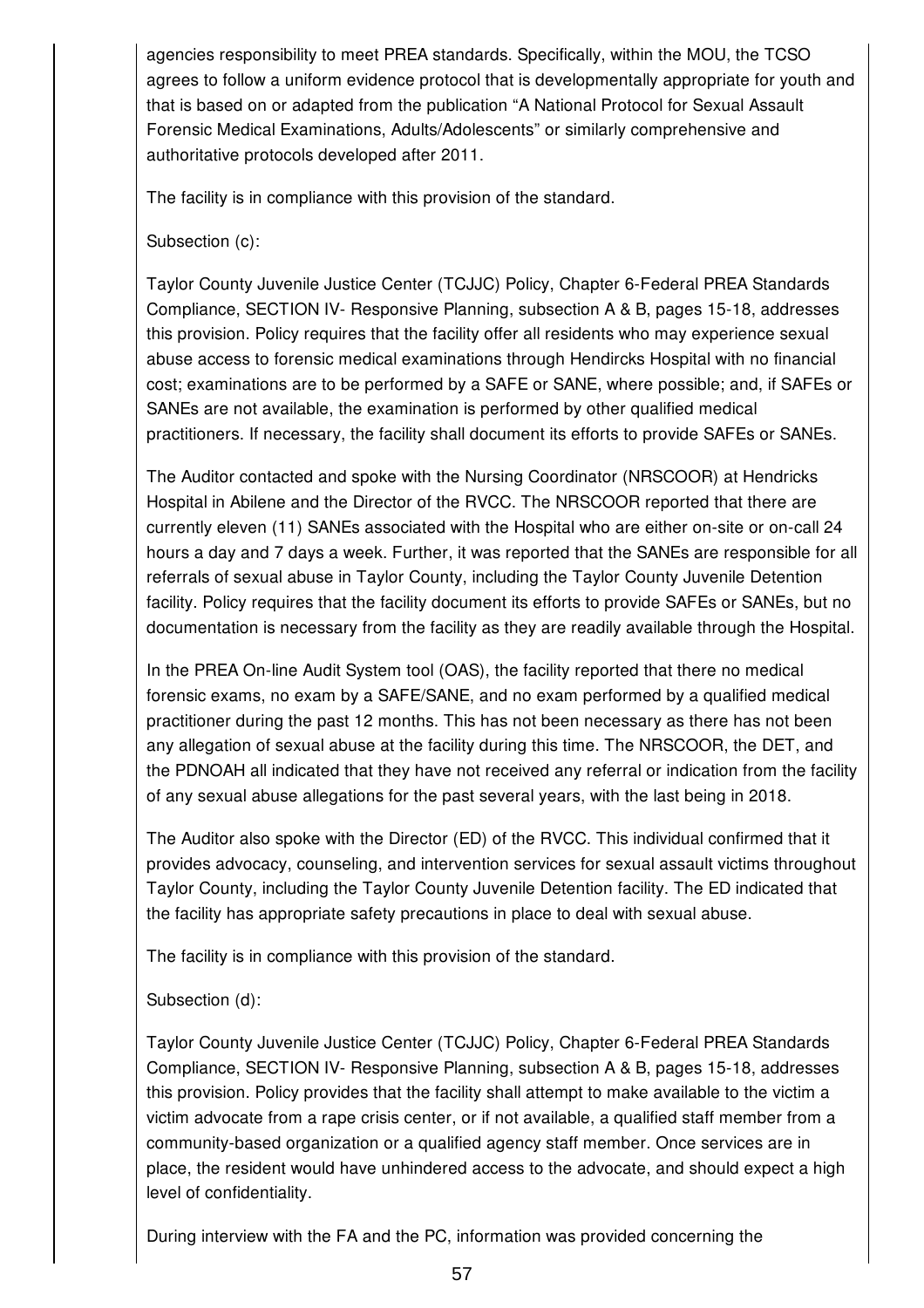facility/agency having MOUs in place with the RVCC and NOAH to provide victim advocacy services. Copies of the MOUs were uploaded into the OAS while the facility was completing the pre-audit information, and the Auditor obtained copies of other MOUs to confirm that this relationship has been in place for several years, and esp. since the initial PREA certification in 2017. It was noted that some of the MOUs were not specifically dated in 2020 or 2021, and had not been updated since 2017. However, the CJPO, the FA, and the PC indicated that it is not the practice of the agencies involved to renew these documents on an annual basis and the relationships are in place as required and needed. The Auditor spoke with the Director (ED) of the RVCC and the Director and Program Director of NOAH, and confirmed that they both provide advocacy, counseling, and intervention services for sexual assault victims throughout Taylor County, and confirmed the MOU is in place with the facility.

Even though it would not be necessary in most cases due to the facility's MOU with the RVCC and NOAH, as well as the understood county-wide protocols described under this Standard indicating that the RVCC is expected to provide victim advocate services, the facility has other resources if the need was to arise in an emergent circumstance. The facility employs a LPC and also has an MOU with the Betty Hardwick Center of Abilene (BHC) for mental health services. Any of these resources could serve as the resident's advocate in the event resources were not readily available through the RVCC.

No current resident at the time of the onsite phase of the audit had made a sexual abuse allegation, so no targeted resident was interviewed.

The facility is in compliance with this provision of the standard.

Subsection (e):

Taylor County Juvenile Justice Center (TCJJC) Policy, Chapter 6-Federal PREA Standards Compliance, SECTION IV- Responsive Planning, subsection A & B, pages 15-18, addresses this provision. Policy provides that, if requested by the victim, a victim advocate, qualified staff member, or qualified community-based organization staff member shall accompany and support the victim through the forensic medical examination process and investigatory interviews, and shall provide emotional support, crisis intervention, information, and referrals.

As described in Subsections (c) & (d), the agency/facility has an MOU in place with multiple agencies, including the RVCC, NOAH, and BHC to provide victim advocacy services for any resident who is the victim of sexual abuse. Also as described in other subsections of this Standard, the staff from the RVCC are available under the expectations and protocols of the TCSO and Hendricks Hospital to serve as a victim advocate for any resident from the facility. From an interview with the Director of the RVCC, a representative from this agency would be available to accompany and support the resident through the forensic medical exam and investigative interviews, and provide supports throughout the process, including referral for other on-going services. The RVCC works collaboratively with the Hendricks Hospital SANEs and the Taylor County Sheriff Department to ensure the needs of all sexual assault victims in the county are effectively addressed. The PC reports that a responsibility of the position is to ensure that the resident is well aware of available services, would coordinate services with the RVCC, and ensure support and intervention services are in place.

As previously reported, no resident had reported sexual abuse at the time of the onsite phase of the audit, so no targeted youth was interviewed.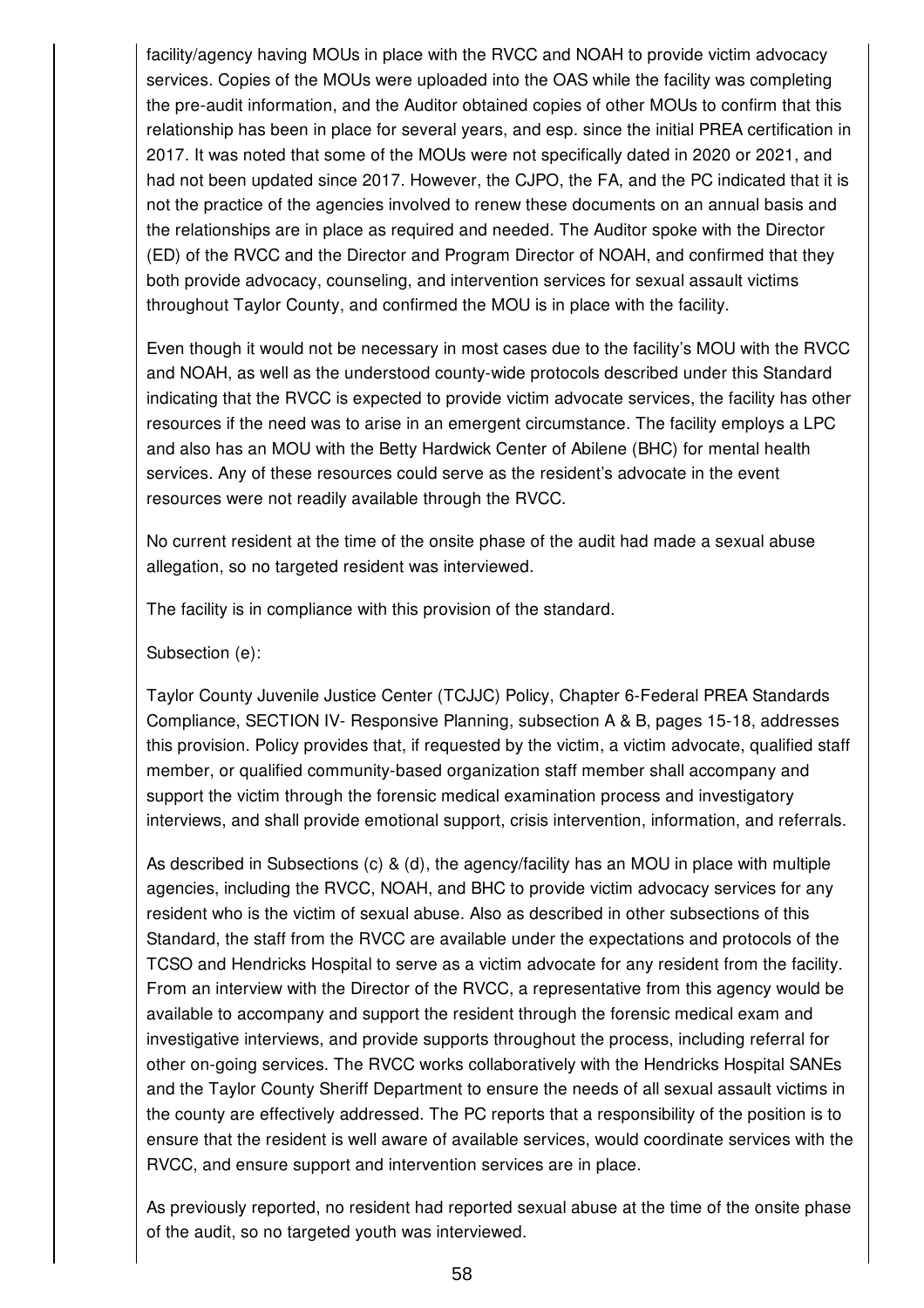The facility is in compliance with this provision of the standard.

Subsection (f):

The facility itself does not conduct criminal investigations involving allegations of sexual abuse. As has been discussed under previous subsections of this Standard, criminal investigations are completed by the Taylor County Sheriff Department (TCSO). The agency and the TCSO have an MOU in place describing each agencies responsibility to meet PREA standards, including the elements provided in subsections of this Standard. Further, policy requires that the PC ensures full cooperation with any law enforcement or regulatory agency investigations and endeavors to remain informed about the process of the investigation.

The facility is in compliance with this provision of the standard.

Subsection (g):

As reflected in the On-Line Audit System tool, the Auditor is not required to audit this provision.

Subsection (h):

As reflected in the On-Line Audit System tool, because the agency attempts to make a victim advocate from a rape crisis center available to victims per 115.321(d), this provision is not applicable.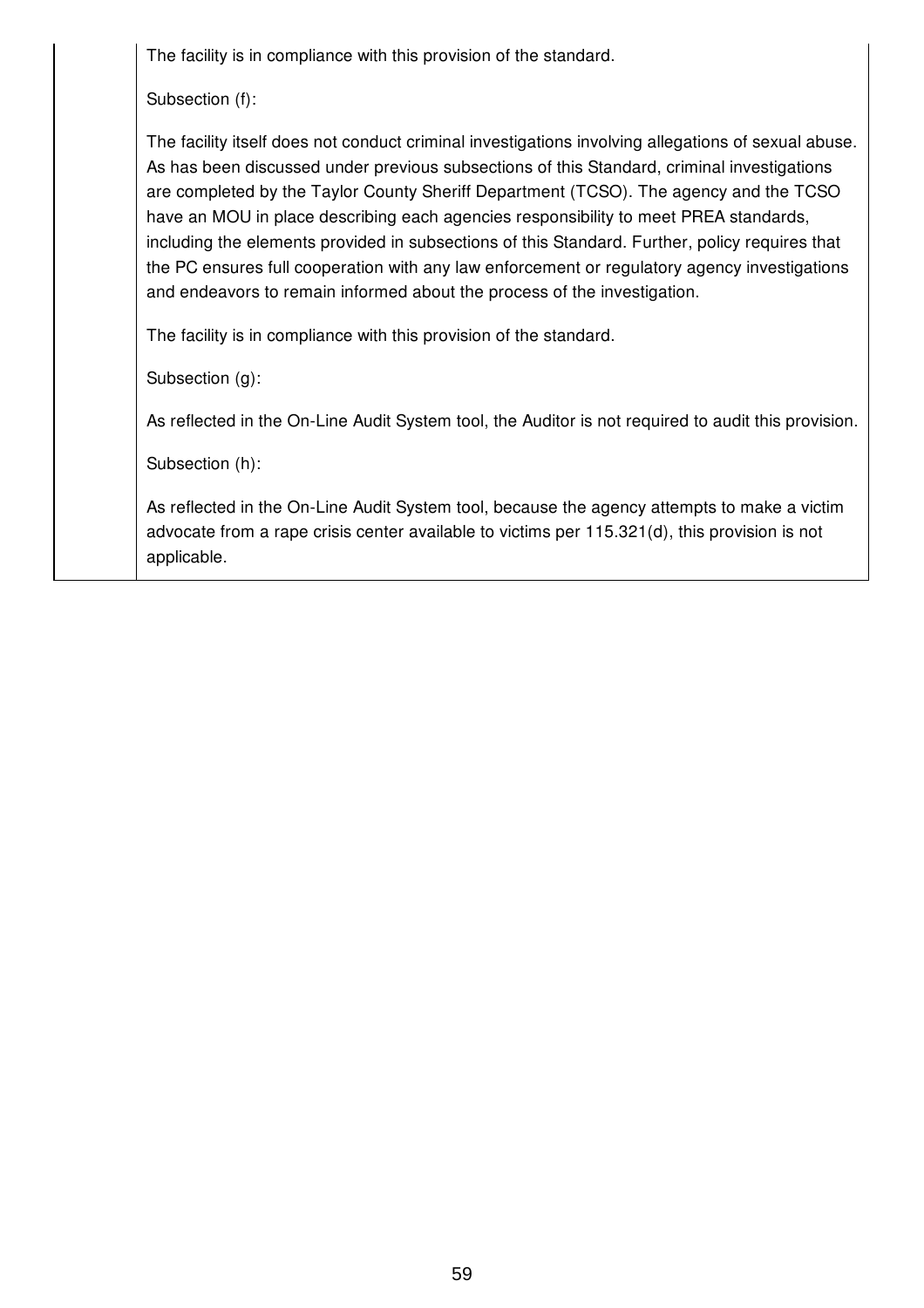| 115.322 | Policies to ensure referrals of allegations for investigations                                                                                                                                                                                                                                                                                                                                                                         |
|---------|----------------------------------------------------------------------------------------------------------------------------------------------------------------------------------------------------------------------------------------------------------------------------------------------------------------------------------------------------------------------------------------------------------------------------------------|
|         | <b>Auditor Overall Determination: Meets Standard</b>                                                                                                                                                                                                                                                                                                                                                                                   |
|         | <b>Auditor Discussion</b>                                                                                                                                                                                                                                                                                                                                                                                                              |
|         | 115.322 Policies to ensure referrals of allegations for investigations                                                                                                                                                                                                                                                                                                                                                                 |
|         | POLICY & DOCUMENT REVIEW:                                                                                                                                                                                                                                                                                                                                                                                                              |
|         | Taylor County Juvenile Justice Center (TCJJC) Policy, Chapter 6-Federal PREA Standards<br>Compliance, SECTION IV- Responsive Planning, subsection B, pages 19-20.                                                                                                                                                                                                                                                                      |
|         | Facility's Policy and Notices on the Agency's website.                                                                                                                                                                                                                                                                                                                                                                                 |
|         | Facility's Grievance Log.                                                                                                                                                                                                                                                                                                                                                                                                              |
|         | Randomly selected Incident Reports.                                                                                                                                                                                                                                                                                                                                                                                                    |
|         | <b>INTERVIEWS:</b>                                                                                                                                                                                                                                                                                                                                                                                                                     |
|         | Agency Director/Chief Juvenile Probation Officer (CJPO)                                                                                                                                                                                                                                                                                                                                                                                |
|         | Deputy Chief of Secure Facilities/Facility Administrator (FA)                                                                                                                                                                                                                                                                                                                                                                          |
|         | PREA Coordinator (PC)                                                                                                                                                                                                                                                                                                                                                                                                                  |
|         | Random Staff, both Direct Care and Shift Supervisors                                                                                                                                                                                                                                                                                                                                                                                   |
|         | Detective (DET), Taylor County Sheriff Department                                                                                                                                                                                                                                                                                                                                                                                      |
|         | FINDINGS (by Subsection):                                                                                                                                                                                                                                                                                                                                                                                                              |
|         | Subsection (a):                                                                                                                                                                                                                                                                                                                                                                                                                        |
|         | Taylor County Juvenile Justice Center (TCJJC) Policy, Chapter 6-Federal PREA Standards<br>Compliance, SECTION IV- Responsive Planning, subsection B, page 19-20, addresses this<br>provision. Policy provides that all allegations or outcries of sexual abuse made by a resident<br>shall be investigated administratively, and if the behavior constitutes criminal conduct, be<br>referred to the Taylor County Sheriff Department. |
|         | From interviews with the CJPO, the FA, and the PC, the facility reports that trained<br>administrative personnel conduct administrative investigations and any criminal investigation is                                                                                                                                                                                                                                               |

administrative personnel conduct administrative investigations and any criminal investigation is referred to the local law enforcement agency (LEA), specifically the Taylor County Sheriff Department. Further, policy requires that any allegation of sexual abuse or sexual harassment be reported immediately, and the CJPO, the FA, and the PC reiterated this expectation. Upon receipt of an allegation of sexual abuse, the TCSO is contacted immediately for criminal investigation, and at the same time, an administrative investigation is initiated that ensures no interference with the criminal investigation. If it is clear that no criminal charges are involved, an administrative investigation would be initiated immediately. The facility is also required to report incidents to the Texas Juvenile Justice Department (TJJD) within 4 hours. Random staff interviewed indicated that they understand the requirement to report any allegation of abuse or harassment, and that the FA and PC are to be notified immediately, as well as notification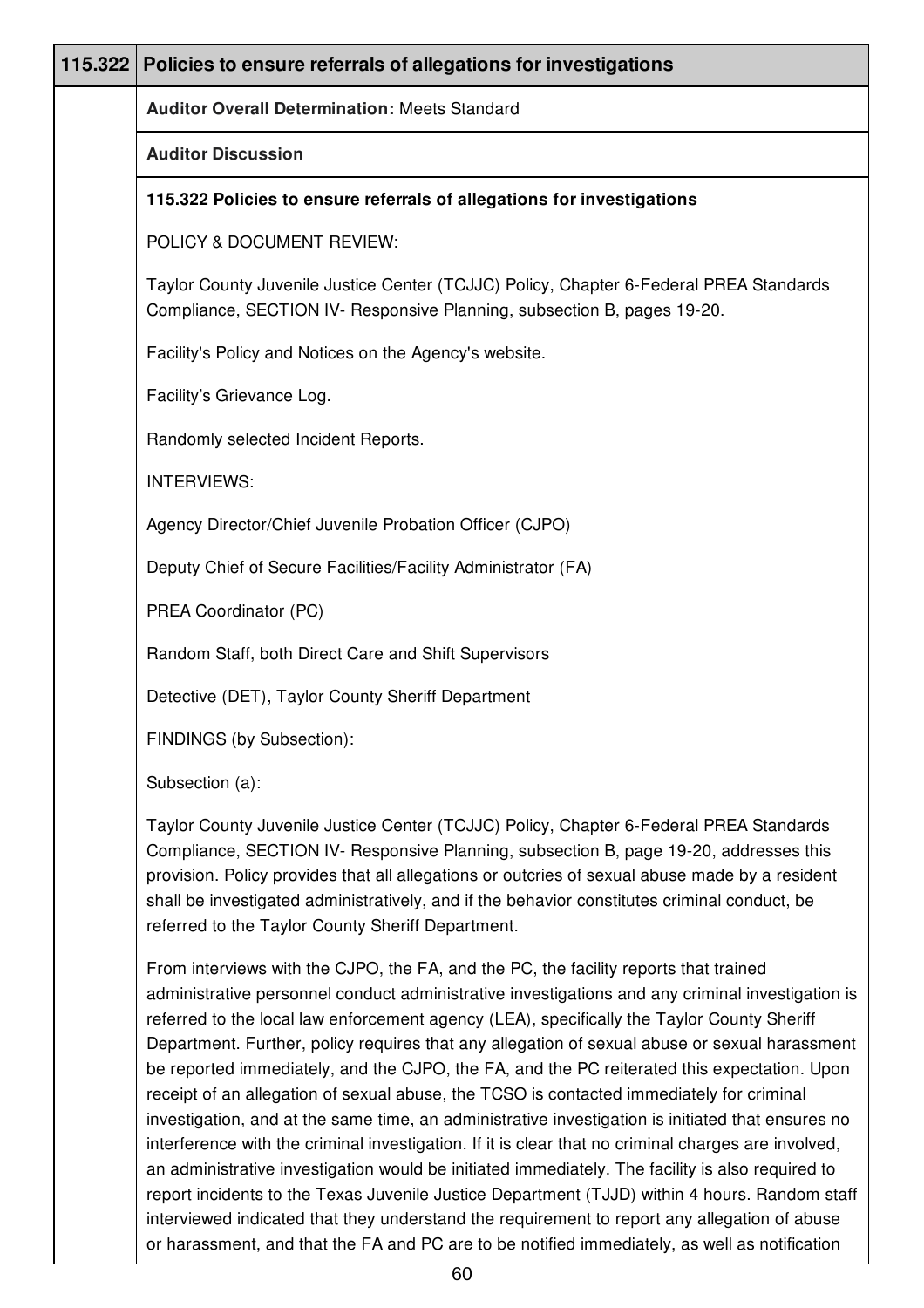to the local LEA if the allegation involves sexual abuse.

As noted in the OAS, the facility received one allegation of sexual abuse or sexual harassment during the previous 12 months. The Auditor reviewed the documentation on the investigation that was conducted and learned the allegation involved the mother of a male youth reporting that she believed her son was involved in an on-going relationship with a female staff member who worked at the agency/facility because of something she heard her son say during a phone call. An administrative investigation was launched, it was determined that there was no relationship at all involving the youth and staff member, and the only interaction between the two was a casual exchange of pleasantries when they saw each other in the community. The youth indicated that he did not know why his mother made the allegation, and indicated that there was no relationship. The administrative investigation was closed as unfounded.

The facility is in compliance with this provision of the standard.

## Subsection (b)

Taylor County Juvenile Justice Center (TCJJC) Policy, Chapter 6-Federal PREA Standards Compliance, SECTION IV- Responsive Planning, subsection B, pages 19-20, addresses this provision. Policy addresses expectations for the local LEA criminal investigation as well as the internal administrative investigation.

Interviews with the CJPO, the FA, and the PC support this policy. Taylor County Sheriff Department receives referrals for all criminal investigations. All randomly selected security staff and shift supervisors interviewed were well versed on this policy, and more specifically, expectations for reporting. It is understood that any report that may be made through the 1- 800# hotline directly to the Texas Juvenile Justice Department would be referred to the FA and the PC, and ultimately to the CJPO.

The facility's policy is on the agency's website, along with notifications on how to report any allegation of abuse, neglect, or exploitation. As described under subsection (a) of this Standard, only one allegation was received in the past 12 months, and the Auditor reviewed this documentation [see subsection (a)]. The auditor also reviewed the facility's grievance log for calendar year 2020, to determine if any subtle or other indirect information concerning possible abuse or harassment could have been overlooked. No additional information was found. The auditor also reviewed incident reports from calendar year 2020 and found no indications of unreported allegations of sexual abuse or sexual harassment.

The facility is in compliance with this provision of the standard.

# Subsection (c)

Taylor County Juvenile Justice Center (TCJJC) Policy, Chapter 6-Federal PREA Standards Compliance, SECTION IV- Responsive Planning, subsection B, pages 19-20, addresses this provision. Policy addresses expectations for the local LEA criminal investigation as well as the internal administrative investigation. In addition, information is provided on the agency's website that includes contact information to (1) the PREA Coordinator; (2) the agency phone number that allows contact with the CJPO, the FA, the PC, or any other administrative personnel; (3) a confidential email to the Taylor County Juvenile Justice Center; (4) phone number to the Taylor County Sheriff Department; (5) the TJJD Hotline; (6) the NOAH project; and (7) Hendricks Hospital. The website also provides information on the policy and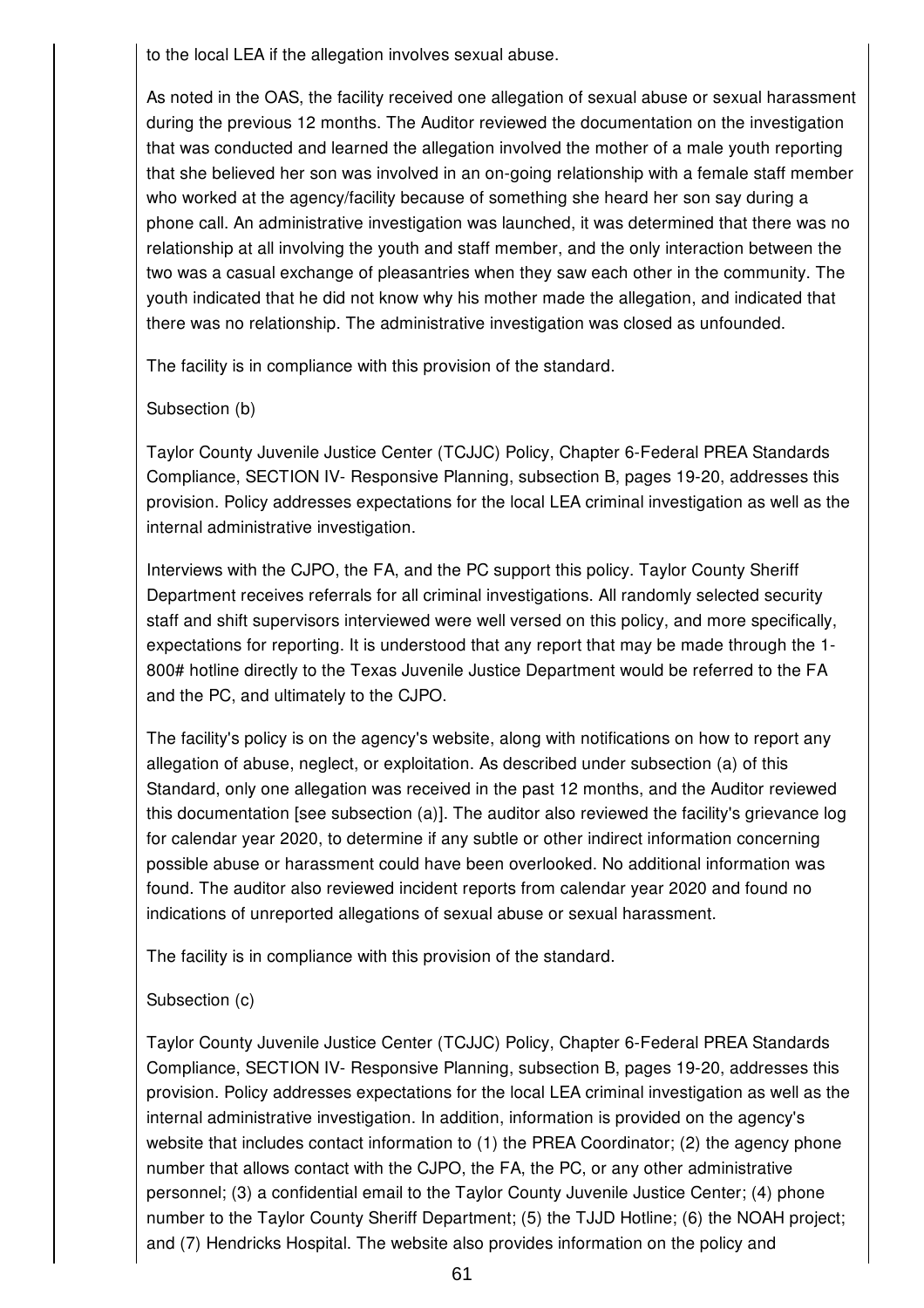| interaction of the facility with the Taylor County Sheriff Department. Information is also<br>provided for immigrant residents and non-English speaking residents on how to contact the<br>Department of Homeland Security OIG and the Consulate General of Mexico located in Austin,<br>TX. |
|----------------------------------------------------------------------------------------------------------------------------------------------------------------------------------------------------------------------------------------------------------------------------------------------|
| The Auditor confirmed that the information provided on the website is accurate.                                                                                                                                                                                                              |
| The facility is in compliance with this provision of the standard.                                                                                                                                                                                                                           |
| Subsection (d)                                                                                                                                                                                                                                                                               |
| As reflected in the On-Line Audit System tool, the Auditor is not required to audit this provision.                                                                                                                                                                                          |
| Subsection (e)                                                                                                                                                                                                                                                                               |
| As reflected in the On-Line Audit System tool, the Auditor is not required to audit this provision.                                                                                                                                                                                          |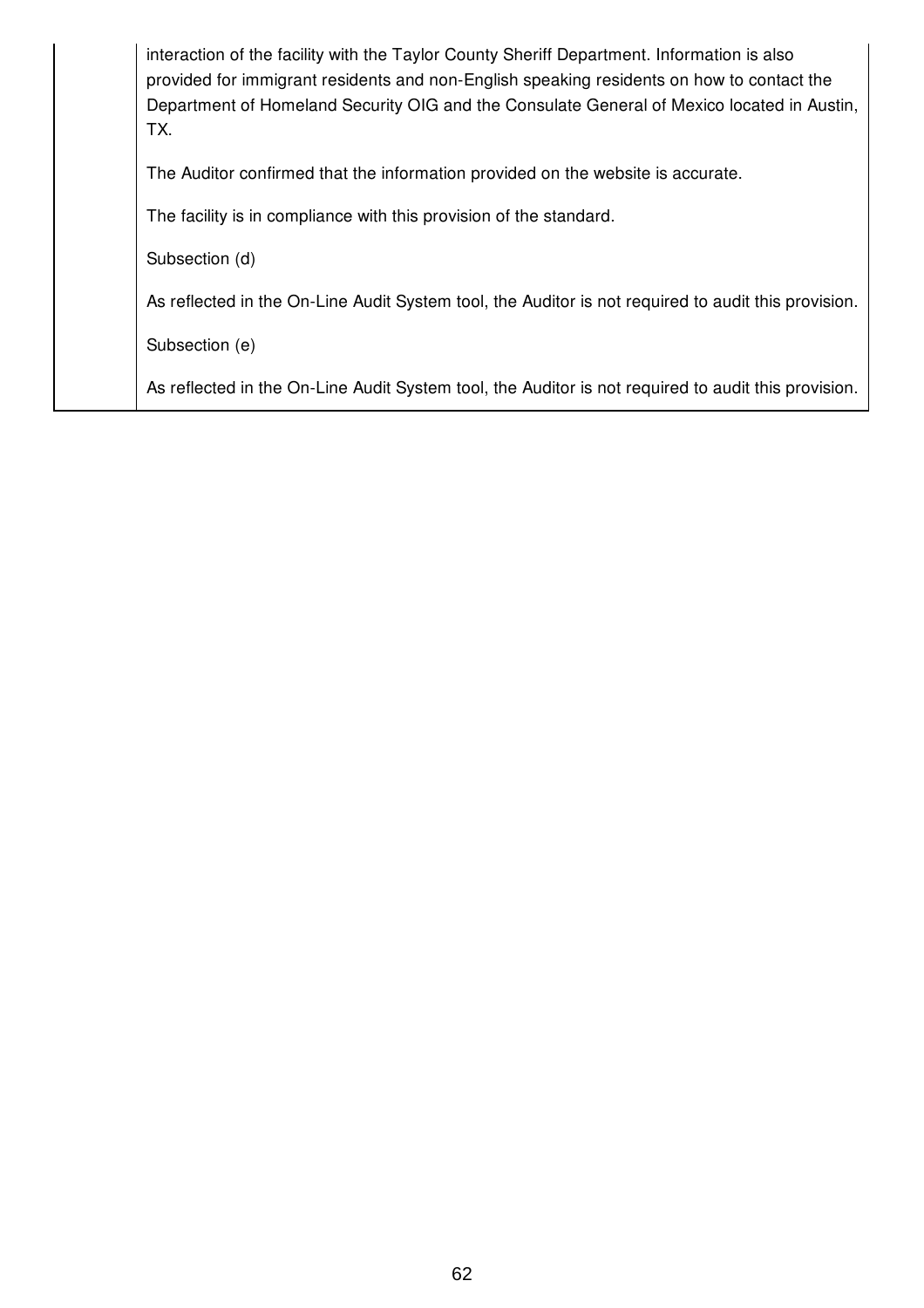| 115.331 | <b>Employee training</b>                                                                                                                                                                                                                                                              |
|---------|---------------------------------------------------------------------------------------------------------------------------------------------------------------------------------------------------------------------------------------------------------------------------------------|
|         | <b>Auditor Overall Determination: Meets Standard</b>                                                                                                                                                                                                                                  |
|         | <b>Auditor Discussion</b>                                                                                                                                                                                                                                                             |
|         | 115.331 Employee training                                                                                                                                                                                                                                                             |
|         | POLICY & DOCUMENT REVIEW:                                                                                                                                                                                                                                                             |
|         | Taylor County Juvenile Justice Center (TCJJC) Policy, Chapter 6-Federal PREA Standards<br>Compliance, SECTION V- Training and Education, subsections A, B, C, D, & E, pages 20-23.                                                                                                    |
|         | Employee (13), Contractor (5), Volunteer (2) training records (20 total)                                                                                                                                                                                                              |
|         | <b>Training Curriculum</b>                                                                                                                                                                                                                                                            |
|         | <b>Signed Staff Training Rosters</b>                                                                                                                                                                                                                                                  |
|         | <b>Training Certificates</b>                                                                                                                                                                                                                                                          |
|         | <b>INTERVIEWS:</b>                                                                                                                                                                                                                                                                    |
|         | Deputy Chief of Secure Facilities/Facility Administrator (FA)                                                                                                                                                                                                                         |
|         | PREA Coordinator (PC)                                                                                                                                                                                                                                                                 |
|         | Quality Assurance Officer (QAO)                                                                                                                                                                                                                                                       |
|         | Randomly Selected Employees (13)                                                                                                                                                                                                                                                      |
|         | Contractors, Volunteers (4)                                                                                                                                                                                                                                                           |
|         | <b>Contracted Medical Director</b>                                                                                                                                                                                                                                                    |
|         | FINDINGS (by Subsection):                                                                                                                                                                                                                                                             |
|         | Subsection (a):                                                                                                                                                                                                                                                                       |
|         | Taylor County Juvenile Justice Center (TCJJC) Policy, Chapter 6-Federal PREA Standards<br>Compliance, SECTION V- Training and Education, subsections A, pages 20-21, addresses<br>this provision, requiring that all staff who have contact with residents receive training in all of |

the specified topics under Standard 115.331, (a) 1-11. Interviews with the FA, the PC, and the QAO provided information concerning how training is conducted and documented for all staff, and how this information is provided in each

employee's training records. The PC manages and maintains training records, and provided the Auditor with the records for the selected employees.

The Auditor interviewed ten (13) randomly selected direct care staff, selected from all shifts and various positions, and included both male and female staff. These staff include direct care staff referred to as Juvenile Corrections Officers (9), Shift Supervisors (2), a cook (1), and a custodian/janitor (1). All reported that they had been trained on the specific items contained in Subsection (a) 1-11 of the Standard, and indicated that they understand the expectations of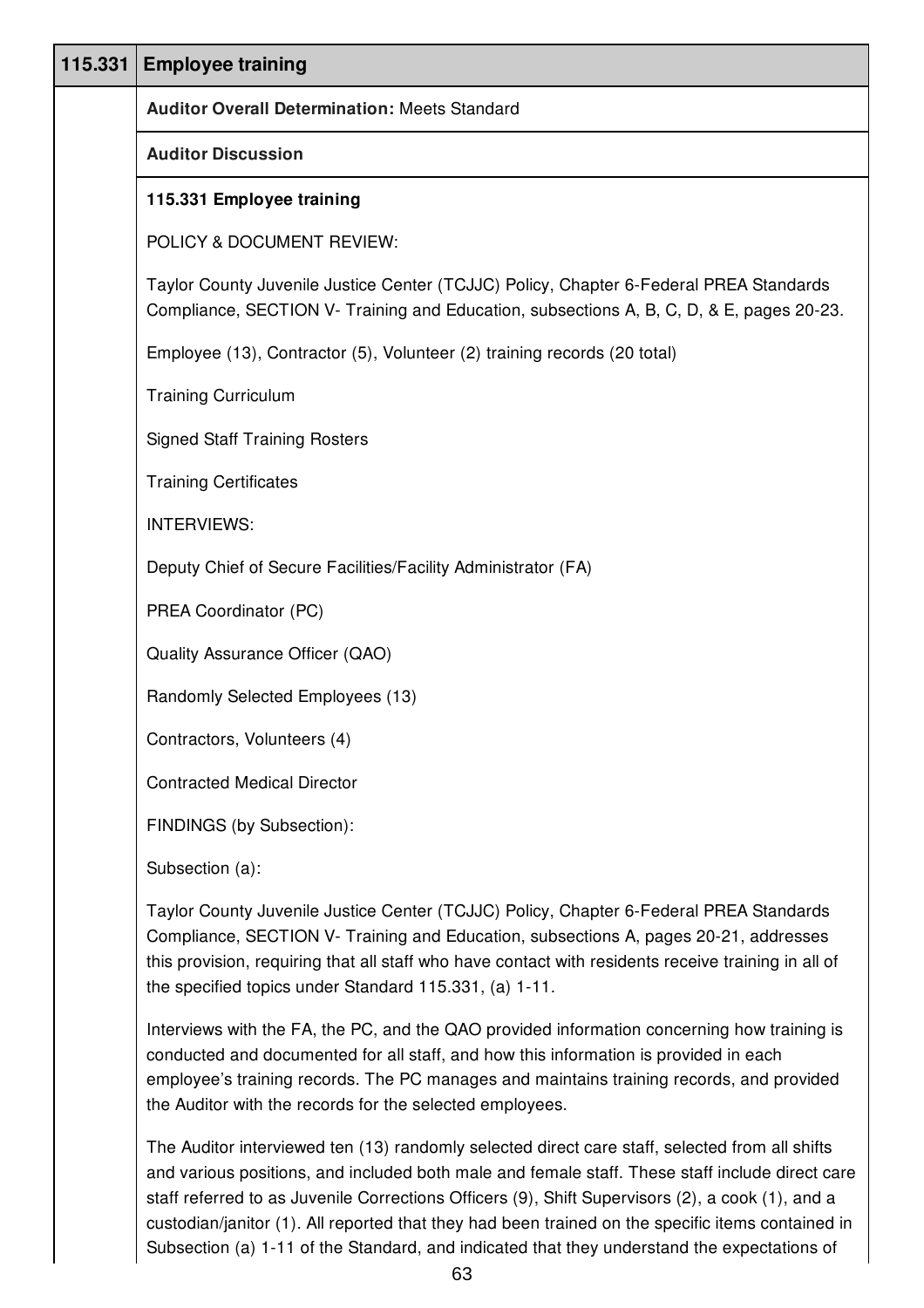the facility and agency regarding the different aspects of this training. The Auditor asked various staff to describe their recollection of the training on specific topics, and each case, the employee was able to appropriately describe the training and what he/she learned. Staff were well-versed in the training topics and did not hesitate when responding, and there was consistency across the staff in their explanation of the training received.

The Auditor reviewed the training curriculum, and verified that all the required topics are included in the training. A review of all twelve (12) randomly selected employees' and the LPC's training files found appropriate documentation of the training with staff signing that they had received the training.

The facility is in compliance of this provision of the standard.

## Subsection (b):

Taylor County Juvenile Justice Center (TCJJC) Policy, Chapter 6-Federal PREA Standards Compliance, SECTION V- Training and Education, subsections A, pages 20-21, addresses this provision, requiring that training shall be tailored to meet the need and attributes of both male and female residents.

The Taylor County facility is a small juvenile detention facility, with a maximum capacity of 22, and an average population of 11 residents in 2020 who remained in the facility for an average of only 22 days. From the interview with both the FA and the PC, staff are not assigned specifically to work only with male or female residents due to the size and fluctuation of the population in a detention center setting. In addition, as also described by the FA, staffing is assigned daily with one Shift Supervisor and Juvenile Supervision Officers to manage the population, predicated on the maximum daily population of 22, providing significant flexibility to assign and manage personnel. Staff are not assigned and reassigned to work with one population or the other, and must be able to work and support each other with either population as needed. All staff receive training on how to work effectively with both male and female residents.

Interviews with the randomly selected security staff (11) indicates that they have received training on how to work with both a male and female population, and the various aspects of working with both, especially related to the aspects of providing a sexually safe environment for both populations. Training documentation in the employees training records support that training has been conducted to address this need.

The facility is in compliance with this provision of the standard.

## Subsection (c):

Taylor County Juvenile Justice Center (TCJJC) Policy, Chapter 6-Federal PREA Standards Compliance, SECTION V- Training and Education, subsections A, pages 20-21, addresses this provision. The facility's policies related to PREA compliance were initially adopted in September 2016 by the Taylor County Juvenile Board, and the facility was initially certified under PREA Standards in August 2017. Policy indicates that the facility will provide or arrange for PREA training reviews and updates on an annual basis to ensure employees know the current sexual abuse and sexual harassment policies and procedures.

In interviews with the FA and the PC, both indicated that the facility provides annual training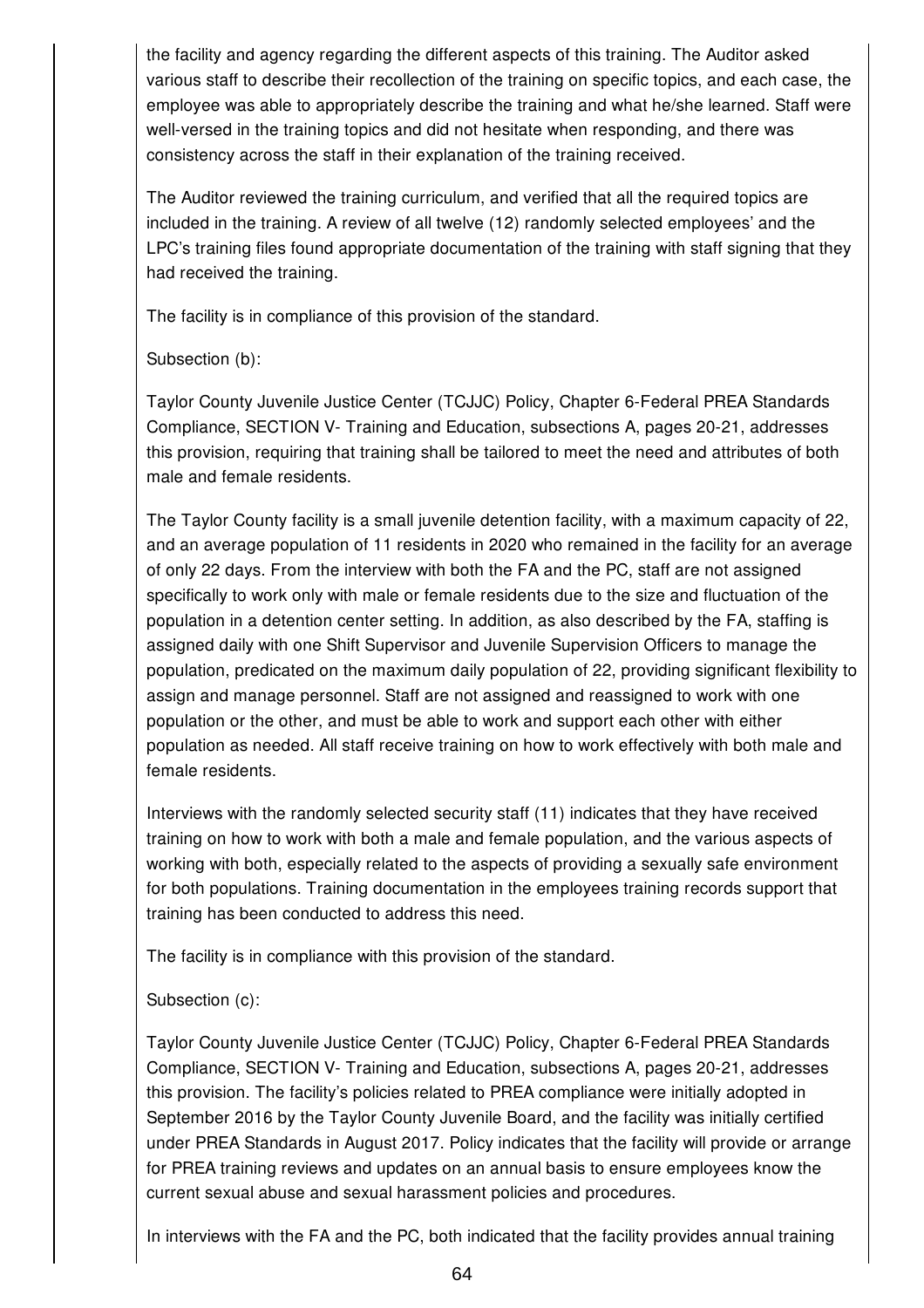for all staff. During Interviews with all randomly selected staff (13), all indicated that they have received regular and on-going training, at least annually, related to PREA standards and various aspects of creating and maintaining a sexually safe environment.

Review of the training files of the 13 employees indicates that all have received appropriate training upon employment, and at least annually since that time. General PREA-related policy and procedure training was documented for staff in calendar years 2017, 2018, 2019, and 2020, with more specific topics such as cross-gender viewing and searching, resident education including the video that is utilized, intake behavioral screening, and expectations with unannounced rounds. The PC also reported that in addition to the more formal classroom training, staff are provided various handouts and brochures related to sexual safety.

Interviews with the randomly selected staff indicate that training has been provided on a regular basis. Much of the training focus appears to have been on policy and procedures related to PREA Standards compliance, and this training has been on-going since the initial PREA certification in August 2017. Documentation includes staff signatures indicating that each has received and understands the training provided.

The facility is in compliance with this provision of the standard.

Though not necessary for meeting compliance with this audit, the Auditor makes the following *RECOMMENDATION*:

- Provide staff with a listing of available e-learning courses available from TJJD and other resources on sexual abuse and sexual harassment topics that can be completed at their convenience as refresher courses.
- Review and present other training topics that will continue to enhance the staff's knowledge and sensitivity to providing an environment that is free of sexual abuse and sexual harassment in addition to basic policy and procedure training. The PREA Coordinator can review and consider other training videos and resources available from such resources as the PREA Resource Center, the National Institute of Corrections, Just Detention International, and TJJD.
- Other specific training that is available at no cost and can be completed individually by staff or as a classroom training includes such resources as:
- 1. "Cultural Equity" and "Gender & Sexuality: A Changing Perspective", two modules developed and provided by TJJD.
- 2. "Overview of Federal Law & Policies: What Must Do to be in Compliance (with PREA Standards)", a TJJD e-learning course.
- 3. "PREA: Investigating Sexual Abuse in a Confinement Setting", online course from the National Institute of Corrections.
- 4. "PREA: Behavioral Health Care for Sexual Assault Victims in a Confinement Setting", online course from the National Institute of Corrections.

# Subsection (d):

Taylor County Juvenile Justice Center (TCJJC) Policy, Chapter 6-Federal PREA Standards Compliance, SECTION V- Training and Education, subsections A, pages 20-21, addresses this provision. Policy requires that PREA training shall be documented by signature to reflect the employee's, intern's, and volunteer's attendance and understanding of the subject matter.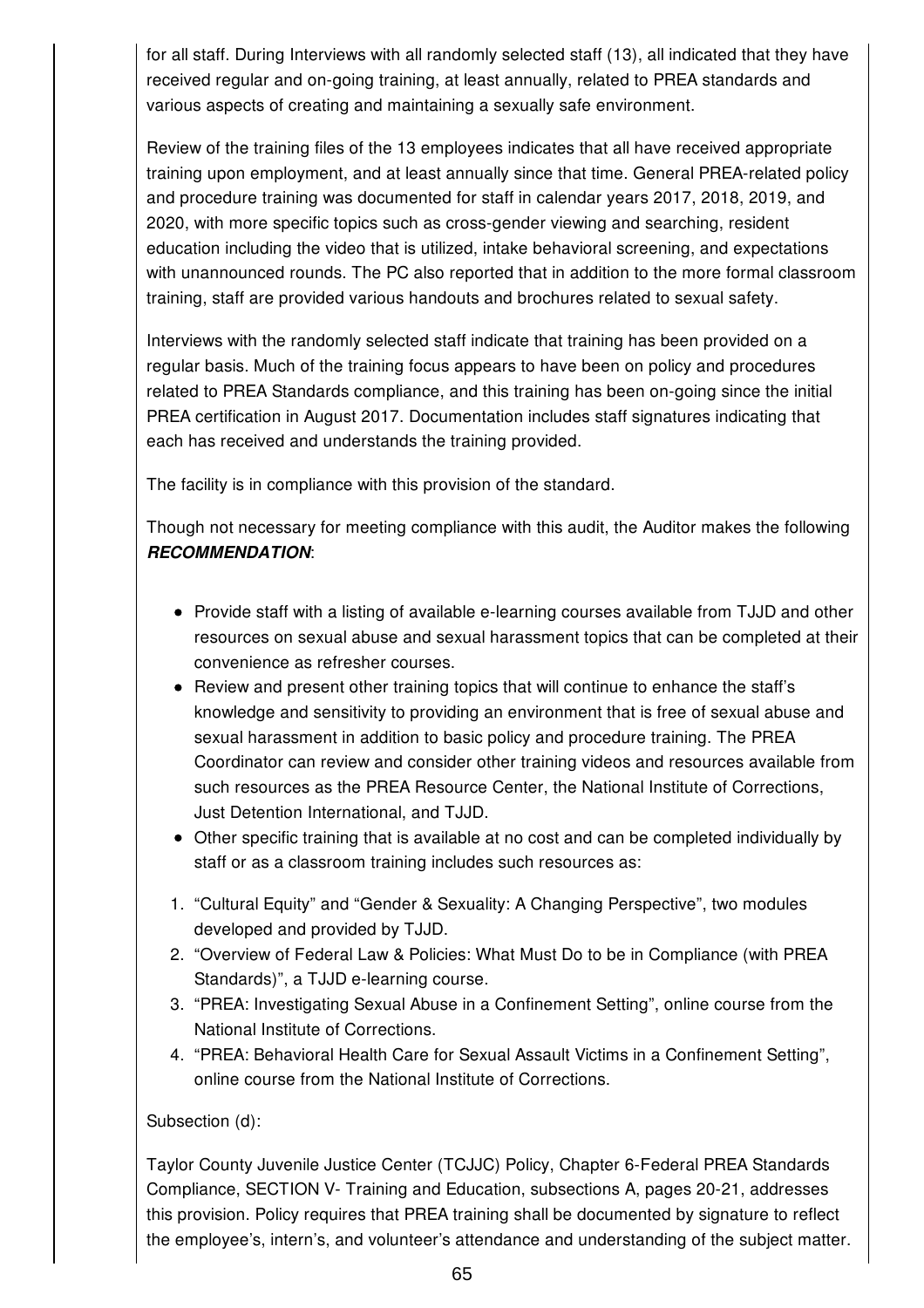Interview with the FA and the PC provided information concerning how training is conducted and documented for all staff, and how this information is provided in each employee's training file. A review of training documentation in randomly selected employee, contractor, and volunteer files (20) indicated that all participants are required to sign that they attend and understand training by personal signature.

The facility is in compliance with this provision of the standard.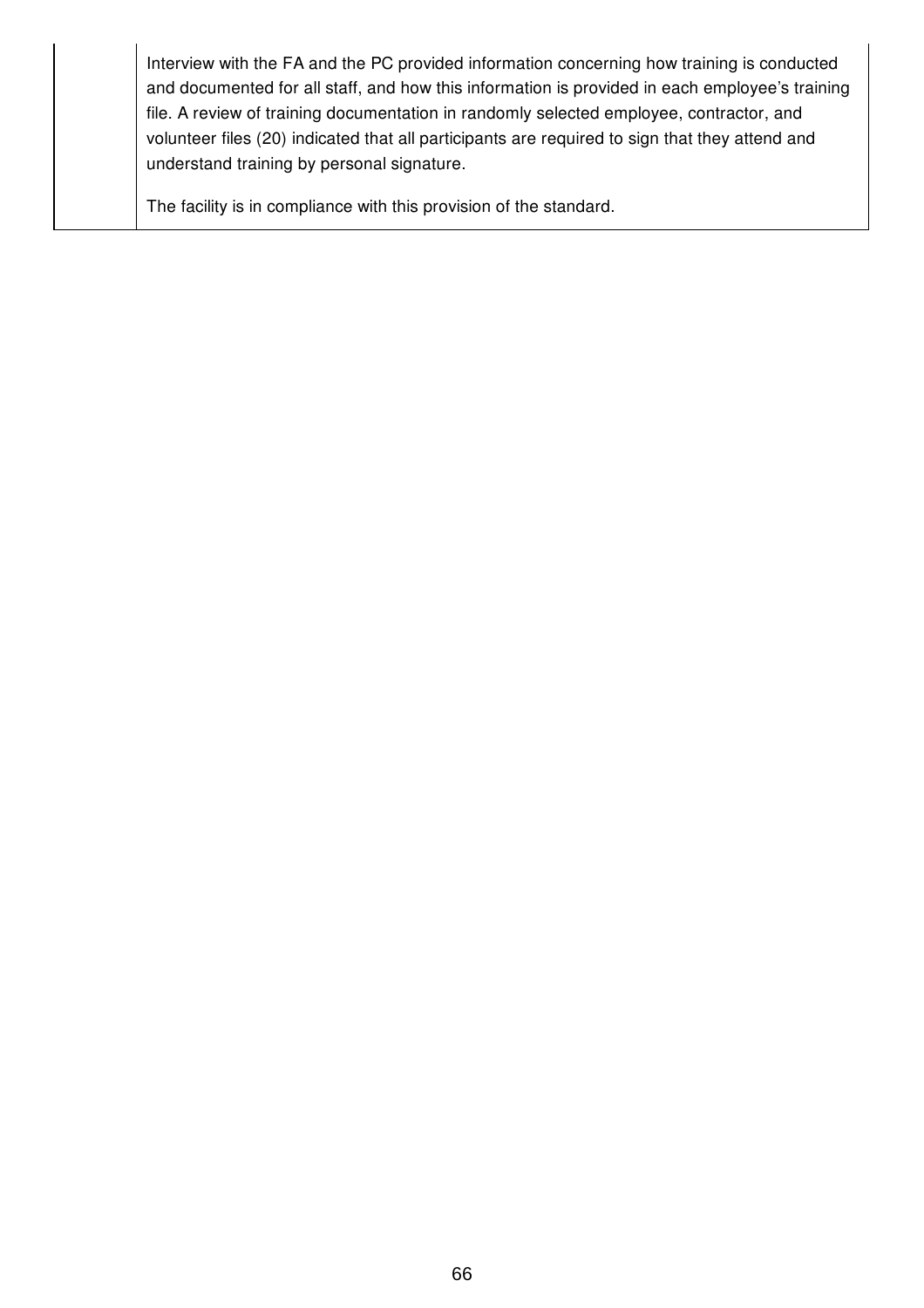| 115.332 Volunteer and contractor training                                                                                                                                      |
|--------------------------------------------------------------------------------------------------------------------------------------------------------------------------------|
| <b>Auditor Overall Determination: Meets Standard</b>                                                                                                                           |
| <b>Auditor Discussion</b>                                                                                                                                                      |
| 115.332 Volunteer and contractor training                                                                                                                                      |
| POLICY & DOCUMENT REVIEW:                                                                                                                                                      |
| Taylor County Juvenile Justice Center (TCJJC) Policy, Chapter 6-Federal PREA Standards<br>Compliance, SECTION V- Training and Education, subsection B, page 21.                |
| 2021 Active Volunteer List                                                                                                                                                     |
| On-Line Audit System, Taylor County responses                                                                                                                                  |
| Training Records of Contractors (5) and Volunteers (2)                                                                                                                         |
| <b>INTERVIEWS:</b>                                                                                                                                                             |
| Deputy Chief of Secure Facilities/Facility Administrator (FA)                                                                                                                  |
| PREA Coordinator (PC)                                                                                                                                                          |
| Deputy Chief Fiscal Services (DCFS)                                                                                                                                            |
| Quality Assurance Officer (QAO)                                                                                                                                                |
| Contractors (2)                                                                                                                                                                |
| Volunteers (2)                                                                                                                                                                 |
| FINDINGS (by Subsection):                                                                                                                                                      |
| Subsection (a):                                                                                                                                                                |
| Taylor County Juvenile Justice Center (TCJJC) Policy, Chapter 6-Federal PREA Standards<br>Compliance, SECTION V- Training and Education, subsection B, page 21, addresses this |

Compliance, SECTION V- Training and Education, subsection B, page 21, addresses this provision. Policy requires that the level and type of training provided to volunteers, contractors, and interns shall be based on the services they provide and level of contact they have with residents. All interns, volunteers, and contractors who have contact with residents shall be trained on their responsibilities under agency/facility policy and procedures regarding sexual abuse and sexual harassment prevention, detection, and response. This training shall consist of: (a) the zero-tolerance policy; (b) preventing, detecting, and responding to sexual abuse and sexual harassment; (c) reporting requirements including how and when to report, and (d) their potential role in an internal investigation.

In order to address this standard appropriately, discussion is provided separately for volunteers and contractors.

Volunteers. Interviews with the FA, the PC, and the QAO provided information concerning how training is conducted and documented for volunteers and contractors, and reviewed how they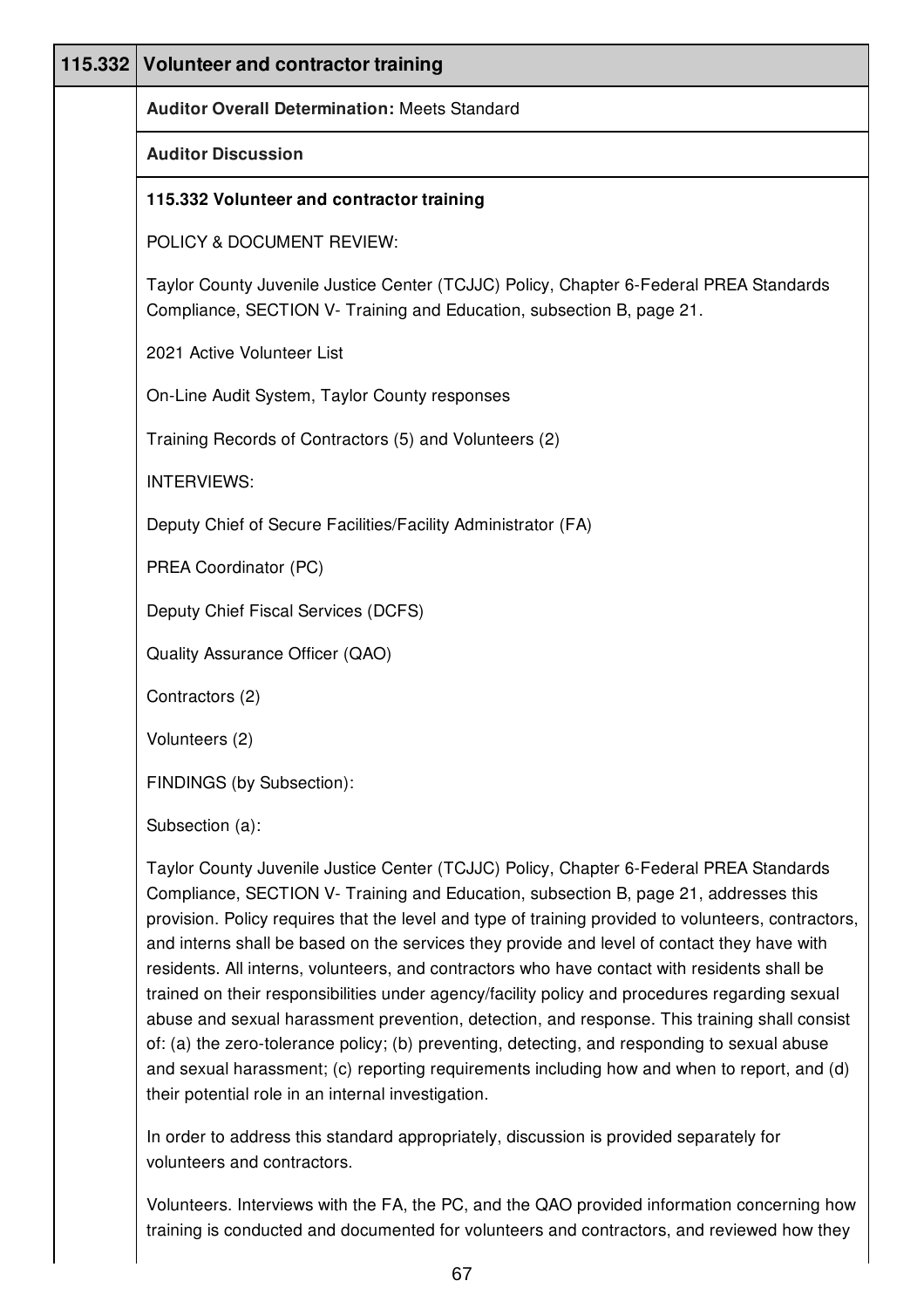track required application, background checks, child registry checks, current ID's, and a required PREA Orientation completed by facility personnel. From information provided on the 2021 Active Volunteer List, there are currently six (6) volunteers who have been screened, trained, and approved.

The Auditor conducted separate interviews with two volunteers by phone. Both volunteers reported that they have received training provided by the facility staff. They both indicated that they were trained on the facility's zero-tolerance policy as well as their duty to report any allegation of sexual abuse or sexual harassment, and to whom to make the report. They also described training regarding other related topics, including not being alone with a resident, having no physical contact with a resident, juvenile rights, and suicide prevention. One volunteer indicated that he has been involved with the facility for a number of years, and is beginning to reduce volunteer hours, but has received refresher training periodically over the past several years. The other volunteer indicated that refresher trainings have been provided for him as well.

Contractors. The DCFS reported that there are two primary types of contractors that provide regular services to residents of the facility, with one being the teachers from the local school district and the other being counselors who primarily work with youth in the community, and periodically see youth in the facility in order to continue treatment services. All contractors are required to complete the PREA training that addresses the zero-tolerance policy and reporting requirements concerning sexual abuse and sexual harassment, as well as providing an overview of the standards.

The Auditor conducted separate interviews with two contractors at the facility, specifically the two teachers provided by the local school district. Both teachers reported that they have received training provided by the facility staff. They both indicated that they were trained on the facility's zero-tolerance policy as well as their duty to report any allegation of sexual abuse or sexual harassment, and to whom to make the report. They also described training regarding other related topics, including not being alone with a resident, having no physical contact with a resident, and juvenile rights. Both teachers indicated that they have been teaching at the facility for several years, and both have received refresher training since PREA standards were introduced to the facility.

The facility is in compliance with this provision of the standard.

Subsection (b):

Taylor County Juvenile Justice Center (TCJJC) Policy, Chapter 6-Federal PREA Standards Compliance, SECTION V- Training and Education, subsection B, page 21, addresses this provision. Policy requires that the level and type of training provided to volunteers, contractors, and interns shall be based on the services they provide and level of contact they have with residents. All interns, volunteers, and contractors who have contact with residents shall be trained on their responsibilities under agency/facility policy and procedures regarding sexual abuse and sexual harassment prevention, detection, and response. This training shall consist of: (a) the zero-tolerance policy; (b) preventing, detecting, and responding to sexual abuse and sexual harassment; (c) reporting requirements including how and when to report, and (d) their potential role in an internal investigation.

Interviews with two volunteers by phone and the two teachers at the facility as described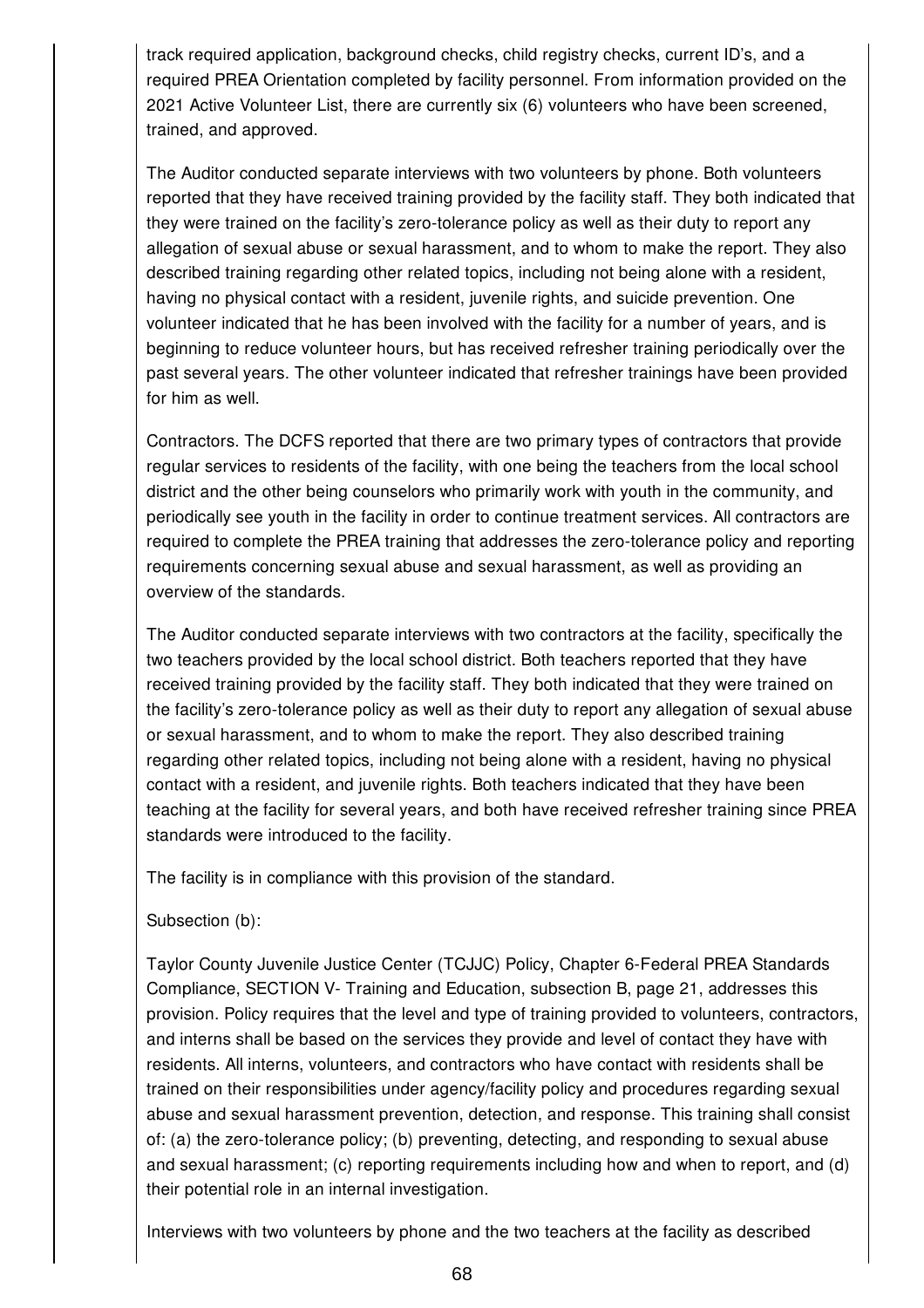under Subsection (a) above indicate that they all received training on the facility's zerotolerance policy as well as their duty to report any allegation of sexual abuse or sexual harassment, and to whom to make the report. Their responses were consistent and displayed a clear understanding of their responsibility to report immediately to facility staff, particularly the FA.

The facility is in compliance with this provision of the standard.

Subsection (c):

Taylor County Juvenile Justice Center (TCJJC) Policy, Chapter 6-Federal PREA Standards Compliance, SECTION V- Training and Education, subsection B, page 21, addresses this provision. Policy requires that training shall be documented by signature to reflect the intern's, volunteer's, or contractor's attendance and understanding of the subject matter.

Interviews with two volunteers by phone and the two teachers at the facility confirmed that they all signed documentation indicating the completion and understanding of the training. All indicated that they were trained on the facility's zero-tolerance policy as well as their duty to report any allegation of sexual abuse or sexual harassment, and to whom to make the report. The Auditor reviewed this documentation, examples provided in the OAS and others from the volunteers' and contractors' training records. This training is documented by signature of participants.

The facility is in compliance with this provision of the standards.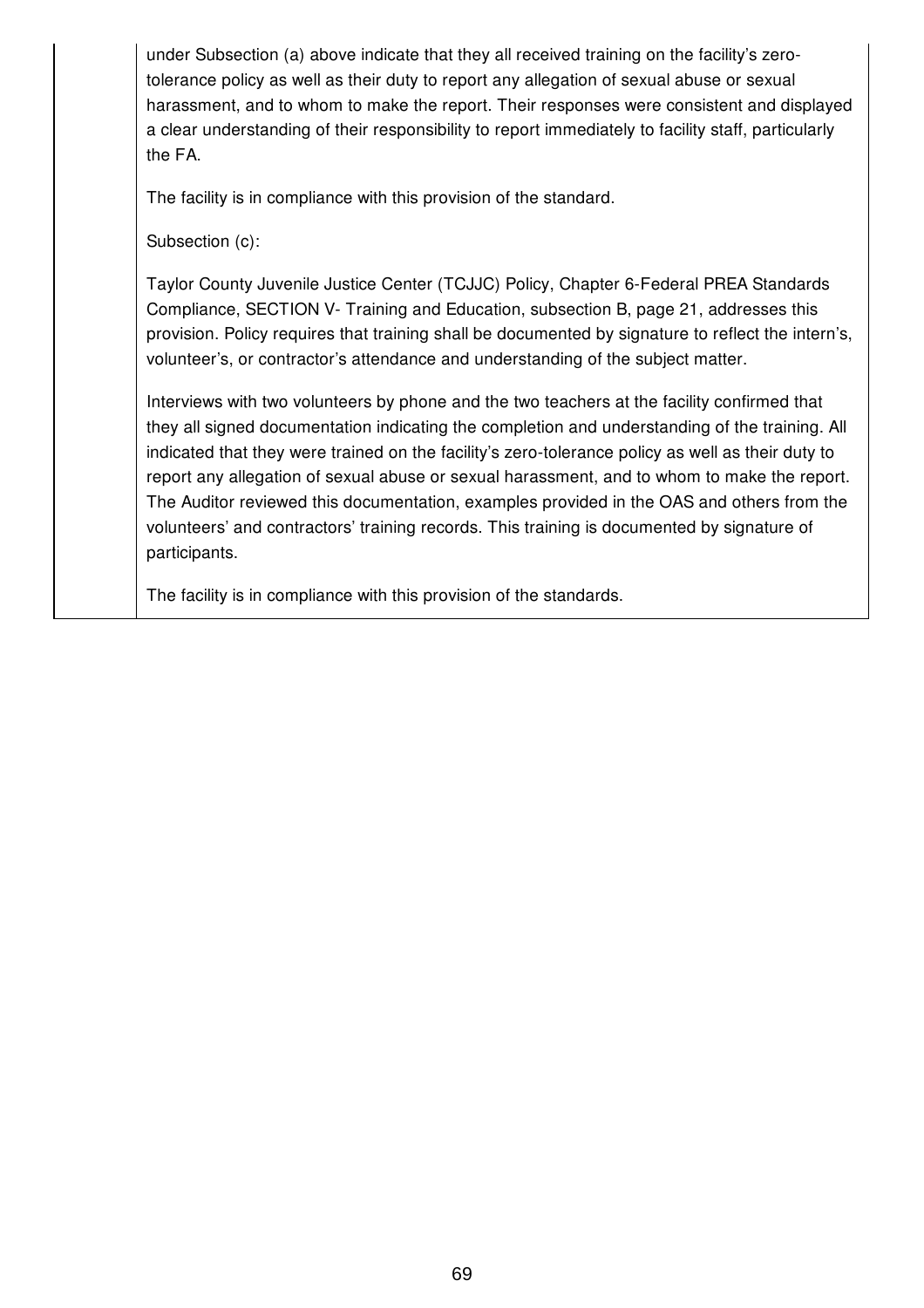| 115.333 | <b>Resident education</b>                                                                                                                                                                                                                                                                                                                                                                                                                                               |
|---------|-------------------------------------------------------------------------------------------------------------------------------------------------------------------------------------------------------------------------------------------------------------------------------------------------------------------------------------------------------------------------------------------------------------------------------------------------------------------------|
|         | <b>Auditor Overall Determination: Meets Standard</b>                                                                                                                                                                                                                                                                                                                                                                                                                    |
|         | <b>Auditor Discussion</b>                                                                                                                                                                                                                                                                                                                                                                                                                                               |
|         | 115.333 Resident education                                                                                                                                                                                                                                                                                                                                                                                                                                              |
|         | POLICY & DOCUMENT REVIEW:                                                                                                                                                                                                                                                                                                                                                                                                                                               |
|         | Taylor County Juvenile Justice Center (TCJJC) Policy, Chapter 6-Federal PREA Standards<br>Compliance, SECTION V- Training and Education, subsection B, page 21.                                                                                                                                                                                                                                                                                                         |
|         | Resident records/files (10)                                                                                                                                                                                                                                                                                                                                                                                                                                             |
|         | 2020 Education Brochure used to educate residents, English & Spanish versions.                                                                                                                                                                                                                                                                                                                                                                                          |
|         | Video used to educate residents.                                                                                                                                                                                                                                                                                                                                                                                                                                        |
|         | Resident Orientation Handbook, English & Spanish versions.                                                                                                                                                                                                                                                                                                                                                                                                              |
|         | <b>INTERVIEWS:</b>                                                                                                                                                                                                                                                                                                                                                                                                                                                      |
|         | Random security staff (11), including Juvenile Supervision Officers and Shift Supervisors.                                                                                                                                                                                                                                                                                                                                                                              |
|         | Intake Officers.                                                                                                                                                                                                                                                                                                                                                                                                                                                        |
|         | Intake Supervisor.                                                                                                                                                                                                                                                                                                                                                                                                                                                      |
|         | Deputy Chief of Secure Facilities/Facility Administrator (FA)                                                                                                                                                                                                                                                                                                                                                                                                           |
|         | PREA Coordinator (PC)                                                                                                                                                                                                                                                                                                                                                                                                                                                   |
|         | Random and Targeted Residents (10) NOTE: There were only ten in residence at the time of<br>the onsite-phase of the audit, so all residents were interviewed.                                                                                                                                                                                                                                                                                                           |
|         | Contracted Medical Director (MD)                                                                                                                                                                                                                                                                                                                                                                                                                                        |
|         | <b>OBSERVATIONS:</b>                                                                                                                                                                                                                                                                                                                                                                                                                                                    |
|         | Observations during site review of the facility.                                                                                                                                                                                                                                                                                                                                                                                                                        |
|         | Observation of intake process of a youth.                                                                                                                                                                                                                                                                                                                                                                                                                               |
|         | FINDINGS (by Subsection):                                                                                                                                                                                                                                                                                                                                                                                                                                               |
|         | Subsection (a):                                                                                                                                                                                                                                                                                                                                                                                                                                                         |
|         | Taylor County Juvenile Justice Center (TCJJC) Policy, Chapter 6-Federal PREA Standards<br>Compliance, SECTION V- Training and Education, subsection B, page 21, addresses this<br>provision. It is required by policy that during the intake process, residents shall receive<br>information explaining, in an age-appropriate fashion, the facility's zero-tolerance policy<br>against sexual abuse and sexual harassment and how to report incidents or suspicions of |

sexual abuse or sexual harassment.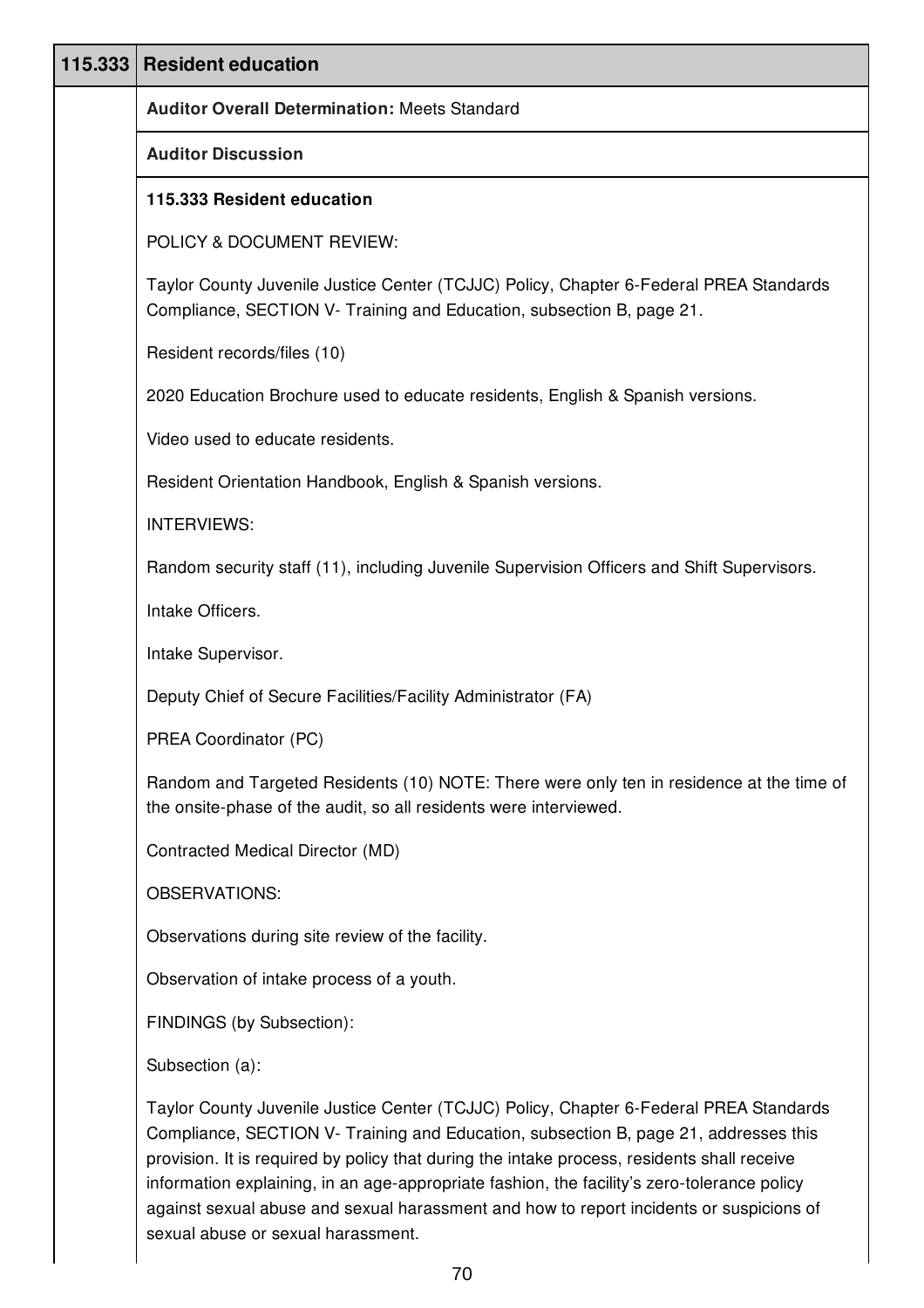The Auditor reviewed the files of all 10 residents who were in the facility's population on the first day of the on-site phase of the audit. Records clearly reflect that information is consistently provided upon every admission, with the youth signing that they received the information on zero-tolerance and how to report. This information is provided in a clear written format as well as discussed verbally with the youth during the intake process, with staff asking the youth if he/she understands the information or has any questions. Documentation in the youth records indicates that this information is provided at the time of initial intake processing, generally within the first 2 hours of arrival at the facility, and prior to the youth being placed in the assigned residential unit.

During interviews with Intake Officers and the Intake Supervisor, each one interviewed consistently reported that they review this information with the resident, and provide an opportunity to ask questions, as needed.

All residents interviewed consistently reported that they have received this information at the time of intake, and that they clearly understand the expectations of zero-tolerance and were able to provide multiple options on how to report any sexual abuse or sexual harassment. In addition, the auditor was able to observe the intake process of 1 youth during the onsite phase of the audit, and observed staff providing the information, providing the youth an opportunity to ask questions, and the youth signing that they received and understood the information.

The facility is in compliance with this provision of the standard.

### Subsection (b):

Taylor County Juvenile Justice Center (TCJJC) Policy, Chapter 6-Federal PREA Standards Compliance, SECTION V- Training and Education, subsection B, page 21, addresses this provision. Policy requires that within 10 days of intake, residents shall be provided with comprehensive, age appropriate PREA education in person or through video regarding the rights to be free form sexual abuse and sexual harassment and to be free from retaliation for reporting such incidents, and regarding the policies and procedures of the facility for responding to such incidents.

Interviews with the FA and the PC were conducted on the first morning of the onsite phase of the audit, and both reported that due to the COVID-19 pandemic, and the extensive number of cases being diagnosed in Taylor County, the MD directed that all youth admitted to the facility be initially placed on a 14-day medical quarantine/isolation. This required that these youth have no interaction with other youth, and minimal contact with staff to provide required services. It was noted that this had impacted the facility's ability to complete the more comprehensive education within the first 10 days of admission. Documentation indicates that prior to the COVID-19 pandemic and resulting 14-day medical isolation directive, the facility was providing the comprehensive education within 10 days of admission. The Auditor considered this factor as other auditing activities took place.

All resident interviews indicated that they had all seen the education video used by the facility to provide more comprehensive education. They each noted that they saw the video after completing the 14-day isolation, and that the video is shown every Sunday afternoon to all residents. Residents interviewed consistently reported that they had received additional education beyond the initial intake process, and described the video presentation as helpful and easy to understand. All randomly selected Security Staff report that residents are shown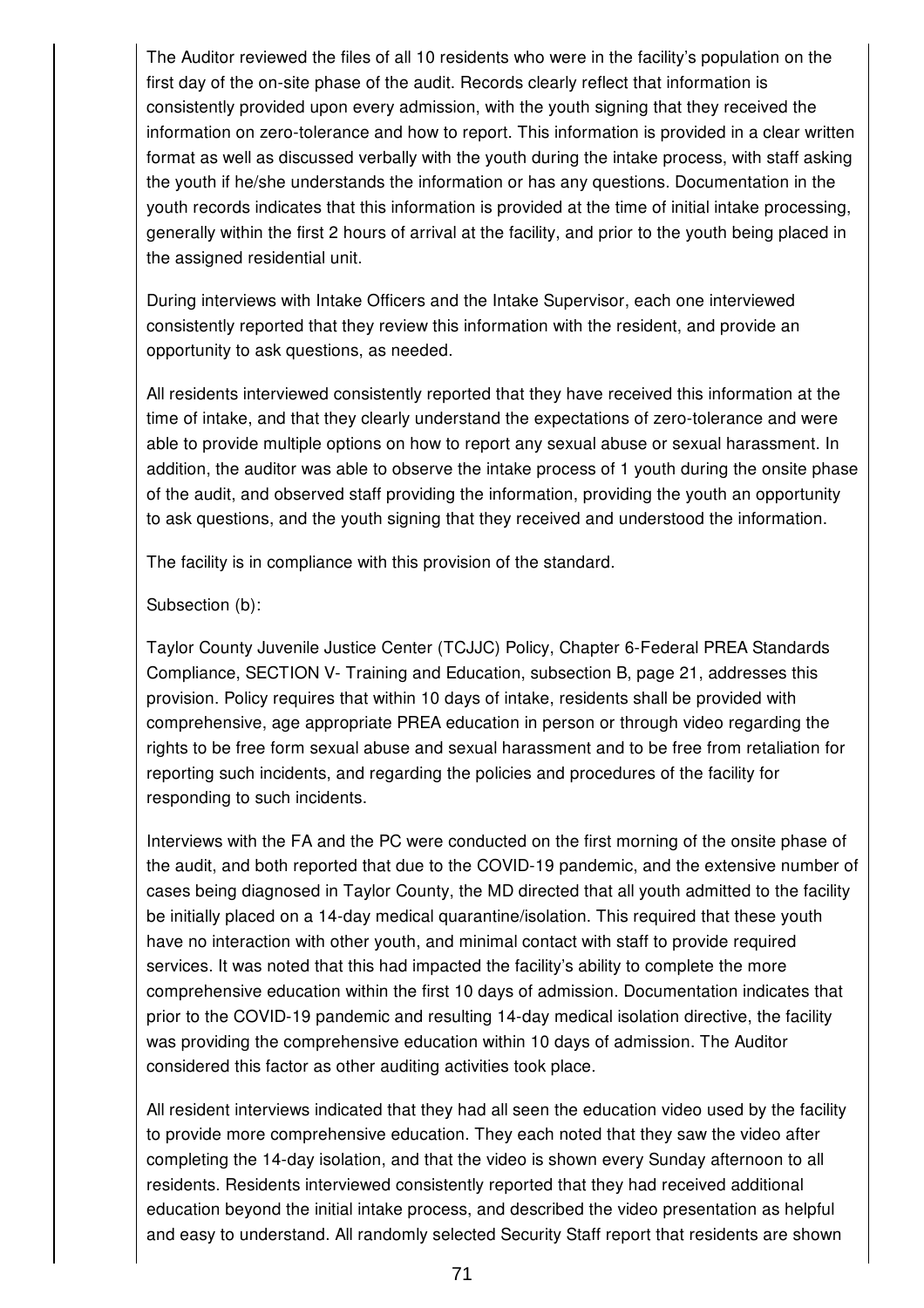the video presentation every Sunday and that it provides the comprehensive information in an age-appropriate manner.

A review of records indicates that the video during 2020 was consistently provided on a weekly basis, but since all the youth had been on medical isolation, they did not see the video for as long as 20 days after completing the medical isolation, and then waiting until the next Sunday for the video to be presented to all residents. After the residents view the video, they sign documentation indicating that they have seen the video and understand the material covered. This documentation is maintained by the FA and the PC.

It is particularly noted that the 10 residents interviewed clearly indicated that they fully understand that there is zero-tolerance for any sexual abuse or sexual harassment in the facility, and that they are encouraged to report any potential threat or fear if such was to occur. Several of the youth stated that they feel very safe in the facility, and have no concern for their sexual safety.

The Auditor interviewed the MD and inquired of the 14-day medical isolation. The MD reinforced the need for this action on his part due to the COVID-19 pandemic, and hopes to be able to remove this requirement in the near future. He indicated he understands that this disrupts normal protocol and procedures, and believes the staff are doing what is necessary to manage this directive.

After considering all the information provided concerning this provision of the standard, the Auditor discussed options with the CJPO, the FA, and the PC to determine if there is an alternative to postponing the comprehensive education until after the 14-day medical isolation, and providing this information within 10 days of admission. After discussion, it was agreed that the PC can work individually with youth, following required COVID-19 protocols (wearing a mask, maintaining 6-feet distance), show the video and provide the education as required. It was agreed that this process would begin immediately, and was begun prior to the Auditor completing the onsite phase of the audit; documentation was provided for a youth that was admitted during the onsite audit and placed on medical isolation, then completed the comprehensive education before the onsite audit was completed, well within the 10-day requirement. In addition, the FA provided documentation to the Auditor by email indicating that youth admitted on May 17, 18, 20, and 21, all received the more comprehensive education and signed documentation that they had seen the video and understand the material covered on May 21. Additional documentation was provided reflecting that youth admitted on June 2 and 3, all received the more comprehensive education and signed documentation that they had seen the video and understand the material covered on June 6. The FA also informed the Auditor that the MD had discontinued the quarantine medical isolation, and the normal timeline was being followed to provide the training every Sunday for all youth, ensuring the comprehensive education was completed within 10 days of admission for all residents. The Auditor has determined that by taking this action, the facility has not only been in compliance with this provision of the standard prior to the COVID-19 pandemic, but has also taken necessary action to currently be in compliance.

The facility is in compliance with this provision of the standard.

Subsection (c):

Taylor County Juvenile Justice Center (TCJJC) Policy, Chapter 6-Federal PREA Standards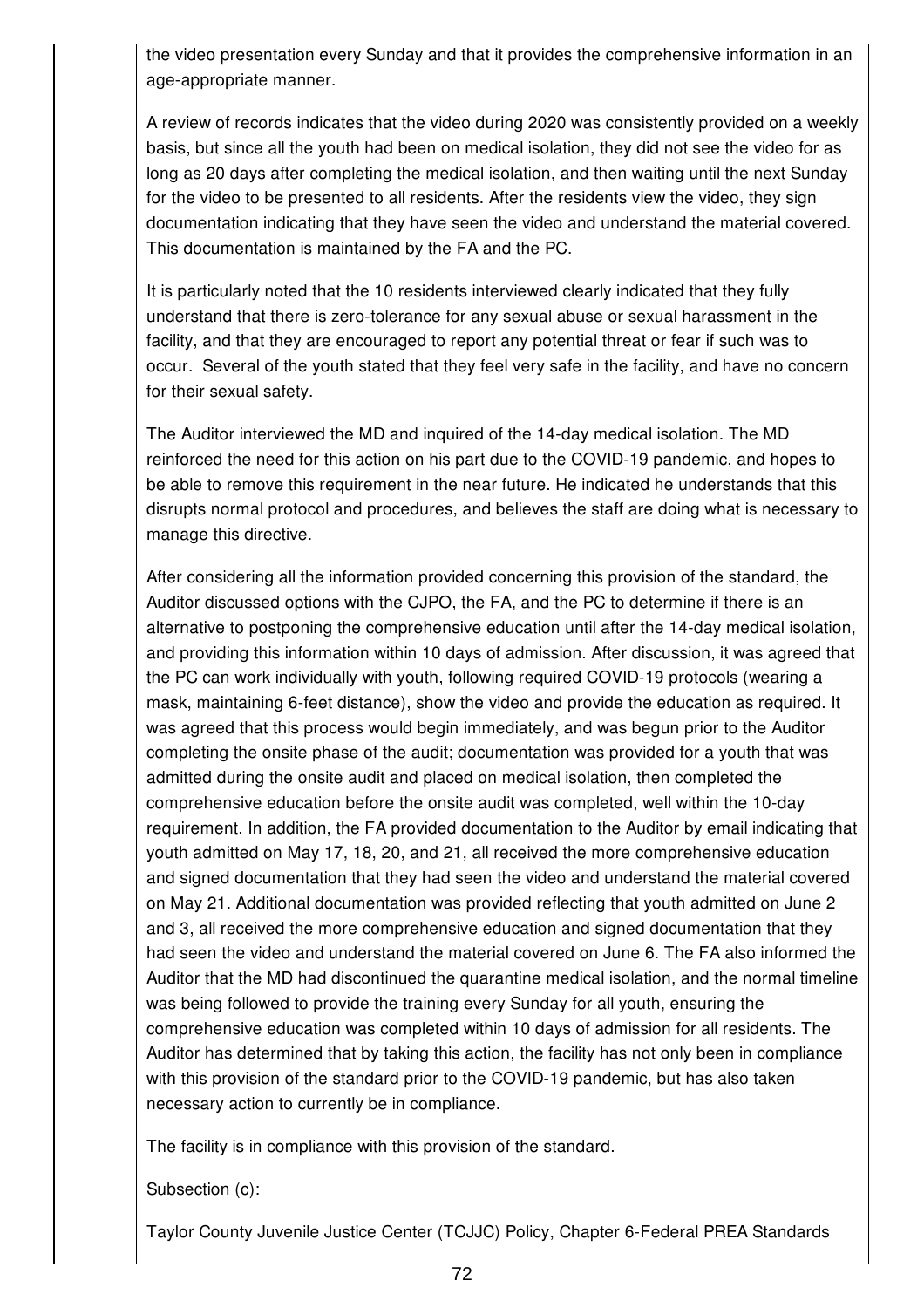Compliance, SECTION V- Training and Education, subsection B, page 21, addresses this provision. Policy requires that within 10 days of intake, residents shall be provided with comprehensive, age appropriate PREA education in person or through video regarding the rights to be free form sexual abuse and sexual harassment and to be free from retaliation for reporting such incidents, and regarding the policies and procedures of the facility for responding to such incidents. This includes all youth who may have transferred from another facility.

Information provided under subsection (b) addresses how youth receive comprehensive education, and the situation due to COVID-19, that has required delay in completing the education within 10 days of admission. As noted above, this has been resolved and all youth receive the comprehensive education within 10 days of admission.

The facility is in compliance with this provision of the standard.

#### Subsection (d):

Taylor County Juvenile Justice Center (TCJJC) Policy, Chapter 6-Federal PREA Standards Compliance, SECTION V- Training and Education, subsection B, page 21, addresses this provision. Policy requires that PREA education shall be provided in a format accessible to all residents, including those who are limited English proficient, deaf, visually impaired, or otherwise disabled, as well as to residents who have limited reading skills, with formats including: forms, brochures, videos, and in-person verbal notification.

Documentation maintained by the FA and PC indicates that all youth have received an orientation, including signature indicating that they understand the materials provided. In addition, documentation with youth signature indicates that a comprehensive education has been provided. Interview with the CJPO and FA indicated that the vast majority of youth served by the agency are either English or Spanish speaking, reflective of the general population in the county. Written materials are provided in both English and Spanish. The FA and the PC also reported that it is rare that a youth is admitted that does not speak English or Spanish. There is a good balance of personnel who are proficient in both languages, and this has not been a concern for the facility. If a youth is deaf, additional written resources are available in both English and Spanish, and if necessary, someone proficient in sign language would be made available. For a youth who has limited reading skills or are visually impaired, the comprehensive education is provided by the video with audio, and staff read to the resident one-on-one, as needed. Even though the need for special services for someone who is disabled services is rare, the FA and the PC report resources would be made available to ensure appropriate education can be provided to the resident. Finally, the FA, the PC, and all the randomly selected Security Staff provided information on the availability of a service called "Language Line" where interpretive services can be accessed by phone. The Auditor was provided information concerning this resource that can provide over 240 different languages by calling a 1-800# to access interpretive services. Staff were able to describe how this service is accessed, and the Auditor tested the service by calling the 1-800#, following the prompts, and accessing service.

Interviews with youth did not indicate that they had any concern with understanding the materials presented, and described that the information is provided verbally during the intake and orientation process, in writing and in the Handbook. In addition, more education is provided through the video presentation every Sunday. All youth recalled this information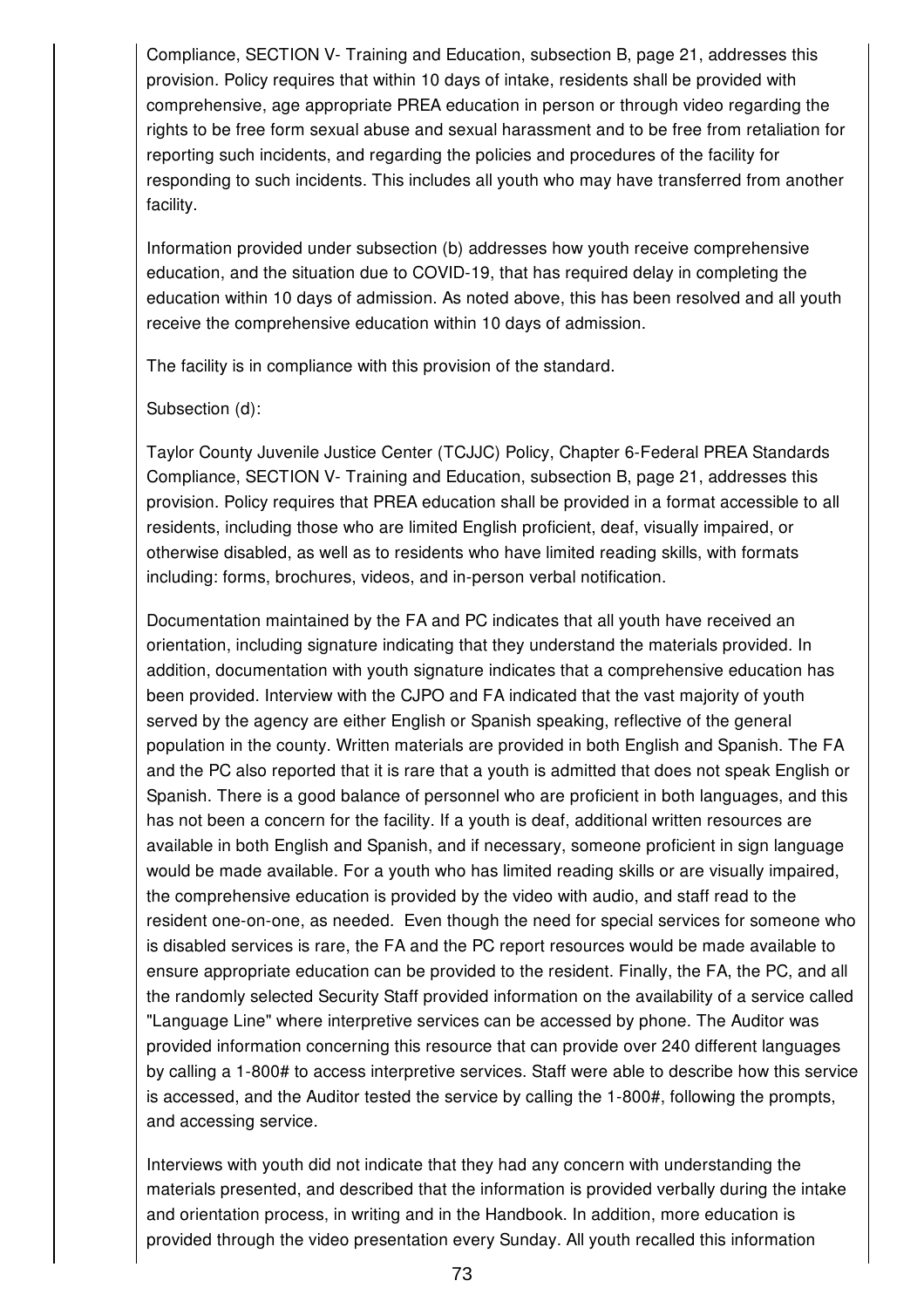being provided, and expressed full understanding. The auditor was able to observe the intake/admissions process of 1 youth during the on-site portion of the audit. Staff were observed and heard providing information on both zero-tolerance and reporting guidelines with the youth, asking if the youth understood the information provided, and asking the youth to sign documentation that they do understand the information provided.

The facility is in compliance with this provision of the standard.

## Subsection (e):

Taylor County Juvenile Justice Center (TCJJC) Policy, Chapter 6-Federal PREA Standards Compliance, SECTION V- Training and Education, subsection B, page 21, addresses this provision. Policy requires that PREA education shall be documented by signature or electronic verification to reflect the resident's participation in the education session. As has been documented in previous subsections of this provision, documentation is maintained in resident files and/or by the FA and the PC that provides the youth signature indicating receipt of information during intake and for comprehensive education within 10 days of admission. Interview with the FA and the PC, as well as with the Intake Officers and Intake Supervisor, supports that providing the information and obtaining the youths' signature is a requirement for all admissions to the facility. During observations by the auditor of the intake/admission process during the on-site portion of the audit, staff provided information and had youth review and sign appropriate documentation that they understood the information provided.

The facility is in compliance with this provision of the standard.

## Subsection (f):

Taylor County Juvenile Justice Center (TCJJC) Policy, Chapter 6-Federal PREA Standards Compliance, SECTION V- Training and Education, subsection B, page 21, addresses this provision. Policy requires that the facility shall ensure that key information is continuously and readily available or visible to residents through posters, resident handbooks, or other written formats. During the site review of the facility, the auditor observed a variety of posters and notices throughout the facility, in residential areas, in classrooms, in hallways, in the intake area, and in the visitation area for parents and other visitors. This information reinforces the zero-tolerance policy, and provides information on how youth or parents can speak to staff, contact community agencies, or use a 1-800# to report sexual abuse or sexual harassment. In addition, a Resident Orientation Handbook is provided to the youth with additional information. Copies of the Handbook are provided on each residential unit, and are available for youth to review. Staff also noted that posters and notices are provided throughout the facility on zerotolerance and options for reporting abuse or harassment, different from information provided to access needed services. Interviews with youth indicated that they are well aware of the notices posted throughout the facility. All youth indicated that the Intake Officer reviewed and provided a copy of the Resident Orientation Handbook.

The facility is in compliance with this provision of the standard.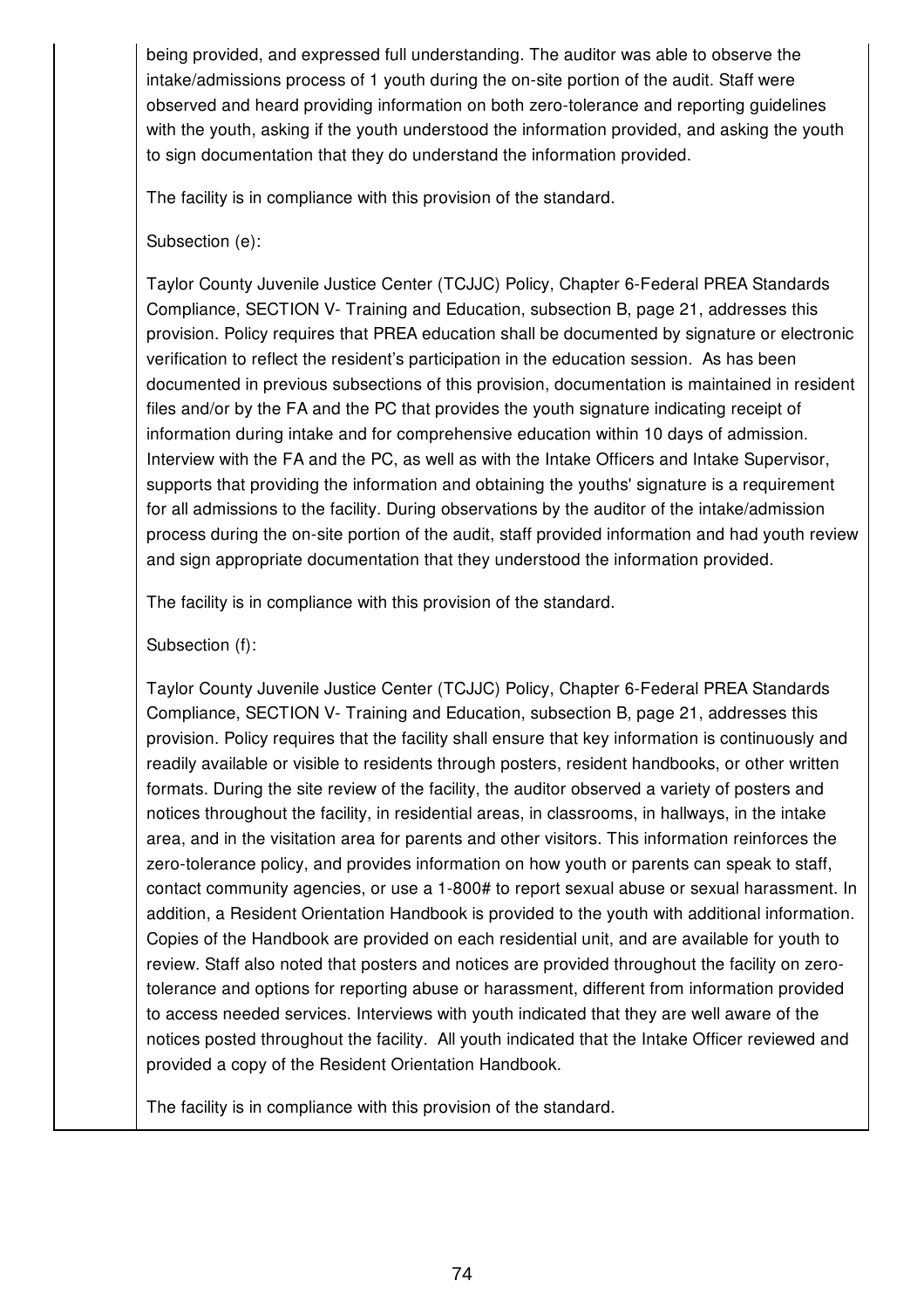| 115.334 | <b>Specialized training: Investigations</b>                                                                                                                                                                                                                                                                                                                                                                                                                                                                                         |
|---------|-------------------------------------------------------------------------------------------------------------------------------------------------------------------------------------------------------------------------------------------------------------------------------------------------------------------------------------------------------------------------------------------------------------------------------------------------------------------------------------------------------------------------------------|
|         | <b>Auditor Overall Determination: Meets Standard</b>                                                                                                                                                                                                                                                                                                                                                                                                                                                                                |
|         | <b>Auditor Discussion</b>                                                                                                                                                                                                                                                                                                                                                                                                                                                                                                           |
|         | 115.334 Specialized training: Investigations                                                                                                                                                                                                                                                                                                                                                                                                                                                                                        |
|         | POLOICY & DOCUMENT REVIEW:                                                                                                                                                                                                                                                                                                                                                                                                                                                                                                          |
|         | Taylor County Juvenile Justice Center (TCJJC) Policy, Chapter 6-Federal PREA Standards<br>Compliance, SECTION V- Training and Education, subsection D, pages 22-23.                                                                                                                                                                                                                                                                                                                                                                 |
|         | Staff training records of any employee assigned to conduct internal investigations on<br>allegations of sexual abuse or sexual harassment.                                                                                                                                                                                                                                                                                                                                                                                          |
|         | <b>INTERVIEWS:</b>                                                                                                                                                                                                                                                                                                                                                                                                                                                                                                                  |
|         | Agency Head/Chief Juvenile Probation Officer (CJPO)                                                                                                                                                                                                                                                                                                                                                                                                                                                                                 |
|         | Deputy Chief of Secure Facilities/Facility Administrator (FA)                                                                                                                                                                                                                                                                                                                                                                                                                                                                       |
|         | PREA Coordinator (PC)                                                                                                                                                                                                                                                                                                                                                                                                                                                                                                               |
|         | Intake Supervisor (INTSUPER)                                                                                                                                                                                                                                                                                                                                                                                                                                                                                                        |
|         | FINDINGS (by Subsection):                                                                                                                                                                                                                                                                                                                                                                                                                                                                                                           |
|         | Subsection (a):                                                                                                                                                                                                                                                                                                                                                                                                                                                                                                                     |
|         | Taylor County Juvenile Justice Center (TCJJC) Policy, Chapter 6-Federal PREA Standards<br>Compliance, SECTION V- Training and Education, subsection D, pages 22-23, addresses this<br>provision. Policy requires that in addition to training required by Standard 115.331, the<br>agency/facility shall ensure that any employee assigned to conduct internal investigations into<br>allegations of sexual abuse and sexual harassment have received training in conducting such<br>investigations in a confinement setting.       |
|         | From interviews with the CJPO, the FA, and the PC, it is the Auditor's understanding that the<br>agency/facility would initiate an administrative investigation into an allegation of sexual abuse,<br>but once it is determined that criminal activity is involved, that investigation would be referred<br>to the local law enforcement agency. The agency/facility would also initiate an administrative<br>investigation into an allegation of sexual harassment, and would continue the investigation<br>until its conclusion. |
|         | During interview with the FA and the PC, it was reported that the three staff responsible for<br>investigations within the facility are the FD, the PC, and the INTSUPER. The facility provided<br>certificates of completion for relevant training in the OAS, and the Auditor reviewed and<br>confirmed that the FA and INTSUPER both completed a 12-hour training course provided by<br>the Texas Juvenile Justice Department, and titled "TJJD Internal Investigators and Special                                               |

Sexual Abuse Investigations." The PC completed an on-line 3-hour course available through the National Institute of Corrections, and titled "PREA: Investigating Sexual Abuse in a Confinement Setting." It was also confirmed that all three of these personnel completed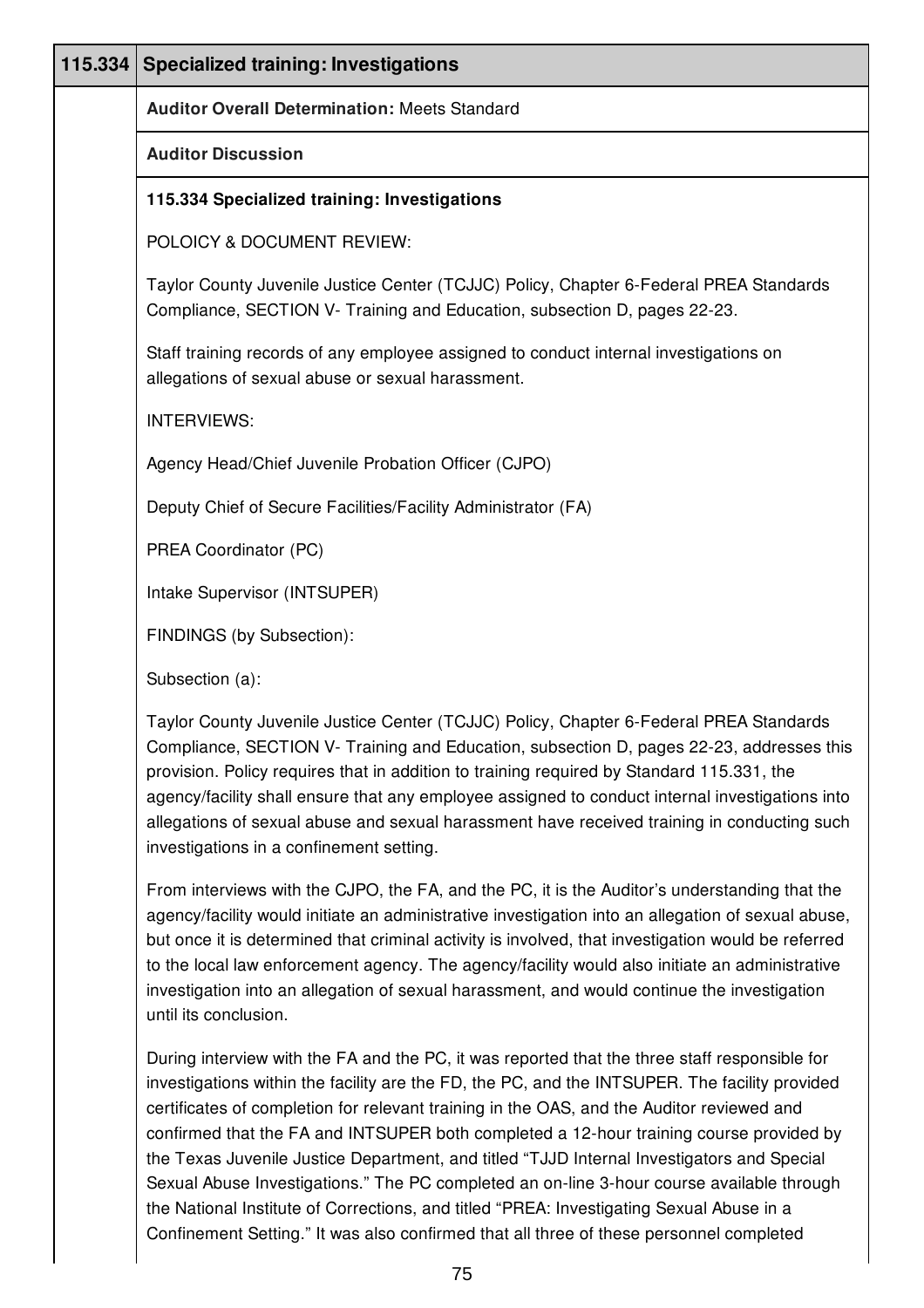required training under Standard 115.331.

The facility is in compliance with the provision of this standard.

Subsection (b):

Taylor County Juvenile Justice Center (TCJJC) Policy, Chapter 6-Federal PREA Standards Compliance, SECTION V- Training and Education, subsection D, pages 22-23, addresses this provision. Policy is in place to describe that the training must include the specific elements as required in the standard, including interviewing techniques, use of Miranda and Garrity warnings, evidence collection, and the criteria and evidence required to substantiate a case for administrative action or prosecution referral.

As noted under Subsection (a) above, all three of the designated investigators have attended this specialized investigator training. The curriculum for both trainings was developed to meet the requirements of this PREA Standard, 115.334.

The facility is in compliance with this provision of this standard.

Subsection (c):

Taylor County Juvenile Justice Center (TCJJC) Policy, Chapter 6-Federal PREA Standards Compliance, SECTION V- Training and Education, subsection D, pages 22-23, addresses this provision, requiring the facility maintain documentation and a signed acknowledgement form of any employee who has completed the required specialized training in conducting sexual abuse investigations.

In the On-line Audit System, the facility responded that three individuals have completed the training with appropriate documentation to confirm. As noted in Subsections (a) and (b) of this Standard, the FA, the PC, and the INTSUPER have participated and have signed certification of participation and completion of the required training.

The facility is in compliance with this provision of this standard.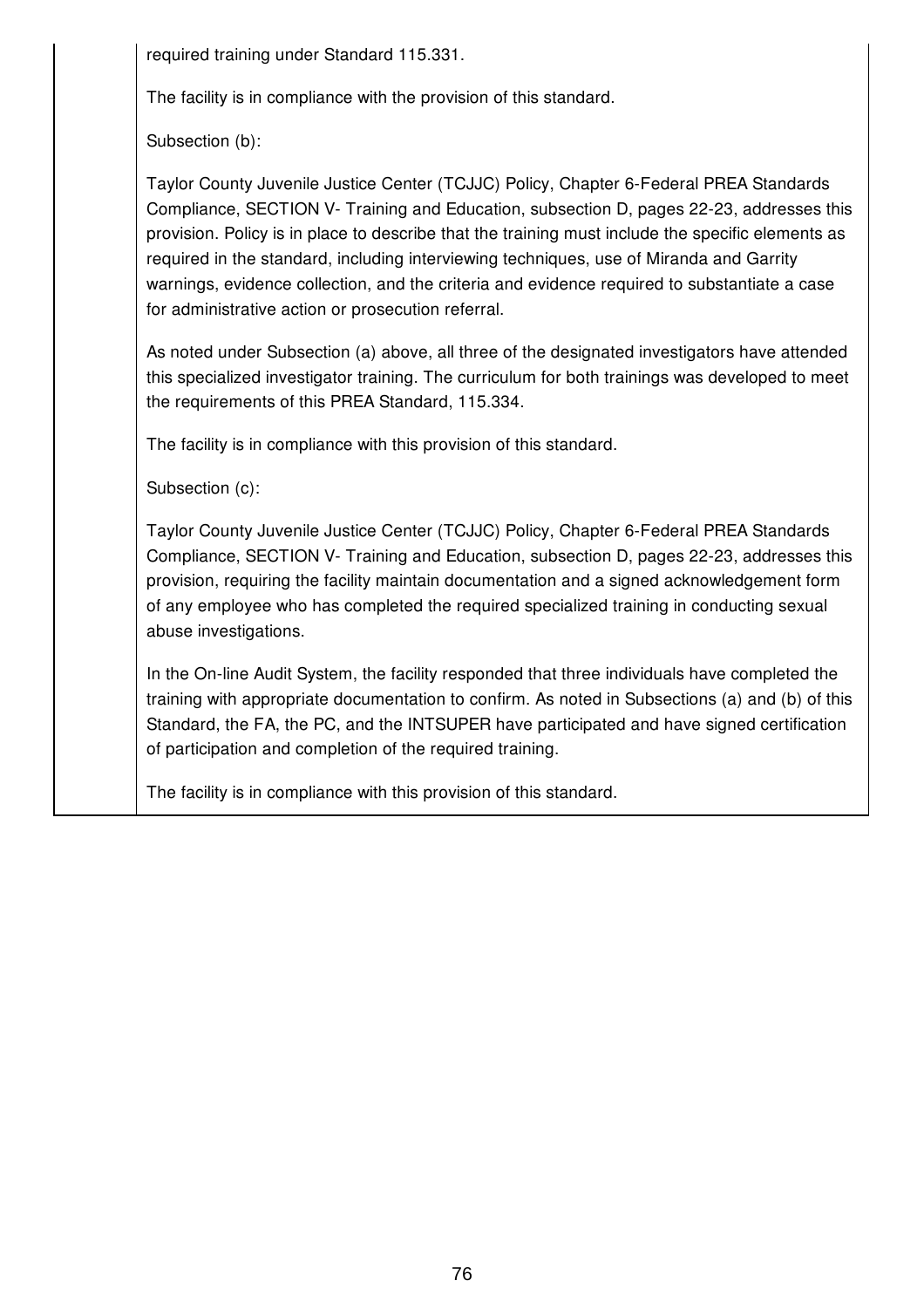| 115.335 | Specialized training: Medical and mental health care                                                                                                                                                                                                                                                                                                                                                                                                                                                                                                                                                                                                                               |
|---------|------------------------------------------------------------------------------------------------------------------------------------------------------------------------------------------------------------------------------------------------------------------------------------------------------------------------------------------------------------------------------------------------------------------------------------------------------------------------------------------------------------------------------------------------------------------------------------------------------------------------------------------------------------------------------------|
|         | <b>Auditor Overall Determination: Meets Standard</b>                                                                                                                                                                                                                                                                                                                                                                                                                                                                                                                                                                                                                               |
|         | <b>Auditor Discussion</b>                                                                                                                                                                                                                                                                                                                                                                                                                                                                                                                                                                                                                                                          |
|         | 115.335 Specialized training: Medical and mental health care                                                                                                                                                                                                                                                                                                                                                                                                                                                                                                                                                                                                                       |
|         | POLOICY & DOCUMENT REVIEW:                                                                                                                                                                                                                                                                                                                                                                                                                                                                                                                                                                                                                                                         |
|         | Taylor County Juvenile Justice Center (TCJJC) Policy, Chapter 6-Federal PREA Standards<br>Compliance, SECTION V- Training and Education, subsection E, page 23.                                                                                                                                                                                                                                                                                                                                                                                                                                                                                                                    |
|         | Training certificates of medical and mental health care employees.                                                                                                                                                                                                                                                                                                                                                                                                                                                                                                                                                                                                                 |
|         | <b>INTERVIEWS:</b>                                                                                                                                                                                                                                                                                                                                                                                                                                                                                                                                                                                                                                                                 |
|         | Deputy Chief of Secure Facilities/Facility Administrator (FA)                                                                                                                                                                                                                                                                                                                                                                                                                                                                                                                                                                                                                      |
|         | PREA Coordinator (PC)                                                                                                                                                                                                                                                                                                                                                                                                                                                                                                                                                                                                                                                              |
|         | Contracted Medical Director (MD)                                                                                                                                                                                                                                                                                                                                                                                                                                                                                                                                                                                                                                                   |
|         | Licensed Professional Counselor Associate (LPCA)                                                                                                                                                                                                                                                                                                                                                                                                                                                                                                                                                                                                                                   |
|         | FINDINGS (by Subsection):                                                                                                                                                                                                                                                                                                                                                                                                                                                                                                                                                                                                                                                          |
|         | Subsection (a):                                                                                                                                                                                                                                                                                                                                                                                                                                                                                                                                                                                                                                                                    |
|         | Taylor County Juvenile Justice Center (TCJJC) Policy, Chapter 6-Federal PREA Standards<br>Compliance, SECTION V- Training and Education, subsection E, page 23, addresses this<br>provision. Policy requires that these individuals who regularly work in the facility shall receive<br>training as either an employee (under Standard 115.331) or as a contractor (under Standard<br>115.332). In addition, all medical and mental health-care practitioners who regularly work in<br>the facility shall receive specialized training in how to (1) detect and assess signs of sexual<br>abuse and sexual harassment; (2) preserve physical evidence; (3) respond effectively and |

professionally to victims; and (4) to report allegations or suspicions of sexual abuse and sexual harassment.

In interview with the FA and the PC, it was learned that the facility's Nurse and MD are provided under a county-wide contract agreement, with the MD providing medical services at the county jail as well. The Nurse is at the facility on an on-call basis, with the PC making contact whenever serves are needed. The MD makes regular visits to the facility and is available as needed. Both the MD and the Nurse receive PREA training annually as required by a contractor, and receive specialized training as required by the standard and policy. In interview with the MD, he indicated that he has participated in the required training, and documentation was provided indicating that the MD has completed all the required training.

The agency has a full-time Licensed Professional Counselor Associate (LPCA) on staff who is available to respond to crisis situations in the facility, or is otherwise needed, and would be available to provide services to any youth who alleges victimization of sexual abuse or sexual harassment. This individual is under the supervision of an LPC, that is not associated with the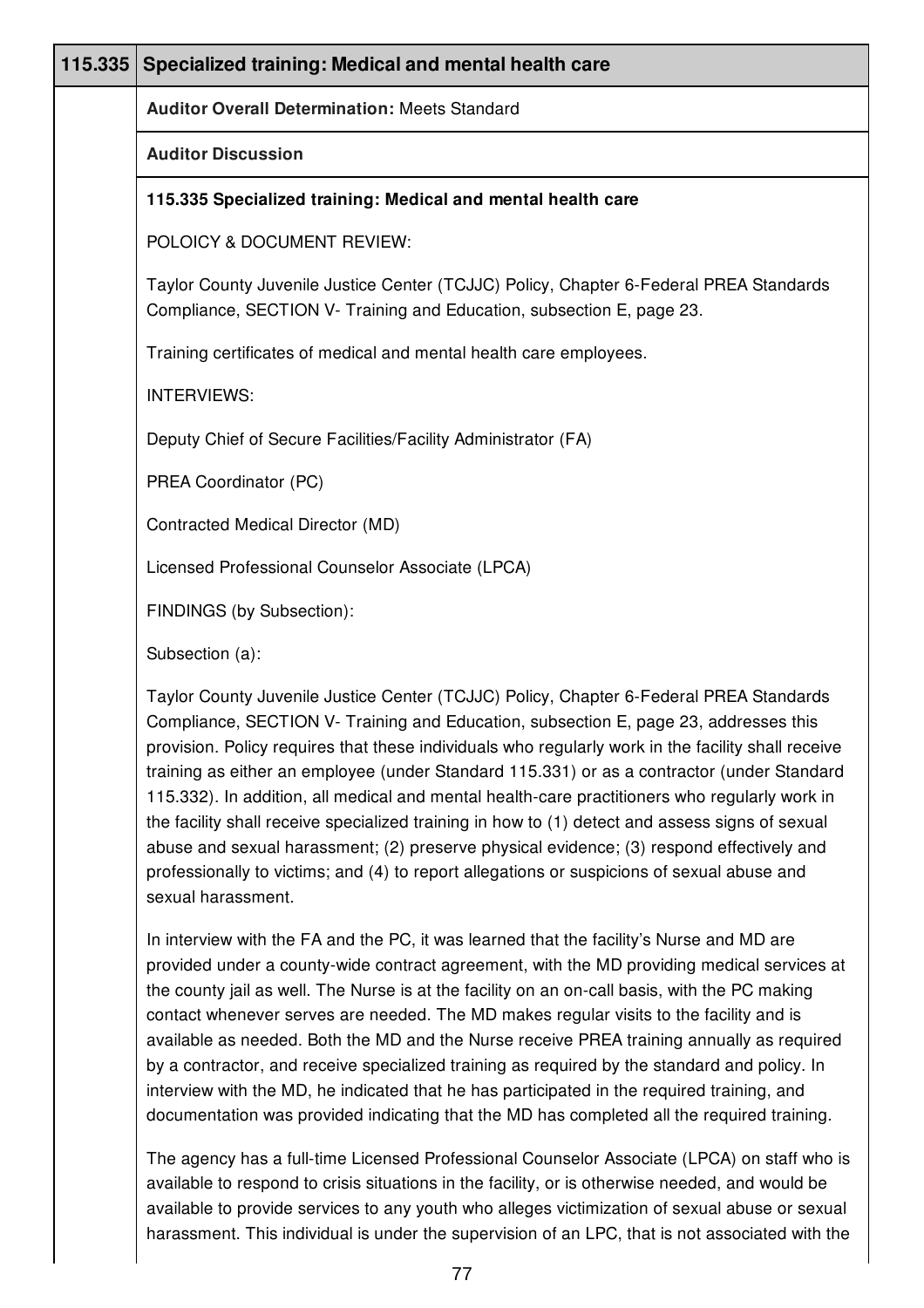facility or agency, until he completes all required supervision requirements, anticipated by the end of June 2021 when he will meet full licensure requirements. In addition, the LPCA is currently certified as an Affiliate Sex Offender Treatment Provider, also under supervision to obtain full licensure as an Licensed Sexual Offender Treatment Provider. This individual has received all training required as an employee as well as the specialized training.

The facility is in compliance with the provisions of this standard.

Subsection (b):

The facility responded "No" regarding whether any agency medical staff at the facility conduct forensic medical exams. The FA and the PC, as well as the MD, confirmed that no forensic medical examination is completed by facility personnel or the MD at the facility.

This provision of the standard is not applicable.

Subsection (c):

Taylor County Juvenile Justice Center (TCJJC) Policy, Chapter 6-Federal PREA Standards Compliance, SECTION V- Training and Education, subsection E, page 23, addresses this provision, requiring that documentation of training for medical and mental health care practitioners be maintained. As noted under Subsection (a) above, documentation is provided for the contracted MD and Nurse who regularly work within the facility. In addition, documentation has been provided for the agency's LPCA who provides services as required.

The facility is in compliance with this provision of the standard.

Subsection (d):

Taylor County Juvenile Justice Center (TCJJC) Policy, Chapter 6-Federal PREA Standards Compliance, SECTION V- Training and Education, subsection E, page 23, addresses this provision. Policy requires that these individuals who regularly work in the facility shall receive training as either an employee (under Standard 115.331) or as a contractor (under Standard 115.332).

As described in Subsection (a) above, the facility requires medical and mental health staff to receive training as mandated for all employees under Standard 115.331 or 115.332, depending upon the practitioners' status at the facility. Interviews with the FA and the PC indicate that this is the expectation whether these professionals are employees or contractors. Interview with the MD indicates that this training was completed, and is supported with documentation provided in training records. Training for the LPCA was also confirmed during the interview as well as found in training records.

The facility is in compliance with this provision of the standard.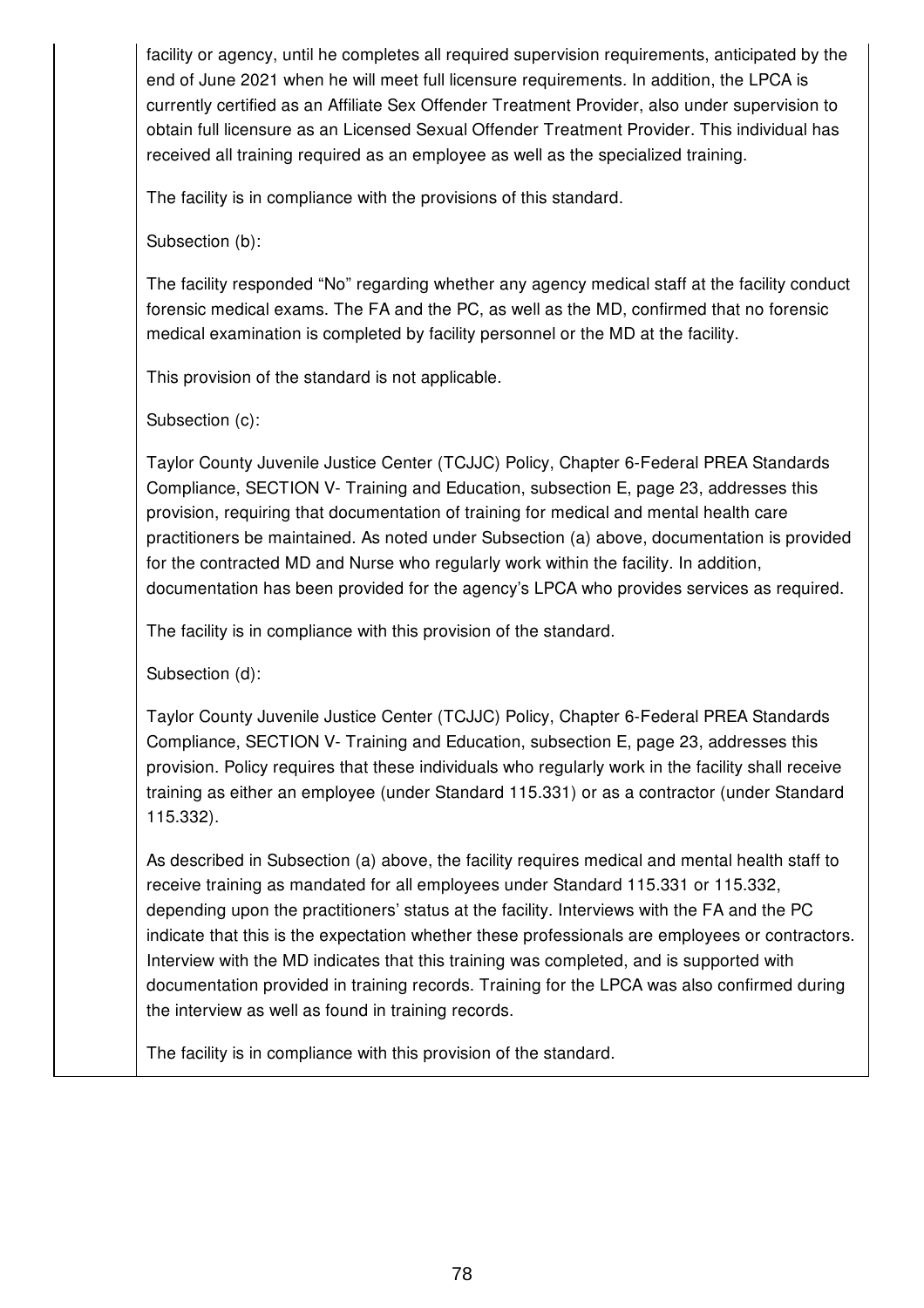| 115.341 | <b>Obtaining information from residents</b>                                                                                                                                                                                                                                                                                                                                                                                                                                                                                                       |
|---------|---------------------------------------------------------------------------------------------------------------------------------------------------------------------------------------------------------------------------------------------------------------------------------------------------------------------------------------------------------------------------------------------------------------------------------------------------------------------------------------------------------------------------------------------------|
|         | <b>Auditor Overall Determination: Meets Standard</b>                                                                                                                                                                                                                                                                                                                                                                                                                                                                                              |
|         | <b>Auditor Discussion</b>                                                                                                                                                                                                                                                                                                                                                                                                                                                                                                                         |
|         | 115.341 Obtaining information from residents                                                                                                                                                                                                                                                                                                                                                                                                                                                                                                      |
|         | POLICY & DOCUMENT REVIEW:                                                                                                                                                                                                                                                                                                                                                                                                                                                                                                                         |
|         | Taylor County Juvenile Justice Center (TCJJC) Policy, Chapter 6-Federal PREA Standards<br>Compliance, SECTION VI- Screening for Risk of Sexual Victimization and Abusiveness,<br>subsection A, pages 23-24.                                                                                                                                                                                                                                                                                                                                       |
|         | Review of the "Intake Behavioral Screening/PREA Info" tool utilized by the facility.                                                                                                                                                                                                                                                                                                                                                                                                                                                              |
|         | Documentation in resident files (10).                                                                                                                                                                                                                                                                                                                                                                                                                                                                                                             |
|         | Documentation in resident medical files (10).                                                                                                                                                                                                                                                                                                                                                                                                                                                                                                     |
|         | <b>INTERVIEWS:</b>                                                                                                                                                                                                                                                                                                                                                                                                                                                                                                                                |
|         | Intake Officers (2) and Intake Supervisor                                                                                                                                                                                                                                                                                                                                                                                                                                                                                                         |
|         | Randomly selected residents (7)                                                                                                                                                                                                                                                                                                                                                                                                                                                                                                                   |
|         | Targeted residents (2)                                                                                                                                                                                                                                                                                                                                                                                                                                                                                                                            |
|         | Deputy Chief of Secure Facilities/Facility Administrator (FA)                                                                                                                                                                                                                                                                                                                                                                                                                                                                                     |
|         | PREA Coordinator (PC)                                                                                                                                                                                                                                                                                                                                                                                                                                                                                                                             |
|         | <b>OBSERVATIONS:</b>                                                                                                                                                                                                                                                                                                                                                                                                                                                                                                                              |
|         | Observed the intake process for one (1) youth admitted during the onsite phase of the audit.                                                                                                                                                                                                                                                                                                                                                                                                                                                      |
|         | FINDINGS (by Subsection):                                                                                                                                                                                                                                                                                                                                                                                                                                                                                                                         |
|         | Subsection (a):                                                                                                                                                                                                                                                                                                                                                                                                                                                                                                                                   |
|         | Taylor County Juvenile Justice Center (TCJJC) Policy, Chapter 6-Federal PREA Standards<br>Compliance, SECTION VI- Screening for Risk of Sexual Victimization and Abusiveness,<br>subsection A, page 23, addresses this provision. Policy requires that within 72 hours of a<br>resident's admission to the facility and periodically throughout a resident's confinement, the<br>facility shall obtain and use information about each resident's personal history and behavior to<br>reduce the risk of sexual abuse by or upon another resident. |
|         | Interviews with the Intake Officers and the Intake Supervisor who are responsible for obtaining                                                                                                                                                                                                                                                                                                                                                                                                                                                   |

this information during the intake process indicate that the assessment is completed on all youth admitted, and is completed within the first few hours of receiving the youth from a law enforcement agency (LEA) or from another county.

Interviews with the randomly selected (7) and targeted (2) youth all reported that they recall being asked about whether they had been sexually abused or if they were afraid of being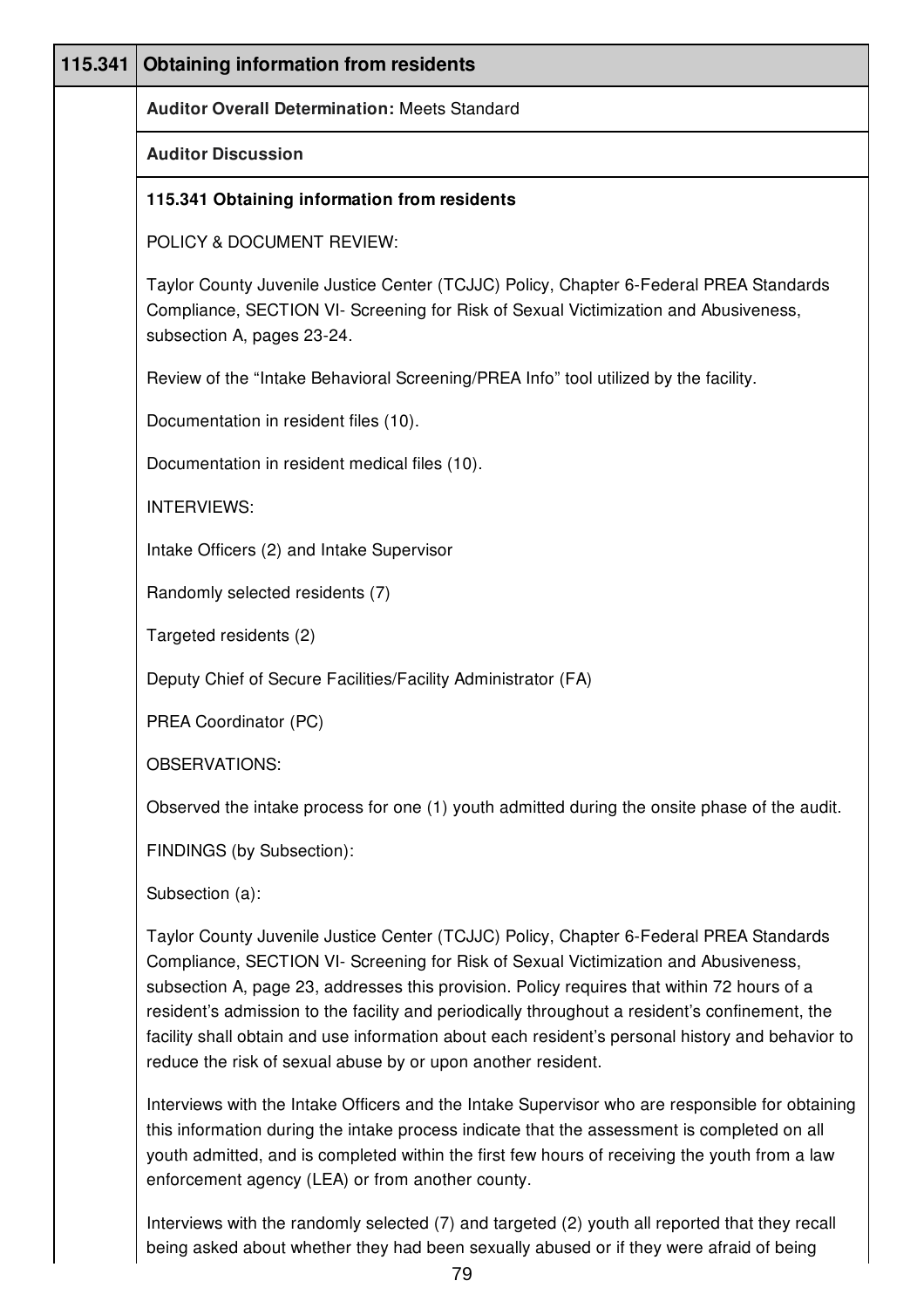abused at the facility during the intake process. None of the youth expressed any fear of being abused, and none of the youth interviewed expressed that they had been sexually abused. There was one youth identified as having reported prior victimization during the admissions process, and this youth acknowledged this. He was offered an opportunity to speak with the LPCA, and chose not to see him on a regular basis.

A review of resident files (10) indicated that the youth were all screened for a history of victimization and abusiveness. Documentation is maintained in 100% of the resident files indicating that each youth was screened during the admission process to the facility.

While conducting the on-site phase of the audit, the Auditor was able to observe the admissions process for one (1) youth referred by the local LEA. The Auditor was able to watch and listen as staff conducted the admissions process, and completed the screening for victimization or abusiveness. The process was completed in an office away from other youth, and the staff involved interacted professionally and in a supportive manner throughout.

The facility provided a response of "21" in the On-Line Audit System as to the number of residents admitted during the past 12 months, whose length of stay in the facility was for 72 hours or more, and who were screened for risk of sexual victimization or risk of sexually abusing other residents. In reviewing this with the FA and the PC, it was determined that this was a misunderstanding and misrepresentation. The FA and the PC indicated that all 173 youth who were admitted were screened as required by the policy and the standard.

Also, the facility reports that the average length of stay in the facility is 22 days, and rarely are residents detained for extended periods of time. Policy requires that the resident be reassessed periodically, and due to the average length of stay, this is rarely, if ever, needed or required. The two residents with the longest length of stay at the time of the on-site audit, and interviewed by the Auditor, was forty-two (42) and thirty-five (35) days, with all other residents having been in the facility for 30 days or less, with seven (7) residents in placement for less than the average length of stay. If a youth was to remain for an extended time, the FA and the PC indicated that the reassessment would be conducted based on information that is gained during the resident's stay. Specifically, policy reflects that information will be gathered through staff/counselor's conversations with the resident, information provided by the probation department, and/or family member, and incident reports written by the staff working the unit. This information will be placed in the resident's file and relayed to the Shift Supervisor. If warranted, the supervisor will notify the FA and/or the PC to determine if further action is necessary.

The facility is in compliance with this provision of the standard.

### Subsection (b):

Taylor County Juvenile Justice Center (TCJJC) Policy, Chapter 6-Federal PREA Standards Compliance, SECTION VI- Screening for Risk of Sexual Victimization and Abusiveness, subsection A, page 23-24, addresses this provision. Policy requires that information will be obtained through the use of the Intake Behavioral Screening/PREA Information instrument. The instrument shall attempt to ascertain information about but is not limited to:

- a. Prior sexual victimization or abusiveness
- b. Any gender nonconforming appearance or manner or identification as lesbian, gay,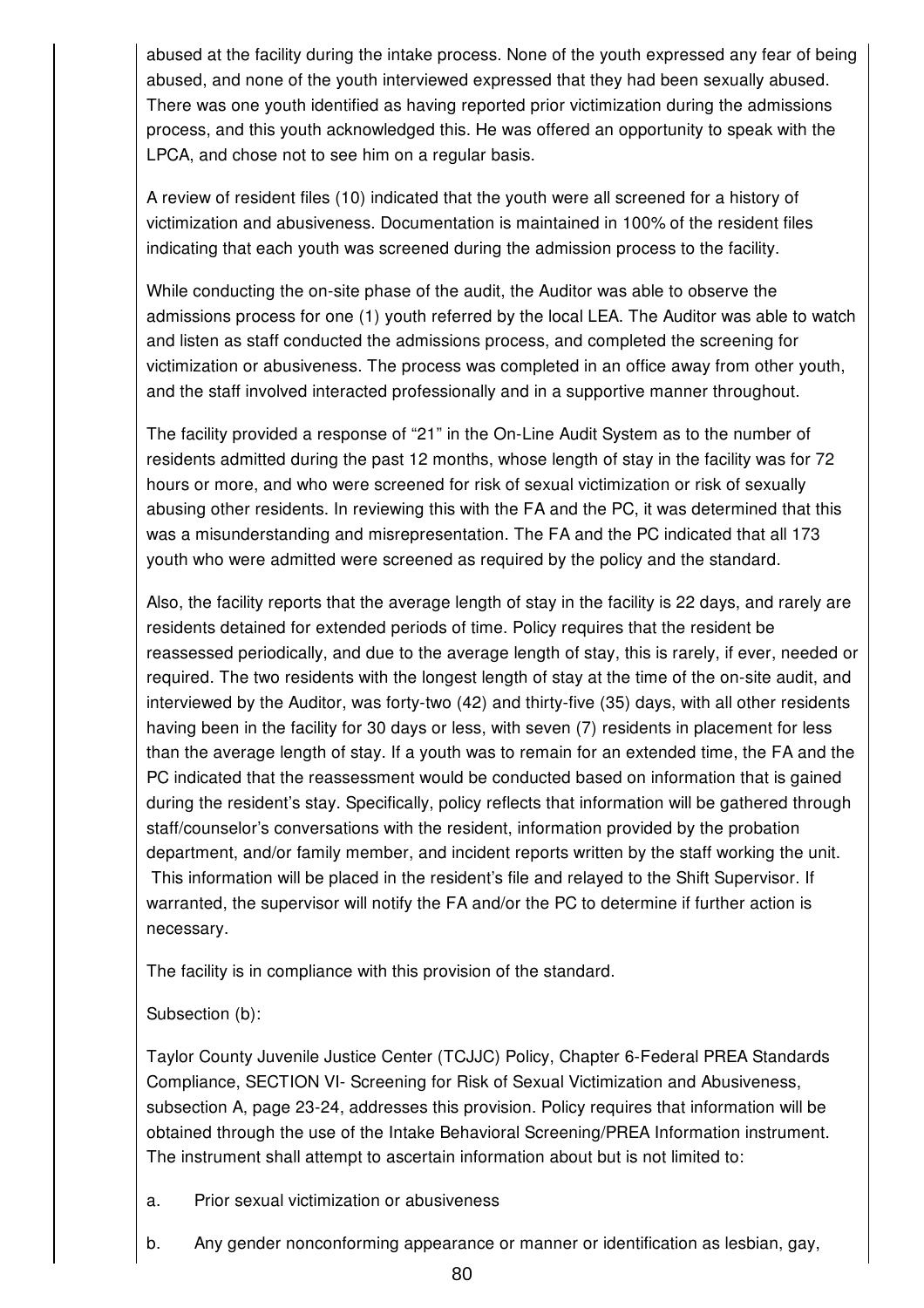bisexual, transgender, or intersex, and whether the resident may therefore be vulnerable to sexual abuse

- c. Current charges and offense history
- d. Age
- e. Level of emotional and cognitive development
- f. Physical size and stature
- g. Mental illness or mental disabilities
- h. Intellectual or developmental disabilities
- i. Physical disabilities
- j. The resident's own perception of vulnerability

k. Any other specific information about individual residents that may indicate heightened needs for supervision, additional safety precautions, or separation from certain other residents.

The Auditor reviewed the "Intake Behavioral Screening/PREA Information" instrument utilized by the facility, and found that the tool provides an objective review of the resident's physical stature and appearance; sexual orientation; current emotional status or state of mind; historical delinquent conduct (available in the agency's electronic case management system); any known or recorded history of assaultive or sexually aggressive behavior or prior victimization; any mental, intellectual, or physical disabilities; the resident's own perception of vulnerability; and, any other known contributing factors. This information is reviewed prior to making any housing decision.

Interviews with the Intake Officers (2) and the Intake Supervisor indicates that they have been trained in the use of the tool, and feel comfortable with completing the screening on residents. They report that if there is a question or concern with a specific youth that may be unclear, the Intake Supervisor and the Shift Supervisor will review and assist in making a determination for room placement and other considerations. From the Auditor's observations of the admissions process completed on one youth during the onsite audit, the staff involved obtained the information from the youth and from reviewing the case record, and completed the screening tool appropriately.

The facility is in compliance with this provision of the standard.

# Subsection (c):

Taylor County Juvenile Justice Center (TCJJC) Policy, Chapter 6-Federal PREA Standards Compliance, SECTION VI- Screening for Risk of Sexual Victimization and Abusiveness, subsection A, page 23-24, addresses this provision. The policy requires that all 11 criteria listed in the standard be included in the screening instrument utilized by the facility, as reflected in subsection (b) above.

As noted in subsection (b) above, the Auditor reviewed the "Intake Behavioral Screening/PREA Information" instrument utilized by the facility, and found that the tool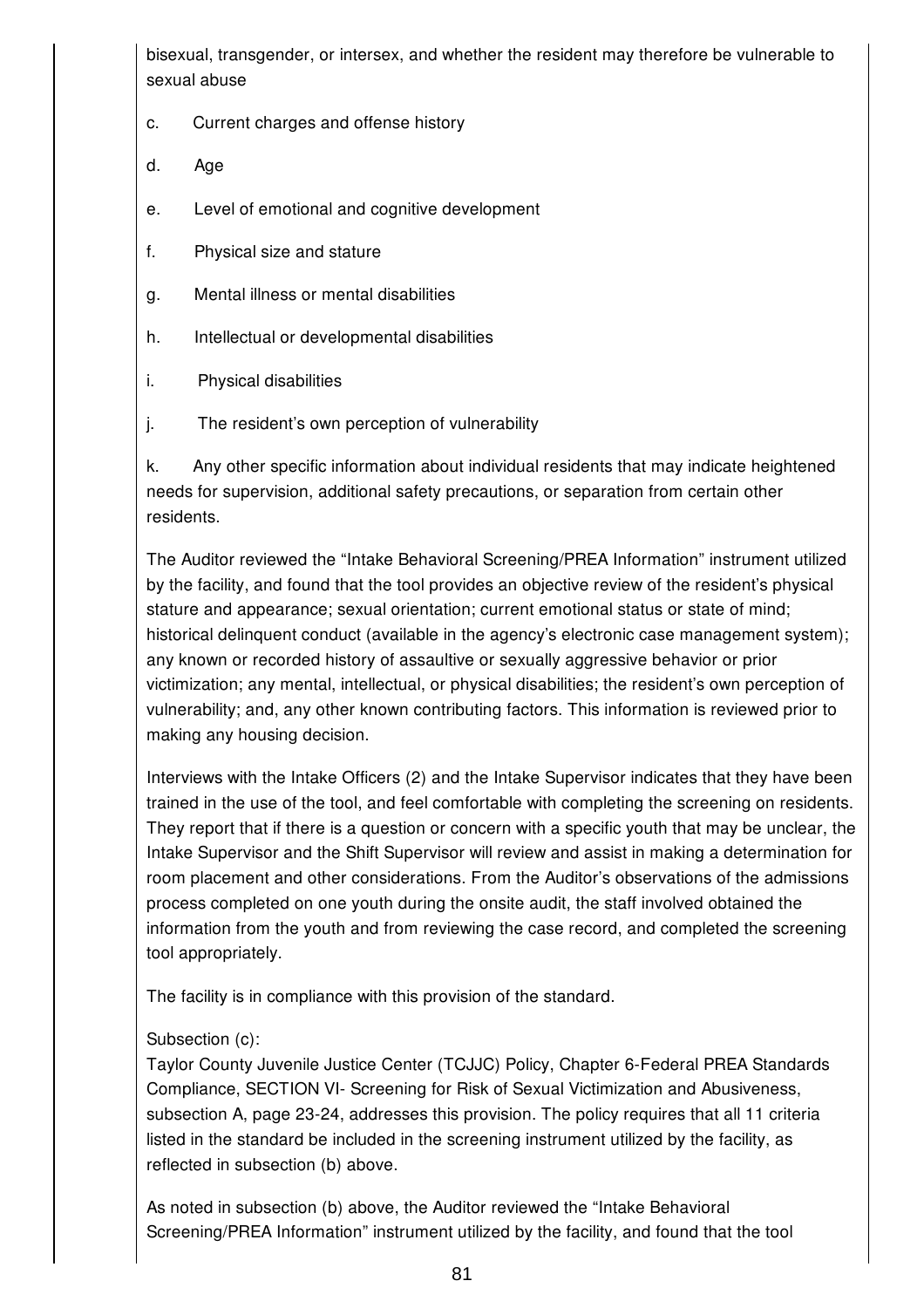provides an objective review of the 11 criteria provided in the standard. Interviews with the Intake Officers and Intake Supervisor indicates that they understand the factors that need to be considered when completing the screening tool, have been trained in the use of the tool, and feel comfortable with completing the screening on residents. They report that if there is a question or concern with a specific youth that may be unclear, the Intake Supervisor and the Shift Supervisor will review and assist in making any necessary determinations. Policy requires that the staff completing the intake will provide the information to the Shift Supervisor for review to determine if the information indicates a heightened need for supervision, additional safety precautions, or separation from certain other residents.

The facility is in compliance with this provision of the standard.

### Subsection (d):

Taylor County Juvenile Justice Center (TCJJC) Policy, Chapter 6-Federal PREA Standards Compliance, SECTION VI- Screening for Risk of Sexual Victimization and Abusiveness, subsection A, page 24, addresses this provision. Policy requires that to the extent possible, information shall be ascertained during the intake process through conversations with the resident and medical/mental health screenings, during classification assessments, and by reviewing court records, case files, facility behavioral records, and other relevant documentation from the resident's detention file, if one exists.

Interviews with the Intake Officers (2) and the Intake Supervisor who complete the "Intake Behavioral Screening/PREA Information" instrument indicate that they understand the requirement to consider all information that is available to make an appropriate determination. The Intake Supervisor and the Shift Supervisors are available to review and work with the staff to make the best assessment. The FA and the PC will also review the resident information and the screening, especially on those youth who do not have a history with the facility. The MD and Nurse are available to conduct a screening upon referral by the PC, and the MD confirmed a screening can be completed within 24 hours of referral, and that information is provided to the staff of any specific concerns or issues that may impact the resident's safety. This information is further considered along with the information previously provided and obtained.

The facility is in compliance with this provision of the standard.

### Subsection (e):

Taylor County Juvenile Justice Center (TCJJC) Policy, Chapter 6-Federal PREA Standards Compliance, SECTION VI- Screening for Risk of Sexual Victimization and Abusiveness, subsection A, page 24, addresses this provision. Policy states that the assessment will be conducted privately with the resident to the extent possible; further, at no time will sensitive information, possibly detrimental to the resident, be entered into the agency's electronic case management system. Information learned from an assessment will be limited to those who discovered the information, administrators, others responsible for housing assignments, the PREA Coordinator, and behavioral health staff. Other staff will only receive information directly related to facility safety and security, and only information regarding potential risk is disseminated, omitting factors as to why the risk exists.

Interview with the FA and the PC indicates only information that is needed or required to maintain the safety and security of the facility would be disseminated to all facility staff, and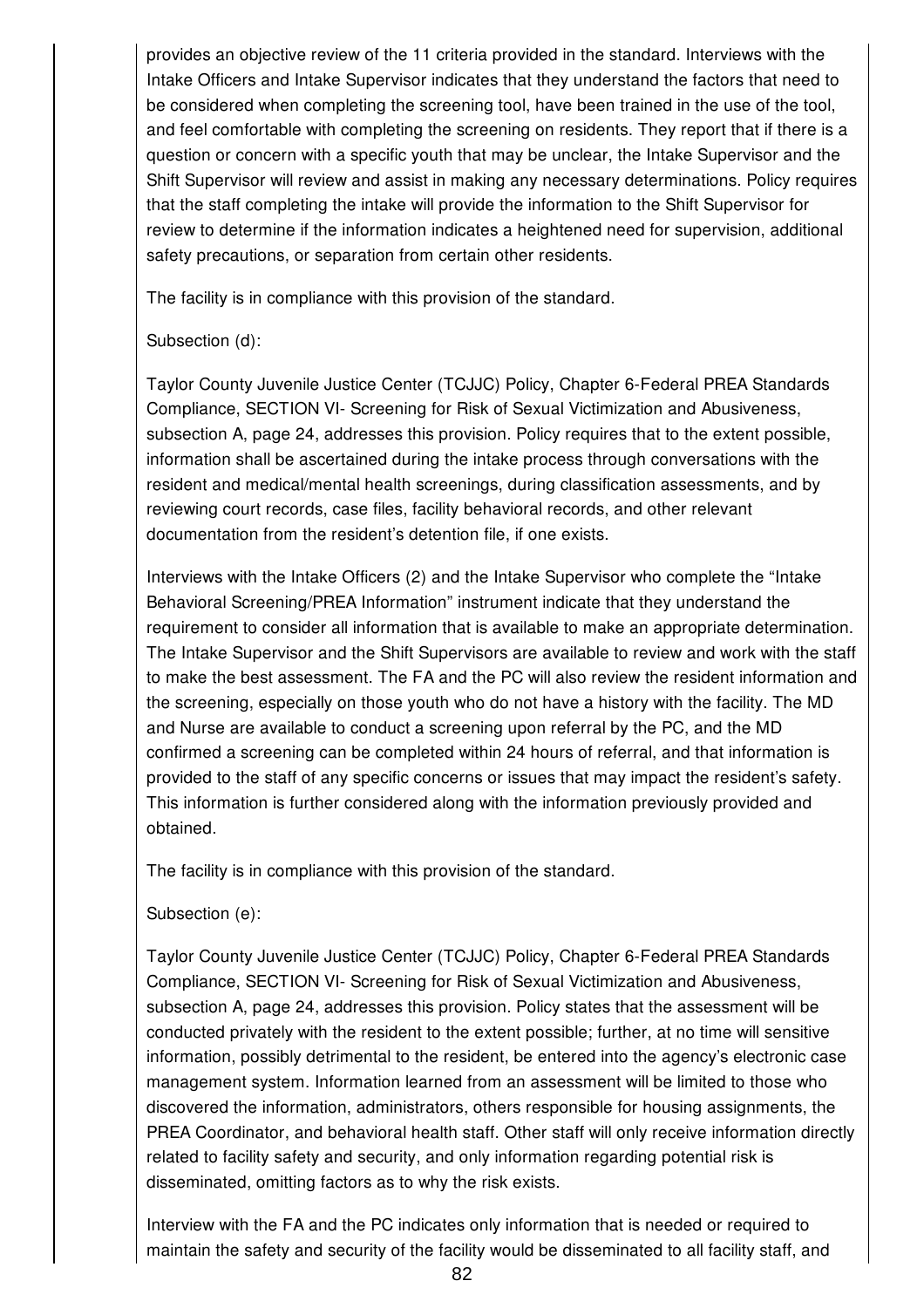discretion used to ensure as much confidentiality as possible for the safety of the individual resident. The FA and PC will have access to appropriate information, and as such, works with staff to ensure resident confidentiality as much as possible, and at the same time, address facility safety for all residents and staff. Interviews with random staff also indicates that they understand the need to deal with confidential information concerning specific residents, and at the same time, work with the Shift Supervisors, the FA, and the PC to ensure safety for all residents and staff.

The facility is in compliance with the provision of this standard.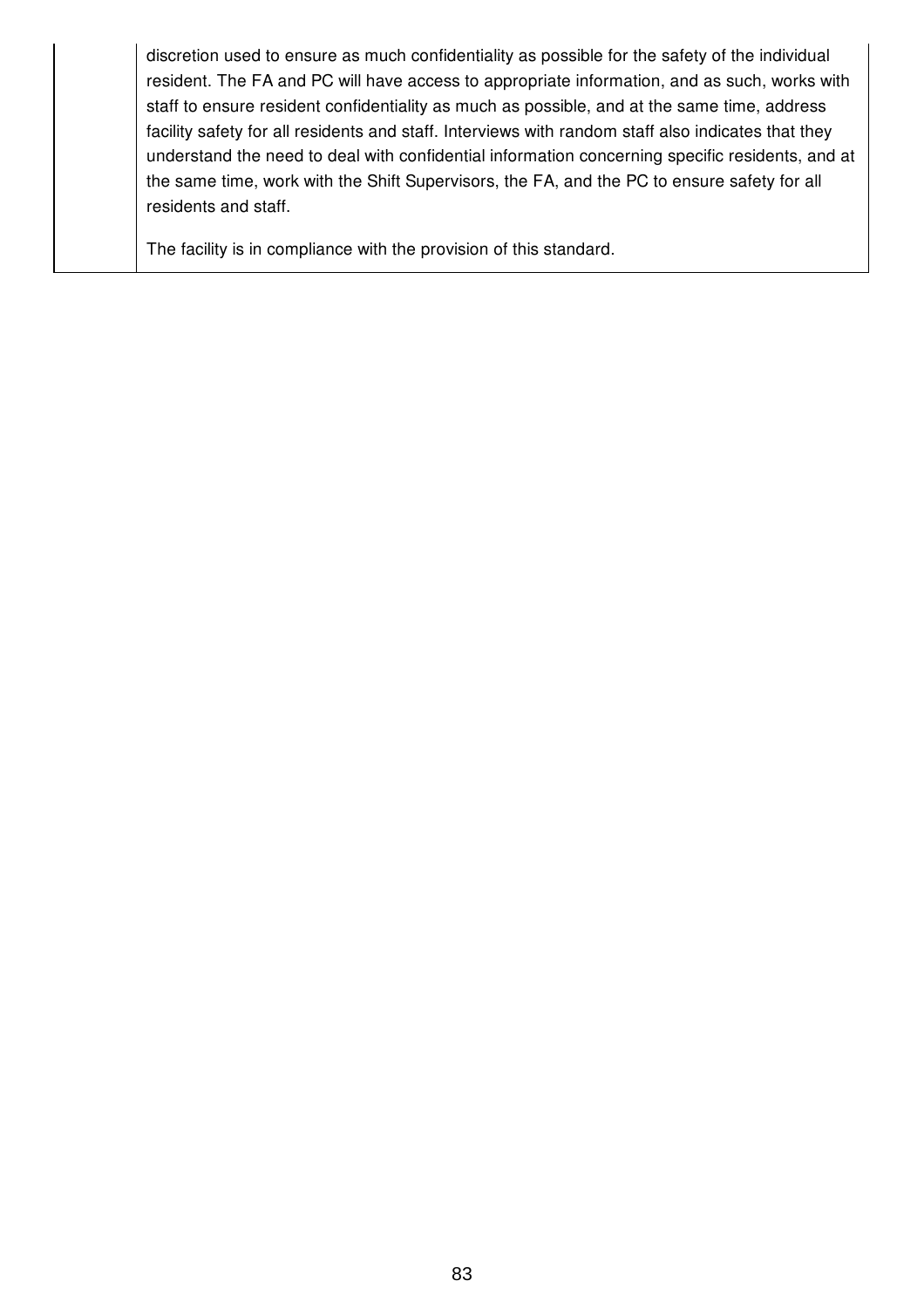| 115.342   Placement of residents                                                                                                                                                                                                                                                                                                                                             |
|------------------------------------------------------------------------------------------------------------------------------------------------------------------------------------------------------------------------------------------------------------------------------------------------------------------------------------------------------------------------------|
| <b>Auditor Overall Determination: Meets Standard</b>                                                                                                                                                                                                                                                                                                                         |
| <b>Auditor Discussion</b>                                                                                                                                                                                                                                                                                                                                                    |
| 115.342 Placement of residents                                                                                                                                                                                                                                                                                                                                               |
| POLICY & DOCUMENT REVIEW:                                                                                                                                                                                                                                                                                                                                                    |
| Taylor County Juvenile Justice Center (TCJJC) Policy, Chapter 6-Federal PREA Standards<br>Compliance, SECTION VI- Screening for Risk of Sexual Victimization and Abusiveness,<br>subsection B, pages 24-25.                                                                                                                                                                  |
| Review of the "Intake Behavioral Screening/PREA Info" instrument utilized by the facility.                                                                                                                                                                                                                                                                                   |
| Documentation in resident files (10).                                                                                                                                                                                                                                                                                                                                        |
| Documentation in resident medical files (10).                                                                                                                                                                                                                                                                                                                                |
| Texas Administrative Code, Title 37 Public Safety and Corrections, Part 11 Texas Juvenile<br>Justice Department, Chapter 343: Secure Juvenile Pre-Adjudication Detention and Post-<br>Adjudication Correctional Facilities.                                                                                                                                                  |
| <b>INTERVIEWS:</b>                                                                                                                                                                                                                                                                                                                                                           |
| Intake Officers (2) and Intake Supervisor                                                                                                                                                                                                                                                                                                                                    |
| Randomly selected residents (7)                                                                                                                                                                                                                                                                                                                                              |
| Targeted residents (2)                                                                                                                                                                                                                                                                                                                                                       |
| Deputy Chief of Secure Facilities/Facility Administrator (FA)                                                                                                                                                                                                                                                                                                                |
| PREA Coordinator (PC)                                                                                                                                                                                                                                                                                                                                                        |
| Contracted Medical Director (MD)                                                                                                                                                                                                                                                                                                                                             |
| Licensed Professional Counselor Associate (LPCA)                                                                                                                                                                                                                                                                                                                             |
| <b>OBSERVATIONS:</b>                                                                                                                                                                                                                                                                                                                                                         |
| Observations while conducting the site review during the on-site phase of the audit                                                                                                                                                                                                                                                                                          |
| Observed the intake process for one (1) youth admitted during the onsite phase of the audit.                                                                                                                                                                                                                                                                                 |
| FINDINGS (by Subsection):                                                                                                                                                                                                                                                                                                                                                    |
| Subsection (a):                                                                                                                                                                                                                                                                                                                                                              |
| Taylor County Juvenile Justice Center (TCJJC) Policy, Chapter 6-Federal PREA Standards<br>Compliance, SECTION VI- Screening for Risk of Sexual Victimization and Abusiveness,<br>subsection B, pages 24-25, addresses this provision. Policy requires that the facility shall use<br>all information obtained pursuant to Standard 115.341 and subsequently to make housing, |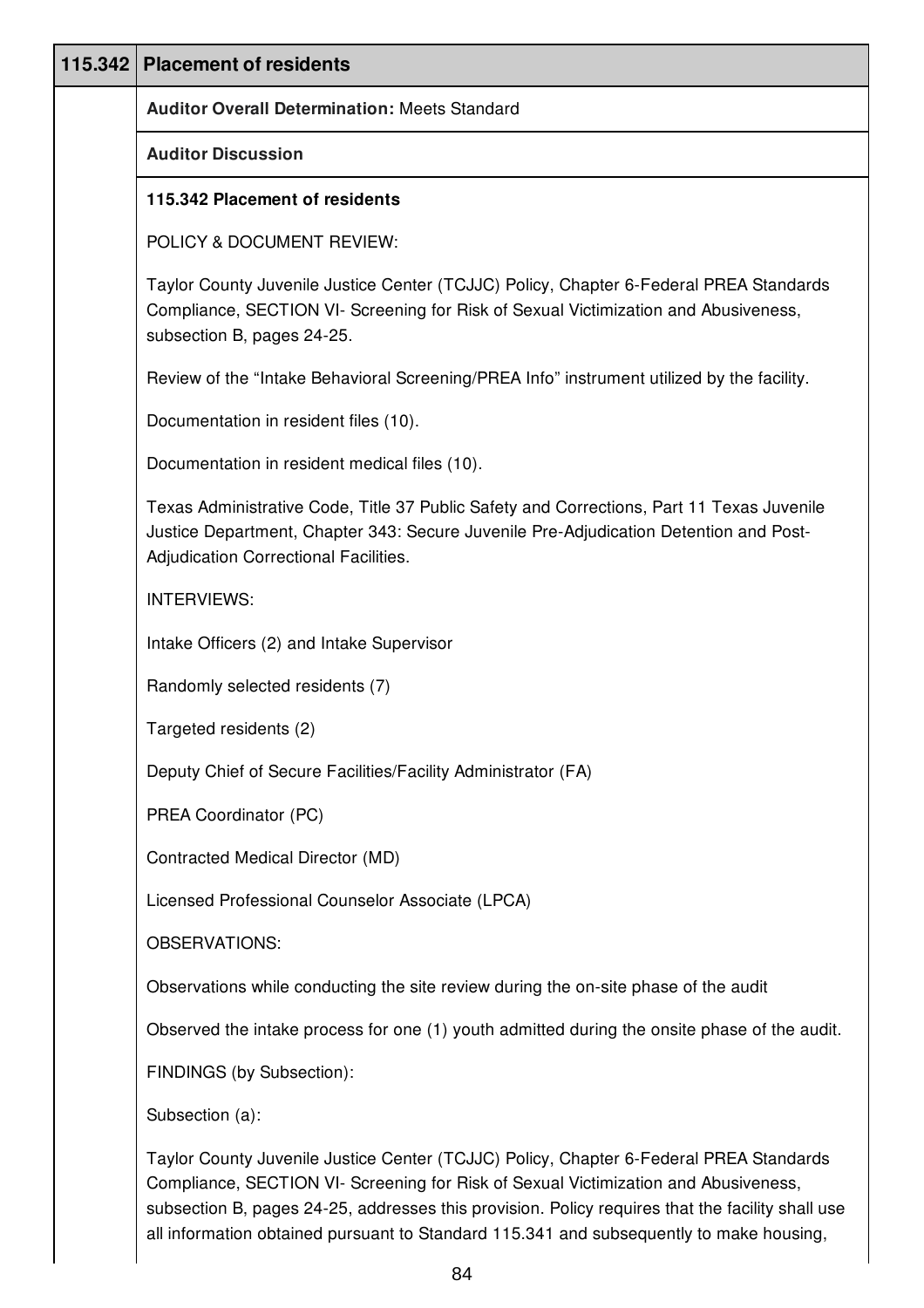bed, program, education, and work assignments for residents with the goal of keeping all residents safe and free from sexual abuse.

Interview with the FA and the PC indicates that staff utilize the information provided in the screening to make decisions about where residents will be placed in the facility and if there are any special precautions. It is important to note that the facility consists of two (2) hallways for housing with 9 single-occupancy rooms in each unit, and one (1) hallway with 4 singleoccupancy rooms, for a total of 22 beds. Upon admission, the resident can be placed in any of the three hallways, based on the current population, considering such factors as the total population, the number of male and female residents, any medical isolations (this has particularly been in use due to the COVID-19 medical isolation initiated by the MD), need to separate older/younger residents, need to separate co-defendants, or need to separate more vulnerable residents. As has been discussed previously, due to the facility being a juvenile detention center with residents being admitted and discharged within a few days, there is regular fluctuation of the total population. Information gathered from the risk screening is utilized to place residents into the most appropriate housing unit given these factors and potentially other considerations, as well as making any adjustments for participation in programming that the facility provides.

Interviews with Intake Officers who complete the risk assessment and the Intake Supervisor indicate that they consider all the information gained from the screening to make the most appropriate decision possible, especially concerning the housing assignment, and given the current population and available space. Shift Supervisors assist and provide direction as needed. It is noted that room assignments can be modified as needed and as the population fluctuates, especially if a particular need of individual resident(s) is identified. The FA and the PC also review the room assignments and consider other options as needed, based on the total population of the facility.

The Auditor reviewed the "Intake Behavioral Screening/PREA Info" instrument utilized by the facility and found that after reviewing information collected, the staff documents the hallway and room assignment, including the date and time the decision is made. The staff member also signs the instrument so that, if needed, supervisors and administrators can follow-up and review decisions made. The Auditor also reviewed resident files (10) and found in 100% of the files, this documentation is completed, and a determination is made prior to the youth being placed in one of the residential hallways.

The facility is in compliance with this provision of the standard.

### Subsection (b):

Taylor County Juvenile Justice Center (TCJJC) Policy, Chapter 6-Federal PREA Standards Compliance, SECTION VI- Screening for Risk of Sexual Victimization and Abusiveness, subsection B, pages 24-25, addresses this provision. Policy provides that residents at risk of sexual victimization may be isolated from others only as a last resort when less restrictive measures are inadequate to keep them and other residents safe, and then only until an alternative means of keeping all residents safe can be arranged. Further, during any period of isolation, the facility shall not deny residents daily large-muscle exercise and any legally required educational programming or special education services.

Interview with the FA and the PC indicates that the facility does not operate an "isolation unit"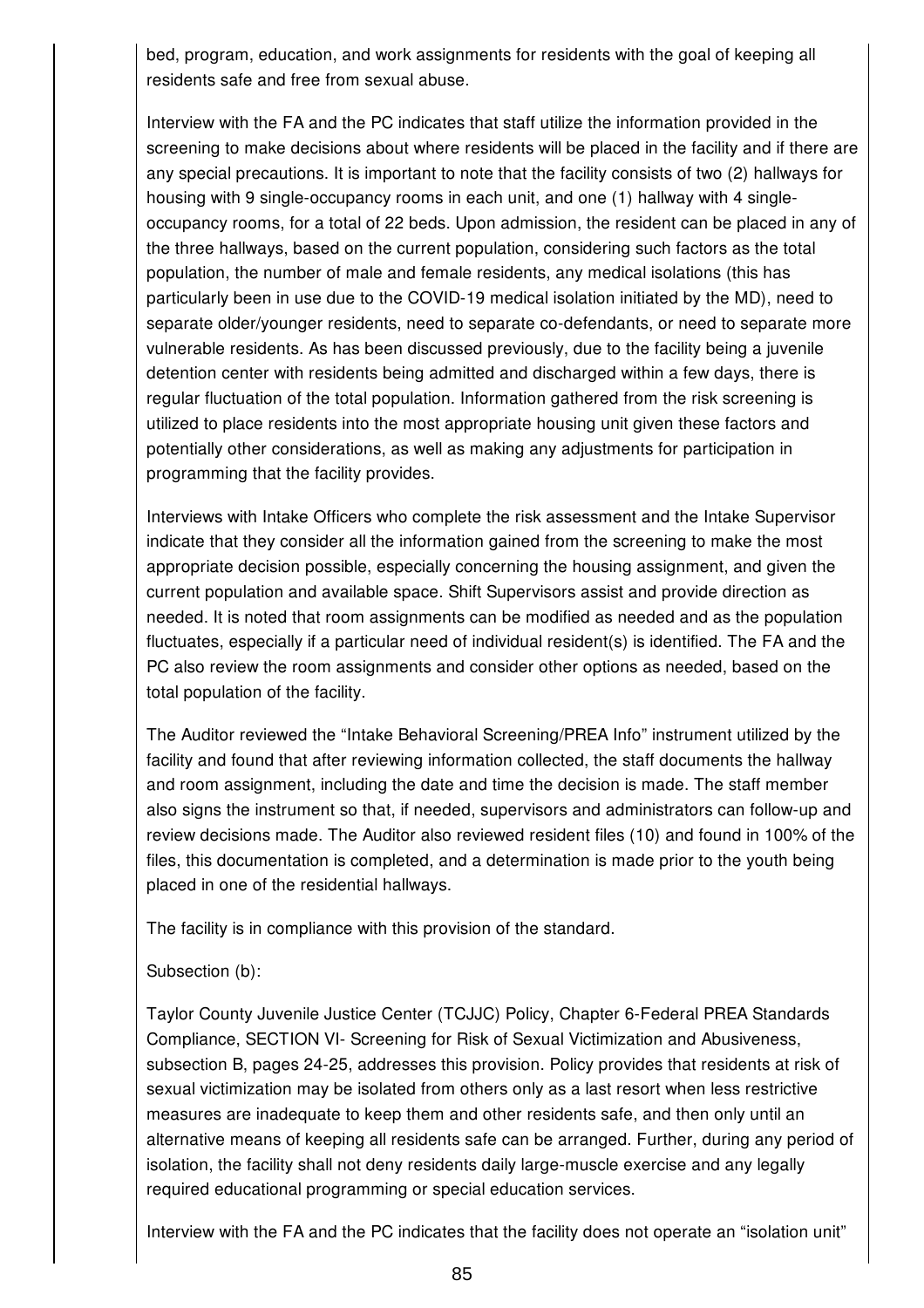for any purpose due to the size of the facility and arrangement of the residential hallways. If necessary, residents placed on a medical or other isolation are assigned to rooms at the far end of a hallway, but not totally removed from other residents in a separate area of the facility; or, based on the number of residents at any given time, the small hallway with only four singleoccupancy rooms can be utilized. Even though the facility has had one allegation of sexual abuse over the past year, as reported in the On-Line Audit System for this audit, no youth has been isolated due to being at risk of sexual victimization. The one allegation made did not specifically involve an incident occurring in the facility, but rather an on-going relationship in the community that was unfounded. Based on this, no resident was denied exercise or educational programming due to any risk of sexual abuse or sexual harassment.

The Auditor inquired of the FA and the PC during the onsite phase of the audit if any youth are placed on "room restriction" in their own room for reasons other than risk of sexual abuse. It was reported that youth can be restricted to their room for behavioral issues, being a threat for physical acting out, or refusing to participate in programming. Interviews with all nine of the randomly selected and targeted residents indicated that some had been placed on a room restriction for misbehavior, but this generally lasted for only a few hours at most. No resident described any feeling or thoughts of being mistreated in this process, and reported that he/she was able to return to regular programming upon completion of the room restriction.

Interview with the MD and the LPCA indicated that no resident is denied medical care or the opportunity to receive counseling, as needed, if placed on room restriction for any reason, or on medical isolation.

The facility is in compliance with this provision of the standard.

Subsection (c):

Taylor County Juvenile Justice Center (TCJJC) Policy, Chapter 6-Federal PREA Standards Compliance, SECTION VI- Screening for Risk of Sexual Victimization and Abusiveness, subsection B, pages 24-25, addresses this provision. Policy requires that lesbian, gay, bisexual, transgender, or intersex residents shall not be place in a particular housing, bed, or other assignments solely on the basis of such identification or status as an indicator of likelihood of being sexually abusive.

Interview with the FA and the PC indicates that staff are not allowed to place residents in a particular housing unit or bed, or any other program assignment, based on their sexual identity. Due to the small population served by the facility, the FA and the PC review residents' room assignments and records at any time, especially those who are admitted for the first time. The FA and the PC indicate that adjustments would be initiated, and staff would be counseled and redirected if it is learned that they were making any such decision. The Auditor also reviewed the "Intake Behavioral Screening/PREA Info" instrument utilized by the facility, and there is nothing in this documentation that would direct or guide the staff completing the risk assessment to make any such determination or decision.

At the time of the onsite phase of the audit, there was no youth who identified as lesbian, gay, bisexual, transgender, or intersex, so the Auditor was not able to conduct a targeted interview with such resident. Further, while conducting interviews with other residents, the Auditor did not further identify any such youth.

The facility is in compliance with this provision of the standard.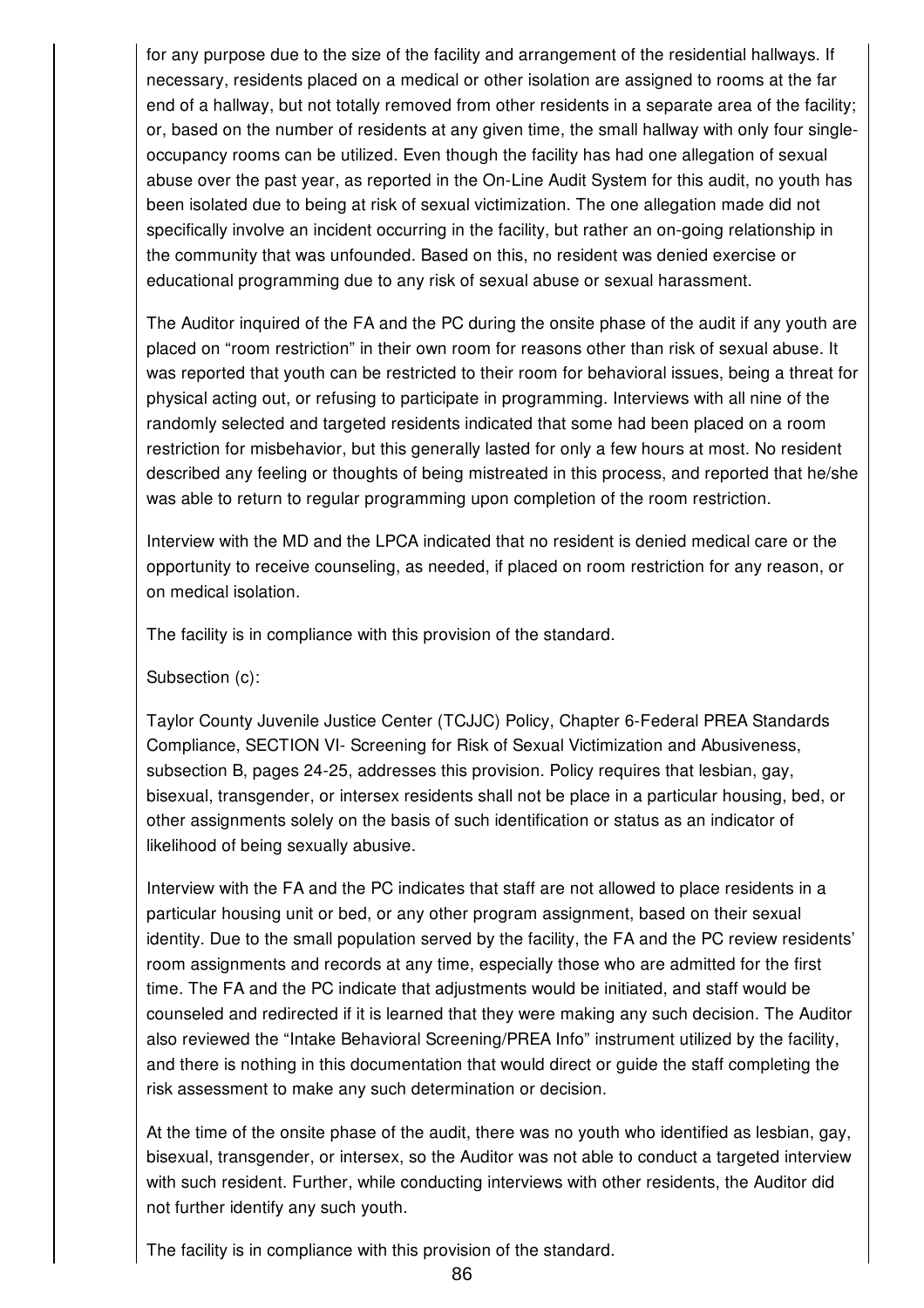Subsection (d):

Taylor County Juvenile Justice Center (TCJJC) Policy, Chapter 6-Federal PREA Standards Compliance, SECTION VI- Screening for Risk of Sexual Victimization and Abusiveness, subsection B, pages 24-25, addresses this provision. Policy provides that in deciding whether to assign a transgender or intersex resident to a housing for male or female residents, and in making other programming assignments, the facility shall consider on a case-by-case basis whether a placement would ensure the resident's health and safety, and whether the placement would present management or security problems.

The FA reported that the facility has rarely, if ever, served a transgender or intersex youth while he has served in this capacity for the past 4-5 years, and particularly since the PREA Standards have been in effect in the facility since prior to the first PREA audit in August 2017. The agency operates only one facility for juvenile offenders, and as described under Subsection (a) above, the facility only has 22 single-occupancy rooms for both male and female residents. If a resident who is transgender or intersex was to be admitted, the facility would act on a case-by-case basis to ensure the health and safety of the individual resident, and consider how the placement of the resident would present management issues. Up to the time of this audit, this has not presented an issue for the facility, and it is anticipated that the facility staff would be able to appropriately serve and manage a resident as required.

Because there was no resident who identifies as transgender or intersex in the population during the onsite phase of the audit, and no records to review to provide insight into how the facility best serves this population, no targeted interview or record review was completed. The Auditor did interview a total of nine residents, and all consistently indicated that they feel safe within the facility, and do not have any fear of being victimized by staff or other residents.

The facility is in compliance with this provision of the standard.

### Subsection (e):

Taylor County Juvenile Justice Center (TCJJC) Policy, Chapter 6-Federal PREA Standards Compliance, SECTION VI- Screening for Risk of Sexual Victimization and Abusiveness, subsection B, pages 24-25, addresses this provision. requiring that placement and programming assignments for each transgender or intersex resident shall be reassessed at least twice a year to review any threats to safety experienced by the resident.

As has been previously addressed, the facility is a 22-bed juvenile pre-adjudication facility, or more commonly referred to as a juvenile detention center, with an average daily population of 11 and an average length of stay of 22 days. The facility's population changes constantly as youth are arrested and admitted to the facility, the case is processed, the resident is possibly released to the family, court action is taken, and the case is adjudicated and disposed. The FA and the PC report, as well as policy provides, that an assessment would be conducted at least twice a year if a resident was to remain in the facility for that length of time.

Because there was no resident who identifies as transgender or intersex in the population during the onsite phase of the audit, and no records to review to provide insight into how the facility best serves this population, no targeted interview or record review was completed. The Auditor did interview a total of nine residents, and all consistently indicated that they feel safe within the facility, and do not have any fear of being victimized by staff or other residents.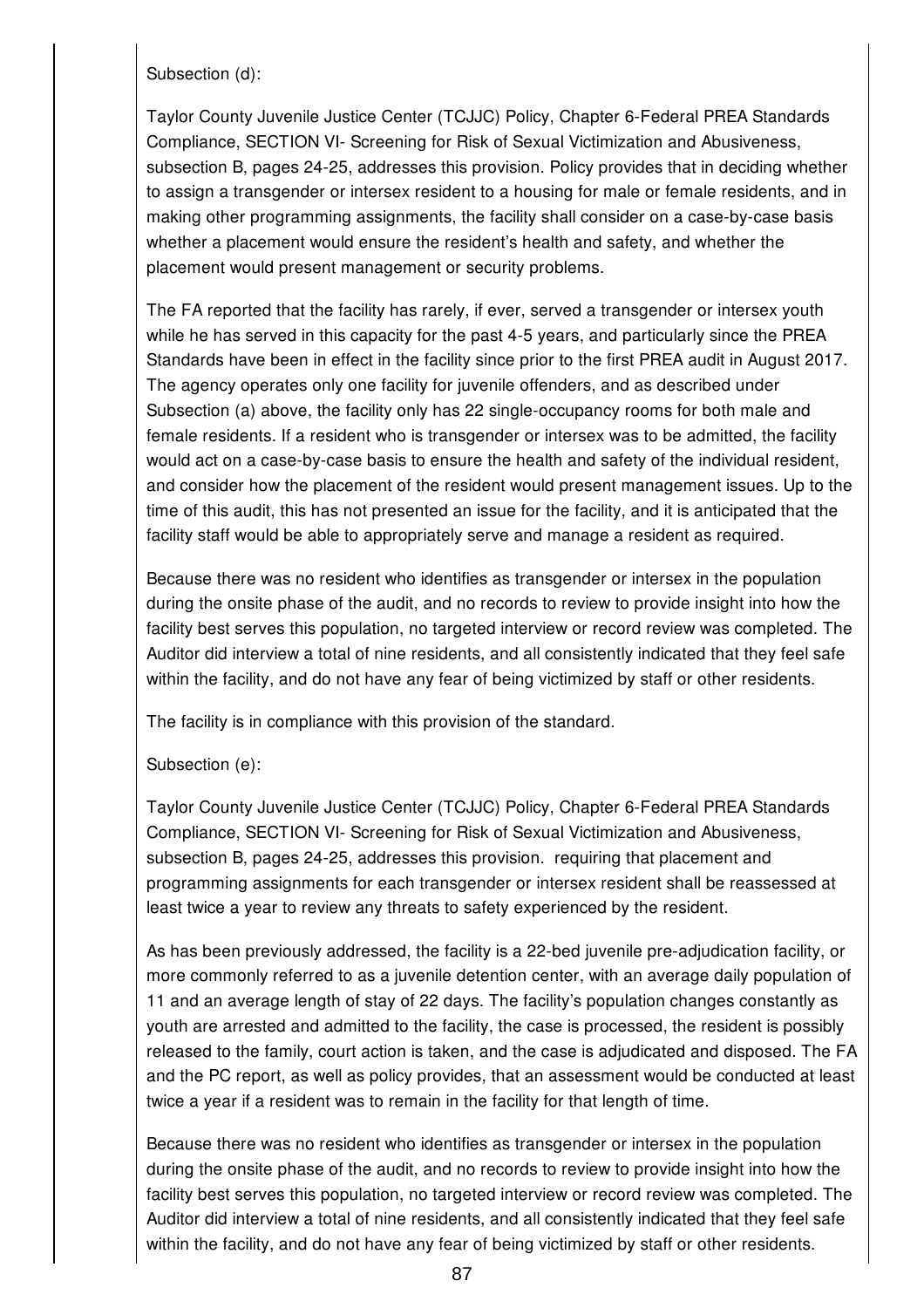The facility is in compliance with this provision of the standard.

## Subsection (f):

Taylor County Juvenile Justice Center (TCJJC) Policy, Chapter 6-Federal PREA Standards Compliance, SECTION VI- Screening for Risk of Sexual Victimization and Abusiveness, subsection B, pages 24-25, addresses this provision. requiring that a transgender or intersex resident's own view with respect to his/her own safety will be given serious consideration.

The FA reported that the facility has rarely, if ever, served a transgender or intersex youth while he has served in this capacity for the past 4-5 years, and particularly since the PREA Standards have been in effect in the facility since prior to the first PREA audit in August 2017. The agency operates only one facility for juvenile offenders, and as described under Subsections above, the facility only has 22 single-occupancy rooms for both male and female residents. If a resident who is transgender or intersex was to be admitted, the facility would give serious consideration to a transgender or intersex resident's personal view with respect to his/her own safety consideration. Up to the time of this audit, this has not presented an issue for the facility. From interviews with the FA and the PC, as well as Intake Officers who complete the risk screening and randomly selected security staff who provide direct supervision of residents, it is anticipated that the facility staff would be able to appropriately serve and manage a transgender or intersex resident as required.

Because there was no resident who identifies as transgender or intersex in the population during the onsite phase of the audit, and no records to review to provide insight into how the facility best serves this population, no targeted interview or record review was completed. The Auditor did interview a total of nine residents, and all consistently indicated that they feel safe within the facility, and do not have any fear of being victimized by staff or other residents. It is expected that the FA and the PC, as well as all staff, would take necessary steps and precautions to ensure the safety of any resident, and particularly a transgender or intersex resident as required, and take the resident's input into consideration when making any decision.

The facility is in compliance with this provision of the standard.

Subsection (g):

Taylor County Juvenile Justice Center (TCJJC) Policy, Chapter 6-Federal PREA Standards Compliance, SECTION VI- Screening for Risk of Sexual Victimization and Abusiveness, subsection B, pages 24-25, addresses this provision. requiring that transgender and intersex residents shall shower separately from other residents.

Interviews with the FA and the PC, as well as randomly selected security staff and Shift Supervisors (11), all residents are allowed to shower one-at-a-time, in privacy, and outside of the view of any camera. Interviews with randomly selected and targeted residents verify that all residents shower separately, one at a time. Both staff and residents consistently explained how this is done using showers located in two residential hallways. Both staff and residents indicate that this arrangement allows sufficient time and space for residents to shower separately, especially considering the average daily population of the facility.

While conducting the site review of the facility during the onsite phase of the audit, the Auditor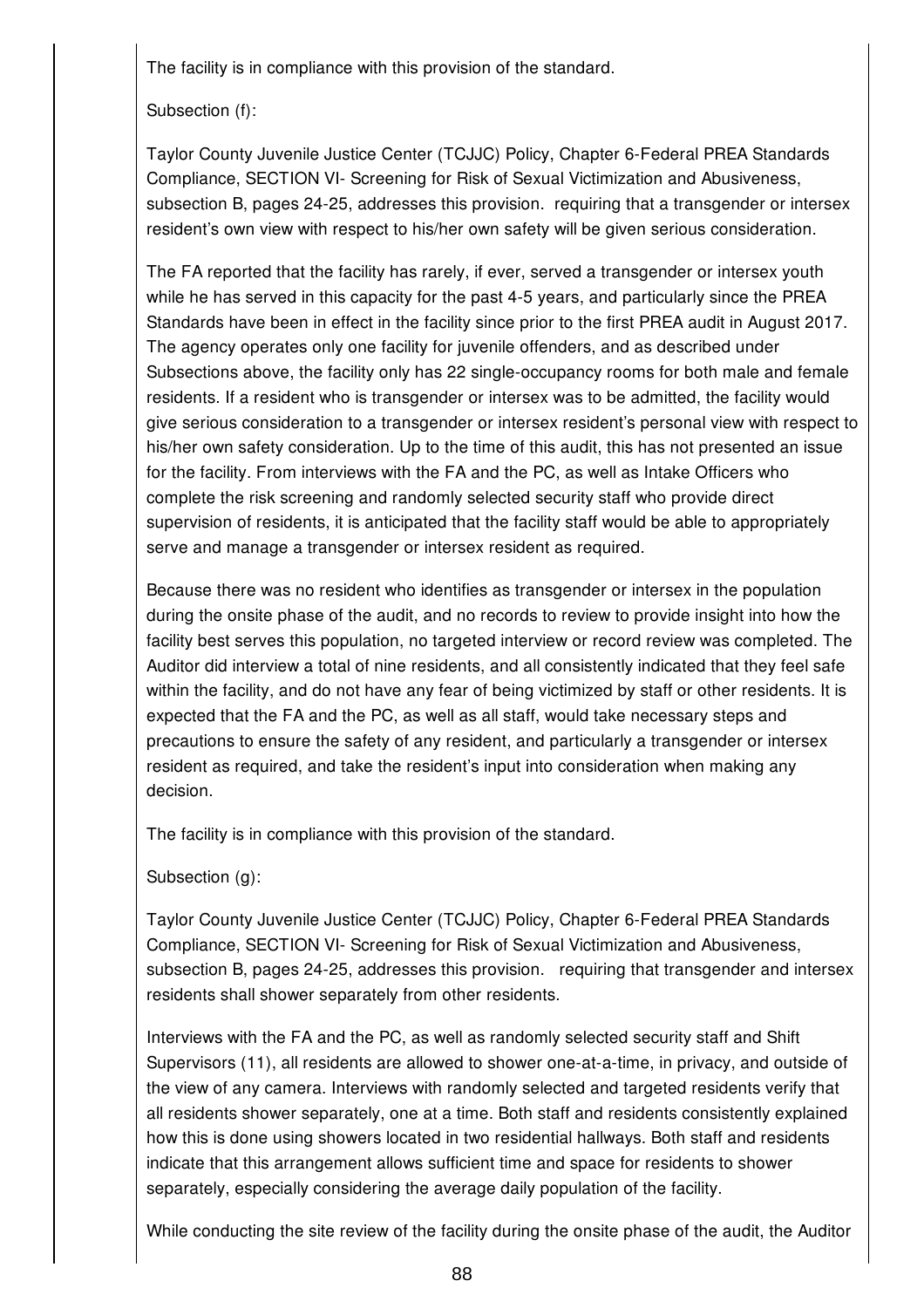was able to view the residential hallways and specifically the available showers. The layout of the hallways provides for the ability to have residents shower one at a time in the two different locations identified and discussed.

The facility is in compliance with this provision of the standard.

Subsection (h):

Taylor County Juvenile Justice Center (TCJJC) Policy, Chapter 6-Federal PREA Standards Compliance, SECTION VI- Screening for Risk of Sexual Victimization and Abusiveness, subsection B, pages 24-25, addresses this provision. Policy requires that if a resident is isolated pursuant to subsection (b) of this standard, and paragraph VI.B.2 of this policy, the facility shall clearly document the basis for the concern for the resident's safety, and the reason why no alternative means of separation can be arranged.

As documented in the On-Line Audit System, the facility reports no incidents of isolating a resident at risk of sexual victimization in the 12 months prior to the audit. As noted previously, there has been one allegation of sexual assault in the previous 12 months that was determined as unfounded. In addition, this incident did not involve activity in the facility, but rather an alleged on-going relationship in the community between a youth who had been in the facility. This is also supported by reports from the Office of the Inspector General, Texas Juvenile Justice Department. The Auditor reviewed the documentation on this one incident as well and found no other indications of concern. Policy is in place that does require that the facility will document the basis for isolating a resident for safety purposes, and why no other arrangements could be provided, in the event such was to occur.

The facility is in compliance with this provision of the standard.

Subsection (i):

Taylor County Juvenile Justice Center (TCJJC) Policy, Chapter 6-Federal PREA Standards Compliance, SECTION VI- Screening for Risk of Sexual Victimization and Abusiveness, subsection B, pages 24-25, addresses this provision. requiring that every 30 days, the facility shall afford each resident described within this provision of the standard and within this policy a review to determine if there is a need for separation from the general population.

As has been described under other subsections of this provision of the standard, the facility does not operate a separate "isolation unit" and has not isolated a resident that required a 30 day review, and that it is rare, if ever, that a transgender or intersex youth is detained in the facility. From interview with the FA and the PC, the facility places value on having the youth engaged in services and programming rather than being placed on a room restriction for any extended time, unless exigent circumstances require such action, based on the health and safety of residents and staff.

In addition, as a certified Juvenile Pre-Adjudication Facility in Texas, the facility must meet standards promulgated by the Texas Juvenile Justice Department. These standards are found in the Texas Administrative Code, Title 37 Public Safety and Corrections, Part 11 Texas Juvenile Justice Department, Chapter 343: Secure Juvenile Pre-Adjudication Detention and Post-Adjudication Correctional Facilities. Standard in §343.290, Protective Isolation, requires, in part: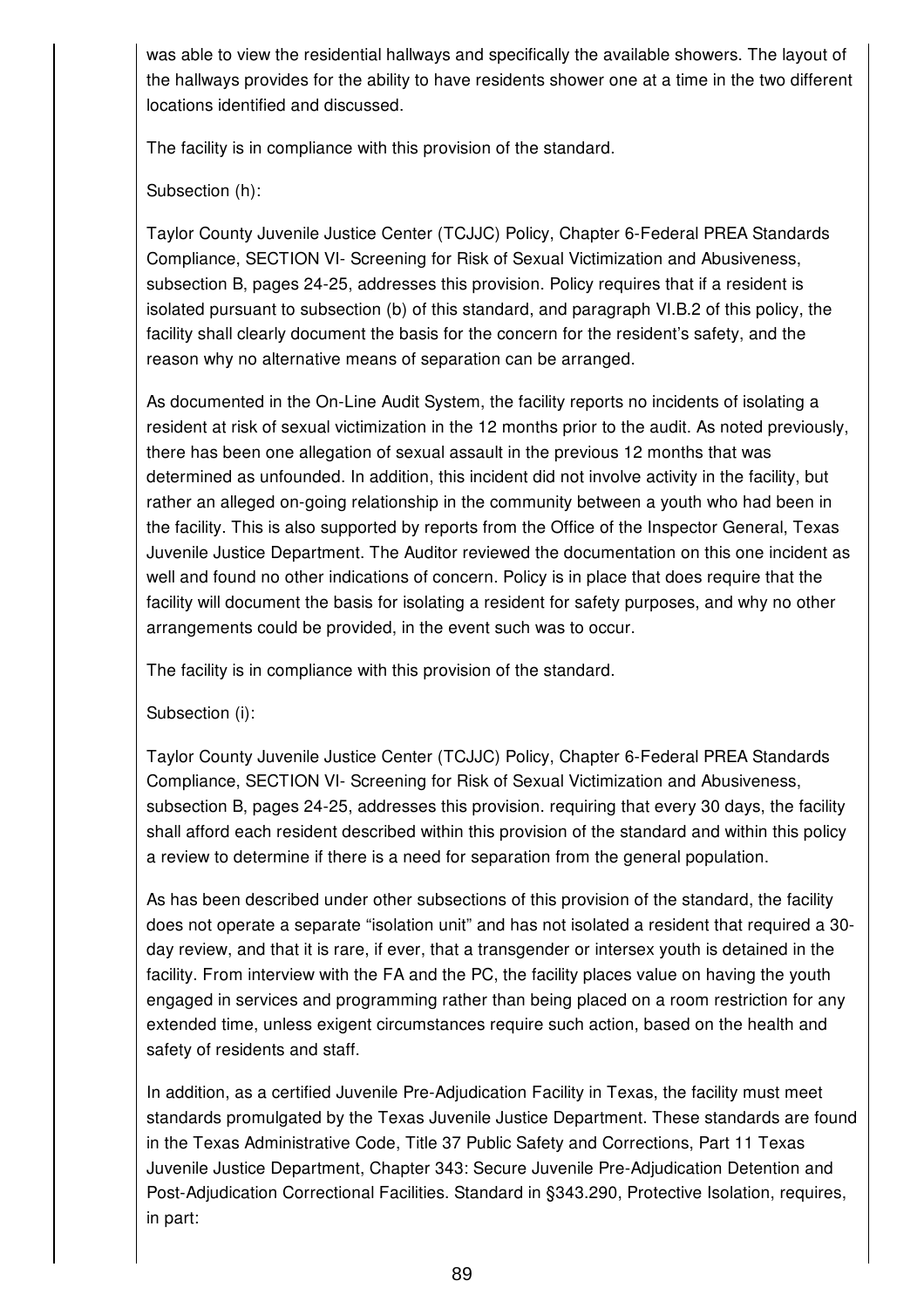(a) Protective isolation may be used as a last resort only when: (1) a resident is physically threatened by a resident or a group of residents; (2) less restrictive measures are inadequate to keep the resident safe; and (3) the decision is approved in writing by the facility administrator.

(b) Protective isolation may be used only until alternative means for keeping the resident safe can be arranged.

(d) If the protective isolation of a resident exceeds 24 hours, the facility administrator shall immediately conduct a documented review of the circumstances surrounding the level of threat faced by the resident and make a determination as to whether other less restrictive protective measures are appropriate and available. If continued protective isolation is approved, the facility administrator shall ensure that the review document includes a plan to ensure the isolated resident is provided all required program services during the period of protective isolation.

The FD is required under these standards to review the placement within 24 hours, and to determine if continuation is required or if other less restrictive alternatives are available. In addition, the FD is required to develop a plan to meet the needs of the resident.

The facility is in compliance with this provision of the standard.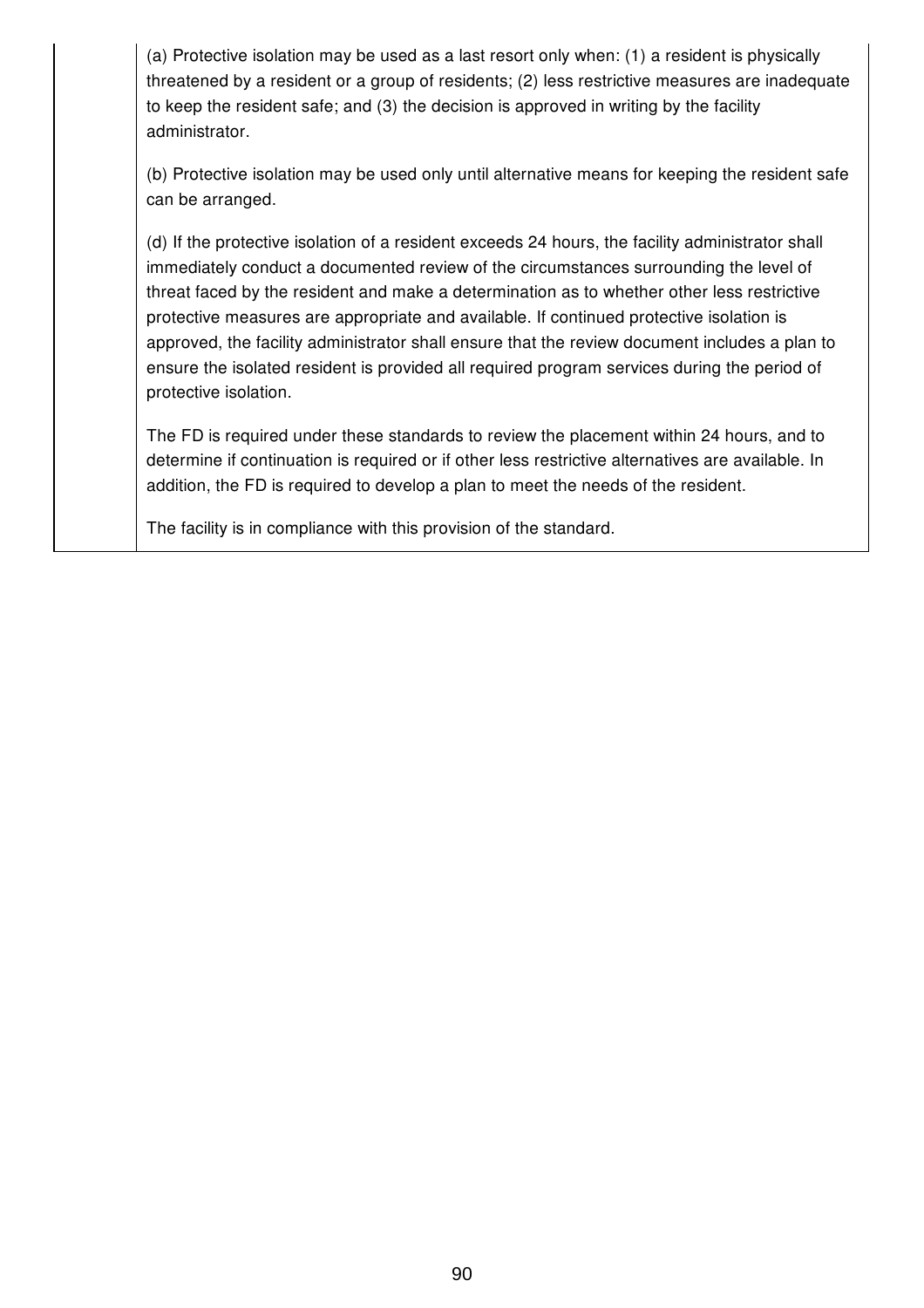| 115.351 | <b>Resident reporting</b>                                                                                                                                                                                                                                                                 |
|---------|-------------------------------------------------------------------------------------------------------------------------------------------------------------------------------------------------------------------------------------------------------------------------------------------|
|         | <b>Auditor Overall Determination: Meets Standard</b>                                                                                                                                                                                                                                      |
|         | <b>Auditor Discussion</b>                                                                                                                                                                                                                                                                 |
|         | 115.351 Resident reporting                                                                                                                                                                                                                                                                |
|         | POLICY & DOCUMENT REVIEW:                                                                                                                                                                                                                                                                 |
|         | Taylor County Juvenile Justice Center (TCJJC) Policy, Chapter 6-Federal PREA Standards<br>Compliance, SECTION VII- Reporting, subsections A, B, C, & D, pages 25-28.                                                                                                                      |
|         | Grievance Form.                                                                                                                                                                                                                                                                           |
|         | Posting titled "How to Report" providing multiple contact agency names and phone numbers.                                                                                                                                                                                                 |
|         | Resident Orientation Handbook in both English and Spanish.                                                                                                                                                                                                                                |
|         | Various posters in both English and Spanish.                                                                                                                                                                                                                                              |
|         | Juvenile Supervision Officers' (JSO) "reference card" that provides a quick reminder on<br>various items such as contacts, resources, and responsibilities as a first responder.                                                                                                          |
|         | Bookmarks provided to residents at intake.                                                                                                                                                                                                                                                |
|         | MOUs with multiple community agencies, including the Taylor County Sheriff Department, the<br>NOAH Project, the Regional Victims Crisis Center, the Betty Hardwick Center.                                                                                                                |
|         | <b>INTERVIEWS:</b>                                                                                                                                                                                                                                                                        |
|         | Randomly selected security staff (9) and Shift Supervisors (2)                                                                                                                                                                                                                            |
|         | Randomly selected residents (7)                                                                                                                                                                                                                                                           |
|         | Targeted residents (2)                                                                                                                                                                                                                                                                    |
|         | Deputy Chief of Secure Facilities/Facility Administrator (FA)                                                                                                                                                                                                                             |
|         | PREA Coordinator (PC)                                                                                                                                                                                                                                                                     |
|         | <b>OBSERVATIONS:</b>                                                                                                                                                                                                                                                                      |
|         | Observations while conducting the site review during the on-site phase of the audit, including<br>multiple posters and notices.                                                                                                                                                           |
|         | FINDINGS (by Subsection):                                                                                                                                                                                                                                                                 |
|         | Subsection (a):                                                                                                                                                                                                                                                                           |
|         | Taylor County Juvenile Justice Center (TCJJC) Policy, Chapter 6-Federal PREA Standards<br>Compliance, SECTION VII- Reporting, subsection A, pages 25-26, addresses this provision,<br>requiring that the facility shall provide multiple methods for residents to privately report sexual |

abuse or sexual harassment, and retaliation by other residents or staff for reporting sexual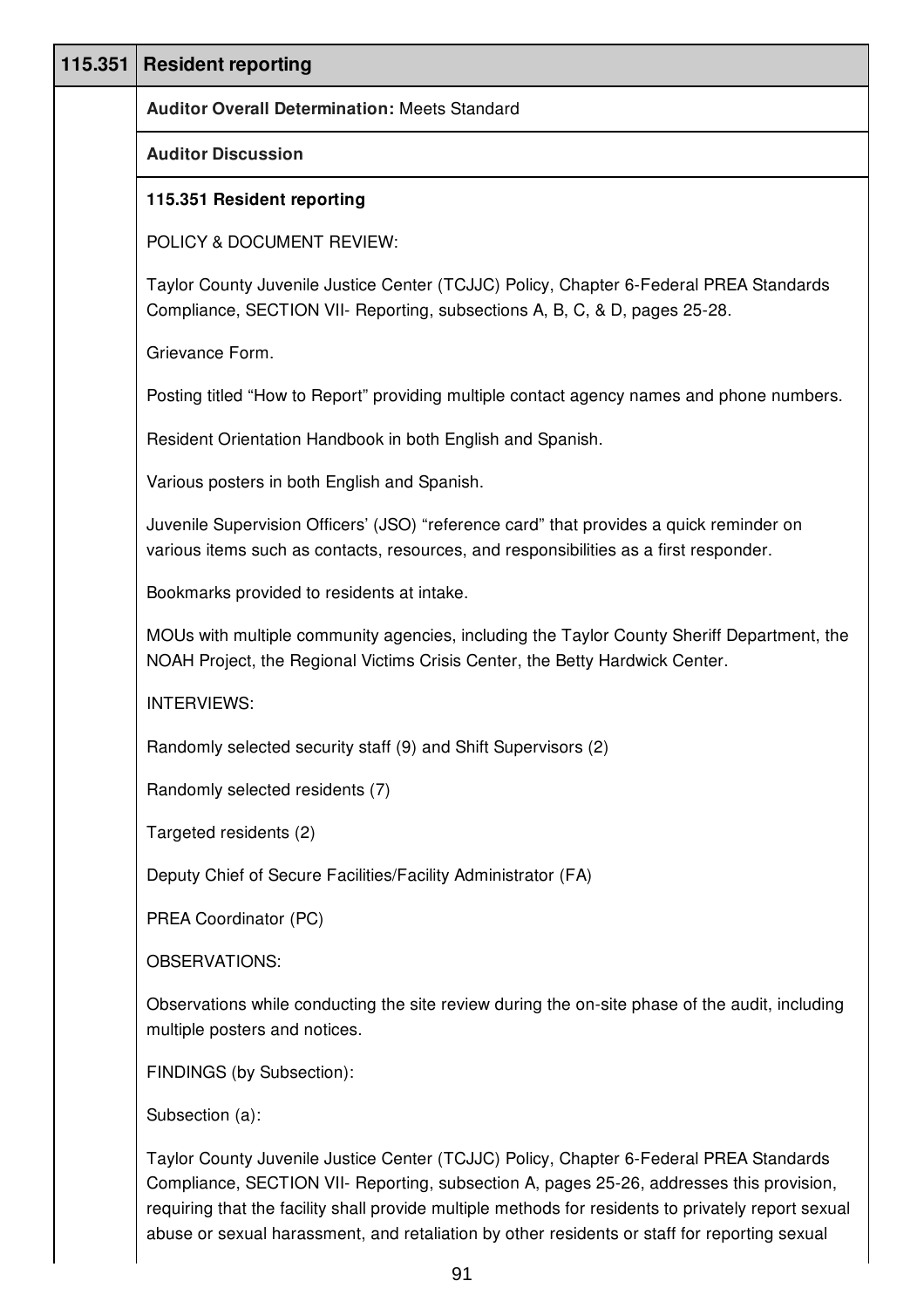abuse or sexual harassment, and staff neglect or violation of responsibilities that may have contributed to such incidents. Facility policy specifically provides options such as the resident grievance process; the 1-800# number that connects directly to the Texas Juvenile Justice Department (TJJD) abuse hotline; in person confidential meeting with any employee, intern, volunteer, or contract provider; or, the phone number to the Taylor County Sheriff Office.

During interviews with random security staff and Shift Supervisors, several options were identified including the 1-800 hotline to TJJD and other agencies, filing a grievance, disclosing to a staff member in private, talking to a supervisor, talking to the FA or the PC, and talking to a volunteer. Several staff members referenced the JSO Reference Card that each carry with them while working and that provides a quick reference, if needed. During interviews with randomly selected residents (7) and targeted residents (2), they indicated the same resources, including the 1-800#, file a grievance, talk to staff, talk to a teacher, write it down and give to staff, and often referenced the posters and other notices provided with contact numbers.

While conducting the site review during the onsite phase of the audit, the Auditor observed posters and notifications throughout the facility, especially where youth would be involved in activities, providing information for the TJJD hotline and other available resources in the community.

The facility is in compliance with this provision of the standard.

### Subsection (b):

Taylor County Juvenile Justice Center (TCJJC) Policy, Chapter 6-Federal PREA Standards Compliance, SECTION VII- Reporting, subsection A, pages 25-26, addresses this provision. Policy requires that the facility provides information to residents to report abuse or harassment to a public or private entity or office that is not part of the TCJJC and that is able to receive and immediately forward resident reports of sexual abuse and sexual harassment to TCJJC officials, allowing the resident to remain anonymous upon request. These public and private agencies include: the Texas Juvenile Justice Department (TJJD), the Taylor County Sheriff Department, the Abilene Police department, and the NOAH Project of Abilene. In addition, even though there is no specific policy requiring it, contact information is provided on the Consulate General office in Austin, Texas, and the Department of Homeland Security OIG for any youth held for civil immigration purposes. Residents can make anonymous reports to any of these agencies.

Interviews with the FA and the PC confirm that the facility provides contact information to residents for the agencies identified. If the resident was to contact the TJJD 1-800# hotline, a TJJD representative will contact either the Agency Head or the FA to inform them of any reported allegation immediately. The same would be true if a resident was to contact one of the local law enforcement agencies or the NOAH Project. From interviews with representatives from the Sheriff Department and the NOAH Project, the Auditor was informed that the facility would be contacted immediately and informed of the allegation. Neither agency is restricted due to receiving federal funds or other limitations, and understand the need to immediately report any allegation so that actions can be taken immediately to support the alleged victim. There were no youth being detained for only civil immigration purposes. The CJPO and the FA indicate that detaining a youth for this purpose would rarely occur, if at all, as other facilities are used for this purpose in the state. The facility has information for the consular office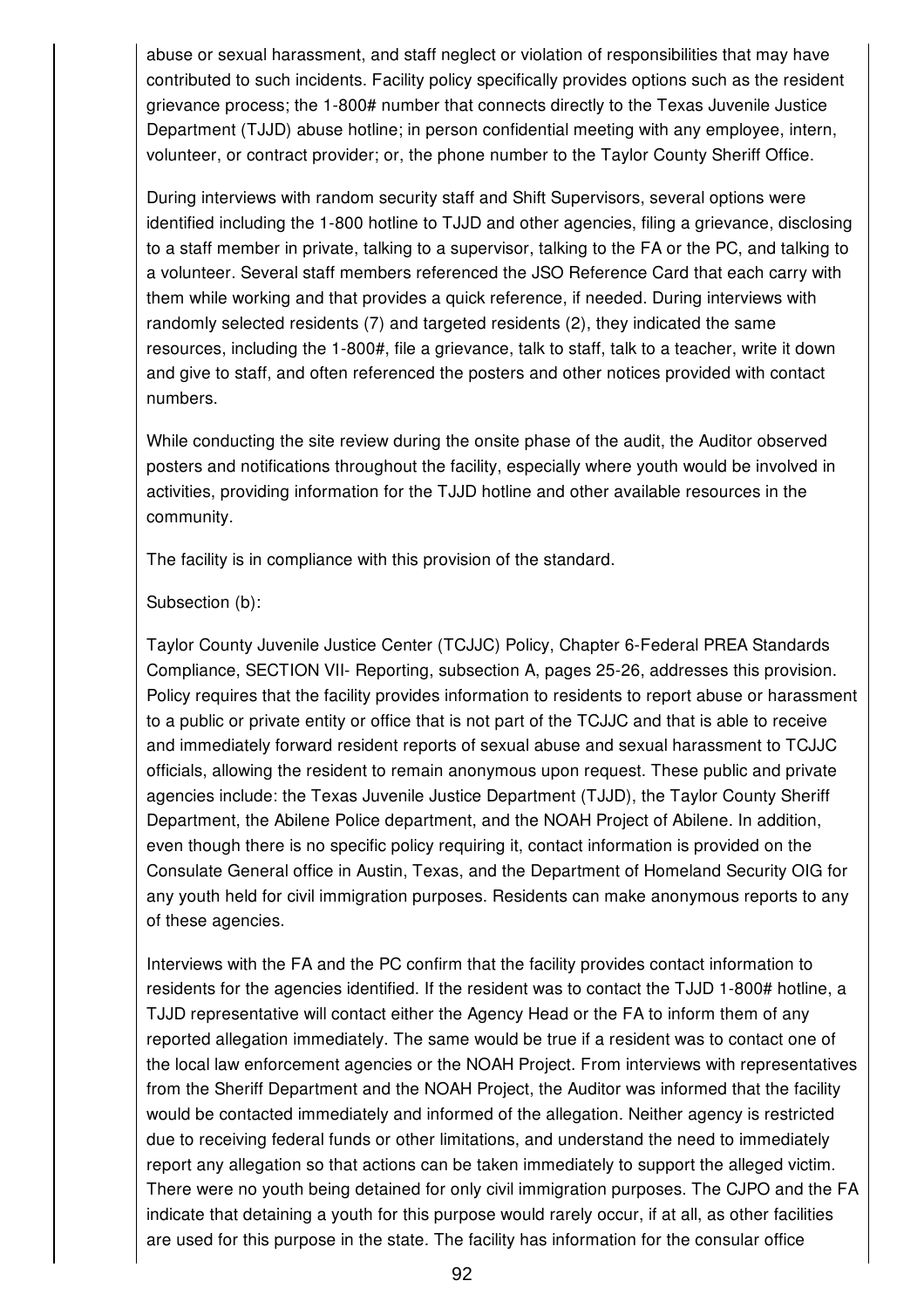available, if needed, and this information is posted throughout the facility for residents to call both the Consulate General of Mexico and the Department of Homeland Security OIG.

Interviews with the residents confirm that they have information available to them to contact an outside agency. Residents consistently indicated that they know about the 1-800# hotline. They have been informed of the availability to contact this number, as well as other agencies, and they are aware of the posters throughout the facility that provide the contact numbers. While conducting the site review during the on-site phase of the audit, the Auditor was able to see posters, in both English and Spanish, with the 1-800# hotline that youth can call to report any allegation of sexual abuse or sexual harassment, as well as the Sheriff Office and the NOAH Project. Posters were located throughout the facility, and in locations where youth regularly participate in activities.

The facility is in compliance with this provision of the standard.

### Subsection (c):

Taylor County Juvenile Justice Center (TCJJC) Policy, Chapter 6-Federal PREA Standards Compliance, SECTION VII- Reporting, subsection A, pages 25-26, addresses this provision. Policy requires the staff will accept reports made verbally, in writing, anonymously, and from third parties, and shall promptly document any verbal reports on a witness statement. Staff are then required to follow mandatory reporting duties, and the witness statement will be turned in to the supervisor on duty to follow the mandatory reporting requirements.

Further, the response documented in the On-Line Audit System to this specific standard indicates that staff are to document verbal reports "immediately." From interview with the FA and the PC, it is reported that any staff member receiving a verbal report involving an allegation of sexual abuse or sexual harassment is expected to report the allegation immediately, as required by policy, and would make a report to the Shift Supervisor immediately. Written documentation with all details would be provided as soon as possible. Interviews with randomly selected staff indicates that staff understand their collective responsibility to report any verbal allegation they receive immediately, without hesitation. All staff interviewed stated that they would report an allegation of sexual abuse or sexual harassment immediately after completing their conversation with the resident.

As noted previously, there has been one allegation of sexual assault in the previous 12 months that was determined as unfounded. In addition, this incident did not involve activity in the facility, but rather an alleged on-going relationship in the community between a youth who had been in the facility and a facility employee. This is also supported by reports from the Office of the Inspector General, Texas Juvenile Justice Department. The Auditor reviewed the documentation on this one incident as well and found no other indications of concern. Policy is in place that does require that the facility will document the basis for isolating a resident for safety purposes, and why no other arrangements could be provided, in the event such was to occur.

The facility is in compliance with this provision of the standard.

### Subsection (d):

Taylor County Juvenile Justice Center (TCJJC) Policy, Chapter 6-Federal PREA Standards Compliance, SECTION VII- Reporting, subsection A, pages 25-26, addresses this provision.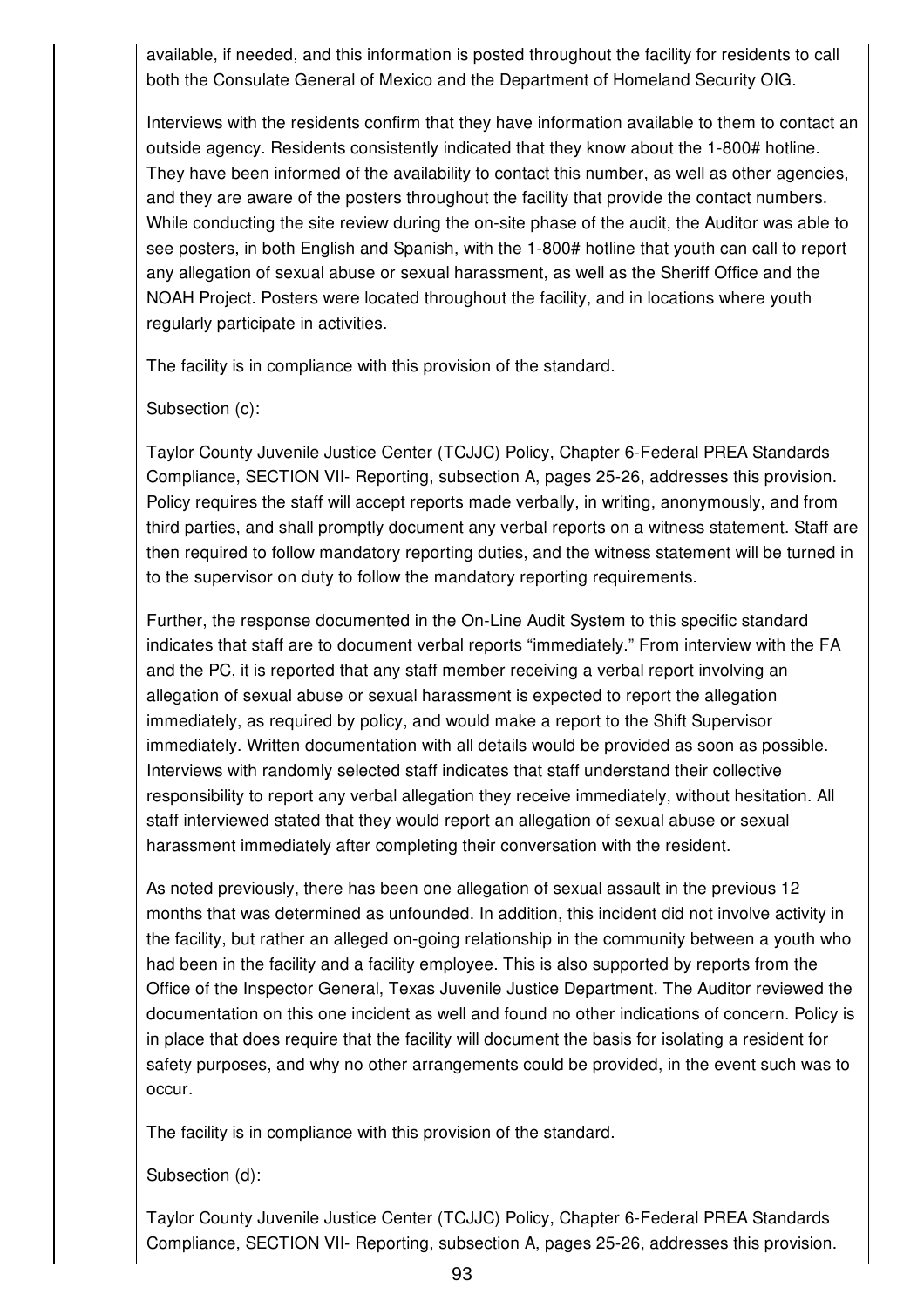The facility shall provide residents with access to the necessary tools to make a written report regarding sexual abuse or sexual harassment, retaliation, or any staff neglect.

From conversation with the FA and the PC, the primary method for residents to submit a written report is the grievance form. Grievances are made readily available to residents, and they can complete and submit a completed grievance without having to give it to a staff member to submit. Staff will provide a pen or pencil to complete the grievance. A grievance box is provided in the dayroom where residents can insert the completed grievance form into on opening in the box where staff or other residents cannot access. The grievances are collected by the Shift Supervisors for review and response. If the grievance cannot be resolved by the Shift Supervisor, the FA or the PC will review and address. A grievance log is maintained with all grievances filed on an annual calendar-year basis, and each grievance is numbered and logged chronologically.

The Auditor was able to review the grievance logs maintained for those filed in calendar year 2020, and year-to-date in 2021. A total of 95 grievances were filed in 2020. The Auditor reviewed all of the grievances, and selected every sixth grievance in 2020 for more thorough review, a total of fifteen (15). All of the grievances were related to complaints that were not related to any allegation of sexual abuse or sexual harassment. The Auditor found no subtle information in the grievances that would indicate that there was an incident of sexual abuse or sexual harassment that was overlooked or went unreported.

From interviews with residents, all know that they can complete a written grievance report and submit it by dropping it in the box provided in the dayroom area. All youth were able to describe how to obtain the grievance form, that they are allowed to complete the grievance as soon as possible, and how to get it submitted in the box provided. No youth expressed any concern with how and when to submit a grievance, and were able to describe to the Auditor the steps each would take to do so.

The facility is in compliance with this provision of the standard.

### Subsection (e):

Taylor County Juvenile Justice Center (TCJJC) Policy, Chapter 6-Federal PREA Standards Compliance, SECTION VII- Reporting, subsection A, pages 25-26, addresses this provision. Policy requires that employees, interns, and volunteers shall be provided with a method to privately report sexual abuse and sexual harassment of residents, and provides methods to do so, including (1) in person in a confidential meeting with an administrator or the PC; (2) email to an agency administrator or PC; (3) directly reporting to the Texas Juvenile Justice Department, using the 1-800# hotline; or, (5) contacting the Taylor County Sheriff Department. Staff, interns, and volunteers are informed of how they can make a report during the required PREA training, posters with the 1-800# hotline are posted throughout the facility, and the JSO reference cards provided to each staff member that they carry with them while on duty.

Interviews with randomly selected staff (13) indicates that 100% of those interviewed are aware of their ability to make a private report, and most indicated that they would report directly to either the FA or the PC, or use the 1-800# hotline. From interviews with the volunteers (2) and contractors (3), they also indicated that they had received training specifically on this issue, and understand ways that they can report any allegation. All indicated with no hesitancy that they would make a report if they personally witnessed or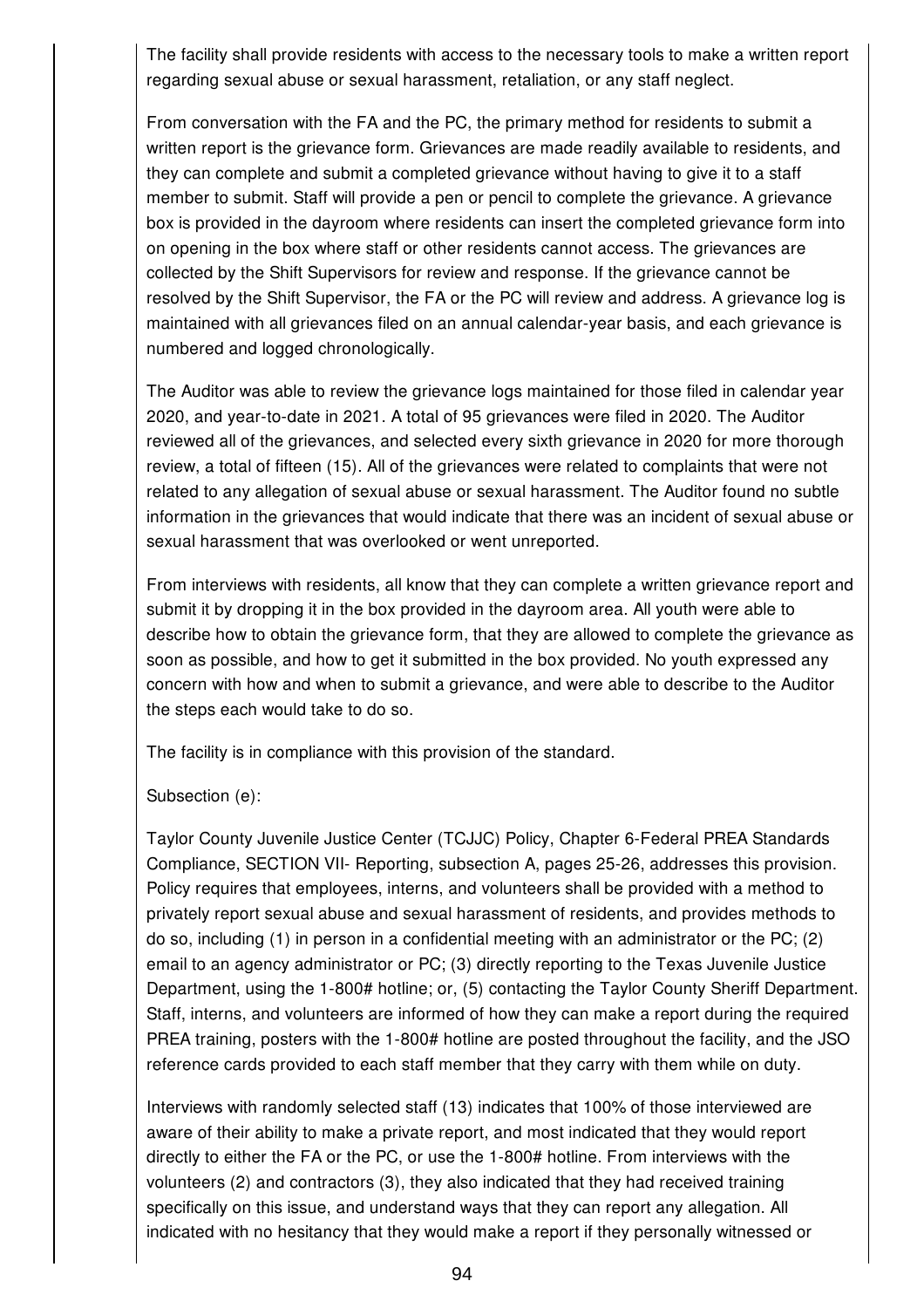became aware of any allegation of sexual abuse or sexual harassment.

As noted previously, there has been one allegation of sexual assault in the previous 12 months that was determined as unfounded. In addition, this incident did not involve activity in the facility, but rather an alleged on-going relationship in the community between a youth who had been in the facility and an employee of the facility. This is also supported by reports from the Office of the Inspector General, Texas Juvenile Justice Department. The Auditor reviewed the documentation on this one incident as well and found no other indications of concern. From interviews with staff, contractors, and volunteers, all are trained and are well informed on their responsibility to report and how the report can be made, including making the report privately.

The facility is in compliance with this provision of the standard.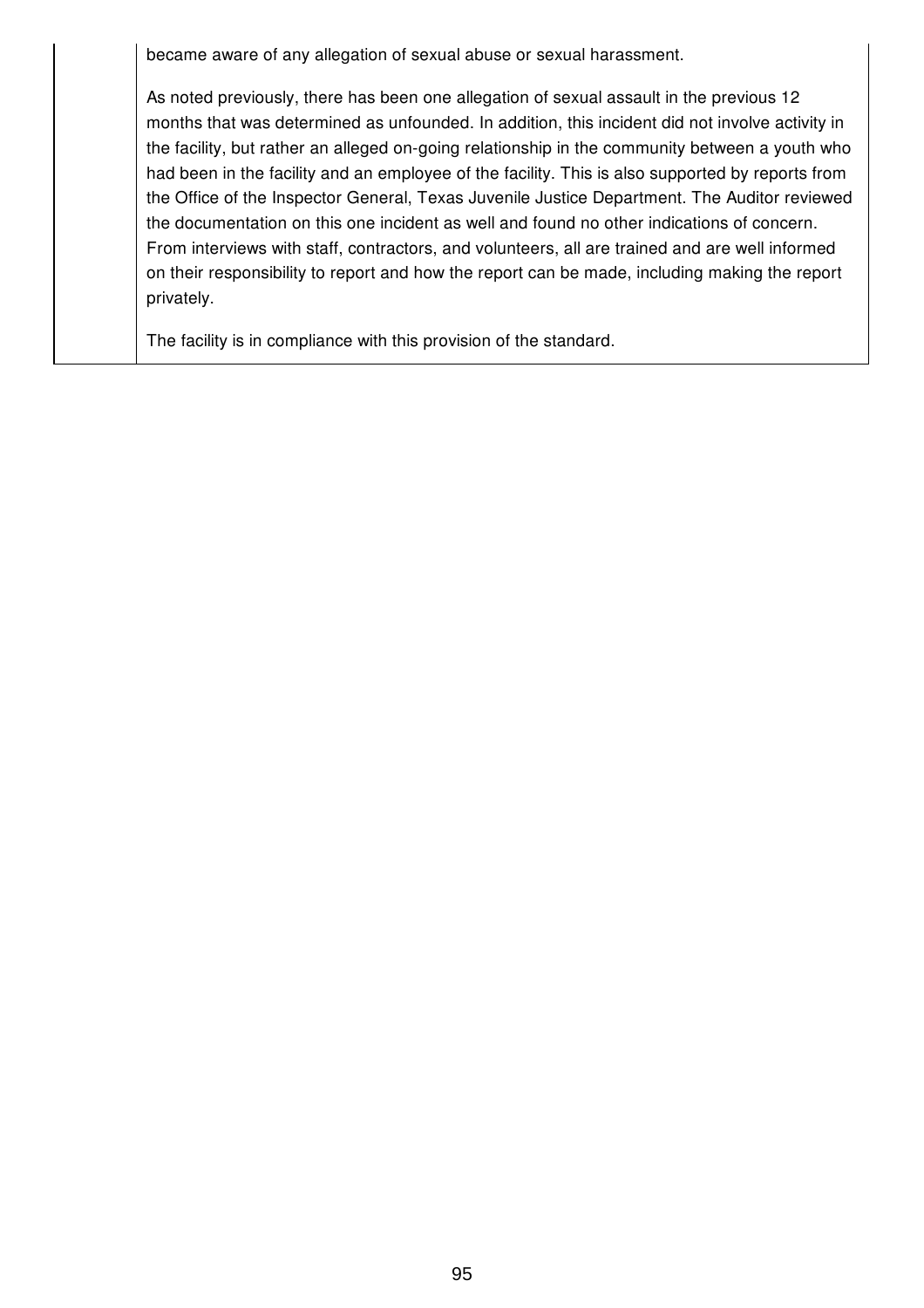| 115.352 | <b>Exhaustion of administrative remedies</b>                                                                                                                                                                                                                                                                                                                                                                                                                                      |
|---------|-----------------------------------------------------------------------------------------------------------------------------------------------------------------------------------------------------------------------------------------------------------------------------------------------------------------------------------------------------------------------------------------------------------------------------------------------------------------------------------|
|         | <b>Auditor Overall Determination: Meets Standard</b>                                                                                                                                                                                                                                                                                                                                                                                                                              |
|         | <b>Auditor Discussion</b>                                                                                                                                                                                                                                                                                                                                                                                                                                                         |
|         | 115.352 Exhaustion of administrative remedies                                                                                                                                                                                                                                                                                                                                                                                                                                     |
|         | POLICY & DOCUMENT REVIEW:                                                                                                                                                                                                                                                                                                                                                                                                                                                         |
|         | Taylor County Juvenile Justice Center (TCJJC) Policy, Chapter 6-Federal PREA Standards<br>Compliance, SECTION VII- Reporting, subsection B, pages 26-27.                                                                                                                                                                                                                                                                                                                          |
|         | Resident Orientation Handbook in both English and Spanish.                                                                                                                                                                                                                                                                                                                                                                                                                        |
|         | Grievance Form.                                                                                                                                                                                                                                                                                                                                                                                                                                                                   |
|         | Sexual Abuse and Sexual Harassment Logs for 2018, 2019, 2020, & 2021.                                                                                                                                                                                                                                                                                                                                                                                                             |
|         | Texas Administrative Code, Title 37 Public Safety and Corrections, Part 11 Texas Juvenile<br>Justice Department, Chapter 343: Secure Juvenile Pre-Adjudication Detention and Post-<br>Adjudication Correctional Facilities (https://texreg.sos.state.tx.us).                                                                                                                                                                                                                      |
|         | <b>INTERVIEWS:</b>                                                                                                                                                                                                                                                                                                                                                                                                                                                                |
|         | Randomly selected staff (10)                                                                                                                                                                                                                                                                                                                                                                                                                                                      |
|         | Deputy Chief of Secure Facilities/Facility Administrator (FA)                                                                                                                                                                                                                                                                                                                                                                                                                     |
|         | PREA Coordinator (PC)                                                                                                                                                                                                                                                                                                                                                                                                                                                             |
|         | FINDINGS (by Subsection):                                                                                                                                                                                                                                                                                                                                                                                                                                                         |
|         | Subsection (a):                                                                                                                                                                                                                                                                                                                                                                                                                                                                   |
|         | Taylor County Juvenile Justice Center (TCJJC) Policy, Chapter 6-Federal PREA Standards<br>Compliance, SECTION VII- Reporting, subsection B, pages 26-27, addresses this provision.<br>The facility does have an administrative procedure for dealing with resident grievances<br>regarding sexual abuse.                                                                                                                                                                          |
|         | As facility certified in Texas as a pre-adjudication detention center, the facility is required to<br>meet standards promulgated by the Texas Juvenile Justice Department, and contained in<br>Texas Administrative Code, Title 37 Public Safety and Corrections, Part 11 Texas Juvenile<br>Justice Department, Chapter 343: Secure Juvenile Pre-Adjudication Detention and Post-<br>Adjudication Correctional Facilities, specifically §343.376 Resident Grievance Process. This |

(a) Written policies, procedures, and actual practices that demonstrate there is a formal grievance process to address residents' complaints about their treatment and facility services.

(b) The formalized grievance process shall include the following policy, procedural, and practice elements:

standard, in part, requires at a minimum that the facility provides: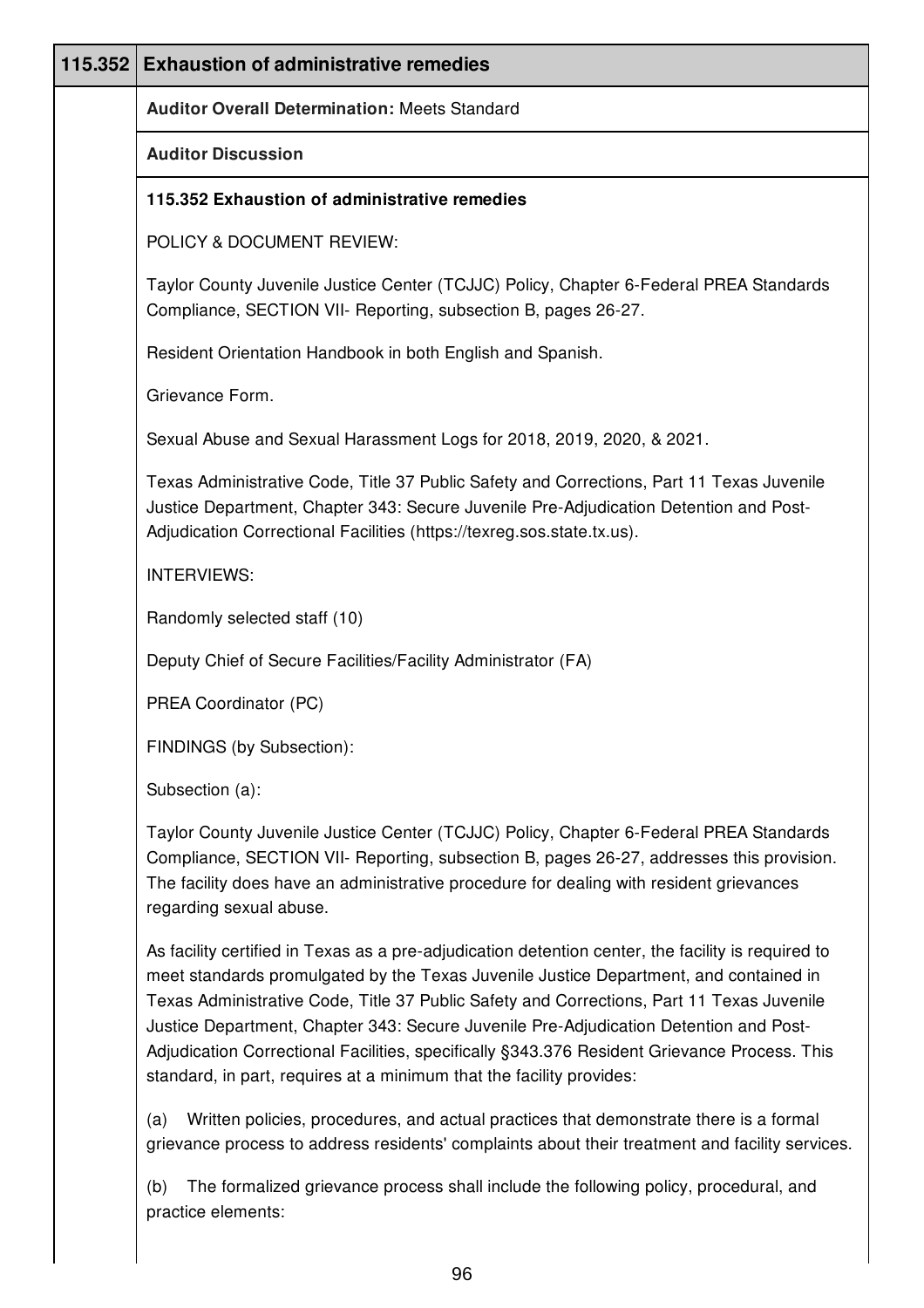(1) Staff members shall not deny a resident the opportunity to submit a grievance upon request, unless doing so would interfere with the safety and security of the facility.

(2) Residents shall have full access to the grievance process, including forms and methods of submission.

The facility is required under these standards to have a grievance process in place, with additional standards providing additional requirements and guidance for an effective grievance system. Residents are able to file a grievance regarding their treatment at the facility, including any allegation of sexual abuse.

The facility is in compliance with this provision of the standard.

### Subsection (b):

Taylor County Juvenile Justice Center (TCJJC) Policy, Chapter 6-Federal PREA Standards Compliance, SECTION VII- Reporting, subsection B, pages 26-27, addresses this provision, establishing that there is no time limit on when a resident may submit a grievance or make an outcry regarding an allegation of sexual abuse. In addition, the facility will not require a resident to use any informal grievance process, or to otherwise attempt to resolve with staff, an alleged incident of sexual abuse.

In interview and follow-up conversation with the FA and the PC, residents would be encouraged to use the grievance system to report an allegation of sexual abuse if they did not feel they were able to directly communicate the incident to a staff member, use the 1-800# hotline, or otherwise make an outcry regarding sexual abuse. The agency and facility would want to know of any allegation of sexual abuse against a resident, regardless of when it is alleged to have occurred.

The Resident Orientation Handbook provides information on how to utilize and access the grievance process for any complaint or report of any concern. This information is reviewed with the residents as well. Interviews with residents indicates that they are knowledgeable of the grievance system, and know how to file a grievance if they believe there is a need to do so.

The facility is in compliance with this provision of the standard.

### Subsection (c):

Taylor County Juvenile Justice Center (TCJJC) Policy, Chapter 6-Federal PREA Standards Compliance, SECTION VII- Reporting, subsection B, pages 26-27, addresses this provision. Under this policy, residents are ensured that: (a) a resident who alleges sexual abuse may submit a grievance without submitting it to an employee, intern, or volunteer who is the subject of the complaint, and (b) such grievance is not referred to an employee, intern, or volunteer who is the subject of the complaint.

The Resident Orientation Handbook provides information on how to utilize and access the grievance process for any complaint or report of any concern. Information is provided that encourages residents to resolve general complaints with staff, but it is also clear that a grievance can and should be filed if this will not resolve the complaint. This information is reviewed with the residents as well as part of the on-going education that takes place at the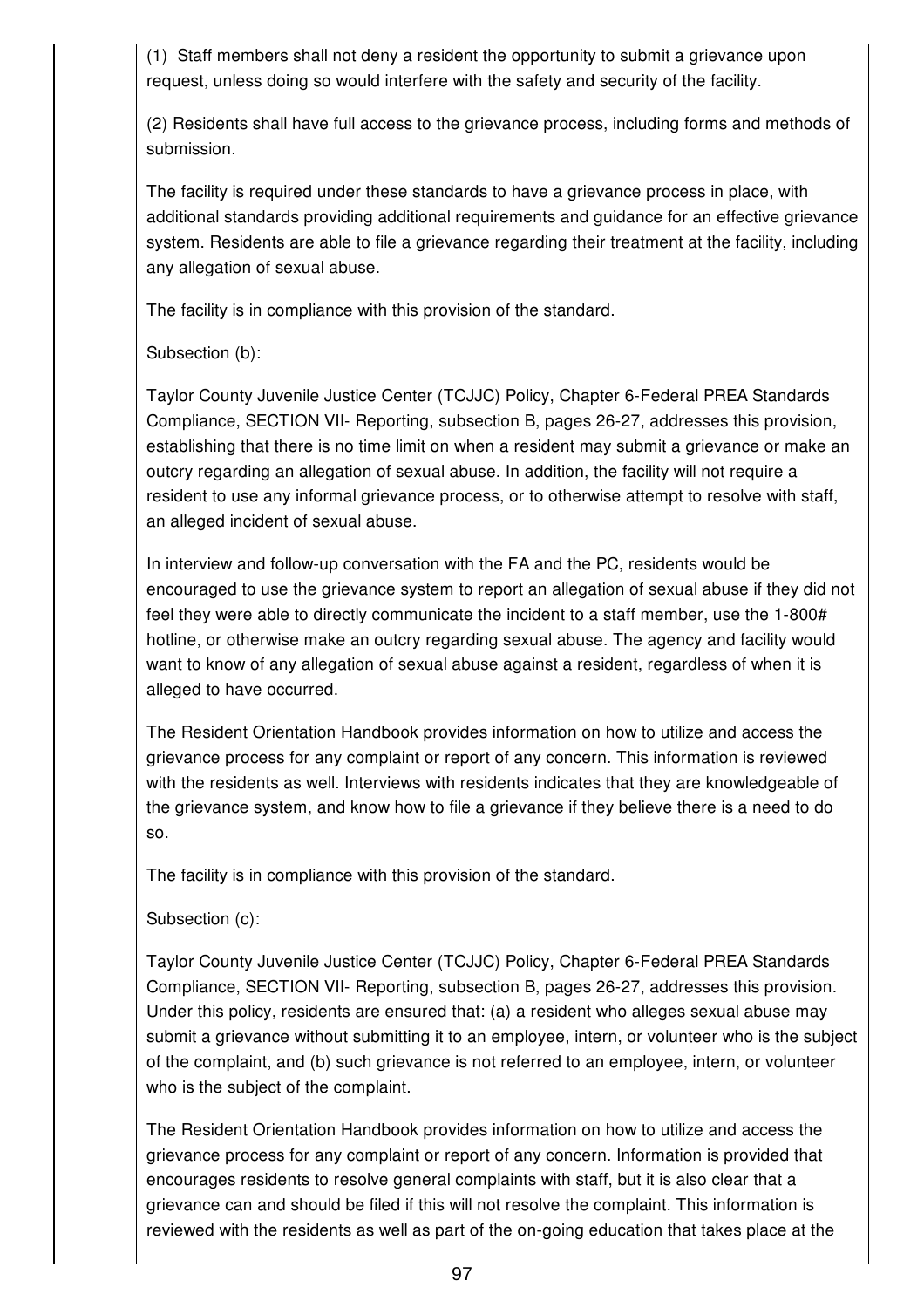facility. Interviews with residents indicates that they are knowledgeable of the grievance system, know how to file a grievance if they believe there is a need to do so, indicated that this would be one process they could use to file an allegation of abuse if needed, and expressed no concern or fear of how the grievance would be addressed.

The facility is in compliance with this provision of the standard.

Subsection (d):

Taylor County Juvenile Justice Center (TCJJC) Policy, Chapter 6-Federal PREA Standards Compliance, SECTION VII- Reporting, subsection B, pages 26-27, addresses this provision, and policy outlines the timeframes as provided in the standard will be met.

As noted under Subsection (a) above, as a facility certified in Texas as a pre-adjudication detention center, the facility is required to meet standards promulgated by the Texas Juvenile Justice Department, and contained in Texas Administrative Code, Title 37 Public Safety and Corrections, Part 11 Texas Juvenile Justice Department, Chapter 343: Secure Juvenile Pre-Adjudication Detention and Post-Adjudication Correctional Facilities, specifically §343.376 Resident Grievance Process. Requirements for addressing a grievance filed in preadjudication facility require, in part, that the formalized grievance process shall include…A written response and resolution shall be provided to the resident no later than 10 calendar days after the date the grievance is received by pre-adjudication staff, and documentation of the resident's acknowledgment of the resolution shall be maintained. And, further, in §343.378 Grievance Appeals, a written resolution to all grievance appeals shall be provided to the resident no later than 10 calendar days after the date the appeal is received by preadjudication staff.

It is understood that any investigation of an allegation of sexual abuse filed through the grievance system may take longer than what is expected in the grievance timelines provided within the above referenced Texas Juvenile Justice Department standards. To this end, facility policy requires that the timelines as described in standards will be met, including any required extension.

The facility provided responses in the On-Line Audit System indicating that no grievances have been filed in the previous 12 months alleging sexual abuse. The Auditor reviewed the facility's Sexual Abuse and Sexual Harassment Logs for 2018, 2019, 2020, & 2021, which contain all allegations made by residents. There were allegations received verbally and from a third party, but none by a grievance. The Auditor reviewed all 95 of the grievances filed in calendar year 2020, and specifically reviewed in more detail every 6th grievance recorded in the grievance log. No grievance was found that made specific allegations of sexual abuse or sexual harassment.

There were no related grievances to review to confirm how the grievance was addressed, and there were no residents identified as having filed such a grievance while conducting the onsite phase of the audit.

The facility is in compliance with this provision of the standard.

Subsection (e):

Taylor County Juvenile Justice Center (TCJJC) Policy, Chapter 6-Federal PREA Standards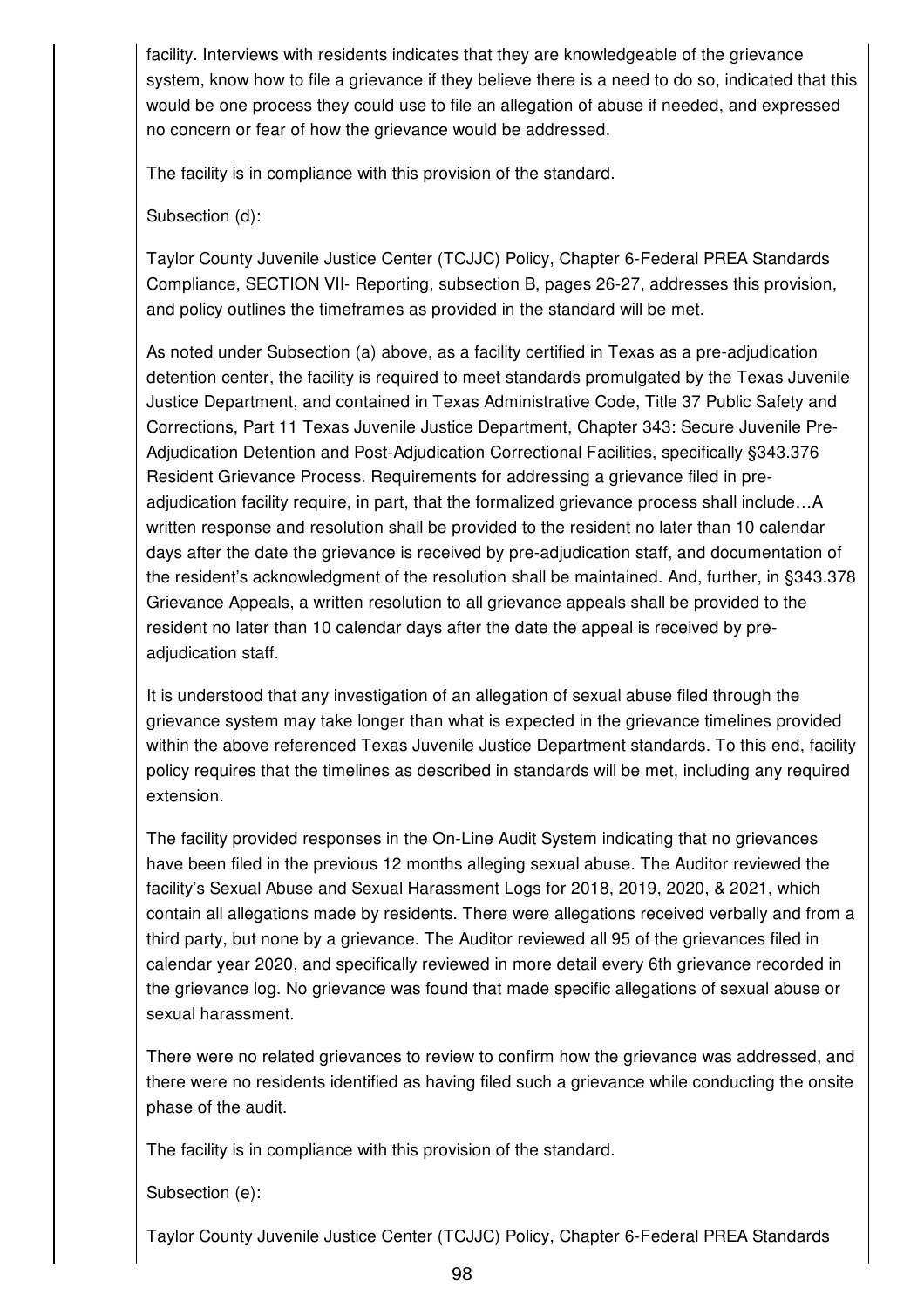Compliance, SECTION VII- Reporting, subsection B, pages 26-27, addresses this provision. Policy permits third parties, including fellow residents, staff members, family members, attorneys, and outside advocates, to assist a resident in filing a request for administrative remedies relating to allegations of sexual abuse, and shall also be permitted to file such request on behalf of residents. If the third party is someone other than a parent or legal guardian, the facility acknowledges that it may require as a condition of processing the request that the alleged victim agree to have the request filed on his or her behalf, and may also require the alleged victim to personally pursue any subsequent steps in the administrative process. If the resident declines to have the request processed on his or her behalf, the agency shall document that decision. Further, policy provides that a parent or legal guardian is allowed to file a grievance regarding allegations of sexual abuse, including appeals, on behalf of a resident, and such actions would not require the resident's agreement. From interview and conversation with the FA and the PC, as well as the Agency Head, in any such cases, the facility would investigate the allegations fully, following the same investigative procedures as any other allegation of sexual abuse.

The facility provided responses in the On-Line Audit System indicating that the number of the grievances alleging sexual abuse filed by residents in the past 12 months in which the resident declined third-party assistance, containing documentation of a resident's decision to decline, as "0". The Auditor reviewed the facility's Sexual Abuse and Sexual Harassment Logs for 2018, 2019, 2020, & 2021, which contain all allegations made by residents. There were allegations received verbally by the residents or from a parent, but none by a formal written grievance. The Auditor reviewed all 95 of the grievances filed in calendar year 2020, and specifically reviewed in more detail every 6th grievance recorded in the grievance log. No grievance was found that made specific allegations of sexual abuse or sexual harassment. The allegation received from the third-party/parent is addressed elsewhere in this report, and was found to be unsubstantiated.

The facility is in compliance with this provision of the standard.

### Subsection (f):

Taylor County Juvenile Justice Center (TCJJC) Policy, Chapter 6-Federal PREA Standards Compliance, SECTION VII- Reporting, subsection B, pages 26-27, addresses this provision. Policy requires that after receiving an emergency grievance alleging a resident is subject to a substantial risk of imminent sexual abuse, the agency shall immediately forward the grievance (or any portion thereof that alleges the substantial risk of imminent sexual abuse) to a level of review at which immediate corrective action may be taken, shall provide an initial response within 48 hours, and shall issue a final agency decision within 5 calendar days. The initial response and final agency decision shall document the agency's determination whether the resident is in substantial risk of imminent sexual abuse and the action taken in response to the emergency grievance.

The facility provided responses in the On-Line Audit System indicating that there were "0" emergency grievances filed alleging substantial risk of imminent sexual abuse in the past 12 months. The Auditor reviewed the facility's Sexual Abuse and Sexual Harassment Logs for 2018, 2019, 2020, & 2021, which contain all allegations made by residents. There were allegations received verbally by the residents or from a parent, but none indicated it was an emergency notification. The Auditor reviewed all 95 of the grievances filed in calendar year 2020, and specifically reviewed in more detail every 6th grievance recorded in the grievance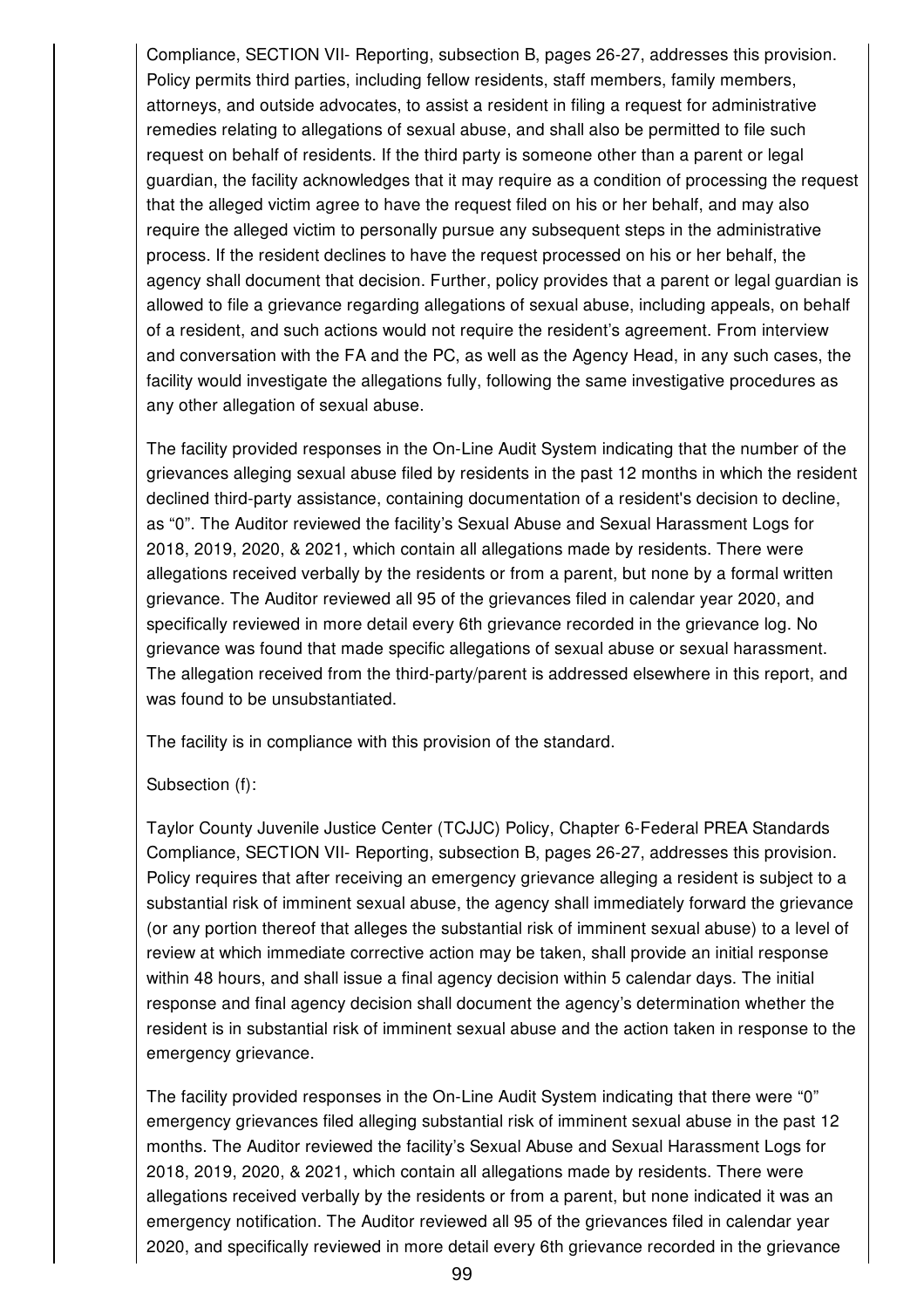log. No grievance was found that made specific allegations of sexual abuse or sexual harassment, including emergency grievance.

The facility is in compliance with this provision of the standard.

Subsection (g):

Taylor County Juvenile Justice Center (TCJJC) Policy, Chapter 6-Federal PREA Standards Compliance, SECTION VII- Reporting, subsection B, pages 26-27, addresses this provision, allowing the facility to discipline a resident for filing a grievance related to sexual abuse only where the agency demonstrates that the resident filed the grievance was filed in bad faith.

The facility provided responses in the On-Line Audit System indicating that In the past 12 months, the number of resident grievances alleging sexual abuse that resulted in disciplinary action by the agency against the resident for having filed the grievance in bad faith was "0". The Auditor reviewed the facility's Sexual Abuse and Sexual Harassment Logs for 2018, 2019, 2020, & 2021, which contain all allegations made by residents. There were allegations received verbally by the residents or from a parent, but none indicated it was an emergency notification. The Auditor reviewed all 95 of the grievances filed in calendar year 2020, and specifically reviewed in more detail every 6th grievance recorded in the grievance log. No grievance was found that indicated a grievance was filed in bad faith. In addition, the Auditor reviewed all investigations based on allegations of sexual abuse and found no documentation indicating that the allegation was made in bad faith, or that the resident making the allegation was disciplined.

The facility is in compliance with this provision of the standard.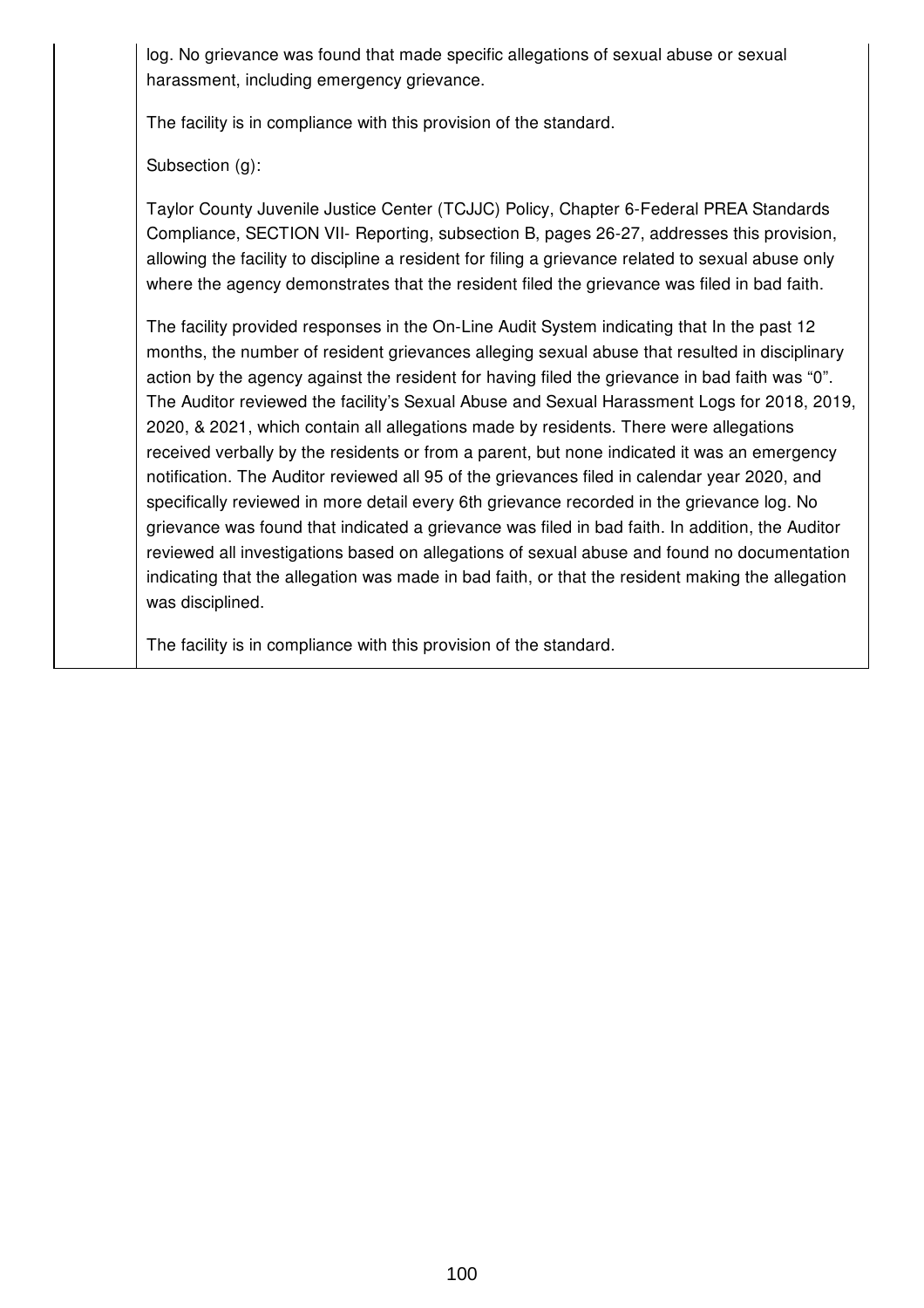| 115.353 | Resident access to outside confidential support services and legal<br>representation                                                                                                                                                                                                                                                                                                                               |
|---------|--------------------------------------------------------------------------------------------------------------------------------------------------------------------------------------------------------------------------------------------------------------------------------------------------------------------------------------------------------------------------------------------------------------------|
|         | <b>Auditor Overall Determination: Meets Standard</b>                                                                                                                                                                                                                                                                                                                                                               |
|         | <b>Auditor Discussion</b>                                                                                                                                                                                                                                                                                                                                                                                          |
|         | 115.353 Resident access to outside confidential support services and legal<br>representation                                                                                                                                                                                                                                                                                                                       |
|         | POLICY AND DOCUMENT REVIEW:                                                                                                                                                                                                                                                                                                                                                                                        |
|         | Taylor County Juvenile Justice Center (TCJJC) Policy, Chapter 6-Federal PREA Standards<br>Compliance, SECTION VII- Reporting, subsection C, pages 27-28.                                                                                                                                                                                                                                                           |
|         | Posted information on residential units as well as other locations.                                                                                                                                                                                                                                                                                                                                                |
|         | Resident Orientation Handbook in both English and Spanish.                                                                                                                                                                                                                                                                                                                                                         |
|         | Memorandum of Understanding (MOU) with Regional Victim Crisis Center (RVCC)                                                                                                                                                                                                                                                                                                                                        |
|         | Memorandum of Understanding (MOU) with The NOAH Project.                                                                                                                                                                                                                                                                                                                                                           |
|         | Posting of Visitation Guidelines in the main entrance area of the facility.                                                                                                                                                                                                                                                                                                                                        |
|         | <b>INTERVIEWS:</b>                                                                                                                                                                                                                                                                                                                                                                                                 |
|         | Random and targeted youth. At the time of the onsite phase of the audit, no resident was<br>identified or interviewed as a victim of sexual abuse while at the facility.                                                                                                                                                                                                                                           |
|         | Random security staff (11)                                                                                                                                                                                                                                                                                                                                                                                         |
|         | Deputy Chief of Secure Facilities/Facility Administrator (FA)                                                                                                                                                                                                                                                                                                                                                      |
|         | PREA Coordinator (PC)                                                                                                                                                                                                                                                                                                                                                                                              |
|         | Director, Regional Victim Crisis Center (RVCC)                                                                                                                                                                                                                                                                                                                                                                     |
|         | Director & Program Director, The NOAH Project (NOAH)                                                                                                                                                                                                                                                                                                                                                               |
|         | OBSERVATIONS:                                                                                                                                                                                                                                                                                                                                                                                                      |
|         | During site review of facility, as well as whenever moving throughout the facility, observed<br>informational posters containing contact information to report allegations of sexual abuse as<br>well as information on counseling resources, particularly in living units, classrooms, and other<br>common areas for youth, as well as in main entrance lobby where parents and volunteers<br>enter the facility. |
|         | Visitation area for parents during site review of the facility.                                                                                                                                                                                                                                                                                                                                                    |
|         | FINDINGS (by Subsection):                                                                                                                                                                                                                                                                                                                                                                                          |

Subsection (a):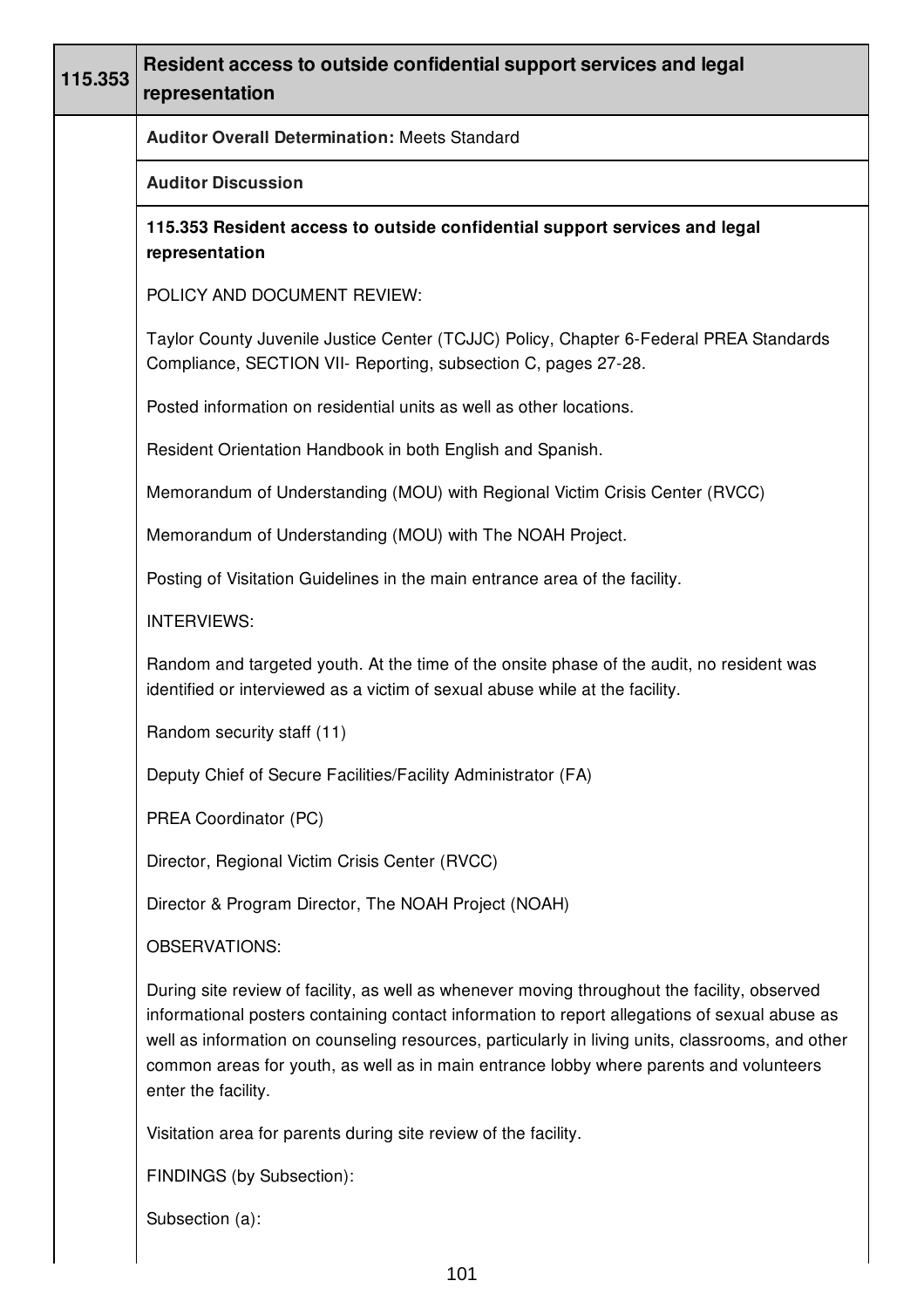Taylor County Juvenile Justice Center (TCJJC) Policy, Chapter 6-Federal PREA Standards Compliance, SECTION VII- Reporting, subsection C, pages 27-28, addresses this provision. The facility shall provide residents with access to outside victim advocates for emotional support services related to sexual abuse, by providing, posting, or otherwise making accessible mailing addresses and telephone numbers, including toll free hotline numbers where available, of local, State, or national victim advocacy or rape crisis organizations. Further, the facility shall enable reasonable communication between residents and these organization and agencies, in as confidential a manner as possible.

The FA and the PC reported that the facility has an effective working relationship with the RVCC and NOAH who provide advocacy and support services for youth throughout Taylor County and specifically for the residents of the facility. The facility has an MOU with both the RVCC and NOAH to provide services, as needed. The RVCC would be involved with any resident who makes an outcry of alleged sexual abuse, and would work with the facility, the local law enforcement agency, and Hendricks Hospital in such situations. The Auditor interviewed the Director of the RVCC, and learned that this agency is the primary agency in the region to intervene in cases of sexual assault, and they work closely with the Taylor County Sheriff Department and the Hospital to address allegations of sexual abuse and resulting criminal investigation. The Auditor also spoke with the Director and Program Director of NOAH, and learned they too are available to provide advocacy services in collaboration with the RVCC and the Hospital. This agency has also conducted classes for residents at the facility prior to COVID-19 restrictions, and hope to do so again once restrictions are lifted.

All residents interviewed reported that they know they can access support systems if they have in fact experienced sexual abuse, both to report the abuse through a 1-800# hotline, as well as obtain counseling and support services through other agencies in Abilene. No youth reported that he/she had ever made a report of sexual abuse while at the facility. Staff interviewed also indicated that the 1-800# is available, and youth can access support through the facility's relationship with the RVCC and NOAH for immediate assistance. All of this information is also contained in the Resident Orientation Handbook, including: the phone number and confidential email for the agency's PREA Coordinator; the phone numbers for the Taylor County Sheriff Department and the NOAH Project; and the TJJD 1-800# hotline.

The auditor viewed the posters providing the 1-800# hotline, in both English and Spanish, as well as information on available resources for support services, throughout the facility while conducting the on-site phase of the audit. Posters were prominently displayed in all areas where residents are involved in activities and programming, such as the classroom, the housing area and dayroom, the cafeteria, and the intake area, as well as in the lobby and visitors' entrance where parents/guardians, volunteers, and other visitors can access the information. The contact information was the same as those identified above. The Auditor tested the system during the onsite phase of the audit by having the staff contact the 1-800# operated by the TJJD, and informing them a youth wants to speak with them about a complaint. The Auditor spoke with the representative who answered the phone and who was ready to take my information on any concern until I explained that I was conducting a PREA audit on the facility. The Auditor personally called each phone contact provided in the notices, and was able to make contact with someone at each agency.

Included in the notices posted in the various locations throughout the facility and described above is the contact information for the Consulate General of Mexico located in Austin, TX,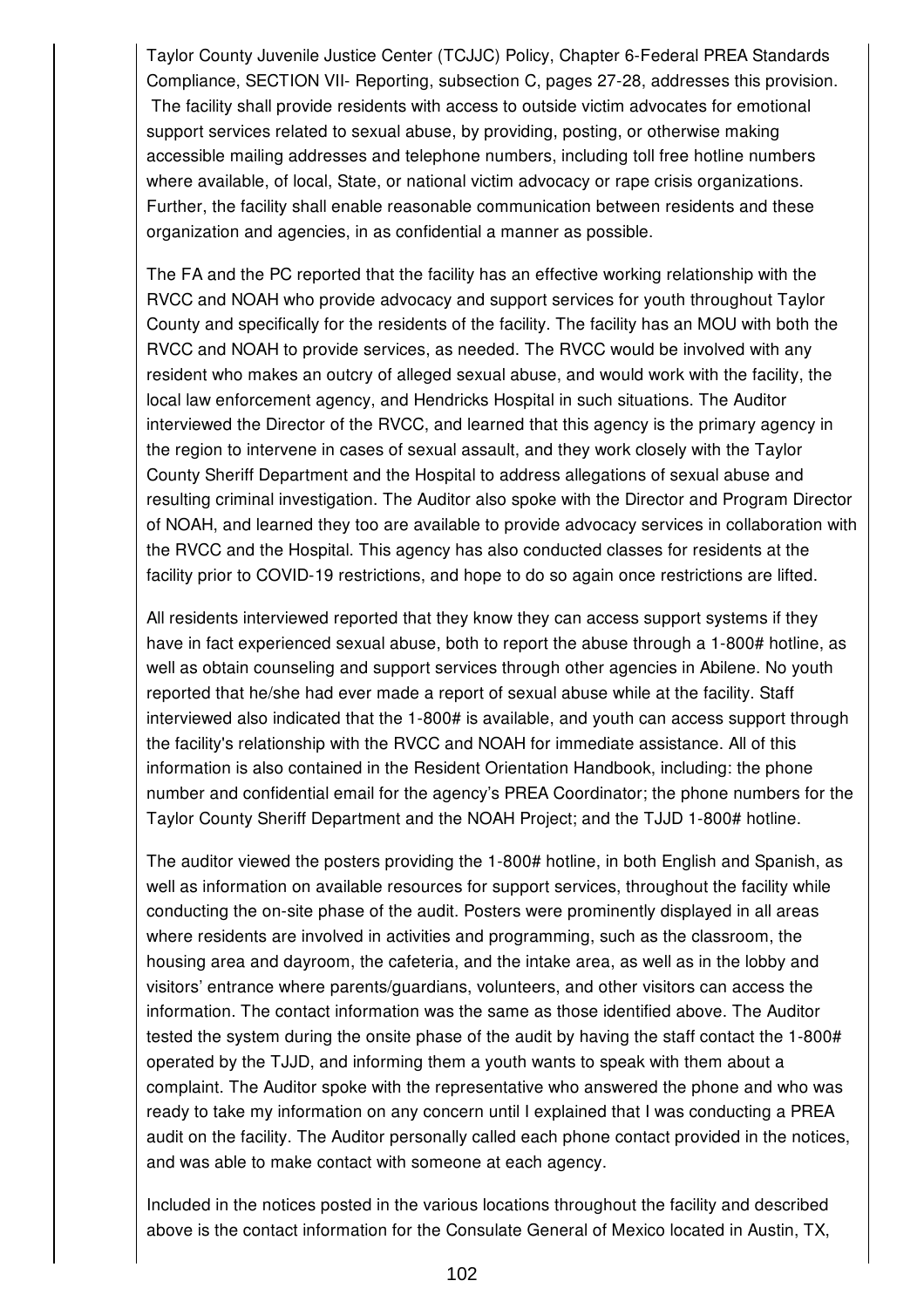and a 1-800# for the OIG for the U.S. Department of Homeland Security. These provides necessary contact information for a resident who may be detained solely for civil immigration purposes or any resident and family who need this additional support.

Finally, as has been discussed, this information is posted throughout the facility in appropriate locations where residents participate in various activities throughout the day. During the onsite phase of the audit, the Auditor was able to observe where phones are located that can be used by residents to make a call to one of the contact agencies. The Auditor also asked a resident and a security staff member to describe the process if a resident wants to make a call to one of these agencies. Both were able to describe the process, and described how the resident would be able to have reasonable privacy during such a call. In particular, the resident expressed that he believes he could speak confidentially when needed as other youth are in other parts of the building or in their assigned room.

The facility is in compliance with this provision of the standard.

Subsection (b):

Taylor County Juvenile Justice Center (TCJJC) Policy, Chapter 6-Federal PREA Standards Compliance, SECTION VII- Reporting, subsection C, pages 27-28, addresses this provision. Policy requires that the facility shall inform residents, prior to giving them access to outside support services, of the extent to which such communications will be monitored and the extent to which reports of abuse will be forwarded to authorities in accordance with mandatory reporting laws.

The Resident Orientation Handbook in both English and Spanish provides information regarding the facility's requirement(s) by law to report any outcry or allegation of sexual abuse to multiple agencies, including local law enforcement and the Texas Juvenile Justice Department. Written information is provided during the intake process (in both English and Spanish languages), and the youth signs receipt for and understanding of this information as well.

Interviews with residents consistently indicated that they are aware of how they can access outside agencies for support services as well as to report allegations of sexual abuse or sexual harassment. Specifically, residents report that they can request from staff to call any of the agencies on the notices that are posted, then they are readily provided access to a phone for this purpose. They understand that staff will observe them while making a call, but the call will be made in a private location away from other youth. From what residents described, this can be accomplished on a phone in the cafeteria during non-mealtimes or in the dayroom area where they can maintain appropriate distance from staff or other residents.

Staff interviewed also reported that residents have access to the 1-800# hotline to make any report of alleged sexual abuse or sexual harassment if they do not want to use other available options or resources. If a resident was to request to make such a call, they would ask the staff person in the control room to dial the number of the agency the resident wants to call, and then ensure the resident has as much privacy as possible to speak to the contact agency. Staff described that this can be accomplished by using the phone in the cafeteria, or by ensuring other residents are separated from the youth at one of the phones in the dayroom.

Current policy and practices meet the requirements of the standard. Though not required to be in compliance with this provision of the standard, based on interviews with the residents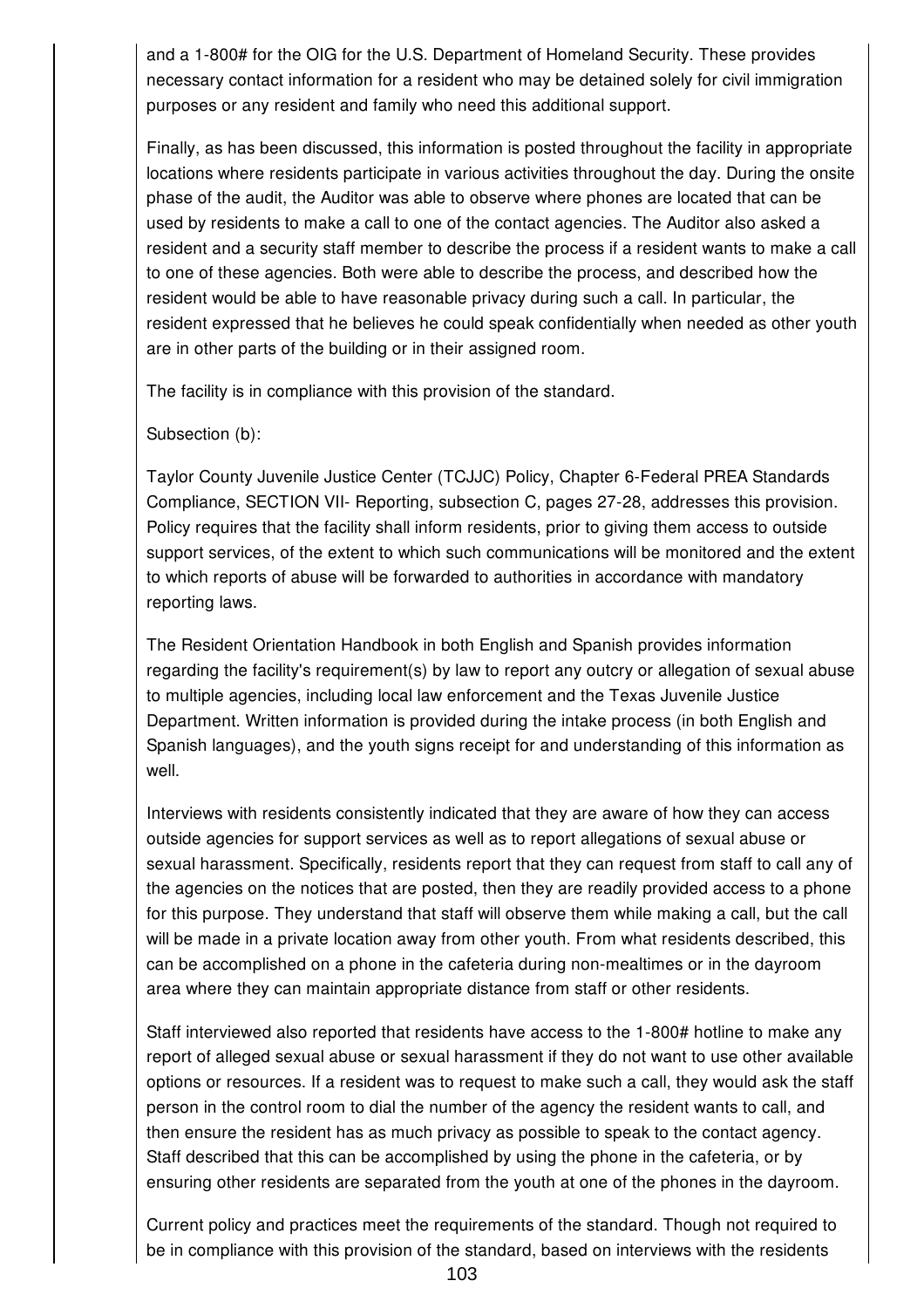and randomly selected staff, as well as the Auditor's observations during the onsite phase of the audit, the Auditor makes the following RECOMMENDATION:

The facility should consider installation of a separate, private phone that can only provide access for residents to call the 1-800# hotline managed by TJJD to report sexual abuse or sexual harassment, and be able to contact available resources to talk with a counselor or victim advocate. Current technology is available to make this resource available, and will enhance the residents' ability to access resources, if needed. Consideration would need to be given to the most private and confidential location possible for the resident to make the call while remaining under appropriate supervision by staff.

The facility is in compliance with the provision of this standard.

### Subsection (c):

Taylor County Juvenile Justice Center (TCJJC) Policy, Chapter 6-Federal PREA Standards Compliance, SECTION VII- Reporting, subsection C, pages 27-28, addresses this provision. Policy reflects that the facility will maintain a memorandum of understanding with NOAH or other agreements with community service providers that are able to provide residents with confidential emotional support service related to sexual abuse, and the agency shall maintain copies of agreements or documentation showing attempts to enter into such agreements.

An MOU has been in place with NOAH for several years, and specifically since the facility was PREA certified in August 2017. The PC is responsible for ensuring the MOU is in place. The Auditor interviewed the Director and Program Director of NOAH, and learned they are available to provide advocacy services and emotional support in collaboration with the RVCC and the Hospital. This agency has also conducted classes for residents at the facility prior to COVID-19 restrictions, and hope to do so again once restrictions are lifted. In addition, the facility maintains an MOU with the Betty Hardwick Center, a community mental health center, that can also provide support services as needed. The Auditor reviewed and confirmed the existence of these MOUs.

The facility is in compliance with the provision of this standard.

Subsection (d):

Taylor County Juvenile Justice Center (TCJJC) Policy, Chapter 6-Federal PREA Standards Compliance, SECTION VII- Reporting, subsection C, pages 27-28, addresses this provision, stating that the facility will provide residents with reasonable and confidential access to their attorneys or other legal representation and reasonable access to parents or legal guardians.

Interview with the FA and the PC indicates that the residents have access to their legal guardian at any time upon request, and particularly at detention hearings that are held in the juvenile justice complex. Confidential locations are provided for the resident and attorney on site, as well as during any phone calls. Residents interviewed reported that they can ask to contact their attorney as needed, and can speak in private, with several specifically reporting that they had met privately with their attorney in an interview/visitation room within the facility.

The FA and the PC reported that visitation with a parent or legal guardian is provided every day from 3:30 to 6:00 PM in a private interview/visitation room in the intake area of the facility. There may be occasional disruption of this schedule due to an intake that may occur, at which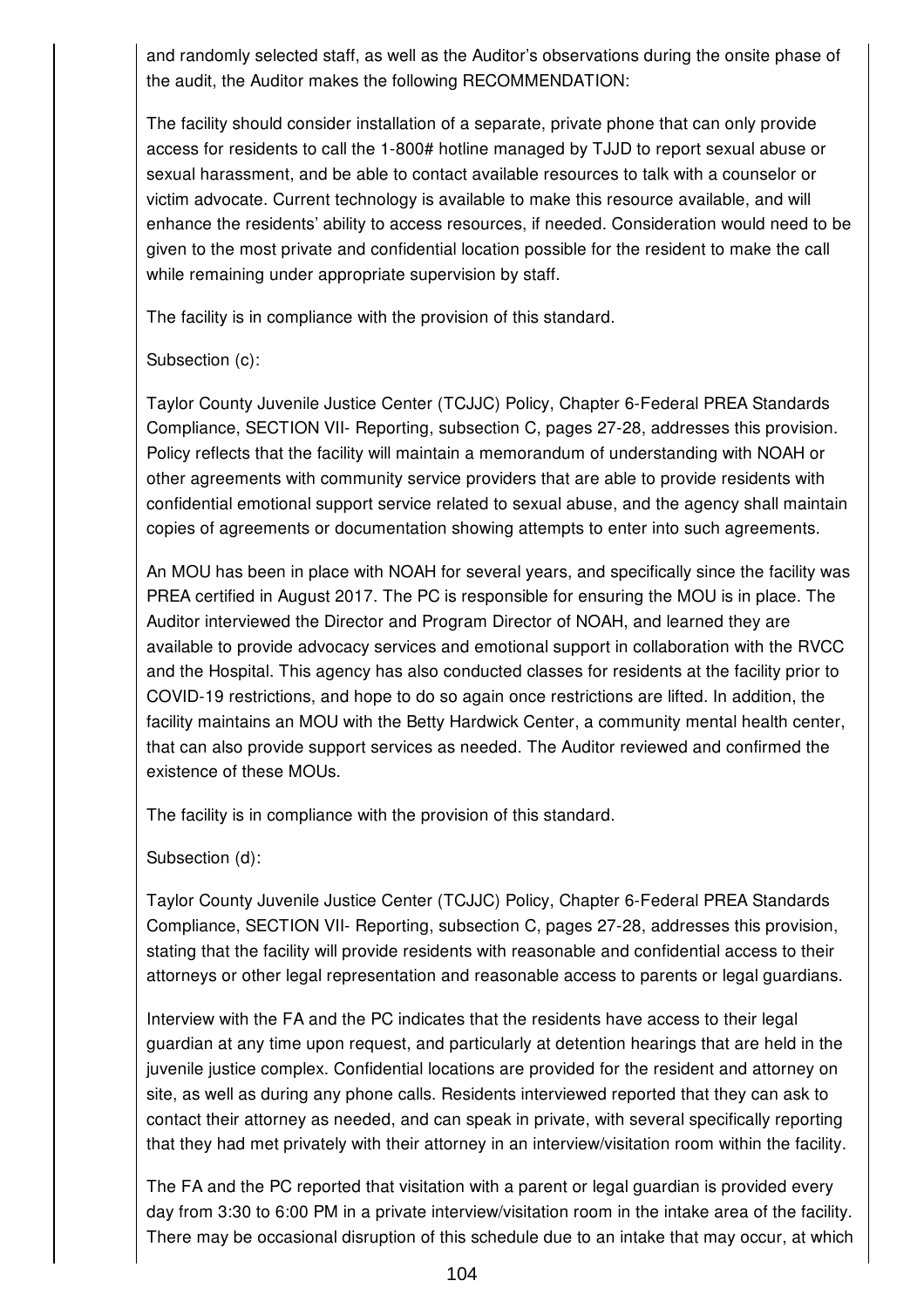time the visits must be suspended to ensure the security and safety of the intake area. If parents or legal guardians are not able to visit personally, the facility allows phone calls to maintain regular contact. Unfortunately, the COVID-19 pandemic during most of 2020 and the beginning of 2021 has limited parent visitation. The facility took steps to provide phone contacts as much as possible during this time.

Observation of the visitation area during the site review confirms that residents have reasonable space and privacy for interacting with parents/guardians and attorneys in two interview/visitation rooms. The Auditor utilized one of the confidential interview/visitation rooms for resident interviews that is used for visitation by both attorneys and parents/guardians. Direct visual observation can be maintained as well as camera monitoring, but there is no audio monitoring in either of these rooms.

The facility is in compliance with the provision of this standard.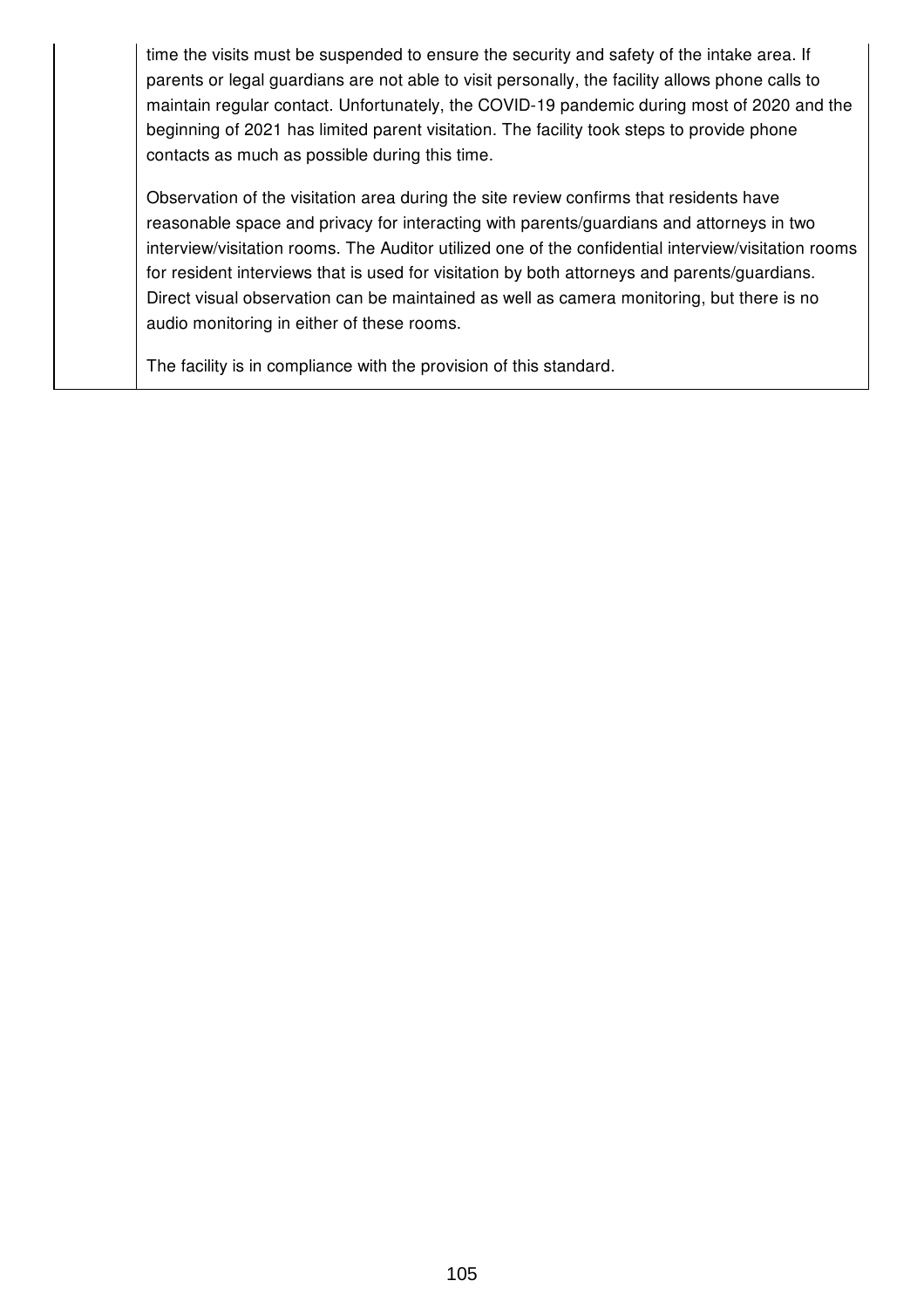| 115.354 | <b>Third-party reporting</b>                                                                                                                                                                                                                                                                                                                                                                                                                                                                                                                                                  |
|---------|-------------------------------------------------------------------------------------------------------------------------------------------------------------------------------------------------------------------------------------------------------------------------------------------------------------------------------------------------------------------------------------------------------------------------------------------------------------------------------------------------------------------------------------------------------------------------------|
|         | <b>Auditor Overall Determination: Meets Standard</b>                                                                                                                                                                                                                                                                                                                                                                                                                                                                                                                          |
|         | <b>Auditor Discussion</b>                                                                                                                                                                                                                                                                                                                                                                                                                                                                                                                                                     |
|         | 115.354 Third-party reporting                                                                                                                                                                                                                                                                                                                                                                                                                                                                                                                                                 |
|         | POLICY AND DOCUMENT REVIEW:                                                                                                                                                                                                                                                                                                                                                                                                                                                                                                                                                   |
|         | Taylor County Juvenile Justice Center (TCJJC) Policy, Chapter 6-Federal PREA Standards<br>Compliance, SECTION VII- Reporting, subsection D, page 28.                                                                                                                                                                                                                                                                                                                                                                                                                          |
|         | Informational posters in visitation area.                                                                                                                                                                                                                                                                                                                                                                                                                                                                                                                                     |
|         | Taylor County Juvenile Probation website found at                                                                                                                                                                                                                                                                                                                                                                                                                                                                                                                             |
|         | (http://www.taylorcountytexas.org/165/Juvenile-Probation-Department                                                                                                                                                                                                                                                                                                                                                                                                                                                                                                           |
|         | <b>INTERVIEWS:</b>                                                                                                                                                                                                                                                                                                                                                                                                                                                                                                                                                            |
|         | Deputy Director of Secure Facilities/Facility Administrator (FA)                                                                                                                                                                                                                                                                                                                                                                                                                                                                                                              |
|         | PREA Coordinator (PC)                                                                                                                                                                                                                                                                                                                                                                                                                                                                                                                                                         |
|         | <b>OBSERVATIONS:</b>                                                                                                                                                                                                                                                                                                                                                                                                                                                                                                                                                          |
|         | During site review of facility, observed informational posters containing contact information to<br>report allegations of sexual abuse as well as information on counseling resources, in main<br>entrance lobby where parents and volunteers enter the facility.                                                                                                                                                                                                                                                                                                             |
|         | FINDINGS (by Subsection):                                                                                                                                                                                                                                                                                                                                                                                                                                                                                                                                                     |
|         | Subsection (a):                                                                                                                                                                                                                                                                                                                                                                                                                                                                                                                                                               |
|         | Taylor County Juvenile Justice Center (TCJJC) Policy, Chapter 6-Federal PREA Standards<br>Compliance, SECTION VII- Reporting, subsection D, page 28, addresses this provision, and<br>provides that the facility shall establish a method to receive third-party reports of sexual abuse<br>or sexual harassment and shall distribute publicly information on how to report sexual abuse<br>and sexual harassment on behalf of a resident. These methods include but not limited to,<br>signage, brochures, and the Taylor County website.                                    |
|         | While conducting the site review during the on-site phase of the audit, the Auditor observed<br>informational posters, in both English and Spanish, containing information on resources where<br>parents, visitors, volunteers, or other third parties can report sexual abuse or sexual<br>harassment that they observe or that are reported to them, or where they can obtain<br>additional information and resources. The Auditor reviewed brochures, also in English and<br>Spanish, that were available in the lobby area for parents that provide the same information. |

The Auditor accessed the agency's website to determine if information for making third-party reports was available. Contact information was easily found that can assist any third party to report abuse, neglect, or exploitation by contacting any of the following: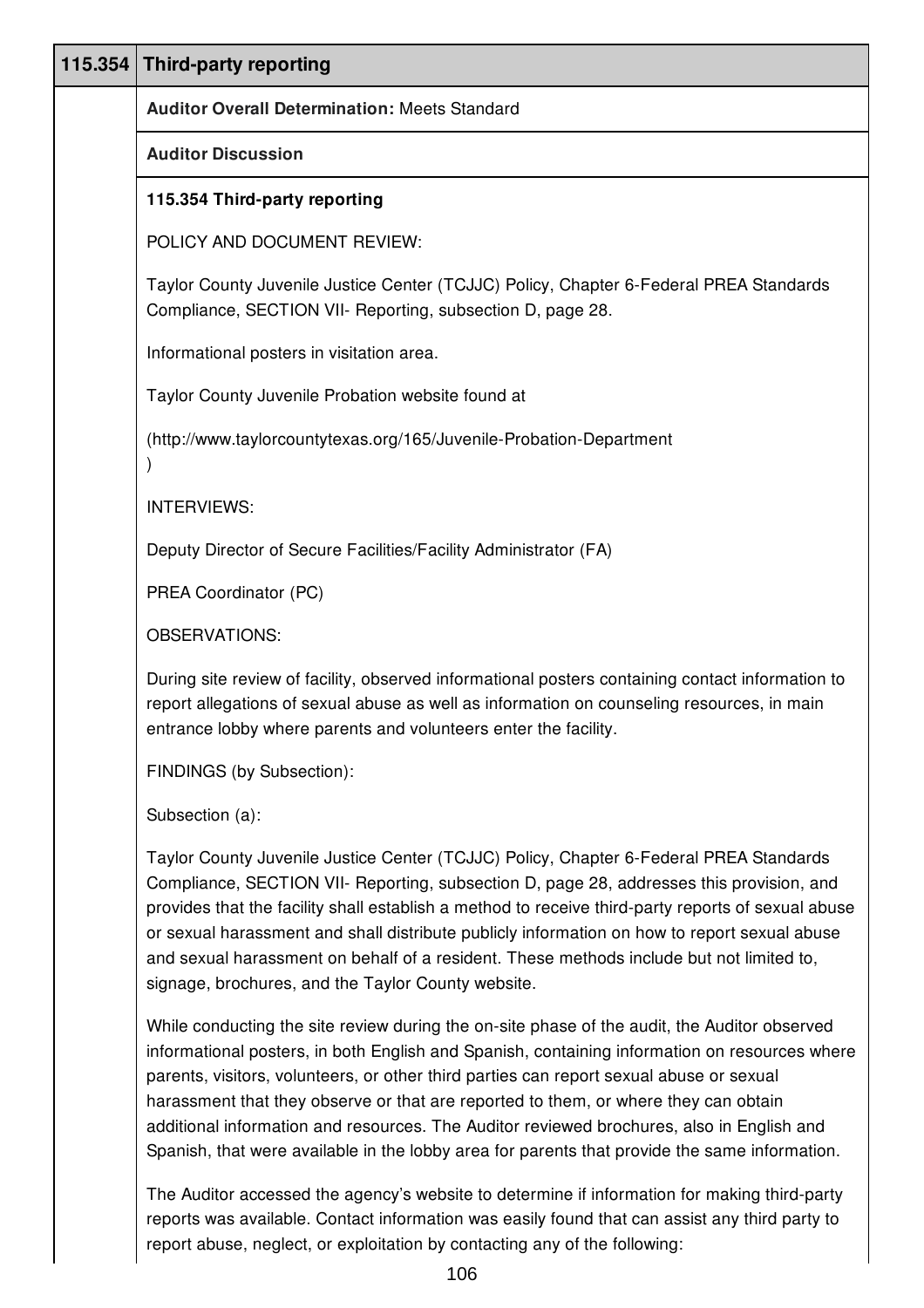(1) The PREA Coordinator, phone number (2) Agency Administration, phone number (3) Confidential email managed by the PREA Coordinator and Administrators (4) Taylor County Sheriff Department, phone number (5) The NOAH Project of Abilene, phone number (6) Texas Juvenile Justice Department, Hotline number (7) Consulate of Mexico, Austin, TX, phone number (8) Department of Homeland Security OIG, phone number The posting concludes with the statement: "No child should suffer in silence. Your voice may be the voice they need." The facility is in compliance with this provision of the standard.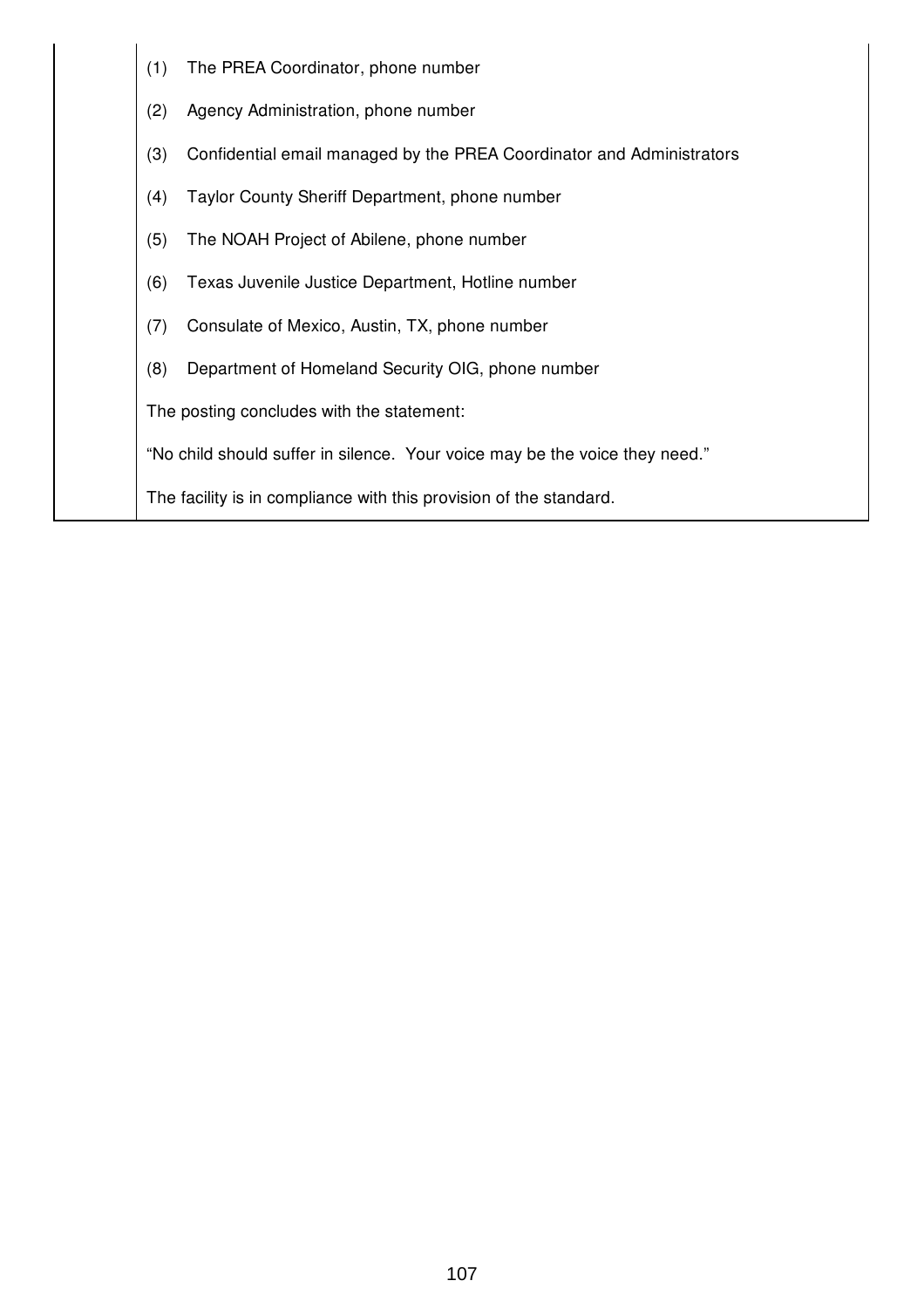| 115.361 | <b>Staff and agency reporting duties</b>                                                                                                                                                                                                                                                                                           |
|---------|------------------------------------------------------------------------------------------------------------------------------------------------------------------------------------------------------------------------------------------------------------------------------------------------------------------------------------|
|         | <b>Auditor Overall Determination: Meets Standard</b>                                                                                                                                                                                                                                                                               |
|         | <b>Auditor Discussion</b>                                                                                                                                                                                                                                                                                                          |
|         | 115.361 Staff and agency reporting duties                                                                                                                                                                                                                                                                                          |
|         | POLICY AND DOCUMENT REVIEW:                                                                                                                                                                                                                                                                                                        |
|         | Taylor County Juvenile Justice Center (TCJJC) Policy, Chapter 6-Federal PREA Standards<br>Compliance, SECTION VIII- Official Response Following a Resident Report, subsections A, B,<br>C, D, E, F G, & H, pages 28-33.                                                                                                            |
|         | Taylor County Juvenile Probation website found at:                                                                                                                                                                                                                                                                                 |
|         | (http://www.taylorcountytexas.org/165/Juvenile-Probation-Department                                                                                                                                                                                                                                                                |
|         | Texas Administrative Code, Title 37: Public Safety and Corrections, Part 11: Texas Juvenile<br>Justice Department, Chapter 345: Juvenile Justice Professional Code of Ethics for Certified<br>Officers, Subchapter C: Code of Ethics, Rule §345.300 & §345.310.<br>(https://texreg.sos.state.tx.us)                                |
|         | Texas Administrative Code, Title 37: Public Safety and Corrections, Part 11: Texas Juvenile<br>Justice Department, Chapter 344: Employment, Certification, & Training, Subchapter G:<br>Certification, Rule §344.862. (https://texreg.sos.state.tx.us)                                                                             |
|         | Texas Family Code, Subtitle E. Protection of the Child, Chapter 261 Investigation of Report of<br>Child Abuse or Neglect, Subchapter A General Provisions; and, Subchapter B Report Of<br>Abuse Or Neglect; Immunities, Sec. 261.101 Persons Required to Report;<br>(https://statutes.capitol.texas.gov/Docs/SDocs/FAMILYCODE.pdf) |
|         | <b>INTERVIEWS:</b>                                                                                                                                                                                                                                                                                                                 |
|         | Agency Head/Chief Juvenile Probation Officer (CJPO)                                                                                                                                                                                                                                                                                |
|         | Deputy Chief of Secure Facilities/Facility Administrator (FA)                                                                                                                                                                                                                                                                      |
|         | PREA Coordinator (PC)                                                                                                                                                                                                                                                                                                              |
|         | Randomly selected staff (13)                                                                                                                                                                                                                                                                                                       |
|         | Contracted Medical Director (MD)                                                                                                                                                                                                                                                                                                   |
|         | Licensed Professional Counselor Associate (LPCA)                                                                                                                                                                                                                                                                                   |
|         | FINDINGS (by Subsection):                                                                                                                                                                                                                                                                                                          |
|         | Subsection (a):                                                                                                                                                                                                                                                                                                                    |
|         | Taylor County Juvenile Justice Center (TCJJC) Policy, Chapter 6-Federal PREA Standards                                                                                                                                                                                                                                             |

108

Compliance, SECTION VIII- Official Response Following a Resident Report, subsection A,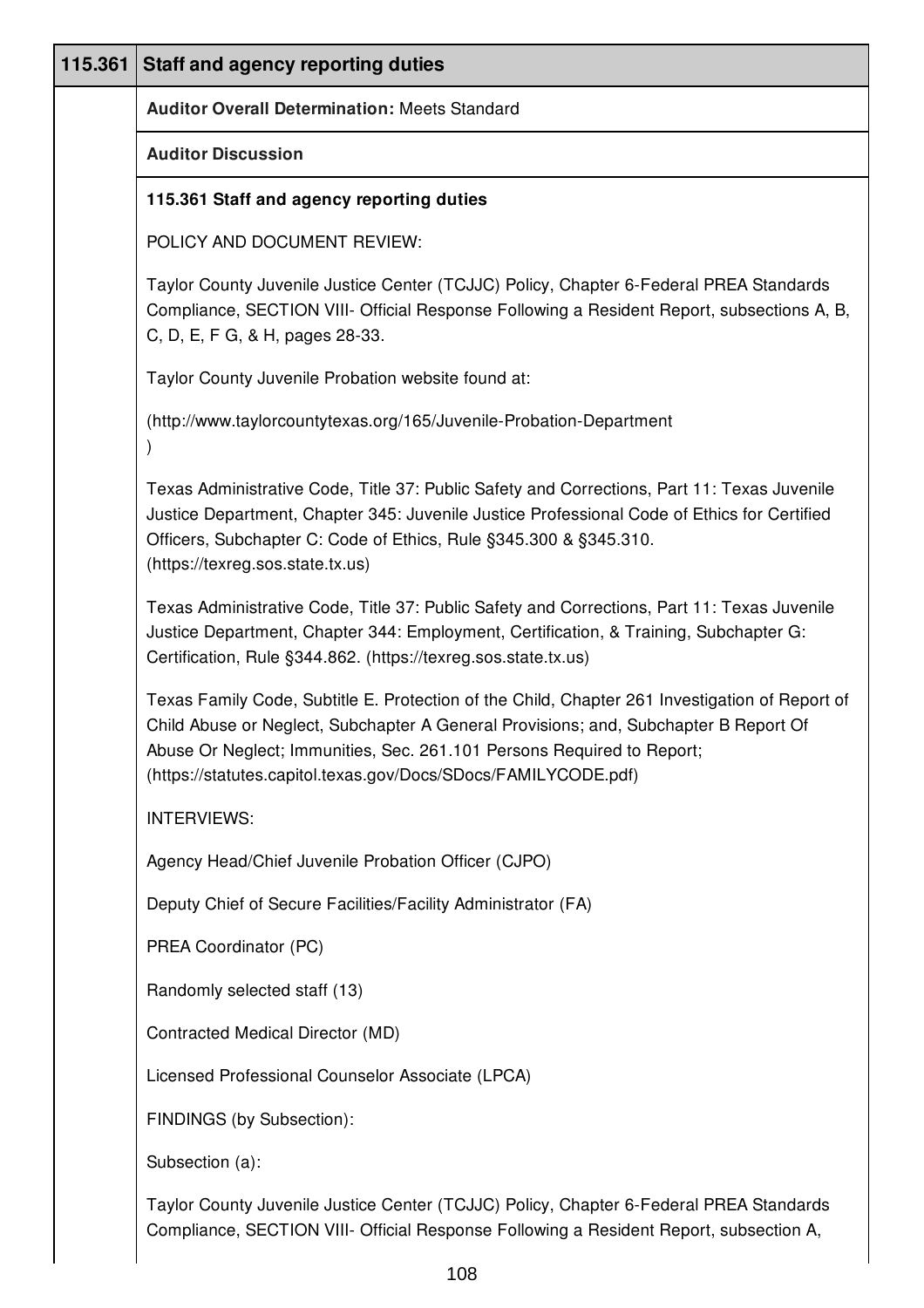page 28-29, addresses this provision. Policy requires that employees, contract staff, volunteers, and interns shall immediately report any knowledge, suspicion, or information they may receive regarding: (a) an incident of sexual abuse or sexual harassment that occurred within any program administered or operated by the agency, whether or not it is part of the agency; (b) retaliation against residents or employees who reported such incidents; and (c) any employee neglect or violated of duties that may have contributed to an incident or retaliation.

During interview with the CJPO, the FA, and the PC, it was reported that all staff are trained on their duty to report any knowledge, suspicion, or direct information that they may have regarding any incident of possible sexual abuse or sexual harassment. This training is also provided to contractors, volunteers, and interns. Interviews with the randomly selected staff reinforces that training has been provided on several occasions that includes the reinforcement of this requirement, and staff understand their responsibility in this situation. All staff interviewed indicated that they have a responsibility and duty to report immediately if they become aware, or suspect, or hear of any potential sexual abuse or sexual harassment. This is not only required under PREA Standards, but also under the staff's responsibilities under Texas law.

It is noted that all staff working in the facility are certified as Juvenile Corrections Officers and are required under the Texas Administrative Code (Title 37, Part 11, Chapter 345, Subchapter C: Code of Ethics) to adhere to the following code of ethics principles directly related to the requirement to report any knowledge of abuse:

(1) Juvenile justice professionals must:

(A) abide by all federal laws, federal guidelines and rules, state laws, and TJJD administrative rules;

(C) respect and protect the legal rights of all juveniles and their parents and/or guardians;

(D) serve each child with concern for the child's welfare and with no expectation of personal gain;

(G) be diligent in their responsibility to record and make available for review any and all information that could contribute to sound decisions affecting a child or public safety;

(H) report without reservation any corrupt or unethical behavior that could affect a juvenile or the integrity of the juvenile justice system;

(J) treat all juveniles and their families with courtesy, consideration, and dignity.

(2) Juvenile justice professionals must not:

(D) maintain or give the appearance of maintaining an inappropriate relationship with a juvenile, including, but not limited to, bribery or solicitation or acceptance of gifts, favors, or services from juveniles or their families;

(G) be designated as a perpetrator in an abuse, exploitation, and neglect investigation conducted by TJJD under Chapter 350 (Investigating Abuse, Neglect, Exploitation, Death and Serious Incidents) of this title and Texas Family Code Chapter 261 (Duty to Report Child Abuse);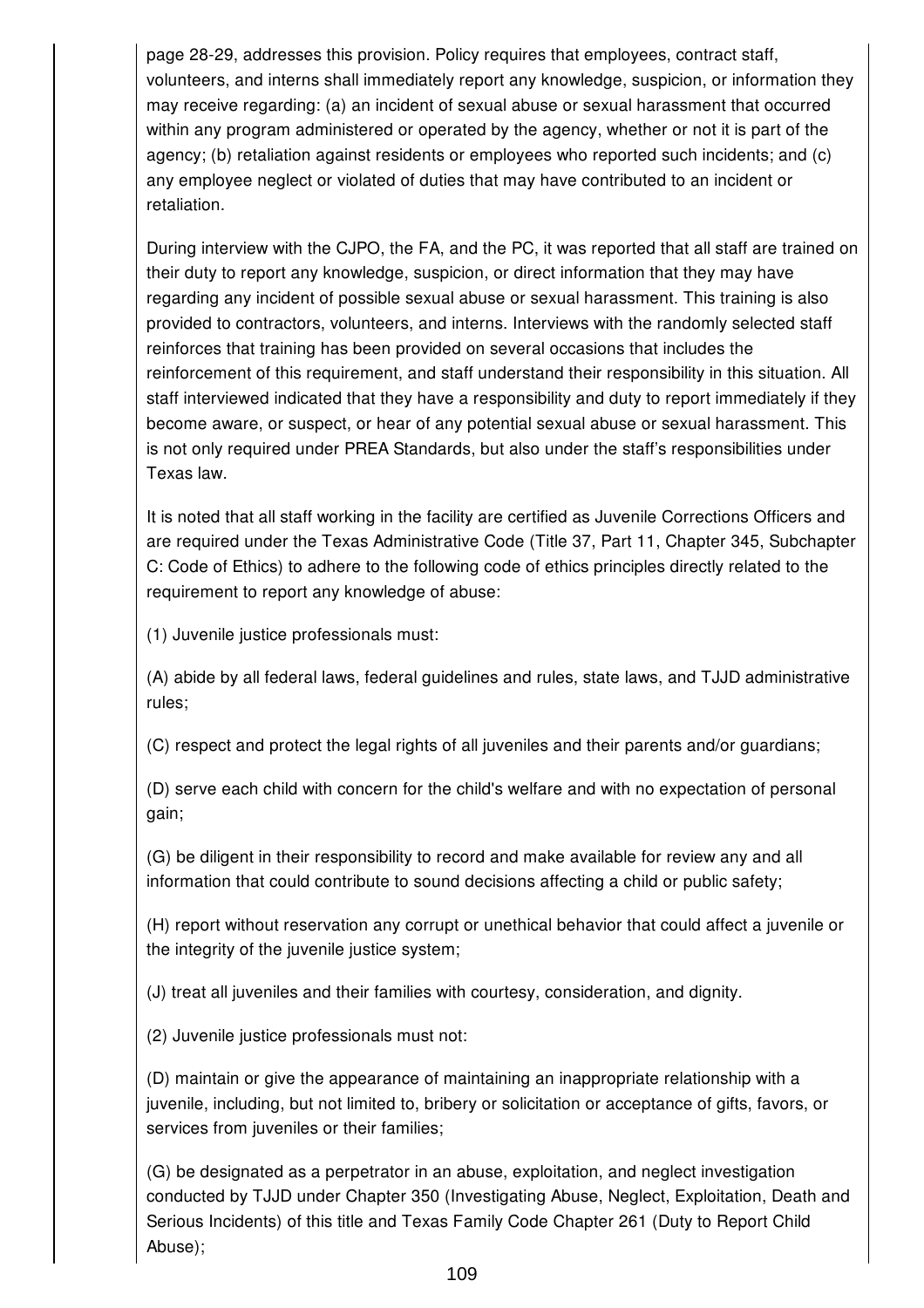(H) interfere with or hinder any abuse, exploitation, and neglect investigation, including a criminal investigation conducted by law enforcement or an investigation conducted under Chapter 350 (Investigating Abuse, Neglect, Exploitation, Death and Serious Incidents) and Chapter 358 (Identifying, Reporting, and Investigating Abuse, Neglect, Exploitation, Death, and Serious Incidents) of this title or Texas Family Code Chapter 261 (Duty to Report Child Abuse);

The facility is in compliance with this provision of the standard.

Subsection (b):

Taylor County Juvenile Justice Center (TCJJC) Policy, Chapter 6-Federal PREA Standards Compliance, SECTION VIII- Official Response Following a Resident Report, subsection A, page 28-29, addresses this provision. The facility shall require all staff to comply with any applicable mandatory child abuse reporting laws.

During interview with the FA and the PC, it was reported that all staff are trained on their duty to report any knowledge, suspicion, or direct information that they may have regarding any incident regarding possible sexual abuse or sexual harassment. Interviews with the randomly selected staff (13) reinforces that training has been provided on several occasions that includes the reinforcement of this requirement, and staff understand their responsibility to report under Texas law and the Code of Ethics for juvenile justice professionals. All staff interviewed indicated that they have a responsibility and duty to report immediately under PREA Standards as well as under Texas law.

It is noted that all staff working in the facility are certified as Juvenile Corrections Officers and are required under the Texas Administrative Code (Title 37, Part 11, Chapter 345, Subchapter C: Code of Ethics) to adhere to the following code of ethics principles directly related to the duty to report any knowledge of abuse:

(1) Juvenile justice professionals must:

(A) abide by all federal laws, federal guidelines and rules, state laws, and TJJD administrative rules;

(H) report without reservation any corrupt or unethical behavior that could affect a juvenile or the integrity of the juvenile justice system;

(2) Juvenile justice professionals must not:

(G) be designated as a perpetrator in an abuse, exploitation, and neglect investigation conducted by TJJD under Chapter 350 (Investigating Abuse, Neglect, Exploitation, Death and Serious Incidents) of this title and Texas Family Code Chapter 261 (Duty to Report Child Abuse);

(H) interfere with or hinder any abuse, exploitation, and neglect investigation, including a criminal investigation conducted by law enforcement or an investigation conducted under Chapter 350 (Investigating Abuse, Neglect, Exploitation, Death and Serious Incidents) and Chapter 358 (Identifying, Reporting, and Investigating Abuse, Neglect, Exploitation, Death, and Serious Incidents) of this title or Texas Family Code Chapter 261 (Duty to Report Child Abuse);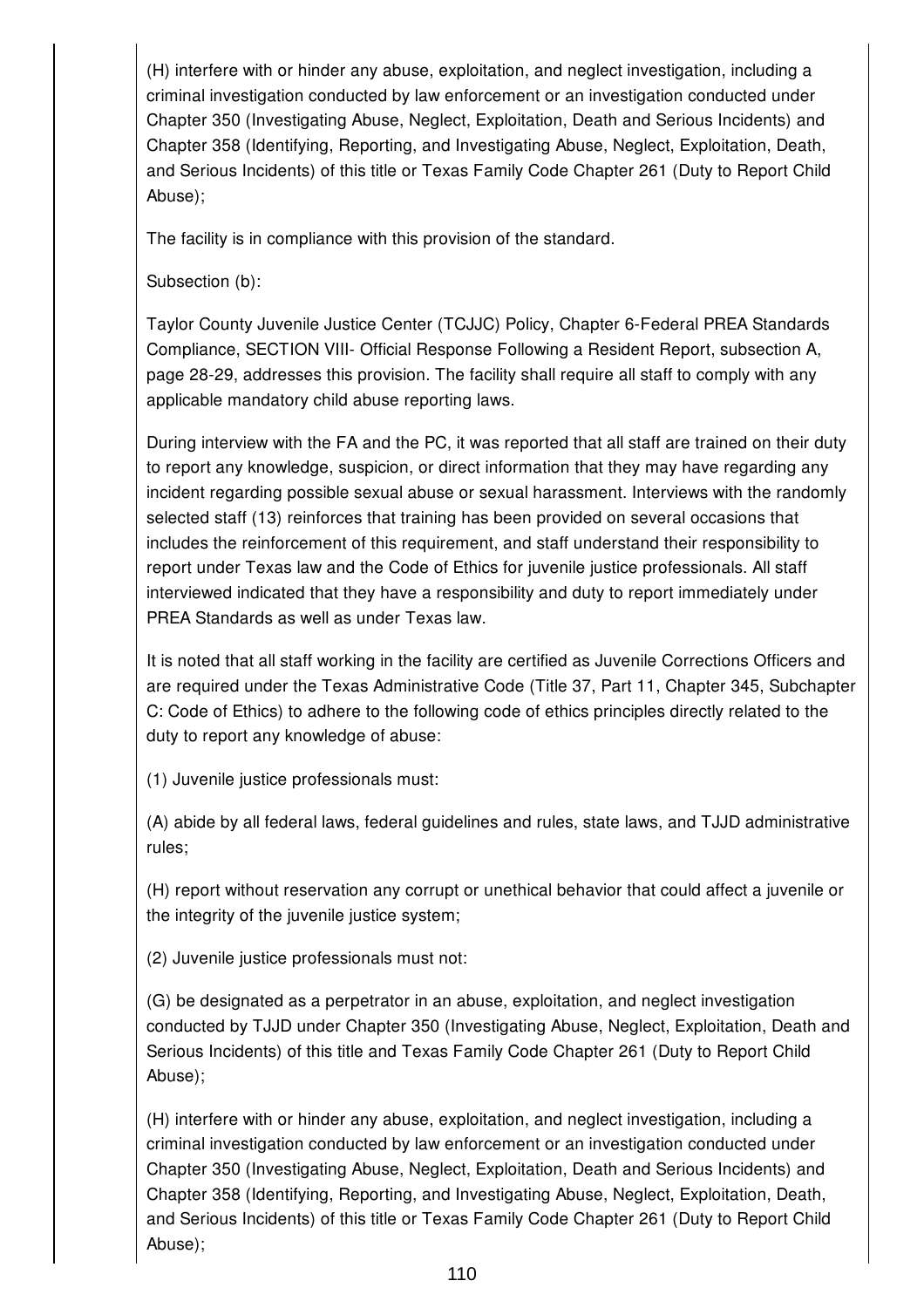Under Texas Family Code, Sec. 261.101. PERSONS REQUIRED TO REPORT, in part, requires:

(a) A person having cause to believe that a child's physical or mental health or welfare has been adversely affected by abuse or neglect by any person shall immediately make a report as provided by this subchapter.

(b) If a professional has cause to believe that a child has been abused or neglected or may be abused or neglected…the professional shall make a report not later than the 48th hour after the hour the professional first suspects that the child has been or may be abused or neglected…A professional may not delegate to or rely on another person to make the report. In this subsection, "professional" means an individual who is licensed or certified by the state or who is an employee of a facility licensed, certified, or operated by the state and who, in the normal course of official duties or duties for which a license or certification is required, has direct contact with children. The term includes teachers, nurses, doctors, day-care employees, employees of a clinic or health care facility that provides reproductive services, juvenile probation officers, and juvenile detention or correctional officers.

The facility is in compliance with this provision of the standard.

Subsection (c):

Taylor County Juvenile Justice Center (TCJJC) Policy, Chapter 6-Federal PREA Standards Compliance, SECTION VIII- Official Response Following a Resident Report, subsection A, page 28-29, addresses this provision. Apart from reporting to the Facility Administrator or designee, designated State or local services agencies, and the CJPO, the FA, supervisors, the PC, and internal investigators, staff shall be prohibited from revealing any information related to a sexual abuse report to anyone other than to the extent necessary, to make treatment, investigation, and other security and management decisions.

Interviews with the randomly selected staff (13), made up of direct care/security staff (referred to as Juvenile Corrections Officers), Shift Supervisors, a cook, and a custodian/janitor, indicate that these staff understand their duty to report and the necessity of keeping information confidential, and provide information only as allowed by policy. As noted in Subsections (a) and (b) above, as certified Juvenile Supervision Officers required under the Texas Administrative Code to adhere to code of ethics principles, the following is directly related to the requirements for confidentiality:

(1) Juvenile justice professionals must:

(I) maintain the integrity and confidentiality of juvenile information, not seek more information than needed to perform their duties, and not reveal information to any person who does not have authorized access to the information for a proper, professional use;

The facility is in compliance with this provision of the standard.

Subsection (d):

Taylor County Juvenile Justice Center (TCJJC) Policy, Chapter 6-Federal PREA Standards Compliance, SECTION VIII- Official Response Following a Resident Report, subsection A, page 28-29, addresses this provision. Policy requires that medical and mental health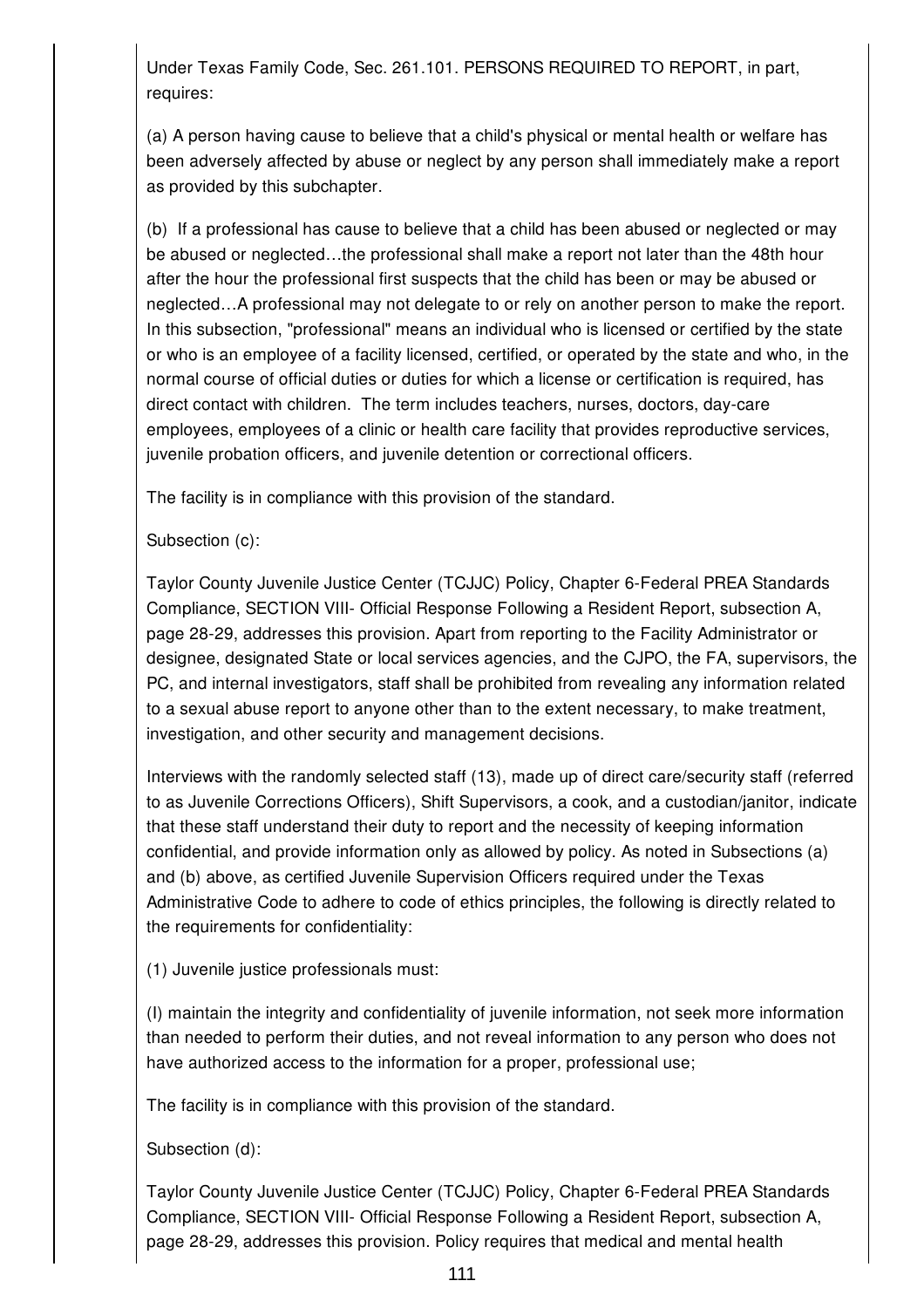practitioners shall be required to report sexual abuse to designated supervisors and officials pursuant to Subsection (a) of this standard provision, as well as to the designated State or local services agency where required by mandatory reporting laws according to their licensing bodies. These practitioners shall be required to inform residents at the initiation of services of their duty to report and the limitations of confidentiality.

The only medical providers related directly with the facility and see residents on a regular basis are the MD and a contracted Nurse. This service is provided through a contract with Taylor County, and services are provided at both the facility that is the subject of this audit and the County's adult jail facility. Interview with the MD indicates that he understands and follows policy to report any knowledge of sexual abuse or sexual harassment to the CJPO, the FA or the PC. In addition, the MD indicated that the Nurse understands this policy and is expected to also report any such knowledge. At that point, he understands that all other mandatory and other required contacts under Texas law and local protocols are made by these individuals. Further, he reports that if there is an actual sexual abuse case that is investigated, he would work with the law enforcement agency involved, representatives from the Regional Victim's Crisis, and medical professionals at the Hendrick's Hospital to address any follow-up needs.

Mental health services for residents of the facility are primarily provided by a full-time LPCA, a representative from the Betty Hardwick Center (a community mental health center) on a referral basis (an MOU is in place for these services), and counseling services are available through The NOAH Project. The Auditor interviewed the LPCA who reported that as an employee of the Juvenile Probation Department, he would be required to meet mandatory reporting laws in accordance within licensing requirements, as well as requirements as an employee of the Department under PREA Standards and Texas Juvenile Justice Standards.

The facility is in compliance with this provision of the standard.

### Subsection (e):

Taylor County Juvenile Justice Center (TCJJC) Policy, Chapter 6-Federal PREA Standards Compliance, SECTION VIII- Official Response Following a Resident Report, subsection A, page 28-29, addresses this provision. Policy requires that upon the receiving an allegation of sexual abuse, an employee, intern or volunteer shall promptly report the allegation to the PC/Investigator, who in turn, shall contact the CJPO and the alleged victim's parents or legal guardians, unless the agency has official documentation showing the parents or legal guardians should not be notified. If the alleged victim is under the guardianship of the child welfare system, the report shall be made to the alleged victim's caseworker instead of the parents or legal guardians. If a juvenile court retains jurisdiction over the alleged victim, the CJPO, or designee, shall also report the allegation to the juvenile's attorney or other legal representative of record within 14 days of receiving the allegation.

In interview with the CJPO, the FA, and the PC, the expectation and requirement to contact all of those listed in policy was confirmed. The FA or the PC would contact the resident's family, and the CJPO, the FA, or the PC will make the necessary contacts with the appropriate representative of the Texas Department of Family and Protective Services and the attorney. It is also expected that the CJPO will notify the Juvenile Court of the allegation, as well as the steps that are being taken to appropriately respond.

The only allegation received during the previous 12 months from the audit involved an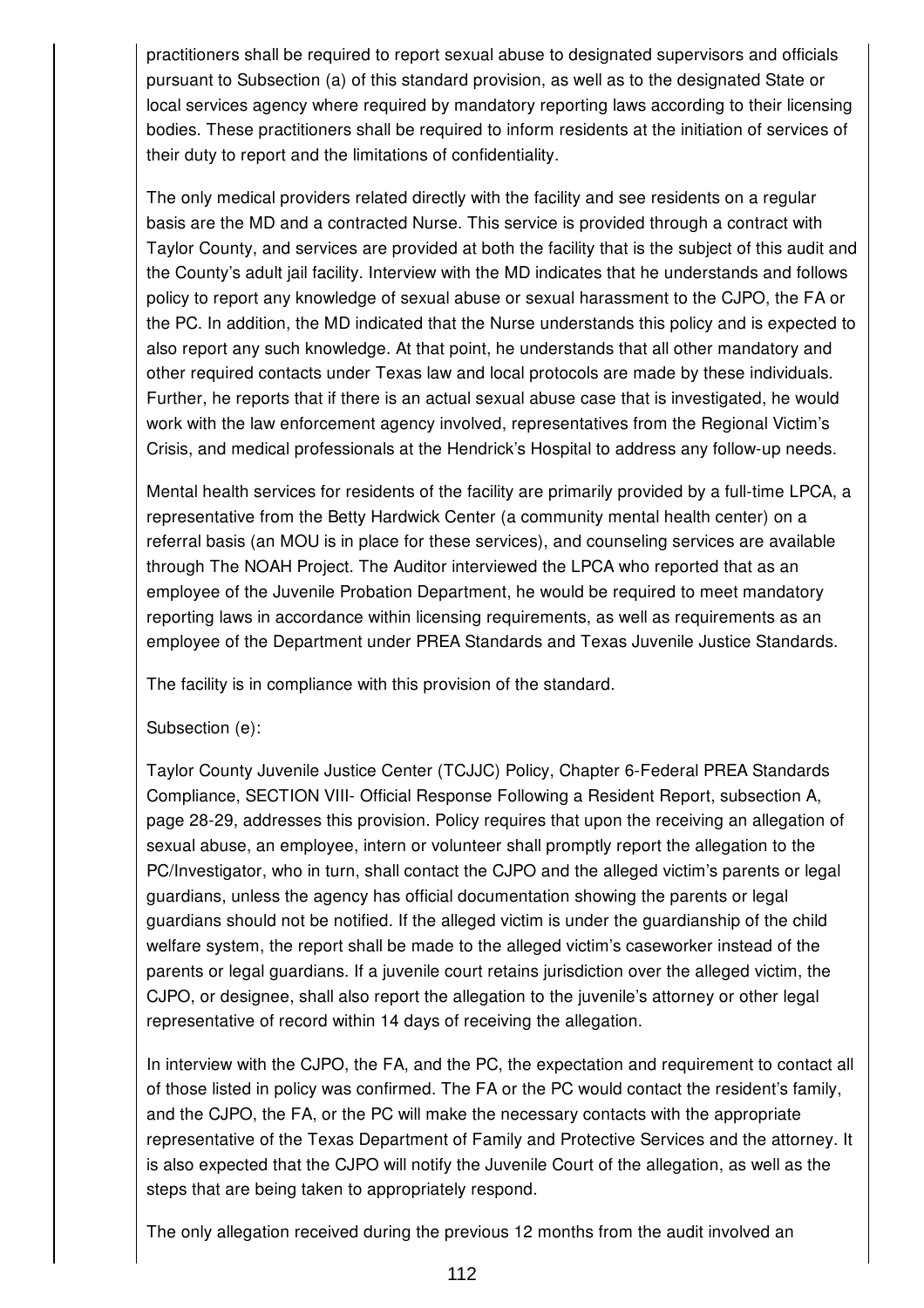allegation made by a third party (parent) who reported that she believed her son was involved in a long-term relationship with a female staff member in the community. There was no allegation of any inappropriate contact while in the facility, and the mother overheard a phone conversation between her son and another person. Upon investigation, it was learned that there was no contact between the youth and the staff member, and it was between the other person on the phone with the staff member. The contact was a casual exchange of pleasantries when they saw each other in the youth's neighborhood while the staff member was visiting with family who happened to live in the same neighborhood. The allegation was determined to be unfounded. Documentation of the allegation reflects that appropriate contacts were made.

The facility is in compliance with this provision of the standard.

Subsection (f):

Taylor County Juvenile Justice Center (TCJJC) Policy, Chapter 6-Federal PREA Standards Compliance, SECTION VIII- Official Response Following a Resident Report, subsection A, page 28-29, addresses this provision. Policy requires that the facility/agency shall report all allegations of sexual abuse and sexual harassment, including any third-party and anonymous reports, to the PREA Coordinator/Investigator.

During interview with the FA and the PC, it was further clarified that any allegation of sexual abuse or sexual harassment will receive immediate attention and an investigation will be initiated. If it is clear that the allegation involves sexual abuse, the local law enforcement agency, specifically the Taylor County Sheriff Department, will be contacted to initiate a criminal investigation immediately. If the allegation involves sexual harassment, then an administrative investigation will immediately be initiated, and if at any time it appears that there are potential criminal elements involved, including sexual abuse, the PC will refer the allegations to the Sheriff Department as well. In interviews with the CJPO, the FA, and the PC, it was made clear that the facility and agency will coordinate its investigation with the Sheriff Department, and not do anything that would impede or interfere with the criminal investigation, as warranted.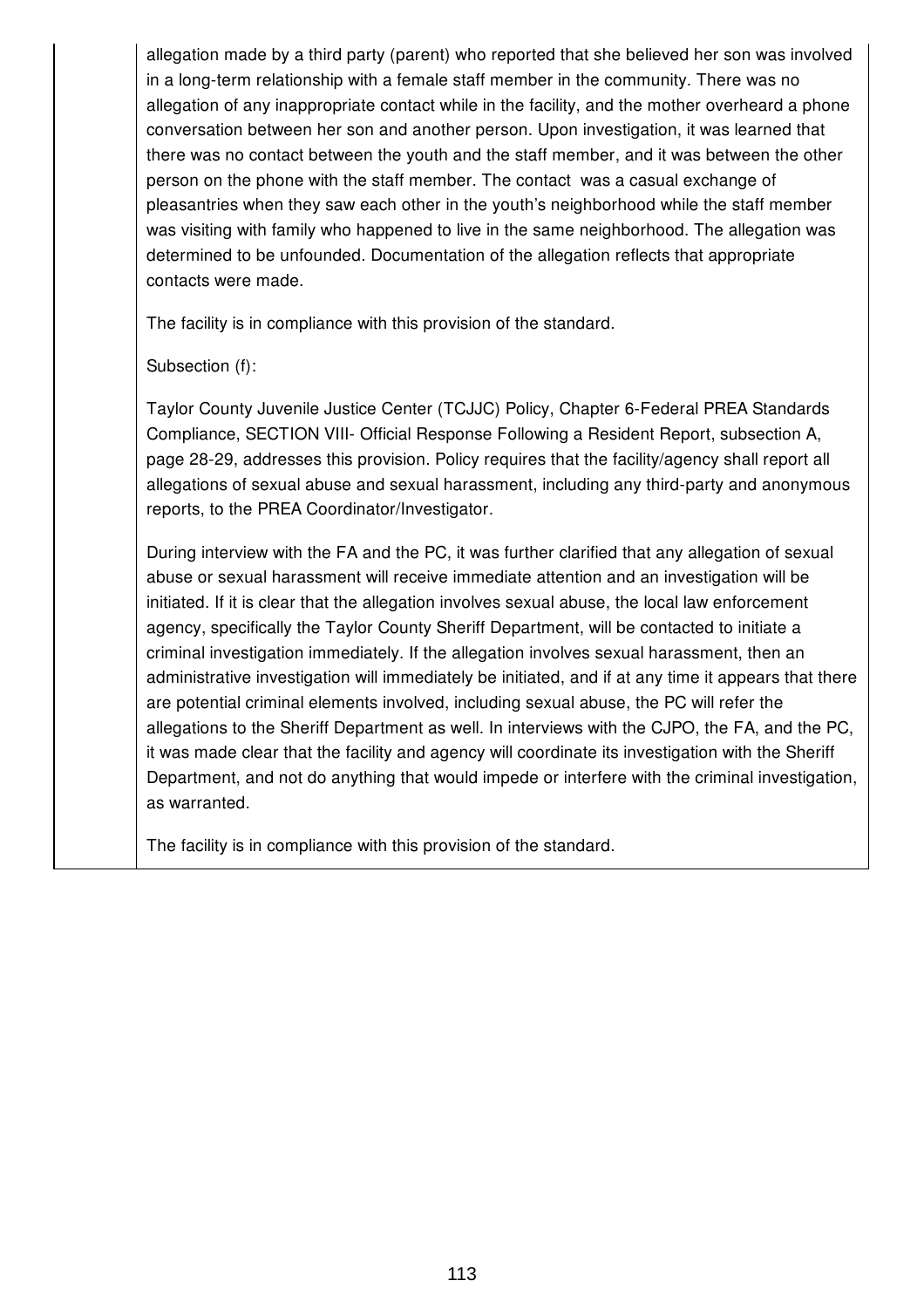| 115.362 | <b>Agency protection duties</b>                                                                                                                                                                                                                                                                                                                                                                                                                                                                                                                                                                                                                                                 |  |  |
|---------|---------------------------------------------------------------------------------------------------------------------------------------------------------------------------------------------------------------------------------------------------------------------------------------------------------------------------------------------------------------------------------------------------------------------------------------------------------------------------------------------------------------------------------------------------------------------------------------------------------------------------------------------------------------------------------|--|--|
|         | <b>Auditor Overall Determination: Meets Standard</b>                                                                                                                                                                                                                                                                                                                                                                                                                                                                                                                                                                                                                            |  |  |
|         | <b>Auditor Discussion</b>                                                                                                                                                                                                                                                                                                                                                                                                                                                                                                                                                                                                                                                       |  |  |
|         | 115.362 Agency protection duties                                                                                                                                                                                                                                                                                                                                                                                                                                                                                                                                                                                                                                                |  |  |
|         | POLICY AND DOCUMENT REVIEW:                                                                                                                                                                                                                                                                                                                                                                                                                                                                                                                                                                                                                                                     |  |  |
|         | Taylor County Juvenile Justice Center (TCJJC) Policy, Chapter 6-Federal PREA Standards<br>Compliance, SECTION VIII- Official Response Following a Resident Report, subsection B,<br>page 29.                                                                                                                                                                                                                                                                                                                                                                                                                                                                                    |  |  |
|         | <b>INTERVIEWS:</b>                                                                                                                                                                                                                                                                                                                                                                                                                                                                                                                                                                                                                                                              |  |  |
|         | Agency Head/Chief Juvenile Probation Officer (CJPO)                                                                                                                                                                                                                                                                                                                                                                                                                                                                                                                                                                                                                             |  |  |
|         | Deputy Chief of Secure Facilities/Facility Administrator (FA)                                                                                                                                                                                                                                                                                                                                                                                                                                                                                                                                                                                                                   |  |  |
|         | PREA Coordinator (PC)                                                                                                                                                                                                                                                                                                                                                                                                                                                                                                                                                                                                                                                           |  |  |
|         | Randomly selected staff (13)                                                                                                                                                                                                                                                                                                                                                                                                                                                                                                                                                                                                                                                    |  |  |
|         | FINDINGS (by Subsection):                                                                                                                                                                                                                                                                                                                                                                                                                                                                                                                                                                                                                                                       |  |  |
|         | Subsection (a):                                                                                                                                                                                                                                                                                                                                                                                                                                                                                                                                                                                                                                                                 |  |  |
|         | Taylor County Juvenile Justice Center (TCJJC) Policy, Chapter 6-Federal PREA Standards<br>Compliance, SECTION VIII- Official Response Following a Resident Report, subsection B,<br>page 29, addresses this provision. Policy requires that upon learning that a resident is subject<br>to substantial risk of imminent sexual abuse, the facility staff will ensure that protective<br>measures are put in place immediately to ensure the safety and well-being of the resident.<br>Such measures may include, but are not limited to, re-assignment to a different housing unit,<br>protective assignment, isolation of the threatening resident, or employee re-assignment. |  |  |

Interview with the CJPO, the FA, and the PC indicates that the agency as a whole, and specifically the staff working within the facility, will take necessary action to protect the resident and ensure his/her safety and well-being. Staff have been trained and are expected to take immediate action if there was ever any indication that a resident is in imminent risk of any form of sexual abuse, or any indication of any other potential abusive situation. During interview and on-going conversations with the FA, the Auditor inquired about what impact the application of the PREA Standards has had on the daily operation of the facility. The FA responded that it has enhanced the overall safety of the facility, and staff are mindful of their role to maintain a safe environment for all residents and staff.

Interviews with randomly selected security staff (11), specifically Juvenile Supervision Officers and the Shift Supervisors, also indicates that staff understand and are able to articulate steps that need to be taken if a resident is in imminent risk. Staff were able to articulate that they would work with other staff and the Shift Supervisor to create immediate separation between the two residents; reassign residents to different rooms and locations; and take whatever steps within policy that proved to be more appropriate and effective to best provide for the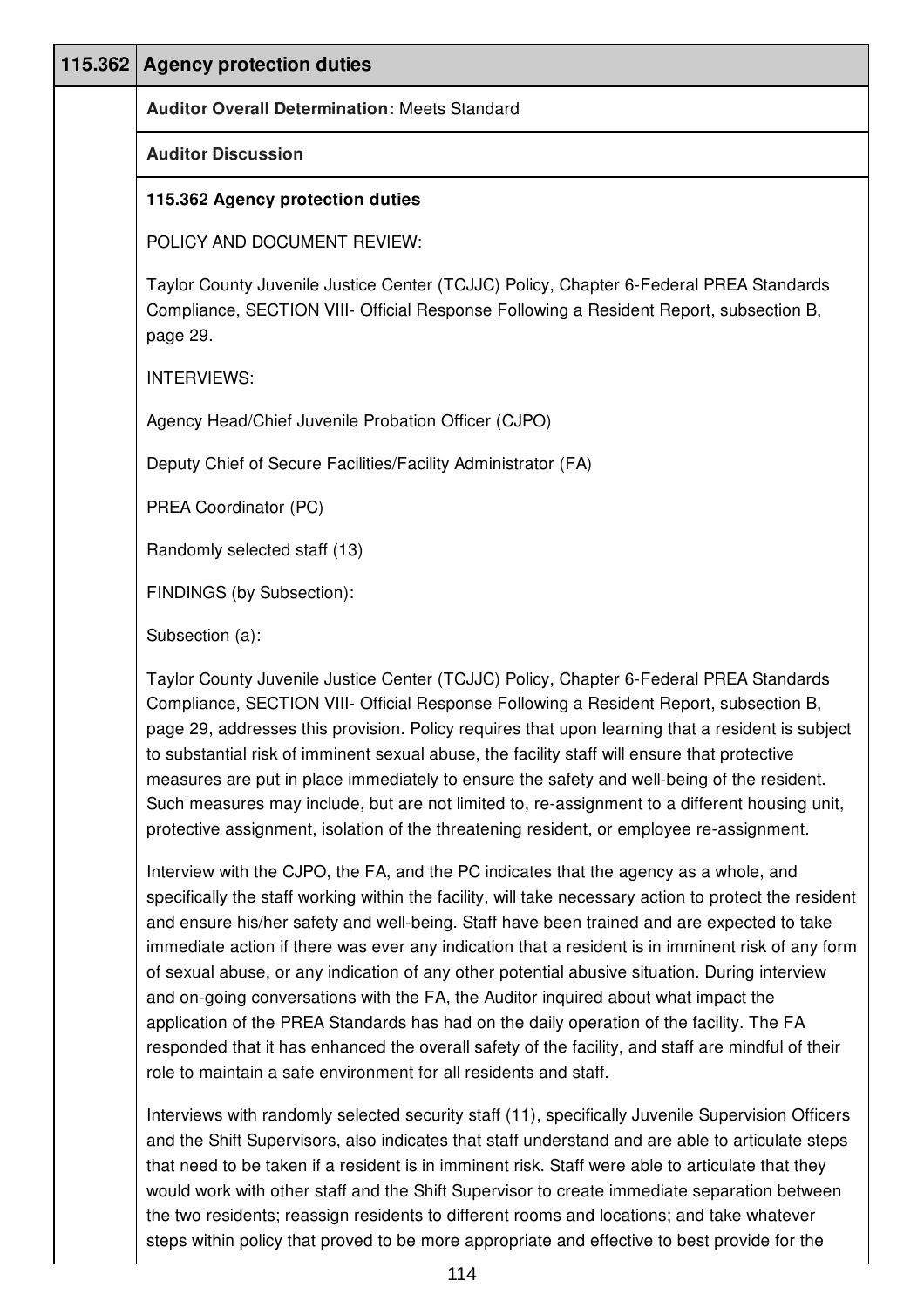safety of the possible victim. Staff expressed that they would need to evaluate this on a caseby-case basis to ensure the safety and protection of the victim, as well as protect other residents. The Auditor asked specifically about how staff would address one of their peers if a staff member was the potential perpetrator, and all staff interviewed indicated that they would do what was necessary to protect the resident, asking the staff member to leave, or not allowing the resident out of their sight, and contacting the Shift Supervisor for assistance.

The facility provided responses in the On-Line Audit System indicating that in the past 12 months, there were "0" incidents when the agency or facility has determined that a resident was subject to a substantial risk of imminent sexual abuse. Because there have been no reported incidents, there were no files or documentation to review, or residents to interview to provide any further detail.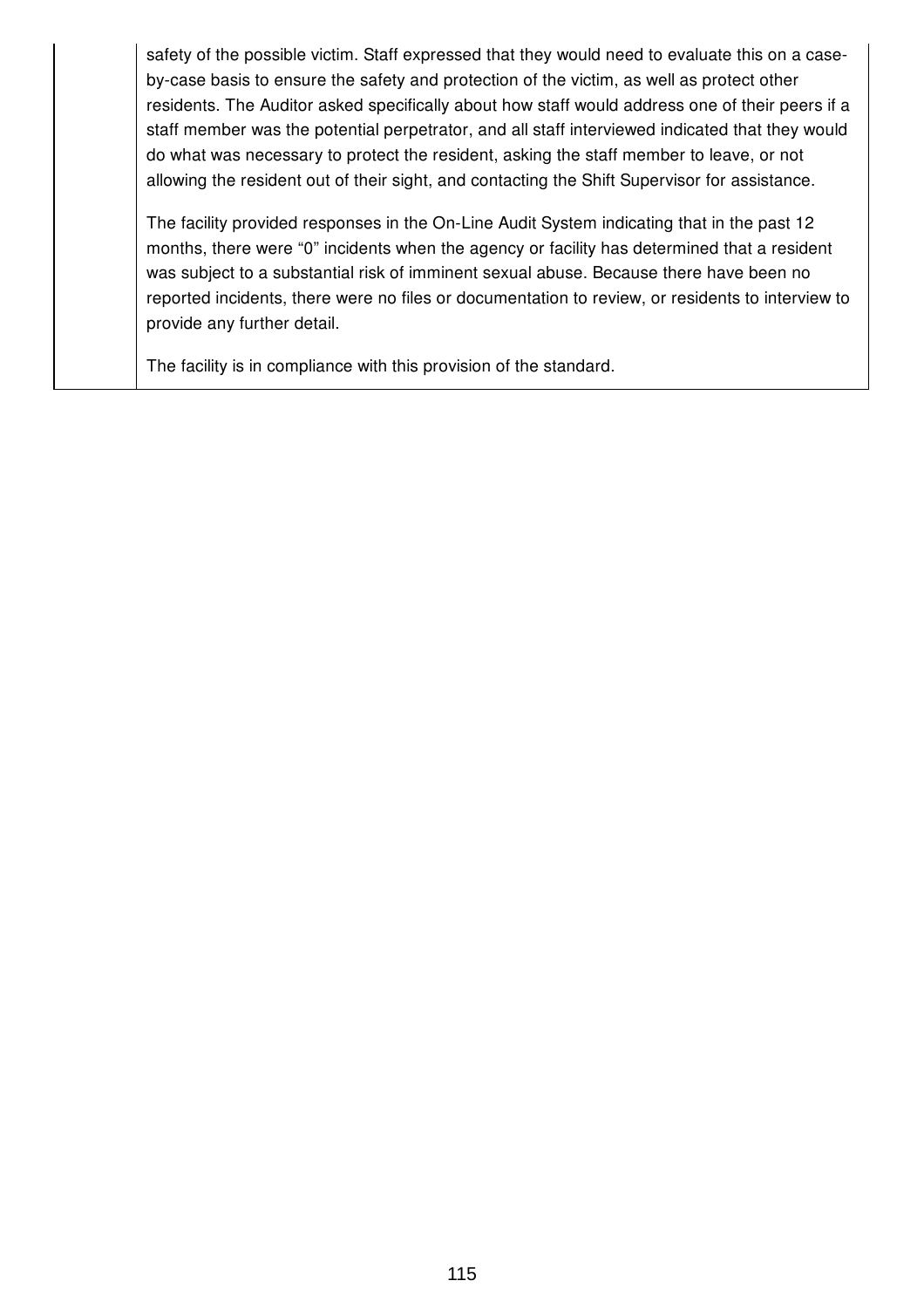| 115.363 | Reporting to other confinement facilities                                                                                                                                                                                                                                                                                                                                                                                                                                                                                                                                                                                                                                                                                                                    |
|---------|--------------------------------------------------------------------------------------------------------------------------------------------------------------------------------------------------------------------------------------------------------------------------------------------------------------------------------------------------------------------------------------------------------------------------------------------------------------------------------------------------------------------------------------------------------------------------------------------------------------------------------------------------------------------------------------------------------------------------------------------------------------|
|         | <b>Auditor Overall Determination: Meets Standard</b>                                                                                                                                                                                                                                                                                                                                                                                                                                                                                                                                                                                                                                                                                                         |
|         | <b>Auditor Discussion</b>                                                                                                                                                                                                                                                                                                                                                                                                                                                                                                                                                                                                                                                                                                                                    |
|         | 115.363 Reporting to other confinement facilities                                                                                                                                                                                                                                                                                                                                                                                                                                                                                                                                                                                                                                                                                                            |
|         | POLICY AND DOCUMENT REVIEW:                                                                                                                                                                                                                                                                                                                                                                                                                                                                                                                                                                                                                                                                                                                                  |
|         | Taylor County Juvenile Justice Center (TCJJC) Policy, Chapter 6-Federal PREA Standards<br>Compliance, SECTION VIII- Official Response Following a Resident Report, subsection C,<br>page 29.                                                                                                                                                                                                                                                                                                                                                                                                                                                                                                                                                                 |
|         | Documentation on allegation of sexual abuse or sexual harassment at another facility.                                                                                                                                                                                                                                                                                                                                                                                                                                                                                                                                                                                                                                                                        |
|         | <b>INTERVIEWS:</b>                                                                                                                                                                                                                                                                                                                                                                                                                                                                                                                                                                                                                                                                                                                                           |
|         | Agency Head/Chief Juvenile Probation Officer (CJPO)                                                                                                                                                                                                                                                                                                                                                                                                                                                                                                                                                                                                                                                                                                          |
|         | Deputy Chief of Secure Facilities/Facility Administrator (FA)                                                                                                                                                                                                                                                                                                                                                                                                                                                                                                                                                                                                                                                                                                |
|         | PREA Coordinator (PC)                                                                                                                                                                                                                                                                                                                                                                                                                                                                                                                                                                                                                                                                                                                                        |
|         | FINDINGS (by Subsection):                                                                                                                                                                                                                                                                                                                                                                                                                                                                                                                                                                                                                                                                                                                                    |
|         | Subsection (a):                                                                                                                                                                                                                                                                                                                                                                                                                                                                                                                                                                                                                                                                                                                                              |
|         | Taylor County Juvenile Justice Center (TCJJC) Policy, Chapter 6-Federal PREA Standards<br>Compliance, SECTION VIII- Official Response Following a Resident Report, subsection C,<br>page 29, addresses this provision. Policy requires that upon receiving an allegation that a<br>resident was sexually abused while confined at another facility, the CJPO or FA shall notify the<br>head of the facility or appropriate office of the agency where the alleged abuse occurred, the<br>law enforcement agency with jurisdiction, and any other appropriate investigating agency.                                                                                                                                                                           |
|         | During interviews with the CJPO, the FA, and the PC, all indicated that they would not hesitate<br>to report any allegation of sexual abuse or sexual harassment that was reported while the<br>youth is in custody at the facility, or involved in any program of another agency. They would<br>make necessary contacts to the appropriate agency representative where the allegation was<br>reported to have occurred, as well as the appropriate law enforcement agency, and<br>depending on the location of the other program/facility, the appropriate investigating agency,<br>i.e. Texas Juvenile Justice Department, Child Welfare/Child Abuse Hotline, or any other<br>appropriate authority if the facility is located outside the state of Texas. |
|         | The facility provided responses in the On-Line Audit System indicating that in the past 12<br>months, the facility has received one (1) allegation that a resident was either sexually abused<br>or sexually harassed while confined at another facility. Upon review of the documentation and                                                                                                                                                                                                                                                                                                                                                                                                                                                               |

report on the allegation provided in the OAS, the staff member who received the allegation from the youth took immediate action to the report to the Shift Supervisor, completed a call to the Texas Child Abuse Hotline, and documented the resident's allegation and steps taken to make proper notifications. The CJPO, the FA, and the PC were all notified. The FA initiated contact with the facility where the alleged incident took place within 72 hours of learning of the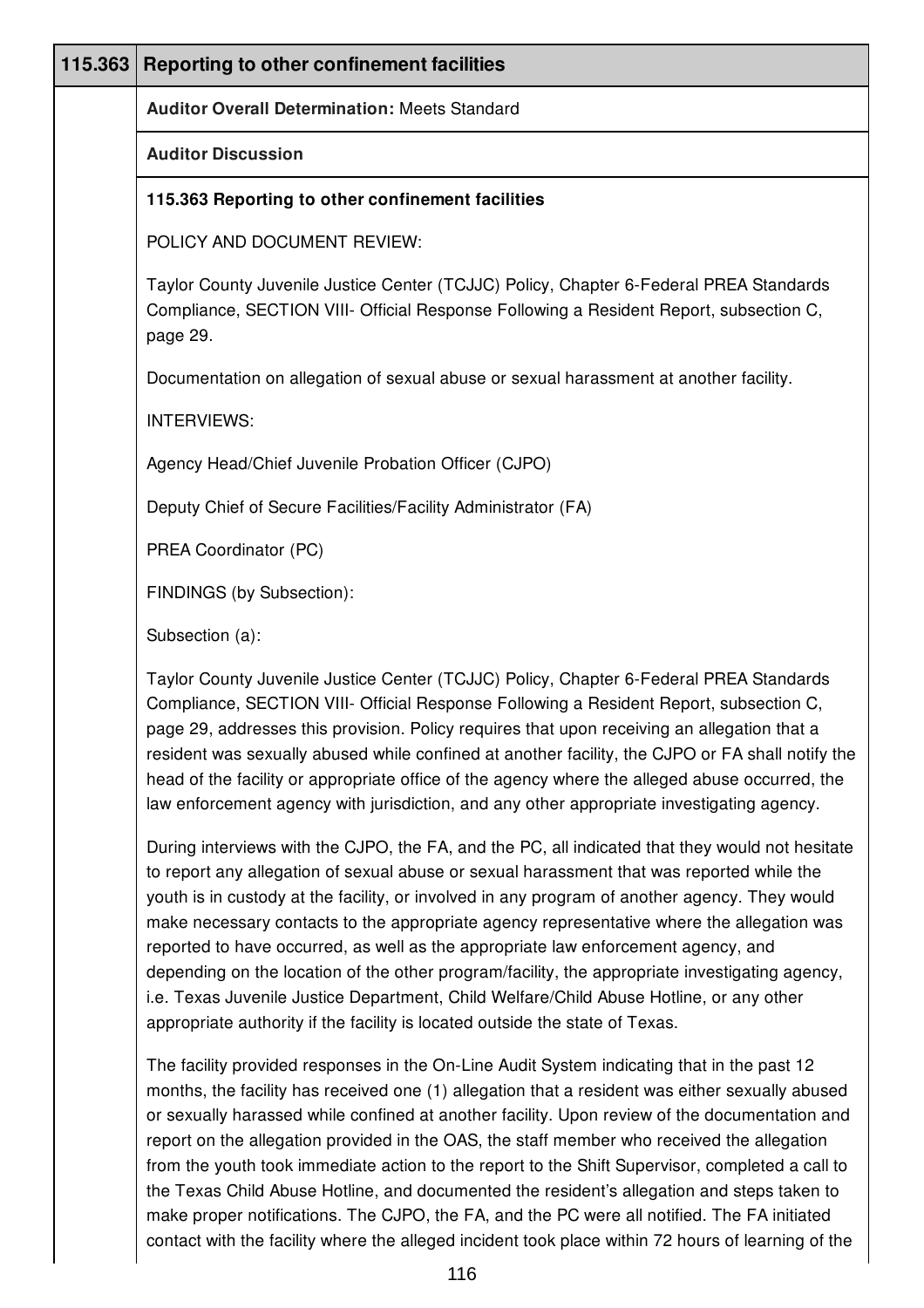allegation.

The facility is in compliance with this provision of the standard.

Subsection (b):

Taylor County Juvenile Justice Center (TCJJC) Policy, Chapter 6-Federal PREA Standards Compliance, SECTION VIII- Official Response Following a Resident Report, subsection C, page 29, addresses this provision. Policy requires that upon receiving an allegation that a resident was sexually abused while confined at another facility, the CJPO or FA shall notify the head of the facility or appropriate office of the agency where the alleged abuse occurred, the law enforcement agency with jurisdiction, and any other appropriate investigating agency. Such notification shall be provided as soon as possible, but no later than 72 hours after receiving the allegation.

As reported above in Subsection (a), during interviews with the CJPO, the FA, and the PC, all indicated that they would not hesitate to report any allegation of sexual abuse or sexual harassment that was reported while the youth is in custody at the facility, or involved in any program of another agency. These reports to the appropriate agency representatives as well as any investigative agencies would be made as soon as possible, and no later than the 72 hours required by this standard.

The facility provided responses in the On-Line Audit System indicating that in the past 12 months, the facility has received one (1) allegation that a resident was either sexually abused or sexually harassed while confined at another facility. Upon review of the documentation and report on the allegation provided in the OAS, the staff member who received the allegation from the youth took immediate action to the report to the Shift Supervisor, completed a call to the Texas Child Abuse Hotline, and documented the resident's allegation and steps taken to make proper notifications. The CJPO, the FA, and the PC were all notified. The FA initiated contact with the facility where the alleged incident took place within 72 hours of learning of the allegation.

The facility is in compliance with this provision of the standard.

Subsection (c):

Taylor County Juvenile Justice Center (TCJJC) Policy, Chapter 6-Federal PREA Standards Compliance, SECTION VIII- Official Response Following a Resident Report, subsection C, page 29, addresses this provision. Policy requires that upon receiving an allegation that a resident was sexually abused while confined at another facility, the CJPO or FA shall notify the head of the facility or appropriate office of the agency where the alleged abuse occurred, the law enforcement agency with jurisdiction, and any other appropriate investigating agency. Such notification shall be provided as soon as possible, but no later than 72 hours after receiving the allegation, and the facility shall document that it has provided such notification.

As reported above in Subsection (a) and (b) above, interviews with the CJPO, the FA, and the PC indicated that they would follow the requirements of this standard and agency/facility policy. In the On-Line Audit System, the facility responded "Yes" concerning that it has provided such notification within 72 hours of receiving the allegation. The facility also provided responses in the On-Line Audit System indicating that in the past 12 months, the facility has received one (1) allegation that a resident was either sexually abused or sexually harassed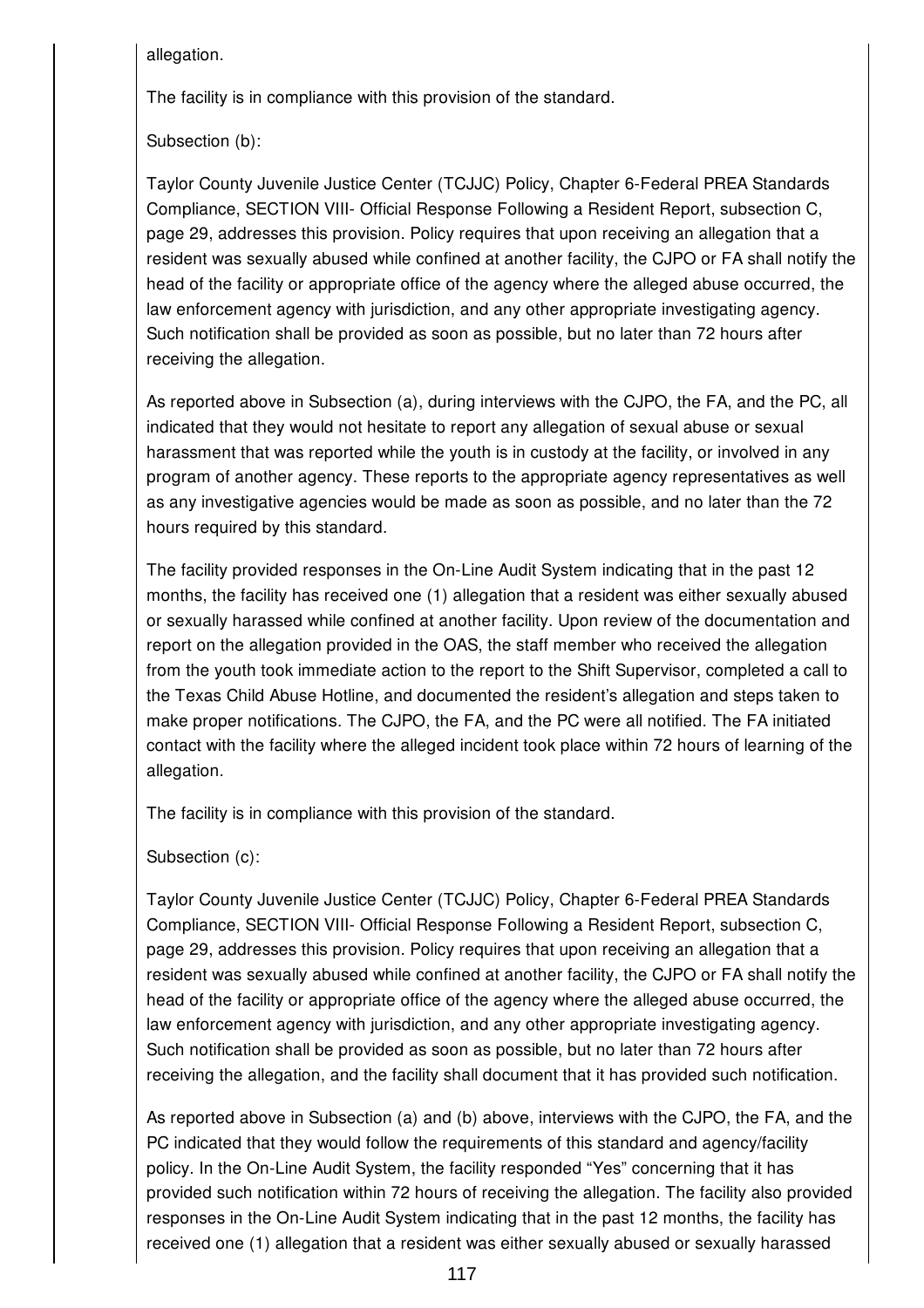while confined at another facility. Upon review of the documentation and report on the allegation provided in the OAS, the staff member who received the allegation from the youth took immediate action to the report to the Shift Supervisor, completed a call to the Texas Child Abuse Hotline, documented the call, and documented the resident's allegation and steps taken to make proper notifications. The CJPO, the FA, and the PC were all notified. The FA initiated and documented contact with the facility where the alleged incident took place within 72 hours of learning of the allegation.

The facility is in compliance with this provision of the standard.

Subsection (d):

Taylor County Juvenile Justice Center (TCJJC) Policy, Chapter 6-Federal PREA Standards Compliance, SECTION VIII- Official Response Following a Resident Report, subsection C, page 29, addresses this provision. Policy requires that the CJPO shall ensure that allegations of sexual abuse made by residents of another facility but alleged to have occurred at the Taylor County facility are fully investigated in accordance with this policy.

During interviews with the CJPO, the FA, and the PC, all indicated that they would follow the requirements of PREA Standards, as well as related facility policies that are in-line with PREA Standards, to investigate any allegations of sexual abuse or sexual harassment that were alleged to have occurred while a youth was residing in the Taylor County Juvenile Detention Center facility or participating in any program or service provided by Taylor County Juvenile Probation, and are made at another facility. All indicated that such allegations would be addressed and handled no differently than if the allegation was made while the youth was in the custody of the Detention Center or a part of any program or service the agency operates.

The facility reported in On-Line Audit System indicating that in the past 12 months, the facility has received no allegations from other facilities that a resident was abused while confined at the Taylor County facility or participating in any Taylor County Juvenile Probation program or service. Because there have been no reported incidents, there were no files or documentation to review to determine how the agency investigated the allegations.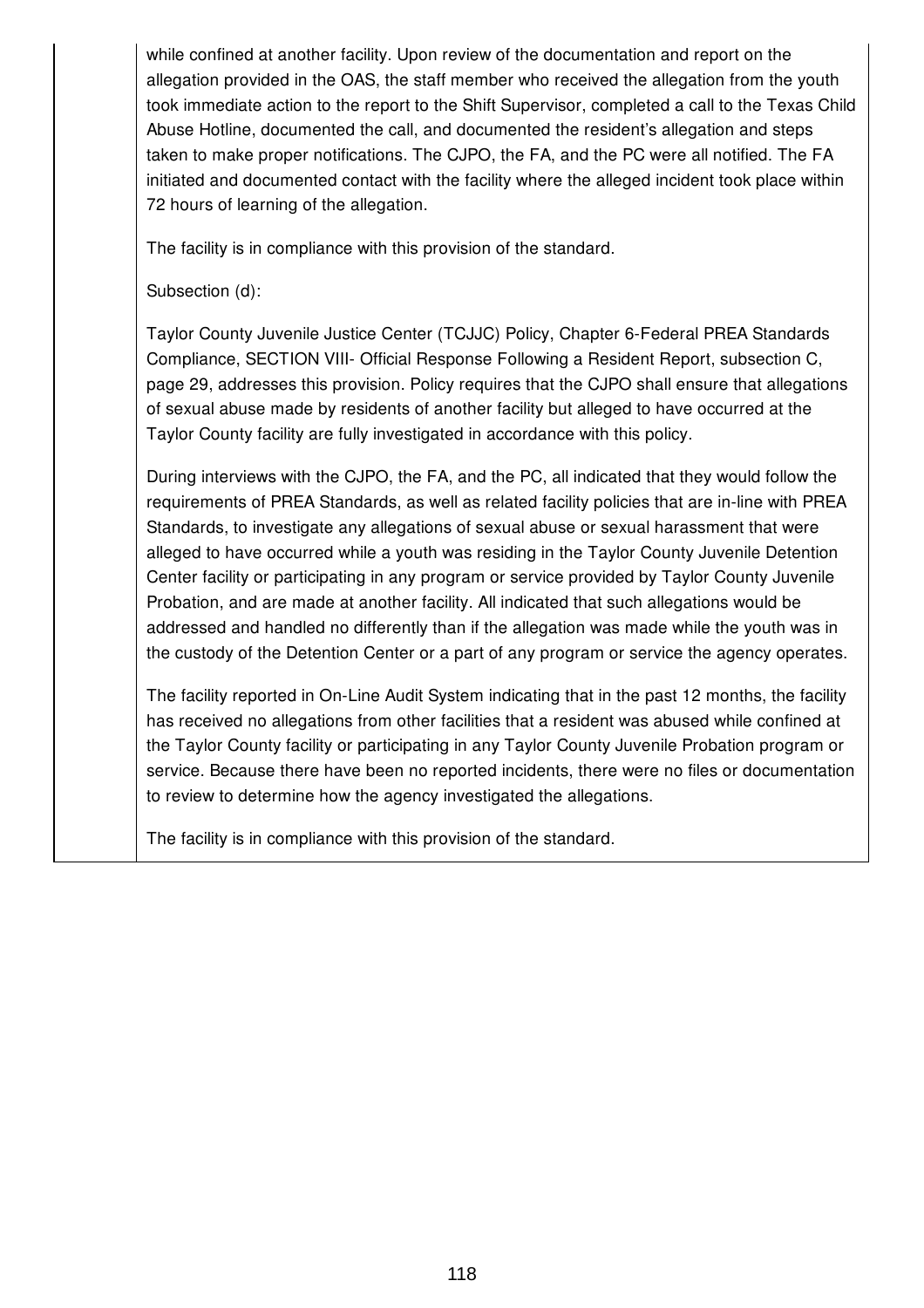| 115.364 | <b>Staff first responder duties</b>                                                                                                                                                                                                                                                                                                                                                                                                                                                                                                                                                                                                                                                                                                                                                              |
|---------|--------------------------------------------------------------------------------------------------------------------------------------------------------------------------------------------------------------------------------------------------------------------------------------------------------------------------------------------------------------------------------------------------------------------------------------------------------------------------------------------------------------------------------------------------------------------------------------------------------------------------------------------------------------------------------------------------------------------------------------------------------------------------------------------------|
|         | <b>Auditor Overall Determination: Meets Standard</b>                                                                                                                                                                                                                                                                                                                                                                                                                                                                                                                                                                                                                                                                                                                                             |
|         | <b>Auditor Discussion</b>                                                                                                                                                                                                                                                                                                                                                                                                                                                                                                                                                                                                                                                                                                                                                                        |
|         | 115.364 Staff first responder duties                                                                                                                                                                                                                                                                                                                                                                                                                                                                                                                                                                                                                                                                                                                                                             |
|         | POLICY AND DOCUMENT REVIEW:                                                                                                                                                                                                                                                                                                                                                                                                                                                                                                                                                                                                                                                                                                                                                                      |
|         | Taylor County Juvenile Justice Center (TCJJC) Policy, Chapter 6-Federal PREA Standards<br>Compliance, SECTION VIII- Official Response Following a Resident Report, subsection D,<br>pages 29-30.                                                                                                                                                                                                                                                                                                                                                                                                                                                                                                                                                                                                 |
|         | <b>INTERVIEWS:</b>                                                                                                                                                                                                                                                                                                                                                                                                                                                                                                                                                                                                                                                                                                                                                                               |
|         | Deputy Chief of Secure Facilities/Facility Administrator (FA)                                                                                                                                                                                                                                                                                                                                                                                                                                                                                                                                                                                                                                                                                                                                    |
|         | PREA Coordinator (PC)                                                                                                                                                                                                                                                                                                                                                                                                                                                                                                                                                                                                                                                                                                                                                                            |
|         | Randomly selected staff (13)                                                                                                                                                                                                                                                                                                                                                                                                                                                                                                                                                                                                                                                                                                                                                                     |
|         | <b>OBSERVATIONS</b>                                                                                                                                                                                                                                                                                                                                                                                                                                                                                                                                                                                                                                                                                                                                                                              |
|         | Observations while conducting the site review during the on-site phase of the audit.                                                                                                                                                                                                                                                                                                                                                                                                                                                                                                                                                                                                                                                                                                             |
|         | FINDINGS (by Subsection):                                                                                                                                                                                                                                                                                                                                                                                                                                                                                                                                                                                                                                                                                                                                                                        |
|         | Subsection (a):                                                                                                                                                                                                                                                                                                                                                                                                                                                                                                                                                                                                                                                                                                                                                                                  |
|         | Taylor County Juvenile Justice Center (TCJJC) Policy, Chapter 6-Federal PREA Standards<br>Compliance, SECTION VIII- Official Response Following a Resident Report, subsection D,<br>page 29-30, addresses this provision. Facility policy requires that upon learning of an<br>allegation that a resident was sexually abused, the first staff member to respond shall be<br>required to take the following actions:                                                                                                                                                                                                                                                                                                                                                                             |
|         | • separate the alleged victim and alleged abuser,<br>preserve and protect any crime scene until appropriate steps can be taken to collect<br>any evidence by Taylor County Sheriff Department,<br>if the allegation is made within a time period that still allows for the collection of physical<br>evidence, restrict the alleged victim and alleged abuser from taking any actions that<br>could destroy physical evidence, including, as appropriate, washing, brushing teeth,<br>changing clothes, urinating, defecating, smoking, drinking, or eating, and<br>• if the first responder is not a security staff member, the responder shall be required to<br>request that the alleged victim not take any actions that could destroy physical<br>evidence, and then notify security staff. |
|         | During interviews with the FA, the PC, and the randomly selected personnel (13), all were able<br>to provide the responsibilities of the first responder as documented in policy and as provided                                                                                                                                                                                                                                                                                                                                                                                                                                                                                                                                                                                                 |

to provide the responsibilities of the first responder as documented in policy and as provided in this standard. There was little, if any, hesitation in responses provided, and all were well versed in these expectations.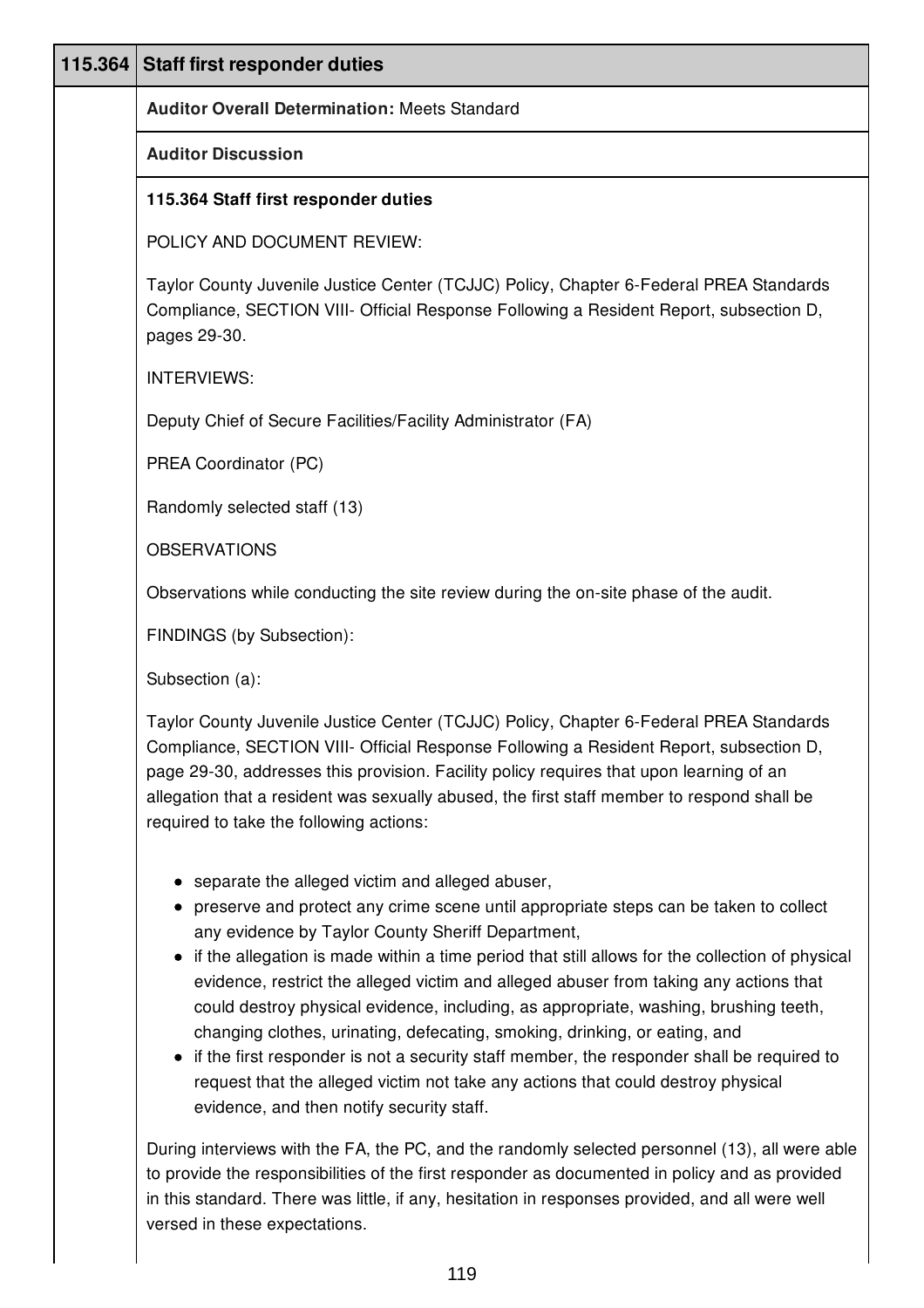In addition to the on-going training that takes place on PREA standards and practices, including the responsibilities of the first responder, the facility leadership has created "JSO cards" (Juvenile Supervision Officer is the title of front-line security staff) that provide information and guidance on PREA-related expectations and guidelines, including first responder duties. The JSOs interviewed indicated that this is a valuable resource to ensure all expectations are met. These cards are laminated and are sized so that they can fit in a pants or shirt pocket while staff are on-duty. This should prove beneficial for staff in the event of an allegation.

The facility reported in On-Line Audit System indicating that in the past 12 months, the number of allegations that a resident was sexually abused as "1". However, the allegation was not made by a resident who was currently being detained in the facility, so no actions as required under this provision were initiated. Rather, this involved an allegation made by a third party (parent) who reported that she believed her son was involved in a long-term relationship with a female staff member in the community. There was no allegation of any inappropriate contact while in the facility, and the mother overheard a phone conversation between her son and another person. Upon investigation, it was learned that there was no contact between the youth and the staff member, the contact was with the other person on the phone, and the contact was a casual exchange of pleasantries when they saw each other in the youth's neighborhood when the staff member was visiting family who happen to live in the same neighborhood. The allegation was determined to be unfounded. Documentation of the allegation reflects appropriate actions were taken, and because the youth was not residing in the facility at the time of the accusation, there was not a need to separate the youth from the staff member.

Because there has been no other allegations, there were no files or documentation to review to determine how the security staff responded to such allegations, how the facility managed the allegation, or interview any youth who had alleged sexual abuse while at the facility either currently or in the past 12 months.

The facility is in compliance with this provision of the standard.

### Subsection (b):

Taylor County Juvenile Justice Center (TCJJC) Policy, Chapter 6-Federal PREA Standards Compliance, SECTION VIII- Official Response Following a Resident Report, subsection D, page 29-30, addresses this provision. Policy provides that if the first responder is not a security staff member, the responder shall be required to request that the alleged victim not take any actions that could destroy physical evidence, and then notify security staff.

The facility has a total of 22 beds, and all staff who work in the facility are certified as Juvenile Supervision Officers, which would be considered "security staff". Other personnel who are regularly in the facility are Food Service personnel, Intake Officers who conduct the intake and orientation process, Juvenile Probation Officers who visit residents on a regular basis, agency and facility supervisors and administrators, and non-employees, including teachers with the Abilene ISD and the contract medical personnel. All Department staff have been instructed on PREA Standards, expectations, and requirements of the facility under these standards, as well as all contractors and volunteers. In interview with the FA and the PC, the PREA training for all non-security personnel directs staff to notify facility security staff for appropriate follow-up.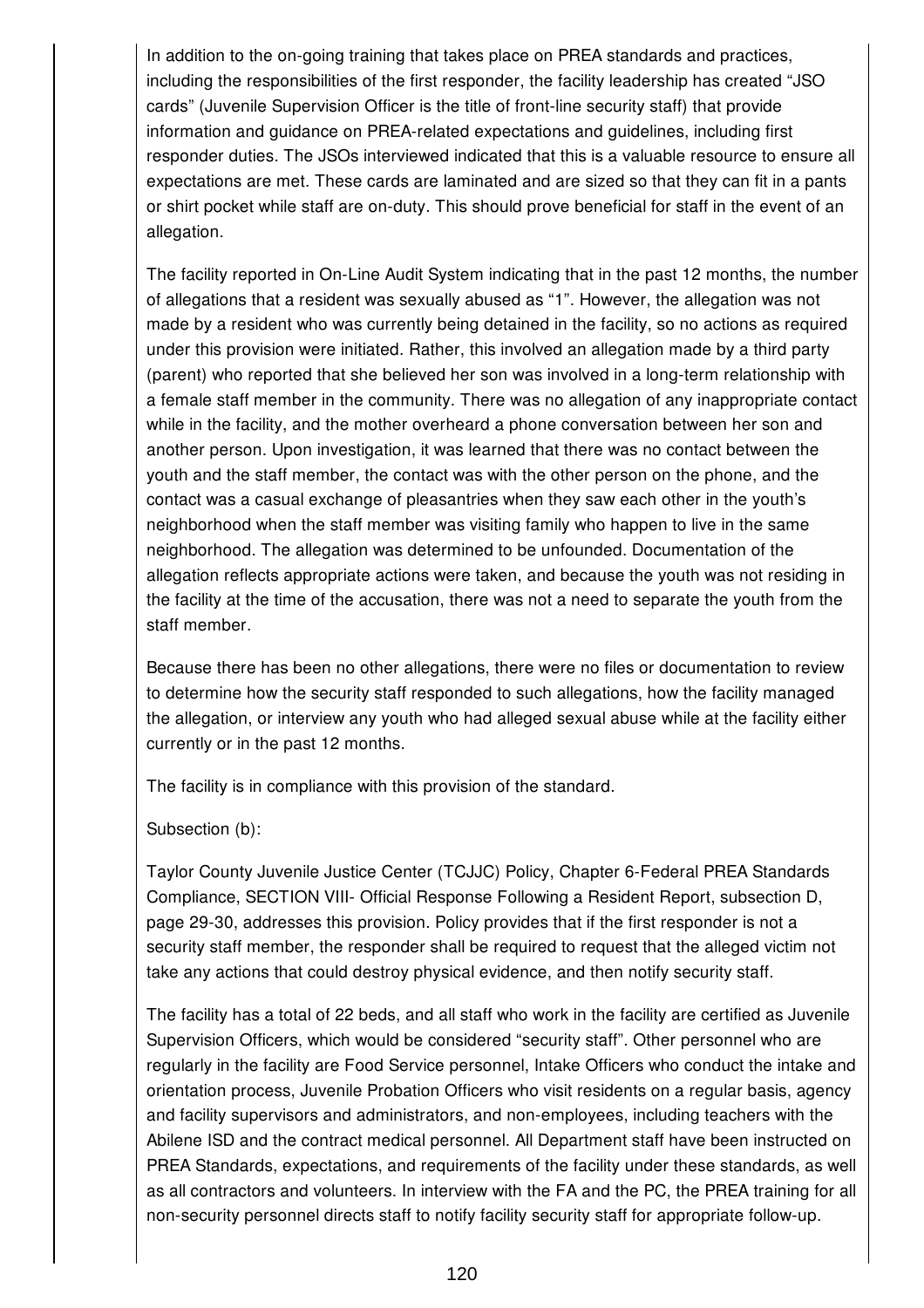The facility reported in On-Line Audit System indicating that in the past 12 months, the number of times a non-security staff member was the first responder as "0" since there have been no allegations of sexual abuse at the facility. Because there have been no reported incidents, there were no files or documentation to review to determine how the non-security staff member responded to such allegations, how the facility managed the allegation, or interview any youth who had alleged sexual abuse while at the facility either currently or in the past 12 months.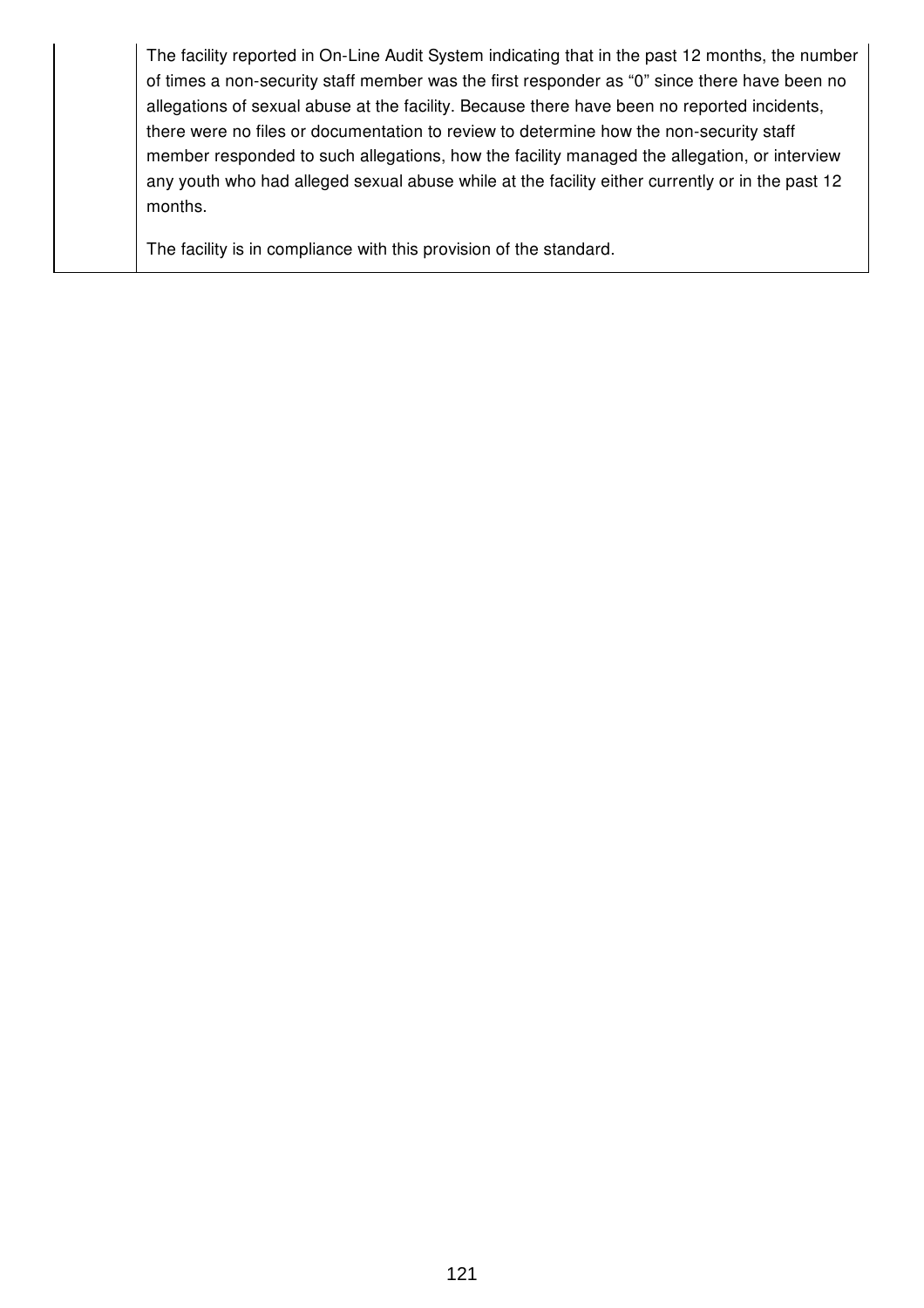| 115.365 | <b>Coordinated response</b>                                                                                                                                                                                                                                                                                                                                                                                                                                                                         |  |
|---------|-----------------------------------------------------------------------------------------------------------------------------------------------------------------------------------------------------------------------------------------------------------------------------------------------------------------------------------------------------------------------------------------------------------------------------------------------------------------------------------------------------|--|
|         | <b>Auditor Overall Determination: Meets Standard</b>                                                                                                                                                                                                                                                                                                                                                                                                                                                |  |
|         | <b>Auditor Discussion</b>                                                                                                                                                                                                                                                                                                                                                                                                                                                                           |  |
|         | 115.365 Coordinated response                                                                                                                                                                                                                                                                                                                                                                                                                                                                        |  |
|         | POLICY AND DOCUMENT REVIEW:                                                                                                                                                                                                                                                                                                                                                                                                                                                                         |  |
|         | Taylor County Juvenile Justice Center (TCJJC) Policy, Chapter 6-Federal PREA Standards<br>Compliance, SECTION VIII- Official Response Following a Resident Report, subsection E,<br>pages 30-31; SECTION IV-Responsive Planning, subsection A, pages 15-20.                                                                                                                                                                                                                                         |  |
|         | Coordinated Response to Allegations of Sexual Abuse.                                                                                                                                                                                                                                                                                                                                                                                                                                                |  |
|         | MOUs with TCSD, RVCC, NOAH, HOSP.                                                                                                                                                                                                                                                                                                                                                                                                                                                                   |  |
|         | Staff training records.                                                                                                                                                                                                                                                                                                                                                                                                                                                                             |  |
|         | <b>INTERVIEWS:</b>                                                                                                                                                                                                                                                                                                                                                                                                                                                                                  |  |
|         | Agency Head/Chief Juvenile Probation Officer (CJPO)                                                                                                                                                                                                                                                                                                                                                                                                                                                 |  |
|         | Deputy Chief of Secure Facilities/Facility Administrator (FA)                                                                                                                                                                                                                                                                                                                                                                                                                                       |  |
|         | PREA Coordinator (PC)                                                                                                                                                                                                                                                                                                                                                                                                                                                                               |  |
|         | Detective (DET), Taylor County Sheriff Department (TCSD)                                                                                                                                                                                                                                                                                                                                                                                                                                            |  |
|         | Director, Regional Victim's Crises Center (RVCC)                                                                                                                                                                                                                                                                                                                                                                                                                                                    |  |
|         | Program Director, The Noan Project (NOAH)                                                                                                                                                                                                                                                                                                                                                                                                                                                           |  |
|         | Nurse Supervisor, Hendricks Hospital (HOSP)                                                                                                                                                                                                                                                                                                                                                                                                                                                         |  |
|         | Randomly Selected Security Staff (11)                                                                                                                                                                                                                                                                                                                                                                                                                                                               |  |
|         | Contracted Medical Director (MD)                                                                                                                                                                                                                                                                                                                                                                                                                                                                    |  |
|         | FINDINGS (by Subsection):                                                                                                                                                                                                                                                                                                                                                                                                                                                                           |  |
|         | Subsection (a):                                                                                                                                                                                                                                                                                                                                                                                                                                                                                     |  |
|         | Taylor County Juvenile Justice Center (TCJJC) Policy, Chapter 6-Federal PREA Standards<br>Compliance, SECTION VIII- Official Response Following a Resident Report, subsection E,<br>pages 30-31, addresses this provision, and requires that the facility shall develop a written<br>institutional plan to coordinate actions taken in response to an incident of sexual abuse among<br>staff first responders, medical and mental health practitioners, investigators, and facility<br>leadership. |  |

The Auditor reviewed the referenced policy that provides portions of what should be included in a Coordinated Response Plan. However, the Auditor inquired of the FA and PC if there is a written plan as called for in policy, and learned that there was no separate document that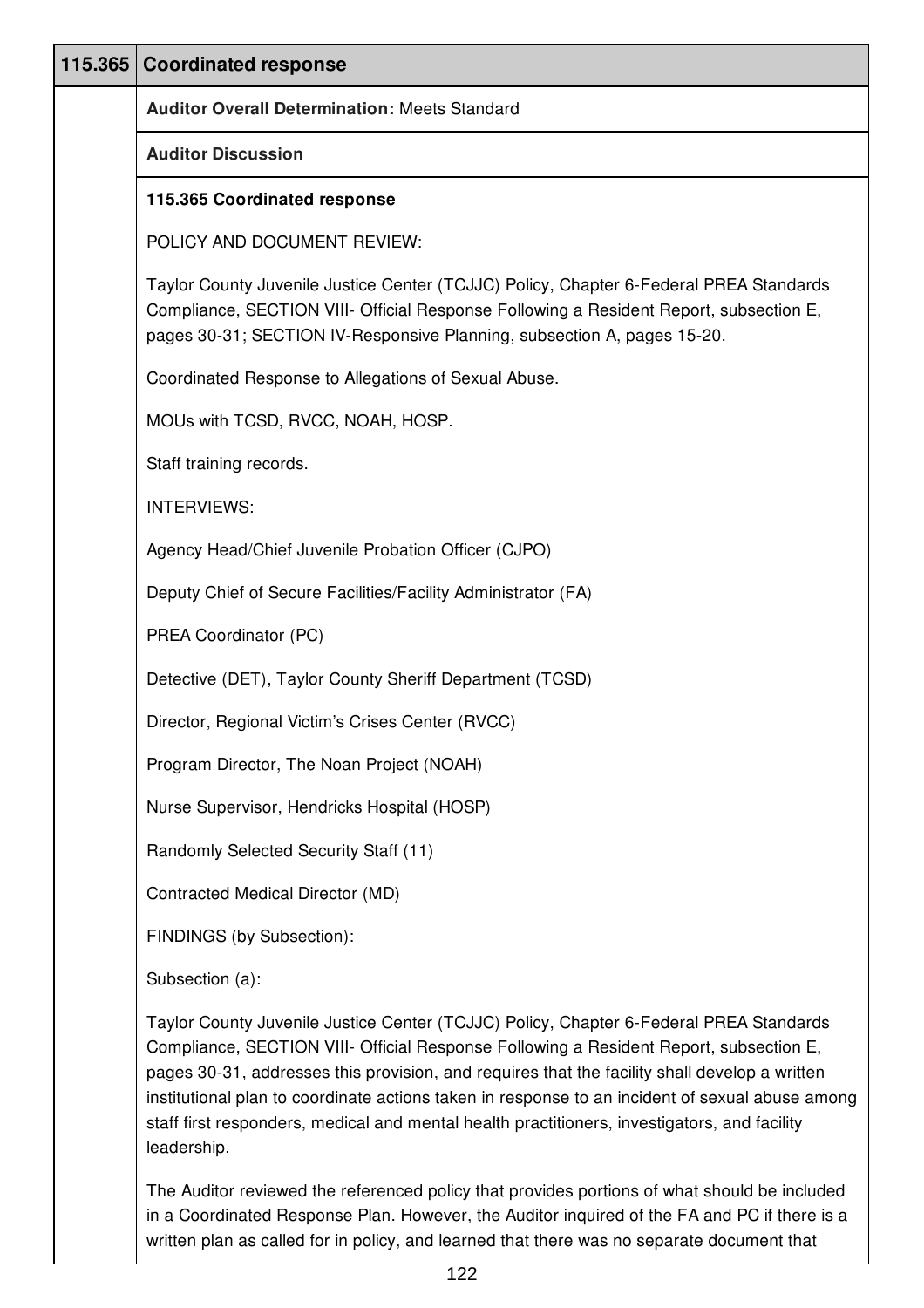outlines the various responsibilities of each of the individuals and agencies who would be a part of the coordinated response. The FA and the PC provided reference to additional policy that appropriately addresses the responsibilities of the various parties, specifically SECTION IV-Responsive Planning, subsection A, pages 15-20. Information is contained and spelled-out in various facility policies that should be contained in a Coordinated Response Plan, even though a separate plan is not specifically in place. After learning the facility does not have a written plan, the Auditor provided examples of what a plan should include, how it could be formatted to provide guidance to staff at all levels of the organization, and how to include agencies outside the facility to ensure an appropriate and effective response to an allegation of sexual abuse, especially if it requires a criminal investigation.

As has been documented under other provisions of the PREA Standards, from interviews within the facility, including the CJPO, the FA, the PC, the randomly selected security staff, and the MD, as well as with representatives from the other agencies who would be a part of the Coordinated Response Plan, including the RVCC, NOAH, the HOSP where SANE/SAFE nurses are located, and the DET with TCSD, all parties are aware of the different duties and responsibilities to ensure an allegation of sexual abuse is appropriately addressed. In addition, the facility/agency has an MOU with all of the community agencies to provide needed services.

With the feedback from the Auditor, the FA and PC developed a "Coordinated Response to Allegations of Sexual Abuse" (prior to the completion of the Final Report on the audit) that identifies specific responsibilities and detailed action steps for the various participants, including the facility staff member(s) who is the first responder (both non-security and security staff), the on-duty Shift Supervisor, facility leadership and the PREA Coordinator, medical and mental health providers who are available at the facility, the investigator with the Taylor County Sheriff Department, and the Sexual Abuse Review Board. During follow-up contact with the FA and the PC, as well as the documented training in the personnel training files audited, it was determined that the various responsibilities for the facility staff involved have been addressed in training, so no further specific training is required. The Auditor reviewed the plan, and determined it provides expectations and guidance for all parties involved.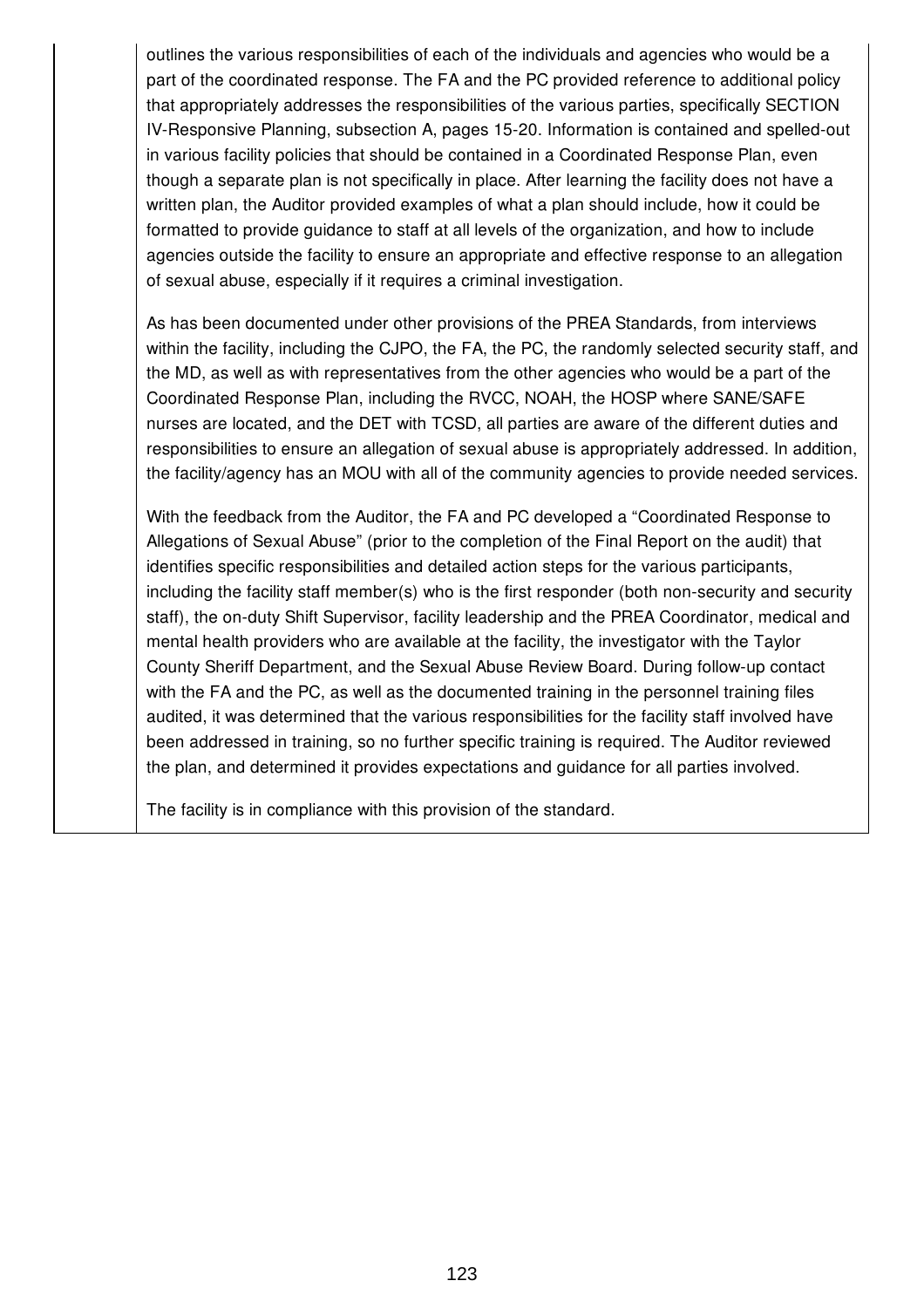| 115.366 Preservation of ability to protect residents from contact with abusers                                                                                                                                                                                                                                                                                              |
|-----------------------------------------------------------------------------------------------------------------------------------------------------------------------------------------------------------------------------------------------------------------------------------------------------------------------------------------------------------------------------|
| <b>Auditor Overall Determination: Meets Standard</b>                                                                                                                                                                                                                                                                                                                        |
| <b>Auditor Discussion</b>                                                                                                                                                                                                                                                                                                                                                   |
| 115.366 Preservation of ability to protect residents from contact with abusers                                                                                                                                                                                                                                                                                              |
| POLICY AND DOCUMENT REVIEW:                                                                                                                                                                                                                                                                                                                                                 |
| Taylor County Juvenile Justice Center (TCJJC) Policy, Chapter 6-Federal PREA Standards<br>Compliance, SECTION VIII- Official Response Following a Resident Report, subsection F,<br>page 31-32.                                                                                                                                                                             |
| <b>INTERVIEWS:</b>                                                                                                                                                                                                                                                                                                                                                          |
| Agency Head/Chief Juvenile Probation Officer (CJPO)                                                                                                                                                                                                                                                                                                                         |
| FINDINGS (by Subsection):                                                                                                                                                                                                                                                                                                                                                   |
| Subsection (a):                                                                                                                                                                                                                                                                                                                                                             |
| In the facility's response to this provision that states: "The agency, facility, or any other<br>governmental entity responsible for collective bargaining on the agency's behalf has entered<br>into or renewed any collective bargaining agreement or other agreement since August 20,<br>2012, or since the last PREA audit, whichever is later", the response was "No". |
| The policy was created to be in line with the PREA Standard, but there is no collective<br>bargaining agreement related to the personnel involved in the operation of the agency or<br>facility. All personnel work under the direction of the juvenile court, the Taylor County Juvenile<br>Board, and Taylor County policies.                                             |
| The facility is in compliance with this provision of the standard.                                                                                                                                                                                                                                                                                                          |
| Subsection (b):                                                                                                                                                                                                                                                                                                                                                             |
| The auditor is not required to audit this provision.                                                                                                                                                                                                                                                                                                                        |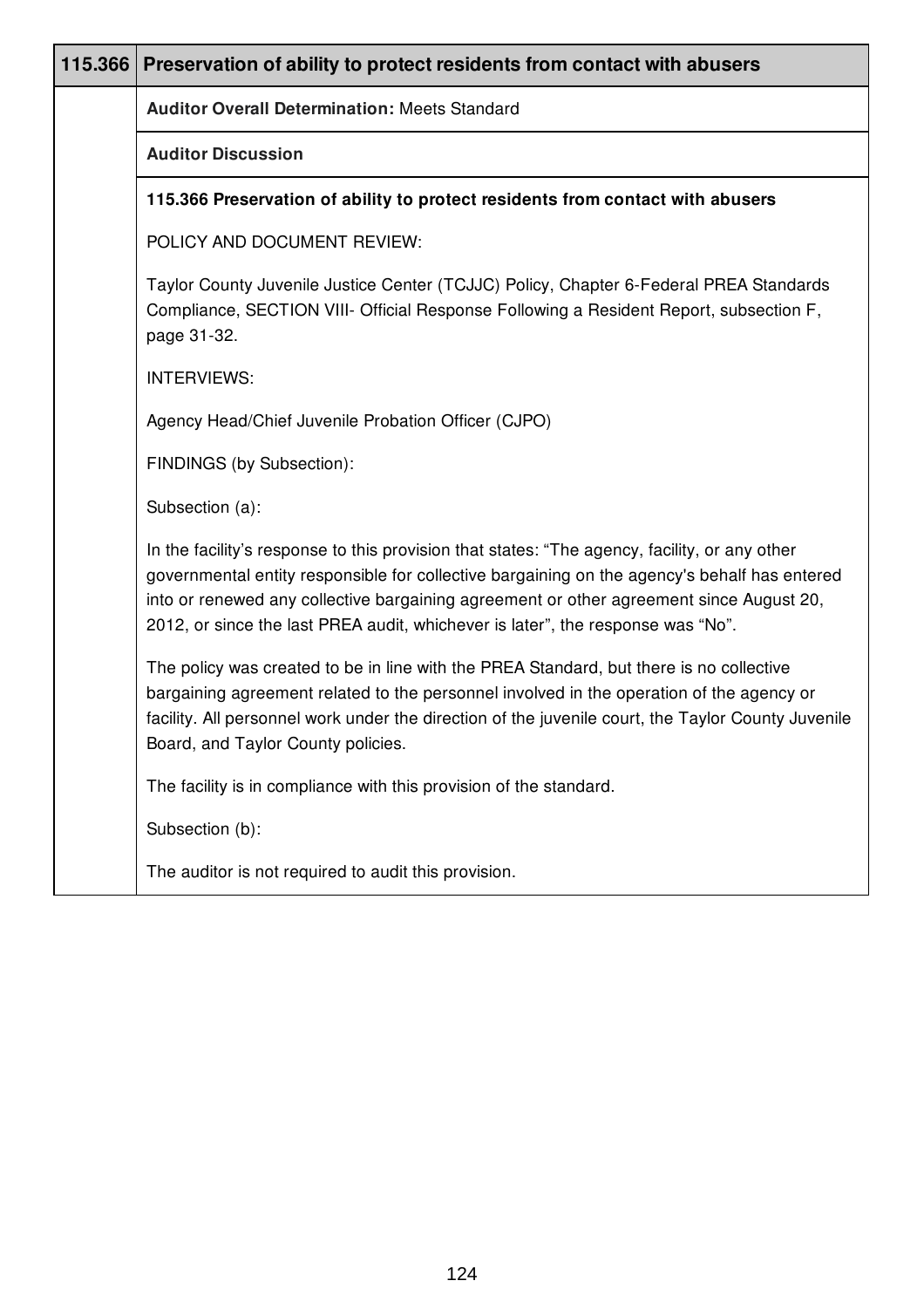| 115.367 | Agency protection against retaliation                                                                                                                                                                                                                                                                                                                                                                                                                                                                                                                                                                                                                                                                                                                                                                                                                                                                                                                                                        |
|---------|----------------------------------------------------------------------------------------------------------------------------------------------------------------------------------------------------------------------------------------------------------------------------------------------------------------------------------------------------------------------------------------------------------------------------------------------------------------------------------------------------------------------------------------------------------------------------------------------------------------------------------------------------------------------------------------------------------------------------------------------------------------------------------------------------------------------------------------------------------------------------------------------------------------------------------------------------------------------------------------------|
|         | <b>Auditor Overall Determination: Meets Standard</b>                                                                                                                                                                                                                                                                                                                                                                                                                                                                                                                                                                                                                                                                                                                                                                                                                                                                                                                                         |
|         | <b>Auditor Discussion</b>                                                                                                                                                                                                                                                                                                                                                                                                                                                                                                                                                                                                                                                                                                                                                                                                                                                                                                                                                                    |
|         | 115.367 Agency protection against retaliation                                                                                                                                                                                                                                                                                                                                                                                                                                                                                                                                                                                                                                                                                                                                                                                                                                                                                                                                                |
|         | POLICY AND DOCUMENT REVIEW:                                                                                                                                                                                                                                                                                                                                                                                                                                                                                                                                                                                                                                                                                                                                                                                                                                                                                                                                                                  |
|         | Taylor County Juvenile Justice Center (TCJJC) Policy, Chapter 6-Federal PREA Standards<br>Compliance, SECTION VIII- Official Response Following a Resident Report, subsection G,<br>page 32.                                                                                                                                                                                                                                                                                                                                                                                                                                                                                                                                                                                                                                                                                                                                                                                                 |
|         | <b>INTERVIEWS:</b>                                                                                                                                                                                                                                                                                                                                                                                                                                                                                                                                                                                                                                                                                                                                                                                                                                                                                                                                                                           |
|         | Agency Head/Chief Juvenile Probation Officer (CJPO)                                                                                                                                                                                                                                                                                                                                                                                                                                                                                                                                                                                                                                                                                                                                                                                                                                                                                                                                          |
|         | Deputy Chief Secure Facilities/Facility Administrator (FA)                                                                                                                                                                                                                                                                                                                                                                                                                                                                                                                                                                                                                                                                                                                                                                                                                                                                                                                                   |
|         | PREA Coordinator (PC)                                                                                                                                                                                                                                                                                                                                                                                                                                                                                                                                                                                                                                                                                                                                                                                                                                                                                                                                                                        |
|         | FINDINGS (by Subsection):                                                                                                                                                                                                                                                                                                                                                                                                                                                                                                                                                                                                                                                                                                                                                                                                                                                                                                                                                                    |
|         | Subsection (a):                                                                                                                                                                                                                                                                                                                                                                                                                                                                                                                                                                                                                                                                                                                                                                                                                                                                                                                                                                              |
|         | Taylor County Juvenile Justice Center (TCJJC) Policy, Chapter 6-Federal PREA Standards<br>Compliance, SECTION VIII- Official Response Following a Resident Report, subsection G,<br>page 32, addresses this provision. Residents/Program participants, other complaining parties,<br>employees, interns, and volunteers of TCJJC shall be protected against retaliation for<br>reporting an incident of sexual abuse or sexual harassment or cooperating with an<br>investigation of sexual abuse or sexual harassment. Protective measures may include but are<br>not limited to:                                                                                                                                                                                                                                                                                                                                                                                                           |
|         | housing or assignment changes or transfers for program participant victims or alleged<br>(a)<br>abuser, whichever is more favorable to the victim,                                                                                                                                                                                                                                                                                                                                                                                                                                                                                                                                                                                                                                                                                                                                                                                                                                           |
|         | removal of alleged resident or employee, intern, or volunteer abusers from contact with<br>(b)<br>victims,                                                                                                                                                                                                                                                                                                                                                                                                                                                                                                                                                                                                                                                                                                                                                                                                                                                                                   |
|         | emotional support services for residents or staff.<br>(c)                                                                                                                                                                                                                                                                                                                                                                                                                                                                                                                                                                                                                                                                                                                                                                                                                                                                                                                                    |
|         | Interview with the CJPO, the FA, and the PC indicates that the facility and agency will take<br>necessary actions to ensure that retaliation is not tolerated by anyone, regardless of their<br>position, and it will be addressed promptly. The CJPO indicated that the primary person(s)<br>responsible for monitoring for any form of retaliation are the FA and the PC. The Shift<br>Supervisors would support the FA in such monitoring that could involve residents and direct<br>care staff, but they too could be the subject of retaliation due to their direct work with and<br>supervision of residents and direct care personnel. Interview with the PC and the Intake<br>Supervisor further indicates that these positions would play a primary role in support of the FA<br>to monitor for retaliation against residents or employees, as well as volunteers, interns, or<br>other possible parties, i.e., contractors or other community agencies involved with the facility. |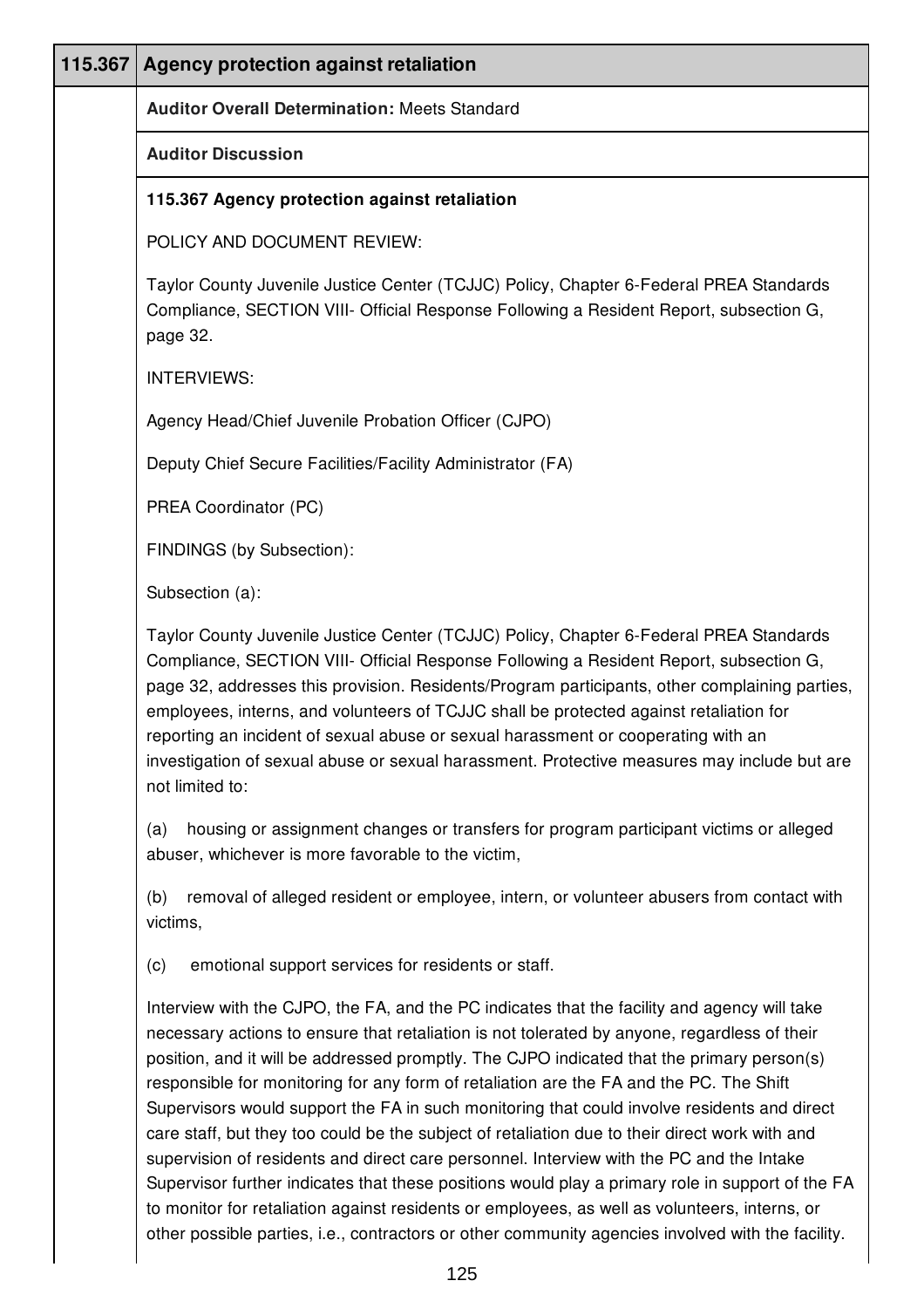In their response in the OAS, the facility identified all these positions as having responsibility for monitoring for retaliation, and interviews confirmed this information.

The facility is in compliance with this provision of the standard.

Subsection (b):

Taylor County Juvenile Justice Center (TCJJC) Policy, Chapter 6-Federal PREA Standards Compliance, SECTION VIII- Official Response Following a Resident Report, subsection G, page 32, addresses this provision. Residents, other complaining parties, employees, interns, and volunteers of TCJJC shall be protected against retaliation for reporting an incident of sexual abuse or sexual harassment or cooperating with an investigation of sexual abuse or sexual harassment. Protective measures may include but are not limited to:

(a) housing or assignment changes or transfers for program participant victims or alleged abuser, whichever is more favorable to the victim,

(b) removal of alleged resident or employee, intern, or volunteer abusers from contact with victims,

(c) emotional support services for residents or staff.

In interview with the FA and the PC, the potential measures that would be utilized to protect any of the involved parties, and depending on the nature of the alleged retaliation, who is involved, etc, could include such actions as:

- moving a resident to a different residential hallway, with the move being done on a case by case basis in the best interest of the alleged victim
- reassigning an employee, if he/she is not completely removed from the facility due to an allegation of retaliation
- reviewing resident and program participant discipline reports
- $\bullet$  conducting regular personal status checks with the potential victim(s) of retaliation, including residents, employees, volunteers, intern, or others, to determine any concerns
- monitoring for any change in behaviors of residents or staff, having Shift Supervisors observe and check for any changes
- providing counseling services and support, through agency resources and/or community agencies
- conducting additional training and education; and,
- in all cases if a resident is involved, review the resident's status and interactions with the parent/guardian.

The facility reported in the OAS that there had been one allegation of sexual abuse reported in the 12 months prior to the audit, and provided documentation on this allegation and investigation. The Auditor reviewed all documentation on this allegation (Case # 2020-11332). This incident involved the mother of a youth who was not currently residing in the facility, but was under the supervision of the agency (Taylor County Juvenile Probation Department), and had previously resided in the facility. The mother made the allegation, and reported that she believed her son was involved in a relationship with a female staff member of the agency. The allegation was based on a phone call that the mother overheard between her son and a friend who was also involved with the Juvenile Probation Department. The allegation was made on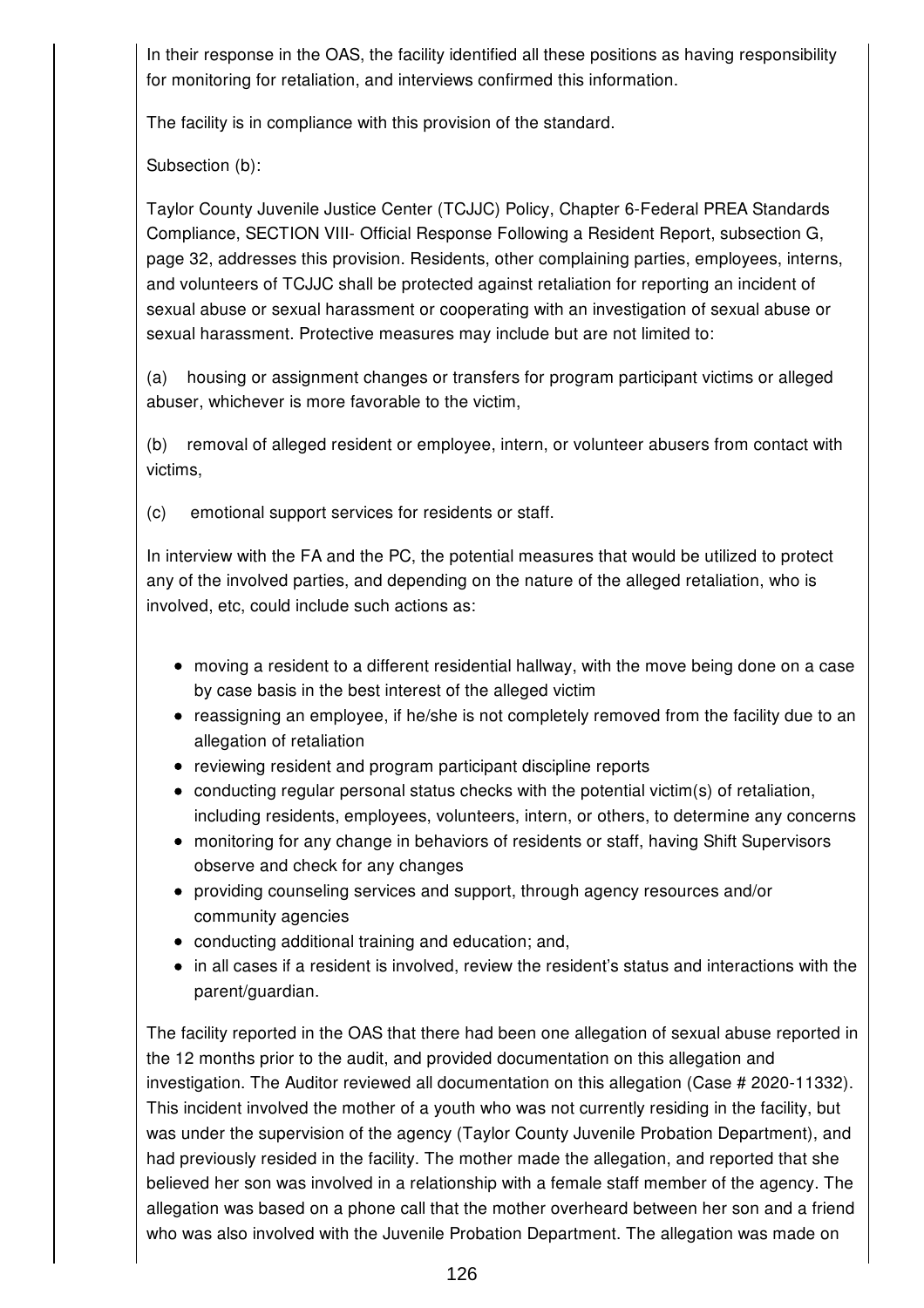6-9-2020, and the investigation began the same date. Upon investigation, the staff member was identified as an employee of the facility. It was determined that the youth had no contact with the staff member outside the facility. The only contact determined to have occurred was between the youth's friend who was on the call and the female staff member, the contact was incidental and occurred when the female staff member saw the youth in the same neighborhood when visiting a family member. Allegation was determined to be UNFOUNDED. The FA met with the resident when he returned to the facility after being apprehended for absconding from his home. The resident reiterated that nothing ever happened between himself and the female staff member, and indicated he did not know why his mother reported it.

The Auditor requested that the facility provide documentation on all allegations of sexual abuse or sexual harassment that have been made since the last PREA audit in August 2017, the resulting investigation that was completed, and the ultimate findings of each allegation. The facility provided a log for year-to-date 2021, and calendar years 2020, 2019, and 2018. The Auditor reviewed documentation on the investigations contained in each log. As of the date of the onsite phase of the audit, there has been no allegation thus far in 2021. There was the one allegation in calendar year 2020 that was described above. There was no allegation in calendar year 2019. In calendar year 2018, there were four allegations listed, and the facility provided the documentation on these allegations and investigations in the OAS under Standard 115.386, Sexual Abuse Incident Reviews. The Auditor reviewed each of these allegations and resulting investigations and found that three of the allegations were unfounded and one was unsubstantiated. All were initiated and completed within appropriate timelines, notices were provided as required by PREA standards, and follow-up for potential retaliation was conducted and documented by the PREA Coordinator.

The facility is in compliance with this provision of the standard.

### Subsection (c):

Taylor County Juvenile Justice Center (TCJJC) Policy, Chapter 6-Federal PREA Standards Compliance, SECTION VIII- Official Response Following a Resident Report, subsection G, page 32, addresses this provision. Policy requires that following a report of sexual abuse or sexual harassment, the supervisors or administrators of the facility shall monitor for any changes which may suggest possible retaliation by residents, employees, interns, or volunteers. Such monitoring shall continue for an indeterminate amount of time but no less than 90 days following the report of sexual abuse or sexual harassment. Monitoring may include, but not be limited to, the review of resident discipline reports, housing changes, program changes, periodic status checks, negative staff performance reviews, and staff reassignments.

During interviews and on-going conversations during the onsite phase of the audit with the CJPO, the FD and the PC, information provided indicates that the facility will act promptly and without hesitation to address and remedy any such retaliation. In addition, by policy, the facility will monitor for a minimum of 90 days, and will continue to monitor beyond the 90 days if there is a need to do so.

In the On-Line Audit System, the facility indicated that the number of times an incident of retaliation occurred in the past 12 months is "0". Because there have been no reported incidents, there were no files or documentation to review to determine how the agency/facility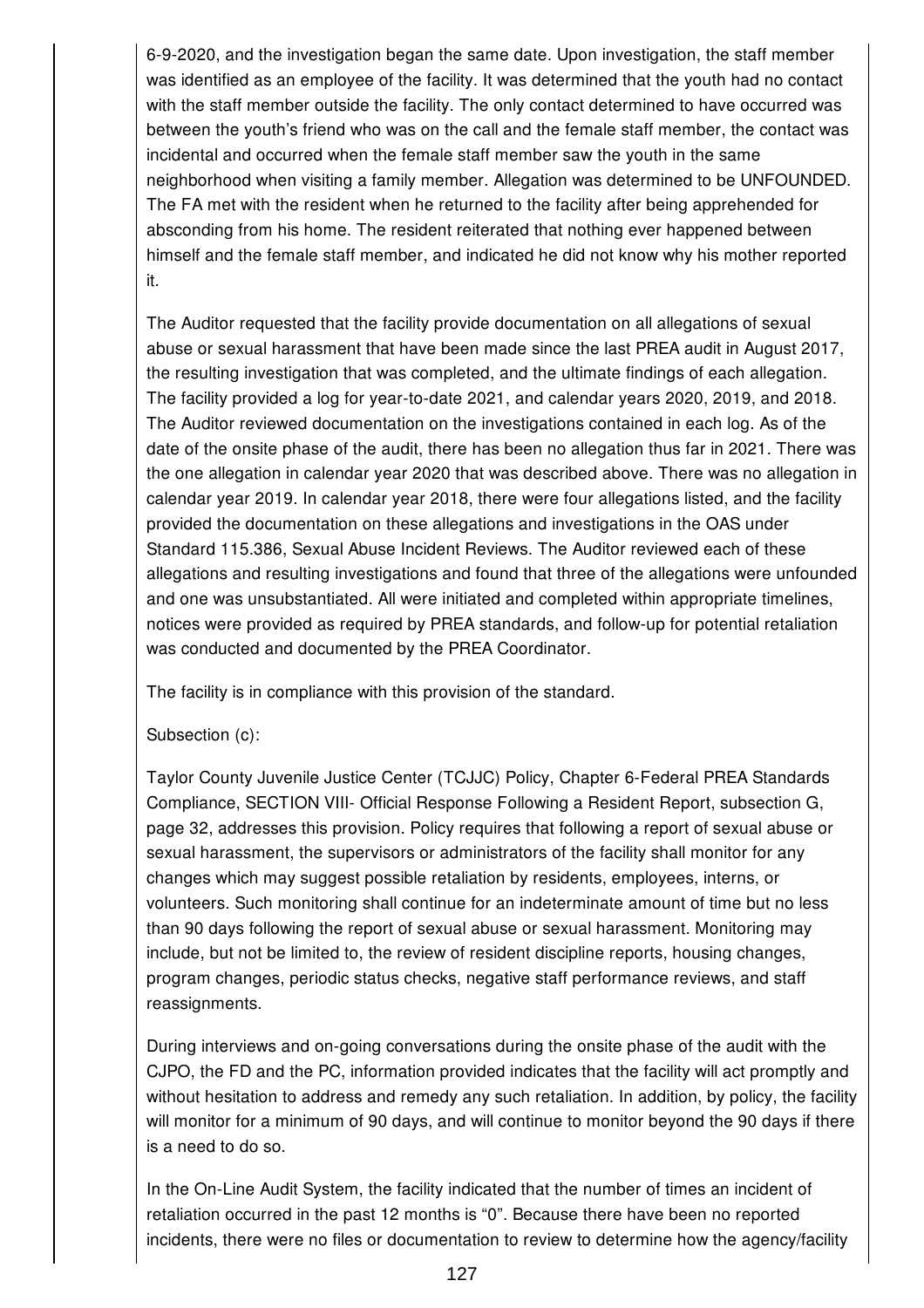addressed the situation either currently or in the past 12 months.

The facility is in compliance with this provision of the standard.

Subsection (d):

As described under Subsection (c) above, monitoring may include, but not be limited to, the review of resident discipline reports, housing changes, program changes, periodic status checks, negative staff performance reviews, and staff reassignments. During interviews with the CJPO, the FD, and the PC, information provided indicates that the facility will act promptly and without hesitation to address and remedy any such retaliation, and will utilize several strategies, including periodic status checks.

In the On-Line Audit System, the facility indicated that the number of times an incident of retaliation occurred in the past 12 months is "0". Because there have been no reported incidents, there were no files or documentation to review to determine how the agency/facility addressed the situation either currently or in the past 12 months.

The Auditor requested that the facility provide documentation on all allegations of sexual abuse or sexual harassment that have been made since the last PREA audit in August 2017, the resulting investigation that was completed, and the ultimate findings of each allegation. The facility provided a log for year-to-date 2021, and calendar years 2020, 2019, and 2018. The Auditor reviewed documentation on the investigations contained in each log. As of the date of the onsite phase of the audit, there has been no allegation thus far in 2021. There was the one allegation in calendar year 2020 that was described above. There was no allegation in calendar year 2019. In calendar year 2018, there were four allegations listed, and the facility provided the documentation on these allegations and investigations in the OAS under Standard 115.386, Sexual Abuse Incident Reviews. The Auditor reviewed each of these allegations and resulting investigations and found that three of the allegations were unfounded and one was unsubstantiated. All were initiated and completed within appropriate timelines, notices were provided as required by PREA standards, and follow-up for potential retaliation was conducted and documented by the PREA Coordinator.

The facility is in compliance with this provision of the standard.

Subsection (e):

Taylor County Juvenile Justice Center (TCJJC) Policy, Chapter 6-Federal PREA Standards Compliance, SECTION VIII- Official Response Following a Resident Report, subsection G, page 32, addresses this provision. If any other individual who cooperates with an investigation expresses a fear of retaliation, the facility will take appropriate measures to protect that individual against retaliation.

As described under Subsection (a), (b), (c), & (d) above, during interviews with the CJPO, the FD, and the PC, policy and information provided indicate that the facility will act promptly and address any retaliation that may take place with any party that expresses any fear of retaliation, expresses the retaliation has taken place, and will take necessary actions. It is also noted that facility policy and practices include that if any employee, volunteer, or intern of the facility should detect any conduct that would suggest retaliation, they are expected to immediately notify their supervisor, who is then expected to contact the FD or other administrative staff to develop a strategy to address and remedy such retaliation. Any such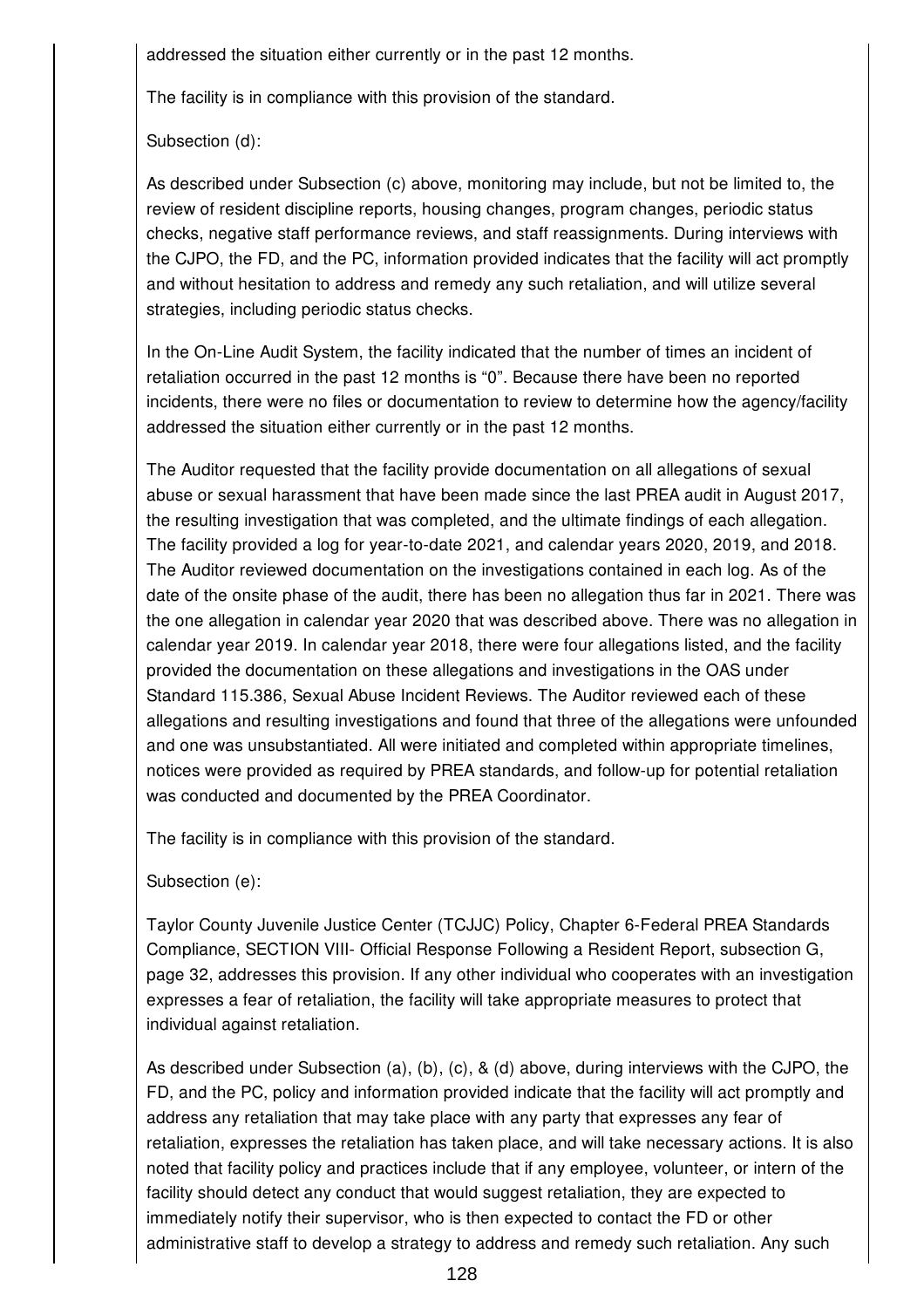retaliation by an employee is grounds for immediate administrative action, up to and including termination.

Again, the facility has had no reports of retaliation for the past 12 months. There have been no residents who reported a sexual abuse while residing in the facility, and no related reports of retaliation. Because there have been no reported incidents, there were no files or documentation to review to determine how the agency/facility addressed the situation either currently or in the past 12 months

The Auditor requested that the facility provide documentation on all allegations of sexual abuse or sexual harassment that have been made since the last PREA audit in August 2017, the resulting investigation that was completed, and the ultimate findings of each allegation. The facility provided a log for year-to-date 2021, and calendar years 2020, 2019, and 2018. The Auditor reviewed documentation on the investigations contained in each log. As of the date of the onsite phase of the audit, there has been no allegation thus far in 2021. There was the one allegation in calendar year 2020 that was described above. There was no allegation in calendar year 2019. In calendar year 2018, there were four allegations listed, and the facility provided the documentation on these allegations and investigations in the OAS under Standard 115.386, Sexual Abuse Incident Reviews. The Auditor reviewed each of these allegations and resulting investigations and found that three of the allegations were unfounded and one was unsubstantiated. All were initiated and completed within appropriate timelines, notices were provided as required by PREA standards, and follow-up for potential retaliation was conducted and documented by the PREA Coordinator.

The facility is in compliance with this provision of the standard.

Subsection (f):

The Auditor is not required to audit this provision.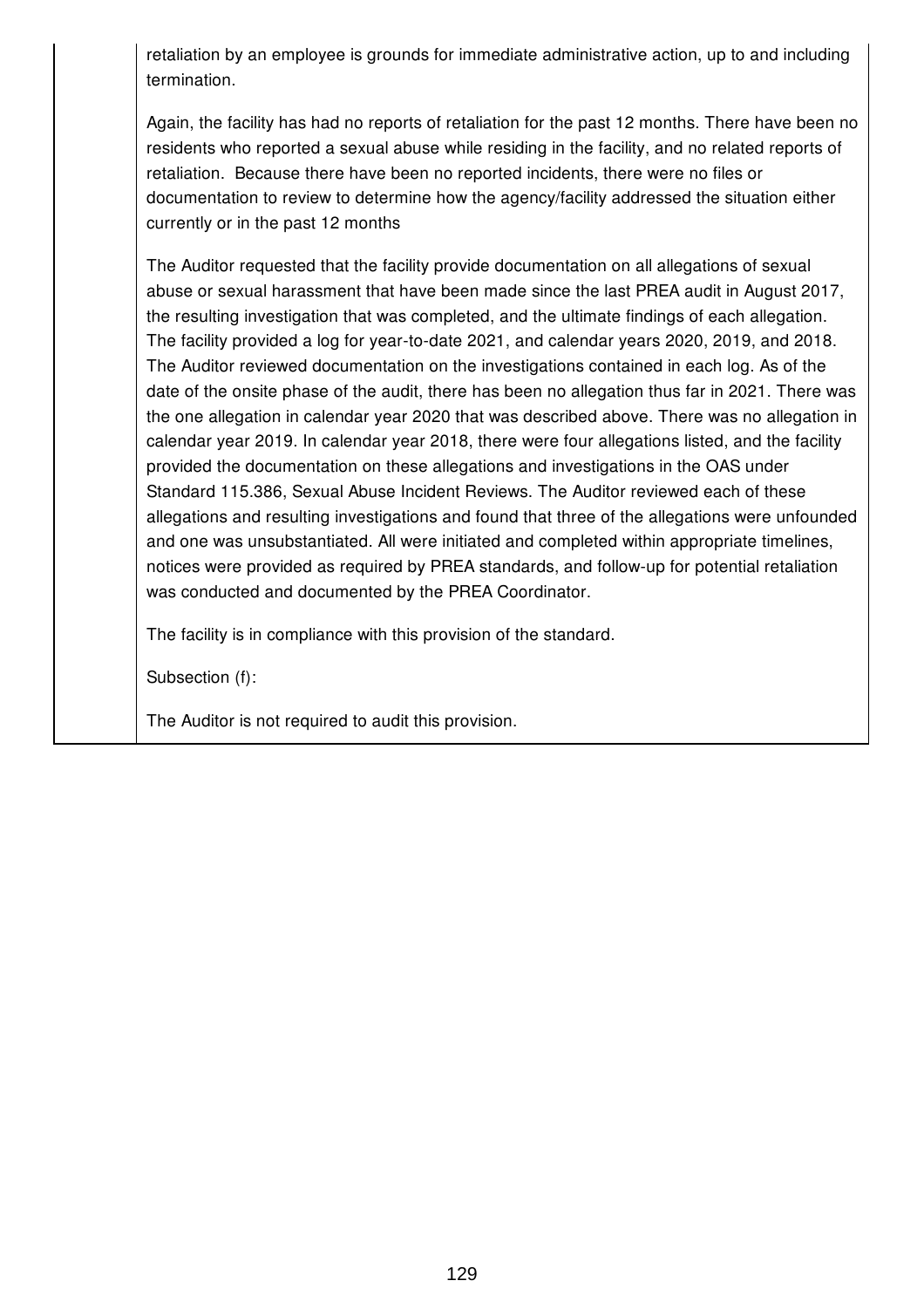| 115.368 | Post-allegation protective custody                                                                                                                                                                                                                                                                                                                                                                                                                                                 |
|---------|------------------------------------------------------------------------------------------------------------------------------------------------------------------------------------------------------------------------------------------------------------------------------------------------------------------------------------------------------------------------------------------------------------------------------------------------------------------------------------|
|         | <b>Auditor Overall Determination: Meets Standard</b>                                                                                                                                                                                                                                                                                                                                                                                                                               |
|         | <b>Auditor Discussion</b>                                                                                                                                                                                                                                                                                                                                                                                                                                                          |
|         | 115.368 Post-allegation protective custody                                                                                                                                                                                                                                                                                                                                                                                                                                         |
|         | POLICY AND DOCUMENT REVIEW:                                                                                                                                                                                                                                                                                                                                                                                                                                                        |
|         | Taylor County Juvenile Justice Center (TCJJC) Policy, Chapter 6-Federal PREA Standards<br>Compliance, SECTION VIII- Official Response Following a Resident Report, subsection H,<br>page 33.                                                                                                                                                                                                                                                                                       |
|         | <b>INTERVIEWS:</b>                                                                                                                                                                                                                                                                                                                                                                                                                                                                 |
|         | Deputy Chief of Secure Facilities/Facility Administrator (FA)                                                                                                                                                                                                                                                                                                                                                                                                                      |
|         | PREA Coordinator (PC)                                                                                                                                                                                                                                                                                                                                                                                                                                                              |
|         | Randomly Selected Security Staff (11)                                                                                                                                                                                                                                                                                                                                                                                                                                              |
|         | Licensed Professional Counselor Associate (LPCA)                                                                                                                                                                                                                                                                                                                                                                                                                                   |
|         | Contracted Medical Director (MD)                                                                                                                                                                                                                                                                                                                                                                                                                                                   |
|         | FINDINGS (by Subsection):                                                                                                                                                                                                                                                                                                                                                                                                                                                          |
|         | Subsection (a):                                                                                                                                                                                                                                                                                                                                                                                                                                                                    |
|         | Taylor County Juvenile Justice Center (TCJJC) Policy, Chapter 6-Federal PREA Standards<br>Compliance, SECTION VIII- Official Response Following a Resident Report, subsection H,<br>page 33, addresses this provision, and provides:                                                                                                                                                                                                                                               |
|         | 1. A resident who is alleged to have suffered sexual abuse may only be placed in isolation as<br>a last resort if less restrictive measures are inadequate to keep them and other residents safe,<br>and only until an alternative means of keeping all residents safe can be arranged.                                                                                                                                                                                            |
|         | 2. During such times of protective segregated housing, the resident shall be offered daily<br>large muscle exercise, access to legally required educational programming and special<br>education services, daily visits from a mental health and medical practitioner, and access to<br>other services/programs and work opportunities to the extent possible.                                                                                                                     |
|         | 3. Is a resident who alleges to have suffered sexual abuse is held in protective segregated<br>housing, the facility shall afford each such resident a review every 30 days to determine<br>whether there is a continuing need for separation from the general population.                                                                                                                                                                                                         |
|         | The facility is registered with the State of Texas to house up to 22 residents. As has been<br>discussed in other sections of this report, the facility has three residential hallways, two<br>hallways with nine (9) single-occupancy rooms each, and one hallway with four (4) single-<br>occupancy rooms. There is no separate living unit or hallway that is designated as an<br>"isolation unit". In addition, as a short-term detention facility, the general population can |

change daily, and most likely will change weekly. The FA works with Shift Supervisors to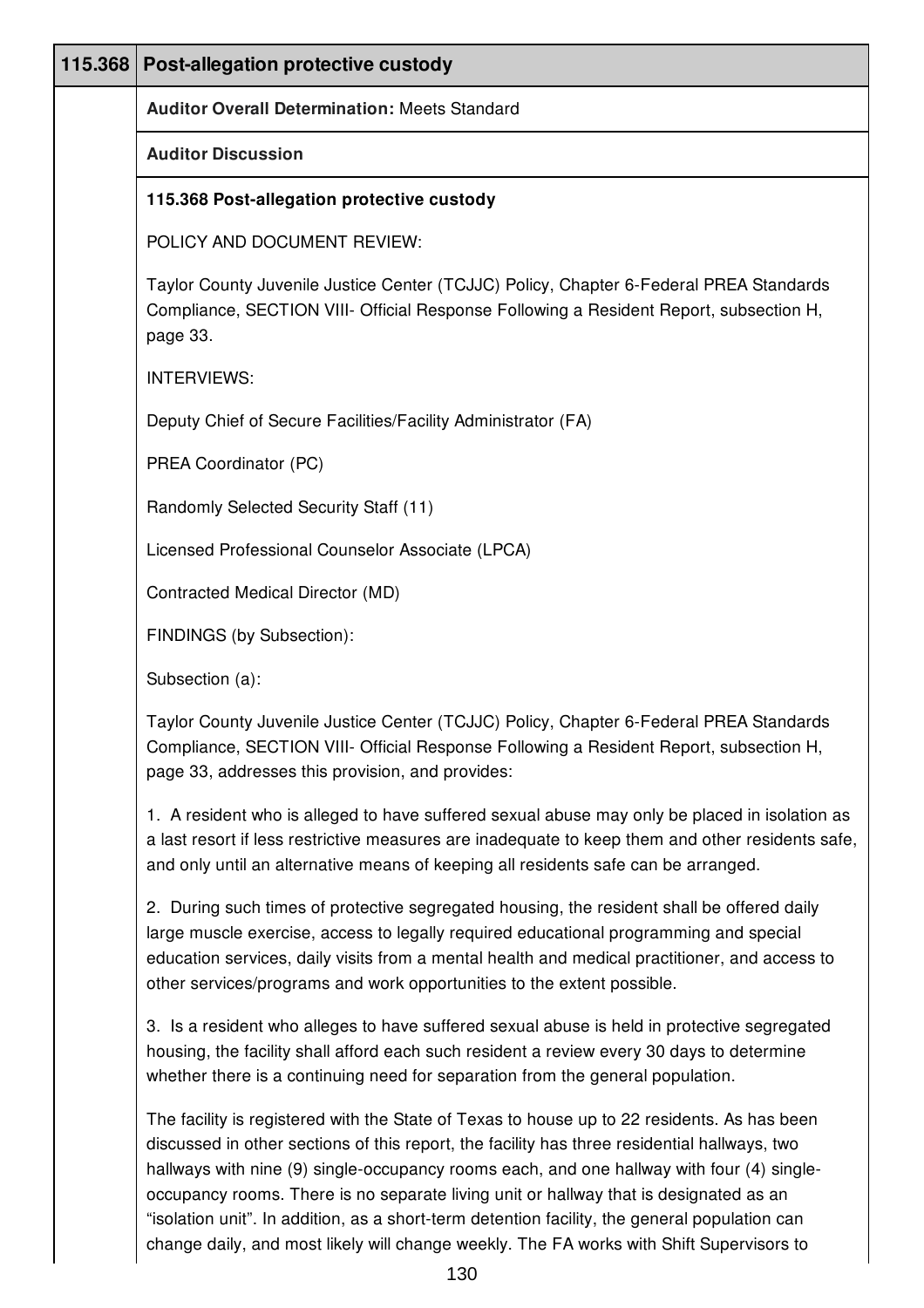determine how to best manage the population on a day-to-day basis. If a youth requires "isolation" for any reason (i.e., medical, alleged sexual abuse, extreme assaultive or disruptive behaviors), the staff must determine how best to meet this need given the small capacity and limited number of residential rooms. The FA explained to the Auditor how this is managed as the population routinely changes, and how staff must consider a variety of issues: the number of male and female residents; the age of the residents; how residents may need to be separated due to being in rival gangs or some other history of aggressive behaviors; codefendants in a specific case; medical isolation concerns; etc. All of this is accomplished within the available 22 single-occupancy rooms. Given this reality and facility design, it would be rare, if ever, that a youth would be placed "in isolation" in one of the residential hallways with no other youth. A youth may be "isolated" in his/her assigned single-occupancy room for a short period, possibly at the end of one of the hallways, and staff would continue to monitor, supervise, and involve in programming based on the reason for the resident being restricted to his/her room.

Interviews with the FA and the PC indicate that the facility utilizes room restrictions as minimally as possible for any purpose. The only reason it would be used in the event of an alleged sexual abuse incident would be to separate the alleged victim from the alleged abuser for as short a period as possible to conduct an initial review and investigation. Based on the situation, more than likely, the alleged abuser would be more likely to be placed "in isolation" or be restricted to his/her room for any extended time.

Randomly selected security staff (11), made up of Juvenile Supervision Officers and Shift Supervisors, were interviewed concerning the use of isolation. Because the facility has had no allegation of sexual abuse by a resident in the facility over the past 12 months, no resident has been isolated or restricted to his/her room due to making a sexual abuse allegation for the purpose of segregating from other residents, or to protect them from any form of retaliation. All staff indicated that residents who are placed on an extended room restriction for any reason are afforded the opportunity for educational programming and services, medical services, mental health services, large-muscle exercise and recreation, unless they present an immediate threat to the security and safety of other residents and staff.

Interview with the MD indicates that medical care is provided as needed, and there are no restrictions on seeing residents while being "isolated" or on room restriction for any reason. Interview with the LPCA indicates that he is available to provide counseling and support services for youth in the facility, is available to see residents on a daily basis who are restricted to their room, if not more often, as needed.

In the On-Line Audit System, the facility reported that the number of residents who allege to have suffered sexual abuse who were placed in isolation in the past 12 months as "0". Again, there has been no allegation of sexual abuse by a resident in the facility over the past 12 months, and no related reports of retaliation, so no youth has been placed in isolation for these purposes. Because there have been no reported incidents, there were no files or documentation to review to determine how the agency/facility addressed the situation either currently or in the past 12 months.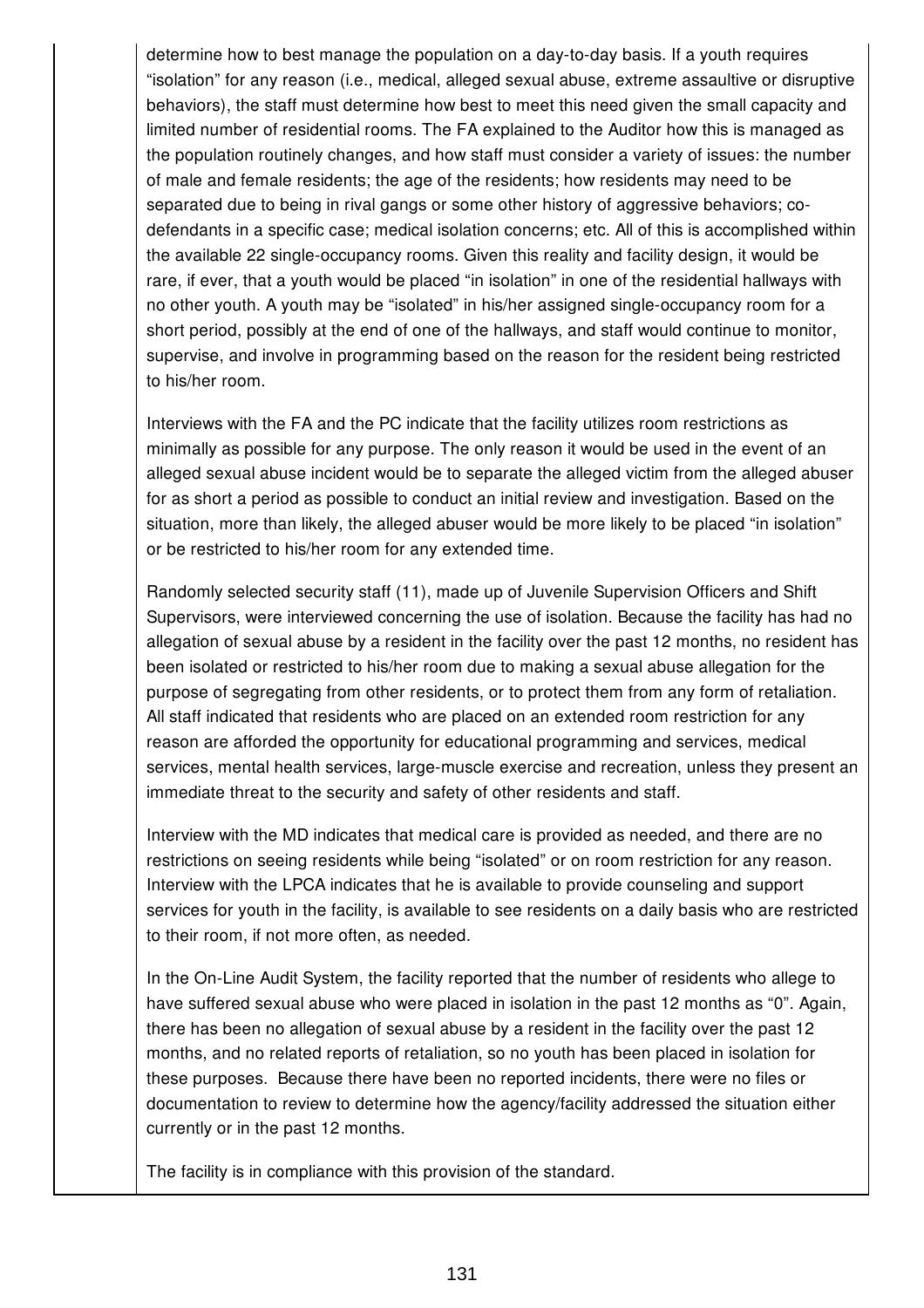| 115.371 | <b>Criminal and administrative agency investigations</b>                                                                                                                                                                                                                                                                                                                                                                                                         |  |
|---------|------------------------------------------------------------------------------------------------------------------------------------------------------------------------------------------------------------------------------------------------------------------------------------------------------------------------------------------------------------------------------------------------------------------------------------------------------------------|--|
|         | <b>Auditor Overall Determination: Meets Standard</b>                                                                                                                                                                                                                                                                                                                                                                                                             |  |
|         | <b>Auditor Discussion</b>                                                                                                                                                                                                                                                                                                                                                                                                                                        |  |
|         | 115.371 Criminal and administrative agency investigations                                                                                                                                                                                                                                                                                                                                                                                                        |  |
|         | POLICY & DOCUMENT REVIEW:                                                                                                                                                                                                                                                                                                                                                                                                                                        |  |
|         | Taylor County Juvenile Justice Center (TCJJC) Policy, Chapter 6-Federal PREA Standards<br>Compliance, SECTION IX- Investigations, subsection A, B, & C, pages 33-35.                                                                                                                                                                                                                                                                                             |  |
|         | Training Records of Primary Investigators for the facility, the Deputy Chief Secure<br>Facilities/Facility Director (FD), PREA Coordinator (PC), and the Intake Supervisor<br>(INTSUPER).                                                                                                                                                                                                                                                                        |  |
|         | Only one allegation of sexual abuse or sexual harassment was made and investigated in the<br>past 12 months prior to the audit (2020); documentation on this allegation and investigation.                                                                                                                                                                                                                                                                       |  |
|         | The Auditor received documentation on incidents since the last PREA audit in August 2017,<br>and received documentation on these allegations and investigations. This documentation was<br>also reviewed.                                                                                                                                                                                                                                                        |  |
|         | <b>INTERVIEWS:</b>                                                                                                                                                                                                                                                                                                                                                                                                                                               |  |
|         | Agency Head/Chief Juvenile Probation Officer (CJPO)                                                                                                                                                                                                                                                                                                                                                                                                              |  |
|         | Deputy Chief of Secure Facilities/Facility Administrator (FA)                                                                                                                                                                                                                                                                                                                                                                                                    |  |
|         | PREA Coordinator (PC)                                                                                                                                                                                                                                                                                                                                                                                                                                            |  |
|         | Intake Supervisor, designated Investigator (INTSUPER)                                                                                                                                                                                                                                                                                                                                                                                                            |  |
|         | Randomly Selected Security Staff (11)                                                                                                                                                                                                                                                                                                                                                                                                                            |  |
|         | Detective (DET), Taylor County Sheriff Department                                                                                                                                                                                                                                                                                                                                                                                                                |  |
|         | FINDINGS (by Subsection):                                                                                                                                                                                                                                                                                                                                                                                                                                        |  |
|         | Subsection (a):                                                                                                                                                                                                                                                                                                                                                                                                                                                  |  |
|         | Taylor County Juvenile Justice Center (TCJJC) Policy, Chapter 6-Federal PREA Standards<br>Compliance, SECTION IX- Investigations, subsection A, page 34, addresses this provision.<br>Policy requires that when the facility conducts its own administrative investigations into<br>allegations of sexual abuse and sexual harassment, it shall do so promptly, thoroughly, and<br>objectively for all allegations, including third-party and anonymous reports. |  |
|         | Interviews with the CJPO, the FA, and the PC indicate that the FA and the PC would be<br>primarily responsible for conducting and/or coordinating with local law enforcement any<br>investigations into allegations of sexual abuse or sexual harassment that occur within the                                                                                                                                                                                   |  |

facility, with additional support from the INTSUPER. The CJPO confirmed that these two positions are responsible for the investigations, and there is an expectation that investigations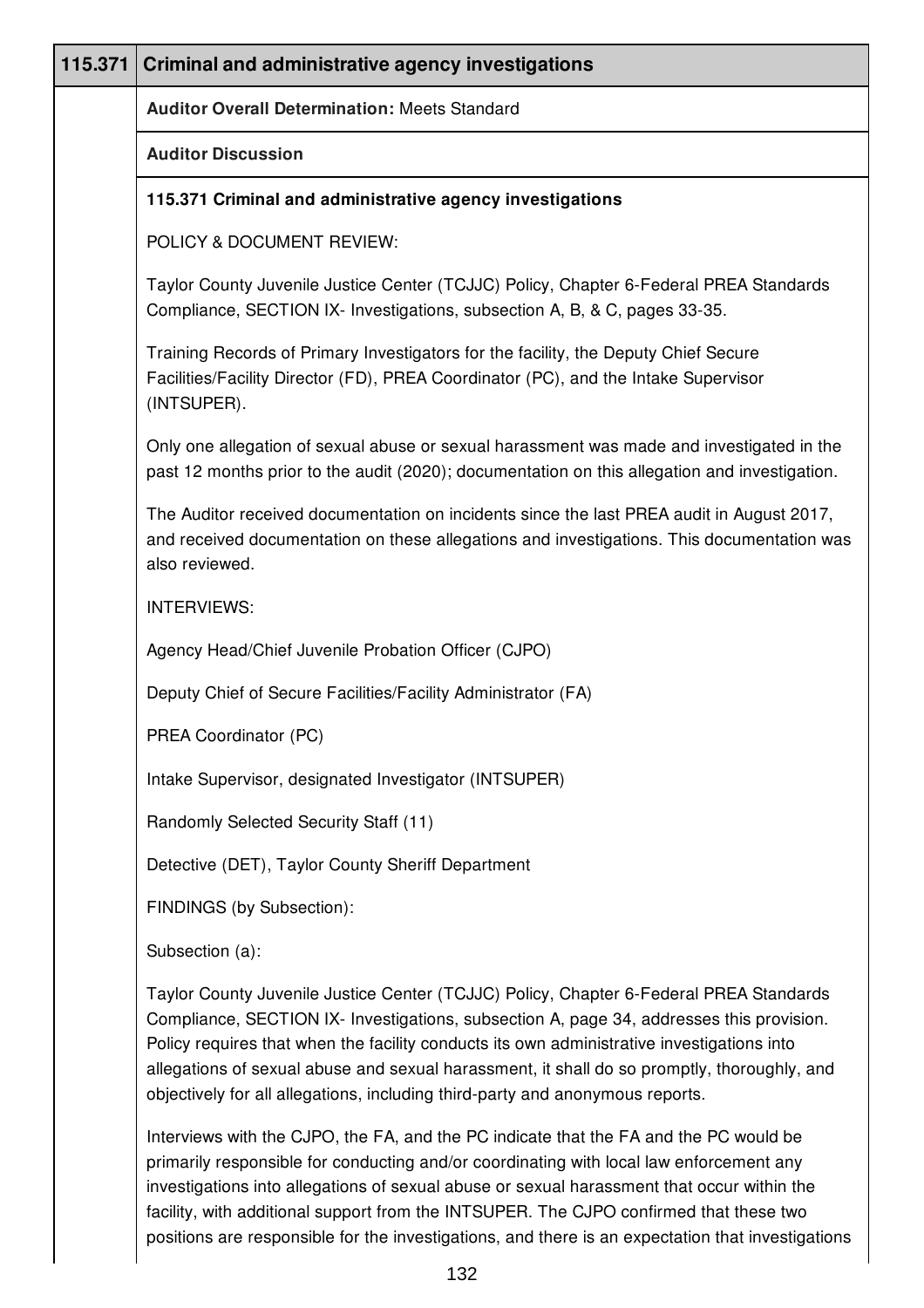are initiated promptly, with a thorough and objective review, in accordance with policy. Also, if the preliminary investigation indicates that criminal charges could be filed against the alleged abuser, the administrative investigation will be coordinated with the local law enforcement agency who is responsible for the criminal investigation. An investigation will be conducted in the same manner whether the allegation is made directly by the resident, or if made by a third party or anonymously. Interview with the CJPO indicated that the expectation for any investigation conducted internally is to have no interference with the criminal investigation.

The facility reported in the OAS that there had been one allegation of sexual abuse reported in the 12 months prior to the audit, and provided documentation on this allegation and investigation. The Auditor reviewed all documentation on this allegation (Case # 2020-11332). This incident involved the mother of a youth who was not currently residing in the facility, but was under the supervision of the agency (Taylor County Juvenile Probation Department), and had previously resided in the facility. The mother made the allegation, and reported that she believed her son was involved in a relationship with a female staff member of the agency. The allegation was based on a phone call that the mother overheard between her son and a friend who was also involved with the Juvenile Probation Department. The allegation was made on 6-9-2020, and the investigation began the same date. Upon investigation, the staff member was identified as an employee of the facility. It was determined that the youth had no contact with the staff member outside the facility. The only contact determined to have occurred was between the youth's friend who was on the call and the female staff member, the contact was incidental and occurred when the female staff member saw the youth in the same neighborhood when visiting a family member. Allegation was determined to be UNFOUNDED. Appropriate notifications were made to the parents and the youth.

The Auditor requested that the facility provide documentation on all allegations of sexual abuse or sexual harassment that have been made since the last PREA audit in August 2017, the resulting investigation that was completed, and the ultimate findings of each allegation. The facility provided a log for year-to-date 2021, and calendar years 2020, 2019, and 2018. The Auditor reviewed documentation on the investigations contained in each log. As of the date of the onsite phase of the audit, there has been no allegation thus far in 2021. There was the one allegation in calendar year 2020 that was described above. There was no allegation in calendar year 2019. In calendar year 2018, there were four allegations listed, and the facility provided the documentation on these allegations and investigations in the OAS under Standard 115.386, Sexual Abuse Incident Reviews. The Auditor reviewed each of these allegations and resulting investigations and found that three of the allegations were unfounded and one was unsubstantiated. All were initiated and completed within appropriate timelines, notices were provided as required by PREA standards, and follow-up for potential retaliation was conducted and documented.

The facility is in compliance with this provision of the standard.

#### Subsection (b):

Taylor County Juvenile Justice Center (TCJJC) Policy, Chapter 6-Federal PREA Standards Compliance, SECTION IX- Investigations, subsection A, page 34, addresses this provision. Where sexual abuse is alleged, the facility shall use the Taylor County Sheriff Department investigators who have received special training in sexual abuse investigations involving juvenile victims pursuant to 115.334.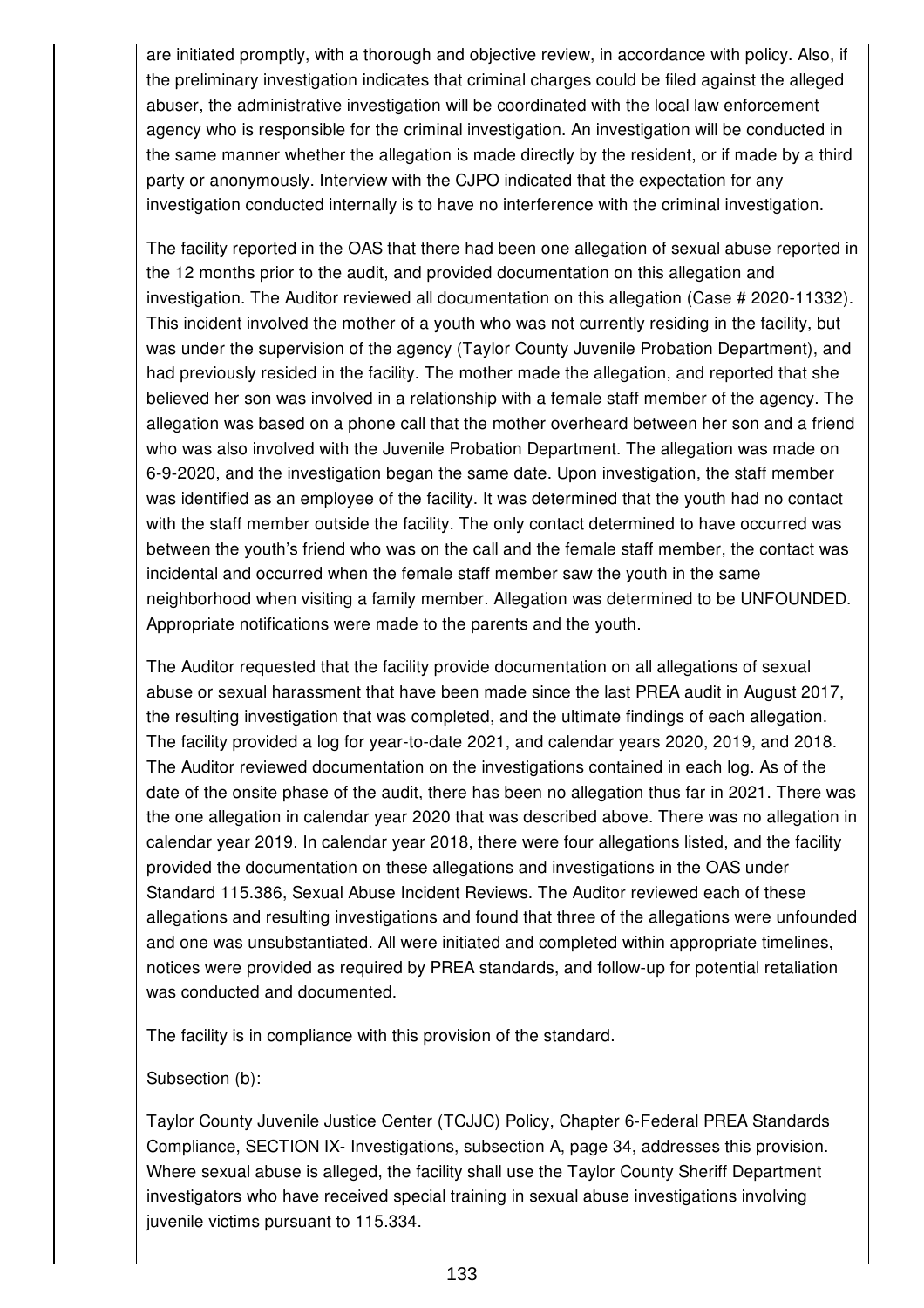In interviews with the FD and the PC, if any allegation is made concerning sexual abuse or sexual harassment, one or both are contacted by facility staff immediately after the residents are secured and initial information on the allegation is collected. If it is clear the allegation involves sexual abuse, allegations are required by policy and practice to be immediately referred to the local law enforcement agency (LEA), specifically the Taylor County Sheriff Department. Once referred to the LEA, designated facility investigative staff support and coordinate by assisting in the gathering of needed data, reviewing available technology that monitors the facility, etc. If the allegation involves what is determined to be sexual harassment, the FD or the PC will continue with an administrative investigation. Random staff interviewed also reported that they are expected to contact internal administrative personnel upon receiving an allegation of sexual abuse or sexual harassment, and to also ensure the LEA has been contacted if the allegation clearly involves sexual abuse.

The facility does not conduct investigations into allegations of sexual abuse, and refers such allegations to the local law enforcement agency for investigation.

The facility is in compliance with this provision of the standard.

Subsection (c):

Taylor County Juvenile Justice Center (TCJJC) Policy, Chapter 6-Federal PREA Standards Compliance, SECTION IX- Investigations, subsection A, page 34, addresses this provision. The Taylor County Sheriff Department shall gather and preserve direct and circumstantial evidence, including any available physical and DNA evidence and any available electronicmonitoring data; shall interview alleged victim, suspected perpetrators, and witnesses; and shall review prior complaints and reports of sexual abuse involving the suspected perpetrator.

Interviews and on-going conversations with the FD and the PC clarified how investigations of sexual abuse are conducted and managed. An allegation of sexual abuse would be investigated as a criminal investigation by the local law enforcement agency, and specifically the Taylor County Sheriff Department. The FD and the PC report that they assist with ensuring relevant physical evidence and available electronic monitoring data is maintained appropriately to support the investigation by the LEA. They both support and coordinate the collection of relevant physical evidence, and provide any relevant historical data or other information that will support the investigation being conducted by the LEA. As noted previously, the facility staff work collaboratively with the LEA, and do nothing to interfere with the criminal investigation.

The facility is in compliance with this provision of the standard.

### Subsection (d):

Taylor County Juvenile Justice Center (TCJJC) Policy, Chapter 6-Federal PREA Standards Compliance, SECTION IX- Investigations, subsection A, page 33, addresses this provision. Policy requires that internal and administrative investigations shall not be terminated solely on the basis that the victim recanted the allegation.

Interviews with the FD and the PC further support that an investigation would not be terminated if the victim recants the allegation of sexual abuse. From review of the documentation provided on allegations and investigations conducted since the last PREA audit, there were cases where the resident recanted and the investigation was completed.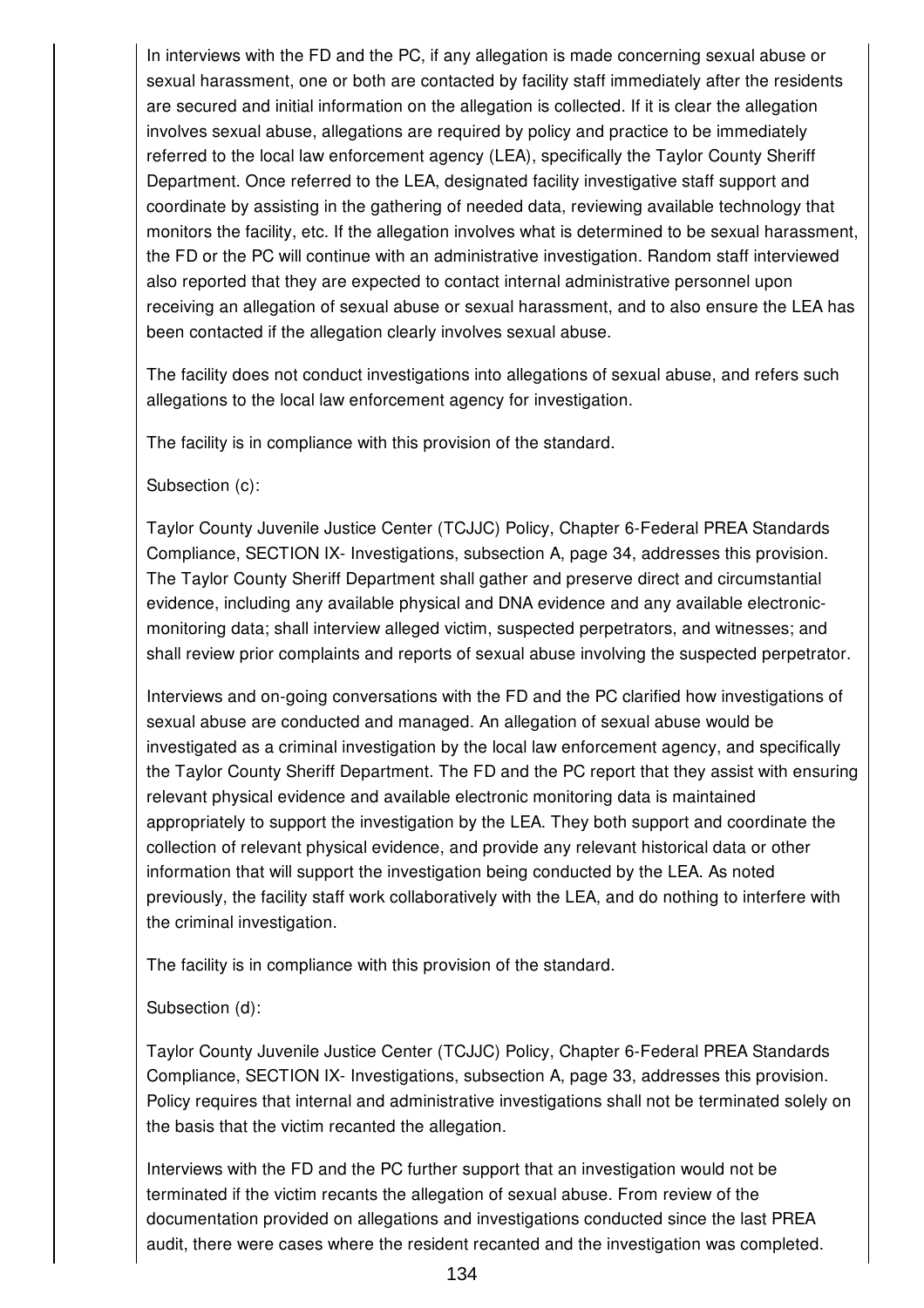The facility is in compliance with this provision of the standard.

## Subsection (e):

Taylor County Juvenile Justice Center (TCJJC) Policy, Chapter 6-Federal PREA Standards Compliance, SECTION IX- Investigations, subsection A, page 34, addresses this provision. Policy requires that when the quality of evidence appears to support criminal prosecution, the Taylor County Sheriff Department shall conduct compelled interviews only after consulting with prosecutors as to whether compelled interviews may be an obstacle for subsequent criminal prosecution.

Interviews and on-going conversations with the FD and the PC clarified how investigations of sexual abuse are conducted and managed. Because the LEA would be responsible for a criminal investigation, the LEA would consult with prosecutors and make appropriate referral for prosecutorial review, with the support of the facility and agency administration. Interview with the DET of the Taylor County Sheriff Department confirmed that the Sheriff Department would manage the investigation and work with the County's prosecutor to determine appropriate action(s).

The facility is in compliance with this provision of the standard.

## Subsection (f):

Taylor County Juvenile Justice Center (TCJJC) Policy, Chapter 6-Federal PREA Standards Compliance, SECTION IX- Investigations, subsection A, page 34, addresses this provision. Policy requires that the credibility of an alleged victim, suspect, or witness shall be assessed on an individual basis and shall not be determined by the person's status as resident or staff. The facility will not require a resident who alleges sexual abuse to submit to a polygraph examination or other truth-telling device as a condition for proceeding with the investigation of such an allegation.

Interviews and on-going conversations with the FD and the PC indicate that as designated investigators for the facility, they would work with the law enforcement agency concerning how the credibility of any alleged victim, suspect, or witness will be assessed on an individual basis. Staff report that the use of a polygraph is not a part of any investigative process completed by the facility, and there would be no requirement for such to pursue any allegation.

The facility is in compliance with this provision of the standard.

# Subsection (g):

Taylor County Juvenile Justice Center (TCJJC) Policy, Chapter 6-Federal PREA Standards Compliance, SECTION IX- Investigations, subsection A, page 34, addresses this provision. Policy requires that internal investigations shall include an effort to determine whether staff actions or failures to act contributed to the abuse and shall be documented in written reports that include a description of the physical and testimonial evidence, the reasoning behind credibility assessments, and investigative facts and findings.

Interviews with the FD and the PC indicate in the course of conducting any administrative investigation regarding alleged sexual abuse or sexual harassment, efforts would be made to determine if staff actions or failures to act contributed to the alleged abuse or harassment, and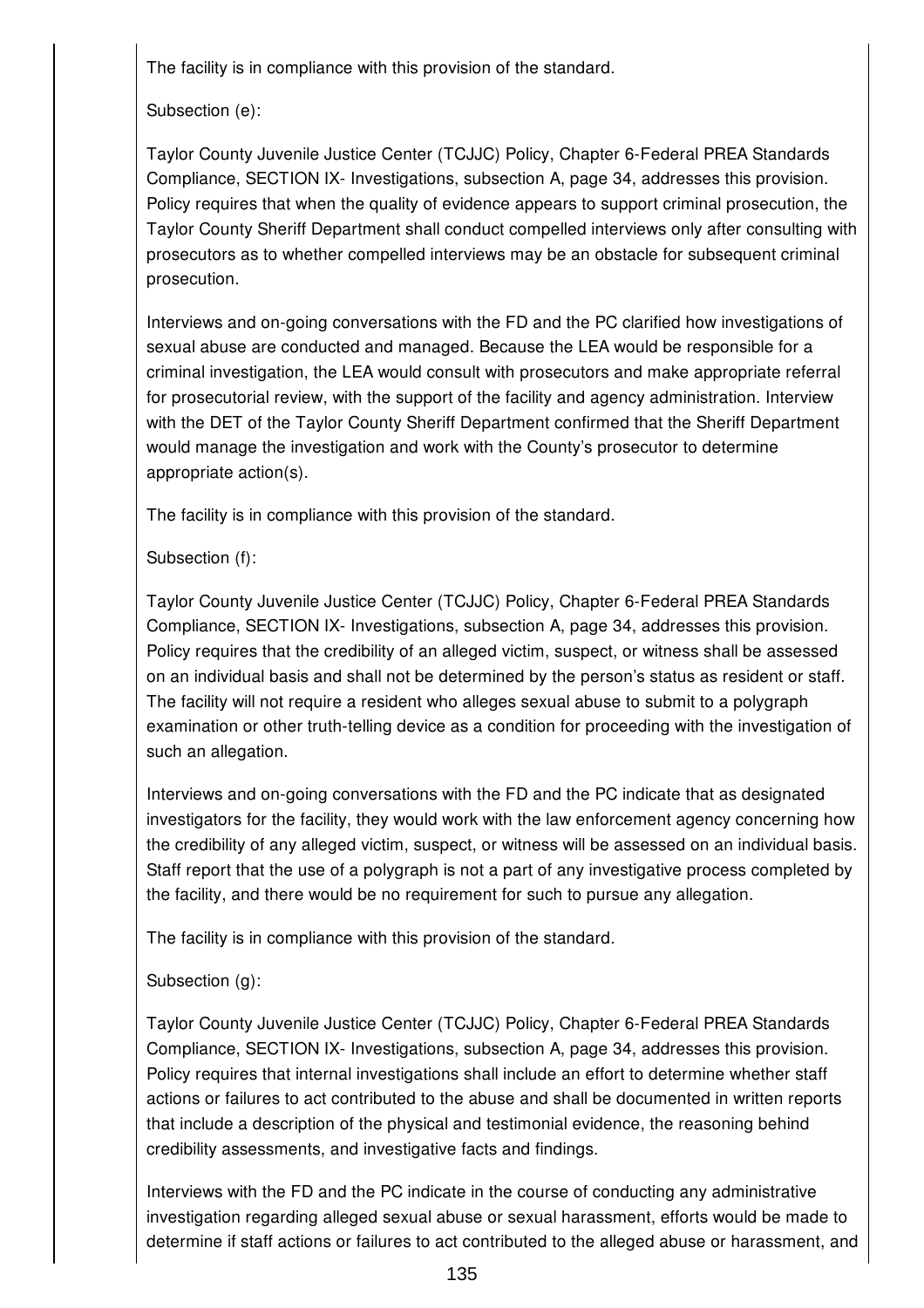such investigation would be documented in written reports, as required in policy.

The facility is in compliance with this provision of the standard.

Subsection (h):

Taylor County Juvenile Justice Center (TCJJC) Policy, Chapter 6-Federal PREA Standards Compliance, SECTION IX- Investigations, subsection A, page 34, addresses this provision. Criminal investigations shall be conducted by the Taylor County Sheriff Department and documented in a written report that contains a thorough description of physical, testimonial, and documentary evidence and attaches copies of all documentary evidence where feasible and be provided to the facility.

As has been documented in previous Subsections of this Standard, criminal investigations would be conducted by the law enforcement agency. Interview with the DET of the Taylor County Sheriff Department indicates that the Sheriff Department would conduct and provide full documentation of the criminal investigation. The agency and the Sheriff Department have outlined responsibilities for collaborating to address allegations in an MOU that was provided for review by the Auditor. This document supports the relationship as described by agency/facility leadership and policy. From interview with the FD and the PC, any internal investigation that is done in coordination with the LEA, or an administrative investigation on an allegation of sexual harassment, will be documented in a written report with all appropriate supportive documentation.

The facility is in compliance with this provision of the standard.

Subsection (i):

Taylor County Juvenile Justice Center (TCJJC) Policy, Chapter 6-Federal PREA Standards Compliance, SECTION IX- Investigations, subsection A, page 34, addresses this provision. Policy requires that substantiated allegations of conduct that appear to be criminal shall be referred for prosecution.

Interviews with the FD and the PC, and supported by the representative of the Taylor County Sheriff Department, indicate that the decision to refer for prosecution is made by the LEA, and the agency/facility would support such action on any substantiated allegations that appear to be criminal in nature.

In the On-Line Audit System, the facility reported that the number of substantiated allegations of conduct that appear to be criminal that were referred for prosecution since August 20, 2012, or since the last PREA audit, whichever is later as "0". Subsection (a) under this provision of the Standard provides a review of the allegations and resulting investigations that have occurred since the last PREA audit in August 2017. There was no allegations of conduct that appeared to be criminal, so no cases were referred for prosecution.

The facility is in compliance with this provision of the standard.

Subsection (j):

Taylor County Juvenile Justice Center (TCJJC) Policy, Chapter 6-Federal PREA Standards Compliance, SECTION IX- Investigations, subsection A, page 34, addresses this provision. Policy provides that the facility shall retain all written reports referenced in subsections (g) and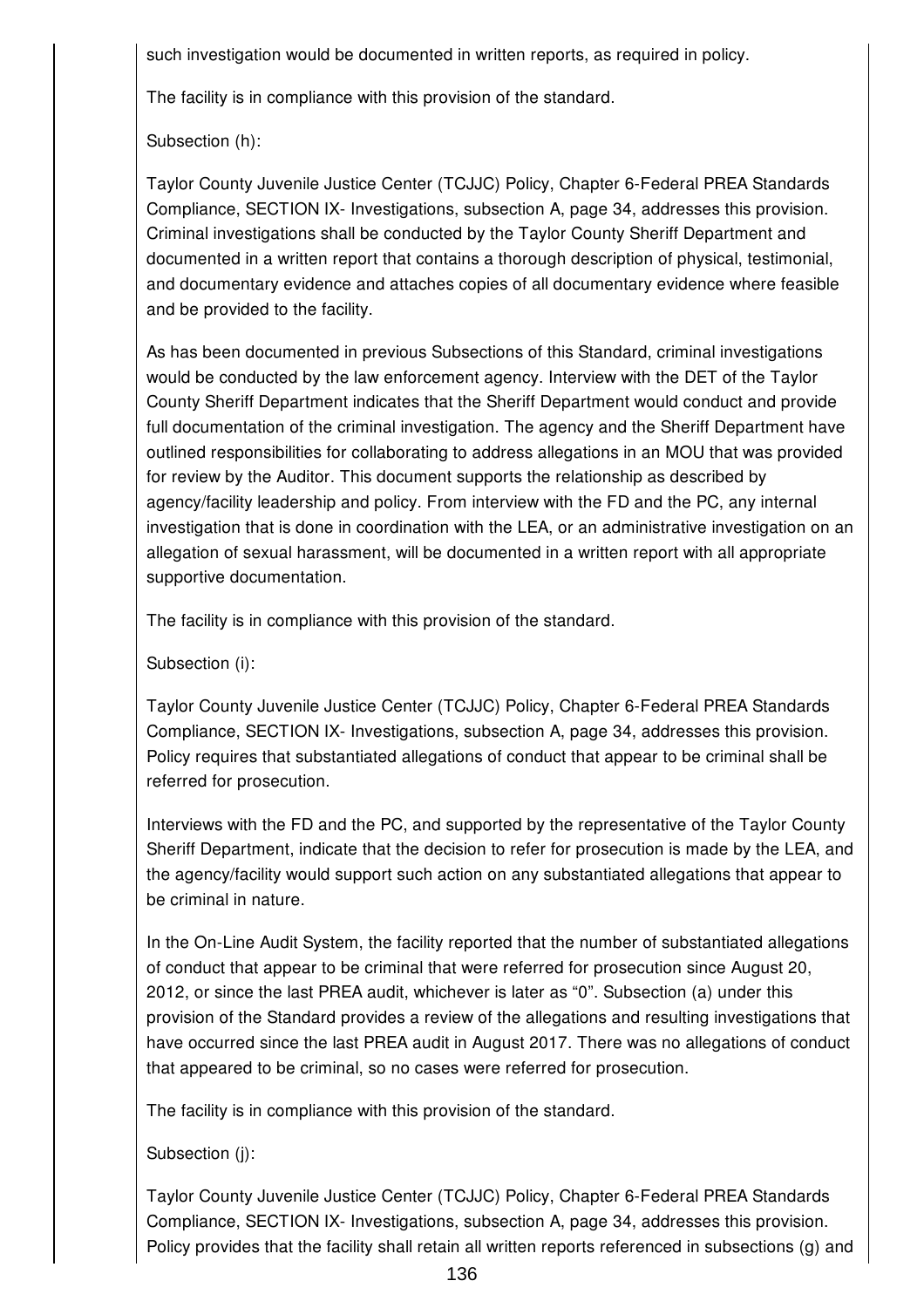(h) of this Standard for as long as the alleged abuser is incarcerated or employed by the agency, plus five years, unless the abuse was committed by a juvenile resident and applicable law requires a shorter period of retention.

Interviews with the CJPO, the FD, and the PC indicates that the agency/facility will retain all records as required by this provision of the standard and by policy. All reports on allegations and resulting investigations since the last PREA audit in August 2017 were readily available and provided for the Auditor's review. This documentation included both internal documentation and investigative documentation from the Taylor County Sheriff Department.

The facility is in compliance with this provision of the standard.

Subsection (k):

Taylor County Juvenile Justice Center (TCJJC) Policy, Chapter 6-Federal PREA Standards Compliance, SECTION IX- Investigations, subsection A, page 34, addresses this provision. Policy requires that the departure of the alleged abuser or victim from the employment or control of the facility or agency shall not provide a basis for terminating an investigation.

Interviews with the FD and the PC indicate that the investigation would continue regardless of the departure of an alleged abuser or the victim, and the agency would follow through with the law enforcement agency to address any potential criminal prosecution if warranted. Based on the documentation provided on all allegations and investigations since the last PREA audit in August 2017, there has been no termination of an investigation for this reason.

The facility is in compliance with this provision of the standard.

Subsection (l):

The agency is not required to respond to this provision, and the Auditor is not required to audit this provision.

Subsection (m):

Taylor County Juvenile Justice Center (TCJJC) Policy, Chapter 6-Federal PREA Standards Compliance, SECTION IX- Investigations, subsection A, page 34, addresses this provision. Policy provides that when outside agencies investigate sexual abuse, the facility shall cooperate with outside investigators and shall endeavor to remain informed about the progress of the investigation.

Interviews with the CJPO, the FD, and the PC indicate that facility staff would cooperate with any outside investigators, provide needed support to obtain appropriate information, and remain informed about the investigation. The auditor interviewed the DET with the Taylor County Sheriff Department (TCSD). This individual confirmed that the TCSD is the law enforcement agency initially contacted by the facility for any allegation of sexual abuse. As expected in policy, and confirmed by interviews with staff, the TCSD has the expectation that they will be contacted immediately on any allegation of sexual abuse, and their response is immediate as well. The DET, as well as other Detectives, receive required specialized training for sexual abuse investigations. The DET indicated that she participates in a county-wide work group that meets regularly to address sexual abuse incidents throughout the county. The DET also indicated that she has a very good working relationship with the facility, and believes the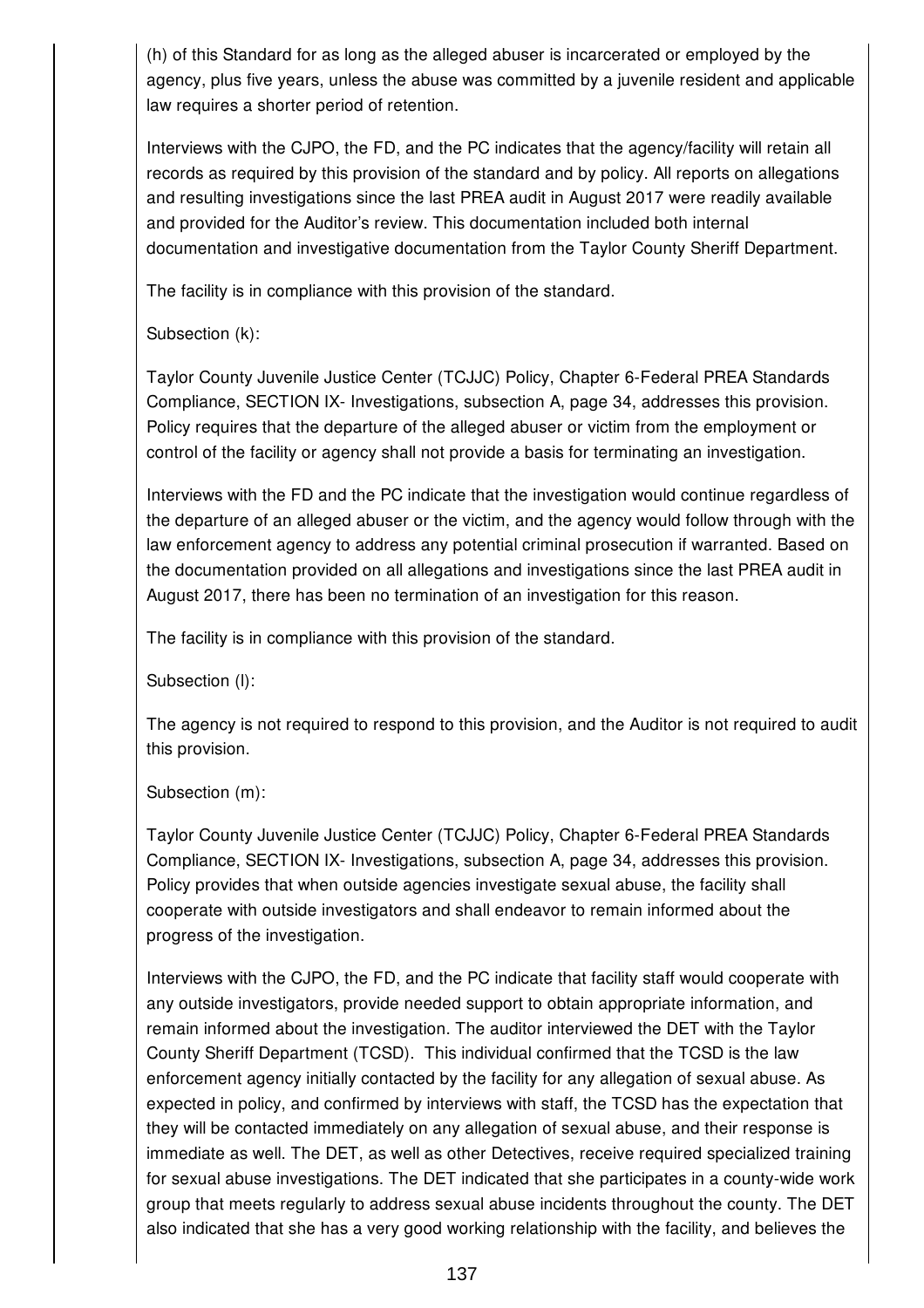| facility addresses any allegation in a professional manner within PREA guidelines. |  |
|------------------------------------------------------------------------------------|--|
| The facility is in compliance with this provision of the standard.                 |  |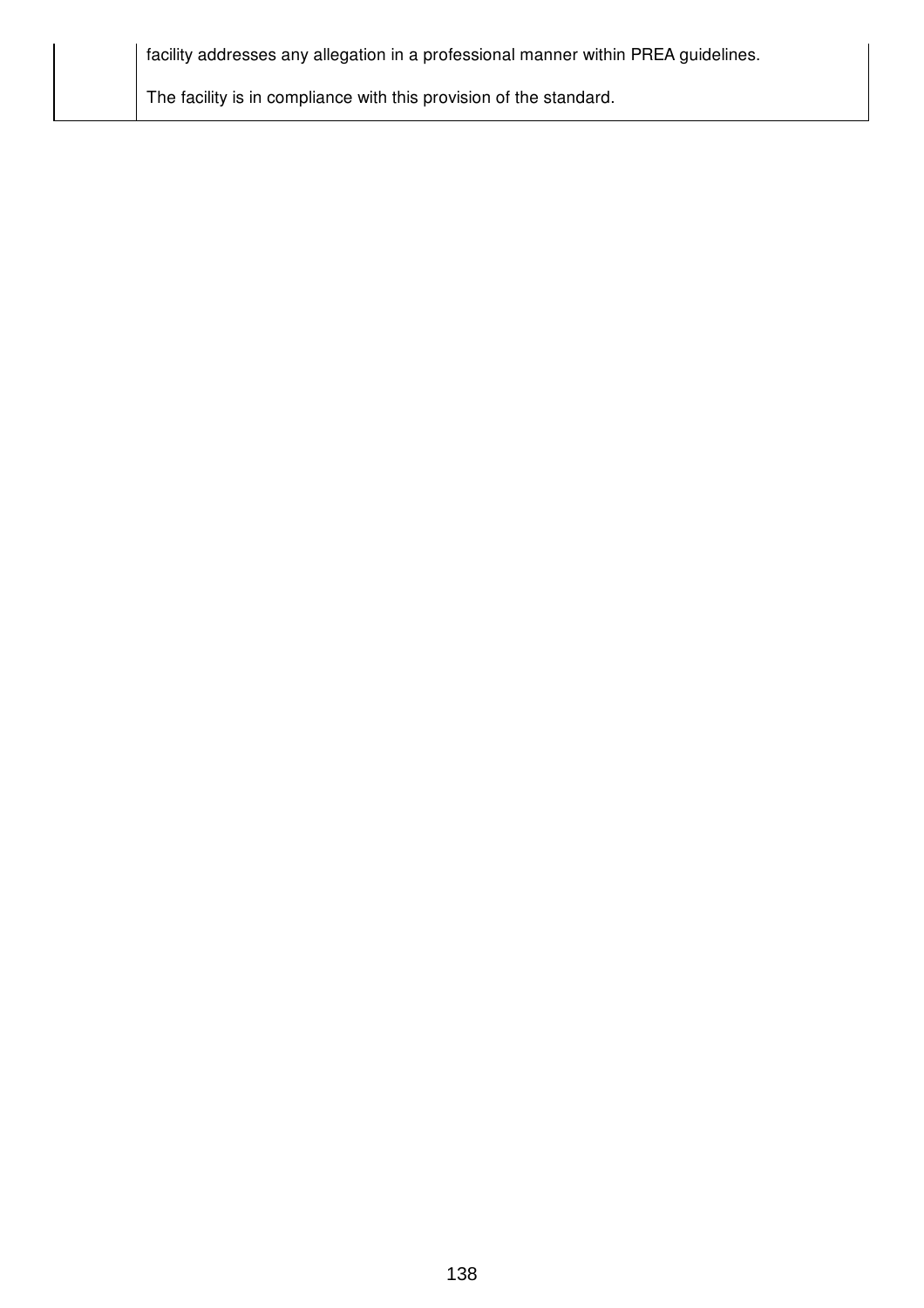| 115.372 Evidentiary standard for administrative investigations                                                                                                                                                                                                                                                                                                                                                                                                    |  |  |
|-------------------------------------------------------------------------------------------------------------------------------------------------------------------------------------------------------------------------------------------------------------------------------------------------------------------------------------------------------------------------------------------------------------------------------------------------------------------|--|--|
| <b>Auditor Overall Determination: Meets Standard</b>                                                                                                                                                                                                                                                                                                                                                                                                              |  |  |
| <b>Auditor Discussion</b>                                                                                                                                                                                                                                                                                                                                                                                                                                         |  |  |
| 115.372 Evidentiary standard for administrative investigations                                                                                                                                                                                                                                                                                                                                                                                                    |  |  |
| POLICY & DOCUMENT REVIEW:                                                                                                                                                                                                                                                                                                                                                                                                                                         |  |  |
| Taylor County Juvenile Justice Center (TCJJC) Policy, Chapter 6-Federal PREA Standards<br>Compliance, SECTION IX- Investigations, subsection B, page 35.                                                                                                                                                                                                                                                                                                          |  |  |
| <b>INTERVIEWS:</b>                                                                                                                                                                                                                                                                                                                                                                                                                                                |  |  |
| Deputy Chief of Secure Facilities/Facility Administrator (FA)                                                                                                                                                                                                                                                                                                                                                                                                     |  |  |
| PREA Coordinator (PC)                                                                                                                                                                                                                                                                                                                                                                                                                                             |  |  |
| FINDINGS (by Subsection):                                                                                                                                                                                                                                                                                                                                                                                                                                         |  |  |
| Subsection (a):                                                                                                                                                                                                                                                                                                                                                                                                                                                   |  |  |
| Taylor County Juvenile Justice Center (TCJJC) Policy, Chapter 6-Federal PREA Standards<br>Compliance, SECTION IX- Investigations, subsection B, page 35, addresses this provision.<br>The facility shall impose no standard higher than a preponderance of the evidence in<br>determining whether allegations of sexual abuse or sexual harassment are substantiated.                                                                                             |  |  |
| Interviews with designated investigators for the facility, specifically the FA and the PC,<br>indicates that the standard provided in policy is the standard that is followed when conducting<br>internal administrative investigation regarding sexual harassment. Any investigation of sexual<br>abuse is conducted by the local law enforcement agency, and if the case is prosecuted, the<br>evidentiary standard for criminal prosecution would be followed. |  |  |
| The facility is in compliance with this provision of the standard.                                                                                                                                                                                                                                                                                                                                                                                                |  |  |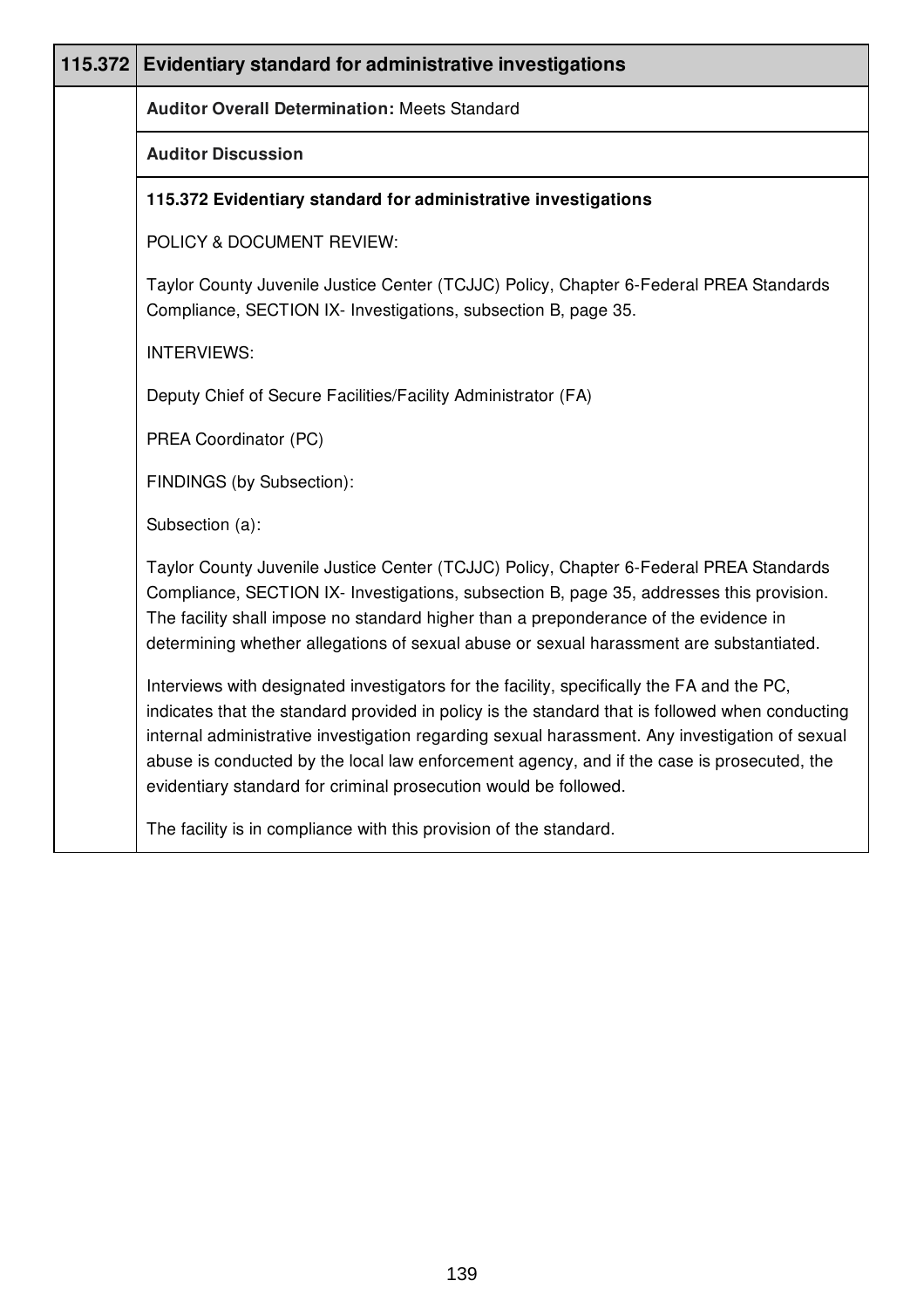| 115.373 | <b>Reporting to residents</b>                                                                                                                                                                                                                                                                                                                                                                                                                                                                                                                                                                                                                                                                                                                                                                                                                                                                                                                                                                                                                                                              |
|---------|--------------------------------------------------------------------------------------------------------------------------------------------------------------------------------------------------------------------------------------------------------------------------------------------------------------------------------------------------------------------------------------------------------------------------------------------------------------------------------------------------------------------------------------------------------------------------------------------------------------------------------------------------------------------------------------------------------------------------------------------------------------------------------------------------------------------------------------------------------------------------------------------------------------------------------------------------------------------------------------------------------------------------------------------------------------------------------------------|
|         | <b>Auditor Overall Determination: Meets Standard</b>                                                                                                                                                                                                                                                                                                                                                                                                                                                                                                                                                                                                                                                                                                                                                                                                                                                                                                                                                                                                                                       |
|         | <b>Auditor Discussion</b>                                                                                                                                                                                                                                                                                                                                                                                                                                                                                                                                                                                                                                                                                                                                                                                                                                                                                                                                                                                                                                                                  |
|         | 115.373 Reporting to residents                                                                                                                                                                                                                                                                                                                                                                                                                                                                                                                                                                                                                                                                                                                                                                                                                                                                                                                                                                                                                                                             |
|         | POLICY & DOCUMENT REVIEW:                                                                                                                                                                                                                                                                                                                                                                                                                                                                                                                                                                                                                                                                                                                                                                                                                                                                                                                                                                                                                                                                  |
|         | Taylor County Juvenile Justice Center (TCJJC) Policy, Chapter 6-Federal PREA Standards<br>Compliance, SECTION IX- Investigations, subsection C, page 35.                                                                                                                                                                                                                                                                                                                                                                                                                                                                                                                                                                                                                                                                                                                                                                                                                                                                                                                                   |
|         | <b>INTERVIEWS:</b>                                                                                                                                                                                                                                                                                                                                                                                                                                                                                                                                                                                                                                                                                                                                                                                                                                                                                                                                                                                                                                                                         |
|         | Deputy Chief of Secure Facilities/Facility Administrator (FA)                                                                                                                                                                                                                                                                                                                                                                                                                                                                                                                                                                                                                                                                                                                                                                                                                                                                                                                                                                                                                              |
|         | PREA Coordinator (PC)                                                                                                                                                                                                                                                                                                                                                                                                                                                                                                                                                                                                                                                                                                                                                                                                                                                                                                                                                                                                                                                                      |
|         | Intake Supervisor/Investigative Staff (INTSUPER)                                                                                                                                                                                                                                                                                                                                                                                                                                                                                                                                                                                                                                                                                                                                                                                                                                                                                                                                                                                                                                           |
|         | FINDINGS (by Subsection):                                                                                                                                                                                                                                                                                                                                                                                                                                                                                                                                                                                                                                                                                                                                                                                                                                                                                                                                                                                                                                                                  |
|         | Subsection (a):                                                                                                                                                                                                                                                                                                                                                                                                                                                                                                                                                                                                                                                                                                                                                                                                                                                                                                                                                                                                                                                                            |
|         | Taylor County Juvenile Justice Center (TCJJC) Policy, Chapter 6-Federal PREA Standards<br>Compliance, SECTION IX- Investigations, subsection C, page 35, addresses this provision.<br>Following an administrative investigation into an allegation of sexual abuse, the victim shall be<br>informed of the outcome of the administrative investigation which results in a finding of the<br>allegation to be substantiated, unsubstantiated, or unfounded. If the agency/facility did not<br>conduct the investigation, it shall request the relevant information from the investigative<br>agency in order to inform the resident, and shall document notification of these rights or<br>attempted notification of these rights by the informing party.                                                                                                                                                                                                                                                                                                                                   |
|         | Interviews and on-going conversations with the FA, the PC, and the INTSUPER, the<br>designated investigators of the facility, supports that any resident victim would be informed of<br>the outcome of the investigation, as well as if the allegation was substantiated,<br>unsubstantiated, or unfounded.                                                                                                                                                                                                                                                                                                                                                                                                                                                                                                                                                                                                                                                                                                                                                                                |
|         | In the On-Line Audit System, the facility reported that the number of criminal and/or<br>administrative investigations of alleged resident sexual abuse that were completed by the<br>agency/facility in the past 12 months as "1"; and, of the alleged sexual abuse investigations<br>that were completed in the past 12 months, the number of residents who were notified,<br>verbally or in writing, of the results of the investigation as "1". The Auditor reviewed this<br>allegation and investigation, and determined through documentation provided that the youth<br>and the parent were notified in a timely manner. It is noted that the youth had absconded from<br>his home and the jurisdiction of the agency, and upon being taken into custody and placed<br>back at the facility, was informed of the outcome of the allegation by the FA. In addition, the<br>facility provided information in the OAS on four allegations that were made during 2018. A<br>review of this documentation indicates that the resident and parent(s) were notified in a timely<br>manner. |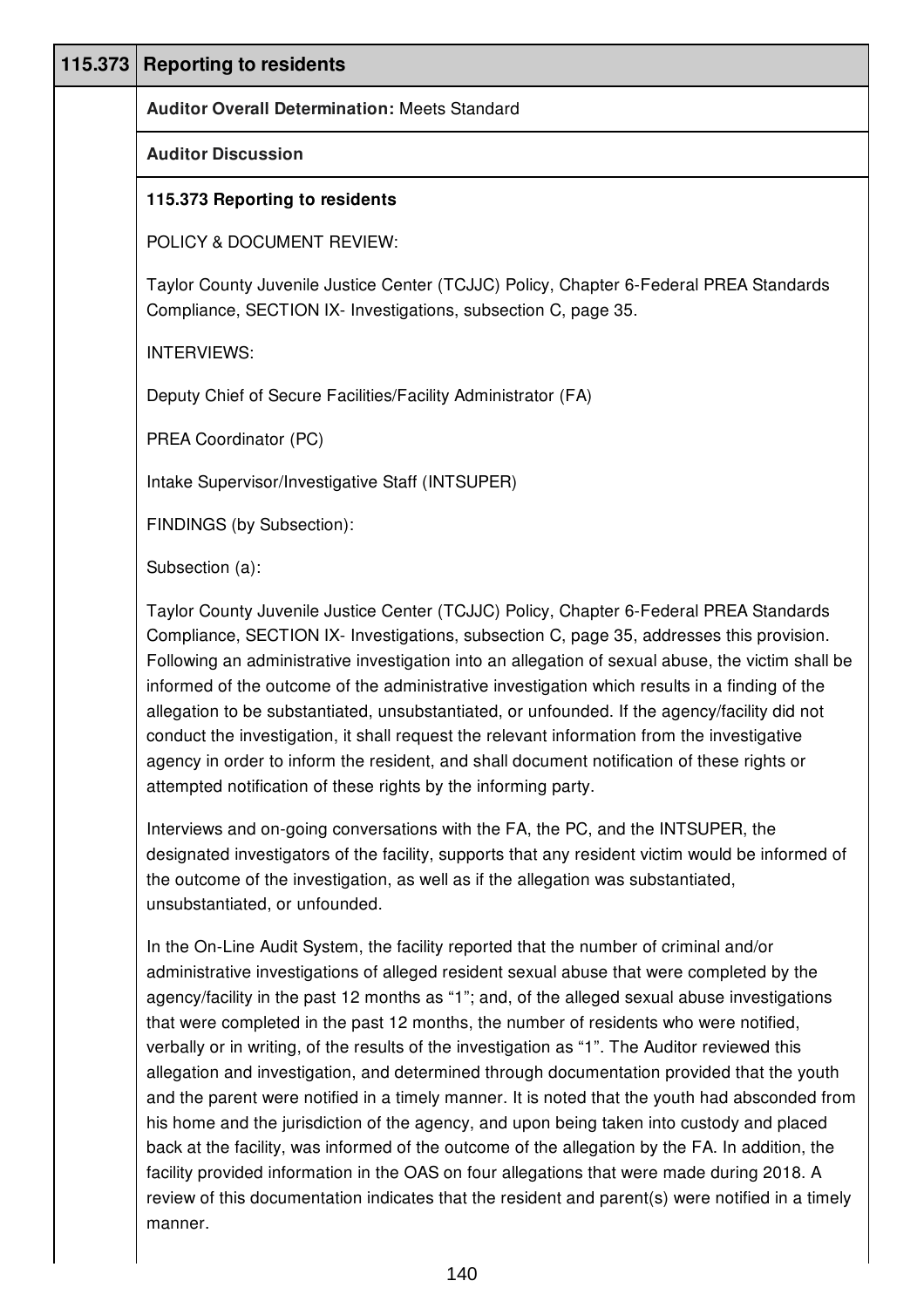The facility is in compliance with this provision of the standard.

Subsection (b):

Taylor County Juvenile Justice Center (TCJJC) Policy, Chapter 6-Federal PREA Standards Compliance, SECTION IX- Investigations, subsection C, page 35, addresses this provision. Following an administrative investigation into an allegation of sexual abuse, the victim shall be informed of the outcome of the administrative investigation which results in a finding of the allegation to be substantiated, unsubstantiated, or unfounded. If the agency/facility did not conduct the investigation, it shall request the relevant information from the investigative agency in order to inform the resident, and shall document notification of these rights or attempted notification of these rights by the informing party.

Interviews and on-going conversations with the FA and the PC, the two primary investigators of the facility, supports that they would request information from the investigative agency in order to inform the victim.

In the On-Line Audit System, the facility reported that the number of investigations of alleged resident sexual abuse in the facility that were completed by an outside agency in the past 12 months as "0". The only allegation during this timeline was an administrative investigation and is addressed in subsection (a) above. In addition, the facility provided information in the OAS on four allegations that were made during 2018. A review of this documentation indicates that whether the investigation was administrative by the facility or criminal by an outside agency, the resident and parent(s) were notified in a timely manner.

The facility is in compliance with this provision of the standard.

Subsection (c):

Taylor County Juvenile Justice Center (TCJJC) Policy, Chapter 6-Federal PREA Standards Compliance, SECTION IX- Investigations, subsection C, page 35, addresses this provision. Policy provides that the victim shall have the right to be informed verbally or in writing whenever the following conditions exists: (1) the victim will no longer be under the supervision of the perpetrator; (2) the perpetrator is no longer employed; (3) the perpetrator has been indicted on a charge related to the sexual abuse allegation within the facility; and, (4) the perpetrator has been convicted on a charge related to the sexual abuse allegation within the facility.

Interviews and on-going conversations with the FA and the PC, the two primary investigators of the facility, indicate that if there is an allegation of sexual abuse that involves a staff member, they would provide the resident with the information as required by policy.

In the On-Line Audit System, the facility responded "No" to the statement: There has been a substantiated or unsubstantiated complaint (i.e., not unfounded) of sexual abuse committed by a staff member against a resident in an agency facility in the past 12 months. The only allegation and investigation completed during this time frame was determined to be "Unfounded". The Auditor reviewed the documentation related to this incident and found that the youth and parent were notified of the outcome of the investigation in a timely manner.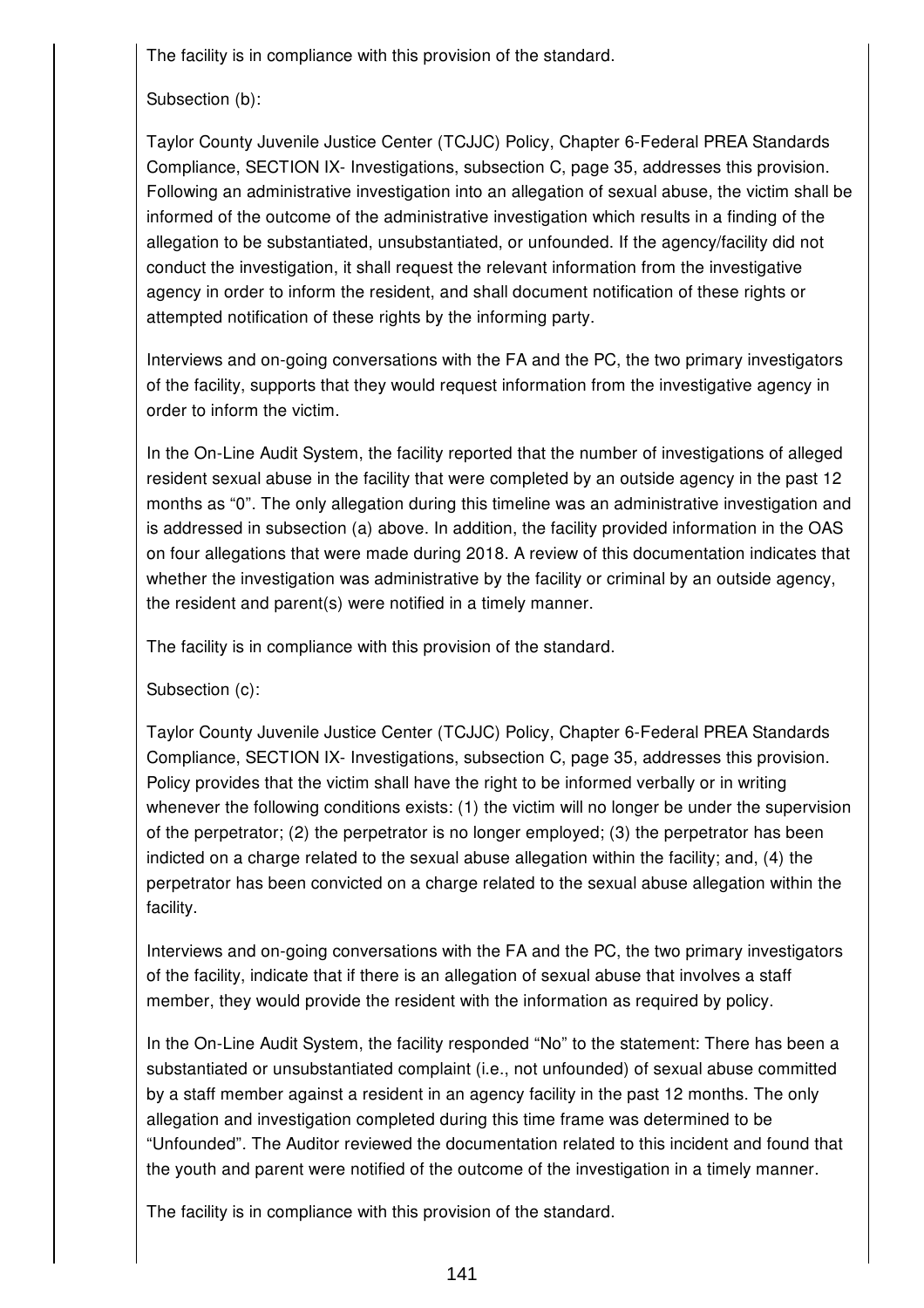Subsection (d):

Taylor County Juvenile Justice Center (TCJJC) Policy, Chapter 6-Federal PREA Standards Compliance, SECTION IX- Investigations, subsection C, page 35, addresses this provision. Policy provides that the victim shall have the right to be informed verbally or in writing whenever the following conditions exists: (1) the victim will no longer be under the supervision of the perpetrator; (2) the perpetrator is no longer employed; (3) the perpetrator has been indicted on a charge related to the sexual abuse allegation within the facility; and, (4) the perpetrator has been convicted on a charge related to the sexual abuse allegation within the facility.

Interviews and on-going conversations with the FA and the PC, the two primary investigators of the facility, indicate that if there is an allegation of sexual abuse that involves a resident, they would provide the resident with the information as required by policy.

Because there has been no allegation, there was no resident who reported a sexual abuse identified for interview. The facility has had no reports of sexual abuse or sexual harassment since prior to the last PREA audit and certification in October 2016. Because there have been no reported incidents, there were no files or documentation to review to determine how the agency/facility addressed the situation either currently or in the past 12 months.

The facility is in compliance with this provision of the standard.

Subsection (e):

Taylor County Juvenile Justice Center (TCJJC) Policy, Chapter 6-Federal PREA Standards Compliance, SECTION IX- Investigations, subsection C, page 35, addresses this provision. Policy provides that the victim shall have the right to be informed verbally or in writing whenever the following conditions exists: (1) the victim will no longer be under the supervision of the perpetrator; (2) the perpetrator is no longer employed; (3) the perpetrator has been indicted on a charge related to the sexual abuse allegation within the facility; and, (4) the perpetrator has been convicted on a charge related to the sexual abuse allegation within the facility.

Interviews and on-going conversations with the FA and the PC, the two primary investigators of the facility, indicate that the various notifications as required under Subsections of Standard 115.373 will all be documented in accordance with policy.

In the On-Line Audit System, the facility reported the number of notifications to residents that were provided pursuant to this standard in the past 12 months as "1"; and, of those notifications made in the past 12 months, the number that were documented as "1". As reported throughout this Standard, documentation on the one allegation and resulting investigation that took place in this timeframe was reviewed by the Auditor. In addition, documentation on four allegations and resulting investigations that took place in 2018 were reviewed. In all cases, notifications to the resident and parent/legal guardian were documented appropriately.

The facility is in compliance with this provision of the standard.

Subsection (f):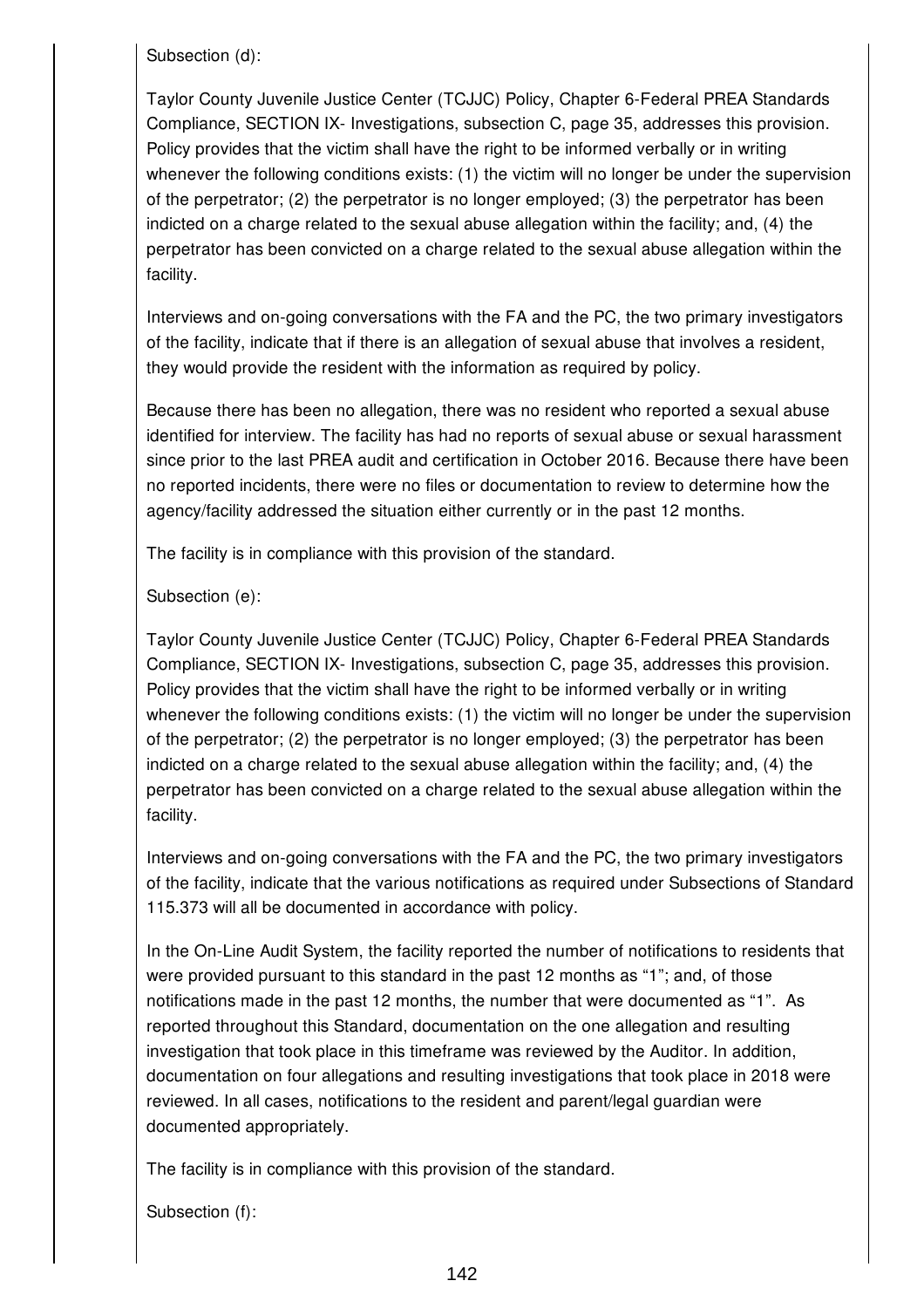| The Auditor is not required to audit this provision. |  |
|------------------------------------------------------|--|
|                                                      |  |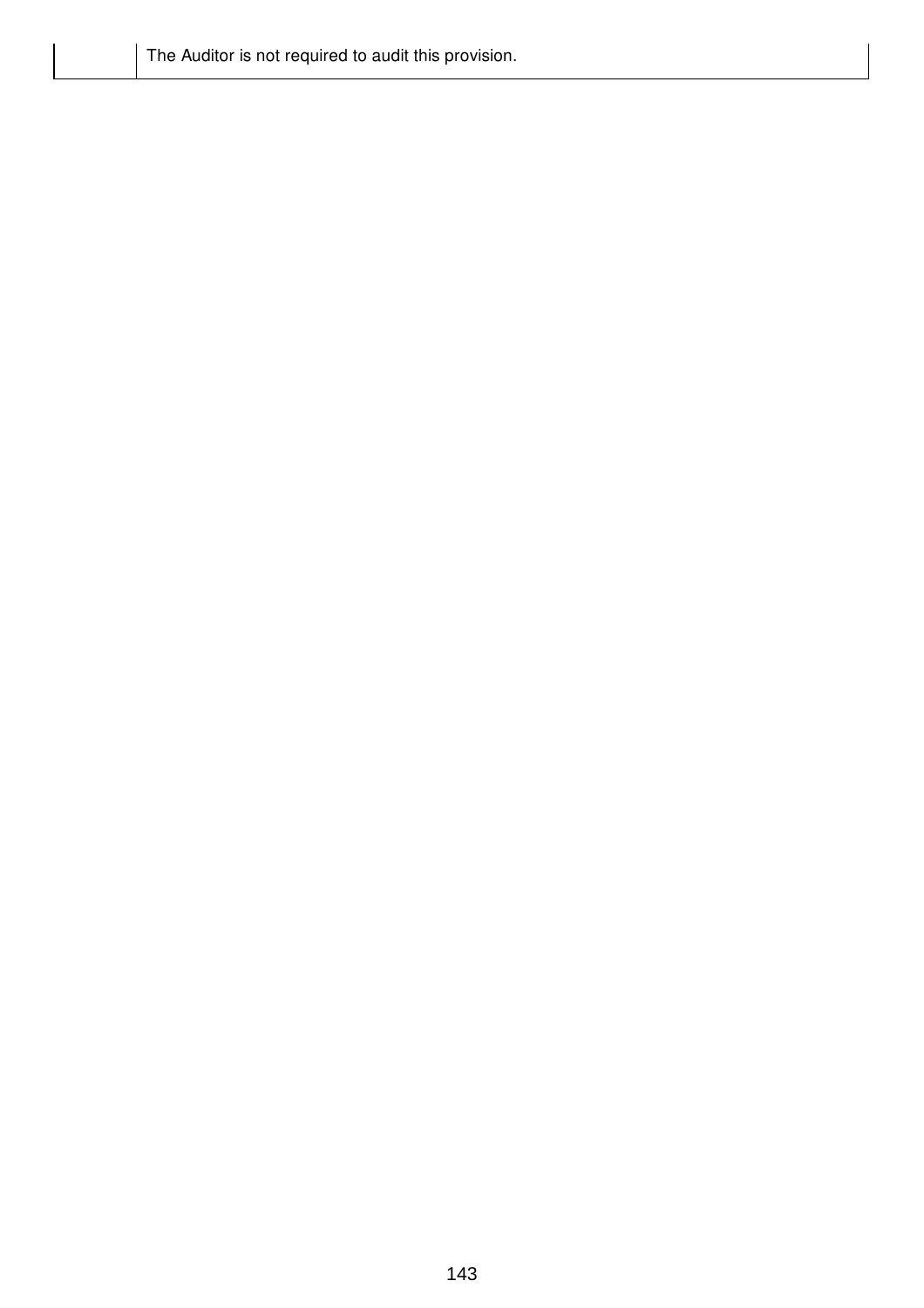| 115.376 | <b>Disciplinary sanctions for staff</b>                                                                                                                                                                                                                                                                                                                                                                                                                                                                                                                                                                                                                                                      |
|---------|----------------------------------------------------------------------------------------------------------------------------------------------------------------------------------------------------------------------------------------------------------------------------------------------------------------------------------------------------------------------------------------------------------------------------------------------------------------------------------------------------------------------------------------------------------------------------------------------------------------------------------------------------------------------------------------------|
|         | <b>Auditor Overall Determination: Meets Standard</b>                                                                                                                                                                                                                                                                                                                                                                                                                                                                                                                                                                                                                                         |
|         | <b>Auditor Discussion</b>                                                                                                                                                                                                                                                                                                                                                                                                                                                                                                                                                                                                                                                                    |
|         | 115.376 Disciplinary sanctions for staff                                                                                                                                                                                                                                                                                                                                                                                                                                                                                                                                                                                                                                                     |
|         | POLICY & DOCUMENT REVIEW:                                                                                                                                                                                                                                                                                                                                                                                                                                                                                                                                                                                                                                                                    |
|         | Taylor County Juvenile Justice Center (TCJJC) Policy, Chapter 6-Federal PREA Standards<br>Compliance, SECTION X-Discipline, subsection A, pages 35-36.                                                                                                                                                                                                                                                                                                                                                                                                                                                                                                                                       |
|         | <b>INTERVIEWS:</b>                                                                                                                                                                                                                                                                                                                                                                                                                                                                                                                                                                                                                                                                           |
|         | Agency Head/Chief Juvenile Probation Officer (CJPO)                                                                                                                                                                                                                                                                                                                                                                                                                                                                                                                                                                                                                                          |
|         | Deputy Chief of Secure Facilities/Facility Administrator (FA)                                                                                                                                                                                                                                                                                                                                                                                                                                                                                                                                                                                                                                |
|         | PREA Coordinator (PC)                                                                                                                                                                                                                                                                                                                                                                                                                                                                                                                                                                                                                                                                        |
|         | FINDINGS (by Subsection):                                                                                                                                                                                                                                                                                                                                                                                                                                                                                                                                                                                                                                                                    |
|         | Subsection (a):                                                                                                                                                                                                                                                                                                                                                                                                                                                                                                                                                                                                                                                                              |
|         | Taylor County Juvenile Justice Center (TCJJC) Policy, Chapter 6-Federal PREA Standards<br>Compliance, SECTION X-Discipline, subsection A, pages 35-36, addresses this provision, and<br>provides that an employee of the facility found to have committed sexual abuse against any<br>resident is subject to termination and possible criminal prosecution, and if to have committed<br>sexual harassment against any resident, be subject to administrative sanctions and possible<br>criminal prosecution. Interviews with the CJPO, the FA, and the PC reinforced that such<br>actions would be taken with any staff member found to be involved in sexual abuse or sexual<br>harassment. |
|         | As reported under other standards in this audit review, the facility has had no confirmed or<br>founded allegations of sexual abuse or sexual harassment since prior to the last PREA audit<br>and certification in August 2017. Because there have been no confirmed allegations, there are<br>no files or documentation to review to determine how the agency/facility addressed the<br>situation either currently or in the past several years.                                                                                                                                                                                                                                           |
|         | The facility is in compliance with this provision of the standard.                                                                                                                                                                                                                                                                                                                                                                                                                                                                                                                                                                                                                           |
|         | Subsection (b):                                                                                                                                                                                                                                                                                                                                                                                                                                                                                                                                                                                                                                                                              |
|         | Taylor County Juvenile Justice Center (TCJJC) Policy, Chapter 6-Federal PREA Standards<br>Compliance, SECTION X-Discipline, subsection A, pages 35-36, addresses this provision, and<br>provides that termination is the presumptive disciplinary sanction for staff who have engage in<br>sexual abuse. Interviews with the CJPO, the FA, and the PC reinforced that termination would<br>be the presumptive action with any staff member found to be involved in sexual abuse or<br>sexual harassment.                                                                                                                                                                                     |
|         | $\ln$ the On Line Audit Cyctem, the feelity reperted the number of oteff from the feelity who hough                                                                                                                                                                                                                                                                                                                                                                                                                                                                                                                                                                                          |

In the On-Line Audit System, the facility reported the number of staff from the facility who have | violated agency sexual abuse or sexual harassment policies in the past 12 months as "0"; and |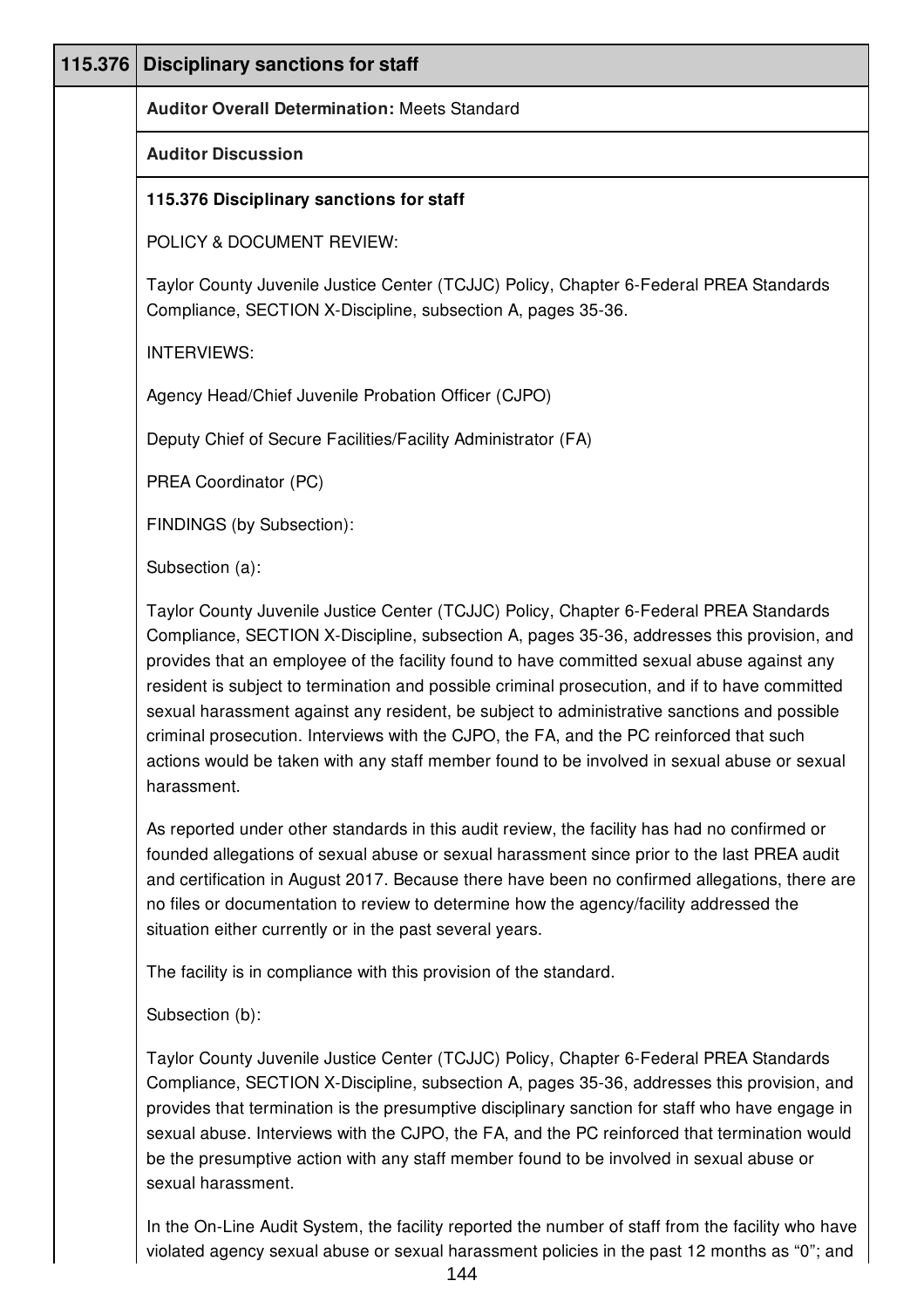the number of staff from the facility who have been terminated (or resigned prior to termination) for violating agency sexual abuse or sexual harassment policies as "0". As reported under other standards in this audit review, the facility has had no confirmed or founded allegations of sexual abuse or sexual harassment since prior to the last PREA audit and certification in August 2017. Because there have been no confirmed allegations, there are no files or documentation to review to determine how the agency/facility addressed the situation either currently or in the past several years.

The facility is in compliance with this provision of the standard.

#### Subsection (c):

Taylor County Juvenile Justice Center (TCJJC) Policy, Chapter 6-Federal PREA Standards Compliance, SECTION X-Discipline, subsection A, pages 35-36, addresses this provision, and provides that disciplinary sanctions for violations of facility policies relating to sexual abuse or sexual harassment (other than engaging in sexual abuse) shall be commensurate with the nature and circumstances of the acts committed, the employee's disciplinary history, and comparable to actions taken against other staff with similar histories. Interviews with the CJPO, the FA, and the PC reinforced that these factors would be taken into consideration with any staff member found to be involved in sexual abuse or sexual harassment.

In the On-Line Audit System, the facility reported that in the past 12 months, the number of staff from the facility who have been disciplined, short of termination, for violation of agency sexual abuse or sexual harassment policies (other than actually engaging in sexual abuse) as "0". As reported under other standards in this audit review, the facility has had no confirmed or founded allegations of sexual abuse or sexual harassment since prior to the last PREA audit and certification in August 2017. Because there have been no confirmed allegations, there are no files or documentation to review to determine how the agency/facility addressed the situation either currently or in the past several years.

The facility is in compliance with this provision of the standard.

### Subsection (d):

Taylor County Juvenile Justice Center (TCJJC) Policy, Chapter 6-Federal PREA Standards Compliance, SECTION X-Discipline, subsection A, pages 35-36, addresses this provision, and provides that any termination for violations of the facility's sexual abuse or sexual harassment policies, or resignations by staff who would have been terminated if not for their resignation, shall be reported to law enforcement agencies, unless it was not criminal activity, and to relevant licensing bodies. In the case of facility staff, this would be the Texas Juvenile Justice Department who certifies all staff as Juvenile Corrections Officers. Interviews and follow-up conversations with the CJPO, the FA, and the PC reinforced that this action would be taken in all cases, as indicated by policy.

In the On-Line Audit System, the facility reported that in the past 12 months, the number of staff from the facility that have been reported to law enforcement or licensing boards following their termination (or resignation prior to termination) for violating agency sexual abuse or sexual harassment policies as "0". As reported under other standards in this audit review, the facility has had no confirmed or founded allegations of sexual abuse or sexual harassment since prior to the last PREA audit and certification in August 2017. Because there have been no confirmed allegations, there are no files or documentation to review to determine how the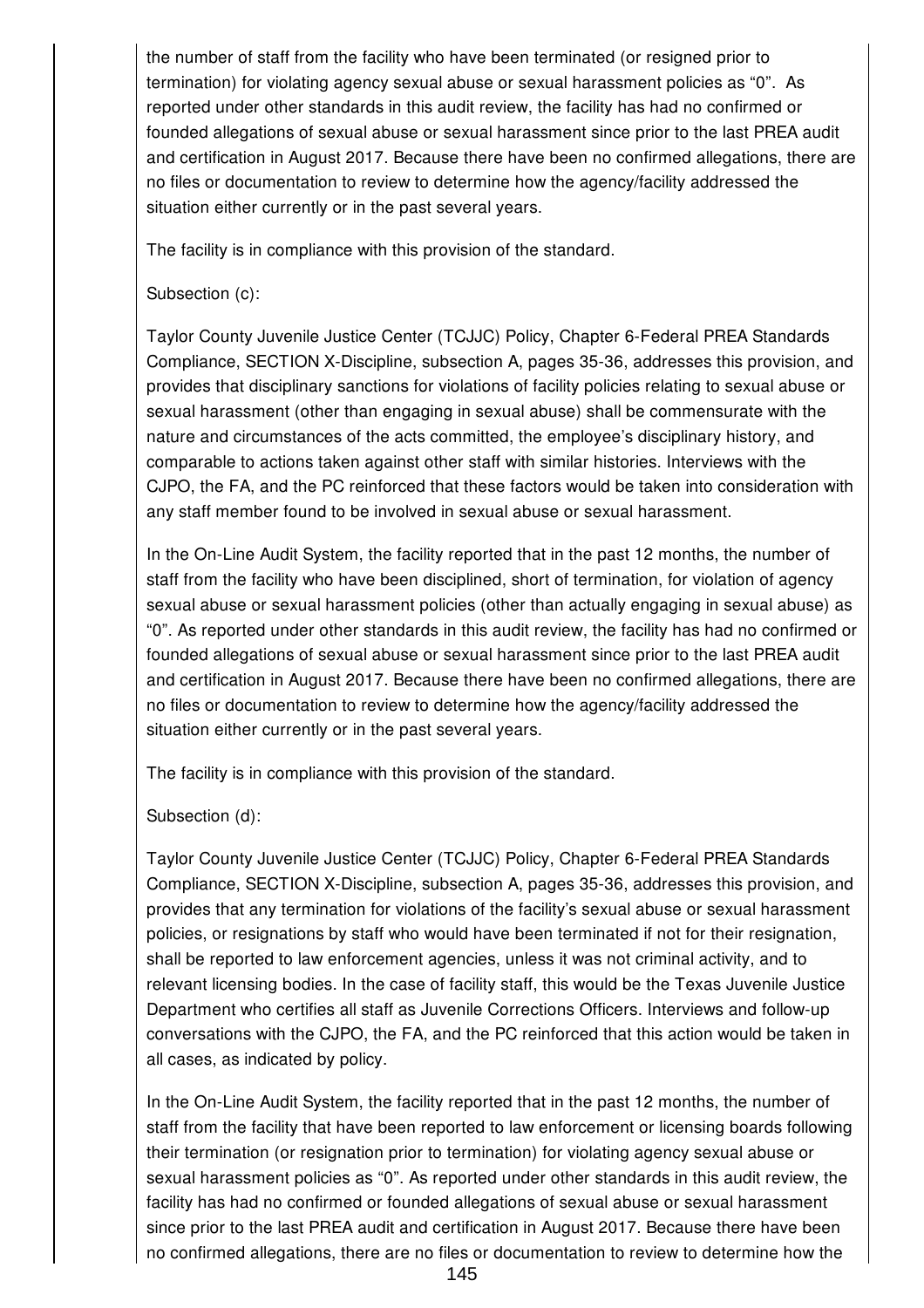| agency/facility addressed the situation either currently or in the past several years. In addition,<br>no staff has been referred to the Texas Juvenile Justice Department for termination of<br>certification for this reason. |
|---------------------------------------------------------------------------------------------------------------------------------------------------------------------------------------------------------------------------------|
| The facility is in compliance with this provision of the standard.                                                                                                                                                              |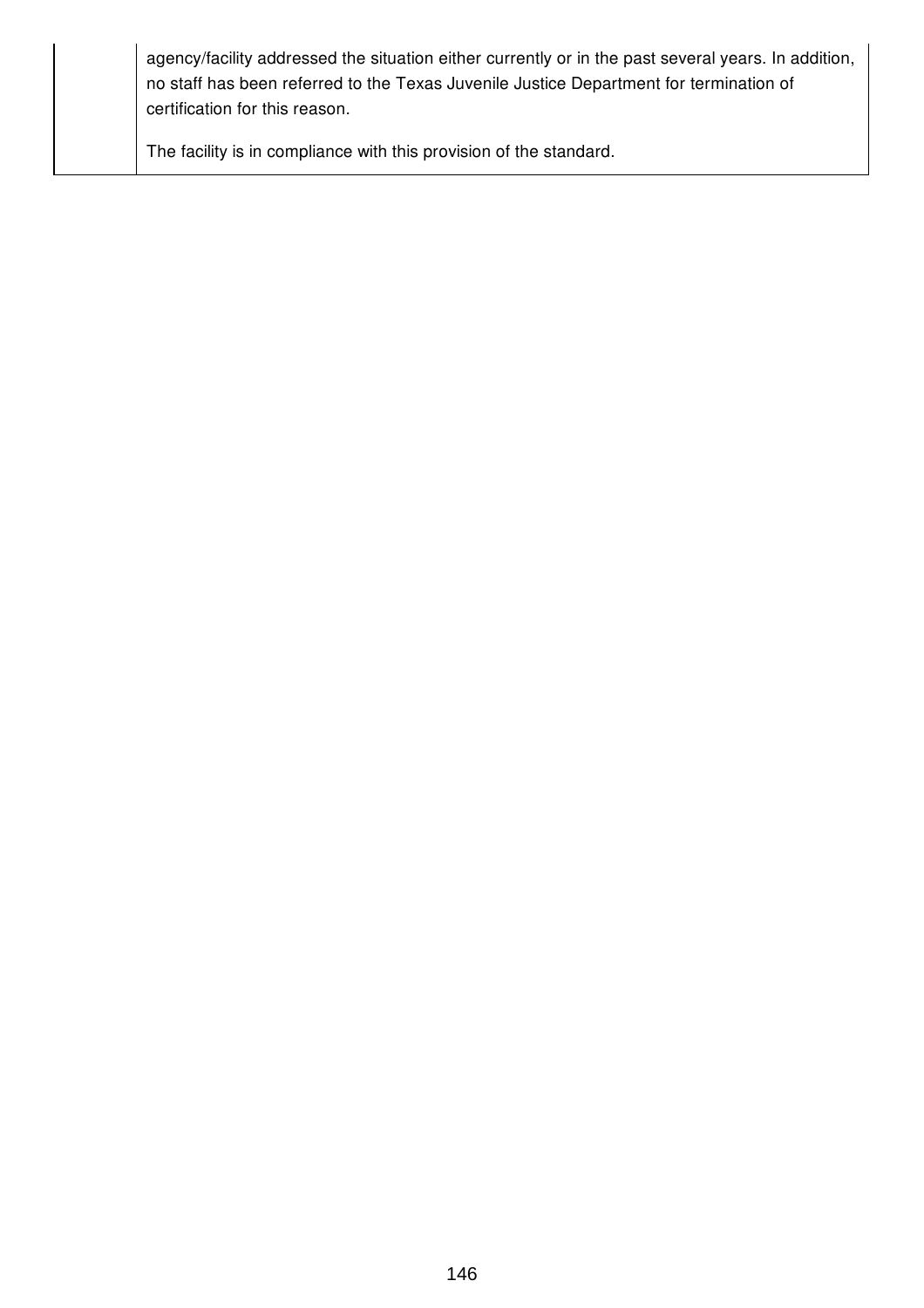| 115.377 | Corrective action for contractors and volunteers                                                                                                                                                                                                                                                                                                                                                                                                                                                                                                                                                                                                                                                                                                                                                                                                                                                           |
|---------|------------------------------------------------------------------------------------------------------------------------------------------------------------------------------------------------------------------------------------------------------------------------------------------------------------------------------------------------------------------------------------------------------------------------------------------------------------------------------------------------------------------------------------------------------------------------------------------------------------------------------------------------------------------------------------------------------------------------------------------------------------------------------------------------------------------------------------------------------------------------------------------------------------|
|         | <b>Auditor Overall Determination: Meets Standard</b>                                                                                                                                                                                                                                                                                                                                                                                                                                                                                                                                                                                                                                                                                                                                                                                                                                                       |
|         | <b>Auditor Discussion</b>                                                                                                                                                                                                                                                                                                                                                                                                                                                                                                                                                                                                                                                                                                                                                                                                                                                                                  |
|         | 115.377 Corrective action for contractors and volunteers                                                                                                                                                                                                                                                                                                                                                                                                                                                                                                                                                                                                                                                                                                                                                                                                                                                   |
|         | POLICY & DOCUMENT REVIEW:                                                                                                                                                                                                                                                                                                                                                                                                                                                                                                                                                                                                                                                                                                                                                                                                                                                                                  |
|         | Taylor County Juvenile Justice Center (TCJJC) Policy, Chapter 6-Federal PREA Standards<br>Compliance, SECTION X-Discipline, subsection B, page 36.                                                                                                                                                                                                                                                                                                                                                                                                                                                                                                                                                                                                                                                                                                                                                         |
|         | <b>INTERVIEWS:</b>                                                                                                                                                                                                                                                                                                                                                                                                                                                                                                                                                                                                                                                                                                                                                                                                                                                                                         |
|         | Agency Head/Chief Juvenile Probation Officer (CJPO)                                                                                                                                                                                                                                                                                                                                                                                                                                                                                                                                                                                                                                                                                                                                                                                                                                                        |
|         | Deputy Chief of Secure Facilities/Facility Administrator (FA)                                                                                                                                                                                                                                                                                                                                                                                                                                                                                                                                                                                                                                                                                                                                                                                                                                              |
|         | PREA Coordinator (PC)                                                                                                                                                                                                                                                                                                                                                                                                                                                                                                                                                                                                                                                                                                                                                                                                                                                                                      |
|         | FINDINGS (by Subsection):                                                                                                                                                                                                                                                                                                                                                                                                                                                                                                                                                                                                                                                                                                                                                                                                                                                                                  |
|         | Subsection (a):                                                                                                                                                                                                                                                                                                                                                                                                                                                                                                                                                                                                                                                                                                                                                                                                                                                                                            |
|         | Taylor County Juvenile Justice Center (TCJJC) Policy, Chapter 6-Federal PREA Standards<br>Compliance, SECTION X-Discipline, subsection B, page 36, addresses this provision. Policy<br>requires that any contractor, intern, or volunteer who engages in sexual abuse is prohibited<br>from contact with residents, and shall be reported to law enforcement and relevant licensing<br>bodies, unless the activity was clearly not criminal. Interviews and follow-up conversations with<br>the CJPO, the FA, and the PC reinforced that these actions would be taken with any volunteer,<br>contractor, or intern found to be involved in sexual abuse.                                                                                                                                                                                                                                                   |
|         | In the On-Line Audit System, the facility responded "No" to the statement: in the past 12<br>months, contractors or volunteers have been reported to law enforcement agencies and<br>relevant licensing bodies for engaging in sexual abuse of residents. In addition, the facility<br>reported that in the past 12 months, the number of contractors or volunteers reported to law<br>enforcement for engaging in sexual abuse of residents as "0". As reported under other<br>standards in this audit review, the facility has had no confirmed or founded allegations of<br>sexual abuse or sexual harassment since prior to the last PREA audit and certification in<br>August 2017. Because there have been no confirmed allegations, there are no files or<br>documentation to review to determine how the agency/facility addressed the situation either<br>currently or in the past several years. |
|         | The facility is in compliance with this provision of the standard.                                                                                                                                                                                                                                                                                                                                                                                                                                                                                                                                                                                                                                                                                                                                                                                                                                         |
|         | Subsection (b):                                                                                                                                                                                                                                                                                                                                                                                                                                                                                                                                                                                                                                                                                                                                                                                                                                                                                            |
|         | Taylor County Juvenile Justice Center (TCJJC) Policy, Chapter 6-Federal PREA Standards<br>Compliance, SECTION X-Discipline, subsection B, page 36, addresses this provision. Policy<br>requires that the CJPO and the FA take appropriate remedial measures, and consider                                                                                                                                                                                                                                                                                                                                                                                                                                                                                                                                                                                                                                  |

whether to prohibit further contact with residents, in the case of any other violation of the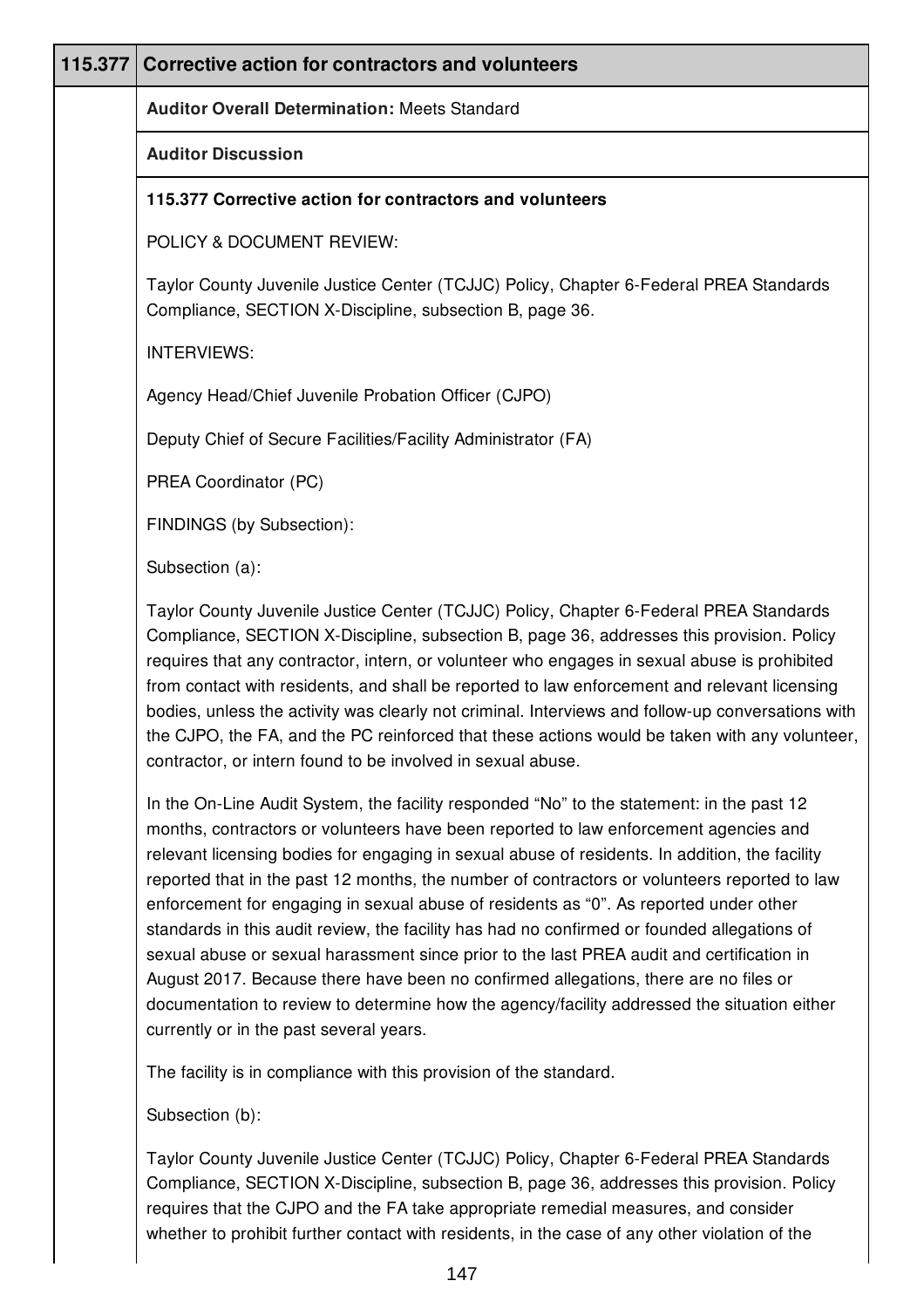facilities sexual abuse or sexual harassment policies by a contractor or volunteer. Interviews and follow-up conversations with the CJPO, the FA, and the PC reinforced that these actions would be taken with any volunteer, contractor, or intern found to be involved in any other incident(s) of sexual harassment or sexual abuse.

As reported under other standards in this audit review, the facility has had no confirmed or founded allegations of sexual abuse or sexual harassment since prior to the last PREA audit and certification in August 2017. Because there have been no confirmed allegations, there are no files or documentation to review to determine how the agency/facility addressed the situation either currently or in the past several years.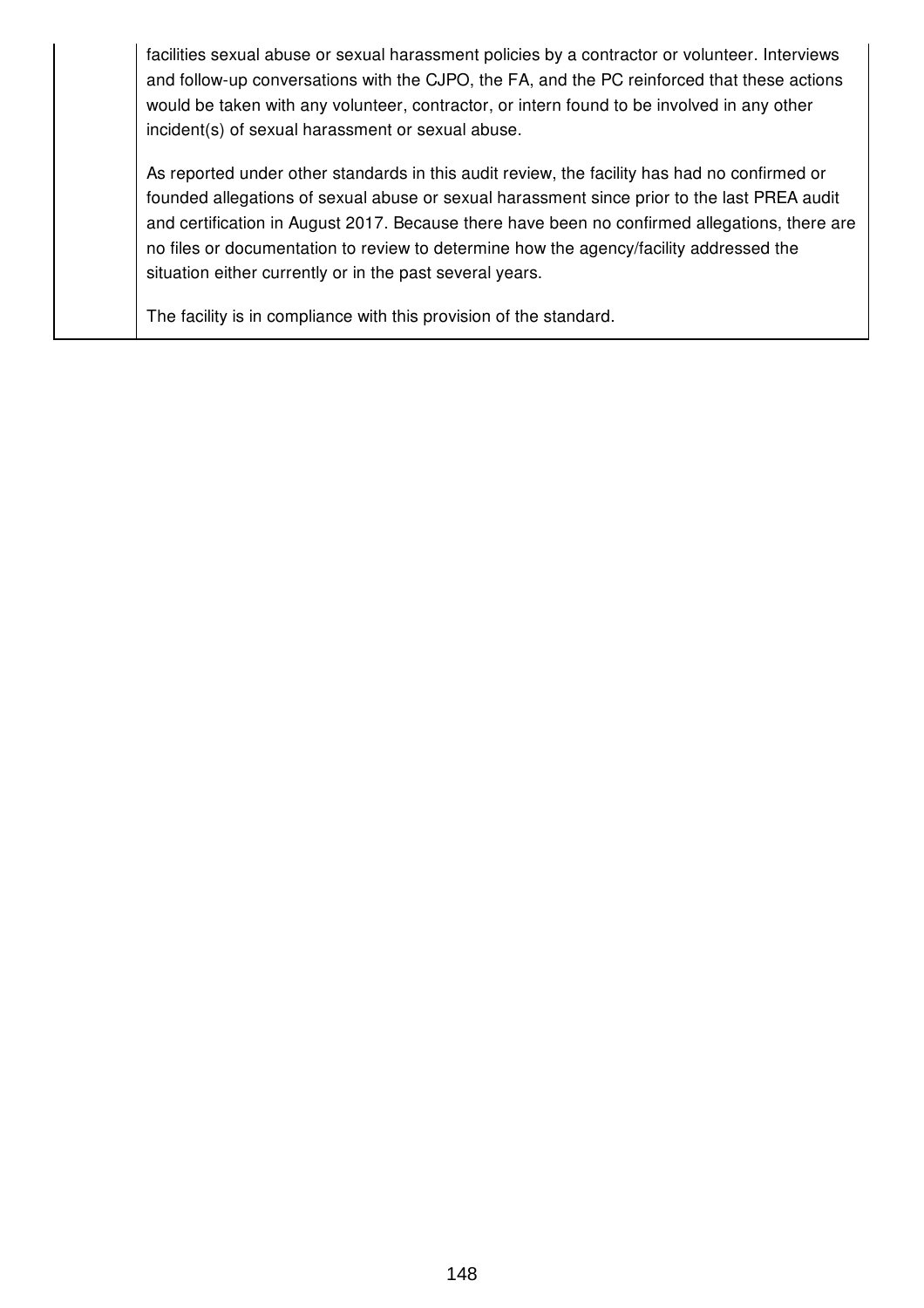| 115.378 | Interventions and disciplinary sanctions for residents                                                                                                                                                                                                                                                                                                                                                                                                                                                                                                                                                                                                                                                       |
|---------|--------------------------------------------------------------------------------------------------------------------------------------------------------------------------------------------------------------------------------------------------------------------------------------------------------------------------------------------------------------------------------------------------------------------------------------------------------------------------------------------------------------------------------------------------------------------------------------------------------------------------------------------------------------------------------------------------------------|
|         | <b>Auditor Overall Determination: Meets Standard</b>                                                                                                                                                                                                                                                                                                                                                                                                                                                                                                                                                                                                                                                         |
|         | <b>Auditor Discussion</b>                                                                                                                                                                                                                                                                                                                                                                                                                                                                                                                                                                                                                                                                                    |
|         | 115.378 Interventions and disciplinary sanctions for residents                                                                                                                                                                                                                                                                                                                                                                                                                                                                                                                                                                                                                                               |
|         | POLICY & DOCUMENT REVIEW:                                                                                                                                                                                                                                                                                                                                                                                                                                                                                                                                                                                                                                                                                    |
|         | Taylor County Juvenile Justice Center (TCJJC) Policy, Chapter 6-Federal PREA Standards<br>Compliance, SECTION X-Discipline, subsection C, pages 36-37.                                                                                                                                                                                                                                                                                                                                                                                                                                                                                                                                                       |
|         | <b>INTERVIEWS:</b>                                                                                                                                                                                                                                                                                                                                                                                                                                                                                                                                                                                                                                                                                           |
|         | Agency Head/Chief Juvenile Probation Officer (CJPO)                                                                                                                                                                                                                                                                                                                                                                                                                                                                                                                                                                                                                                                          |
|         | Deputy Chief of Secure Facilities/Facility Administrator (FA)                                                                                                                                                                                                                                                                                                                                                                                                                                                                                                                                                                                                                                                |
|         | PREA Coordinator (PC)                                                                                                                                                                                                                                                                                                                                                                                                                                                                                                                                                                                                                                                                                        |
|         | Licensed Professional Counselor (LPCA)                                                                                                                                                                                                                                                                                                                                                                                                                                                                                                                                                                                                                                                                       |
|         | FINDINGS (by Subsection):                                                                                                                                                                                                                                                                                                                                                                                                                                                                                                                                                                                                                                                                                    |
|         | Subsection (a):                                                                                                                                                                                                                                                                                                                                                                                                                                                                                                                                                                                                                                                                                              |
|         | Taylor County Juvenile Justice Center (TCJJC) Policy, Chapter 6-Federal PREA Standards<br>Compliance, SECTION X-Discipline, subsection C, pages 36-37, addresses this provision.<br>Policy provides that a resident may be subject to disciplinary sanctions only pursuant to a<br>formal disciplinary process following an administrative finding that the resident engaged in<br>resident-on-resident sexual abuse or following a criminal finding of guilt for resident-on-<br>resident sexual abuse. Interview and follow-up conversations with the FA and the PC indicates<br>that this process would be followed if a resident was found to be involved in a sexual abuse<br>incident in the facility. |
|         | In the On-Line Audit System, the facility reported that in the past 12 months, the number of<br>administrative findings of and the number of criminal findings of guilt for resident-on-resident<br>sexual abuse that have occurred at the facility as "0". As reported under other standards in<br>this audit review, the facility has had no confirmed or founded allegations of sexual abuse or<br>sexual harassment since prior to the last PREA audit and certification in August 2017.<br>Because there have been no confirmed allegations, there are no files or documentation to<br>review to determine how the agency/facility addressed the situation either currently or in the                   |

past several years.

The facility is in compliance with this provision of the standard.

Subsection (b):

Taylor County Juvenile Justice Center (TCJJC) Policy, Chapter 6-Federal PREA Standards Compliance, SECTION X-Discipline, subsection C, pages 36-37, addresses this provision. Policy provides that any disciplinary sanctions will be commensurate with the nature and circumstances of the abuse committed, the resident's disciplinary history, and the sanctions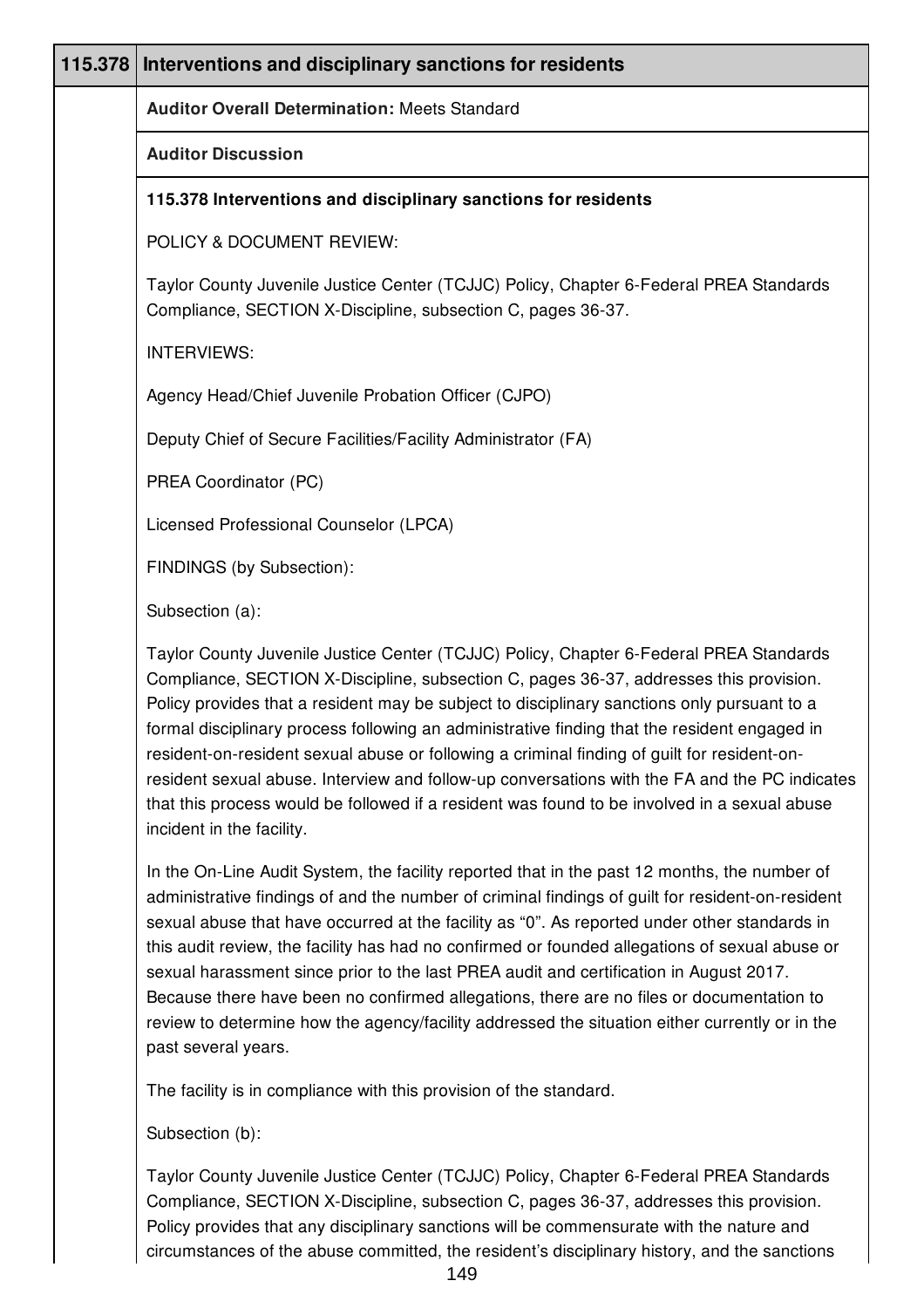imposed for comparable offenses by other residents with similar histories. Further, if a disciplinary sanction results in the isolation of a resident, the facility shall not deny the resident daily large-muscle exercise or access to any legally required educational programming or special education services. In addition, residents in isolation shall receive daily visits from medical or mental health care practitioners; and, shall also have access to other programs and work opportunities to the extent possible. Interview and follow-up conversations with the FA and the PC indicates and assures that this approach would be followed if a resident was found to be involved in a sexual abuse incident in the facility.

In the On-Line Audit System, the facility reported that in the past 12 months, the number of residents placed in isolation as a disciplinary sanction for resident-on-resident sexual abuse as "0". As reported under other standards in this audit review, the facility has had no confirmed or founded allegations of sexual abuse or sexual harassment since prior to the last PREA audit and certification in August 2017. Because there have been no confirmed allegations, there are no files or documentation to review to determine how the agency/facility addressed the situation either currently or in the past several years.

The facility is in compliance with this provision of the standard.

### Subsection (c):

Taylor County Juvenile Justice Center (TCJJC) Policy, Chapter 6-Federal PREA Standards Compliance, SECTION X-Discipline, subsection C, pages 36-37, addresses this provision. Policy provides that the facility's disciplinary process shall consider a resident's mental disabilities or mental illness when determining what type of sanction, if any, should be imposed. Interview and follow-up conversations with the FA and the PC indicates and assures that these considerations would be made, as appropriate, if a resident was found to be involved in a sexual abuse incident in the facility.

As reported under other standards in this audit review, the facility has had no confirmed or founded allegations of sexual abuse or sexual harassment since prior to the last PREA audit and certification in August 2017. Because there have been no confirmed allegations, there are no files or documentation to review to determine how the agency/facility addressed the situation either currently or in the past several years.

The facility is in compliance with this provision of the standard.

### Subsection (d):

Taylor County Juvenile Justice Center (TCJJC) Policy, Chapter 6-Federal PREA Standards Compliance, SECTION X-Discipline, subsection C, pages 36-37, addresses this provision, and provides that when appropriate, the facility shall determine if the resident will receive counseling, or other interventions designed to address and correct underlying reasons or motivations for the abuse. Further, the facility may require the resident to participate in such interventions as a condition of access to any rewards-based behavior management system or other behavior-based incentives, but not as a condition to have access to programming or education.

Interview and follow-up conversations with the FA and the PC indicates and assures that residents would be afforded such services, potentially through the in-house LPCA, or through available community resources including the NOAH or the Betty Hardwick Center (Mental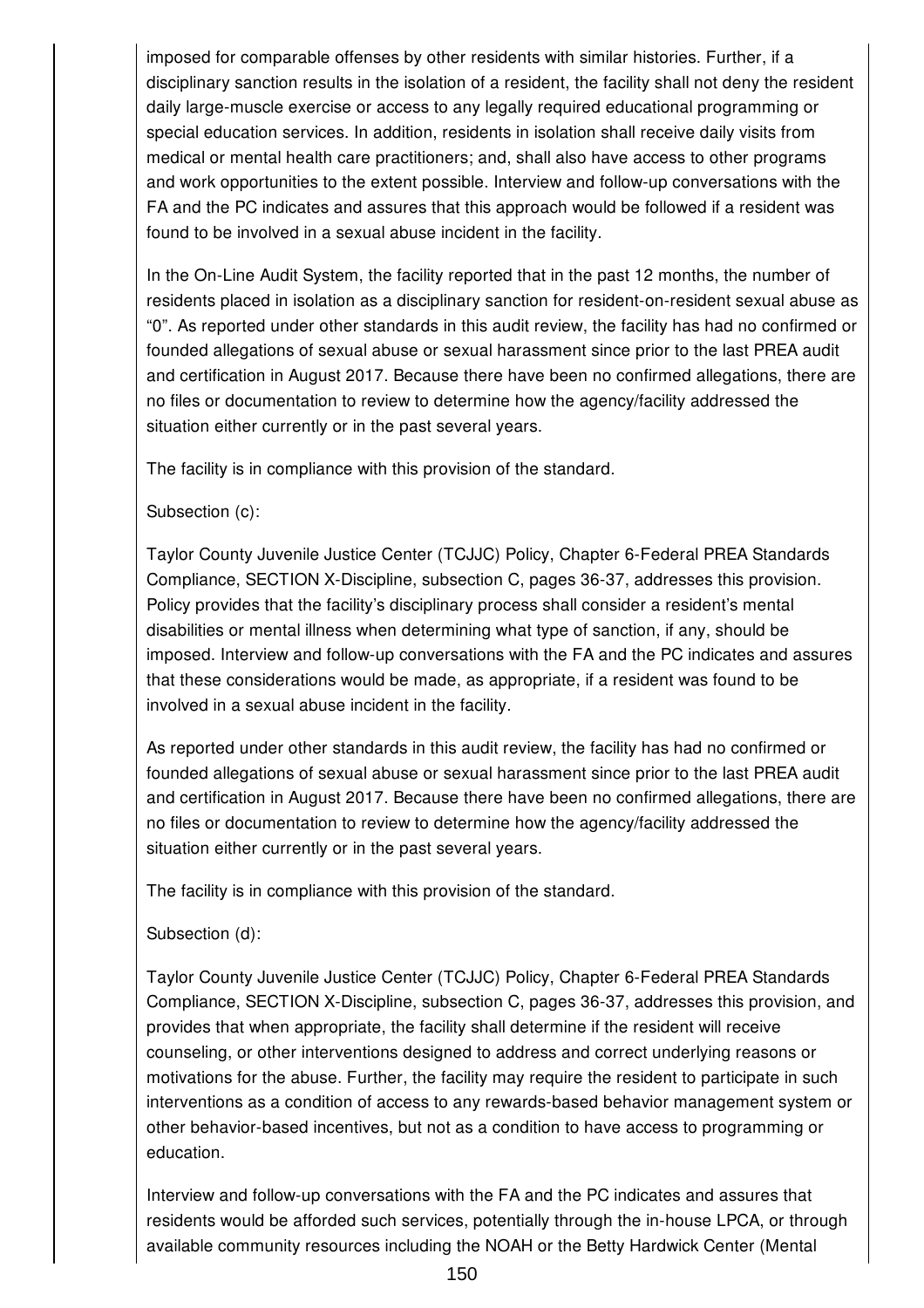Health Center). In addition, the agency contracts with Ph.D. psychologists who can provide assessment or referral, as indicated by assessment.

The facility is in compliance with this provision of the standard.

Subsection (e):

Taylor County Juvenile Justice Center (TCJJC) Policy, Chapter 6-Federal PREA Standards Compliance, SECTION X-Discipline, subsection C, pages 36-37, addresses this provision, providing that the facility may discipline a resident for sexual contact with a staff member only upon a finding that the staff member did not consent to the contact.

As reported under other standards in this audit review, the facility has had no confirmed or founded allegations of sexual abuse or sexual harassment since prior to the last PREA audit and certification in August 2017, and this includes any sexual contact with a staff member that did not consent to such behavior. Because there have been no confirmed allegations, there are no files or documentation to review to determine how the agency/facility addressed the situation either currently or in the past several years. It is noted that there was one allegation in 2020, made by the mother of a male youth, alleging that her son was possibly involved with a female staff member. After thorough investigation, this allegation was determined to be unfounded. The youth received no disciplinary action during his residence at the facility. This allegation and resulting investigation is discussed in more detail in other section(s) of this report.

The facility is in compliance with this provision of the standard.

Subsection (f):

Taylor County Juvenile Justice Center (TCJJC) Policy, Chapter 6-Federal PREA Standards Compliance, SECTION X-Discipline, subsection C, pages 36-37, addresses this provision, and provides that a report of sexual abuse made in good faith based upon a reasonable belief that the alleged conduct occurred shall not constitute falsely reporting an incident or lying, even if the investigation does not establish evidence sufficient to substantiate the allegation.

As reported under other standards in this audit review, the facility has had no confirmed or founded allegations of sexual abuse or sexual harassment since prior to the last PREA audit and certification in August 2017. No resident has received any form of disciplinary action as a result of reporting a sexual abuse. Because there have been no reported incidents, there are no files or documentation to review to determine how the agency/facility addressed the situation either currently or in the past 12 months.

The facility is in compliance with this provision of the standard.

Subsection (g):

Taylor County Juvenile Justice Center (TCJJC) Policy, Chapter 6-Federal PREA Standards Compliance, SECTION X-Discipline, subsection C, pages 36-37, addresses this provision. Policy prohibits all sexual activity between residents and may discipline residents for such activity; however, the facility does not consider the activity to be sexual abuse if it determines that the activity is not coerced. Interview and follow-up conversations with the FA and the PC indicates and assures that this consideration would be made, as appropriate, if the activity was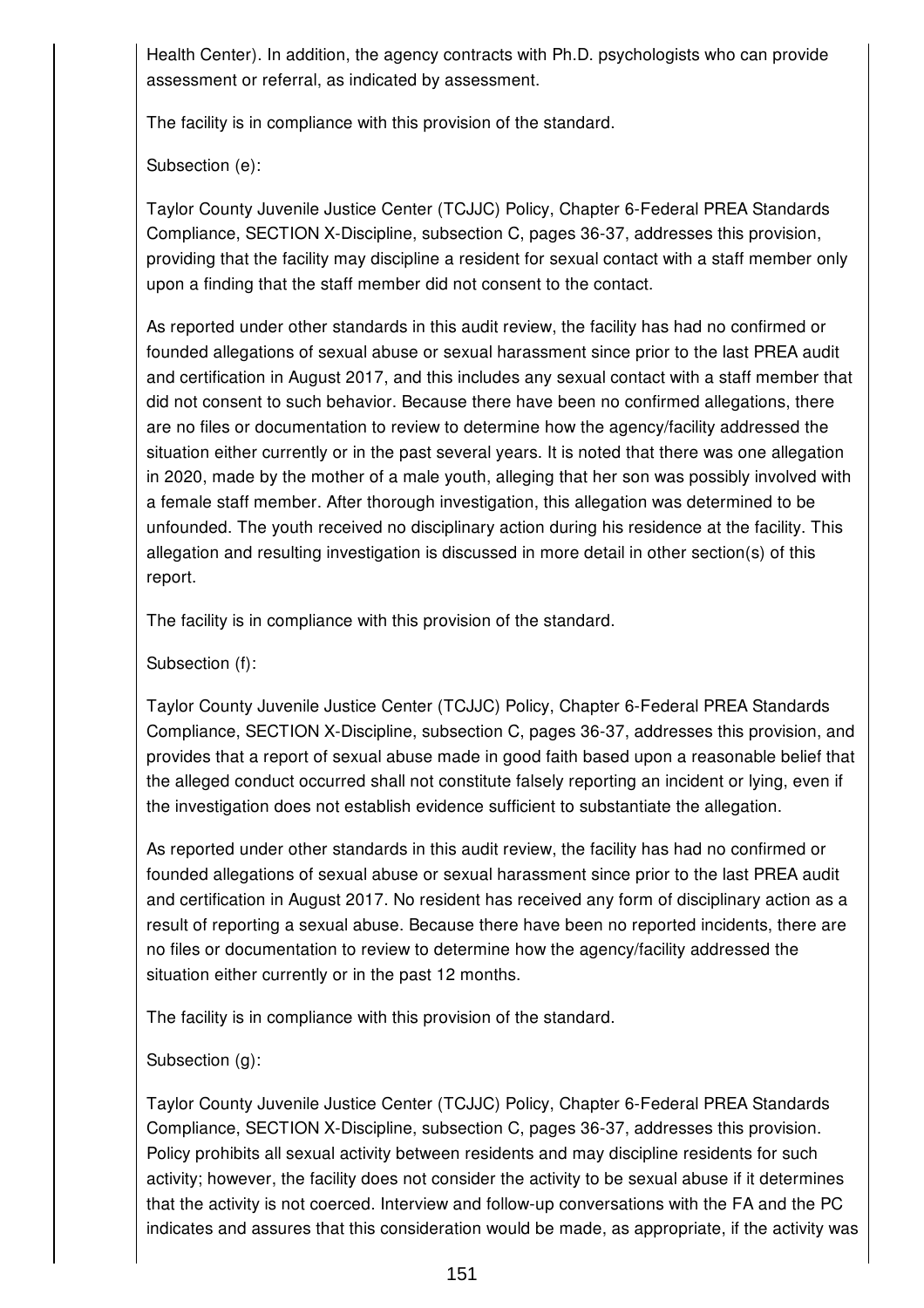determined to not be coerced.

As reported under other standards in this audit review, the facility has had no confirmed or founded allegations of sexual abuse or sexual harassment since prior to the last PREA audit and certification in August 2017. No sexual activity between residents has taken place, and therefore no discipline action taken in response for such activity. Because there have been no reported incidents, there are no files or documentation to review to determine how the agency/facility addressed the situation either currently or in the past 12 months.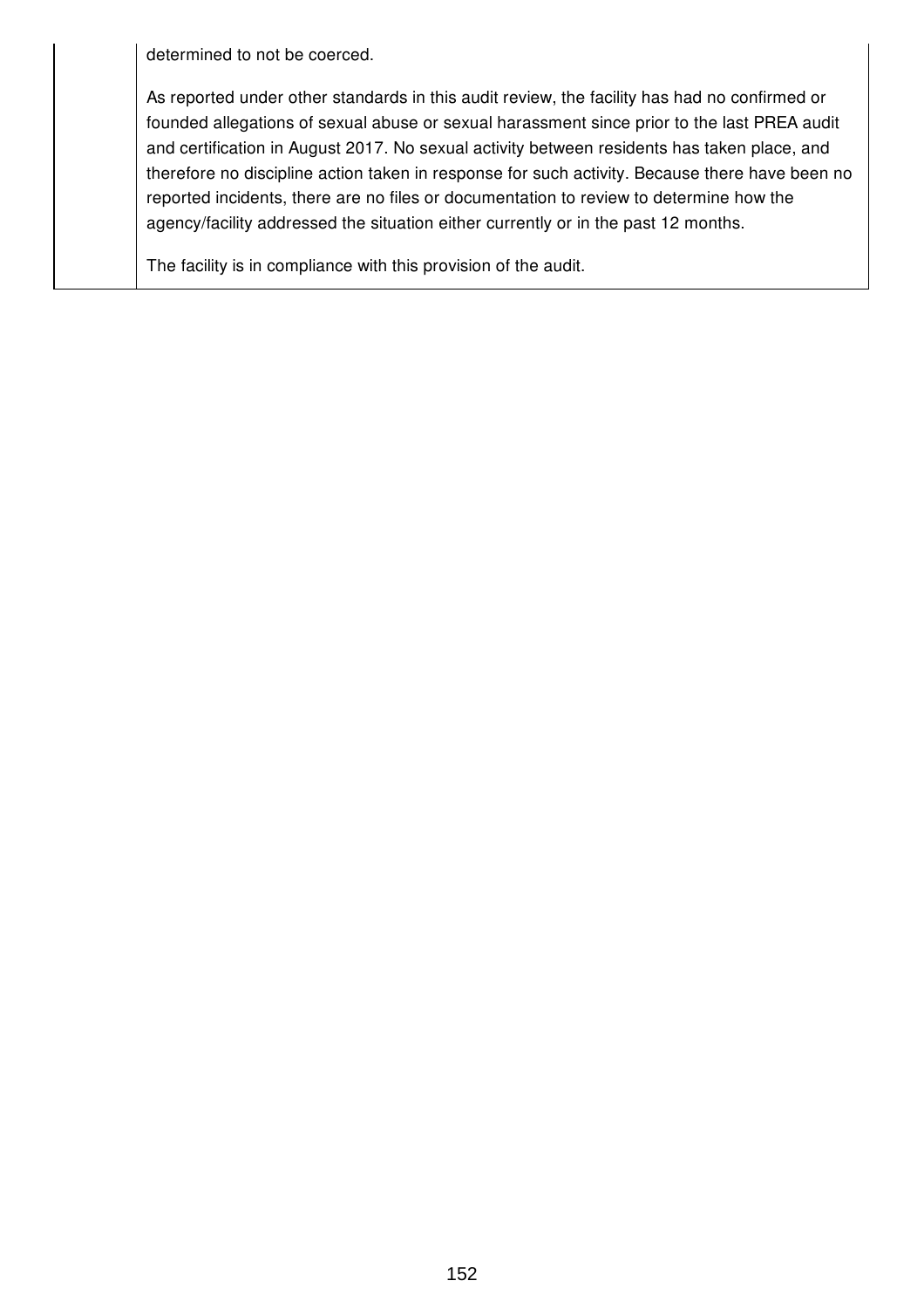| 115.381 | Medical and mental health screenings; history of sexual abuse                                                                                                                                                                                                                                                                                                                                                                                                                                                                                                                                                                                                                                                                                                                                                                                                        |
|---------|----------------------------------------------------------------------------------------------------------------------------------------------------------------------------------------------------------------------------------------------------------------------------------------------------------------------------------------------------------------------------------------------------------------------------------------------------------------------------------------------------------------------------------------------------------------------------------------------------------------------------------------------------------------------------------------------------------------------------------------------------------------------------------------------------------------------------------------------------------------------|
|         | <b>Auditor Overall Determination: Meets Standard</b>                                                                                                                                                                                                                                                                                                                                                                                                                                                                                                                                                                                                                                                                                                                                                                                                                 |
|         | <b>Auditor Discussion</b>                                                                                                                                                                                                                                                                                                                                                                                                                                                                                                                                                                                                                                                                                                                                                                                                                                            |
|         | 115.381 Medical and mental health screenings; history of sexual abuse                                                                                                                                                                                                                                                                                                                                                                                                                                                                                                                                                                                                                                                                                                                                                                                                |
|         | POLICY & DOCUMENT REVIEW:                                                                                                                                                                                                                                                                                                                                                                                                                                                                                                                                                                                                                                                                                                                                                                                                                                            |
|         | Taylor County Juvenile Justice Center (TCJJC) Policy, Chapter 6-Federal PREA Standards<br>Compliance, SECTION XI-Medical and Mental Care, subsection A, pages 37-38.                                                                                                                                                                                                                                                                                                                                                                                                                                                                                                                                                                                                                                                                                                 |
|         | Log completed and entitled "Medical and Mental Health Screenings, History of Sexual Abuse".                                                                                                                                                                                                                                                                                                                                                                                                                                                                                                                                                                                                                                                                                                                                                                          |
|         | Medical and Mental Health Records.                                                                                                                                                                                                                                                                                                                                                                                                                                                                                                                                                                                                                                                                                                                                                                                                                                   |
|         | <b>INTERVIEWS:</b>                                                                                                                                                                                                                                                                                                                                                                                                                                                                                                                                                                                                                                                                                                                                                                                                                                                   |
|         | Deputy Chief of Secure Facilities/Facility Adminstrator (FA)                                                                                                                                                                                                                                                                                                                                                                                                                                                                                                                                                                                                                                                                                                                                                                                                         |
|         | PREA Coordinator (PC)                                                                                                                                                                                                                                                                                                                                                                                                                                                                                                                                                                                                                                                                                                                                                                                                                                                |
|         | Contracted Medical Director (MD)                                                                                                                                                                                                                                                                                                                                                                                                                                                                                                                                                                                                                                                                                                                                                                                                                                     |
|         | Licensed Professional Counselor, Associate (LPCA)                                                                                                                                                                                                                                                                                                                                                                                                                                                                                                                                                                                                                                                                                                                                                                                                                    |
|         | Director, Regional Victims Crisis Center, Abilene (RVCC)                                                                                                                                                                                                                                                                                                                                                                                                                                                                                                                                                                                                                                                                                                                                                                                                             |
|         | FINDINGS (by Subsection):                                                                                                                                                                                                                                                                                                                                                                                                                                                                                                                                                                                                                                                                                                                                                                                                                                            |
|         | Subsection (a):                                                                                                                                                                                                                                                                                                                                                                                                                                                                                                                                                                                                                                                                                                                                                                                                                                                      |
|         | Taylor County Juvenile Justice Center (TCJJC) Policy, Chapter 6-Federal PREA Standards<br>Compliance, SECTION XI-Medical and Mental Care, subsection A, page 37, addresses this<br>provision. If the screening pursuant to Standard 115.341 indicates that a resident has<br>experienced prior sexual victimization, whether it occurred in another institutional setting or in<br>the community, staff shall ensure that the resident is offered a follow-up meeting with a<br>medical or mental health practitioner within 14 days of the intake screening.                                                                                                                                                                                                                                                                                                        |
|         | Interview with the FA and the PC indicate that the facility has dedicated Intake Officers<br>responsible for the intake process on each shift throughout the week, and if there is an<br>unexpected absence, an on-call Intake Officer is available to conduct the intake process. As<br>part of the intake process, the Intake Officer will complete a form titled "Intake Behavioral<br>Screening/PREA Info" on all youth referred to the facility. This form documents and identifies<br>any history of sexual abuse victimization or sexual perpetration by the youth. Upon<br>completion, the form is forwarded to the PC who reviews and makes an immediate referral to<br>the LPC or another mental services provider. In addition, the PC contacts the Texas<br>Department of Family and Protective Services as required by law for any outcry of abuse. The |

PC maintains a log of all youth who disclose a history of sexual abuse victimization, referred to as the "Medical and Mental Health Screenings, History of Sexual Abuse" log. The facility provided a copy of this document in the OAS, and provided the Auditor a copy for review, including data from 2017 through 2020. From all documentation provided, all youth who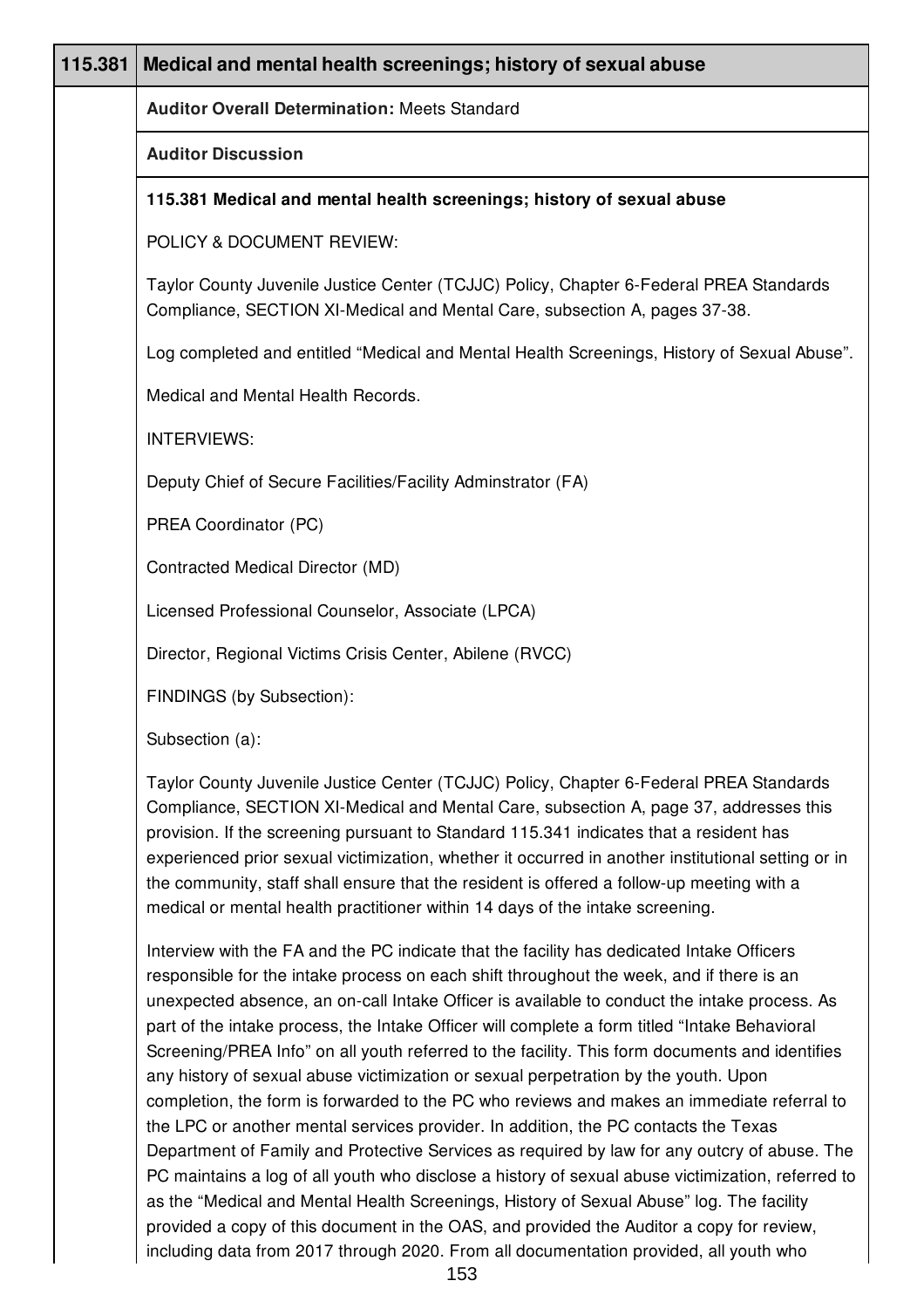disclosed a history of sexual abuse victimization were referred and seen by a mental health professional within 14 days of admission and the intake screening.

Interview with the current LPCA confirmed that these referrals are received within 48 hours, and in many cases, within the first few hours of admission. The LPCA will make contact with the youth and offer services. The LPCA currently provides both individual counseling and follow-up, as well as conducting group sessions with those youth who are willing to participate. The LPCA maintains separate and discreet records of services provided in line with licensure. In addition, interview with the MD indicated that if a youth discloses sexual abuse victimization, the facility provides therapeutic intervention services, as needed or requested by the youth.

The facility is in compliance with this provision of the standard.

### Subsection (b):

Taylor County Juvenile Justice Center (TCJJC) Policy, Chapter 6-Federal PREA Standards Compliance, SECTION XI-Medical and Mental Care, subsection A, page 37, addresses this provision. Policy provides that if in the screening as required in Standard 115.341, a resident discloses he/she has previously perpetrated sexual abuse, regardless of where it occurred, staff will ensure that the resident is offered a follow-up meeting with a mental health practitioner within 14 days of the intake screening.

Interview with the FA and the PC indicate that the facility has dedicated Intake Officers responsible for the intake process on each shift throughout the week, and if there is an unexpected absence, an on-call Intake Officer is available to conduct the intake process. As part of the intake process, the Intake Officer will complete a form titled "Intake Behavioral Screening/PREA Info" on all youth referred to the facility. This form documents and identifies any history of sexual abuse victimization or sexual perpetration by the youth. Upon completion, the form is forwarded to the PC who reviews and makes an immediate referral to the LPCA. If the LPCA is unavailable, the facility also maintains an MOU with the Betty Hardwick Center (Mental Health center) to provide counseling services. The PC maintains a log of all youth who disclose a history of sexual perpetration, referred to as the "Medical and Mental Health Screenings, History of Sexual Abuse" log. The facility provided a copy of this document in the OAS, and provided the Auditor a copy for review, including data from 2017 through 2020. From all documentation provided, all youth were referred and offered services in the past twelve months, and only two youth in 2017 who disclosed a history of sexual perpetration were not referred and seen by a mental health professional within 14 days of admission and the intake screening, though they were ultimately seen just a few days later. All other youth were referred and offered services for the four-year period.

Interview with the current LPCA confirmed that these referrals are received within 48 hours, and in many cases, within the first few hours of admission. The LPCA will make contact with the youth and offer services. The LPCA currently provides both individual counseling and follow-up, as well as conducting group sessions with those youth who are willing to participate. The LPCA maintains separate and discreet records of services provided in line with licensure requirements.

The facility is in compliance with this provision of the standard.

Subsection (c):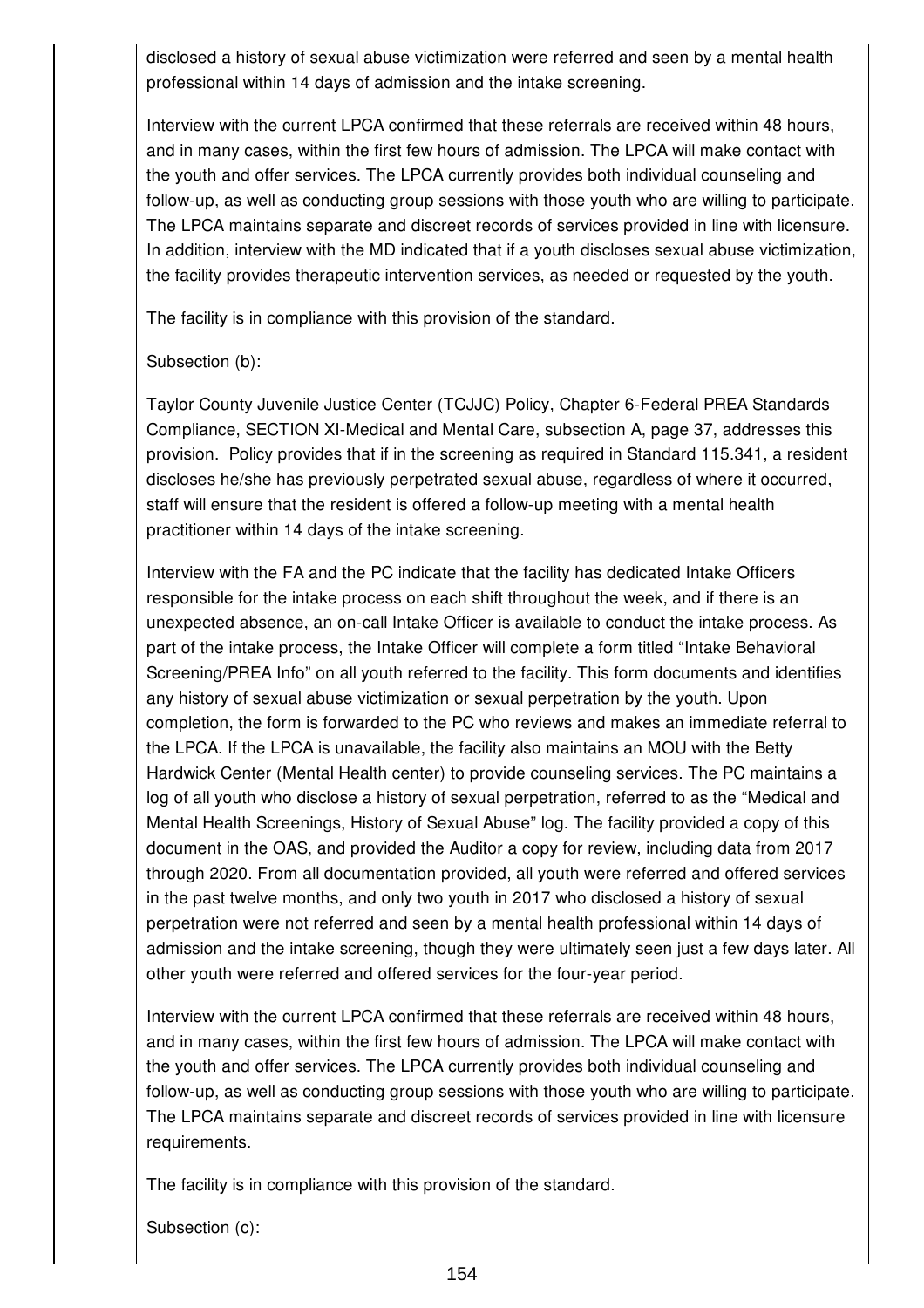Taylor County Juvenile Justice Center (TCJJC) Policy, Chapter 6-Federal PREA Standards Compliance, SECTION XI-Medical and Mental Care, subsection A, page 37, addresses this provision. Policy provides that any information related to sexual victimization or abusiveness that occurred in an institutional setting is strictly limited to medical and mental health practitioners and other staff, as necessary, to inform treatment plans and security and management decisions, including housing, bed, work, education, and program assignments, or as otherwise required by Federal, State, or local law.

As noted in Subsection (a) and (b) above, while conducting the intake screening, staff do inquire of the youth if there is a history of assaultive behavior, including sexually aggressive behavior, or sexual victimization, in order to make appropriate classification decisions for housing and other program purposes. Documentation is also provided to the PC if a referral needs to be made to medical or mental health services based on any identified need. This information is maintained in the resident's detention file. The Auditor reviewed the resident files of ten residents who were present at the facility during the on-site phase of the audit. The "Intake Behavioral Screening/PREA Info" form was completed on all youth. This form documents and identifies any history of sexual abuse victimization or sexual perpetration by the youth. Upon completion, the form is forwarded to the PC who reviews and makes an immediate referral to the LPC or a community mental health service provider through on MOU with the Betty Hardwick Center. The PC maintains a log of all youth who disclose a history of sexual perpetration, referred to as the "Medical and Mental Health Screenings, History of Sexual Abuse" log.

The facility is in compliance with this provision of the standard.

Subsection (d):

Taylor County Juvenile Justice Center (TCJJC) Policy, Chapter 6-Federal PREA Standards Compliance, SECTION XI-Medical and Mental Care, subsection A, page 37, addresses this provision. Policy requires that medical and mental health practitioners obtain informed consent from residents before reporting information about prior sexual victimization that did not occur in an institutional setting, unless the resident is under the age of 18.

All youth in the facility are under the age of 18 in accordance with Texas law. There are some cases where a young adult over the age of 18 could have a juvenile-age case pending, and that youth could be referred to the Juvenile Detention Center, then transferred to the County jail.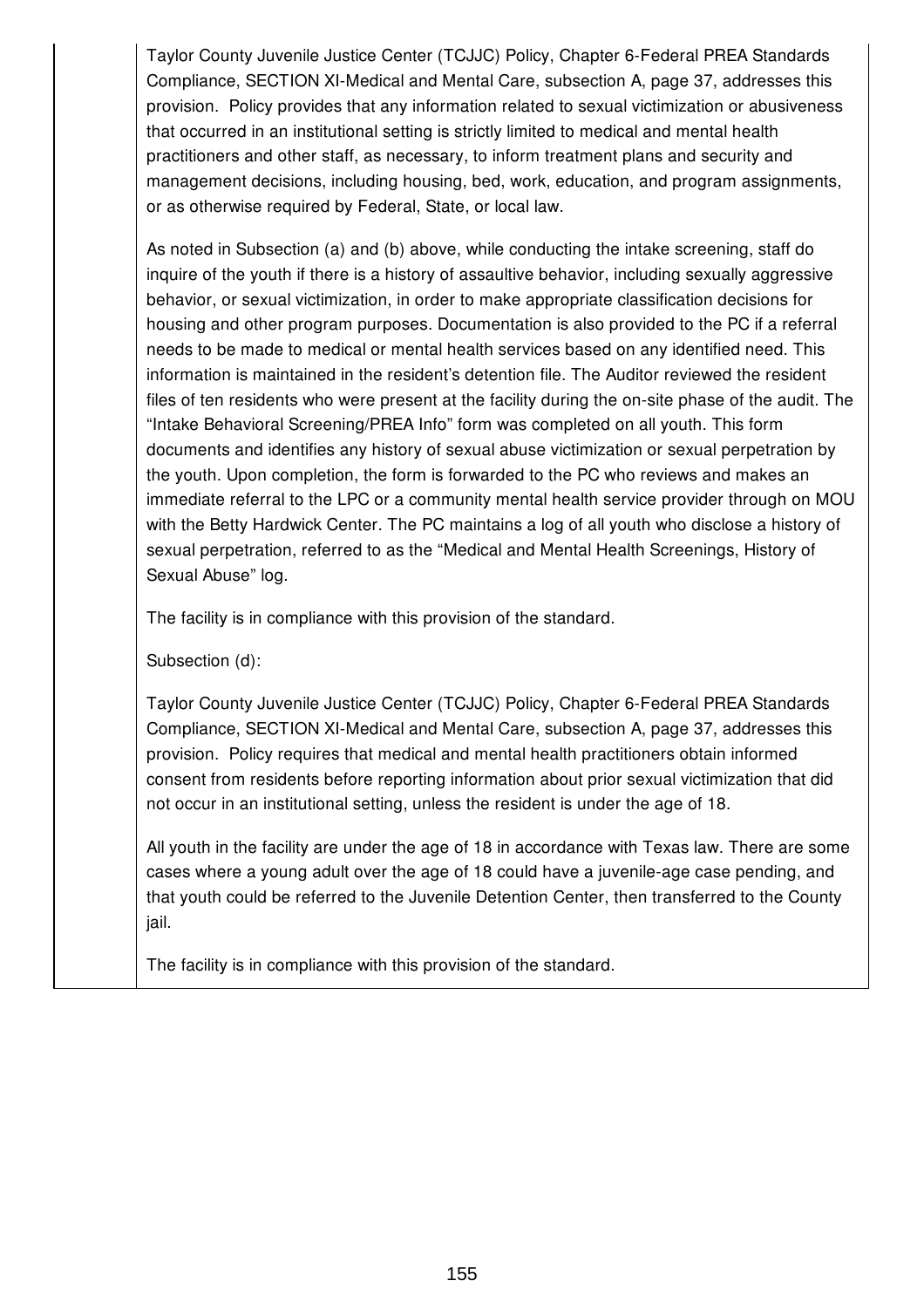| 115.382 | Access to emergency medical and mental health services                                                                                                                                                                                                                             |
|---------|------------------------------------------------------------------------------------------------------------------------------------------------------------------------------------------------------------------------------------------------------------------------------------|
|         | <b>Auditor Overall Determination: Meets Standard</b>                                                                                                                                                                                                                               |
|         | <b>Auditor Discussion</b>                                                                                                                                                                                                                                                          |
|         | 115.382 Access to emergency medical and mental health services                                                                                                                                                                                                                     |
|         | POLICY & DOCUMENT REVIEW:                                                                                                                                                                                                                                                          |
|         | Taylor County Juvenile Justice Center (TCJJC) Policy, Chapter 6-Federal PREA Standards<br>Compliance, SECTION XI-Medical and Mental Care, subsection B, page 37.                                                                                                                   |
|         | <b>INTERVIEWS:</b>                                                                                                                                                                                                                                                                 |
|         | Deputy Chief of Secure Facilities/Facility Administrator (FA)                                                                                                                                                                                                                      |
|         | Detective (DET), Taylor County Sheriff Office (TCSO)                                                                                                                                                                                                                               |
|         | Agency Head/Chief Juvenile Probation Officer (CJPO)                                                                                                                                                                                                                                |
|         | Director, Regional Victims Crisis Center, Abilene (RVCC)                                                                                                                                                                                                                           |
|         | Program Director, The Noah Project (NOAH)                                                                                                                                                                                                                                          |
|         | Contracted Medical Director (MD)                                                                                                                                                                                                                                                   |
|         | FINDINGS (by Subsection):                                                                                                                                                                                                                                                          |
|         | Subsection (a):                                                                                                                                                                                                                                                                    |
|         | Taylor County Juvenile Justice Center (TCJJC) Policy, Chapter 6-Federal PREA Standards<br>Compliance, SECTION XI-Medical and Mental Care, subsection B, page 37, addresses this<br>provision. Policy provides that a resident who is a victim of sexual abuse will receive timely, |

nature and scope of which are determined by medical and mental health practitioners according to their professional judgement.

There is a contracted nurse on site for screening and general care purposes, as needed. The PC will alert the Nurse that a youth has been admitted who is in need of follow-up and review. The agency has a Licensed Professional Counselor Associate (LPCA) on staff, who is under the supervision of a fully certified LPC, that is available to provide crisis counseling if needed. However, the FA and the PC indicate that if there is a situation that involves a resident being the victim of sexual abuse, the Taylor County Sheriff Department will be notified, and the resident will be transported to Hendricks Hospital in Abilene for assessment and treatment by both medical and mental health providers. In addition, services are made available to the youth by trained counselors through either the RVCC or NOAH.

unimpeded access to emergency medical treatment and crisis intervention services, the

Interviews with the FA and the PC indicate that if it is learned a resident of the facility is a sexual abuse victim, staff initiate an emergency response immediately. An initial call would be to the local law enforcement agency, and specifically to the TCSO to report the sexual assault. From interview with the primary investigating DET of the TCSO, she or another Detective would be immediately dispatched to the facility. Depending on the physical condition of the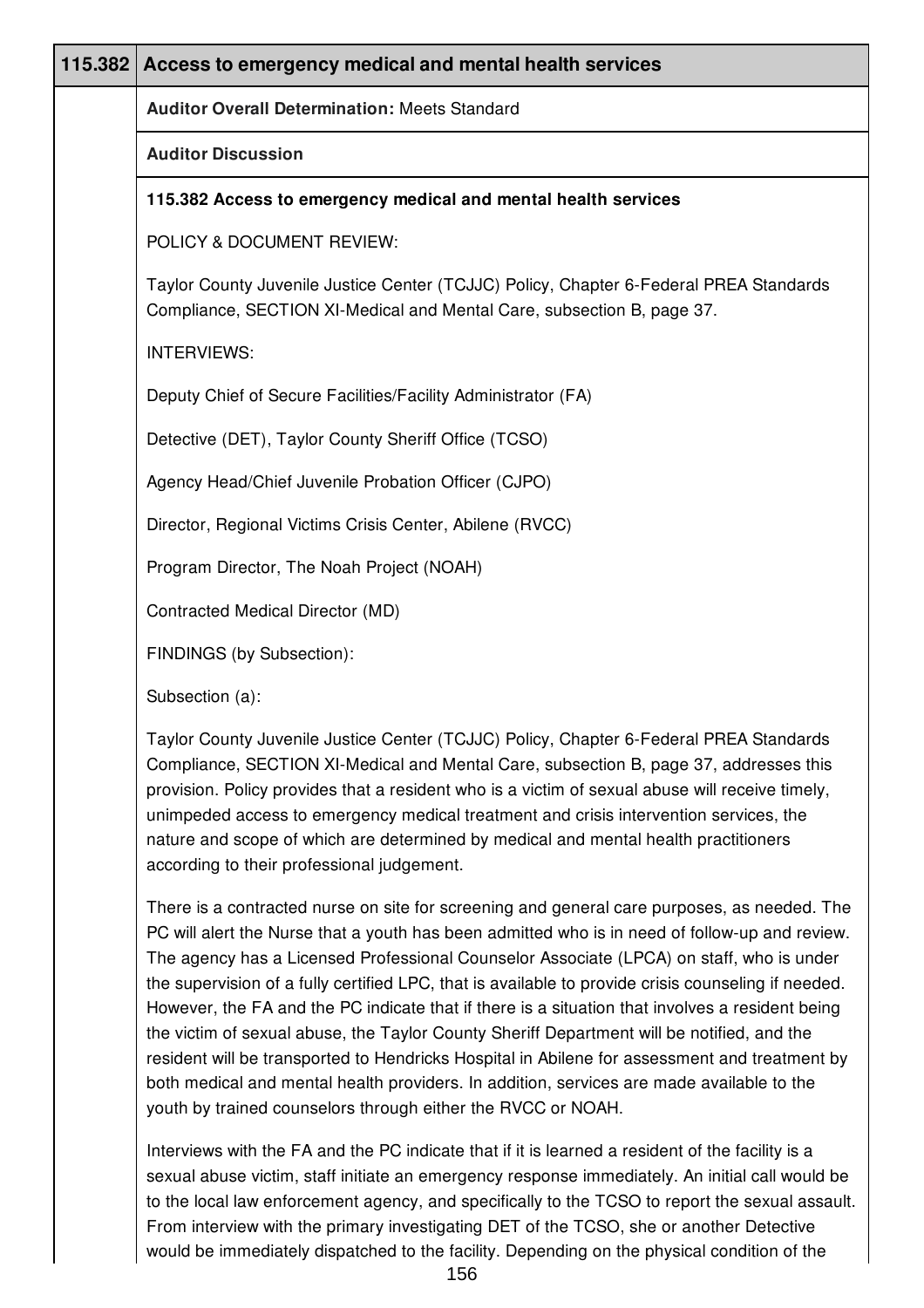resident, either the facility staff will initiate transport to the Hendricks Hospital, or staff will wait for the arrival of the TCSO Investigator and coordinate the transportation of the victim. From interview with the Nursing Coordinator of the Hospital, the resident will be seen by the SANE for assessment and forensic examination. The RVCC is also contacted to provide advocacy and crisis intervention services. From interview with the Director of the RVCC, they would provide immediate services for the resident, wherever his/her location, and work with the SANE and the TCSO to provide appropriate services and intervention. From speaking personally with all parties involved, the Auditor was informed that all the agencies involved, including the facility, the DET at TCSO, the Nursing Coordinator at the Hospital, and the Director from the RVCC, would coordinate services to ensure the health and safety of the resident victim. The FA and PC indicate that the facility will rely on the guidance of medical personnel from the Hospital and counselors from RVCC to provide follow-up services, and coordinate any on-going treatment. Each of these agencies will maintain their respective records concerning a specific incident, and the FA, the PC, and/or the CJPO will obtain necessary information to effectively manage the case. The facility will also maintain records through the control center on timeliness of calls to the various agencies involved, and the FA or PC will coordinate any administrative oversight and reporting for the facility. The contracted MD, Nurse and the agency's LPC can provide follow-up services as appropriate.

As reported in other portions of the audit review, the facility has had allegations of sexual abuse that have all been unfounded or unsubstantiated. There have been no reports of actual sexual abuse or sexual harassment taking place within the facility since the last PREA audit and certification in August 2017. In those cases where allegations of sexual abuse were made, appropriate contacts were made with the TCSO, and upon initial administrative and/or criminal investigation, allegations were determined to be "unfounded", and no further action was needed. The DET at TCSO, the Director at RVCC, and the Program Director at NOAH all confirmed in interviews that the facility has taken necessary steps to address any allegation that has been made, has put into place the necessary safeguards and protocols to address sexual abuse, and none of these agencies are aware of any further allegations of sexual abuse at the facility.

The facility is in compliance with this provision of the standard.

Subsection (b):

Taylor County Juvenile Justice Center (TCJJC) Policy, Chapter 6-Federal PREA Standards Compliance, SECTION XI-Medical and Mental Care, subsection B, page 37, addresses this provision. Policy requires that if no qualified medical or mental health practitioners are available at the time a report is received, staff first responders will take preliminary steps to protect the victim pursuant to Chapter 115.362, and immediately notify the appropriate medical and mental health practitioners.

As noted in Subsection (a) above, there are readily available resources in the community through partner agencies, including documented Memorandum of Understanding (MOU), and steps will be taken to provide the most effective services in collaboration with these other community agency resources. Subsection (a) provides details on how services and resources will be obtained and coordinated.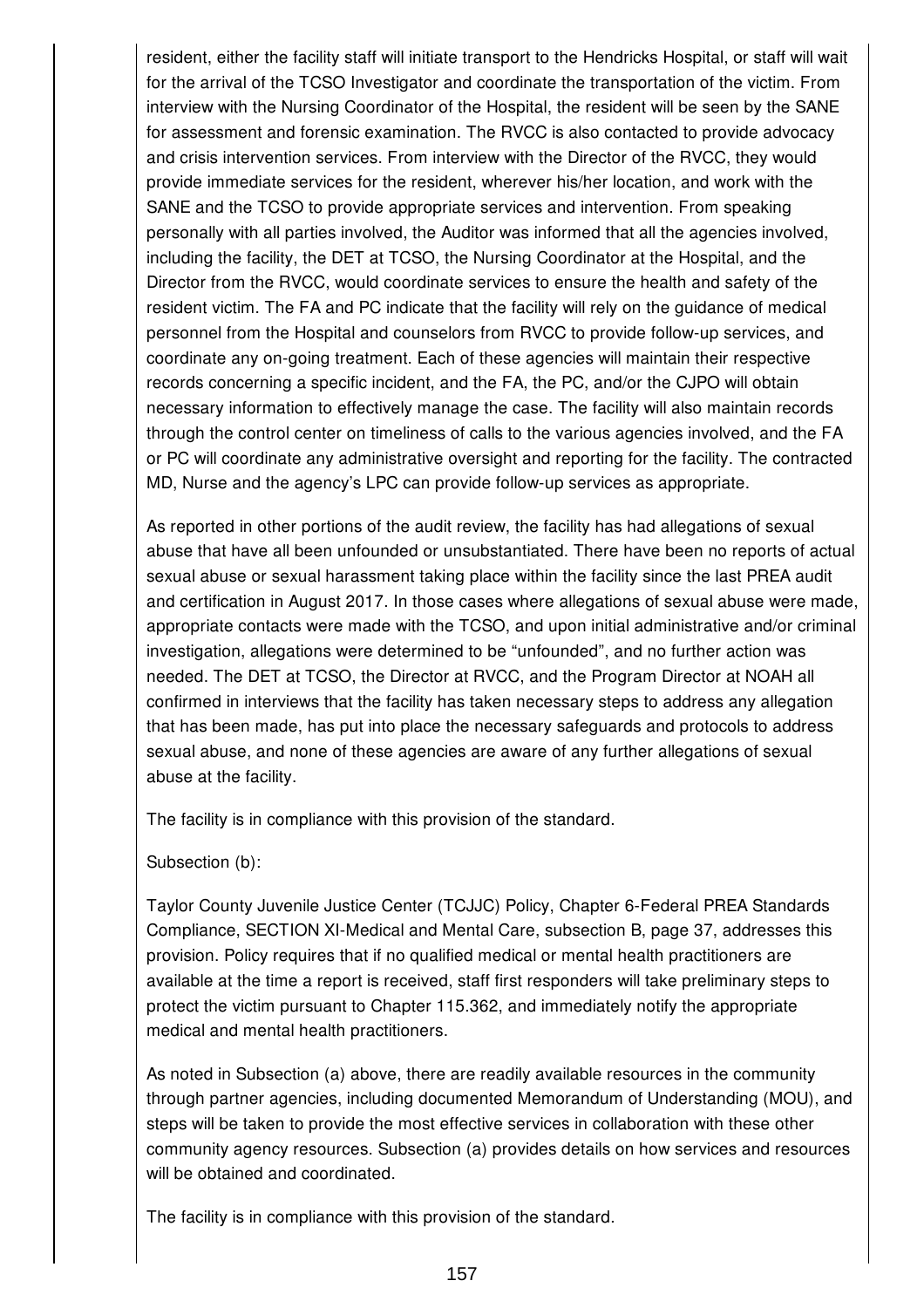Subsection (c):

Taylor County Juvenile Justice Center (TCJJC) Policy, Chapter 6-Federal PREA Standards Compliance, SECTION XI-Medical and Mental Care, subsection B, page 37, addresses this provision. Policy provides that a resident victim of sexual abuse that is detained in the facility, along with their parents/guardians, will be offered information and access to medically appropriate services, such as contraception and sexually transmitted infections prophylaxis, in accordance with professionally accepted standards of care, where medically appropriate.

From interviews with both the FA and the PC, as well as the Directors of the RVCC and NOAH, on-going support services will be provided for the resident and family through facility resources, the RVCC and NOAH. In addition, the MD reports that any required medical followup will be coordinated with the Hospital to ensure appropriate medical care and services are provided. The FA, or designee, will be the primary point of contact for the facility to coordinate services through the various community agencies. The agency's LPCA will also be available to support and coordinate services as needed.

As reported in other portions of the audit review, the facility has had allegations of sexual abuse that have all been unfounded or unsubstantiated. There have been no reports of actual sexual abuse or sexual harassment taking place within the facility since the last PREA audit and certification in August 2017. In those cases where allegations of sexual abuse were made, appropriate contacts were made with the TCSO, and upon initial investigation, allegations were determined to be "unfounded", and no further action was needed. The DET at TCSO, the Director at RVCC, and the Program Director at NOAH all confirmed in interviews that the facility has taken necessary steps to address any allegation that has been made, has put into place the necessary safeguards and protocols to address sexual abuse, and none of these agencies are aware of any further allegations of sexual abuse.

The facility is in compliance with this provision of the standard.

# Subsection (d):

Taylor County Juvenile Justice Center (TCJJC) Policy, Chapter 6-Federal PREA Standards Compliance, SECTION XI-Medical and Mental Care, subsection B, page 37, addresses this provision. Policy provides that treatment services are provided to the victim without financial cost and regardless of whether the victim names the abuser or cooperates with any investigation arising out of the incident.

From interviews with both the FA and the PC, the MD, and the Directors of the RVCC and NOAH, on-going support services will be provided without cost to the victim, regardless of the level of cooperation of the victim. The hospital that provides services is the designated county hospital, and serves residents due to their residency at the facility.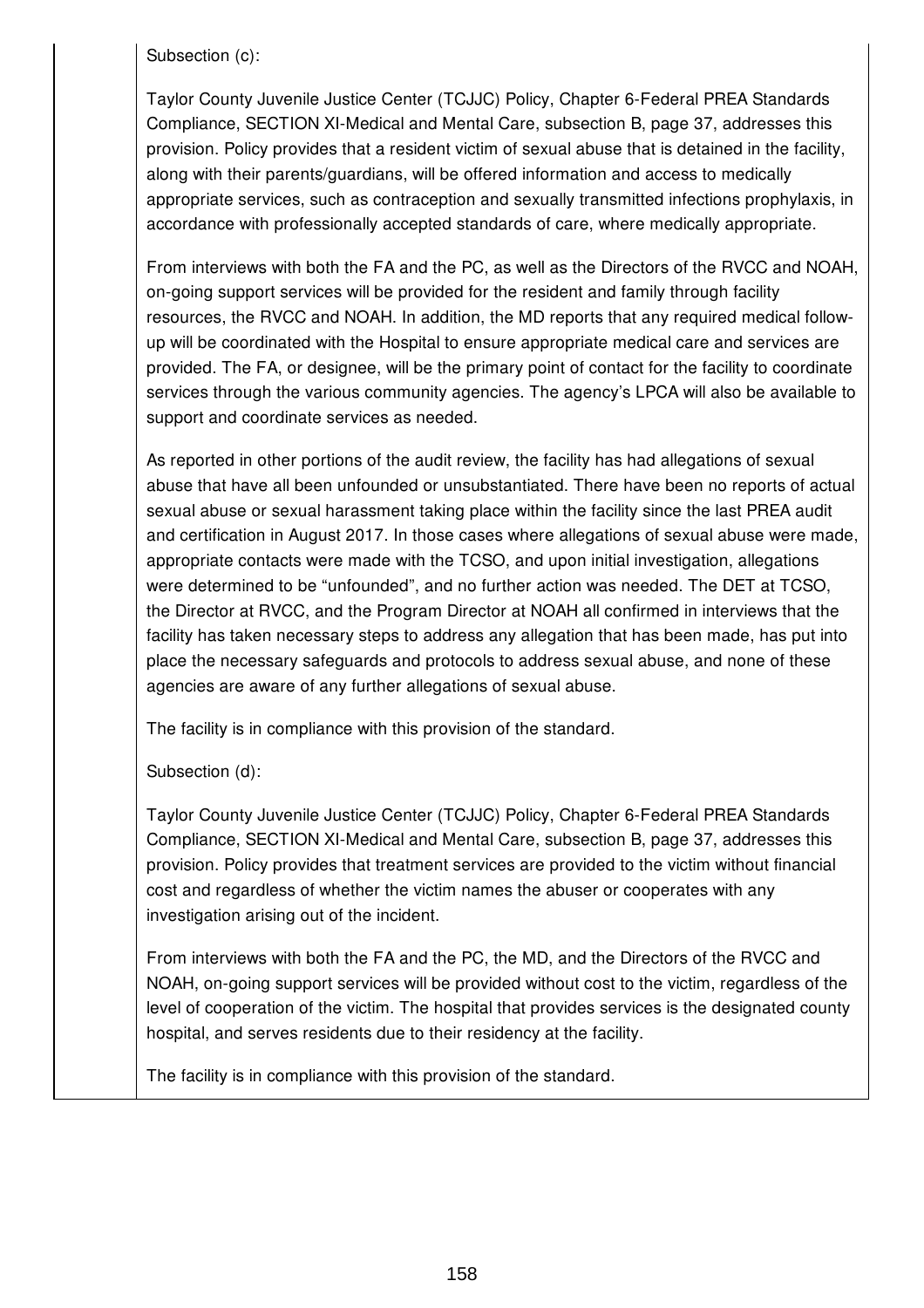| 115.383 | Ongoing medical and mental health care for sexual abuse victims and abusers                                                                                                                                                                                                                                                                                                                                                                                                                                                                           |
|---------|-------------------------------------------------------------------------------------------------------------------------------------------------------------------------------------------------------------------------------------------------------------------------------------------------------------------------------------------------------------------------------------------------------------------------------------------------------------------------------------------------------------------------------------------------------|
|         | <b>Auditor Overall Determination: Meets Standard</b>                                                                                                                                                                                                                                                                                                                                                                                                                                                                                                  |
|         | <b>Auditor Discussion</b>                                                                                                                                                                                                                                                                                                                                                                                                                                                                                                                             |
|         | 115.383 Ongoing medical and mental health care for sexual abuse victims and abusers                                                                                                                                                                                                                                                                                                                                                                                                                                                                   |
|         | POLICY & DOCUMENT REVIEW:                                                                                                                                                                                                                                                                                                                                                                                                                                                                                                                             |
|         | Taylor County Juvenile Justice Center (TCJJC) Policy, Chapter 6-Federal PREA Standards<br>Compliance, SECTION XI-Medical and Mental Care, subsection C, page 38.                                                                                                                                                                                                                                                                                                                                                                                      |
|         | <b>INTERVIEWS:</b>                                                                                                                                                                                                                                                                                                                                                                                                                                                                                                                                    |
|         | Agency Head/Chief Juvenile Probation Officer (CJPO)                                                                                                                                                                                                                                                                                                                                                                                                                                                                                                   |
|         | Deputy Chief of Secure Facilities/Facility Administrator (FA)                                                                                                                                                                                                                                                                                                                                                                                                                                                                                         |
|         | PREA Coordinator (PC)                                                                                                                                                                                                                                                                                                                                                                                                                                                                                                                                 |
|         | Randomly Select Staff/Security First Responders (11)                                                                                                                                                                                                                                                                                                                                                                                                                                                                                                  |
|         | Director, Regional Victims Crisis Center, Abilene (RVCC)                                                                                                                                                                                                                                                                                                                                                                                                                                                                                              |
|         | Detective (DET), Taylor County Sheriff Office (TCSO)                                                                                                                                                                                                                                                                                                                                                                                                                                                                                                  |
|         | Program Director, The Noah Project (NOAH)                                                                                                                                                                                                                                                                                                                                                                                                                                                                                                             |
|         | FINDINGS (by Subsection):                                                                                                                                                                                                                                                                                                                                                                                                                                                                                                                             |
|         | Subsection (a):                                                                                                                                                                                                                                                                                                                                                                                                                                                                                                                                       |
|         | Taylor County Juvenile Justice Center (TCJJC) Policy, Chapter 6-Federal PREA Standards<br>Compliance, SECTION XI-Medical and Mental Care, subsection C, page 38, addresses this<br>provision, requiring that the facility provide medical and mental health evaluation and, as<br>appropriate, treatment to any resident who has been victimized by sexual abuse in any jail,<br>lockup, or juvenile facility. Interview with the CJPO, the FD, and the PC clearly indicates that<br>the facility would provide these services as required by policy. |
|         | As reported in other portions of the audit review, the facility has had allegations of sexual<br>abuse that have all been unfounded or unsubstantiated. There have been no reports of actual<br>sexual abuse or sexual harassment taking place within the facility since the last PREA audit<br>and certification in August 2017. In those cases where allegations of sexual abuse were made,<br>appropriate contacts were made with the TCSO, and upon initial investigation, allegations                                                            |

were determined to be "unfounded", and no further action was needed. The DET at TCSO, the Director at RVCC, and the Program Director at NOAH all confirmed in interviews that the facility has taken necessary steps to address any allegation that has been made, has put into place the necessary safeguards and protocols to address sexual abuse, and none of these agencies are aware of any further allegations of sexual abuse. Because there have been no confirmed allegations of sexual abuse, there are no files or documentation to review to determine how the agency/facility addressed the situation either currently or in the past 12 months, and there was no resident to interview.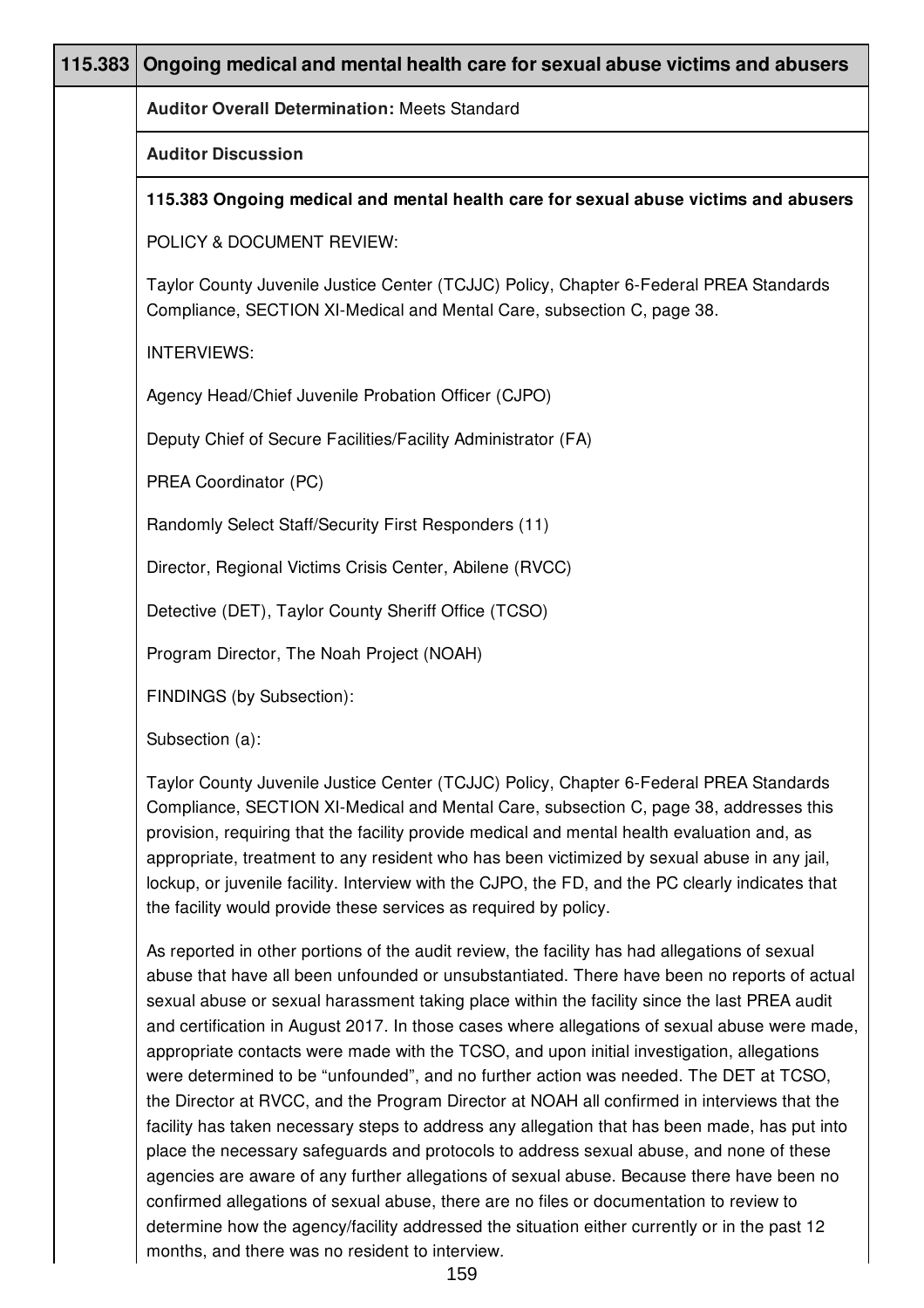#### Subsection (b):

Taylor County Juvenile Justice Center (TCJJC) Policy, Chapter 6-Federal PREA Standards Compliance, SECTION XI-Medical and Mental Care, subsection C, page 38, addresses this provision, requiring that the evaluation and treatment of a resident who has been victimized shall include, as appropriate, follow-up services, treatment planning, and when necessary, referrals for continued care following their transfer to, or placement in, other facilities, or release from custody. Interviews and follow-up conversation with the CJPO, the FA, and the PC clearly indicate that the agency would provide these services as required by policy.

As reported in other portions of the audit review, the facility has had allegations of sexual abuse that have all been unfounded or unsubstantiated. There have been no reports of actual sexual abuse or sexual harassment taking place within the facility since the last PREA audit and certification in August 2017. In those cases where allegations of sexual abuse were made, appropriate contacts were made with the TCSO, and upon initial investigation, allegations were determined to be "unfounded", and no further action was needed. The DET at TCSO, the Director at RVCC, and the Program Director at NOAH all confirmed in interviews that the facility has taken necessary steps to address any allegation that has been made, has put into place the necessary safeguards and protocols to address sexual abuse, and none of these agencies are aware of any further allegations of sexual abuse. Because there have been no confirmed allegations of sexual abuse, there are no files or documentation to review to determine how the agency/facility addressed the situation either currently or in the past 12 months, and there was no resident to interview.

The facility is in compliance with this provision of the standard.

### Subsection (c):

Taylor County Juvenile Justice Center (TCJJC) Policy, Chapter 6-Federal PREA Standards Compliance, SECTION XI-Medical and Mental Care, subsection C, page 38, addresses this provision, requiring the facility shall provide a resident who has been victimized with medical and mental health services consistent with the community level of care. Interviews and followup conversation with the CJPO, the FA, and the PC clearly indicate that the agency would provide these services as required by policy.

As reported in other portions of the audit review, the facility has had allegations of sexual abuse that have all been unfounded or unsubstantiated. There have been no reports of actual sexual abuse or sexual harassment taking place within the facility since the last PREA audit and certification in August 2017. In those cases where allegations of sexual abuse were made, appropriate contacts were made with the TCSO, and upon initial investigation, allegations were determined to be "unfounded", and no further action was needed. The DET at TCSO, the Director at RVCC, and the Program Director at NOAH all confirmed in interviews that the facility has taken necessary steps to address any allegation that has been made, has put into place the necessary safeguards and protocols to address sexual abuse, and none of these agencies are aware of any further allegations of sexual abuse. Because there have been no confirmed allegations of sexual abuse, there are no files or documentation to review to determine how the agency/facility addressed the situation either currently or in the past 12 months, and there was no resident to interview.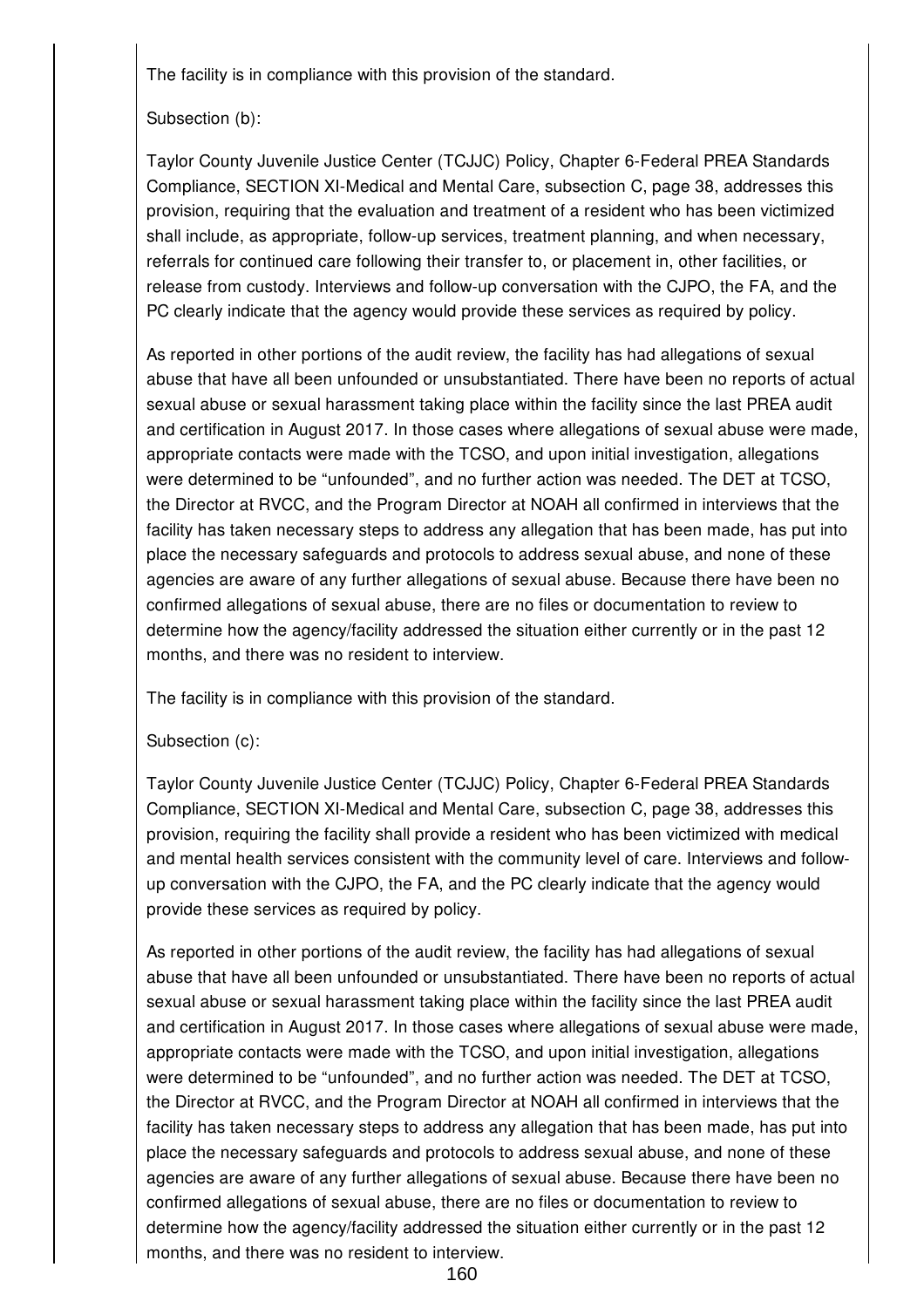## Subsection (d):

Taylor County Juvenile Justice Center (TCJJC) Policy, Chapter 6-Federal PREA Standards Compliance, SECTION XI-Medical and Mental Care, subsection C, page 38, addresses this provision, and requires that resident victims of sexually abusive vaginal penetration while detained shall be offered pregnancy tests. Interviews and follow-up conversation with the CJPO, the FA, and the PC indicate that the agency would provide these services as required by policy.

As reported in other portions of the audit review, the facility has had allegations of sexual abuse that have all been unfounded or unsubstantiated. There have been no reports of actual sexual abuse or sexual harassment taking place within the facility since the last PREA audit and certification in August 2017. In those cases where allegations of sexual abuse were made, appropriate contacts were made with the TCSO, and upon initial investigation, allegations were determined to be "unfounded", and no further action was needed. The DET at TCSO, the Director at RVCC, and the Program Director at NOAH all confirmed in interviews that the facility has taken necessary steps to address any allegation that has been made, has put into place the necessary safeguards and protocols to address sexual abuse, and none of these agencies are aware of any further allegations of sexual abuse. Because there have been no confirmed allegations of sexual abuse, there are no files or documentation to review to determine how the agency/facility addressed the situation either currently or in the past 12 months, and there was no resident to interview.

The facility is in compliance with this provision of the standard.

### Subsection (e):

Taylor County Juvenile Justice Center (TCJJC) Policy, Chapter 6-Federal PREA Standards Compliance, SECTION XI-Medical and Mental Care, subsection C, page 38, addresses this provision, and requires that if pregnancy results, victims shall receive timely and comprehensive information about and timely access to all lawful pregnancy-related medical services. Interviews and follow-up conversation with the CJPO, the FA, and the PC indicate that the agency would provide these services as required by policy.

As reported in other portions of the audit review, the facility has had allegations of sexual abuse that have all been unfounded or unsubstantiated. There have been no reports of actual sexual abuse or sexual harassment taking place within the facility since the last PREA audit and certification in August 2017. In those cases where allegations of sexual abuse were made, appropriate contacts were made with the TCSO, and upon initial investigation, allegations were determined to be "unfounded", and no further action was needed. The DET at TCSO, the Director at RVCC, and the Program Director at NOAH all confirmed in interviews that the facility has taken necessary steps to address any allegation that has been made, has put into place the necessary safeguards and protocols to address sexual abuse, and none of these agencies are aware of any further allegations of sexual abuse. Because there have been no confirmed allegations of sexual abuse, there are no files or documentation to review to determine how the agency/facility addressed the situation either currently or in the past 12 months, and there was no resident to interview.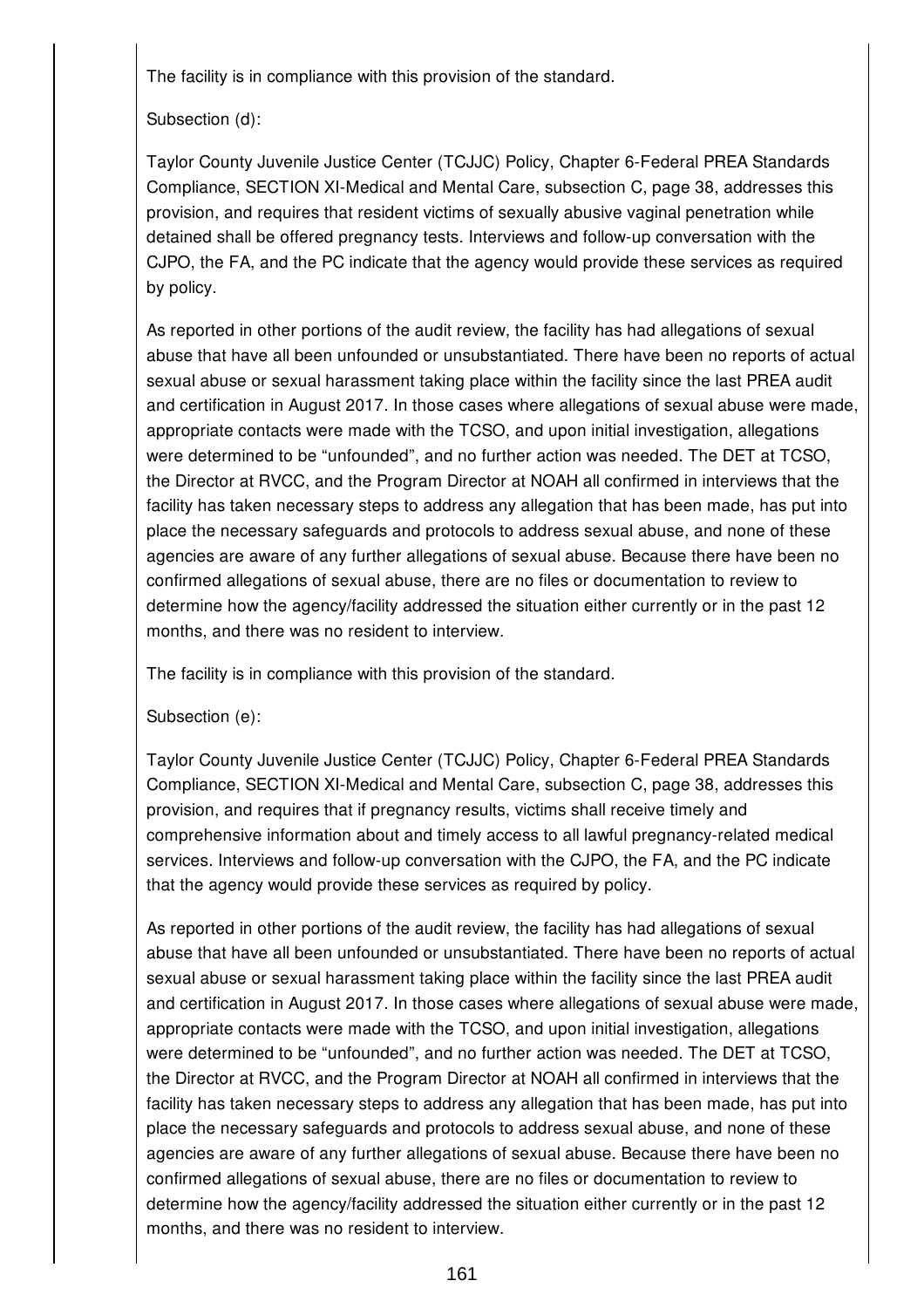Subsection (f):

Taylor County Juvenile Justice Center (TCJJC) Policy, Chapter 6-Federal PREA Standards Compliance, SECTION XI-Medical and Mental Care, subsection C, page 38, addresses this provision, and requires that resident victims of sexual abuse while detained shall be offered tests for sexually transmitted infections as medically appropriate. Interviews and follow-up conversation with the CJPO, the FA, and the PC indicate that the agency would provide these services as required by policy.

As reported in other portions of the audit review, the facility has had allegations of sexual abuse that have all been unfounded or unsubstantiated. There have been no reports of actual sexual abuse or sexual harassment taking place within the facility since the last PREA audit and certification in August 2017. In those cases where allegations of sexual abuse were made, appropriate contacts were made with the TCSO, and upon initial investigation, allegations were determined to be "unfounded", and no further action was needed. The DET at TCSO, the Director at RVCC, and the Program Director at NOAH all confirmed in interviews that the facility has taken necessary steps to address any allegation that has been made, has put into place the necessary safeguards and protocols to address sexual abuse, and none of these agencies are aware of any further allegations of sexual abuse. Because there have been no confirmed allegations of sexual abuse, there are no files or documentation to review to determine how the agency/facility addressed the situation either currently or in the past 12 months, and there was no resident to interview.

The facility is in compliance with this provision of the standard.

Subsection (g):

Taylor County Juvenile Justice Center (TCJJC) Policy, Chapter 6-Federal PREA Standards Compliance, SECTION XI-Medical and Mental Care, subsection C, page 38, addresses this provision, and requires that treatment services shall be provided to the victim without financial cost and regardless of whether the victim names the abuser or cooperates with any investigation arising out of the incident. Interviews and follow-up conversation with the CJPO, the FA, and the PC indicate that the agency would provide these services as required by policy.

As reported in other portions of the audit review, the facility has had allegations of sexual abuse that have all been unfounded or unsubstantiated. There have been no reports of actual sexual abuse or sexual harassment taking place within the facility since the last PREA audit and certification in August 2017. In those cases where allegations of sexual abuse were made, appropriate contacts were made with the TCSO, and upon initial investigation, allegations were determined to be "unfounded", and no further action was needed. The DET at TCSO, the Director at RVCC, and the Program Director at NOAH all confirmed in interviews that the facility has taken necessary steps to address any allegation that has been made, has put into place the necessary safeguards and protocols to address sexual abuse, and none of these agencies are aware of any further allegations of sexual abuse. Because there have been no confirmed allegations of sexual abuse, there are no files or documentation to review to determine how the agency/facility addressed the situation either currently or in the past 12 months, and there was no resident to interview.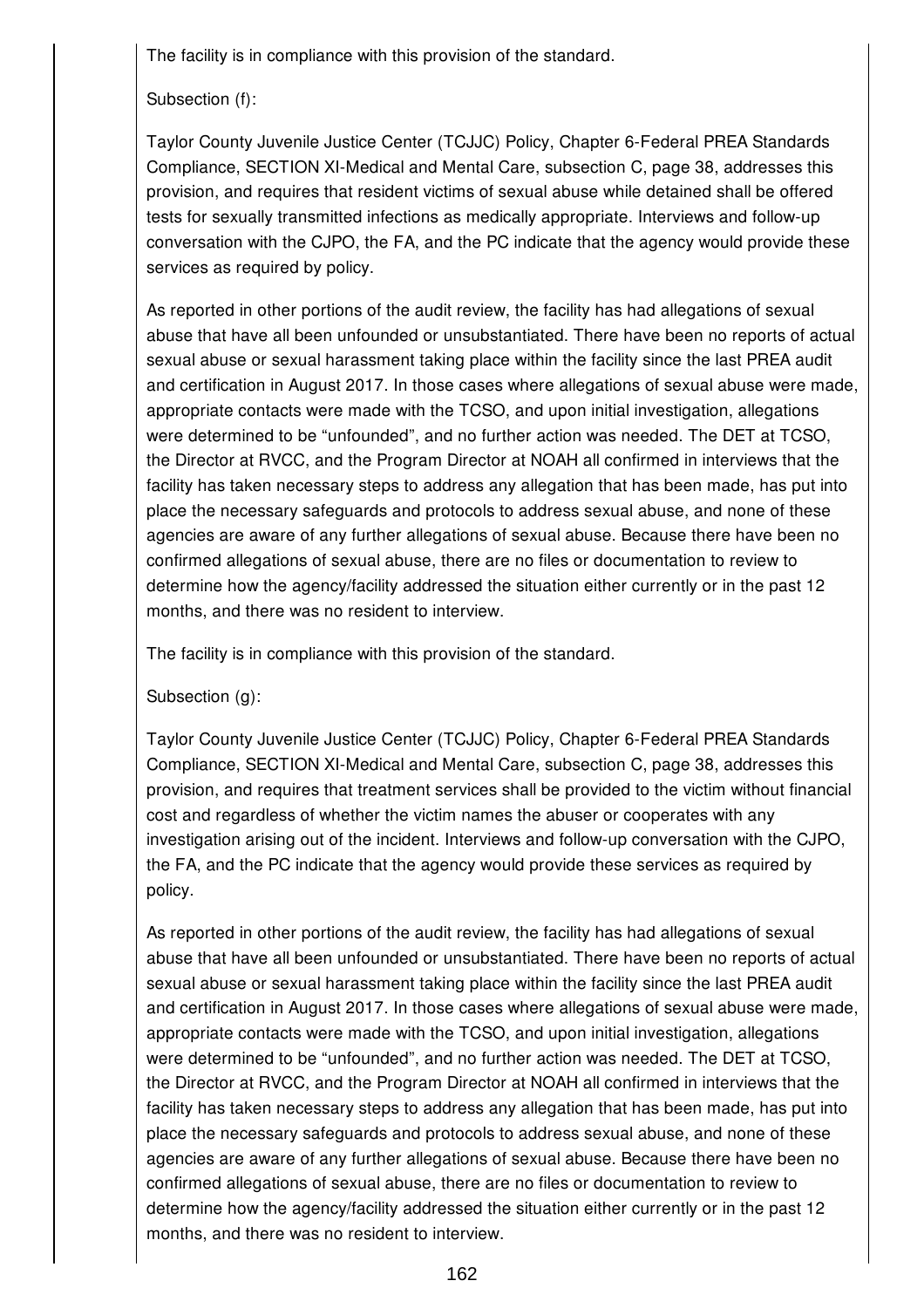Subsection (h):

Taylor County Juvenile Justice Center (TCJJC) Policy, Chapter 6-Federal PREA Standards Compliance, SECTION XI-Medical and Mental Care, subsection C, page 38, addresses this provision, and requires that the facility attempt to conduct a mental health evaluation of all known resident-on-resident abusers within 14 days of learning of such abuse history and offer treatment when deemed appropriate by mental health practitioners. Interviews and follow-up conversation with the CJPO, the FA, and the PC indicate that the agency would provide these services as required by policy.

As reported in other portions of the audit review, the facility has had allegations of sexual abuse that have all been unfounded or unsubstantiated. There have been no reports of actual sexual abuse or sexual harassment taking place within the facility since the last PREA audit and certification in August 2017. In those cases where allegations of sexual abuse were made, appropriate contacts were made with the TCSO, and upon initial investigation, allegations were determined to be "unfounded", and no further action was needed. The DET at TCSO, the Director at RVCC, and the Program Director at NOAH all confirmed in interviews that the facility has taken necessary steps to address any allegation that has been made, has put into place the necessary safeguards and protocols to address sexual abuse, and none of these agencies are aware of any further allegations of sexual abuse. Because there have been no confirmed allegations of sexual abuse, there are no files or documentation to review to determine how the agency/facility addressed the situation either currently or in the past 12 months, and there was no resident to interview.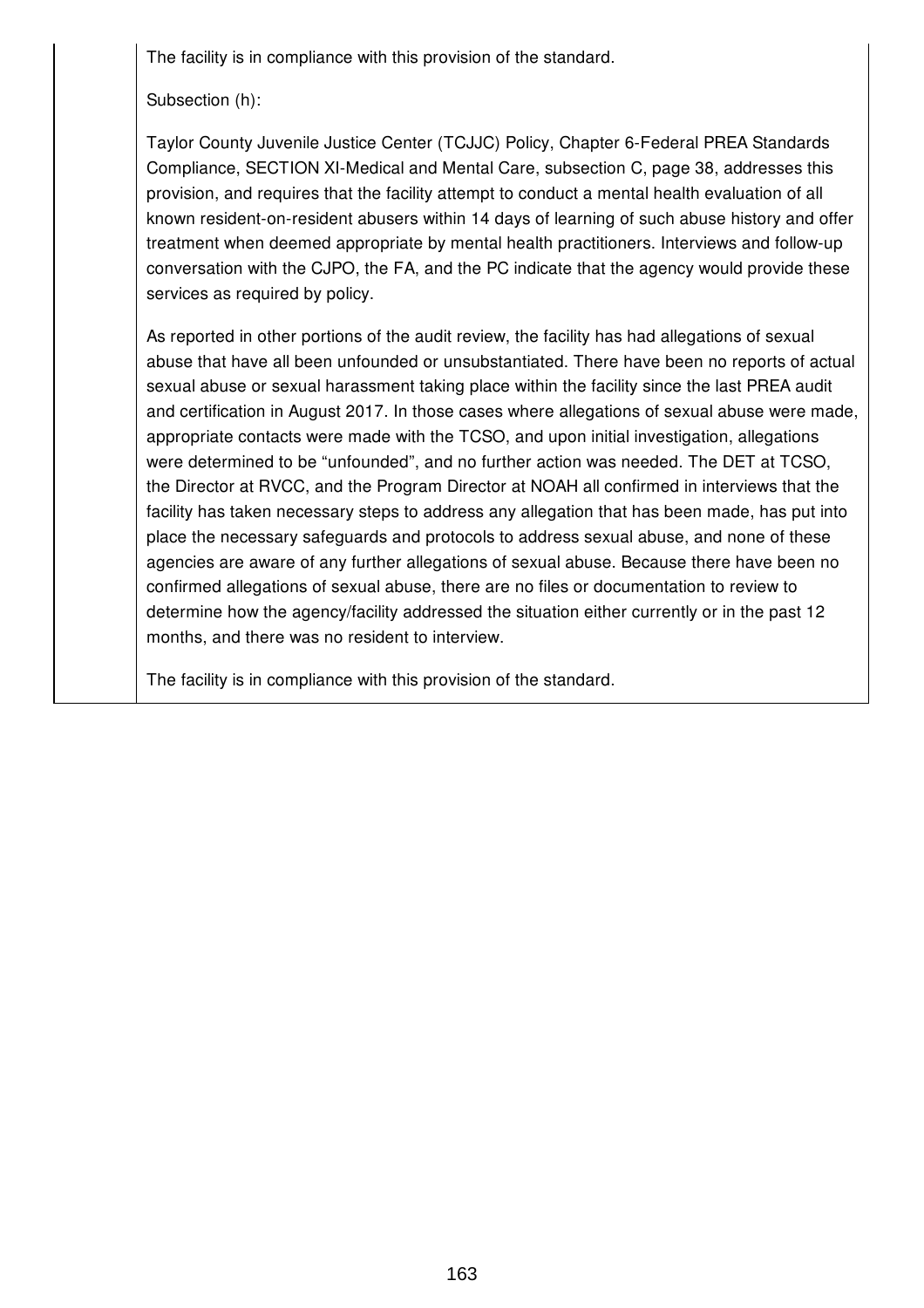| 115.386 | <b>Sexual abuse incident reviews</b>                                                                                                                                                                                                                                                                                                                                                                                                                                |
|---------|---------------------------------------------------------------------------------------------------------------------------------------------------------------------------------------------------------------------------------------------------------------------------------------------------------------------------------------------------------------------------------------------------------------------------------------------------------------------|
|         |                                                                                                                                                                                                                                                                                                                                                                                                                                                                     |
|         | <b>Auditor Overall Determination: Meets Standard</b>                                                                                                                                                                                                                                                                                                                                                                                                                |
|         | <b>Auditor Discussion</b>                                                                                                                                                                                                                                                                                                                                                                                                                                           |
|         | 115.386 Sexual abuse incident reviews                                                                                                                                                                                                                                                                                                                                                                                                                               |
|         | POLICY & DOCUMENT REVIEW:                                                                                                                                                                                                                                                                                                                                                                                                                                           |
|         | Taylor County Juvenile Justice Center (TCJJC) Policy, Chapter 6-Federal PREA Standards<br>Compliance, SECTION XII-Data Collection and Review, subsection A, pages 38-39.                                                                                                                                                                                                                                                                                            |
|         | Documentation on one investigation of allegations that was made in 2020.                                                                                                                                                                                                                                                                                                                                                                                            |
|         | <b>INTERVIEWS:</b>                                                                                                                                                                                                                                                                                                                                                                                                                                                  |
|         | Agency Head/Chief Juvenile Probation Officer (CJPO)                                                                                                                                                                                                                                                                                                                                                                                                                 |
|         | Deputy Chief of Secure Facilities/Facility Administrator (FA)                                                                                                                                                                                                                                                                                                                                                                                                       |
|         | PREA Coordinator (PC)                                                                                                                                                                                                                                                                                                                                                                                                                                               |
|         | Deputy Chief Fiscal Services (DCFS)                                                                                                                                                                                                                                                                                                                                                                                                                                 |
|         | FINDINGS (by Subsection):                                                                                                                                                                                                                                                                                                                                                                                                                                           |
|         | Subsection (a):                                                                                                                                                                                                                                                                                                                                                                                                                                                     |
|         | Taylor County Juvenile Justice Center (TCJJC) Policy, Chapter 6-Federal PREA Standards<br>Compliance, SECTION XII-Data Collection and Review, subsection A, pages 38-39, addresses<br>this provision, and provides that the facility will conduct a sexual abuse incident review at the<br>conclusion of every sexual abuse investigation, including where the allegation has not been<br>substantiated, unless the allegation has been determined to be unfounded. |

In the On-Line Audit System, the facility reported the number of criminal and/or administrative investigations of alleged sexual abuse completed at the facility, excluding only "unfounded" incidents, in the last 12 months, as "0". The facility provided documentation on one alleged incident that took place in 2020. The Auditor reviewed the documentation provided on the allegation and investigation. The incident involved a parent contacting an agency representative and alleging her son was involved in an on-going relationship with an agency employee outside the facility. This information was provided based on a phone call that the mother overheard. After initiating an internal investigation, the investigator determined that the allegation involved a staff member who worked in the facility. After thorough investigation, it was further determined that no relationship existed, the only communication between the staff member and youth was a casual exchange when they saw each other in the community, and the allegation was determined to be unfounded. In addition, the youth personally reported that nothing occurred between he and the staff member, and that he was not sure why is mother made the allegation. Due to the allegation being unfounded, no Sexual Abuse Incident Review was required or conducted.

It is noted that in the agency's response in the On-Line Audit System under this provision of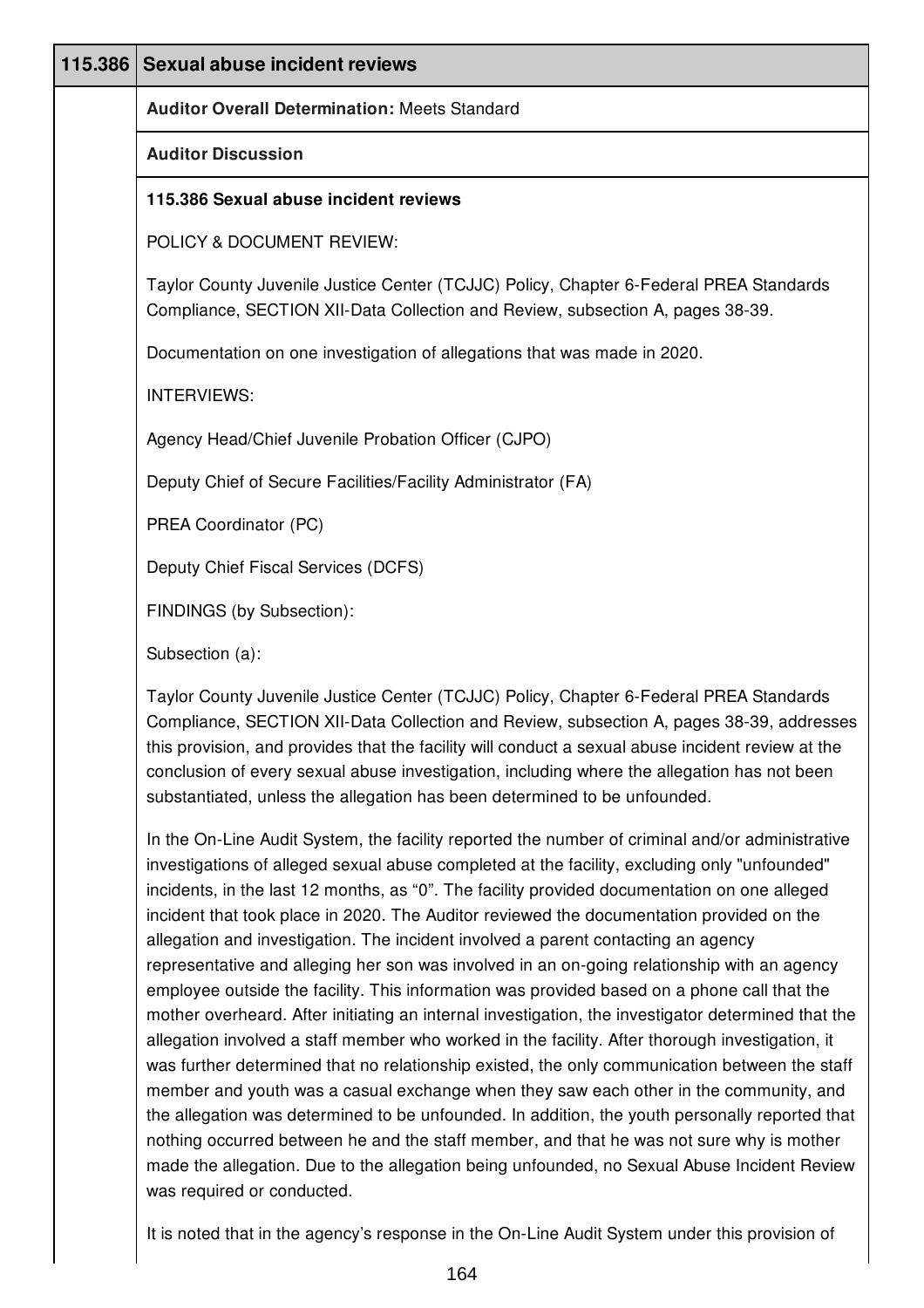the standard, information is provided on four other allegations and the resultant investigation that took place prior calendar year 2020. These allegations and related information have been addressed under a previous separate Standard.

The facility is in compliance with this provision of the standard.

Subsection (b):

Taylor County Juvenile Justice Center (TCJJC) Policy, Chapter 6-Federal PREA Standards Compliance, SECTION XII-Data Collection and Review, subsection A, pages 38-39, addresses this provision, and provides that the facility will conduct a sexual abuse incident review within 30 days of the conclusion of the investigation, as needed.

In the On-Line Audit System, the facility reported for the past 12 months, the number of criminal and/or administrative investigations of alleged sexual abuse completed at the facility that were followed by a sexual abuse incident review within 30 days, excluding only "unfounded" incidents, as "0". As reported in subsection (a) above, there was only one allegation during 2020, and it was determined to be unfounded. Because there has only been one allegation determined to be unfounded, there is no documentation to review and determine how the facility implemented a sexual abuse incident review at the conclusion of the investigation over the past 12 months.

The facility is in compliance with this provision of the standard.

Subsection (c):

Taylor County Juvenile Justice Center (TCJJC) Policy, Chapter 6-Federal PREA Standards Compliance, SECTION XII-Data Collection and Review, subsection A, pages 38-39, addresses this provision, and provides that the review team will consists of the CJPO, the FA, the PC, the DCFS, the facility's first-shift supervisor, and an administrative assistant, with input from line supervisors, investigators, and medical and mental health practitioners. During interviews with the CJPO, the FA, the PC, and the FS, each of these personnel confirmed an understanding of their role in the Sexual Abuse Incident Review Team, and acknowledged that they have not had a reason to meet since there has been no "founded" allegations of sexual abuse.

The facility is in compliance with this provision of the standard.

Subsection (d):

Taylor County Juvenile Justice Center (TCJJC) Policy, Chapter 6-Federal PREA Standards Compliance, SECTION XII-Data Collection and Review, subsection A, pages 38-39, addresses this provision, and requires that the sexual incident reviews include the five (5) required components as described in this standard, and provide the information to the Facility Administrator and PREA Coordinator.

The facility has had the one report of alleged sexual abuse in 2020, and as noted in subsections (a) and (b) of this Standard, the allegation was unfounded. There are no files or documentation to review to determine how the facility implemented a sexual abuse incident review after an investigation that confirmed a sexual abuse incident.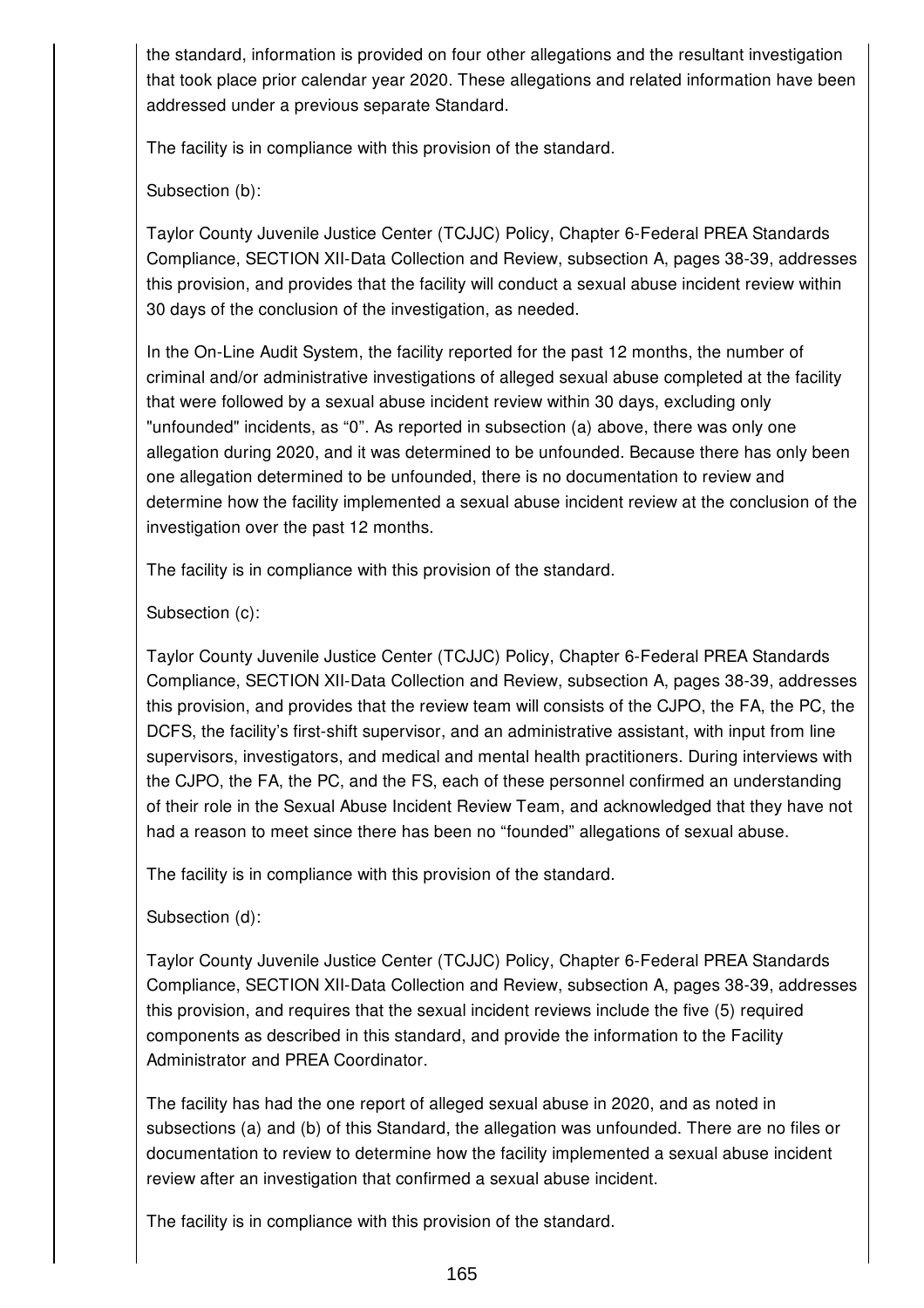Subsection (e):

Taylor County Juvenile Justice Center (TCJJC) Policy, Chapter 6-Federal PREA Standards Compliance, SECTION XII-Data Collection and Review, subsection A, pages 38-39, addresses this provision, and requires that the facility implement the recommendations for improvement, or document its reasons for not doing so. The FA and PC indicated that they would be responsible for working with facility staff and the CJPO to implement any recommendations that are made.

As reported throughout the discussion of this standard, the facility has had no confirmed allegations of sexual abuse or sexual harassment during the past 12 months. Because there have been no confirmed sexual abuse or sexual harassment allegations, there are no files or documentation to review to determine how the facility implemented a sexual abuse incident review at the conclusion of a sexual abuse investigation, or the implementation of any recommendations.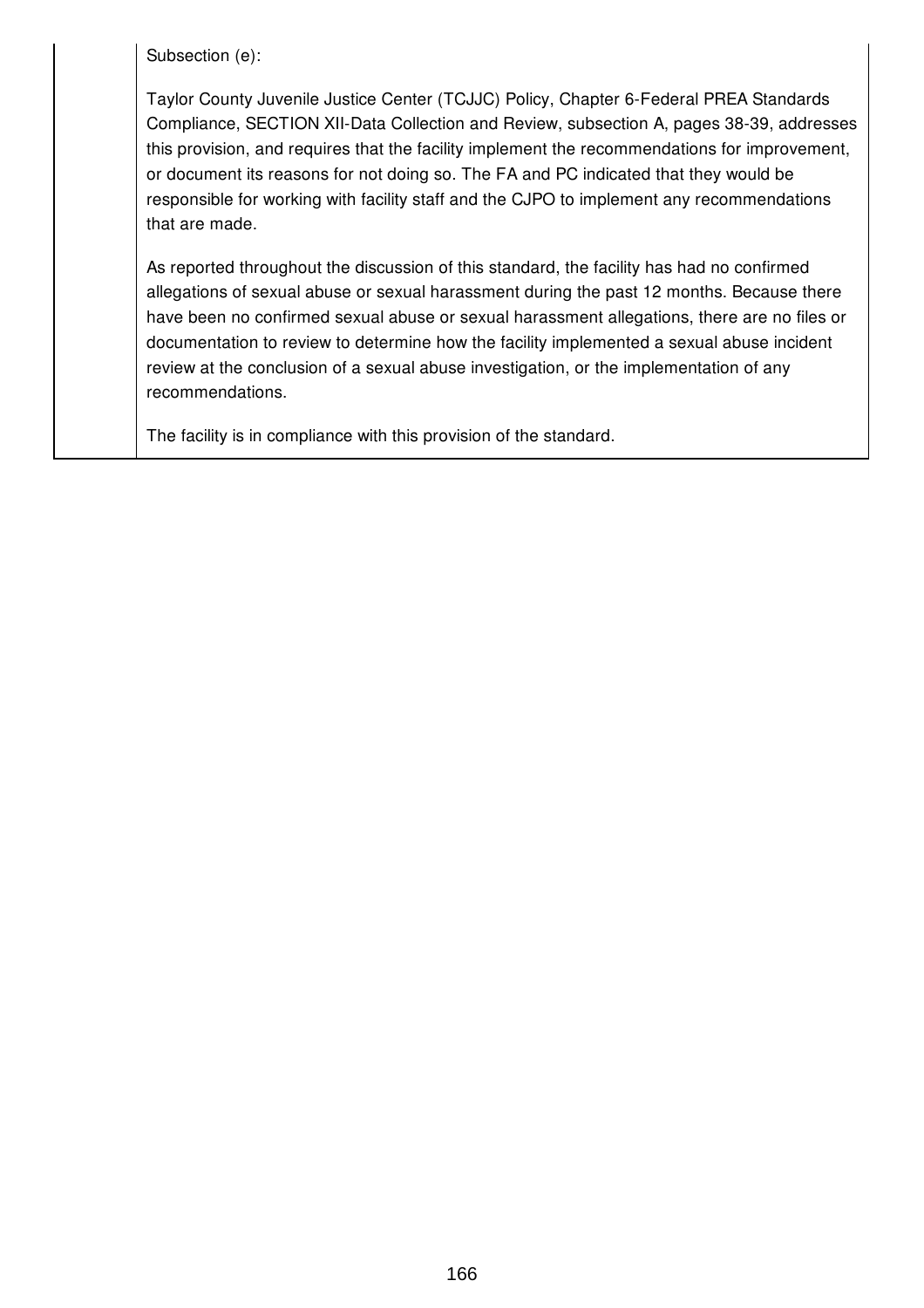| 115.387 | <b>Data collection</b>                                                                                                                                                                                                                                                                                                                                                                                                                                                                                                                                                                                                                                                                                                                                                                                                                                                                                                                                                                                                                                                                                                                                                                                                                                                                                  |
|---------|---------------------------------------------------------------------------------------------------------------------------------------------------------------------------------------------------------------------------------------------------------------------------------------------------------------------------------------------------------------------------------------------------------------------------------------------------------------------------------------------------------------------------------------------------------------------------------------------------------------------------------------------------------------------------------------------------------------------------------------------------------------------------------------------------------------------------------------------------------------------------------------------------------------------------------------------------------------------------------------------------------------------------------------------------------------------------------------------------------------------------------------------------------------------------------------------------------------------------------------------------------------------------------------------------------|
|         | <b>Auditor Overall Determination: Meets Standard</b>                                                                                                                                                                                                                                                                                                                                                                                                                                                                                                                                                                                                                                                                                                                                                                                                                                                                                                                                                                                                                                                                                                                                                                                                                                                    |
|         | <b>Auditor Discussion</b>                                                                                                                                                                                                                                                                                                                                                                                                                                                                                                                                                                                                                                                                                                                                                                                                                                                                                                                                                                                                                                                                                                                                                                                                                                                                               |
|         | 115.387 Data collection                                                                                                                                                                                                                                                                                                                                                                                                                                                                                                                                                                                                                                                                                                                                                                                                                                                                                                                                                                                                                                                                                                                                                                                                                                                                                 |
|         | POLICY & DOCUMENT REVIEW:                                                                                                                                                                                                                                                                                                                                                                                                                                                                                                                                                                                                                                                                                                                                                                                                                                                                                                                                                                                                                                                                                                                                                                                                                                                                               |
|         | Taylor County Juvenile Justice Center (TCJJC) Policy, Chapter 6-Federal PREA Standards<br>Compliance, SECTION II-General Definitions, subsections A & B, pages 2-6; & SECTION XII-<br>Data Collection & Review, subsection B, pages 39-40.                                                                                                                                                                                                                                                                                                                                                                                                                                                                                                                                                                                                                                                                                                                                                                                                                                                                                                                                                                                                                                                              |
|         | Contracts with other secure facilities, both public and private, with which the agency/facility<br>contracts for the confinement of its residents.                                                                                                                                                                                                                                                                                                                                                                                                                                                                                                                                                                                                                                                                                                                                                                                                                                                                                                                                                                                                                                                                                                                                                      |
|         | <b>INTERVIEWS:</b>                                                                                                                                                                                                                                                                                                                                                                                                                                                                                                                                                                                                                                                                                                                                                                                                                                                                                                                                                                                                                                                                                                                                                                                                                                                                                      |
|         | Agency Head/Chief Juvenile Probation Officer (CJPO)                                                                                                                                                                                                                                                                                                                                                                                                                                                                                                                                                                                                                                                                                                                                                                                                                                                                                                                                                                                                                                                                                                                                                                                                                                                     |
|         | PREA Coordinator (PC)                                                                                                                                                                                                                                                                                                                                                                                                                                                                                                                                                                                                                                                                                                                                                                                                                                                                                                                                                                                                                                                                                                                                                                                                                                                                                   |
|         | Deputy Chief Fiscal Services (DCFS)                                                                                                                                                                                                                                                                                                                                                                                                                                                                                                                                                                                                                                                                                                                                                                                                                                                                                                                                                                                                                                                                                                                                                                                                                                                                     |
|         |                                                                                                                                                                                                                                                                                                                                                                                                                                                                                                                                                                                                                                                                                                                                                                                                                                                                                                                                                                                                                                                                                                                                                                                                                                                                                                         |
|         | FINDINGS (by Subsection):                                                                                                                                                                                                                                                                                                                                                                                                                                                                                                                                                                                                                                                                                                                                                                                                                                                                                                                                                                                                                                                                                                                                                                                                                                                                               |
|         | Subsection (a):                                                                                                                                                                                                                                                                                                                                                                                                                                                                                                                                                                                                                                                                                                                                                                                                                                                                                                                                                                                                                                                                                                                                                                                                                                                                                         |
|         | Taylor County Juvenile Justice Center (TCJJC) Policy, Chapter 6-Federal PREA Standards<br>Compliance, SECTION XII- Data Collection & Review, subsection B, pages 39-40, addresses<br>this provision, requiring that the facility collect accurate, uniform data for all allegations of<br>sexual abuse at facilities under its direct control using standardized instrument and set of<br>definitions. The definitions utilized for this purpose are provided in SECTION II-General<br>Definitions, subsections A & B, pages 2-6. The CJPO and the PC acknowledge the facility that<br>is the subject of this audit is the only facility the agency operates and is under the agency's<br>control. It is the expectation of both the CJPO and the PC that data will be collected on any<br>and all allegations of sexual abuse that occur within the facility. The Auditor reviewed the<br>Annual Reports for 2017-2019 that had previously been posted on the website and provided<br>by the QAO, as well as the report for 2020 provided on the agency's website. Aggregated data<br>is provided on the website for 2015-2020. There have been no founded incidents of sexual<br>abuse or sexual harassment during this timeframe, one unsubstantiated allegation, and five<br>unfounded allegations. |
|         | The facility is in compliance with this provision of the standard.                                                                                                                                                                                                                                                                                                                                                                                                                                                                                                                                                                                                                                                                                                                                                                                                                                                                                                                                                                                                                                                                                                                                                                                                                                      |
|         | Subsection (b):                                                                                                                                                                                                                                                                                                                                                                                                                                                                                                                                                                                                                                                                                                                                                                                                                                                                                                                                                                                                                                                                                                                                                                                                                                                                                         |

Taylor County Juvenile Justice Center (TCJJC) Policy, Chapter 6-Federal PREA Standards Compliance, SECTION XII- Data Collection & Review, subsection B, pages 39-40, addresses this provision, requiring that the facility aggregate the incident-based sexual abuse data at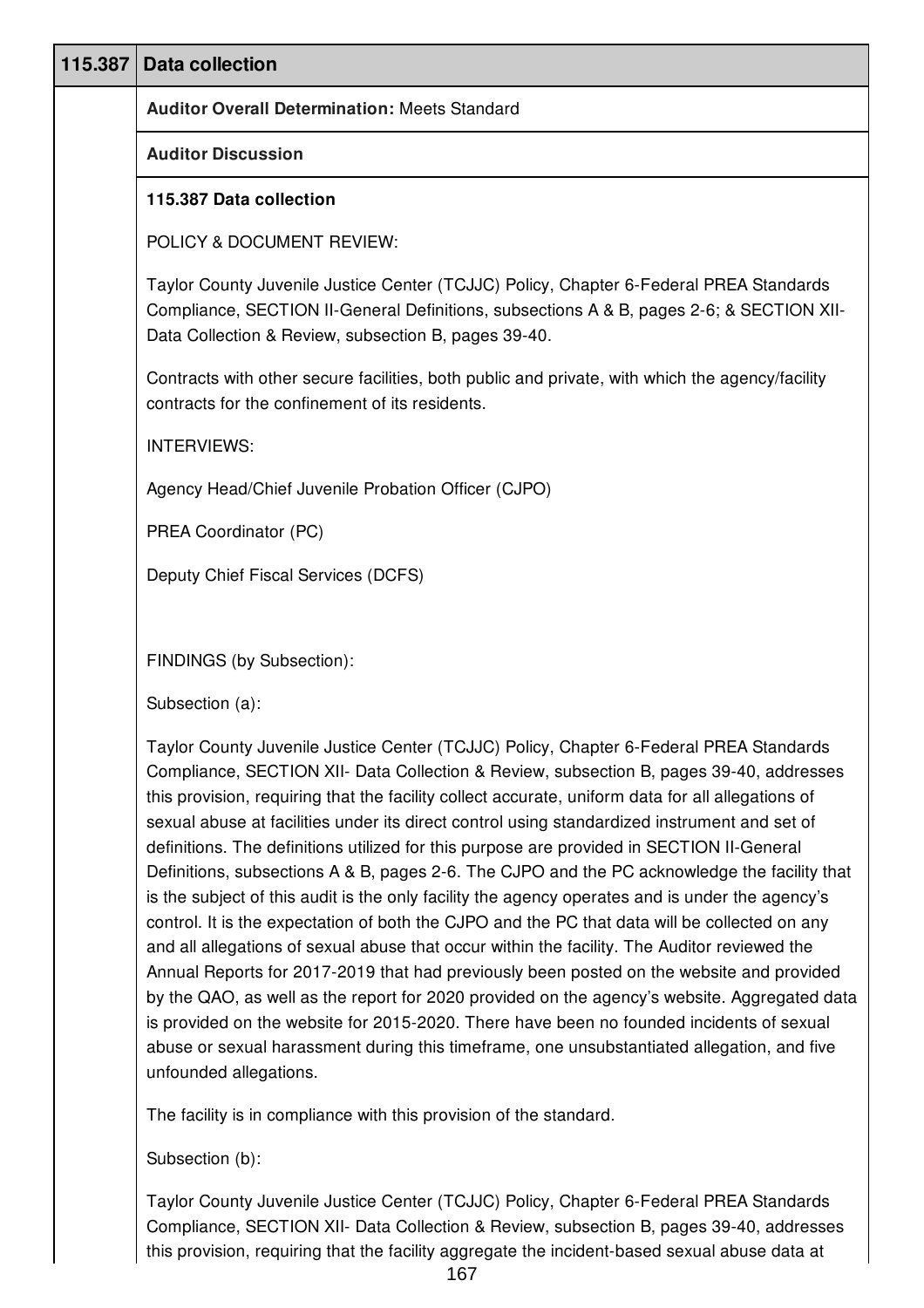least annually. It is the expectation of both the CJPO and the PC that data will be collected and aggregated at least annually on any and all allegations of sexual abuse that occur within the facility. The Auditor reviewed the Annual Reports for 2017-2019 that had previously been posted on the website and provided by the QAO, as well as the report for 2020 provided on the agency's website. Aggregated data is provided on the website for 2015-2020. There have been no founded incidents of sexual abuse or sexual harassment during this timeframe, one unsubstantiated allegation, and five unfounded allegations.

The facility is in compliance with this provision of the standard.

## Subsection (c):

Taylor County Juvenile Justice Center (TCJJC) Policy, Chapter 6-Federal PREA Standards Compliance, SECTION XII- Data Collection & Review, subsection B, pages 39-40, addresses this provision, requiring that the facility collect data that will include, at a minimum, data necessary to answer all questions from the most recent version of the Survey of Sexual Violence conducted by the Department of Justice. It is the expectation of both the CJPO and the PC that data will be collected to answer all questions as required by this Standard. The Auditor reviewed the data collected compared to the SURVEY OF SEXUAL VICTIMIZATION provided on the Office of Justice Programs website, https://www.ojp.gov/, and determined that all data collected by the facility will provide all answers for the Survey.

The facility is in compliance with this provision of the standard.

## Subsection (d):

Taylor County Juvenile Justice Center (TCJJC) Policy, Chapter 6-Federal PREA Standards Compliance, SECTION XII- Data Collection & Review, subsection B, pages 39-40, addresses this provision, requiring that the facility will maintain, review, and collect data as needed from all available resources, as described in this Standard. It is the expectation of both the CJPO and the PC that data will be collected from all available resources as required by this Standard. The Auditor reviewed data from three allegations of sexual abuse and/or sexual harassment from 2018 and 2020. Data has been collected and provided on all of these incidents. The Auditor reviewed the Annual Reports for 2017-2019 that had previously been posted on the website and provided by the QAO, as well as the report for 2020 provided on the agency's website. Aggregated data is provided on the website for 2015-2020. There have been no founded incidents of sexual abuse or sexual harassment during this timeframe, one unsubstantiated allegation, and five unfounded allegations.

The facility is in compliance with this provision of the standard.

# Subsection (e):

Taylor County Juvenile Justice Center (TCJJC) Policy, Chapter 6-Federal PREA Standards Compliance, SECTION XII- Data Collection & Review, subsection B, pages 39-40, addresses this provision, requiring that the facility will obtain incident-based and aggregated data from any private facility with which it contracts for the confinement of its residents.

The Auditor reviewed the contract and files regarding any public and private secure facilities with which the agency/facility contracts with for the confinement of youth under its jurisdiction. Documentation for both incident-based and aggregate data is provided by the contracting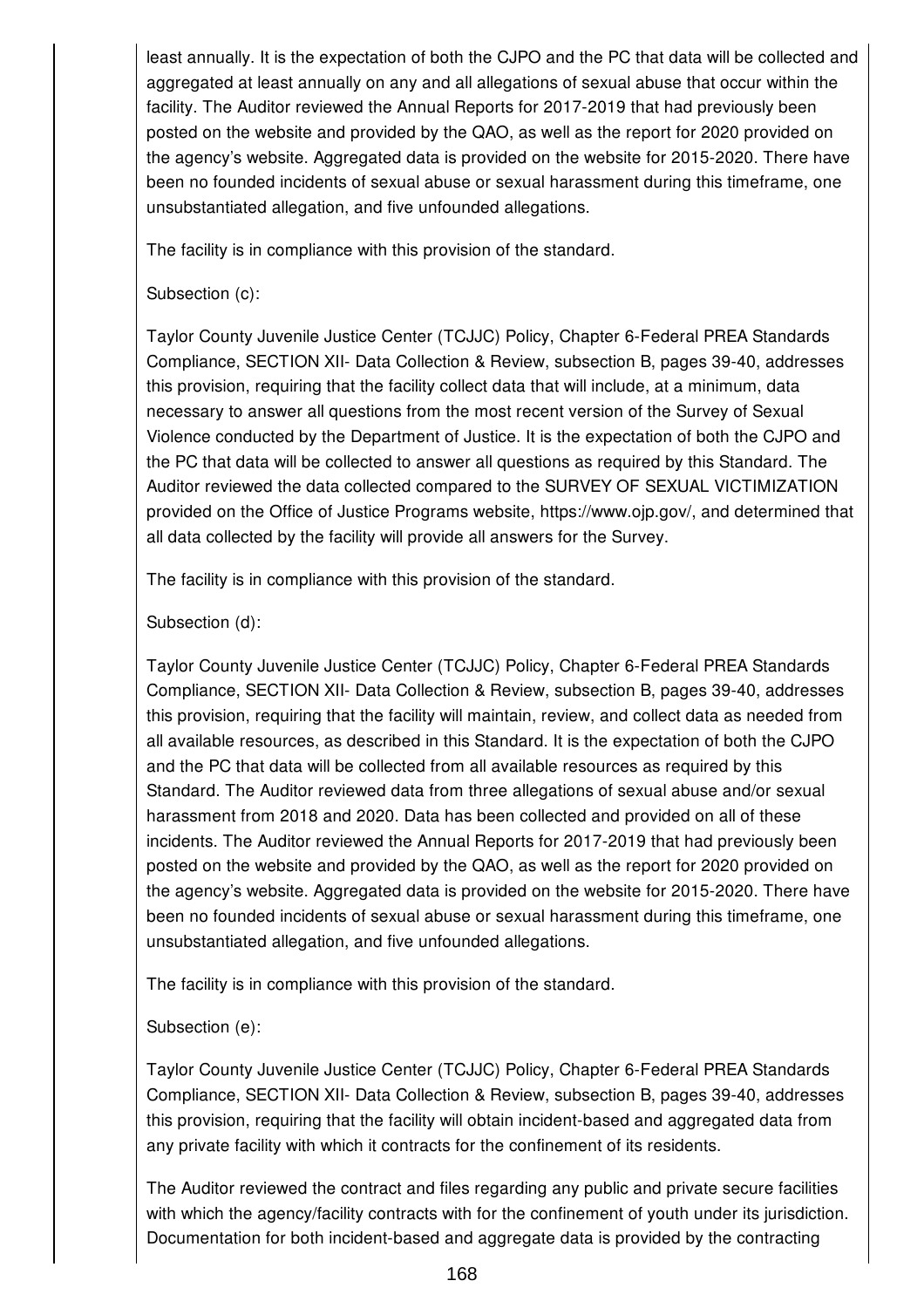facility. As noted under PREA Standard 115.312 "Contracting with other entities for the confinement of residents", the Auditor reviewed copies of both historical incident-based and annual reports provided by the various facilities on any alleged sexual abuse and/or sexual harassment incidents, with some having not yet provided a report for calendar year 2020. Also, in conversation with the DCFS, it was reported that one monitoring step that has been taken is an annual review of the contracting agencies website to ensure that the current PREA audit report and the annual data review on sexual abuse and/or sexual harassment allegations is available. However, there is no notation of this review. Appropriate documentation and practices are in place to support compliance with this provision of the standard.

The facility is in compliance with this provision of the standard.

This is an area that the agency/facility can improve to ensure it is consistently obtaining appropriate data from contracted facilities to ensure the sexual safety of its youth, and the Auditor makes the following *RECOMMENDATION*:

It is recommended that a methodology be developed to monitor and document that all incident-based and aggregated data is consistently provided in a timely manner, reviews are conducted on a regular basis, actions taken to obtain the annual report from the contracted facility is documented, including obtaining reports from the contracting agencies website. This documentation can be completed as it occurs, as well as on an annual basis, and updated in the contract file for future audits.

Subsection (f):

The facility's response in the On-Line Audit System was N/A as the Department of Justice has not requested agency data from the previous year.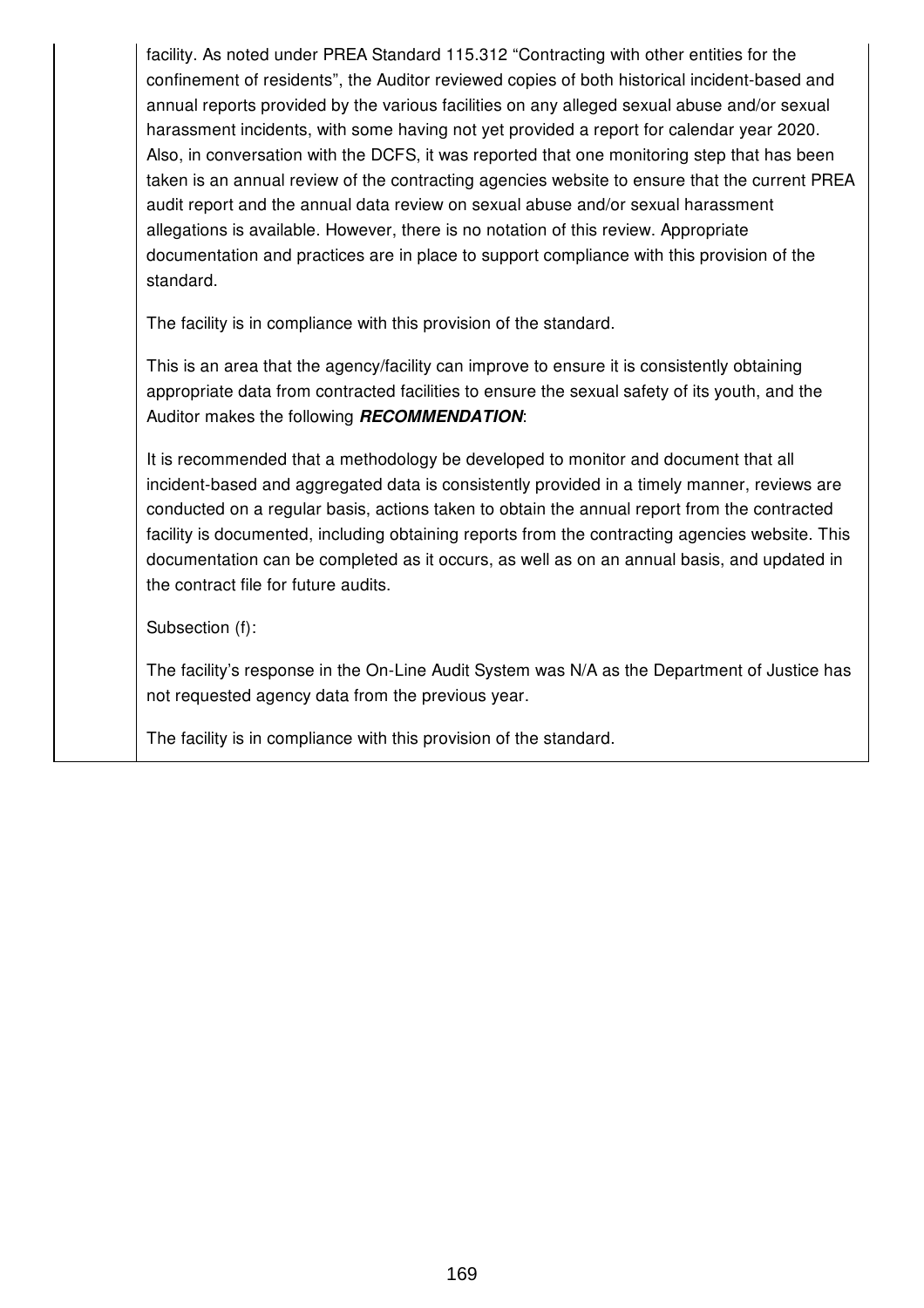| 115.388 Data review for corrective action                                                                                                                                                                                                                                                                                                                                                                                                                                                                                                                                                                                                                                                                                                                                                                                                                                                                                                                                                                                                                                                                                                                                                                                                                                                                                                                                                                                      |
|--------------------------------------------------------------------------------------------------------------------------------------------------------------------------------------------------------------------------------------------------------------------------------------------------------------------------------------------------------------------------------------------------------------------------------------------------------------------------------------------------------------------------------------------------------------------------------------------------------------------------------------------------------------------------------------------------------------------------------------------------------------------------------------------------------------------------------------------------------------------------------------------------------------------------------------------------------------------------------------------------------------------------------------------------------------------------------------------------------------------------------------------------------------------------------------------------------------------------------------------------------------------------------------------------------------------------------------------------------------------------------------------------------------------------------|
| <b>Auditor Overall Determination: Meets Standard</b>                                                                                                                                                                                                                                                                                                                                                                                                                                                                                                                                                                                                                                                                                                                                                                                                                                                                                                                                                                                                                                                                                                                                                                                                                                                                                                                                                                           |
| <b>Auditor Discussion</b>                                                                                                                                                                                                                                                                                                                                                                                                                                                                                                                                                                                                                                                                                                                                                                                                                                                                                                                                                                                                                                                                                                                                                                                                                                                                                                                                                                                                      |
| 115.388 - Data review for corrective action                                                                                                                                                                                                                                                                                                                                                                                                                                                                                                                                                                                                                                                                                                                                                                                                                                                                                                                                                                                                                                                                                                                                                                                                                                                                                                                                                                                    |
| POLICY & DOCUMENT REVIEW:                                                                                                                                                                                                                                                                                                                                                                                                                                                                                                                                                                                                                                                                                                                                                                                                                                                                                                                                                                                                                                                                                                                                                                                                                                                                                                                                                                                                      |
| Taylor County Juvenile Justice Center (TCJJC) Policy, Chapter 6-Federal PREA Standards<br>Compliance, SECTION XII- Data Collection and Review, subsection B & C, pages 39-40.                                                                                                                                                                                                                                                                                                                                                                                                                                                                                                                                                                                                                                                                                                                                                                                                                                                                                                                                                                                                                                                                                                                                                                                                                                                  |
| Facility/Agency Annual Reports for 2017, 2018, 2019 and 2020, posted on the agency's<br>website; related multiple year data regarding sexual abuse and sexual harassment allegations<br>and resultant findings for each case for 2015-2020:<br>http://www.taylorcountytexas.org/528/PREA-Annual-Data-Review-Chart.<<br>/p                                                                                                                                                                                                                                                                                                                                                                                                                                                                                                                                                                                                                                                                                                                                                                                                                                                                                                                                                                                                                                                                                                      |
| <b>INTERVIEWS:</b>                                                                                                                                                                                                                                                                                                                                                                                                                                                                                                                                                                                                                                                                                                                                                                                                                                                                                                                                                                                                                                                                                                                                                                                                                                                                                                                                                                                                             |
| Agency Head/Chief Juvenile Probation Officer (CJPO)                                                                                                                                                                                                                                                                                                                                                                                                                                                                                                                                                                                                                                                                                                                                                                                                                                                                                                                                                                                                                                                                                                                                                                                                                                                                                                                                                                            |
| PREA Coordinator (PC)                                                                                                                                                                                                                                                                                                                                                                                                                                                                                                                                                                                                                                                                                                                                                                                                                                                                                                                                                                                                                                                                                                                                                                                                                                                                                                                                                                                                          |
| Quality Assurance Officer (QAO)                                                                                                                                                                                                                                                                                                                                                                                                                                                                                                                                                                                                                                                                                                                                                                                                                                                                                                                                                                                                                                                                                                                                                                                                                                                                                                                                                                                                |
| FINDINGS (by Subsection):                                                                                                                                                                                                                                                                                                                                                                                                                                                                                                                                                                                                                                                                                                                                                                                                                                                                                                                                                                                                                                                                                                                                                                                                                                                                                                                                                                                                      |
| Subsection (a):                                                                                                                                                                                                                                                                                                                                                                                                                                                                                                                                                                                                                                                                                                                                                                                                                                                                                                                                                                                                                                                                                                                                                                                                                                                                                                                                                                                                                |
| Taylor County Juvenile Justice Center (TCJJC) Policy, Chapter 6-Federal PREA Standards<br>Compliance, SECTION XII- Data Collection and Review, subsection C, pages 39-40,<br>addresses this provision, and requires that the facility review all data collected/aggregated, as<br>required in Standard 115.387, in order to assess and improve the effectiveness of its<br>prevention, detection, and response policies, practices, and training, to include: problem area<br>identification, corrective actions taken; and an annual report of findings/actions for the facility<br>and the agency as a whole. The CJPO and the PC report that data is collected and<br>aggregated, and an annual report is prepared to provide an overview of the data and<br>document what will be done to continually improve the facility's efforts to protect residents<br>from any sexual abuse or sexual harassment. These reports are provided on the agency's<br>website as documented above. The Auditor reviewed the Annual Reports for 2017-2019 that<br>had previously been posted on the website and provided by the QAO, as well as the report for<br>2020 provided on the agency's website. Aggregated data is provided on the website for 2015-<br>2020. There have been no founded incidents of sexual abuse or sexual harassment during<br>this timeframe, one unsubstantiated allegation, and five unfounded allegations. |
| The facility is in compliance with this provision of the standard.                                                                                                                                                                                                                                                                                                                                                                                                                                                                                                                                                                                                                                                                                                                                                                                                                                                                                                                                                                                                                                                                                                                                                                                                                                                                                                                                                             |

Subsection (b):

Taylor County Juvenile Justice Center (TCJJC) Policy, Chapter 6-Federal PREA Standards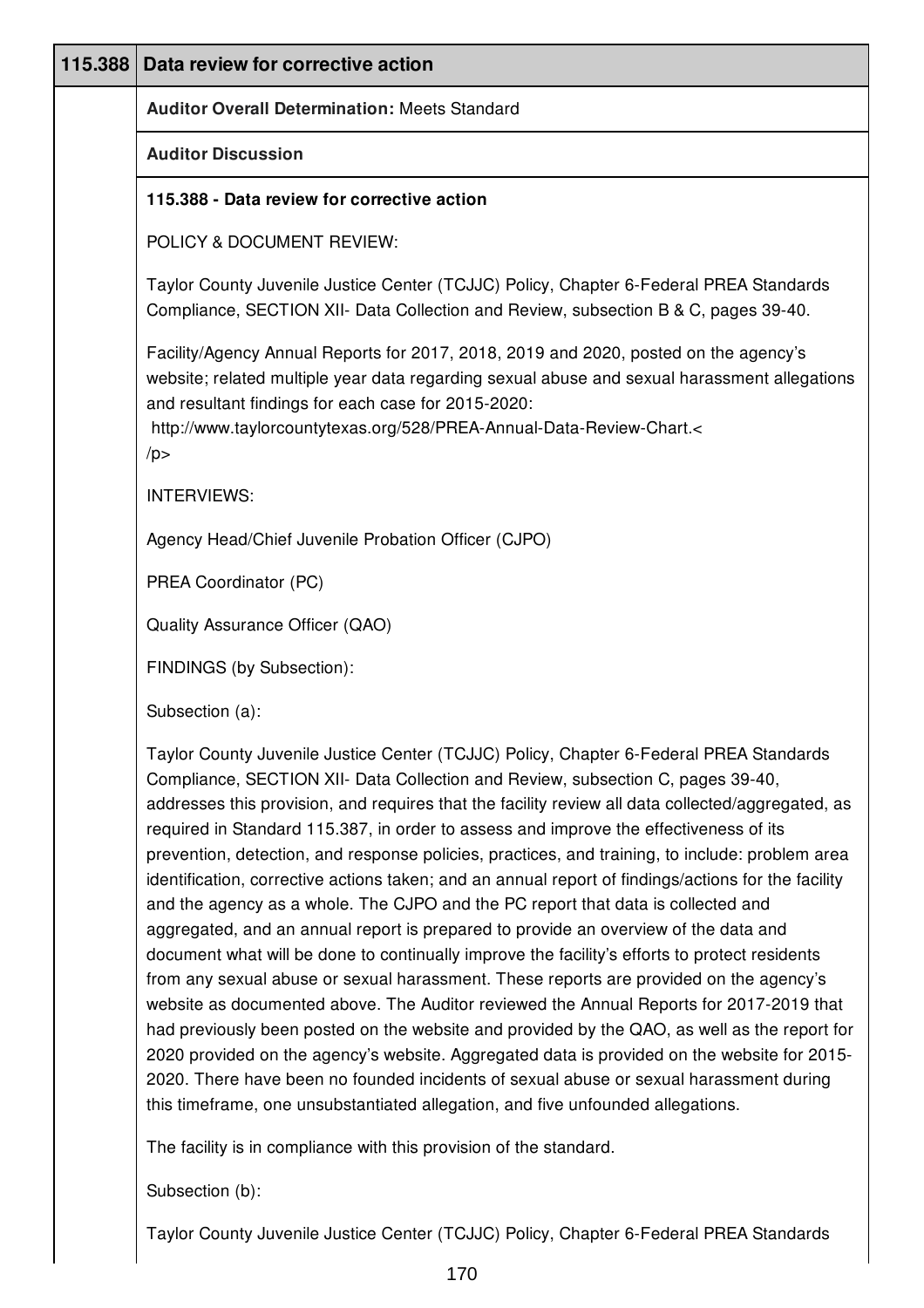Compliance, SECTION XII- Data Collection and Review, subsection C, pages 39-40, addresses this provision, and requires a comparison of current year data and corrective actions with those from prior years, providing as assessment of progress in addressing sexual abuse. Annual reports are completed in January each calendar year, and provide a year-toyear comparison of the aggregated data. The Auditor reviewed the Annual Reports for 2017- 2019 that had previously been posted on the website and provided by the QAO, as well as the report for 2020 provided on the agency's website. Aggregated data is provided on the website for 2015-2020. There have been no founded incidents of sexual abuse or sexual harassment during this timeframe, one unsubstantiated allegation, and five unfounded allegations.

The facility is in compliance with this provision of the standard.

## Subsection (c):

Taylor County Juvenile Justice Center (TCJJC) Policy, Chapter 6-Federal PREA Standards Compliance, SECTION XII- Data Collection and Review, subsection C, pages 39-40, addresses this provision, and requires that the annual report be approved by the Agency Head/CJPO and be made readily available to the public through its website or other means. Annual reports are completed in January each calendar year, and provide a year-to-year comparison of the aggregated data. The Auditor reviewed the Annual Reports for 2017-2019 that had previously been posted on the website and provided by the QAO, as well as the report for 2020 provided on the agency's website. Reports are reviewed and signed by the CJPO and the PC. In addition, interviews with the CJPO and the PC confirmed that data is collected and aggregated, and an annual report is prepared to provide an overview of the data and document what will be done to continually improve the facility's efforts to protect residents from any sexual abuse or sexual harassment.

The facility is in compliance with this provision of the standard.

# Subsection (d):

Taylor County Juvenile Justice Center (TCJJC) Policy, Chapter 6-Federal PREA Standards Compliance, SECTION XII- Data Collection and Review, subsection C, pages 39-40, addresses this provision, and provides that the facility may redact specific material from the reports if such would present a clear and specific threat to the safety and security of a facility, but must indicate the nature of the material redacted. The Auditor reviewed the Annual Reports for 2017-2019 that had previously been posted on the website and provided by the QAO, as well as the report for 2020 provided on the agency's website. Reports are reviewed and signed by the CJPO and the PC. In addition, interview with the PC confirms that there has been no redaction of data deemed a threat to the safety or security of the facility.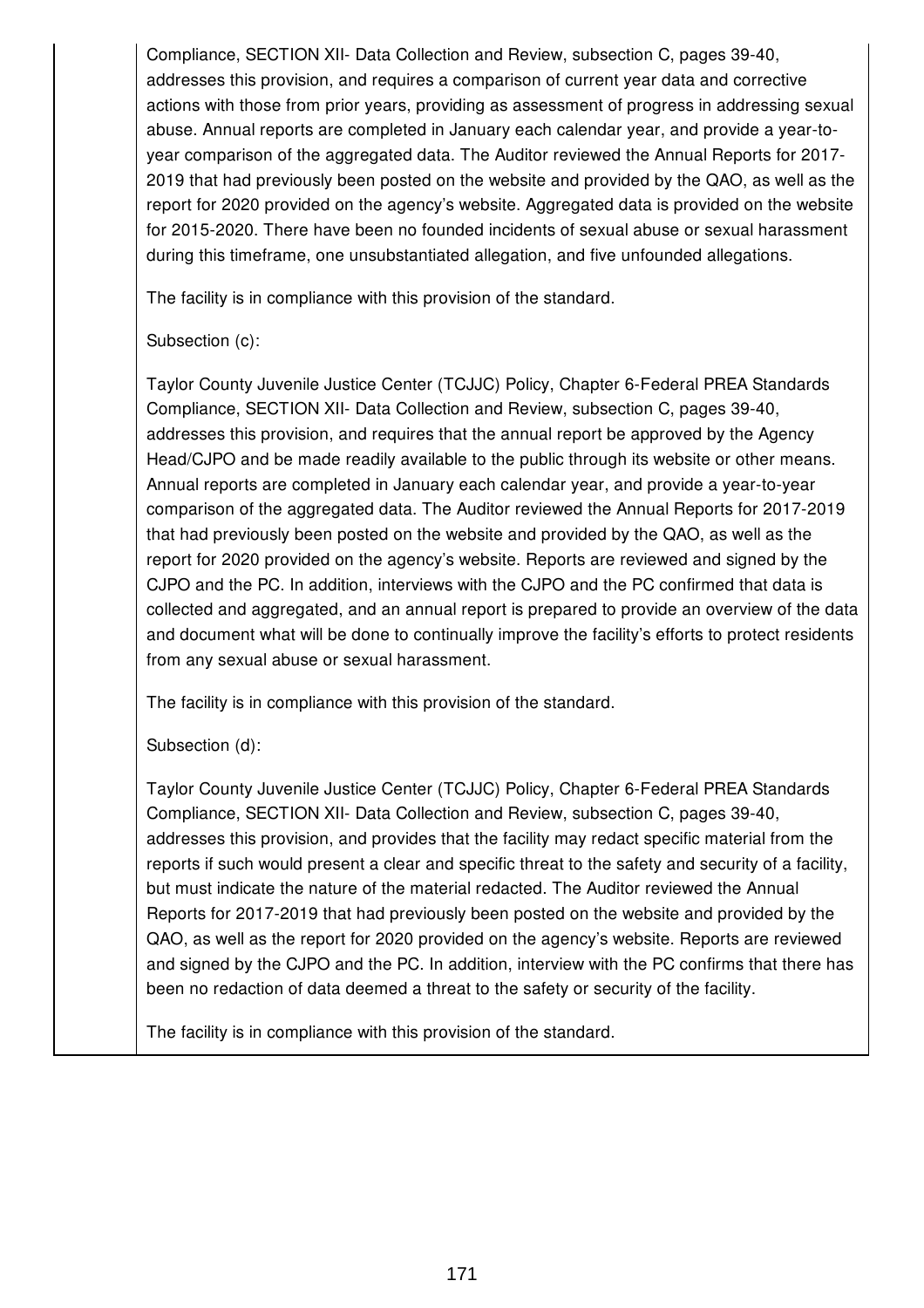| 115.389 | Data storage, publication, and destruction                                                                                                                                                                                                                                                                                                                                                                                                                                                                                                                                                                                                                                                                                                                                                                                                                        |
|---------|-------------------------------------------------------------------------------------------------------------------------------------------------------------------------------------------------------------------------------------------------------------------------------------------------------------------------------------------------------------------------------------------------------------------------------------------------------------------------------------------------------------------------------------------------------------------------------------------------------------------------------------------------------------------------------------------------------------------------------------------------------------------------------------------------------------------------------------------------------------------|
|         | <b>Auditor Overall Determination: Meets Standard</b>                                                                                                                                                                                                                                                                                                                                                                                                                                                                                                                                                                                                                                                                                                                                                                                                              |
|         | <b>Auditor Discussion</b>                                                                                                                                                                                                                                                                                                                                                                                                                                                                                                                                                                                                                                                                                                                                                                                                                                         |
|         | 115.389 Data storage, publication, and destruction                                                                                                                                                                                                                                                                                                                                                                                                                                                                                                                                                                                                                                                                                                                                                                                                                |
|         | POLICY & DOCUMENT REVIEW:                                                                                                                                                                                                                                                                                                                                                                                                                                                                                                                                                                                                                                                                                                                                                                                                                                         |
|         | Taylor County Juvenile Justice Center (TCJJC) Policy, Chapter 6-Federal PREA Standards<br>Compliance, SECTION XII- Data Collection and Review, subsection D, page 40.                                                                                                                                                                                                                                                                                                                                                                                                                                                                                                                                                                                                                                                                                             |
|         | Facility/Agency Annual Reports and Corrective Action Plans for 2017, 2018, 2019, and 2020,<br>posted on the agency's website; related multiple year data regarding sexual abuse and sexual<br>harassment allegations and resultant findings for each case for 2015-2020:<br>http://www.taylorcountytexas.org/528/PREA-Annual-Data-Review-Chart.<<br>/p                                                                                                                                                                                                                                                                                                                                                                                                                                                                                                            |
|         | <b>INTERVIEWS:</b>                                                                                                                                                                                                                                                                                                                                                                                                                                                                                                                                                                                                                                                                                                                                                                                                                                                |
|         | Agency Head/Chief Juvenile Probation Officer (CJPO)                                                                                                                                                                                                                                                                                                                                                                                                                                                                                                                                                                                                                                                                                                                                                                                                               |
|         | PREA Coordinator (PC)                                                                                                                                                                                                                                                                                                                                                                                                                                                                                                                                                                                                                                                                                                                                                                                                                                             |
|         | Quality Assurance Officer (QAO)                                                                                                                                                                                                                                                                                                                                                                                                                                                                                                                                                                                                                                                                                                                                                                                                                                   |
|         | FINDINGS (by Subsection):                                                                                                                                                                                                                                                                                                                                                                                                                                                                                                                                                                                                                                                                                                                                                                                                                                         |
|         | Subsection (a):                                                                                                                                                                                                                                                                                                                                                                                                                                                                                                                                                                                                                                                                                                                                                                                                                                                   |
|         | Taylor County Juvenile Justice Center (TCJJC) Policy, Chapter 6-Federal PREA Standards<br>Compliance, SECTION XII- Data Collection and Review, subsection D, page 40, addresses<br>this provision, and requires that data collected under the requirements of Standard 115.387<br>are securely retained. Interviews with the PC and QAO indicate that all data is securely<br>maintained on all residents, both data stored in traditional "hard-copy files" and electronic files.                                                                                                                                                                                                                                                                                                                                                                                |
|         | The facility is in compliance with this provision of the standard.                                                                                                                                                                                                                                                                                                                                                                                                                                                                                                                                                                                                                                                                                                                                                                                                |
|         | Subsection (b):                                                                                                                                                                                                                                                                                                                                                                                                                                                                                                                                                                                                                                                                                                                                                                                                                                                   |
|         | Taylor County Juvenile Justice Center (TCJJC) Policy, Chapter 6-Federal PREA Standards<br>Compliance, SECTION XII- Data Collection and Review, subsection D, page 40, addresses<br>this provision, requiring that the facility make all aggregated sexual abuse data readily<br>available to the public at least annually through its website. The Auditor reviewed the facility's<br>Annual Reports for 2017-2018-2019-2020 that contained aggregate data on sexual abuse and<br>sexual harassment allegations and findings on the agency's website. The agency makes the<br>immediately preceding year's Annual Report data available on the website (i.e., the calendar<br>year 2020 report is currently posted), and all other reports are maintained and available for<br>review, as requested. Accumulative data is available on the website for 2015-2020. |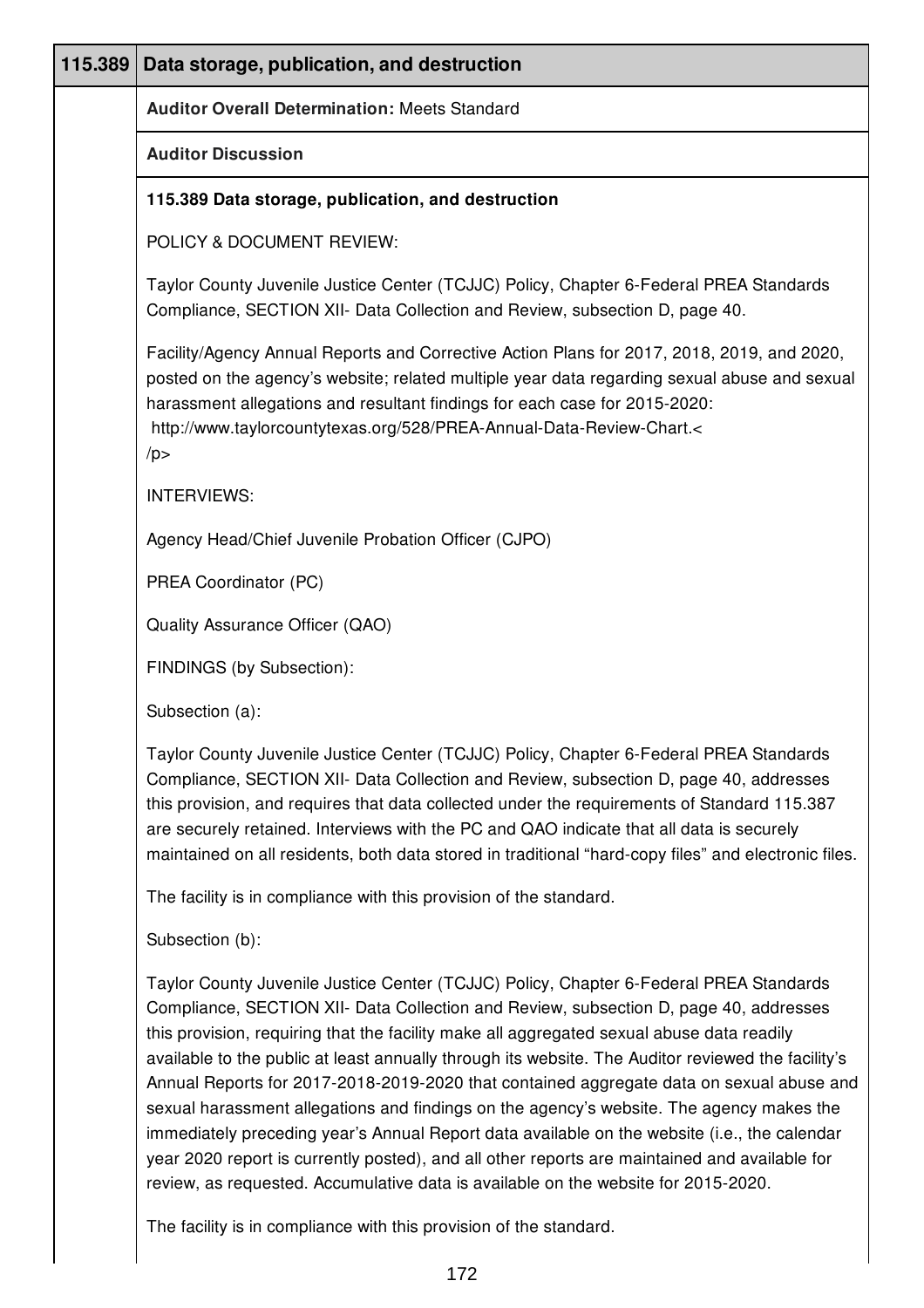Subsection (c):

Taylor County Juvenile Justice Center (TCJJC) Policy, Chapter 6-Federal PREA Standards Compliance, SECTION XII- Data Collection and Review, subsection D, page 40, addresses this provision, requiring that before making any data publicly available, all personable identifiers are removed. The Auditor reviewed the facility's Annual Reports for 2017-2018- 2019-2020, all completed since the last PREA Audit in August 2017, that contained aggregate data on sexual abuse and sexual harassment allegations and findings on the agency's website, and found no personal identifiers within the data.

The facility is in compliance with this provision of the standard.

Subsection (d):

Taylor County Juvenile Justice Center (TCJJC) Policy, Chapter 6-Federal PREA Standards Compliance, SECTION XII- Data Collection and Review, subsection D, page 40, addresses this provision, requiring that the facility maintain sexual abuse data collected under the requirements of Standard 115.387 for at least 10 years after the date of its initial collection unless Federal, State, or local law requires otherwise. The CJPO and PC confirms that data is available for a minimum of 10 years, unless law requires otherwise. The Auditor reviewed data provided for 2015 through 2020.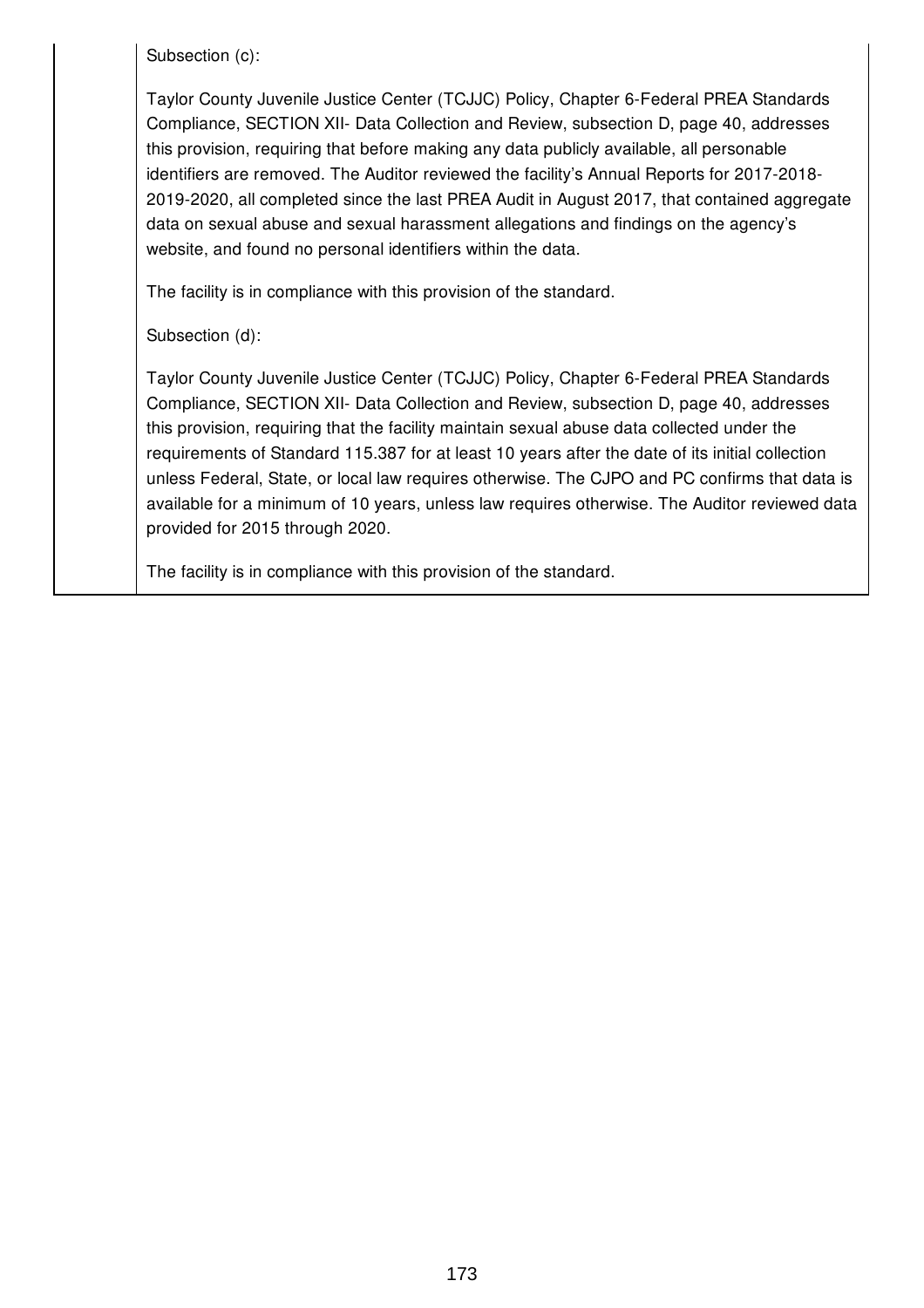| 115.401 | <b>Frequency and scope of audits</b>                                                                                                                                                                                                                                                                                                                                                                                                                               |
|---------|--------------------------------------------------------------------------------------------------------------------------------------------------------------------------------------------------------------------------------------------------------------------------------------------------------------------------------------------------------------------------------------------------------------------------------------------------------------------|
|         | <b>Auditor Overall Determination: Meets Standard</b>                                                                                                                                                                                                                                                                                                                                                                                                               |
|         | <b>Auditor Discussion</b>                                                                                                                                                                                                                                                                                                                                                                                                                                          |
|         | 115.401 Frequency and scope of audits                                                                                                                                                                                                                                                                                                                                                                                                                              |
|         | POLICY & DOCUMENT REVIEW:                                                                                                                                                                                                                                                                                                                                                                                                                                          |
|         | Taylor County Juvenile Justice Center (TCJJC) Policy, Chapter 6-Federal PREA Standards<br>Compliance, SECTION XIV- Auditing and Corrective Action, subsection A, page 40.                                                                                                                                                                                                                                                                                          |
|         | Facility FINAL PREA Audit Report from August 22, 2017, located on the Agency's website at:<br>http://www.taylorcountytexas.org/528/PREA-Annual-Data-Review-Chart.>                                                                                                                                                                                                                                                                                                 |
|         | Audit Notices posted in multiple areas of the facility where residents, families, attorneys, and<br>staff could review.                                                                                                                                                                                                                                                                                                                                            |
|         | FINDINGS (by Subsection):                                                                                                                                                                                                                                                                                                                                                                                                                                          |
|         | Subsection (a):                                                                                                                                                                                                                                                                                                                                                                                                                                                    |
|         | The facility's initial and last PREA audit was completed in August 2017, during the three-year<br>cycle of August 20, 2016 to August 19, 2019, as documented in the FINAL PREA Audit Report,<br>dated August 22, 2017, completed by PREA Auditor Glen E. McKenzie, Jr. M.S.H.P.                                                                                                                                                                                    |
|         | The facility is in compliance with this provision of the standard.                                                                                                                                                                                                                                                                                                                                                                                                 |
|         | Subsection (b):                                                                                                                                                                                                                                                                                                                                                                                                                                                    |
|         | The agency operates only one facility, a juvenile detention center, referred to as a juvenile<br>pre-adjudication facility in the state of Texas. The facility's initial and last PREA audit was<br>completed in August 2017, during the three-year cycle of August 20, 2016 to August 19, 2019,<br>as documented in the FINAL PREA Audit Report, dated August 22, 2017, completed by PREA<br>Auditor Glen E. McKenzie, Jr. M.S.H.P.                               |
|         | This current audit report is being completed in the second year of the three-year cycle of<br>August 20, 2019 to August 19, 2022.                                                                                                                                                                                                                                                                                                                                  |
|         | The facility is in compliance with this provision of the standard.                                                                                                                                                                                                                                                                                                                                                                                                 |
|         | Subsection (h):                                                                                                                                                                                                                                                                                                                                                                                                                                                    |
|         | The facility provided the Auditor full access to the entire facility during the on-site phase of the<br>audit, May 4-7, 2021. A site review was conducted on the first day of the audit, and the Auditor<br>was allowed to view all areas of the facility without hesitation, including all closets, access<br>doors, shower facilities, individual resident rooms, the control center, the kitchen and cafeteria,<br>the intake area, and multiple program areas. |
|         | The facility is in compliance with this provision of the standard.                                                                                                                                                                                                                                                                                                                                                                                                 |

Subsection (i):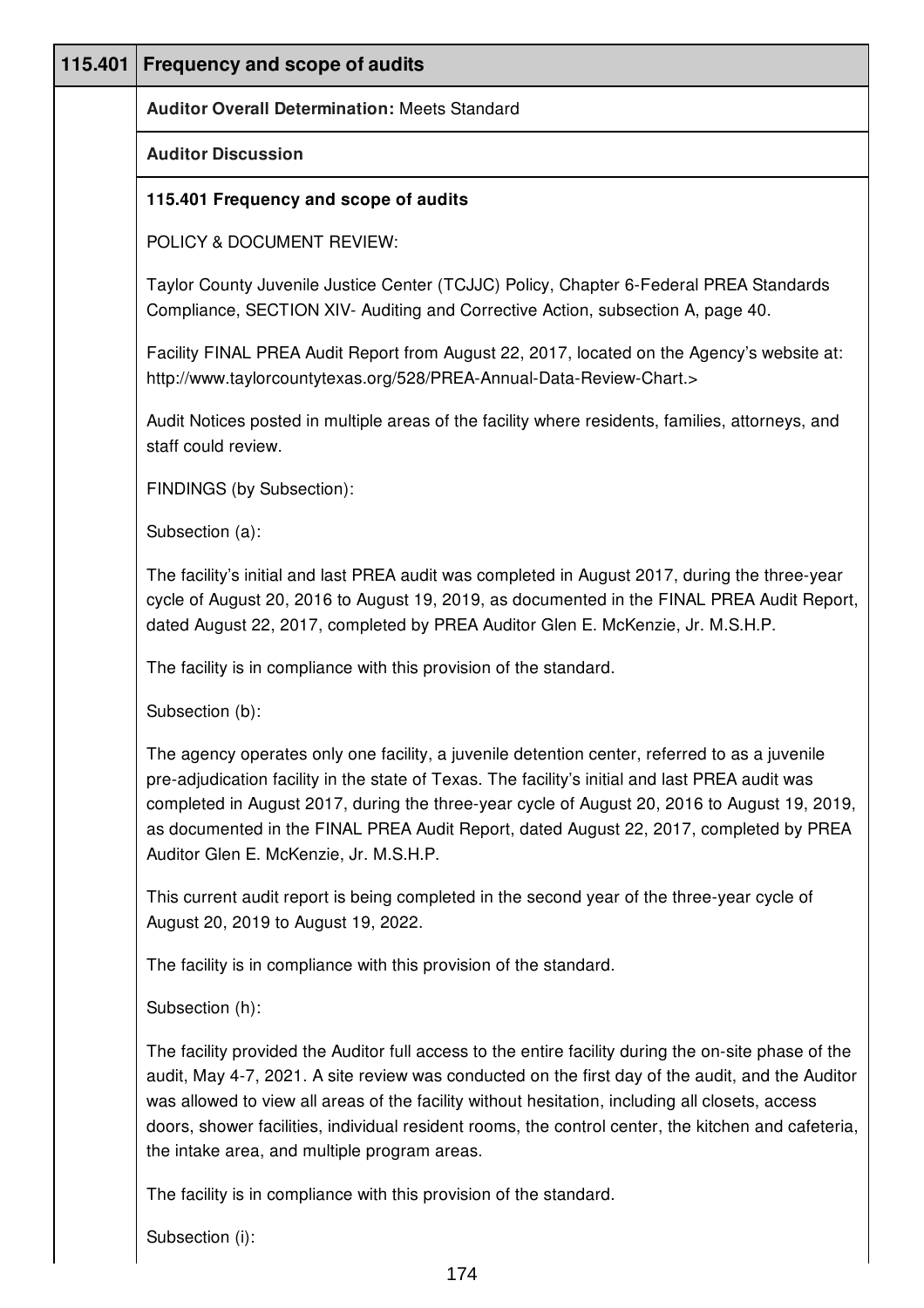The Auditor was able to collect all relevant data, reports, files, and records that are needed and required to complete a thorough PREA audit. Staff provided much of this information when they completed their requirements within the On-Line Audit System. As needed, additional documentation was provided during the pre-onsite phase, the onsite phase, and post-onsite phase of the audit as the Auditor reviewed documentation and identified additional needs. Appropriate personnel and resident files and other documents and records were provided during the onsite phase of the audit. Overall, there was no hesitancy or resistance to provide the Auditor with all requested documents and files.

The facility is in compliance with this provision of the standard.

Subsection (m):

The Auditor was allowed to conduct private interviews with residents, and was provided sufficient and comfortable space to conduct the interviews. Staff were very cooperative with moving residents to and from the interview room without any significant delays.

The facility is in compliance with this provision of the standard.

Subsection (n):

The residents were permitted to send confidential information or correspondence to the Auditor in the same manner as if they were communicating with legal counsel. This was confirmed by the PREA Coordinator, as well as in interviews with the randomly selected residents and targeted residents, as well as with random staff. The Auditor received emails from the PREA Coordinator with pictures indicating where and when the Audit Notices were posted, eight weeks prior to the on-site audit. Notices were posted in multiple locations throughout the facility, and wherever residents are involved in activities, including the intake area, the housing unit, the academic classroom, and the cafeteria. In addition, the Auditor viewed the Notices in the same locations as presented in the emailed pictures during the preonsite phase of the audit. As of the completion of this audit report, the Auditor has not received any confidential information or correspondence from residents or staff since the Notices were posted. The Facility Administrator agreed to keep the notices posted until completion of the final report.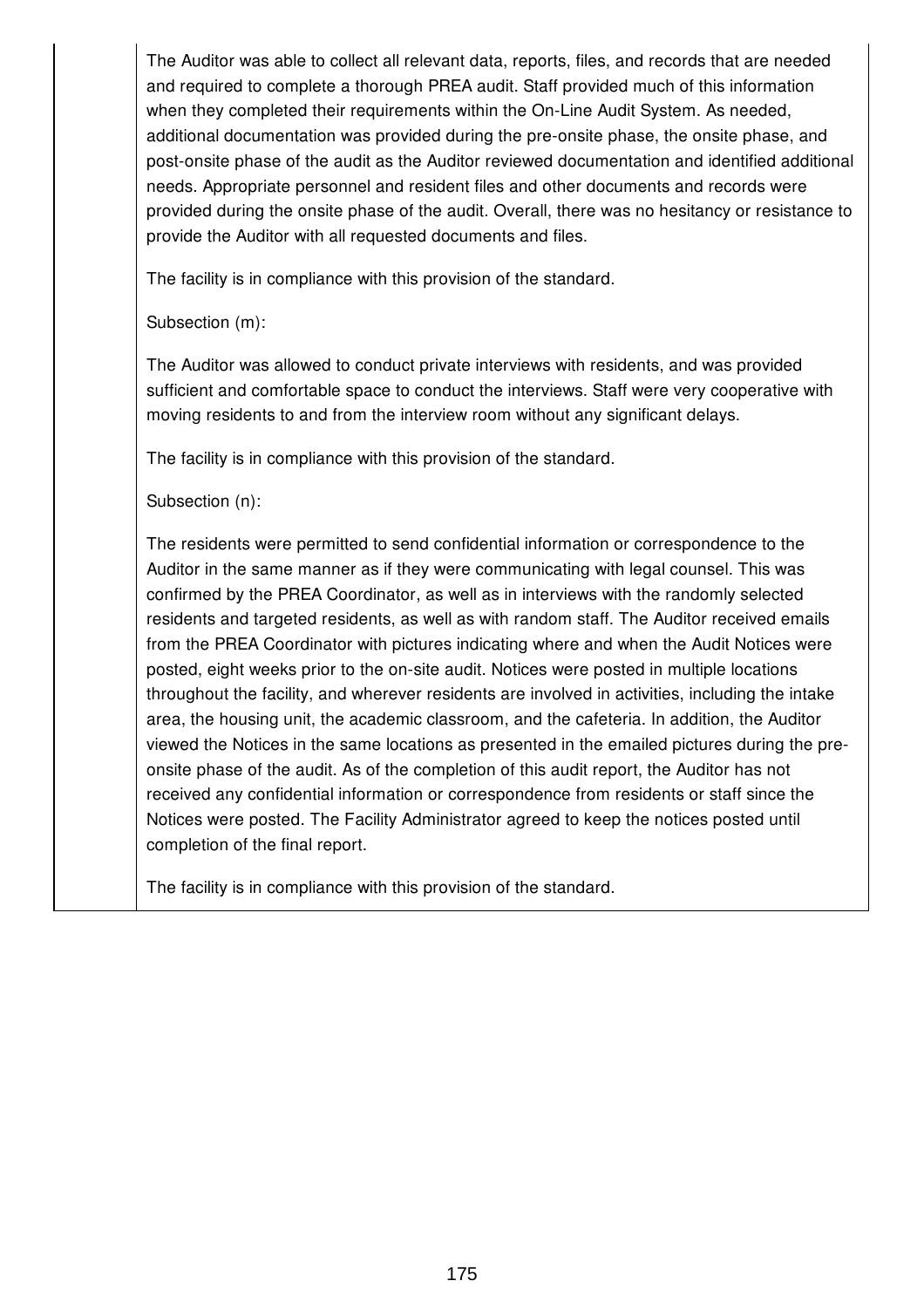| 115.403 Audit contents and findings                                                                                                                                                                                                                                                                                                                                                                                                                                                                                                                                                                                                                                                                                                                                                          |
|----------------------------------------------------------------------------------------------------------------------------------------------------------------------------------------------------------------------------------------------------------------------------------------------------------------------------------------------------------------------------------------------------------------------------------------------------------------------------------------------------------------------------------------------------------------------------------------------------------------------------------------------------------------------------------------------------------------------------------------------------------------------------------------------|
| <b>Auditor Overall Determination: Meets Standard</b>                                                                                                                                                                                                                                                                                                                                                                                                                                                                                                                                                                                                                                                                                                                                         |
| <b>Auditor Discussion</b>                                                                                                                                                                                                                                                                                                                                                                                                                                                                                                                                                                                                                                                                                                                                                                    |
| 115.403 Audit contents and findings                                                                                                                                                                                                                                                                                                                                                                                                                                                                                                                                                                                                                                                                                                                                                          |
| POLICY & DOCUMENT REVIEW:                                                                                                                                                                                                                                                                                                                                                                                                                                                                                                                                                                                                                                                                                                                                                                    |
| Taylor County Juvenile Justice Center (TCJJC) Policy, Chapter 6-Federal PREA Standards<br>Compliance, SECTION XIV- Auditing and Corrective Action, subsection C, page 42.                                                                                                                                                                                                                                                                                                                                                                                                                                                                                                                                                                                                                    |
| Facility FINAL PREA Audit Report from August 22, 2017, located on the Agency's website at:<br>http://www.taylorcountytexas.org/528/PREA-Annual-Data-Review-Chart.>                                                                                                                                                                                                                                                                                                                                                                                                                                                                                                                                                                                                                           |
| Subsection (f):                                                                                                                                                                                                                                                                                                                                                                                                                                                                                                                                                                                                                                                                                                                                                                              |
| The Auditor examined the agency's website on multiple occasions and located the FINAL<br>PREA Audit Report that was completed on August 22, 2017. The facility met all standards.<br>This report was completed during the previous three-year cycle of August 20, 2016, to August<br>19, 2019. Annual facility reports were readily available for public view, including multiple year<br>data regarding sexual abuse and sexual harassment allegations and resultant findings for<br>each case, from 2015 to 2020. This current PREA audit is completed within the current three-<br>year cycle of August 20, 2019 to August 19, 2022. The Auditor has reminded the<br>agency/facility leadership to post this current PREA audit on the website after having the<br>opportunity to review. |
| It is noted that the facility will be required to complete its next PREA audit during the next<br>three-year cycle of August 20, 2022 to August 19, 2025.                                                                                                                                                                                                                                                                                                                                                                                                                                                                                                                                                                                                                                    |
| The facility is in compliance with this provision of the standard.                                                                                                                                                                                                                                                                                                                                                                                                                                                                                                                                                                                                                                                                                                                           |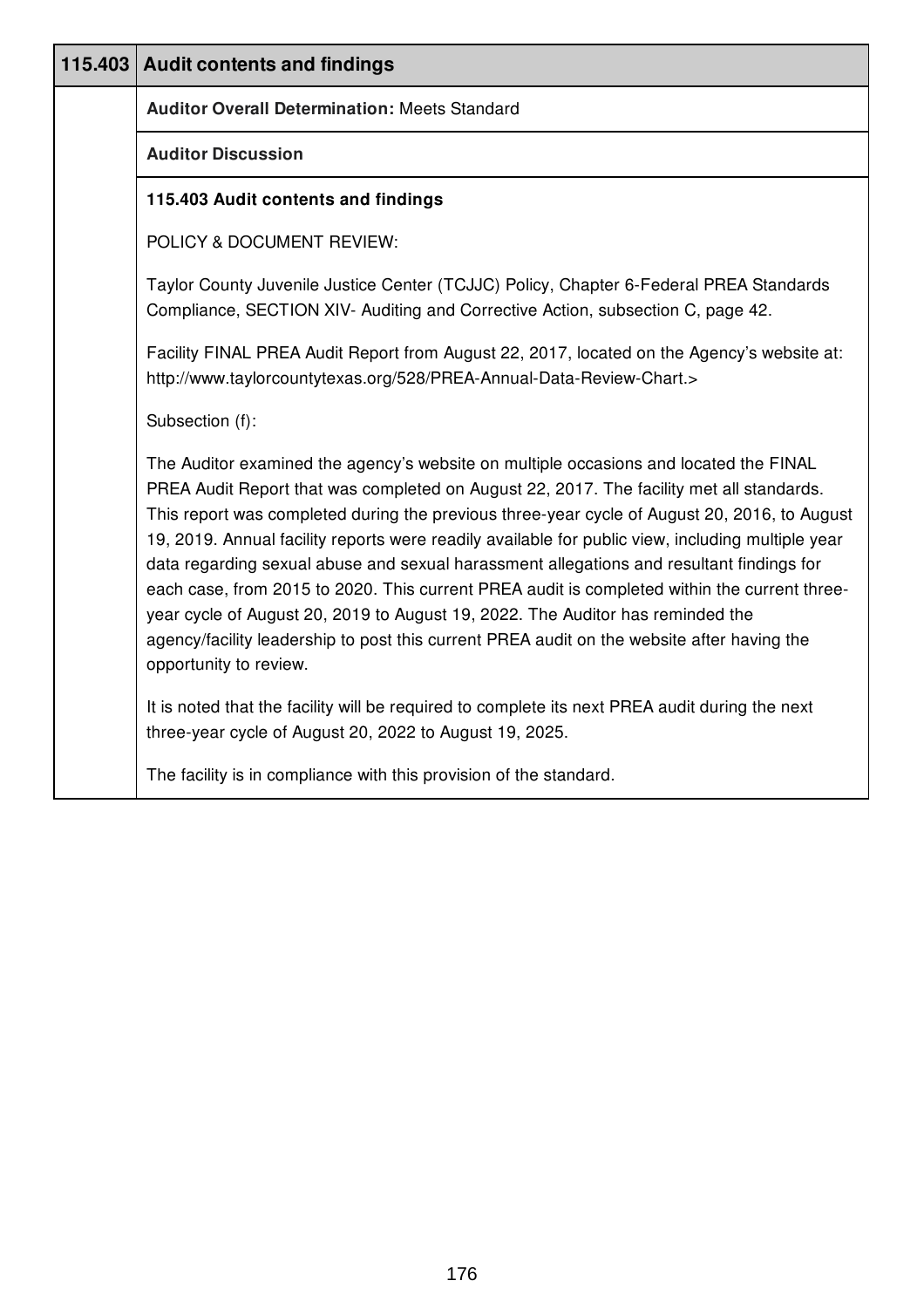| <b>Appendix: Provision Findings</b> |                                                                                                                                                                                                                                                                                                                                                                                                                                                                       |     |  |
|-------------------------------------|-----------------------------------------------------------------------------------------------------------------------------------------------------------------------------------------------------------------------------------------------------------------------------------------------------------------------------------------------------------------------------------------------------------------------------------------------------------------------|-----|--|
| 115.311(a)                          | Zero tolerance of sexual abuse and sexual harassment; PREA coordinator                                                                                                                                                                                                                                                                                                                                                                                                |     |  |
|                                     | Does the agency have a written policy mandating zero tolerance toward<br>all forms of sexual abuse and sexual harassment?                                                                                                                                                                                                                                                                                                                                             | yes |  |
|                                     | Does the written policy outline the agency's approach to preventing,<br>detecting, and responding to sexual abuse and sexual harassment?                                                                                                                                                                                                                                                                                                                              | yes |  |
| 115.311 $(b)$                       | Zero tolerance of sexual abuse and sexual harassment; PREA coordinator                                                                                                                                                                                                                                                                                                                                                                                                |     |  |
|                                     | Has the agency employed or designated an agency-wide PREA<br>Coordinator?                                                                                                                                                                                                                                                                                                                                                                                             | yes |  |
|                                     | Is the PREA Coordinator position in the upper-level of the agency<br>hierarchy?                                                                                                                                                                                                                                                                                                                                                                                       | yes |  |
|                                     | Does the PREA Coordinator have sufficient time and authority to<br>develop, implement, and oversee agency efforts to comply with the<br>PREA standards in all of its facilities?                                                                                                                                                                                                                                                                                      | yes |  |
| 115.311 $(c)$                       | Zero tolerance of sexual abuse and sexual harassment; PREA coordinator                                                                                                                                                                                                                                                                                                                                                                                                |     |  |
|                                     | If this agency operates more than one facility, has each facility<br>designated a PREA compliance manager? (N/A if agency operates only<br>one facility.)                                                                                                                                                                                                                                                                                                             | na  |  |
|                                     | Does the PREA compliance manager have sufficient time and authority<br>to coordinate the facility's efforts to comply with the PREA standards?<br>(N/A if agency operates only one facility.)                                                                                                                                                                                                                                                                         | na  |  |
| 115.312 $(a)$                       | Contracting with other entities for the confinement of residents                                                                                                                                                                                                                                                                                                                                                                                                      |     |  |
|                                     | If this agency is public and it contracts for the confinement of its<br>residents with private agencies or other entities including other<br>government agencies, has the agency included the entity's obligation to<br>adopt and comply with the PREA standards in any new contract or<br>contract renewal signed on or after August 20, 2012? (N/A if the agency<br>does not contract with private agencies or other entities for the<br>confinement of residents.) | yes |  |
| 115.312(b)                          | Contracting with other entities for the confinement of residents                                                                                                                                                                                                                                                                                                                                                                                                      |     |  |
|                                     | Does any new contract or contract renewal signed on or after August 20,<br>2012 provide for agency contract monitoring to ensure that the<br>contractor is complying with the PREA standards? (N/A if the agency<br>does not contract with private agencies or other entities for the<br>confinement of residents OR the response to 115.312(a)-1 is "NO".)                                                                                                           | yes |  |
| 115.313(a)                          | <b>Supervision and monitoring</b>                                                                                                                                                                                                                                                                                                                                                                                                                                     |     |  |
|                                     |                                                                                                                                                                                                                                                                                                                                                                                                                                                                       |     |  |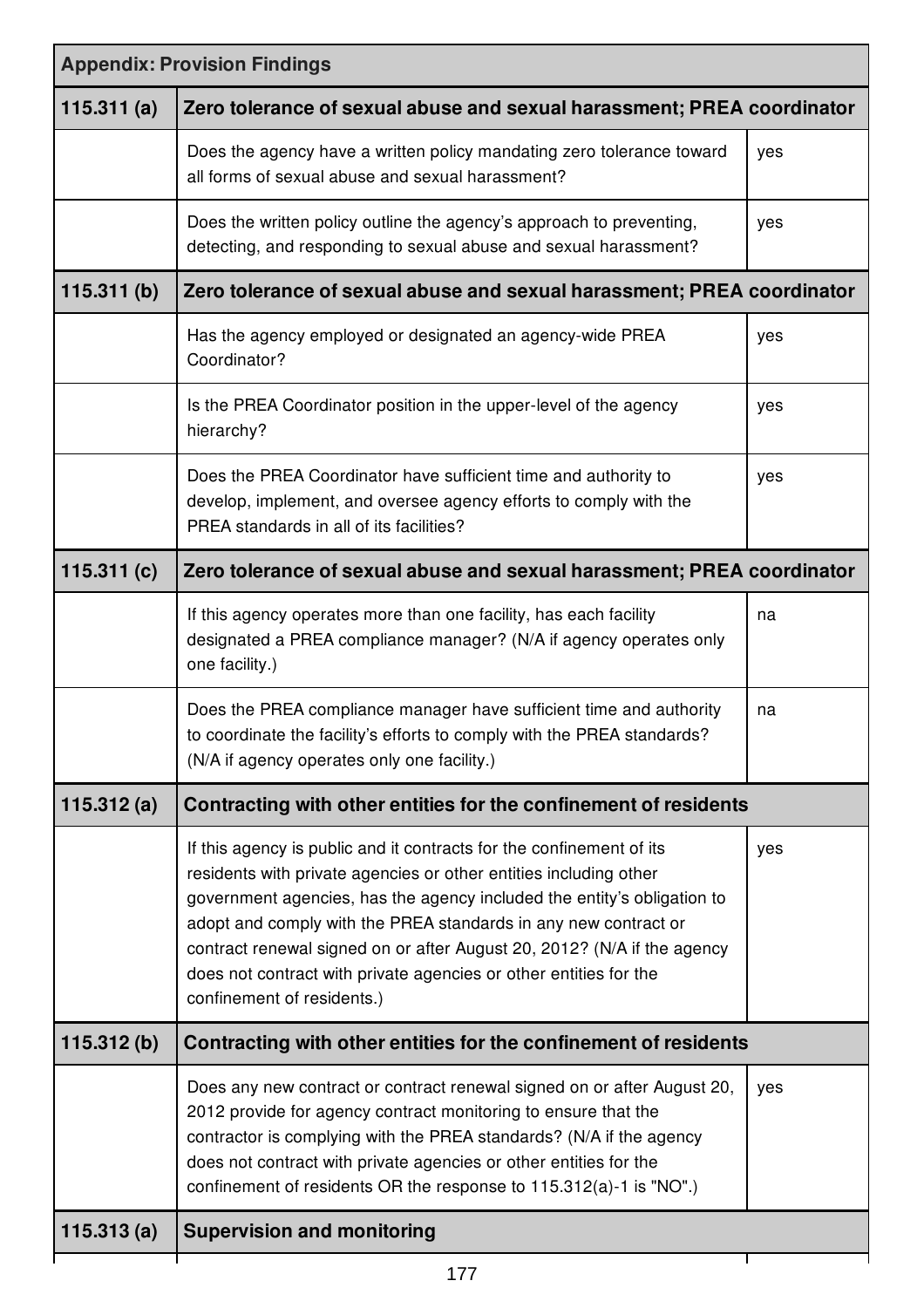| Does the agency ensure that each facility has developed a staffing plan<br>that provides for adequate levels of staffing and, where applicable, video<br>monitoring, to protect residents against sexual abuse?                                                                                                                          | yes |
|------------------------------------------------------------------------------------------------------------------------------------------------------------------------------------------------------------------------------------------------------------------------------------------------------------------------------------------|-----|
| Does the agency ensure that each facility has implemented a staffing<br>plan that provides for adequate levels of staffing and, where applicable,<br>video monitoring, to protect residents against sexual abuse?                                                                                                                        | yes |
| Does the agency ensure that each facility has documented a staffing<br>plan that provides for adequate levels of staffing and, where applicable,<br>video monitoring, to protect residents against sexual abuse?                                                                                                                         | yes |
| Does the agency ensure that each facility's staffing plan takes into<br>consideration the 11 criteria below in calculating adequate staffing levels<br>and determining the need for video monitoring: The prevalence of<br>substantiated and unsubstantiated incidents of sexual abuse?                                                  | yes |
| Does the agency ensure that each facility's staffing plan takes into<br>consideration the 11 criteria below in calculating adequate staffing levels<br>and determining the need for video monitoring: Generally accepted<br>juvenile detention and correctional/secure residential practices?                                            | yes |
| Does the agency ensure that each facility's staffing plan takes into<br>consideration the 11 criteria below in calculating adequate staffing levels<br>and determining the need for video monitoring: Any judicial findings of<br>inadequacy?                                                                                            | yes |
| Does the agency ensure that each facility's staffing plan takes into<br>consideration the 11 criteria below in calculating adequate staffing levels<br>and determining the need for video monitoring: Any findings of<br>inadequacy from Federal investigative agencies?                                                                 | yes |
| Does the agency ensure that each facility's staffing plan takes into<br>consideration the 11 criteria below in calculating adequate staffing levels<br>and determining the need for video monitoring: Any findings of<br>inadequacy from internal or external oversight bodies?                                                          | yes |
| Does the agency ensure that each facility's staffing plan takes into<br>consideration the 11 criteria below in calculating adequate staffing levels<br>and determining the need for video monitoring: All components of the<br>facility's physical plant (including "blind-spots" or areas where staff or<br>residents may be isolated)? | yes |
| Does the agency ensure that each facility's staffing plan takes into<br>consideration the 11 criteria below in calculating adequate staffing levels<br>and determining the need for video monitoring: The composition of the<br>resident population?                                                                                     | yes |
| Does the agency ensure that each facility's staffing plan takes into<br>consideration the 11 criteria below in calculating adequate staffing levels                                                                                                                                                                                      | yes |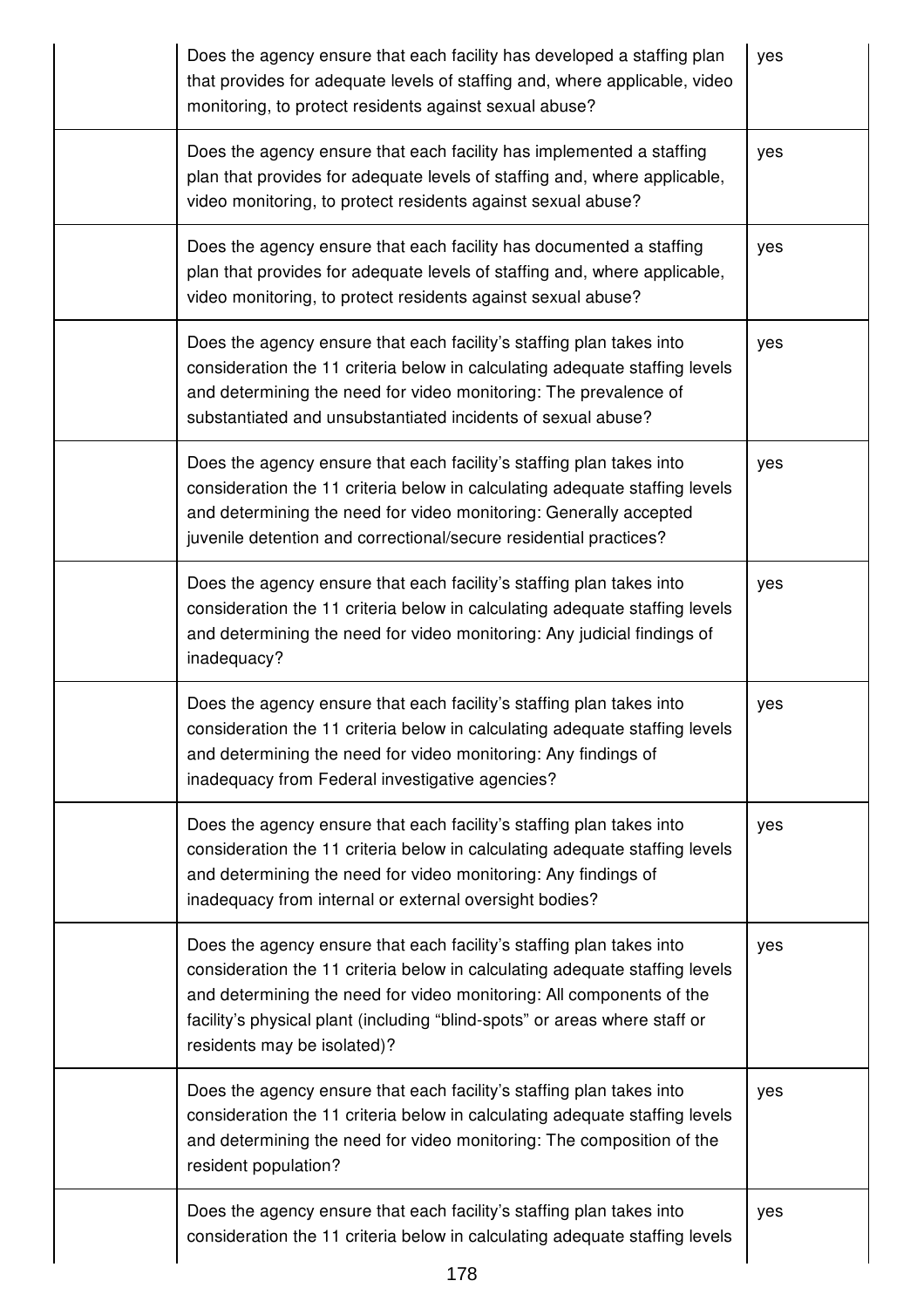|            | and determining the need for video monitoring: The number and<br>placement of supervisory staff?                                                                                                                                                                        |     |
|------------|-------------------------------------------------------------------------------------------------------------------------------------------------------------------------------------------------------------------------------------------------------------------------|-----|
|            | Does the agency ensure that each facility's staffing plan takes into<br>consideration the 11 criteria below in calculating adequate staffing levels<br>and determining the need for video monitoring: Institution programs<br>occurring on a particular shift?          | yes |
|            | Does the agency ensure that each facility's staffing plan takes into<br>consideration the 11 criteria below in calculating adequate staffing levels<br>and determining the need for video monitoring: Any applicable State or<br>local laws, regulations, or standards? | yes |
|            | Does the agency ensure that each facility's staffing plan takes into<br>consideration the 11 criteria below in calculating adequate staffing levels<br>and determining the need for video monitoring: Any other relevant<br>factors?                                    | yes |
| 115.313(b) | <b>Supervision and monitoring</b>                                                                                                                                                                                                                                       |     |
|            | Does the agency comply with the staffing plan except during limited and<br>discrete exigent circumstances?                                                                                                                                                              | yes |
|            |                                                                                                                                                                                                                                                                         |     |
|            | In circumstances where the staffing plan is not complied with, does the<br>facility fully document all deviations from the plan? (N/A if no deviations<br>from staffing plan.)                                                                                          | na  |
| 115.313(c) | <b>Supervision and monitoring</b>                                                                                                                                                                                                                                       |     |
|            | Does the facility maintain staff ratios of a minimum of 1:8 during resident<br>waking hours, except during limited and discrete exigent circumstances?<br>(N/A only until October 1, 2017.)                                                                             | yes |
|            | Does the facility maintain staff ratios of a minimum of 1:16 during<br>resident sleeping hours, except during limited and discrete exigent<br>circumstances? (N/A only until October 1, 2017.)                                                                          | yes |
|            | Does the facility fully document any limited and discrete exigent<br>circumstances during which the facility did not maintain staff ratios? (N/A<br>only until October 1, 2017.)                                                                                        | yes |
|            | Does the facility ensure only security staff are included when calculating<br>these ratios? (N/A only until October 1, 2017.)                                                                                                                                           | yes |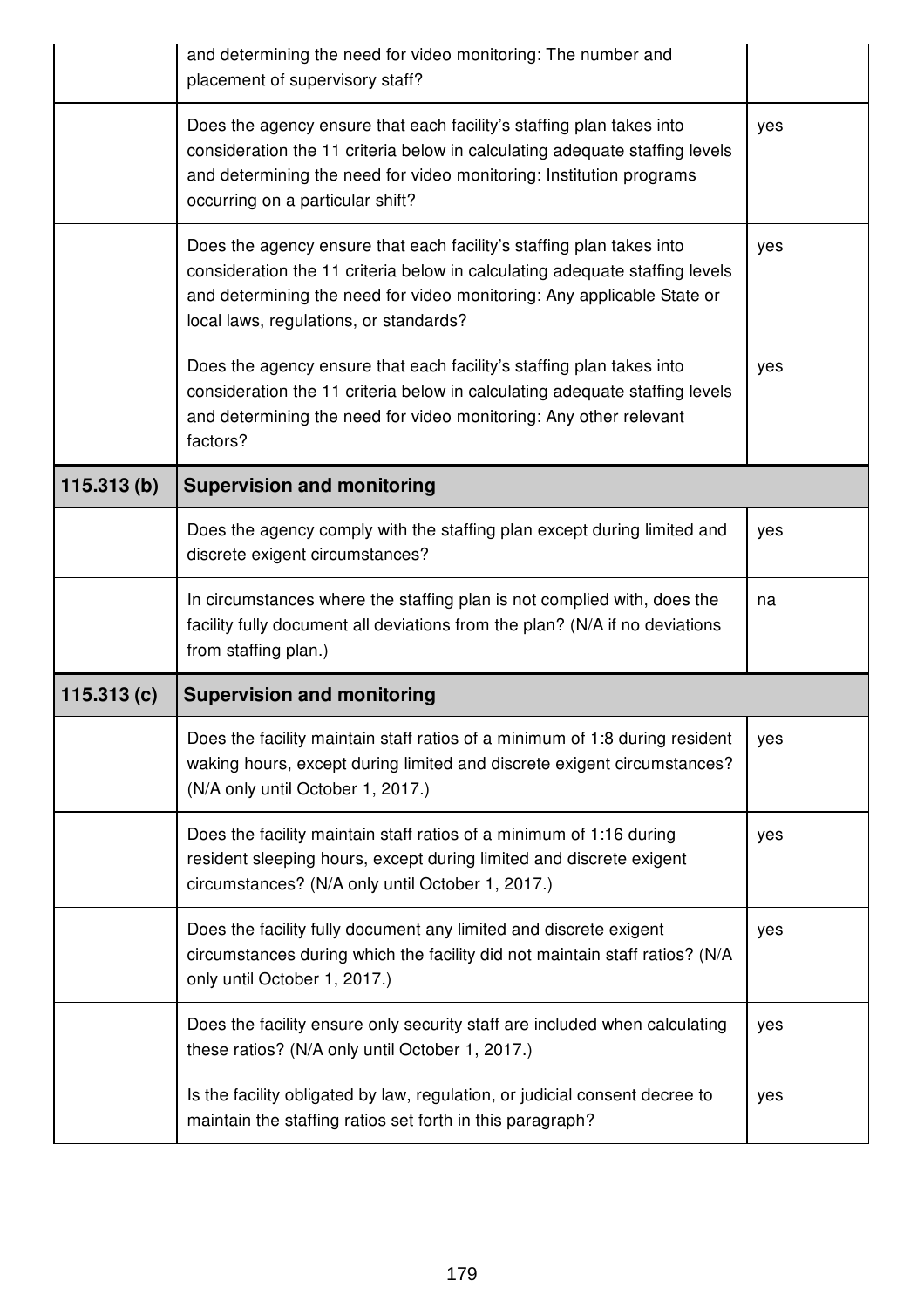| $115.313$ (d) | <b>Supervision and monitoring</b>                                                                                                                                                                                                                                        |     |
|---------------|--------------------------------------------------------------------------------------------------------------------------------------------------------------------------------------------------------------------------------------------------------------------------|-----|
|               | In the past 12 months, has the facility, in consultation with the agency<br>PREA Coordinator, assessed, determined, and documented whether<br>adjustments are needed to: The staffing plan established pursuant to<br>paragraph (a) of this section?                     | yes |
|               | In the past 12 months, has the facility, in consultation with the agency<br>PREA Coordinator, assessed, determined, and documented whether<br>adjustments are needed to: Prevailing staffing patterns?                                                                   | yes |
|               | In the past 12 months, has the facility, in consultation with the agency<br>PREA Coordinator, assessed, determined, and documented whether<br>adjustments are needed to: The facility's deployment of video monitoring<br>systems and other monitoring technologies?     | yes |
|               | In the past 12 months, has the facility, in consultation with the agency<br>PREA Coordinator, assessed, determined, and documented whether<br>adjustments are needed to: The resources the facility has available to<br>commit to ensure adherence to the staffing plan? | yes |
| 115.313(e)    | <b>Supervision and monitoring</b>                                                                                                                                                                                                                                        |     |
|               |                                                                                                                                                                                                                                                                          |     |
|               | Has the facility implemented a policy and practice of having<br>intermediate-level or higher-level supervisors conduct and document<br>unannounced rounds to identify and deter staff sexual abuse and sexual<br>harassment? (N/A for non-secure facilities)             | yes |
|               | Is this policy and practice implemented for night shifts as well as day<br>shifts? (N/A for non-secure facilities)                                                                                                                                                       | yes |
|               | Does the facility have a policy prohibiting staff from alerting other staff<br>members that these supervisory rounds are occurring, unless such<br>announcement is related to the legitimate operational functions of the<br>facility? (N/A for non-secure facilities)   | yes |
| 115.315(a)    | Limits to cross-gender viewing and searches                                                                                                                                                                                                                              |     |
|               | Does the facility always refrain from conducting any cross-gender strip or<br>cross-gender visual body cavity searches, except in exigent<br>circumstances or by medical practitioners?                                                                                  | yes |
| 115.315(b)    | Limits to cross-gender viewing and searches                                                                                                                                                                                                                              |     |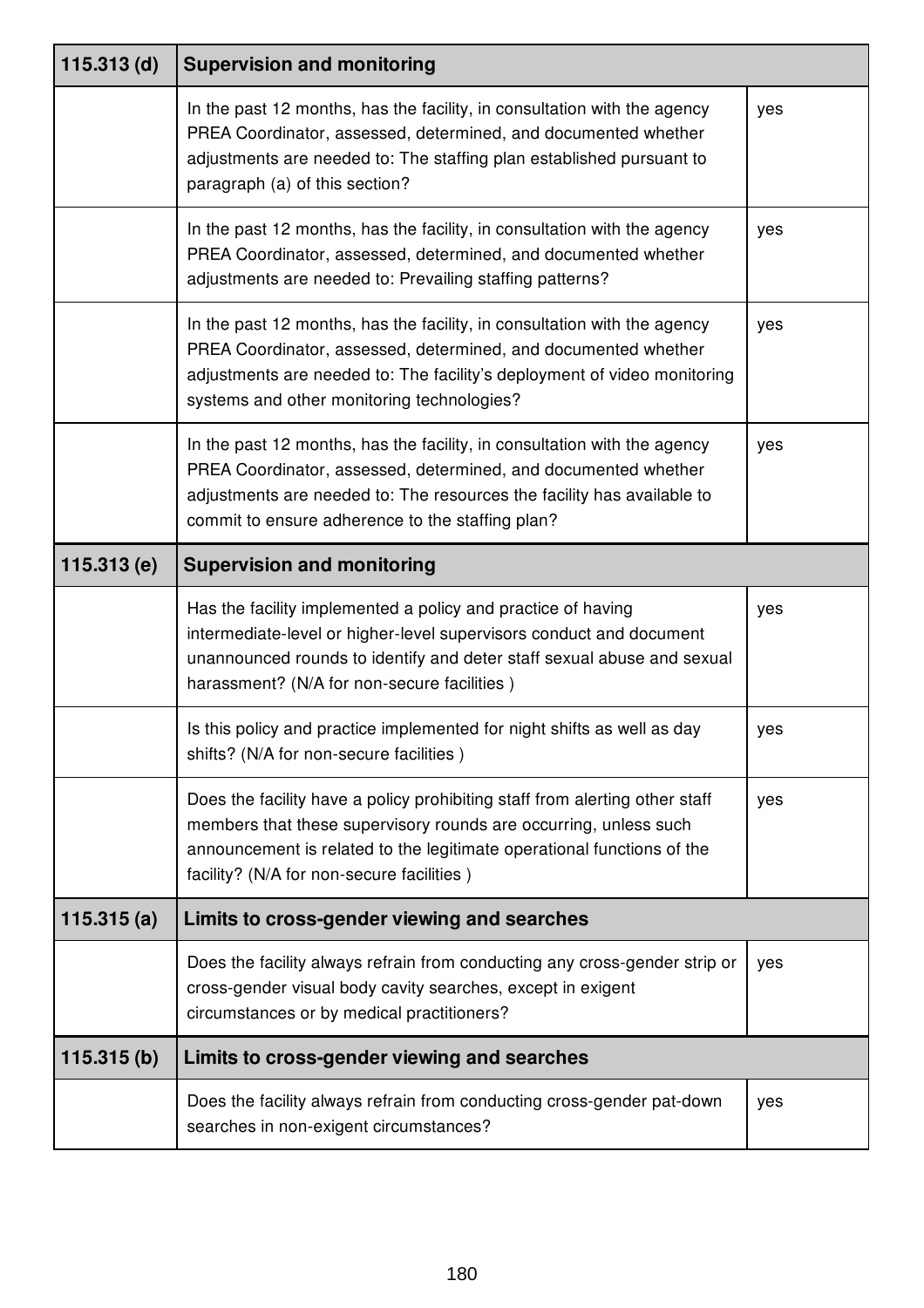| 115.315 $(c)$ | Limits to cross-gender viewing and searches                                                                                                                                                                                                                                                                                                         |     |
|---------------|-----------------------------------------------------------------------------------------------------------------------------------------------------------------------------------------------------------------------------------------------------------------------------------------------------------------------------------------------------|-----|
|               | Does the facility document and justify all cross-gender strip searches<br>and cross-gender visual body cavity searches?                                                                                                                                                                                                                             | yes |
|               | Does the facility document all cross-gender pat-down searches?                                                                                                                                                                                                                                                                                      | yes |
| $115.315$ (d) | Limits to cross-gender viewing and searches                                                                                                                                                                                                                                                                                                         |     |
|               | Does the facility implement policies and procedures that enable<br>residents to shower, perform bodily functions, and change clothing<br>without nonmedical staff of the opposite gender viewing their breasts,<br>buttocks, or genitalia, except in exigent circumstances or when such<br>viewing is incidental to routine cell checks?            | yes |
|               | Does the facility require staff of the opposite gender to announce their<br>presence when entering a resident housing unit?                                                                                                                                                                                                                         | yes |
|               | In facilities (such as group homes) that do not contain discrete housing<br>units, does the facility require staff of the opposite gender to announce<br>their presence when entering an area where residents are likely to be<br>showering, performing bodily functions, or changing clothing? (N/A for<br>facilities with discrete housing units) | na  |
| 115.315(e)    | Limits to cross-gender viewing and searches                                                                                                                                                                                                                                                                                                         |     |
|               | Does the facility always refrain from searching or physically examining<br>transgender or intersex residents for the sole purpose of determining the<br>resident's genital status?                                                                                                                                                                  | yes |
|               | If a resident's genital status is unknown, does the facility determine<br>genital status during conversations with the resident, by reviewing<br>medical records, or, if necessary, by learning that information as part of<br>a broader medical examination conducted in private by a medical<br>practitioner?                                     | yes |
| 115.315(f)    | Limits to cross-gender viewing and searches                                                                                                                                                                                                                                                                                                         |     |
|               | Does the facility/agency train security staff in how to conduct cross-<br>gender pat down searches in a professional and respectful manner, and<br>in the least intrusive manner possible, consistent with security needs?                                                                                                                          | yes |
|               | Does the facility/agency train security staff in how to conduct searches of<br>transgender and intersex residents in a professional and respectful<br>manner, and in the least intrusive manner possible, consistent with<br>security needs?                                                                                                        | yes |
| 115.316(a)    | Residents with disabilities and residents who are limited English proficient                                                                                                                                                                                                                                                                        |     |
|               | Does the agency take appropriate steps to ensure that residents with<br>disabilities have an equal opportunity to participate in or benefit from all                                                                                                                                                                                                | yes |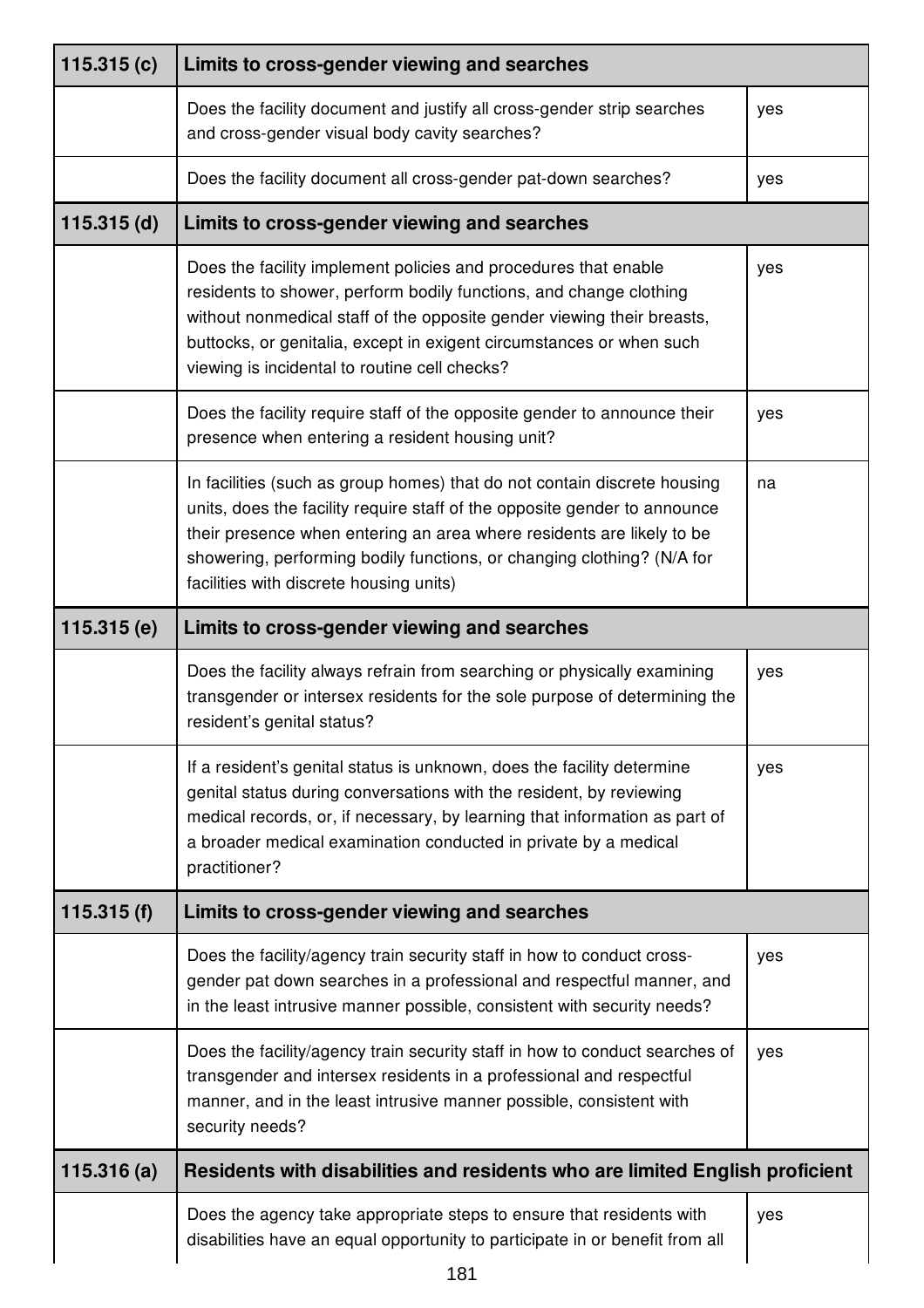| aspects of the agency's efforts to prevent, detect, and respond to sexual<br>abuse and sexual harassment, including: Residents who are deaf or<br>hard of hearing?                                                                                                                                                                                  |     |
|-----------------------------------------------------------------------------------------------------------------------------------------------------------------------------------------------------------------------------------------------------------------------------------------------------------------------------------------------------|-----|
| Does the agency take appropriate steps to ensure that residents with<br>disabilities have an equal opportunity to participate in or benefit from all<br>aspects of the agency's efforts to prevent, detect, and respond to sexual<br>abuse and sexual harassment, including: Residents who are blind or<br>have low vision?                         | yes |
| Does the agency take appropriate steps to ensure that residents with<br>disabilities have an equal opportunity to participate in or benefit from all<br>aspects of the agency's efforts to prevent, detect, and respond to sexual<br>abuse and sexual harassment, including: Residents who have<br>intellectual disabilities?                       | yes |
| Does the agency take appropriate steps to ensure that residents with<br>disabilities have an equal opportunity to participate in or benefit from all<br>aspects of the agency's efforts to prevent, detect, and respond to sexual<br>abuse and sexual harassment, including: Residents who have<br>psychiatric disabilities?                        | yes |
| Does the agency take appropriate steps to ensure that residents with<br>disabilities have an equal opportunity to participate in or benefit from all<br>aspects of the agency's efforts to prevent, detect, and respond to sexual<br>abuse and sexual harassment, including: Residents who have speech<br>disabilities?                             | yes |
| Does the agency take appropriate steps to ensure that residents with<br>disabilities have an equal opportunity to participate in or benefit from all<br>aspects of the agency's efforts to prevent, detect, and respond to sexual<br>abuse and sexual harassment, including: Other? (if "other," please<br>explain in overall determination notes.) | yes |
| Do such steps include, when necessary, ensuring effective<br>communication with residents who are deaf or hard of hearing?                                                                                                                                                                                                                          | yes |
| Do such steps include, when necessary, providing access to interpreters<br>who can interpret effectively, accurately, and impartially, both receptively<br>and expressively, using any necessary specialized vocabulary?                                                                                                                            | yes |
| Does the agency ensure that written materials are provided in formats or<br>through methods that ensure effective communication with residents with<br>disabilities including residents who: Have intellectual disabilities?                                                                                                                        | yes |
| Does the agency ensure that written materials are provided in formats or<br>through methods that ensure effective communication with residents with<br>disabilities including residents who: Have limited reading skills?                                                                                                                           | yes |
| Does the agency ensure that written materials are provided in formats or                                                                                                                                                                                                                                                                            | yes |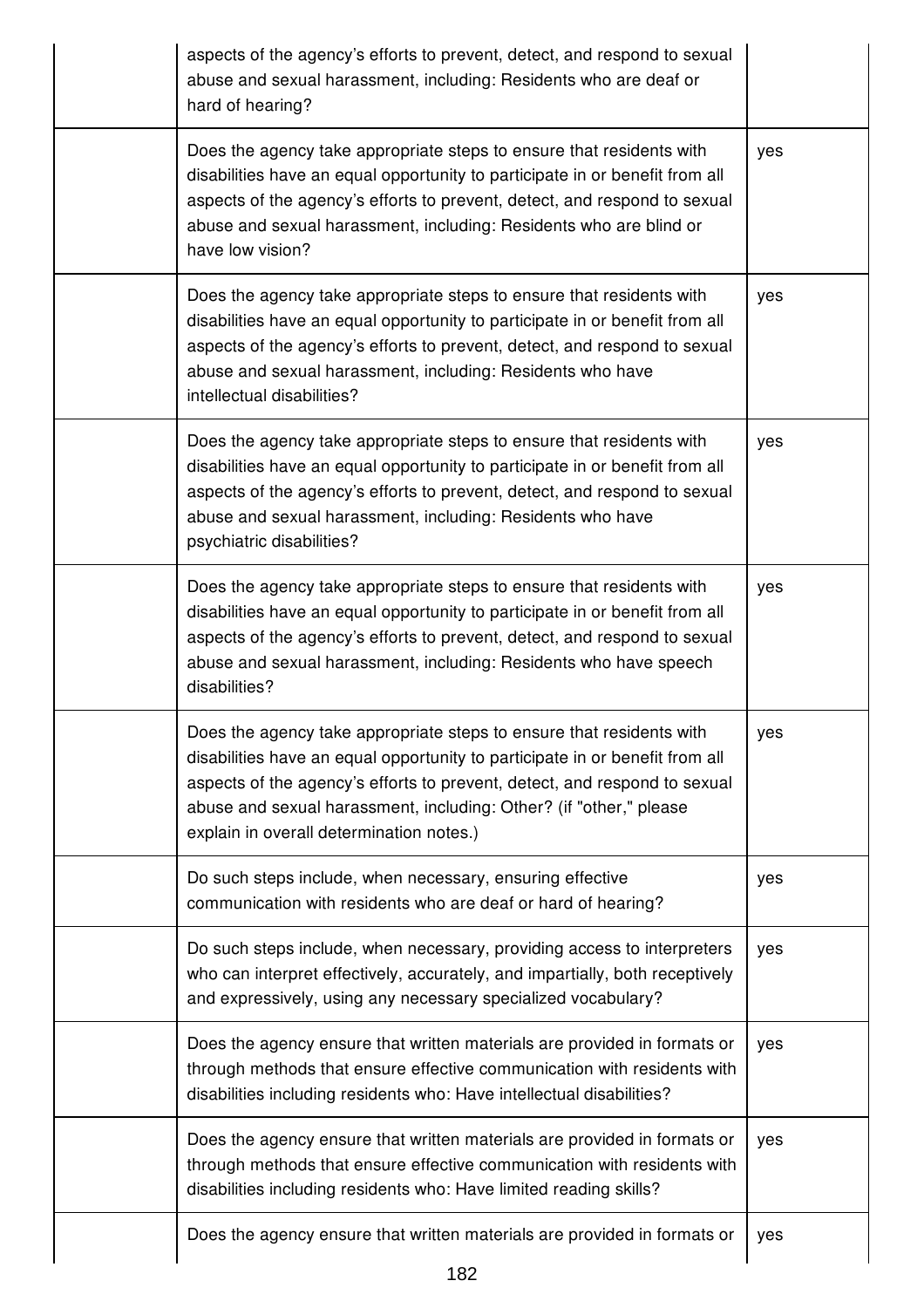|            | through methods that ensure effective communication with residents with<br>disabilities including residents who: Who are blind or have low vision?                                                                                                                                                                                                                                              |     |
|------------|-------------------------------------------------------------------------------------------------------------------------------------------------------------------------------------------------------------------------------------------------------------------------------------------------------------------------------------------------------------------------------------------------|-----|
| 115.316(b) | Residents with disabilities and residents who are limited English proficient                                                                                                                                                                                                                                                                                                                    |     |
|            | Does the agency take reasonable steps to ensure meaningful access to<br>all aspects of the agency's efforts to prevent, detect, and respond to<br>sexual abuse and sexual harassment to residents who are limited<br>English proficient?                                                                                                                                                        | yes |
|            | Do these steps include providing interpreters who can interpret<br>effectively, accurately, and impartially, both receptively and expressively,<br>using any necessary specialized vocabulary?                                                                                                                                                                                                  | yes |
| 115.316(c) | Residents with disabilities and residents who are limited English proficient                                                                                                                                                                                                                                                                                                                    |     |
|            | Does the agency always refrain from relying on resident interpreters,<br>resident readers, or other types of resident assistants except in limited<br>circumstances where an extended delay in obtaining an effective<br>interpreter could compromise the resident's safety, the performance of<br>first-response duties under §115.364, or the investigation of the<br>resident's allegations? | yes |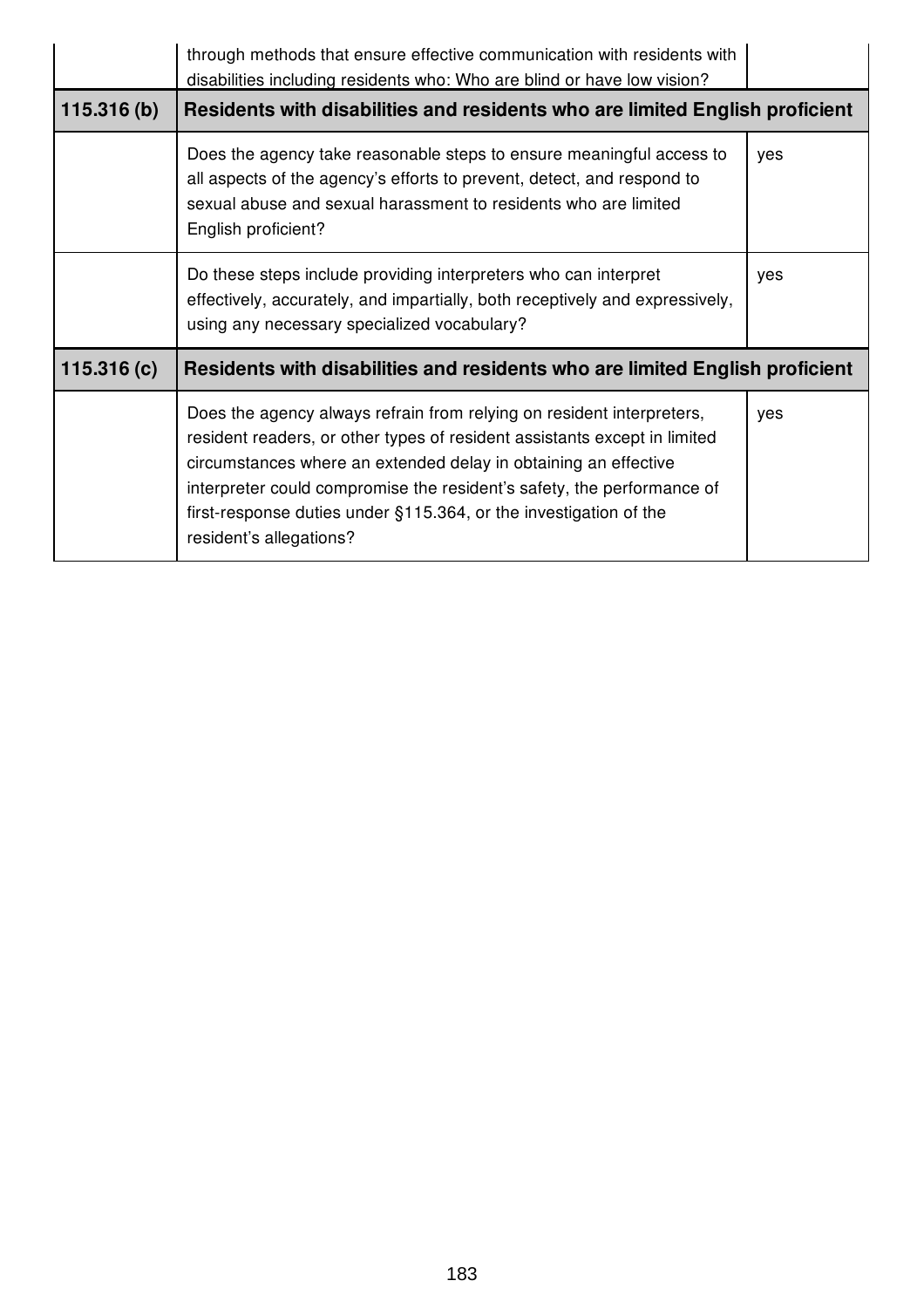| 115.317(a) | <b>Hiring and promotion decisions</b>                                                                                                                                                                                                                                                                                                                            |     |
|------------|------------------------------------------------------------------------------------------------------------------------------------------------------------------------------------------------------------------------------------------------------------------------------------------------------------------------------------------------------------------|-----|
|            | Does the agency prohibit the hiring or promotion of anyone who may<br>have contact with residents who: Has engaged in sexual abuse in a<br>prison, jail, lockup, community confinement facility, juvenile facility, or<br>other institution (as defined in 42 U.S.C. 1997)?                                                                                      | yes |
|            | Does the agency prohibit the hiring or promotion of anyone who may<br>have contact with residents who: Has been convicted of engaging or<br>attempting to engage in sexual activity in the community facilitated by<br>force, overt or implied threats of force, or coercion, or if the victim did not<br>consent or was unable to consent or refuse?            | yes |
|            | Does the agency prohibit the hiring or promotion of anyone who may<br>have contact with residents who: Has been civilly or administratively<br>adjudicated to have engaged in the activity described in the bullet<br>immediately above?                                                                                                                         | yes |
|            | Does the agency prohibit the enlistment of services of any contractor<br>who may have contact with residents who: Has engaged in sexual abuse<br>in a prison, jail, lockup, community confinement facility, juvenile facility,<br>or other institution (as defined in 42 U.S.C. 1997)?                                                                           | yes |
|            | Does the agency prohibit the enlistment of services of any contractor<br>who may have contact with residents who: Has been convicted of<br>engaging or attempting to engage in sexual activity in the community<br>facilitated by force, overt or implied threats of force, or coercion, or if the<br>victim did not consent or was unable to consent or refuse? | yes |
|            | Does the agency prohibit the enlistment of services of any contractor<br>who may have contact with residents who: Has been civilly or<br>administratively adjudicated to have engaged in the activity described in<br>the two bullets immediately above?                                                                                                         | yes |
| 115.317(b) | <b>Hiring and promotion decisions</b>                                                                                                                                                                                                                                                                                                                            |     |
|            | Does the agency consider any incidents of sexual harassment in<br>determining whether to hire or promote anyone, or to enlist the services<br>of any contractor, who may have contact with residents?                                                                                                                                                            | yes |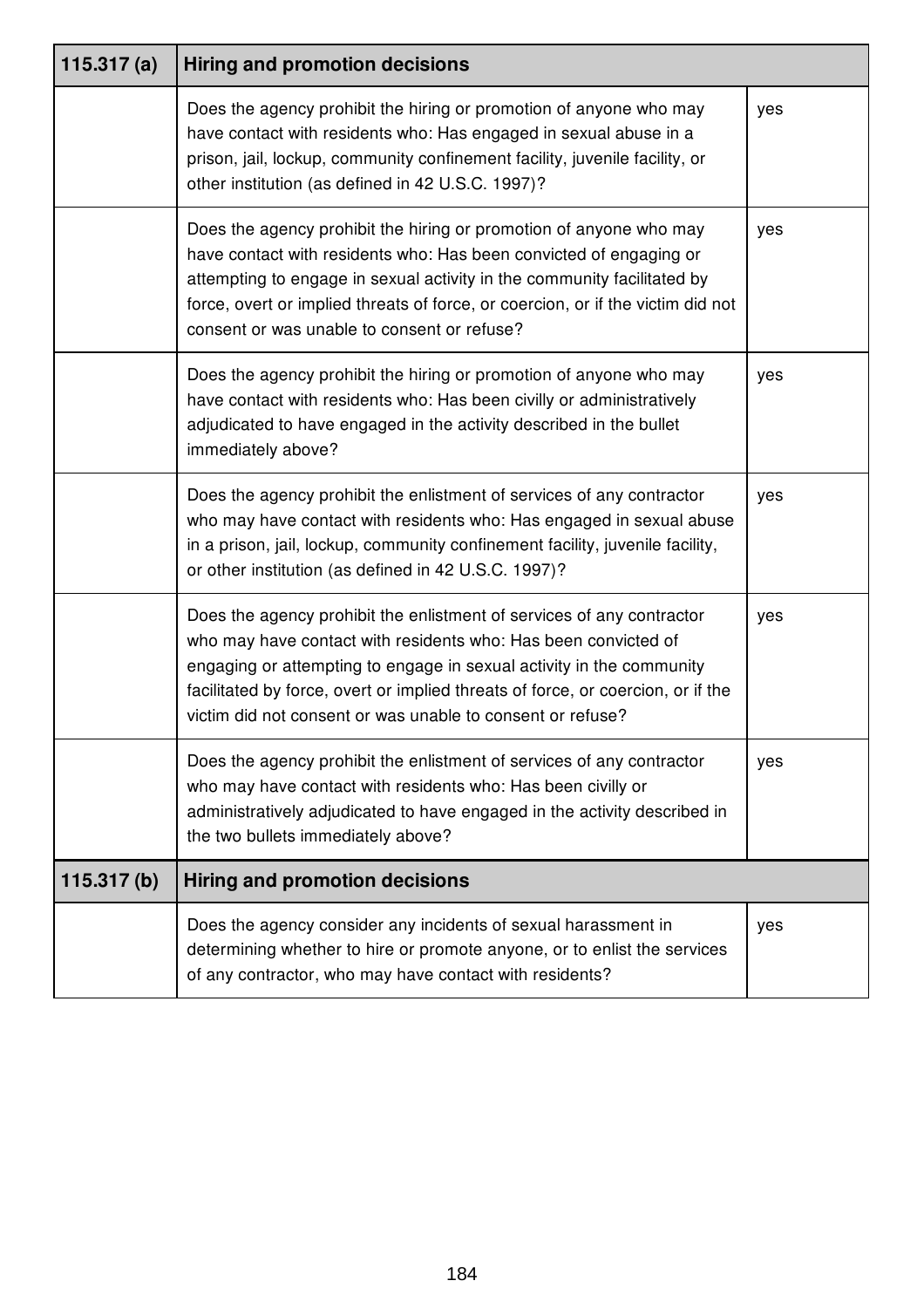| 115.317 $(c)$ | <b>Hiring and promotion decisions</b>                                                                                                                                                                                                                                                                                                                            |     |
|---------------|------------------------------------------------------------------------------------------------------------------------------------------------------------------------------------------------------------------------------------------------------------------------------------------------------------------------------------------------------------------|-----|
|               | Before hiring new employees who may have contact with residents, does<br>the agency: Perform a criminal background records check?                                                                                                                                                                                                                                | yes |
|               | Before hiring new employees who may have contact with residents, does<br>the agency: Consult any child abuse registry maintained by the State or<br>locality in which the employee would work?                                                                                                                                                                   | yes |
|               | Before hiring new employees who may have contact with residents, does<br>the agency: Consistent with Federal, State, and local law, make its best<br>efforts to contact all prior institutional employers for information on<br>substantiated allegations of sexual abuse or any resignation during a<br>pending investigation of an allegation of sexual abuse? | yes |
| $115.317$ (d) | <b>Hiring and promotion decisions</b>                                                                                                                                                                                                                                                                                                                            |     |
|               | Does the agency perform a criminal background records check before<br>enlisting the services of any contractor who may have contact with<br>residents?                                                                                                                                                                                                           | yes |
|               | Does the agency consult applicable child abuse registries before<br>enlisting the services of any contractor who may have contact with<br>residents?                                                                                                                                                                                                             | yes |
| 115.317 (e)   | <b>Hiring and promotion decisions</b>                                                                                                                                                                                                                                                                                                                            |     |
|               | Does the agency either conduct criminal background records checks at<br>least every five years of current employees and contractors who may<br>have contact with residents or have in place a system for otherwise<br>capturing such information for current employees?                                                                                          | yes |
| 115.317 $(f)$ | <b>Hiring and promotion decisions</b>                                                                                                                                                                                                                                                                                                                            |     |
|               | Does the agency ask all applicants and employees who may have<br>contact with residents directly about previous misconduct described in<br>paragraph (a) of this section in written applications or interviews for<br>hiring or promotions?                                                                                                                      | yes |
|               | Does the agency ask all applicants and employees who may have<br>contact with residents directly about previous misconduct described in<br>paragraph (a) of this section in any interviews or written self-evaluations<br>conducted as part of reviews of current employees?                                                                                     | yes |
|               | Does the agency impose upon employees a continuing affirmative duty<br>to disclose any such misconduct?                                                                                                                                                                                                                                                          | yes |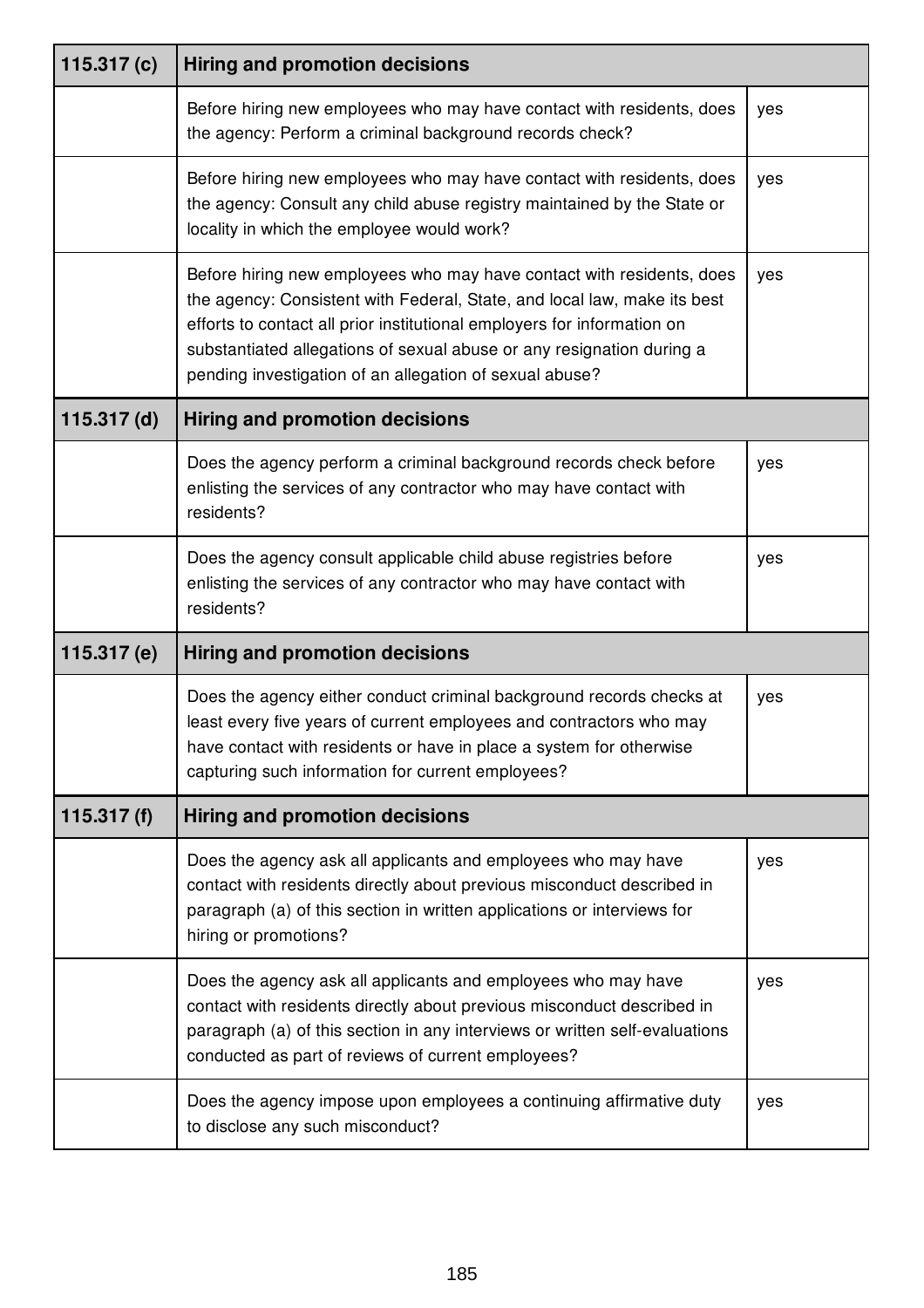| 115.317 $(g)$ | <b>Hiring and promotion decisions</b>                                                                                                                                                                                                                                                                                                                                                                                                                                                                   |     |
|---------------|---------------------------------------------------------------------------------------------------------------------------------------------------------------------------------------------------------------------------------------------------------------------------------------------------------------------------------------------------------------------------------------------------------------------------------------------------------------------------------------------------------|-----|
|               | Does the agency consider material omissions regarding such<br>misconduct, or the provision of materially false information, grounds for<br>termination?                                                                                                                                                                                                                                                                                                                                                 | yes |
| 115.317(h)    | <b>Hiring and promotion decisions</b>                                                                                                                                                                                                                                                                                                                                                                                                                                                                   |     |
|               | Unless prohibited by law, does the agency provide information on<br>substantiated allegations of sexual abuse or sexual harassment involving<br>a former employee upon receiving a request from an institutional<br>employer for whom such employee has applied to work? (N/A if<br>providing information on substantiated allegations of sexual abuse or<br>sexual harassment involving a former employee is prohibited by law.)                                                                       | yes |
| 115.318(a)    | <b>Upgrades to facilities and technologies</b>                                                                                                                                                                                                                                                                                                                                                                                                                                                          |     |
|               | If the agency designed or acquired any new facility or planned any<br>substantial expansion or modification of existing facilities, did the agency<br>consider the effect of the design, acquisition, expansion, or modification<br>upon the agency's ability to protect residents from sexual abuse? (N/A if<br>agency/facility has not acquired a new facility or made a substantial<br>expansion to existing facilities since August 20, 2012, or since the last<br>PREA audit, whichever is later.) | na  |
| 115.318(b)    | Upgrades to facilities and technologies                                                                                                                                                                                                                                                                                                                                                                                                                                                                 |     |
|               | If the agency installed or updated a video monitoring system, electronic<br>surveillance system, or other monitoring technology, did the agency<br>consider how such technology may enhance the agency's ability to<br>protect residents from sexual abuse? (N/A if agency/facility has not<br>installed or updated a video monitoring system, electronic surveillance<br>system, or other monitoring technology since August 20, 2012, or since<br>the last PREA audit, whichever is later.)           | na  |
| 115.321(a)    | <b>Evidence protocol and forensic medical examinations</b>                                                                                                                                                                                                                                                                                                                                                                                                                                              |     |
|               | If the agency is responsible for investigating allegations of sexual abuse,<br>does the agency follow a uniform evidence protocol that maximizes the<br>potential for obtaining usable physical evidence for administrative<br>proceedings and criminal prosecutions? (N/A if the agency/facility is not<br>responsible for conducting any form of criminal OR administrative sexual<br>abuse investigations.)                                                                                          | yes |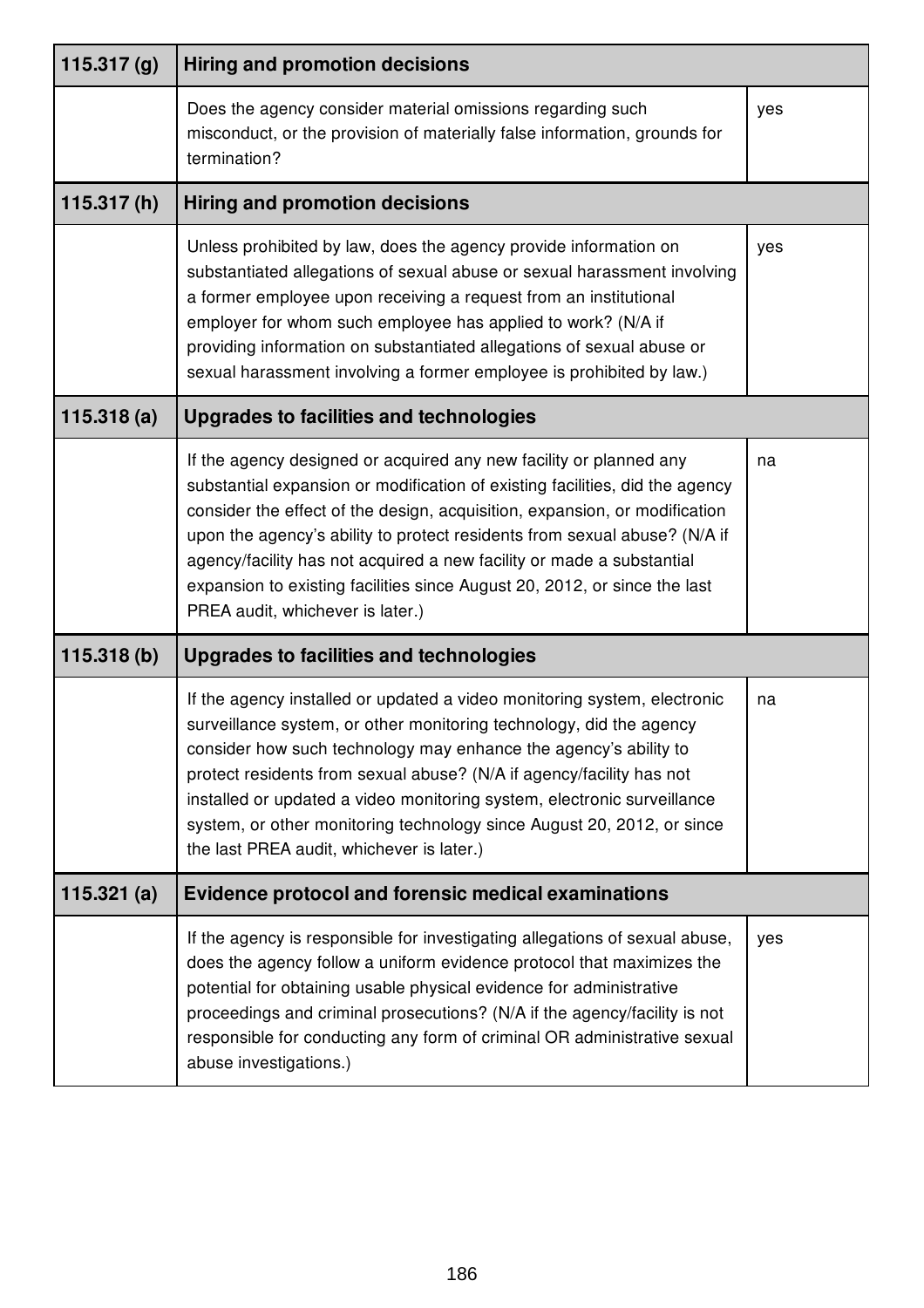| 115.321(b)    | <b>Evidence protocol and forensic medical examinations</b>                                                                                                                                                                                                                                                                                                                                                                                                                                                   |     |
|---------------|--------------------------------------------------------------------------------------------------------------------------------------------------------------------------------------------------------------------------------------------------------------------------------------------------------------------------------------------------------------------------------------------------------------------------------------------------------------------------------------------------------------|-----|
|               | Is this protocol developmentally appropriate for youth? (N/A if the<br>agency/facility is not responsible for conducting any form of criminal OR<br>administrative sexual abuse investigations.)                                                                                                                                                                                                                                                                                                             | yes |
|               | Is this protocol, as appropriate, adapted from or otherwise based on the<br>most recent edition of the U.S. Department of Justice's Office on<br>Violence Against Women publication, "A National Protocol for Sexual<br>Assault Medical Forensic Examinations, Adults/Adolescents," or similarly<br>comprehensive and authoritative protocols developed after 2011? (N/A if<br>the agency/facility is not responsible for conducting any form of criminal<br>OR administrative sexual abuse investigations.) | yes |
| 115.321 $(c)$ | <b>Evidence protocol and forensic medical examinations</b>                                                                                                                                                                                                                                                                                                                                                                                                                                                   |     |
|               | Does the agency offer all residents who experience sexual abuse access<br>to forensic medical examinations, whether on-site or at an outside<br>facility, without financial cost, where evidentiarily or medically<br>appropriate?                                                                                                                                                                                                                                                                           | yes |
|               | Are such examinations performed by Sexual Assault Forensic Examiners<br>(SAFEs) or Sexual Assault Nurse Examiners (SANEs) where possible?                                                                                                                                                                                                                                                                                                                                                                    | yes |
|               | If SAFEs or SANEs cannot be made available, is the examination<br>performed by other qualified medical practitioners (they must have been<br>specifically trained to conduct sexual assault forensic exams)?                                                                                                                                                                                                                                                                                                 | yes |
|               | Has the agency documented its efforts to provide SAFEs or SANEs?                                                                                                                                                                                                                                                                                                                                                                                                                                             | yes |
| $115.321$ (d) | <b>Evidence protocol and forensic medical examinations</b>                                                                                                                                                                                                                                                                                                                                                                                                                                                   |     |
|               | Does the agency attempt to make available to the victim a victim<br>advocate from a rape crisis center?                                                                                                                                                                                                                                                                                                                                                                                                      | yes |
|               | If a rape crisis center is not available to provide victim advocate services,<br>does the agency make available to provide these services a qualified<br>staff member from a community-based organization, or a qualified<br>agency staff member?                                                                                                                                                                                                                                                            | yes |
|               | Has the agency documented its efforts to secure services from rape<br>crisis centers?                                                                                                                                                                                                                                                                                                                                                                                                                        | yes |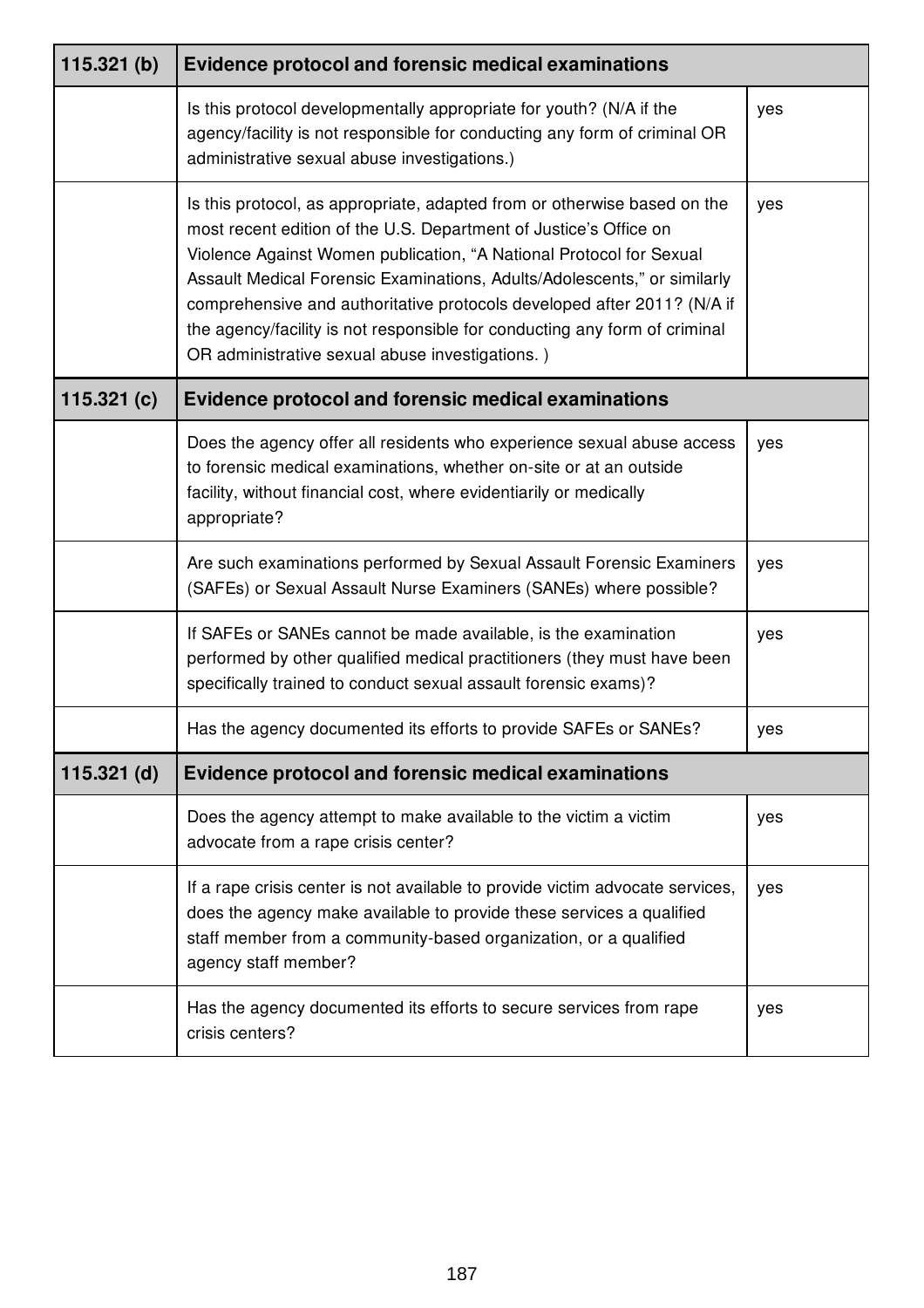| $115.321$ (e) | <b>Evidence protocol and forensic medical examinations</b>                                                                                                                                                                                                                                                                                                                                                                                               |     |
|---------------|----------------------------------------------------------------------------------------------------------------------------------------------------------------------------------------------------------------------------------------------------------------------------------------------------------------------------------------------------------------------------------------------------------------------------------------------------------|-----|
|               | As requested by the victim, does the victim advocate, qualified agency<br>staff member, or qualified community-based organization staff member<br>accompany and support the victim through the forensic medical<br>examination process and investigatory interviews?                                                                                                                                                                                     | yes |
|               | As requested by the victim, does this person provide emotional support,<br>crisis intervention, information, and referrals?                                                                                                                                                                                                                                                                                                                              | yes |
| 115.321 $(f)$ | <b>Evidence protocol and forensic medical examinations</b>                                                                                                                                                                                                                                                                                                                                                                                               |     |
|               | If the agency itself is not responsible for investigating allegations of<br>sexual abuse, has the agency requested that the investigating entity<br>follow the requirements of paragraphs (a) through (e) of this section?<br>(N/A if the agency is not responsible for investigating allegations of<br>sexual abuse.)                                                                                                                                   | yes |
| 115.321(h)    | <b>Evidence protocol and forensic medical examinations</b>                                                                                                                                                                                                                                                                                                                                                                                               |     |
|               | If the agency uses a qualified agency staff member or a qualified<br>community-based staff member for the purposes of this section, has the<br>individual been screened for appropriateness to serve in this role and<br>received education concerning sexual assault and forensic examination<br>issues in general? (Check N/A if agency attempts to make a victim<br>advocate from a rape crisis center available to victims per 115.321(d)<br>above.) | na  |
| 115.322(a)    | Policies to ensure referrals of allegations for investigations                                                                                                                                                                                                                                                                                                                                                                                           |     |
|               | Does the agency ensure an administrative or criminal investigation is<br>completed for all allegations of sexual abuse?                                                                                                                                                                                                                                                                                                                                  | yes |
|               | Does the agency ensure an administrative or criminal investigation is<br>completed for all allegations of sexual harassment?                                                                                                                                                                                                                                                                                                                             | yes |
| 115.322(b)    | Policies to ensure referrals of allegations for investigations                                                                                                                                                                                                                                                                                                                                                                                           |     |
|               | Does the agency have a policy in place to ensure that allegations of<br>sexual abuse or sexual harassment are referred for investigation to an<br>agency with the legal authority to conduct criminal investigations, unless<br>the allegation does not involve potentially criminal behavior?                                                                                                                                                           | yes |
|               | Has the agency published such policy on its website or, if it does not<br>have one, made the policy available through other means?                                                                                                                                                                                                                                                                                                                       | yes |
|               | Does the agency document all such referrals?                                                                                                                                                                                                                                                                                                                                                                                                             | yes |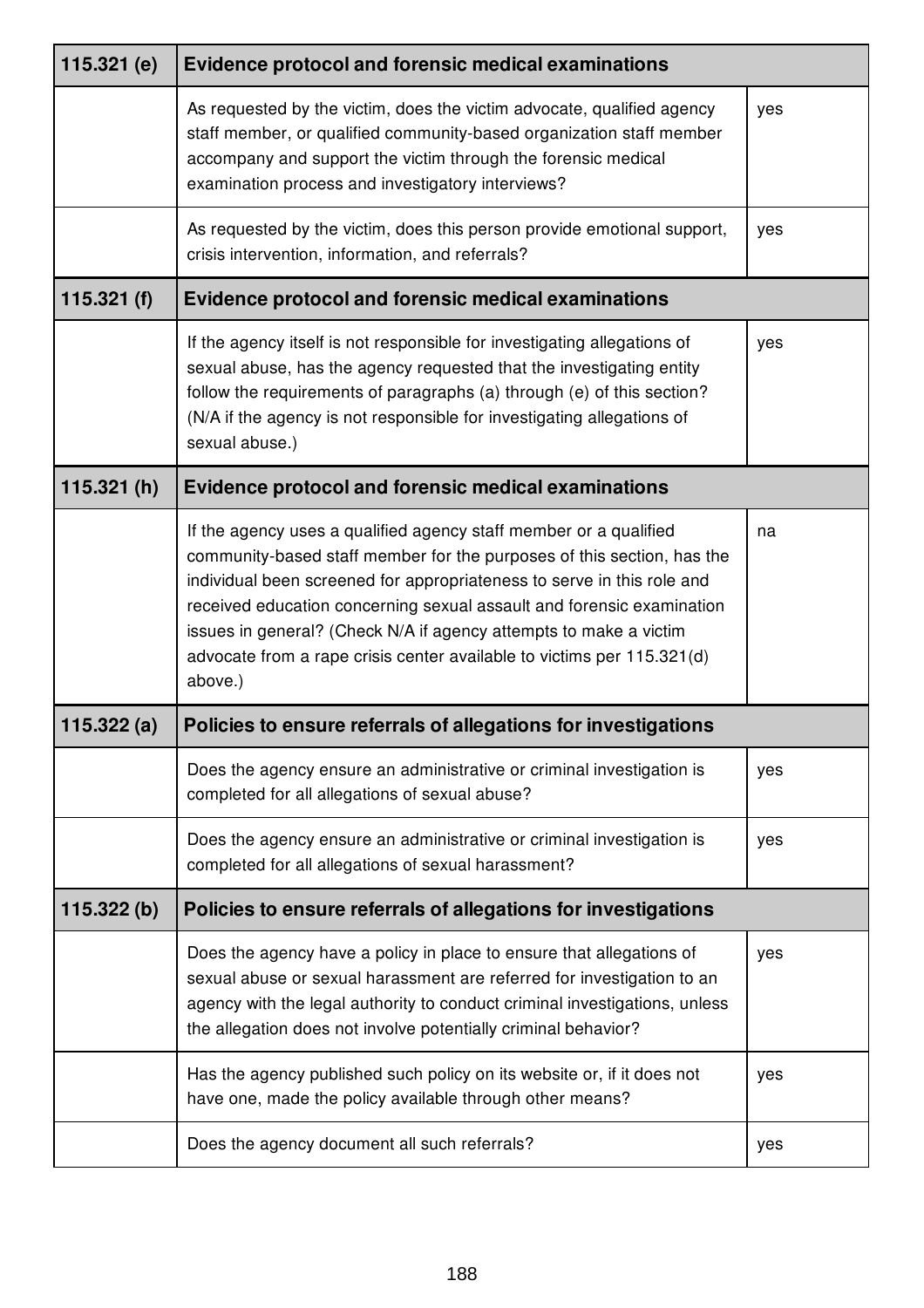| 115.322(c) | Policies to ensure referrals of allegations for investigations                                                                                                                                                                                                                    |     |
|------------|-----------------------------------------------------------------------------------------------------------------------------------------------------------------------------------------------------------------------------------------------------------------------------------|-----|
|            | If a separate entity is responsible for conducting criminal investigations,<br>does such publication describe the responsibilities of both the agency<br>and the investigating entity? (N/A if the agency/facility is responsible for<br>criminal investigations. See 115.321(a)) | ves |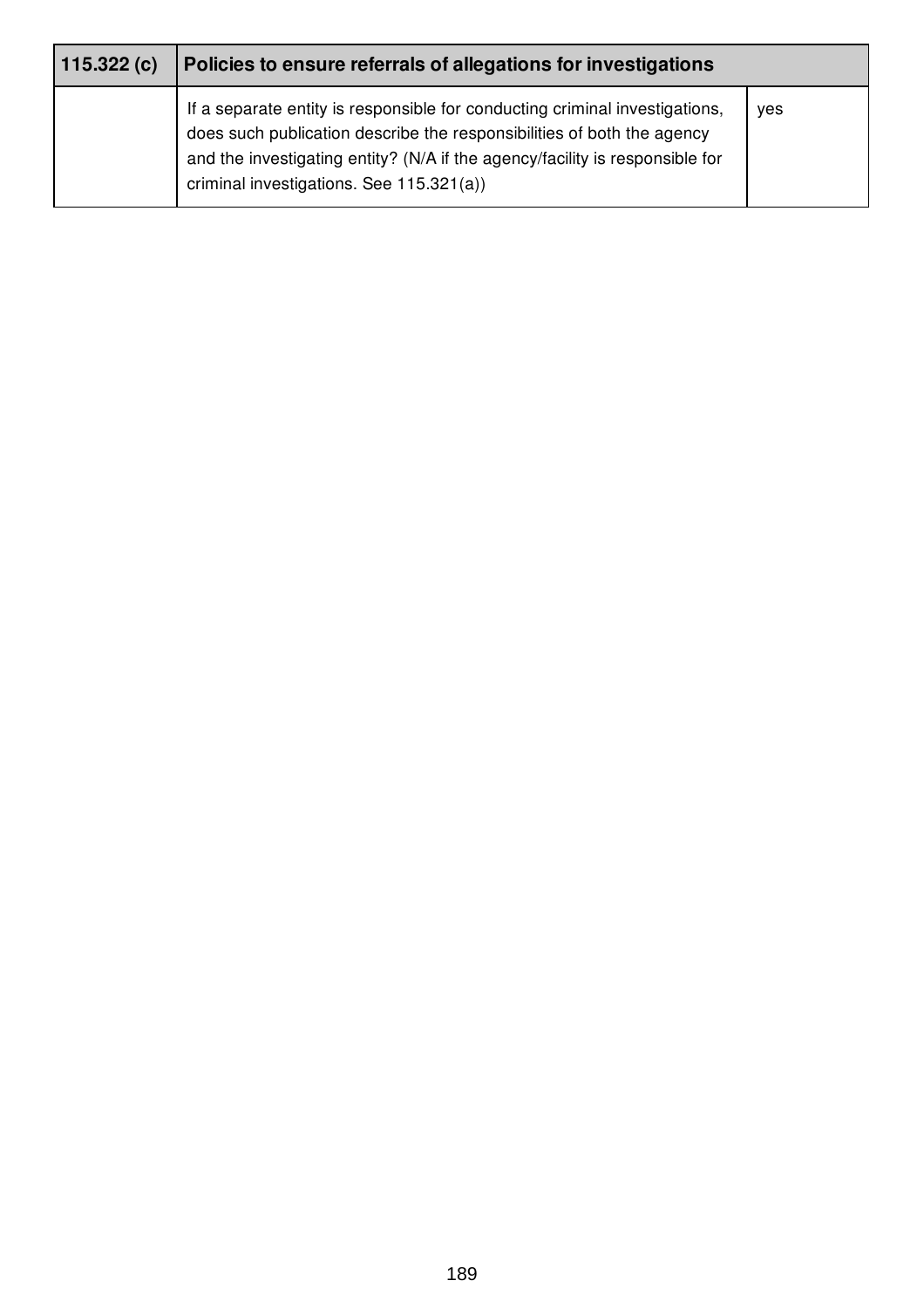| 115.331(a) | <b>Employee training</b>                                                                                                                                                                                                                                   |     |
|------------|------------------------------------------------------------------------------------------------------------------------------------------------------------------------------------------------------------------------------------------------------------|-----|
|            | Does the agency train all employees who may have contact with<br>residents on: Its zero-tolerance policy for sexual abuse and sexual<br>harassment?                                                                                                        | yes |
|            | Does the agency train all employees who may have contact with<br>residents on: How to fulfill their responsibilities under agency sexual<br>abuse and sexual harassment prevention, detection, reporting, and<br>response policies and procedures?         | yes |
|            | Does the agency train all employees who may have contact with<br>residents on: Residents' right to be free from sexual abuse and sexual<br>harassment                                                                                                      | yes |
|            | Does the agency train all employees who may have contact with<br>residents on: The right of residents and employees to be free from<br>retaliation for reporting sexual abuse and sexual harassment?                                                       | yes |
|            | Does the agency train all employees who may have contact with<br>residents on: The dynamics of sexual abuse and sexual harassment in<br>juvenile facilities?                                                                                               | yes |
|            | Does the agency train all employees who may have contact with<br>residents on: The common reactions of juvenile victims of sexual abuse<br>and sexual harassment?                                                                                          | yes |
|            | Does the agency train all employees who may have contact with<br>residents on: How to detect and respond to signs of threatened and<br>actual sexual abuse and how to distinguish between consensual sexual<br>contact and sexual abuse between residents? | yes |
|            | Does the agency train all employees who may have contact with<br>residents on: How to avoid inappropriate relationships with residents?                                                                                                                    | yes |
|            | Does the agency train all employees who may have contact with<br>residents on: How to communicate effectively and professionally with<br>residents, including lesbian, gay, bisexual, transgender, intersex, or<br>gender nonconforming residents?         | yes |
|            | Does the agency train all employees who may have contact with<br>residents on: How to comply with relevant laws related to mandatory<br>reporting of sexual abuse to outside authorities?                                                                  | yes |
|            | Does the agency train all employees who may have contact with<br>residents on: Relevant laws regarding the applicable age of consent?                                                                                                                      | yes |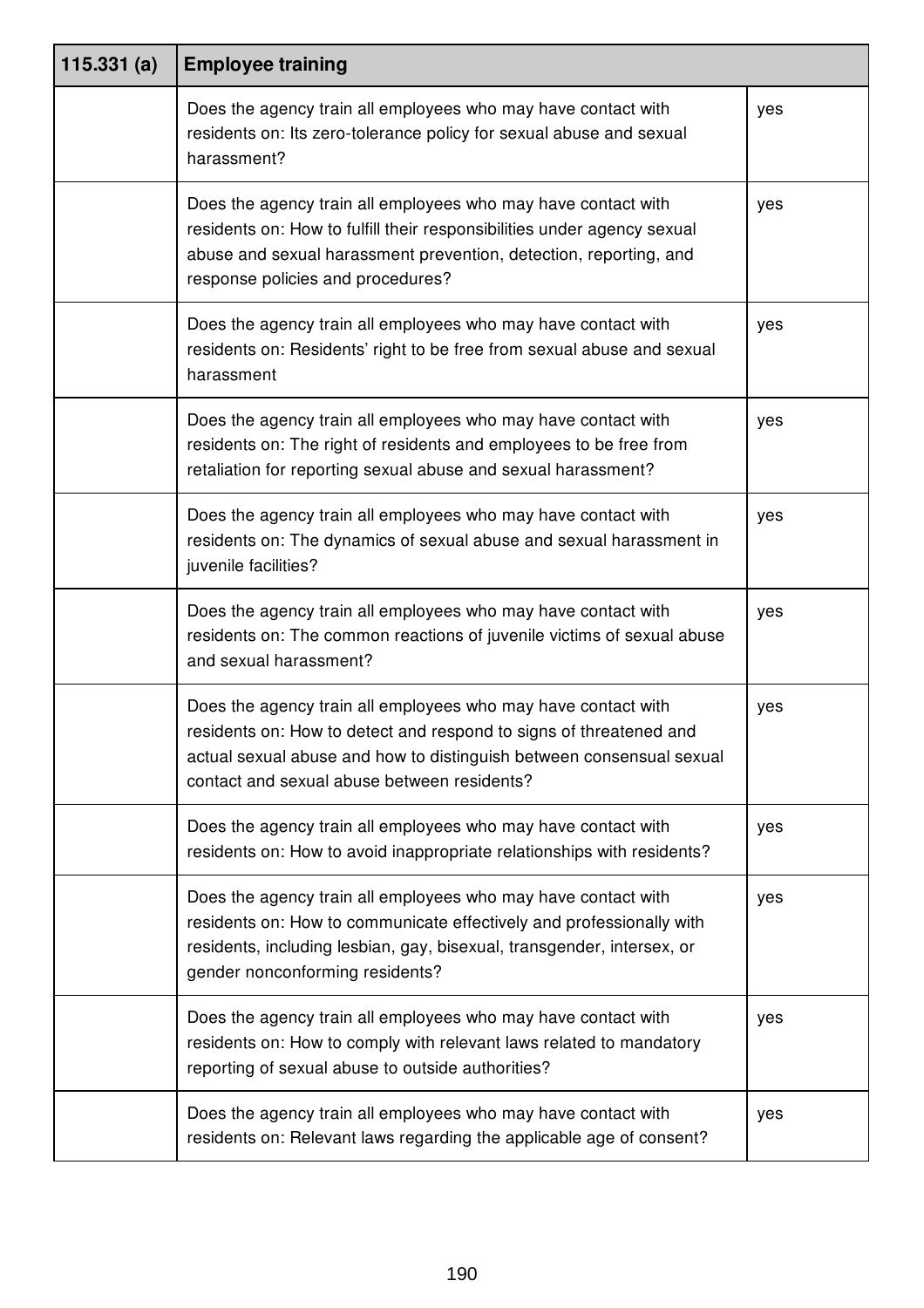| 115.331(b)    | <b>Employee training</b>                                                                                                                                                                                                                                                                                                                                                                         |     |
|---------------|--------------------------------------------------------------------------------------------------------------------------------------------------------------------------------------------------------------------------------------------------------------------------------------------------------------------------------------------------------------------------------------------------|-----|
|               | Is such training tailored to the unique needs and attributes of residents<br>of juvenile facilities?                                                                                                                                                                                                                                                                                             | yes |
|               | Is such training tailored to the gender of the residents at the employee's<br>facility?                                                                                                                                                                                                                                                                                                          | yes |
|               | Have employees received additional training if reassigned from a facility<br>that houses only male residents to a facility that houses only female<br>residents, or vice versa?                                                                                                                                                                                                                  | yes |
| 115.331(c)    | <b>Employee training</b>                                                                                                                                                                                                                                                                                                                                                                         |     |
|               | Have all current employees who may have contact with residents<br>received such training?                                                                                                                                                                                                                                                                                                        | yes |
|               | Does the agency provide each employee with refresher training every<br>two years to ensure that all employees know the agency's current sexual<br>abuse and sexual harassment policies and procedures?                                                                                                                                                                                           | yes |
|               | In years in which an employee does not receive refresher training, does<br>the agency provide refresher information on current sexual abuse and<br>sexual harassment policies?                                                                                                                                                                                                                   | yes |
| $115.331$ (d) | <b>Employee training</b>                                                                                                                                                                                                                                                                                                                                                                         |     |
|               | Does the agency document, through employee signature or electronic<br>verification, that employees understand the training they have received?                                                                                                                                                                                                                                                   | yes |
| 115.332(a)    | <b>Volunteer and contractor training</b>                                                                                                                                                                                                                                                                                                                                                         |     |
|               | Has the agency ensured that all volunteers and contractors who have<br>contact with residents have been trained on their responsibilities under<br>the agency's sexual abuse and sexual harassment prevention, detection,<br>and response policies and procedures?                                                                                                                               | yes |
| 115.332(b)    | <b>Volunteer and contractor training</b>                                                                                                                                                                                                                                                                                                                                                         |     |
|               | Have all volunteers and contractors who have contact with residents<br>been notified of the agency's zero-tolerance policy regarding sexual<br>abuse and sexual harassment and informed how to report such incidents<br>(the level and type of training provided to volunteers and contractors<br>shall be based on the services they provide and level of contact they<br>have with residents)? | yes |
| 115.332(c)    | <b>Volunteer and contractor training</b>                                                                                                                                                                                                                                                                                                                                                         |     |
|               | Does the agency maintain documentation confirming that volunteers and<br>contractors understand the training they have received?                                                                                                                                                                                                                                                                 | yes |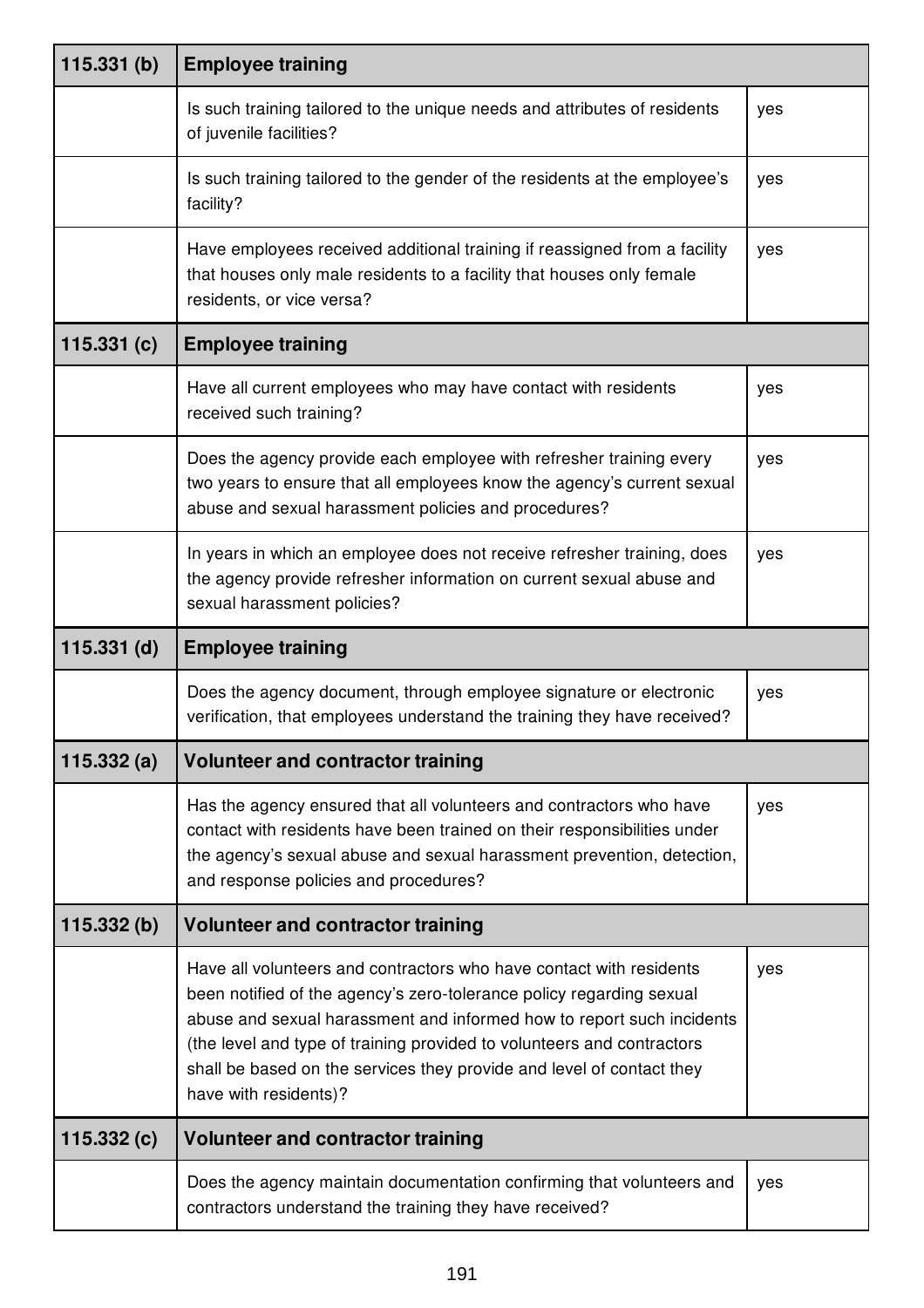| 115.333(a)    | <b>Resident education</b>                                                                                                                                                                                                           |     |
|---------------|-------------------------------------------------------------------------------------------------------------------------------------------------------------------------------------------------------------------------------------|-----|
|               | During intake, do residents receive information explaining the agency's<br>zero-tolerance policy regarding sexual abuse and sexual harassment?                                                                                      | yes |
|               | During intake, do residents receive information explaining how to report<br>incidents or suspicions of sexual abuse or sexual harassment?                                                                                           | yes |
|               | Is this information presented in an age-appropriate fashion?                                                                                                                                                                        | yes |
| 115.333(b)    | <b>Resident education</b>                                                                                                                                                                                                           |     |
|               | Within 10 days of intake, does the agency provide age-appropriate<br>comprehensive education to residents either in person or through video<br>regarding: Their rights to be free from sexual abuse and sexual<br>harassment?       | yes |
|               | Within 10 days of intake, does the agency provide age-appropriate<br>comprehensive education to residents either in person or through video<br>regarding: Their rights to be free from retaliation for reporting such<br>incidents? | yes |
|               | Within 10 days of intake, does the agency provide age-appropriate<br>comprehensive education to residents either in person or through video<br>regarding: Agency policies and procedures for responding to such<br>incidents?       | yes |
| 115.333(c)    | <b>Resident education</b>                                                                                                                                                                                                           |     |
|               | Have all residents received such education?                                                                                                                                                                                         | yes |
|               | Do residents receive education upon transfer to a different facility to the<br>extent that the policies and procedures of the resident's new facility differ<br>from those of the previous facility?                                | yes |
| $115.333$ (d) | <b>Resident education</b>                                                                                                                                                                                                           |     |
|               | Does the agency provide resident education in formats accessible to all<br>residents including those who: Are limited English proficient?                                                                                           | yes |
|               | Does the agency provide resident education in formats accessible to all<br>residents including those who: Are deaf?                                                                                                                 | yes |
|               | Does the agency provide resident education in formats accessible to all<br>residents including those who: Are visually impaired?                                                                                                    | yes |
|               | Does the agency provide resident education in formats accessible to all<br>residents including those who: Are otherwise disabled?                                                                                                   | yes |
|               | Does the agency provide resident education in formats accessible to all<br>residents including those who: Have limited reading skills?                                                                                              | yes |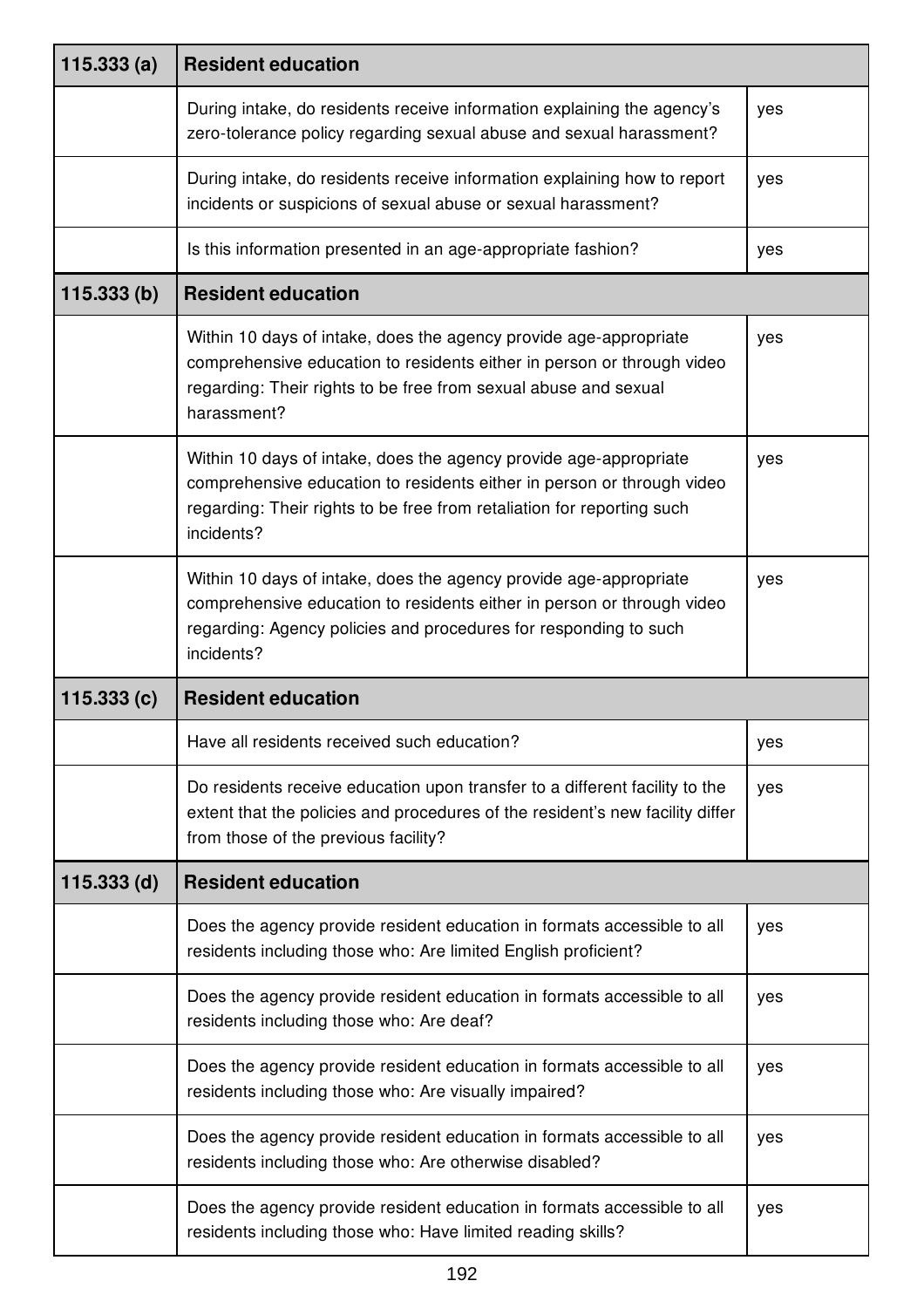| 115.333(e)  | <b>Resident education</b>                                                                                                                                                                                                                                                                                                                                                                                                          |     |
|-------------|------------------------------------------------------------------------------------------------------------------------------------------------------------------------------------------------------------------------------------------------------------------------------------------------------------------------------------------------------------------------------------------------------------------------------------|-----|
|             | Does the agency maintain documentation of resident participation in<br>these education sessions?                                                                                                                                                                                                                                                                                                                                   | yes |
| 115.333 (f) | <b>Resident education</b>                                                                                                                                                                                                                                                                                                                                                                                                          |     |
|             | In addition to providing such education, does the agency ensure that key<br>information is continuously and readily available or visible to residents<br>through posters, resident handbooks, or other written formats?                                                                                                                                                                                                            | yes |
| 115.334(a)  | <b>Specialized training: Investigations</b>                                                                                                                                                                                                                                                                                                                                                                                        |     |
|             | In addition to the general training provided to all employees pursuant to<br>§115.331, does the agency ensure that, to the extent the agency itself<br>conducts sexual abuse investigations, its investigators have received<br>training in conducting such investigations in confinement settings? (N/A if<br>the agency does not conduct any form of administrative or criminal<br>sexual abuse investigations. See 115.321(a).) | yes |
| 115.334(b)  | <b>Specialized training: Investigations</b>                                                                                                                                                                                                                                                                                                                                                                                        |     |
|             | Does this specialized training include: Techniques for interviewing<br>juvenile sexual abuse victims? (N/A if the agency does not conduct any<br>form of administrative or criminal sexual abuse investigations. See<br>$115.321(a)$ .)                                                                                                                                                                                            | yes |
|             | Does this specialized training include: Proper use of Miranda and Garrity<br>warnings? (N/A if the agency does not conduct any form of<br>administrative or criminal sexual abuse investigations. See 115.321(a).)                                                                                                                                                                                                                 | yes |
|             | Does this specialized training include: Sexual abuse evidence collection<br>in confinement settings? (N/A if the agency does not conduct any form of<br>administrative or criminal sexual abuse investigations. See 115.321(a).)                                                                                                                                                                                                   | yes |
|             | Does this specialized training include: The criteria and evidence required<br>to substantiate a case for administrative action or prosecution referral?<br>(N/A if the agency does not conduct any form of administrative or<br>criminal sexual abuse investigations. See 115.321(a).)                                                                                                                                             | yes |
| 115.334(c)  | <b>Specialized training: Investigations</b>                                                                                                                                                                                                                                                                                                                                                                                        |     |
|             | Does the agency maintain documentation that agency investigators have<br>completed the required specialized training in conducting sexual abuse<br>investigations? (N/A if the agency does not conduct any form of<br>administrative or criminal sexual abuse investigations. See 115.321(a).)                                                                                                                                     | yes |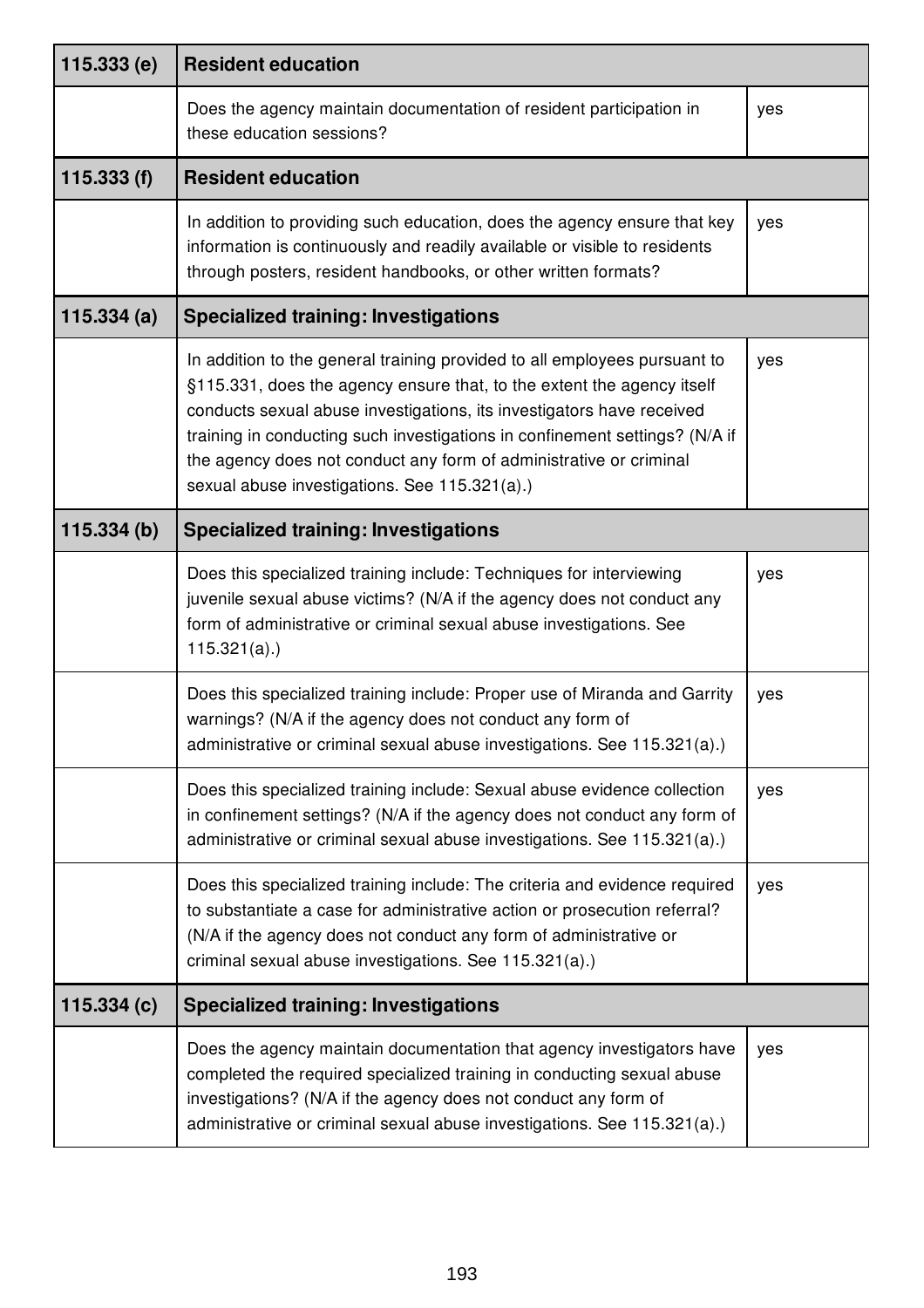| 115.335(a) | Specialized training: Medical and mental health care                                                                                                                                                                                                                                                                                                                                                                           |     |
|------------|--------------------------------------------------------------------------------------------------------------------------------------------------------------------------------------------------------------------------------------------------------------------------------------------------------------------------------------------------------------------------------------------------------------------------------|-----|
|            | Does the agency ensure that all full- and part-time medical and mental<br>health care practitioners who work regularly in its facilities have been<br>trained in: How to detect and assess signs of sexual abuse and sexual<br>harassment? (N/A if the agency does not have any full- or part-time<br>medical or mental health care practitioners who work regularly in its<br>facilities.)                                    | yes |
|            | Does the agency ensure that all full- and part-time medical and mental<br>health care practitioners who work regularly in its facilities have been<br>trained in: How to preserve physical evidence of sexual abuse? (N/A if<br>the agency does not have any full- or part-time medical or mental health<br>care practitioners who work regularly in its facilities.)                                                          | yes |
|            | Does the agency ensure that all full- and part-time medical and mental<br>health care practitioners who work regularly in its facilities have been<br>trained in: How to respond effectively and professionally to juvenile<br>victims of sexual abuse and sexual harassment? (N/A if the agency does<br>not have any full- or part-time medical or mental health care practitioners<br>who work regularly in its facilities.) | yes |
|            | Does the agency ensure that all full- and part-time medical and mental<br>health care practitioners who work regularly in its facilities have been<br>trained in: How and to whom to report allegations or suspicions of sexual<br>abuse and sexual harassment? (N/A if the agency does not have any<br>full- or part-time medical or mental health care practitioners who work<br>regularly in its facilities.)               | yes |
| 115.335(b) | Specialized training: Medical and mental health care                                                                                                                                                                                                                                                                                                                                                                           |     |
|            | If medical staff employed by the agency conduct forensic examinations,<br>do such medical staff receive appropriate training to conduct such<br>examinations? (N/A if agency medical staff at the facility do not conduct<br>forensic exams or the agency does not employ medical staff.)                                                                                                                                      | na  |
| 115.335(c) | Specialized training: Medical and mental health care                                                                                                                                                                                                                                                                                                                                                                           |     |
|            | Does the agency maintain documentation that medical and mental<br>health practitioners have received the training referenced in this<br>standard either from the agency or elsewhere? (N/A if the agency does<br>not have any full- or part-time medical or mental health care practitioners<br>who work regularly in its facilities.)                                                                                         | yes |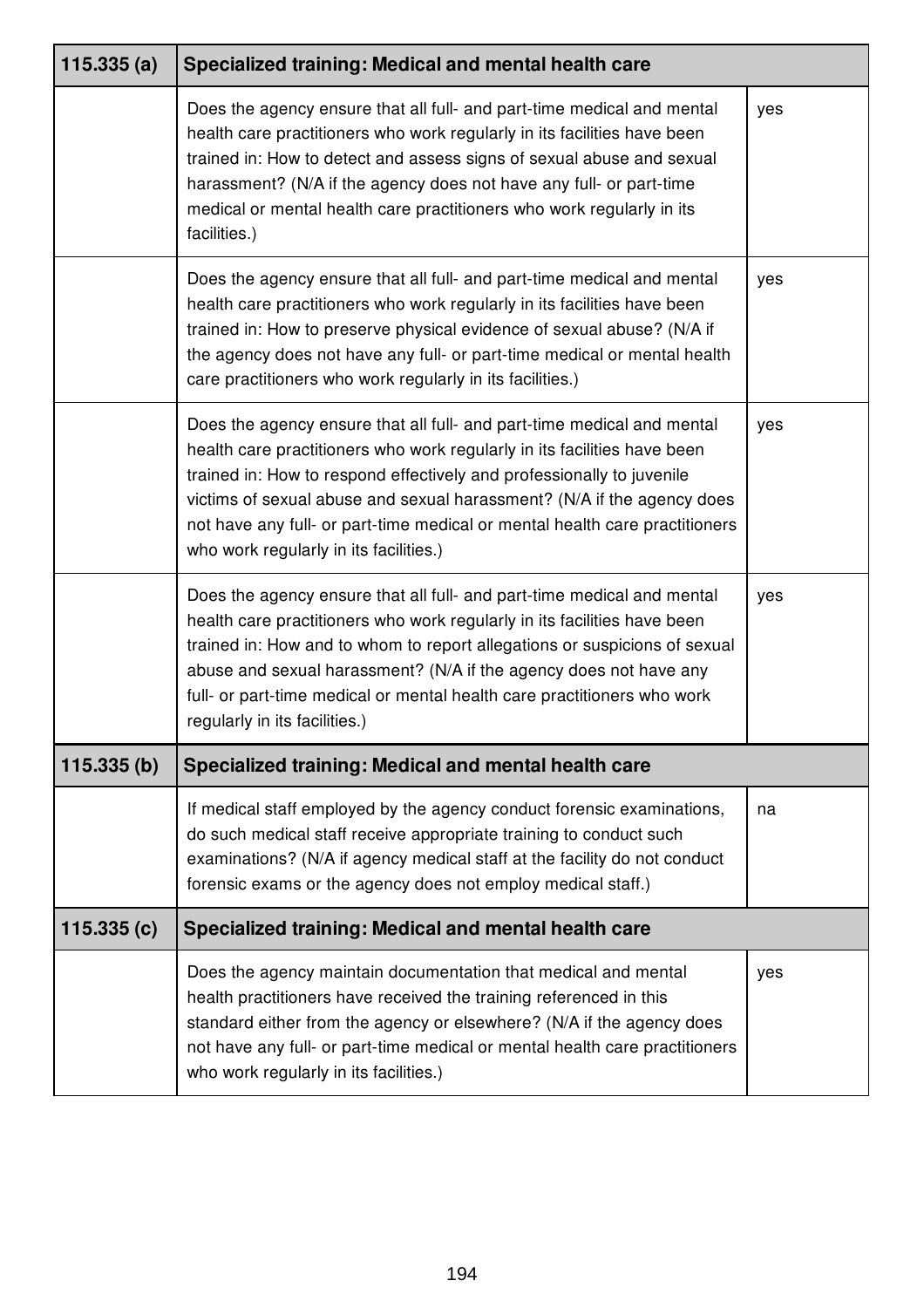| $115.335$ (d) | Specialized training: Medical and mental health care                                                                                                                                                                                                                                                                                    |     |
|---------------|-----------------------------------------------------------------------------------------------------------------------------------------------------------------------------------------------------------------------------------------------------------------------------------------------------------------------------------------|-----|
|               | Do medical and mental health care practitioners employed by the<br>agency also receive training mandated for employees by §115.331?<br>(N/A if the agency does not have any full- or part-time medical or mental<br>health care practitioners who work regularly in its facilities.)                                                    | yes |
|               | Do medical and mental health care practitioners contracted by and<br>volunteering for the agency also receive training mandated for<br>contractors and volunteers by §115.332? (N/A if the agency does not<br>have any full- or part-time medical or mental health care practitioners<br>contracted by or volunteering for the agency.) | yes |
| 115.341 $(a)$ | <b>Obtaining information from residents</b>                                                                                                                                                                                                                                                                                             |     |
|               | Within 72 hours of the resident's arrival at the facility, does the agency<br>obtain and use information about each resident's personal history and<br>behavior to reduce risk of sexual abuse by or upon a resident?                                                                                                                   | yes |
|               | Does the agency also obtain this information periodically throughout a<br>resident's confinement?                                                                                                                                                                                                                                       | yes |
| 115.341(b)    | <b>Obtaining information from residents</b>                                                                                                                                                                                                                                                                                             |     |
|               | Are all PREA screening assessments conducted using an objective<br>screening instrument?                                                                                                                                                                                                                                                | yes |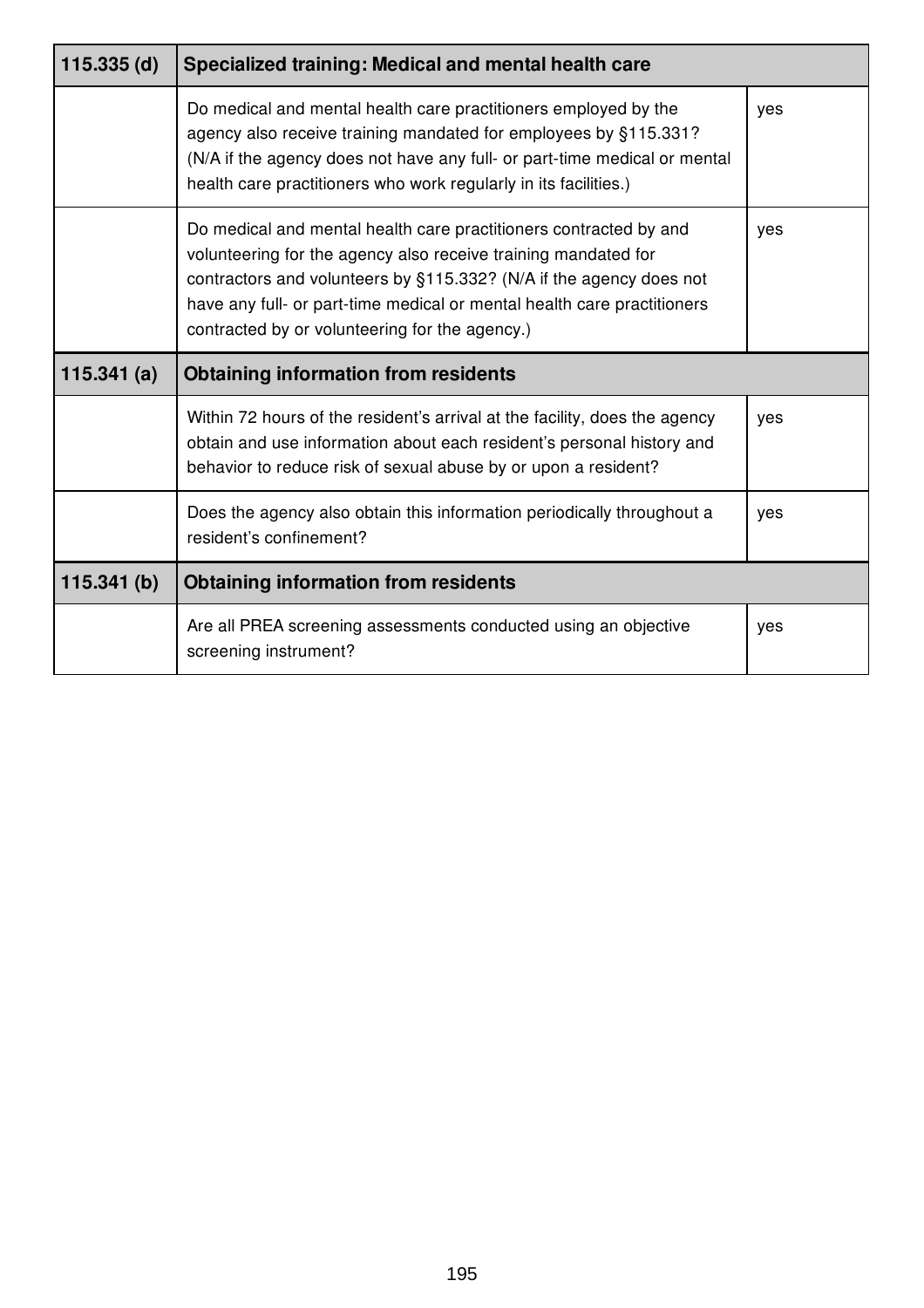| 115.341 $(c)$ | <b>Obtaining information from residents</b>                                                                                                                                                                                                                                                                           |     |
|---------------|-----------------------------------------------------------------------------------------------------------------------------------------------------------------------------------------------------------------------------------------------------------------------------------------------------------------------|-----|
|               | During these PREA screening assessments, at a minimum, does the<br>agency attempt to ascertain information about: Prior sexual victimization<br>or abusiveness?                                                                                                                                                       | yes |
|               | During these PREA screening assessments, at a minimum, does the<br>agency attempt to ascertain information about: Any gender<br>nonconforming appearance or manner or identification as lesbian, gay,<br>bisexual, transgender, or intersex, and whether the resident may<br>therefore be vulnerable to sexual abuse? | yes |
|               | During these PREA screening assessments, at a minimum, does the<br>agency attempt to ascertain information about: Current charges and<br>offense history?                                                                                                                                                             | yes |
|               | During these PREA screening assessments, at a minimum, does the<br>agency attempt to ascertain information about: Age?                                                                                                                                                                                                | yes |
|               | During these PREA screening assessments, at a minimum, does the<br>agency attempt to ascertain information about: Level of emotional and<br>cognitive development?                                                                                                                                                    | yes |
|               | During these PREA screening assessments, at a minimum, does the<br>agency attempt to ascertain information about: Physical size and<br>stature?                                                                                                                                                                       | yes |
|               | During these PREA screening assessments, at a minimum, does the<br>agency attempt to ascertain information about: Mental illness or mental<br>disabilities?                                                                                                                                                           | yes |
|               | During these PREA screening assessments, at a minimum, does the<br>agency attempt to ascertain information about: Intellectual or<br>developmental disabilities?                                                                                                                                                      | yes |
|               | During these PREA screening assessments, at a minimum, does the<br>agency attempt to ascertain information about: Physical disabilities?                                                                                                                                                                              | yes |
|               | During these PREA screening assessments, at a minimum, does the<br>agency attempt to ascertain information about: The resident's own<br>perception of vulnerability?                                                                                                                                                  | yes |
|               | During these PREA screening assessments, at a minimum, does the<br>agency attempt to ascertain information about: Any other specific<br>information about individual residents that may indicate heightened<br>needs for supervision, additional safety precautions, or separation from<br>certain other residents?   | yes |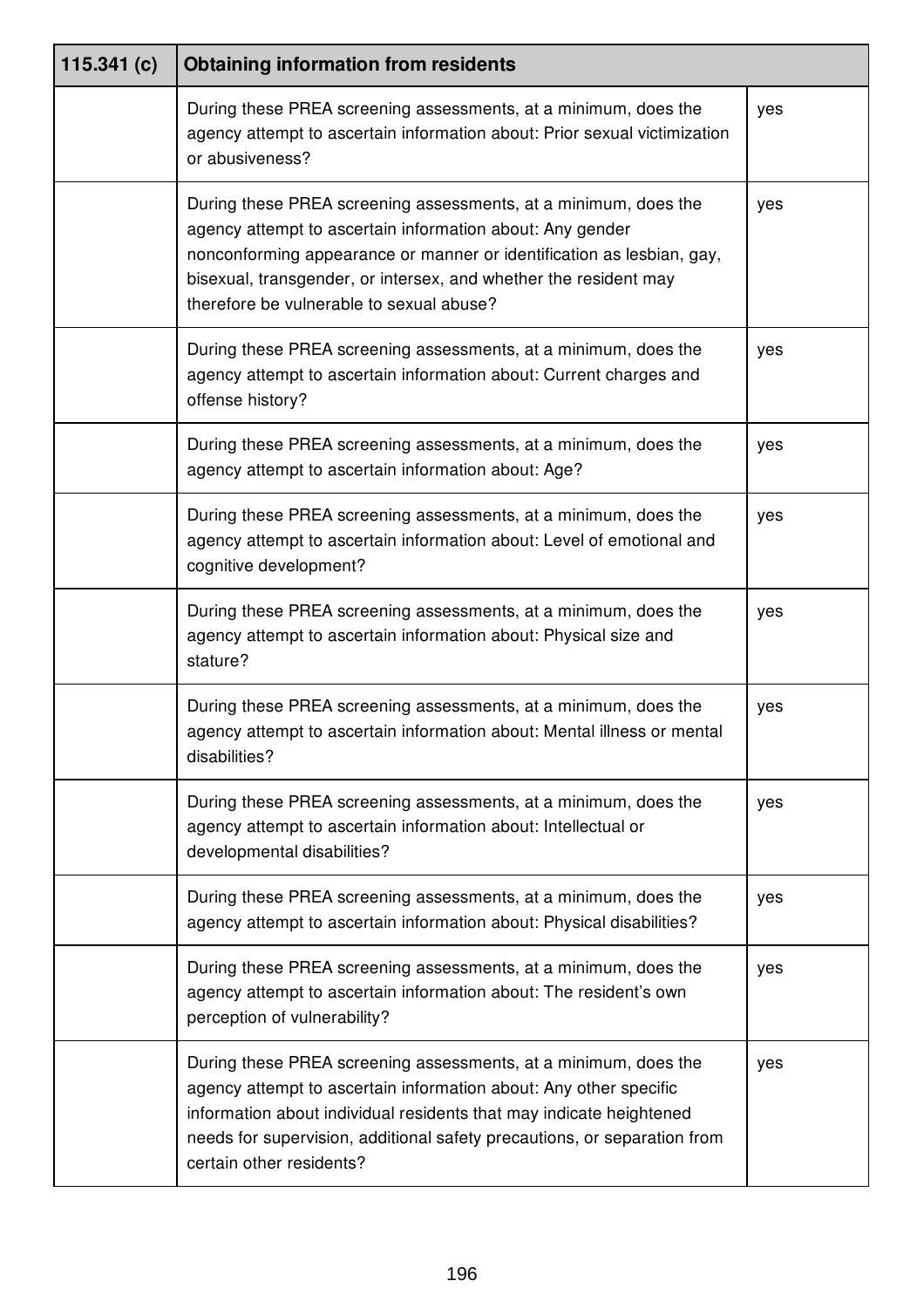| $115.341$ (d) | <b>Obtaining information from residents</b>                                                                                                                                                                                                                                         |     |
|---------------|-------------------------------------------------------------------------------------------------------------------------------------------------------------------------------------------------------------------------------------------------------------------------------------|-----|
|               | Is this information ascertained: Through conversations with the resident<br>during the intake process and medical mental health screenings?                                                                                                                                         | yes |
|               | Is this information ascertained: During classification assessments?                                                                                                                                                                                                                 | yes |
|               | Is this information ascertained: By reviewing court records, case files,<br>facility behavioral records, and other relevant documentation from the<br>resident's files?                                                                                                             | yes |
| 115.341 (e)   | <b>Obtaining information from residents</b>                                                                                                                                                                                                                                         |     |
|               | Has the agency implemented appropriate controls on the dissemination<br>within the facility of responses to questions asked pursuant to this<br>standard in order to ensure that sensitive information is not exploited to<br>the resident's detriment by staff or other residents? | yes |
| 115.342 $(a)$ | <b>Placement of residents</b>                                                                                                                                                                                                                                                       |     |
|               | Does the agency use all of the information obtained pursuant to §<br>115.341 and subsequently, with the goal of keeping all residents safe<br>and free from sexual abuse, to make: Housing Assignments?                                                                             | yes |
|               | Does the agency use all of the information obtained pursuant to §<br>115.341 and subsequently, with the goal of keeping all residents safe<br>and free from sexual abuse, to make: Bed assignments?                                                                                 | yes |
|               | Does the agency use all of the information obtained pursuant to §<br>115.341 and subsequently, with the goal of keeping all residents safe<br>and free from sexual abuse, to make: Work Assignments?                                                                                | yes |
|               | Does the agency use all of the information obtained pursuant to §<br>115.341 and subsequently, with the goal of keeping all residents safe<br>and free from sexual abuse, to make: Education Assignments?                                                                           | yes |
|               | Does the agency use all of the information obtained pursuant to §<br>115.341 and subsequently, with the goal of keeping all residents safe<br>and free from sexual abuse, to make: Program Assignments?                                                                             | yes |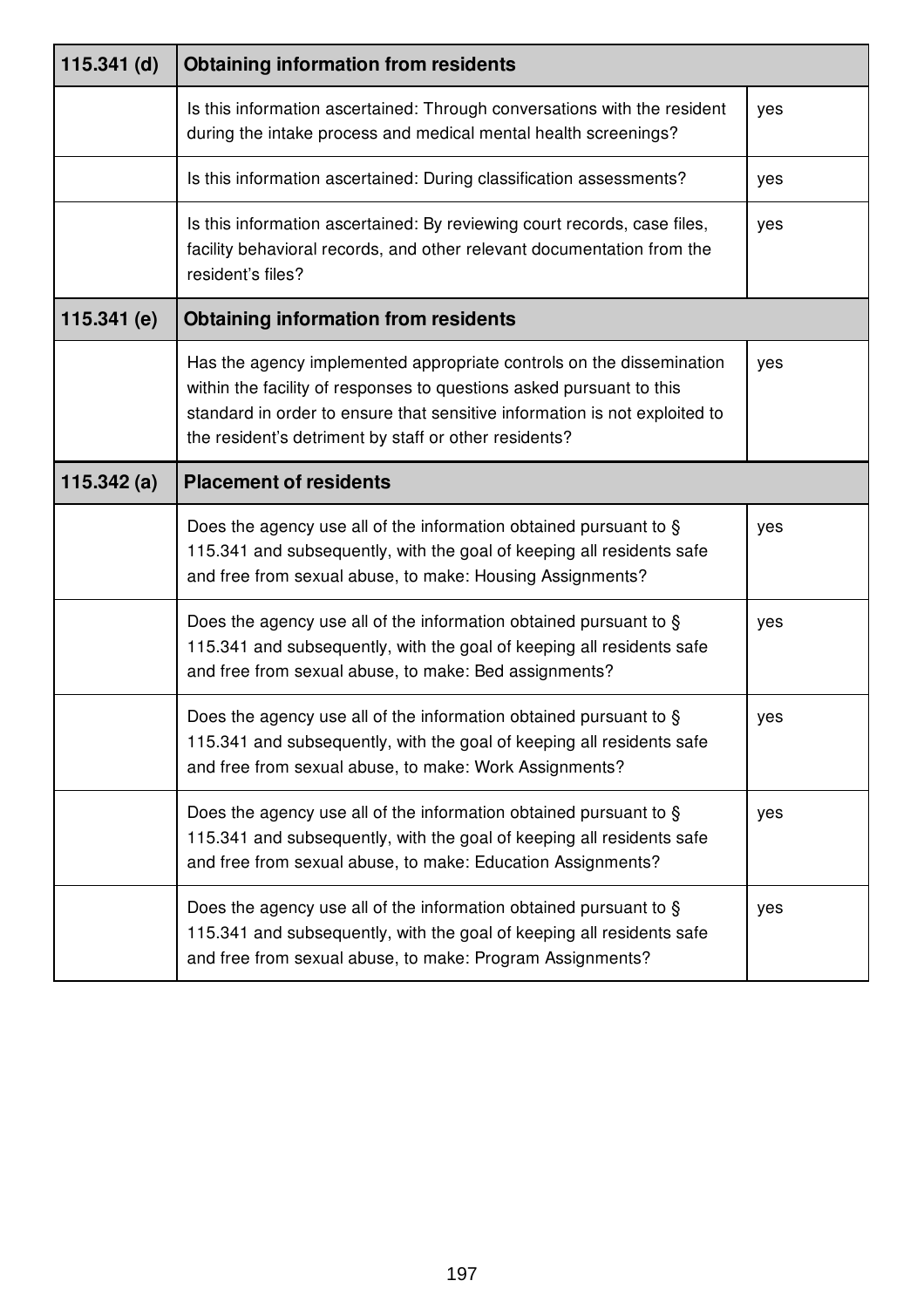| 115.342(b)    | <b>Placement of residents</b>                                                                                                                                                                                                                  |     |
|---------------|------------------------------------------------------------------------------------------------------------------------------------------------------------------------------------------------------------------------------------------------|-----|
|               | Are residents isolated from others only as a last resort when less<br>restrictive measures are inadequate to keep them and other residents<br>safe, and then only until an alternative means of keeping all residents<br>safe can be arranged? | yes |
|               | During any period of isolation, does the agency always refrain from<br>denying residents daily large-muscle exercise?                                                                                                                          | yes |
|               | During any period of isolation, does the agency always refrain from<br>denying residents any legally required educational programming or<br>special education services?                                                                        | yes |
|               | Do residents in isolation receive daily visits from a medical or mental<br>health care clinician?                                                                                                                                              | yes |
|               | Do residents also have access to other programs and work opportunities<br>to the extent possible?                                                                                                                                              | yes |
| 115.342 $(c)$ | <b>Placement of residents</b>                                                                                                                                                                                                                  |     |
|               | Does the agency always refrain from placing: Lesbian, gay, and bisexual<br>residents in particular housing, bed, or other assignments solely on the<br>basis of such identification or status?                                                 | yes |
|               | Does the agency always refrain from placing: Transgender residents in<br>particular housing, bed, or other assignments solely on the basis of such<br>identification or status?                                                                | yes |
|               | Does the agency always refrain from placing: Intersex residents in<br>particular housing, bed, or other assignments solely on the basis of such<br>identification or status?                                                                   | yes |
|               | Does the agency always refrain from considering lesbian, gay, bisexual,<br>transgender, or intersex identification or status as an indicator or<br>likelihood of being sexually abusive?                                                       | yes |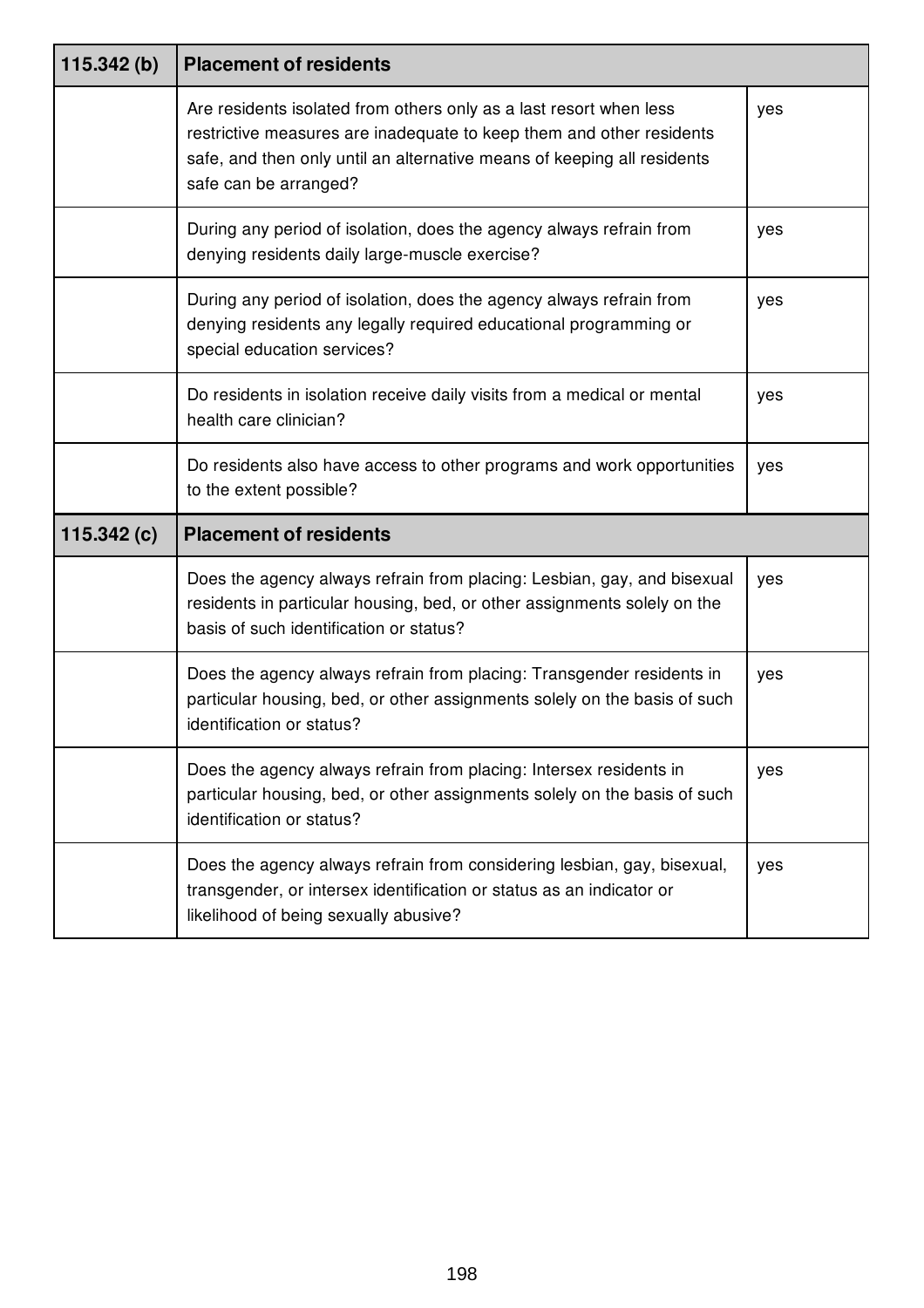| 115.342 (d)   | <b>Placement of residents</b>                                                                                                                                                                                                                                                                                                                                                                                                                                                                            |     |
|---------------|----------------------------------------------------------------------------------------------------------------------------------------------------------------------------------------------------------------------------------------------------------------------------------------------------------------------------------------------------------------------------------------------------------------------------------------------------------------------------------------------------------|-----|
|               | When deciding whether to assign a transgender or intersex resident to a<br>facility for male or female residents, does the agency consider on a<br>case-by-case basis whether a placement would ensure the resident's<br>health and safety, and whether a placement would present management<br>or security problems (NOTE: if an agency by policy or practice assigns<br>residents to a male or female facility on the basis of anatomy alone, that<br>agency is not in compliance with this standard)? | yes |
|               | When making housing or other program assignments for transgender or<br>intersex residents, does the agency consider on a case-by-case basis<br>whether a placement would ensure the resident's health and safety, and<br>whether a placement would present management or security problems?                                                                                                                                                                                                              | yes |
| 115.342(e)    | <b>Placement of residents</b>                                                                                                                                                                                                                                                                                                                                                                                                                                                                            |     |
|               | Are placement and programming assignments for each transgender or<br>intersex resident reassessed at least twice each year to review any<br>threats to safety experienced by the resident?                                                                                                                                                                                                                                                                                                               | yes |
| 115.342 $(f)$ | <b>Placement of residents</b>                                                                                                                                                                                                                                                                                                                                                                                                                                                                            |     |
|               | Are each transgender or intersex resident's own views with respect to his<br>or her own safety given serious consideration when making facility and<br>housing placement decisions and programming assignments?                                                                                                                                                                                                                                                                                          | yes |
| 115.342(g)    | <b>Placement of residents</b>                                                                                                                                                                                                                                                                                                                                                                                                                                                                            |     |
|               | Are transgender and intersex residents given the opportunity to shower<br>separately from other residents?                                                                                                                                                                                                                                                                                                                                                                                               | yes |
| 115.342(h)    | <b>Placement of residents</b>                                                                                                                                                                                                                                                                                                                                                                                                                                                                            |     |
|               | If a resident is isolated pursuant to paragraph (b) of this section, does<br>the facility clearly document: The basis for the facility's concern for the<br>resident's safety? (N/A for h and i if facility doesn't use isolation?)                                                                                                                                                                                                                                                                      | yes |
|               | If a resident is isolated pursuant to paragraph (b) of this section, does<br>the facility clearly document: The reason why no alternative means of<br>separation can be arranged? (N/A for h and i if facility doesn't use<br>isolation?)                                                                                                                                                                                                                                                                | yes |
| 115.342 (i)   | <b>Placement of residents</b>                                                                                                                                                                                                                                                                                                                                                                                                                                                                            |     |
|               | In the case of each resident who is isolated as a last resort when less<br>restrictive measures are inadequate to keep them and other residents<br>safe, does the facility afford a review to determine whether there is a<br>continuing need for separation from the general population EVERY 30<br>DAYS?                                                                                                                                                                                               | yes |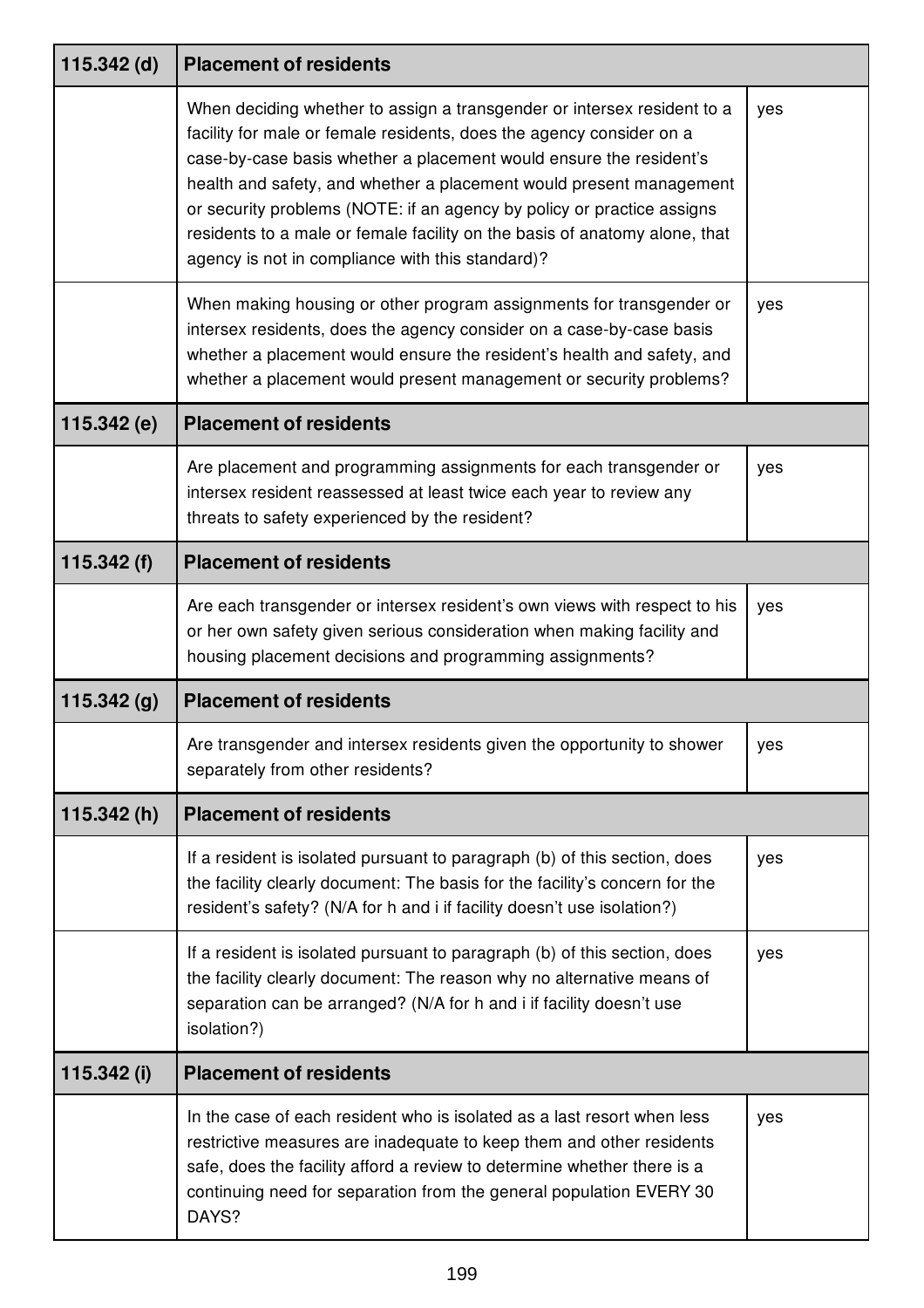| 115.351 $(a)$ | <b>Resident reporting</b>                                                                                                                                                                                                                    |     |
|---------------|----------------------------------------------------------------------------------------------------------------------------------------------------------------------------------------------------------------------------------------------|-----|
|               | Does the agency provide multiple internal ways for residents to privately<br>report: Sexual abuse and sexual harassment?                                                                                                                     | yes |
|               | Does the agency provide multiple internal ways for residents to privately<br>report: 2. Retaliation by other residents or staff for reporting sexual<br>abuse and sexual harassment?                                                         | yes |
|               | Does the agency provide multiple internal ways for residents to privately<br>report: Staff neglect or violation of responsibilities that may have<br>contributed to such incidents?                                                          | yes |
| 115.351(b)    | <b>Resident reporting</b>                                                                                                                                                                                                                    |     |
|               | Does the agency also provide at least one way for residents to report<br>sexual abuse or sexual harassment to a public or private entity or office<br>that is not part of the agency?                                                        | yes |
|               | Is that private entity or office able to receive and immediately forward<br>resident reports of sexual abuse and sexual harassment to agency<br>officials?                                                                                   | yes |
|               | Does that private entity or office allow the resident to remain anonymous<br>upon request?                                                                                                                                                   | yes |
|               | Are residents detained solely for civil immigration purposes provided<br>information on how to contact relevant consular officials and relevant<br>officials at the Department of Homeland Security to report sexual abuse<br>or harassment? | yes |
| 115.351(c)    | <b>Resident reporting</b>                                                                                                                                                                                                                    |     |
|               | Do staff members accept reports of sexual abuse and sexual<br>harassment made verbally, in writing, anonymously, and from third<br>parties?                                                                                                  | yes |
|               | Do staff members promptly document any verbal reports of sexual<br>abuse and sexual harassment?                                                                                                                                              | yes |
| $115.351$ (d) | <b>Resident reporting</b>                                                                                                                                                                                                                    |     |
|               | Does the facility provide residents with access to tools necessary to<br>make a written report?                                                                                                                                              | yes |
| 115.351 (e)   | <b>Resident reporting</b>                                                                                                                                                                                                                    |     |
|               | Does the agency provide a method for staff to privately report sexual<br>abuse and sexual harassment of residents?                                                                                                                           | yes |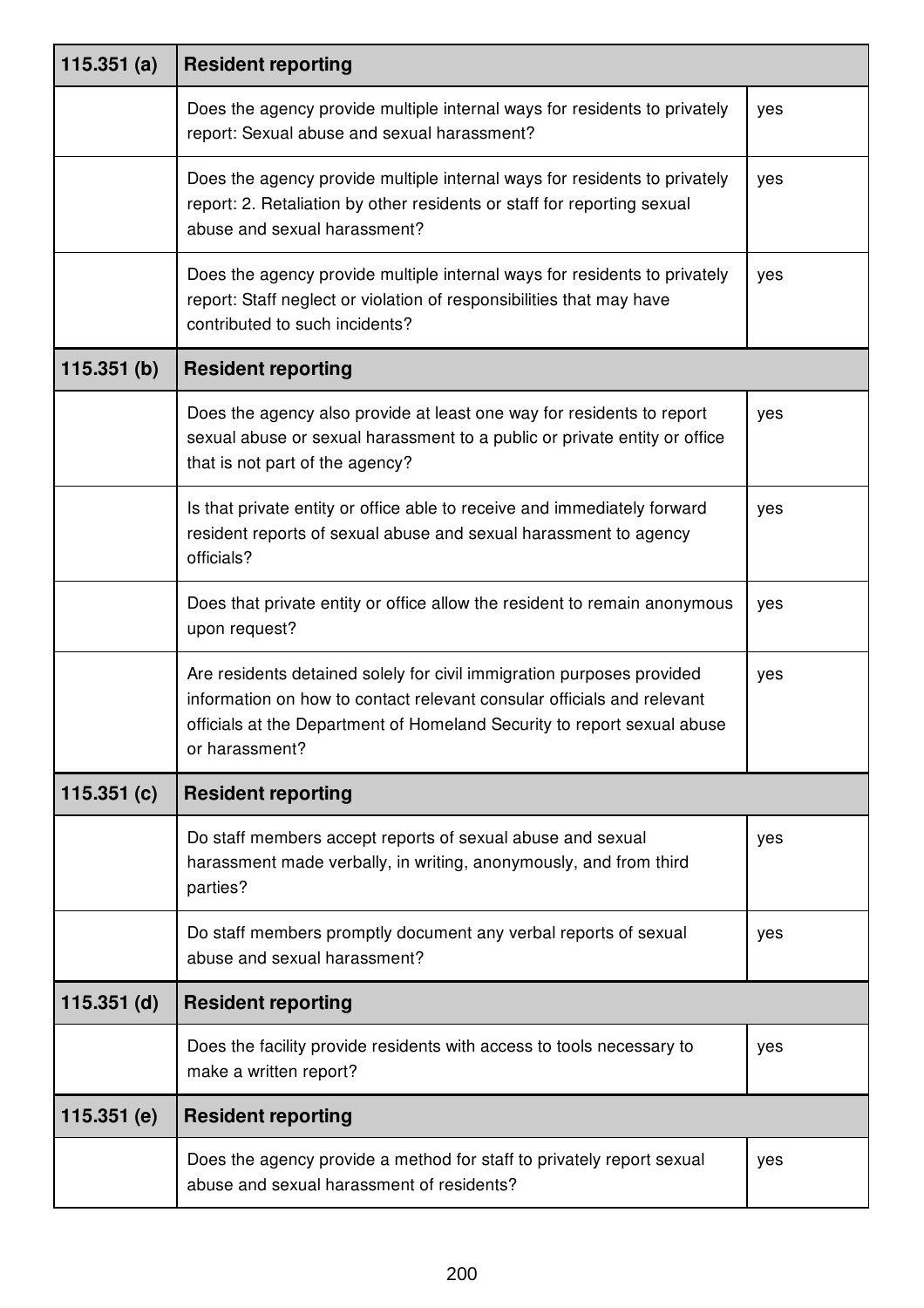| 115.352 $(a)$ | <b>Exhaustion of administrative remedies</b>                                                                                                                                                                                                                                                                                                                                                                                                                                                        |     |
|---------------|-----------------------------------------------------------------------------------------------------------------------------------------------------------------------------------------------------------------------------------------------------------------------------------------------------------------------------------------------------------------------------------------------------------------------------------------------------------------------------------------------------|-----|
|               | Is the agency exempt from this standard? NOTE: The agency is exempt<br>ONLY if it does not have administrative procedures to address resident<br>grievances regarding sexual abuse. This does not mean the agency is<br>exempt simply because a resident does not have to or is not ordinarily<br>expected to submit a grievance to report sexual abuse. This means that<br>as a matter of explicit policy, the agency does not have an administrative<br>remedies process to address sexual abuse. | no  |
| 115.352(b)    | <b>Exhaustion of administrative remedies</b>                                                                                                                                                                                                                                                                                                                                                                                                                                                        |     |
|               | Does the agency permit residents to submit a grievance regarding an<br>allegation of sexual abuse without any type of time limits? (The agency<br>may apply otherwise-applicable time limits to any portion of a grievance<br>that does not allege an incident of sexual abuse.) (N/A if agency is<br>exempt from this standard.)                                                                                                                                                                   | yes |
|               | Does the agency always refrain from requiring an resident to use any<br>informal grievance process, or to otherwise attempt to resolve with staff,<br>an alleged incident of sexual abuse? (N/A if agency is exempt from this<br>standard.)                                                                                                                                                                                                                                                         | yes |
| 115.352 $(c)$ | <b>Exhaustion of administrative remedies</b>                                                                                                                                                                                                                                                                                                                                                                                                                                                        |     |
|               | Does the agency ensure that: A resident who alleges sexual abuse may<br>submit a grievance without submitting it to a staff member who is the<br>subject of the complaint? (N/A if agency is exempt from this standard.)                                                                                                                                                                                                                                                                            | yes |
|               | Does the agency ensure that: Such grievance is not referred to a staff<br>member who is the subject of the complaint? (N/A if agency is exempt<br>from this standard.)                                                                                                                                                                                                                                                                                                                              | yes |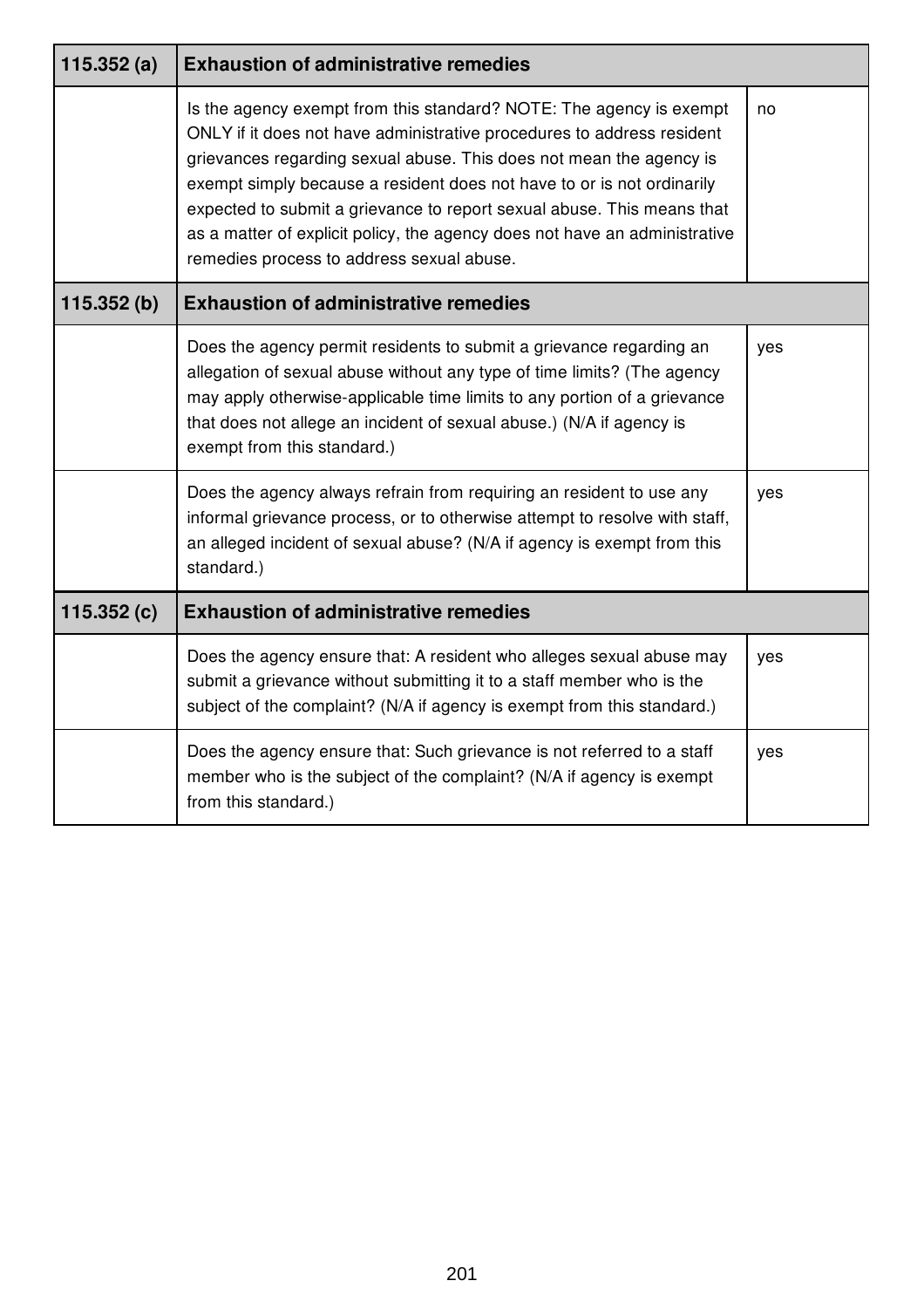| $115.352$ (d) | <b>Exhaustion of administrative remedies</b>                                                                                                                                                                                                                                                                                                                                                                   |     |
|---------------|----------------------------------------------------------------------------------------------------------------------------------------------------------------------------------------------------------------------------------------------------------------------------------------------------------------------------------------------------------------------------------------------------------------|-----|
|               | Does the agency issue a final agency decision on the merits of any<br>portion of a grievance alleging sexual abuse within 90 days of the initial<br>filing of the grievance? (Computation of the 90-day time period does not<br>include time consumed by residents in preparing any administrative<br>appeal.) (N/A if agency is exempt from this standard.)                                                   | yes |
|               | If the agency determines that the 90 day timeframe is insufficient to<br>make an appropriate decision and claims an extension of time (the<br>maximum allowable extension of time to respond is 70 days per<br>$115.352(d)(3)$ , does the agency notify the resident in writing of any<br>such extension and provide a date by which a decision will be made?<br>(N/A if agency is exempt from this standard.) | yes |
|               | At any level of the administrative process, including the final level, if the<br>resident does not receive a response within the time allotted for reply,<br>including any properly noticed extension, may a resident consider the<br>absence of a response to be a denial at that level? (N/A if agency is<br>exempt from this standard.)                                                                     | yes |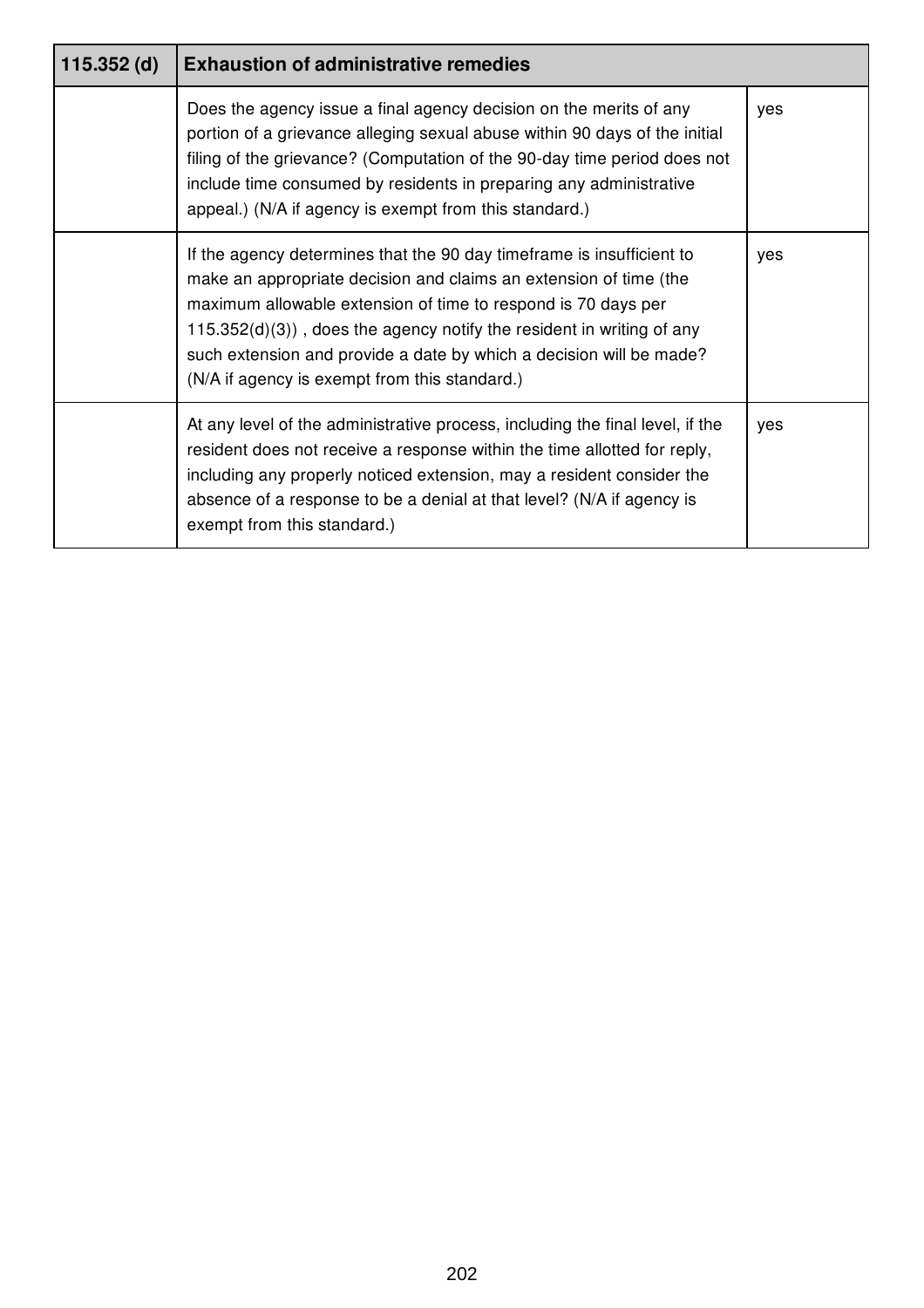| 115.352(e) | <b>Exhaustion of administrative remedies</b>                                                                                                                                                                                                                                                                                                                                                                                                                                                                                          |     |
|------------|---------------------------------------------------------------------------------------------------------------------------------------------------------------------------------------------------------------------------------------------------------------------------------------------------------------------------------------------------------------------------------------------------------------------------------------------------------------------------------------------------------------------------------------|-----|
|            | Are third parties, including fellow residents, staff members, family<br>members, attorneys, and outside advocates, permitted to assist<br>residents in filing requests for administrative remedies relating to<br>allegations of sexual abuse? (N/A if agency is exempt from this<br>standard.)                                                                                                                                                                                                                                       | yes |
|            | Are those third parties also permitted to file such requests on behalf of<br>residents? (If a third party, other than a parent or legal guardian, files<br>such a request on behalf of a resident, the facility may require as a<br>condition of processing the request that the alleged victim agree to have<br>the request filed on his or her behalf, and may also require the alleged<br>victim to personally pursue any subsequent steps in the administrative<br>remedy process.) (N/A if agency is exempt from this standard.) | yes |
|            | If the resident declines to have the request processed on his or her<br>behalf, does the agency document the resident's decision? (N/A if<br>agency is exempt from this standard.)                                                                                                                                                                                                                                                                                                                                                    | yes |
|            | Is a parent or legal guardian of a juvenile allowed to file a grievance<br>regarding allegations of sexual abuse, including appeals, on behalf of<br>such juvenile? (N/A if agency is exempt from this standard.)                                                                                                                                                                                                                                                                                                                     | yes |
|            | If a parent or legal guardian of a juvenile files a grievance (or an appeal)<br>on behalf of a juvenile regarding allegations of sexual abuse, is it the<br>case that those grievances are not conditioned upon the juvenile<br>agreeing to have the request filed on his or her behalf? (N/A if agency is<br>exempt from this standard.)                                                                                                                                                                                             | yes |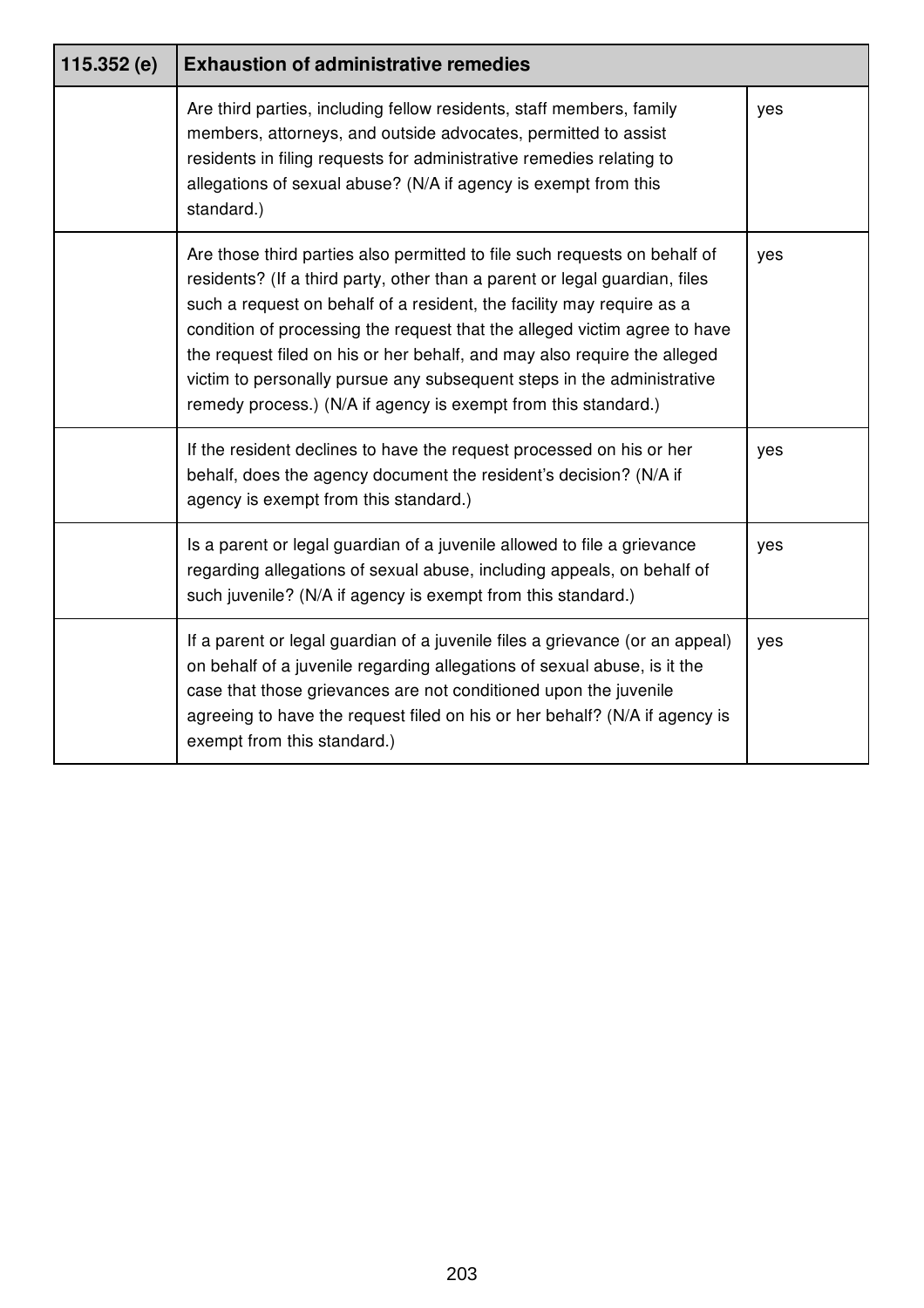| 115.352 $(f)$ | <b>Exhaustion of administrative remedies</b>                                                                                                                                                                                                                                                                                                                                                     |     |
|---------------|--------------------------------------------------------------------------------------------------------------------------------------------------------------------------------------------------------------------------------------------------------------------------------------------------------------------------------------------------------------------------------------------------|-----|
|               | Has the agency established procedures for the filing of an emergency<br>grievance alleging that a resident is subject to a substantial risk of<br>imminent sexual abuse? (N/A if agency is exempt from this standard.)                                                                                                                                                                           | yes |
|               | After receiving an emergency grievance alleging a resident is subject to<br>a substantial risk of imminent sexual abuse, does the agency<br>immediately forward the grievance (or any portion thereof that alleges<br>the substantial risk of imminent sexual abuse) to a level of review at<br>which immediate corrective action may be taken? (N/A if agency is<br>exempt from this standard.) | yes |
|               | After receiving an emergency grievance described above, does the<br>agency provide an initial response within 48 hours? (N/A if agency is<br>exempt from this standard.)                                                                                                                                                                                                                         | yes |
|               | After receiving an emergency grievance described above, does the<br>agency issue a final agency decision within 5 calendar days? (N/A if<br>agency is exempt from this standard.)                                                                                                                                                                                                                | yes |
|               | Does the initial response and final agency decision document the<br>agency's determination whether the resident is in substantial risk of<br>imminent sexual abuse? (N/A if agency is exempt from this standard.)                                                                                                                                                                                | yes |
|               | Does the initial response document the agency's action(s) taken in<br>response to the emergency grievance? (N/A if agency is exempt from<br>this standard.)                                                                                                                                                                                                                                      | yes |
|               | Does the agency's final decision document the agency's action(s) taken<br>in response to the emergency grievance? (N/A if agency is exempt from<br>this standard.)                                                                                                                                                                                                                               | yes |
| 115.352(g)    | <b>Exhaustion of administrative remedies</b>                                                                                                                                                                                                                                                                                                                                                     |     |
|               | If the agency disciplines a resident for filing a grievance related to<br>alleged sexual abuse, does it do so ONLY where the agency<br>demonstrates that the resident filed the grievance in bad faith? (N/A if<br>agency is exempt from this standard.)                                                                                                                                         | yes |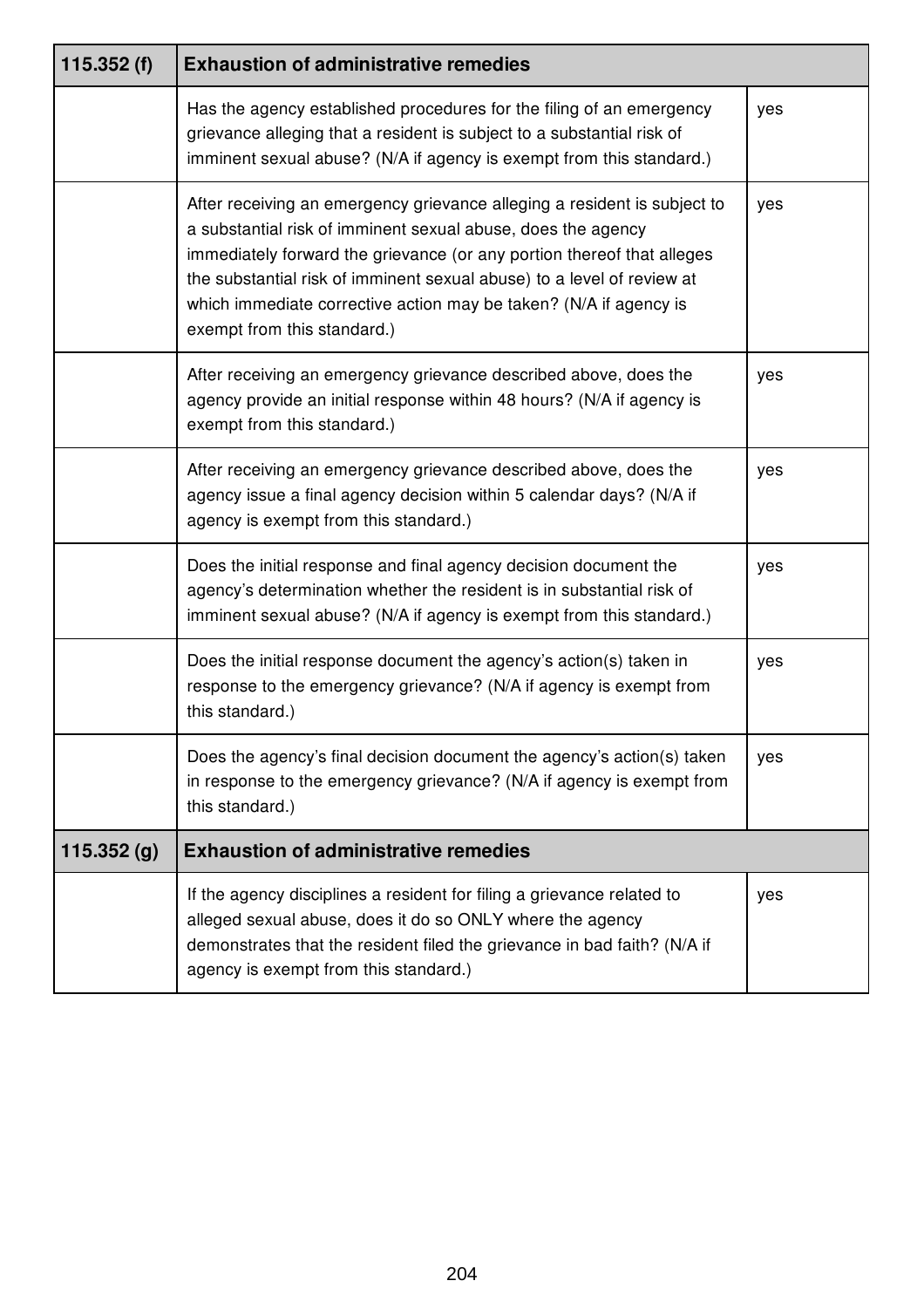| 115.353(a)    | Resident access to outside confidential support services and legal<br>representation                                                                                                                                                                                                                                                                                             |     |
|---------------|----------------------------------------------------------------------------------------------------------------------------------------------------------------------------------------------------------------------------------------------------------------------------------------------------------------------------------------------------------------------------------|-----|
|               | Does the facility provide residents with access to outside victim<br>advocates for emotional support services related to sexual abuse by<br>providing, posting, or otherwise making accessible mailing addresses<br>and telephone numbers, including toll-free hotline numbers where<br>available, of local, State, or national victim advocacy or rape crisis<br>organizations? | yes |
|               | Does the facility provide persons detained solely for civil immigration<br>purposes mailing addresses and telephone numbers, including toll-free<br>hotline numbers where available of local, State, or national immigrant<br>services agencies?                                                                                                                                 | yes |
|               | Does the facility enable reasonable communication between residents<br>and these organizations and agencies, in as confidential a manner as<br>possible?                                                                                                                                                                                                                         | yes |
| 115.353(b)    | Resident access to outside confidential support services and legal<br>representation                                                                                                                                                                                                                                                                                             |     |
|               | Does the facility inform residents, prior to giving them access, of the<br>extent to which such communications will be monitored and the extent to<br>which reports of abuse will be forwarded to authorities in accordance<br>with mandatory reporting laws?                                                                                                                    | yes |
| 115.353(c)    | Resident access to outside confidential support services and legal<br>representation                                                                                                                                                                                                                                                                                             |     |
|               | Does the agency maintain or attempt to enter into memoranda of<br>understanding or other agreements with community service providers<br>that are able to provide residents with confidential emotional support<br>services related to sexual abuse?                                                                                                                              | yes |
|               | Does the agency maintain copies of agreements or documentation<br>showing attempts to enter into such agreements?                                                                                                                                                                                                                                                                | yes |
| $115.353$ (d) | Resident access to outside confidential support services and legal<br>representation                                                                                                                                                                                                                                                                                             |     |
|               | Does the facility provide residents with reasonable and confidential<br>access to their attorneys or other legal representation?                                                                                                                                                                                                                                                 | yes |
|               | Does the facility provide residents with reasonable access to parents or<br>legal guardians?                                                                                                                                                                                                                                                                                     | yes |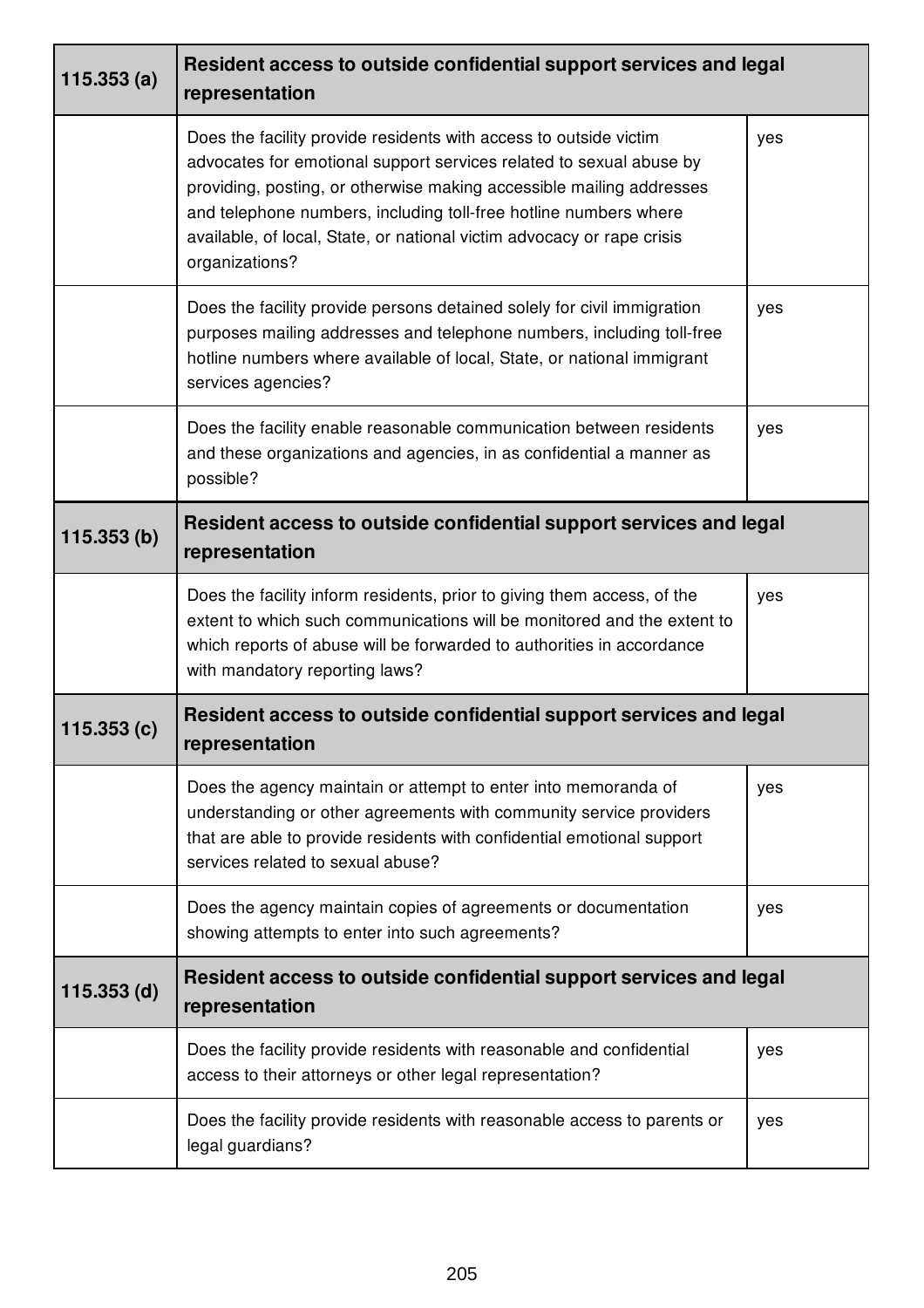| 115.354(a)    | <b>Third-party reporting</b>                                                                                                                                                                                                                                                                                                                                                 |     |
|---------------|------------------------------------------------------------------------------------------------------------------------------------------------------------------------------------------------------------------------------------------------------------------------------------------------------------------------------------------------------------------------------|-----|
|               | Has the agency established a method to receive third-party reports of<br>sexual abuse and sexual harassment?                                                                                                                                                                                                                                                                 | yes |
|               | Has the agency distributed publicly information on how to report sexual<br>abuse and sexual harassment on behalf of a resident?                                                                                                                                                                                                                                              | yes |
| 115.361(a)    | <b>Staff and agency reporting duties</b>                                                                                                                                                                                                                                                                                                                                     |     |
|               | Does the agency require all staff to report immediately and according to<br>agency policy any knowledge, suspicion, or information they receive<br>regarding an incident of sexual abuse or sexual harassment that<br>occurred in a facility, whether or not it is part of the agency?                                                                                       | yes |
|               | Does the agency require all staff to report immediately and according to<br>agency policy any knowledge, suspicion, or information they receive<br>regarding retaliation against residents or staff who reported an incident<br>of sexual abuse or sexual harassment?                                                                                                        | yes |
|               | Does the agency require all staff to report immediately and according to<br>agency policy any knowledge, suspicion, or information they receive<br>regarding any staff neglect or violation of responsibilities that may have<br>contributed to an incident of sexual abuse or sexual harassment or<br>retaliation?                                                          | yes |
| 115.361(b)    | <b>Staff and agency reporting duties</b>                                                                                                                                                                                                                                                                                                                                     |     |
|               | Does the agency require all staff to comply with any applicable<br>mandatory child abuse reporting laws?                                                                                                                                                                                                                                                                     | yes |
| 115.361 $(c)$ | <b>Staff and agency reporting duties</b>                                                                                                                                                                                                                                                                                                                                     |     |
|               | Apart from reporting to designated supervisors or officials and<br>designated State or local services agencies, are staff prohibited from<br>revealing any information related to a sexual abuse report to anyone<br>other than to the extent necessary, as specified in agency policy, to<br>make treatment, investigation, and other security and management<br>decisions? | yes |
| $115.361$ (d) | <b>Staff and agency reporting duties</b>                                                                                                                                                                                                                                                                                                                                     |     |
|               | Are medical and mental health practitioners required to report sexual<br>abuse to designated supervisors and officials pursuant to paragraph (a)<br>of this section as well as to the designated State or local services agency<br>where required by mandatory reporting laws?                                                                                               | yes |
|               | Are medical and mental health practitioners required to inform residents<br>of their duty to report, and the limitations of confidentiality, at the<br>initiation of services?                                                                                                                                                                                               | yes |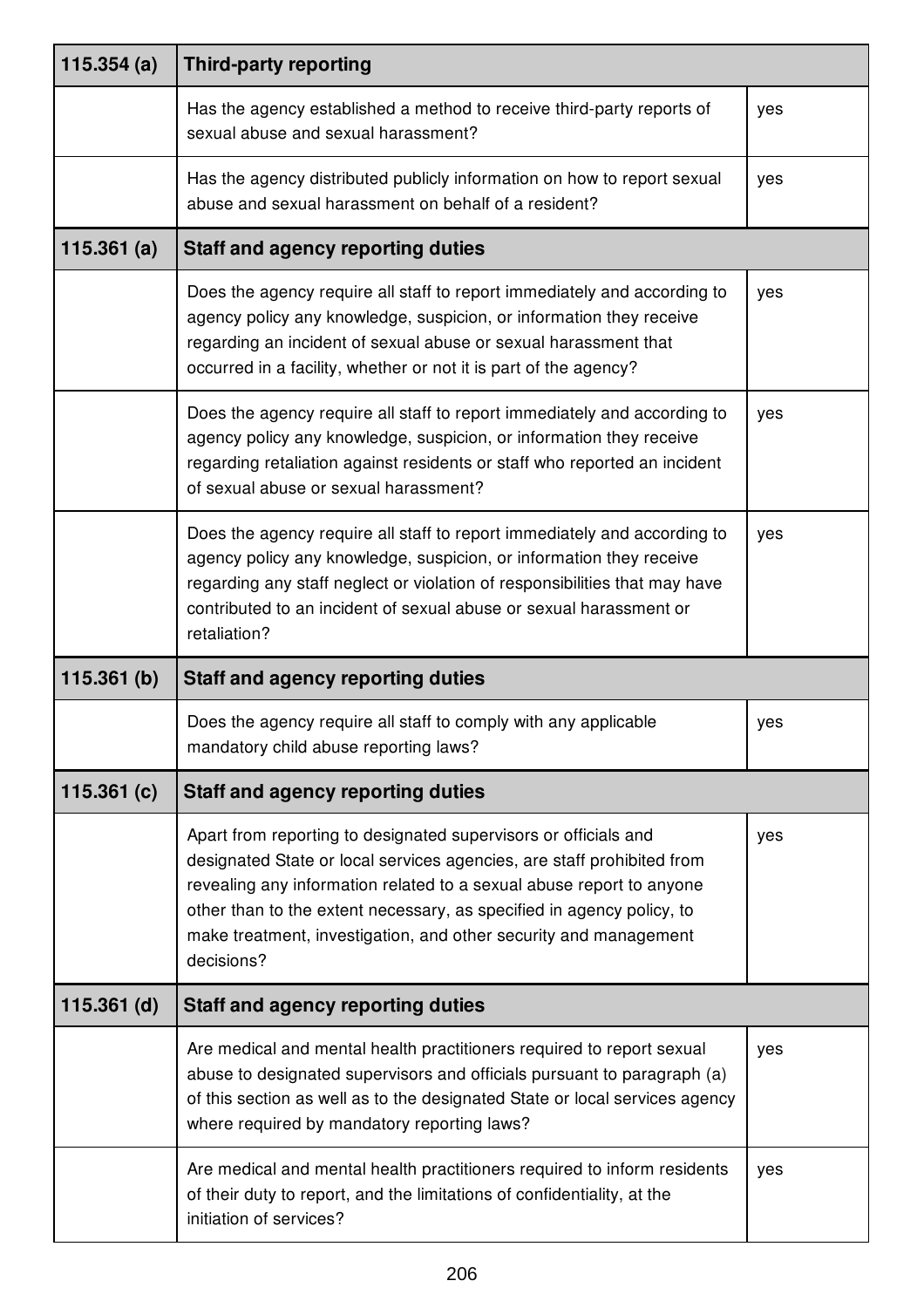| 115.361 $(e)$ | <b>Staff and agency reporting duties</b>                                                                                                                                                                                                                                                                                                   |     |
|---------------|--------------------------------------------------------------------------------------------------------------------------------------------------------------------------------------------------------------------------------------------------------------------------------------------------------------------------------------------|-----|
|               | Upon receiving any allegation of sexual abuse, does the facility head or<br>his or her designee promptly report the allegation to the appropriate<br>office?                                                                                                                                                                               | yes |
|               | Upon receiving any allegation of sexual abuse, does the facility head or<br>his or her designee promptly report the allegation to the alleged victim's<br>parents or legal guardians unless the facility has official documentation<br>showing the parents or legal guardians should not be notified?                                      | yes |
|               | If the alleged victim is under the guardianship of the child welfare<br>system, does the facility head or his or her designee promptly report the<br>allegation to the alleged victim's caseworker instead of the parents or<br>legal guardians? (N/A if the alleged victim is not under the guardianship<br>of the child welfare system.) | yes |
|               | If a juvenile court retains jurisdiction over the alleged victim, does the<br>facility head or designee also report the allegation to the juvenile's<br>attorney or other legal representative of record within 14 days of<br>receiving the allegation?                                                                                    | yes |
| 115.361 $(f)$ | <b>Staff and agency reporting duties</b>                                                                                                                                                                                                                                                                                                   |     |
|               | Does the facility report all allegations of sexual abuse and sexual<br>harassment, including third-party and anonymous reports, to the facility's<br>designated investigators?                                                                                                                                                             | yes |
| 115.362 $(a)$ | <b>Agency protection duties</b>                                                                                                                                                                                                                                                                                                            |     |
|               | When the agency learns that a resident is subject to a substantial risk of<br>imminent sexual abuse, does it take immediate action to protect the<br>resident?                                                                                                                                                                             | yes |
| 115.363(a)    | Reporting to other confinement facilities                                                                                                                                                                                                                                                                                                  |     |
|               | Upon receiving an allegation that a resident was sexually abused while<br>confined at another facility, does the head of the facility that received the<br>allegation notify the head of the facility or appropriate office of the<br>agency where the alleged abuse occurred?                                                             | yes |
|               | Does the head of the facility that received the allegation also notify the<br>appropriate investigative agency?                                                                                                                                                                                                                            | yes |
| 115.363(b)    | <b>Reporting to other confinement facilities</b>                                                                                                                                                                                                                                                                                           |     |
|               | Is such notification provided as soon as possible, but no later than 72<br>hours after receiving the allegation?                                                                                                                                                                                                                           | yes |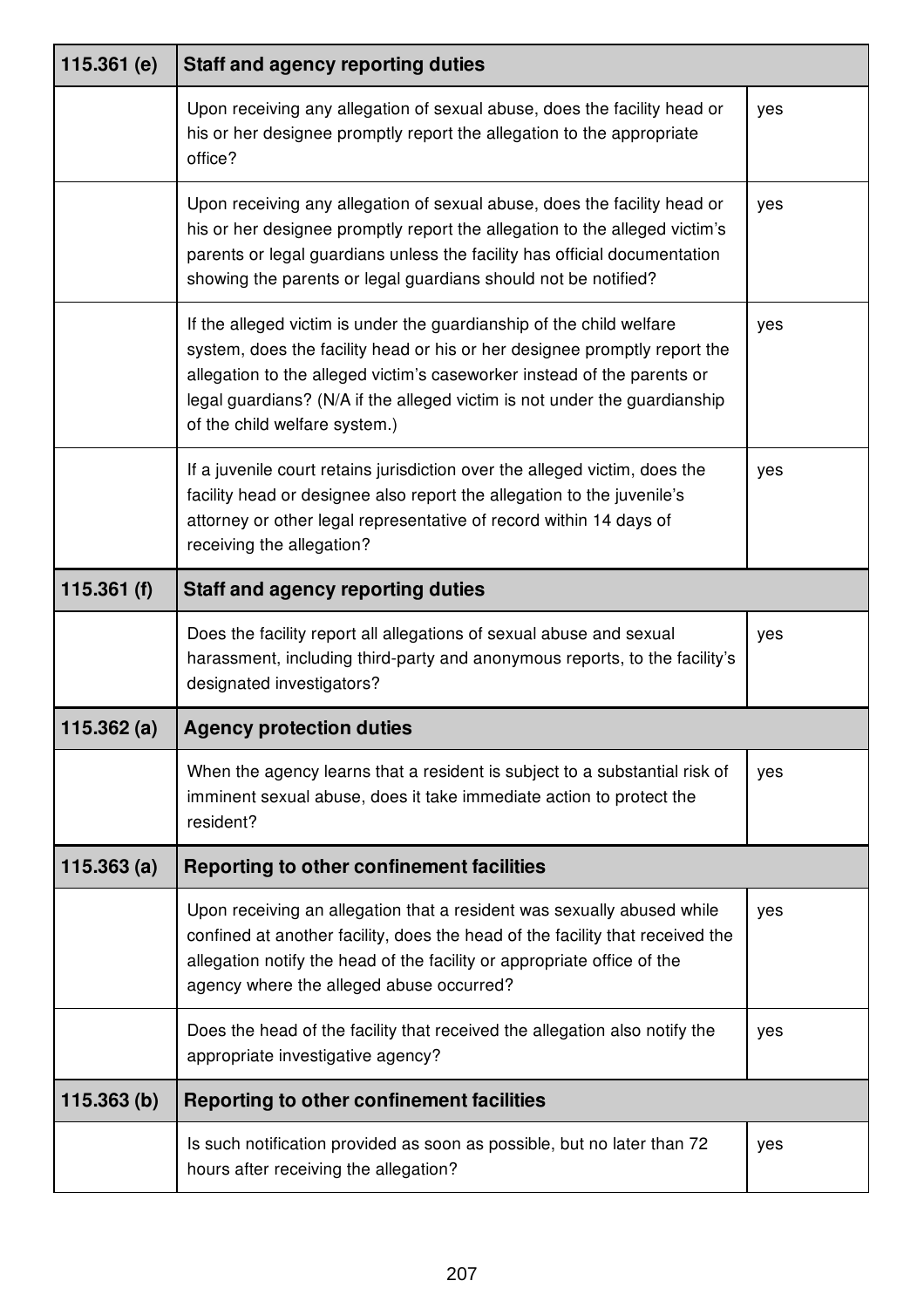| 115.363(c)    | Reporting to other confinement facilities                                                                                                                                                                                                                                                                                                                                                                                                                                                      |     |
|---------------|------------------------------------------------------------------------------------------------------------------------------------------------------------------------------------------------------------------------------------------------------------------------------------------------------------------------------------------------------------------------------------------------------------------------------------------------------------------------------------------------|-----|
|               | Does the agency document that it has provided such notification?                                                                                                                                                                                                                                                                                                                                                                                                                               | yes |
| $115.363$ (d) | Reporting to other confinement facilities                                                                                                                                                                                                                                                                                                                                                                                                                                                      |     |
|               | Does the facility head or agency office that receives such notification<br>ensure that the allegation is investigated in accordance with these<br>standards?                                                                                                                                                                                                                                                                                                                                   | yes |
| 115.364(a)    | <b>Staff first responder duties</b>                                                                                                                                                                                                                                                                                                                                                                                                                                                            |     |
|               | Upon learning of an allegation that a resident was sexually abused, is<br>the first security staff member to respond to the report required to:<br>Separate the alleged victim and abuser?                                                                                                                                                                                                                                                                                                     | yes |
|               | Upon learning of an allegation that a resident was sexually abused, is<br>the first security staff member to respond to the report required to:<br>Preserve and protect any crime scene until appropriate steps can be<br>taken to collect any evidence?                                                                                                                                                                                                                                       | yes |
|               | Upon learning of an allegation that a resident was sexually abused, is<br>the first security staff member to respond to the report required to:<br>Request that the alleged victim not take any actions that could destroy<br>physical evidence, including, as appropriate, washing, brushing teeth,<br>changing clothes, urinating, defecating, smoking, drinking, or eating, if<br>the abuse occurred within a time period that still allows for the collection<br>of physical evidence?     | yes |
|               | Upon learning of an allegation that a resident was sexually abused, is<br>the first security staff member to respond to the report required to:<br>Ensure that the alleged abuser does not take any actions that could<br>destroy physical evidence, including, as appropriate, washing, brushing<br>teeth, changing clothes, urinating, defecating, smoking, drinking, or<br>eating, if the abuse occurred within a time period that still allows for the<br>collection of physical evidence? | yes |
| 115.364(b)    | <b>Staff first responder duties</b>                                                                                                                                                                                                                                                                                                                                                                                                                                                            |     |
|               | If the first staff responder is not a security staff member, is the responder<br>required to request that the alleged victim not take any actions that could<br>destroy physical evidence, and then notify security staff?                                                                                                                                                                                                                                                                     | yes |
| 115.365(a)    | <b>Coordinated response</b>                                                                                                                                                                                                                                                                                                                                                                                                                                                                    |     |
|               | Has the facility developed a written institutional plan to coordinate<br>actions among staff first responders, medical and mental health<br>practitioners, investigators, and facility leadership taken in response to<br>an incident of sexual abuse?                                                                                                                                                                                                                                         | yes |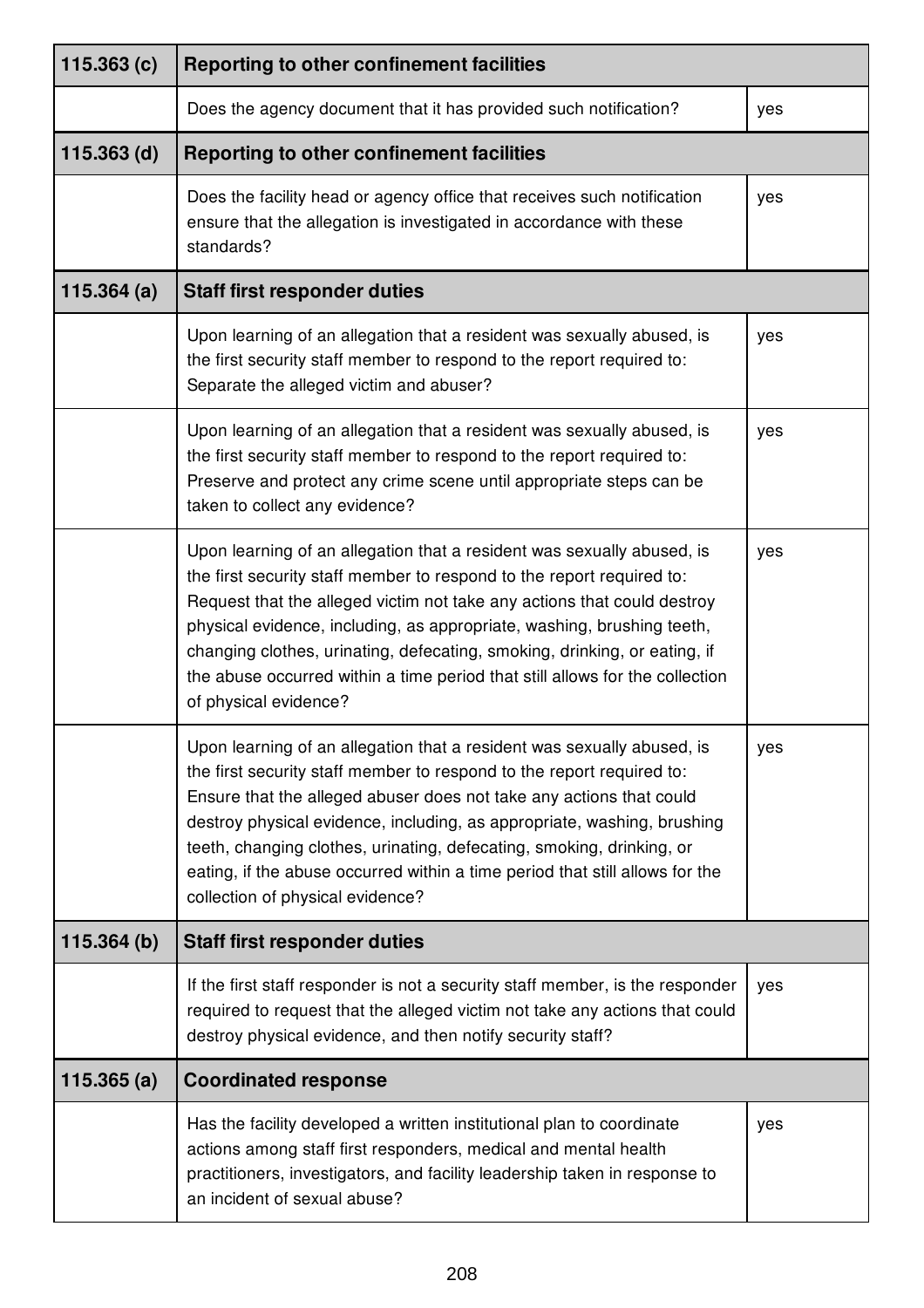| 115.366(a)    | Preservation of ability to protect residents from contact with abusers                                                                                                                                                                                                                                                                                                                                                                                               |     |
|---------------|----------------------------------------------------------------------------------------------------------------------------------------------------------------------------------------------------------------------------------------------------------------------------------------------------------------------------------------------------------------------------------------------------------------------------------------------------------------------|-----|
|               | Are both the agency and any other governmental entities responsible for<br>collective bargaining on the agency's behalf prohibited from entering into<br>or renewing any collective bargaining agreement or other agreement<br>that limits the agency's ability to remove alleged staff sexual abusers<br>from contact with any residents pending the outcome of an investigation<br>or of a determination of whether and to what extent discipline is<br>warranted? | yes |
| 115.367 $(a)$ | Agency protection against retaliation                                                                                                                                                                                                                                                                                                                                                                                                                                |     |
|               | Has the agency established a policy to protect all residents and staff who<br>report sexual abuse or sexual harassment or cooperate with sexual<br>abuse or sexual harassment investigations from retaliation by other<br>residents or staff?                                                                                                                                                                                                                        | yes |
|               | Has the agency designated which staff members or departments are<br>charged with monitoring retaliation?                                                                                                                                                                                                                                                                                                                                                             | yes |
| 115.367(b)    | <b>Agency protection against retaliation</b>                                                                                                                                                                                                                                                                                                                                                                                                                         |     |
|               | Does the agency employ multiple protection measures for residents or<br>staff who fear retaliation for reporting sexual abuse or sexual<br>harassment or for cooperating with investigations, such as housing<br>changes or transfers for resident victims or abusers, removal of alleged<br>staff or resident abusers from contact with victims, and emotional<br>support services?                                                                                 | yes |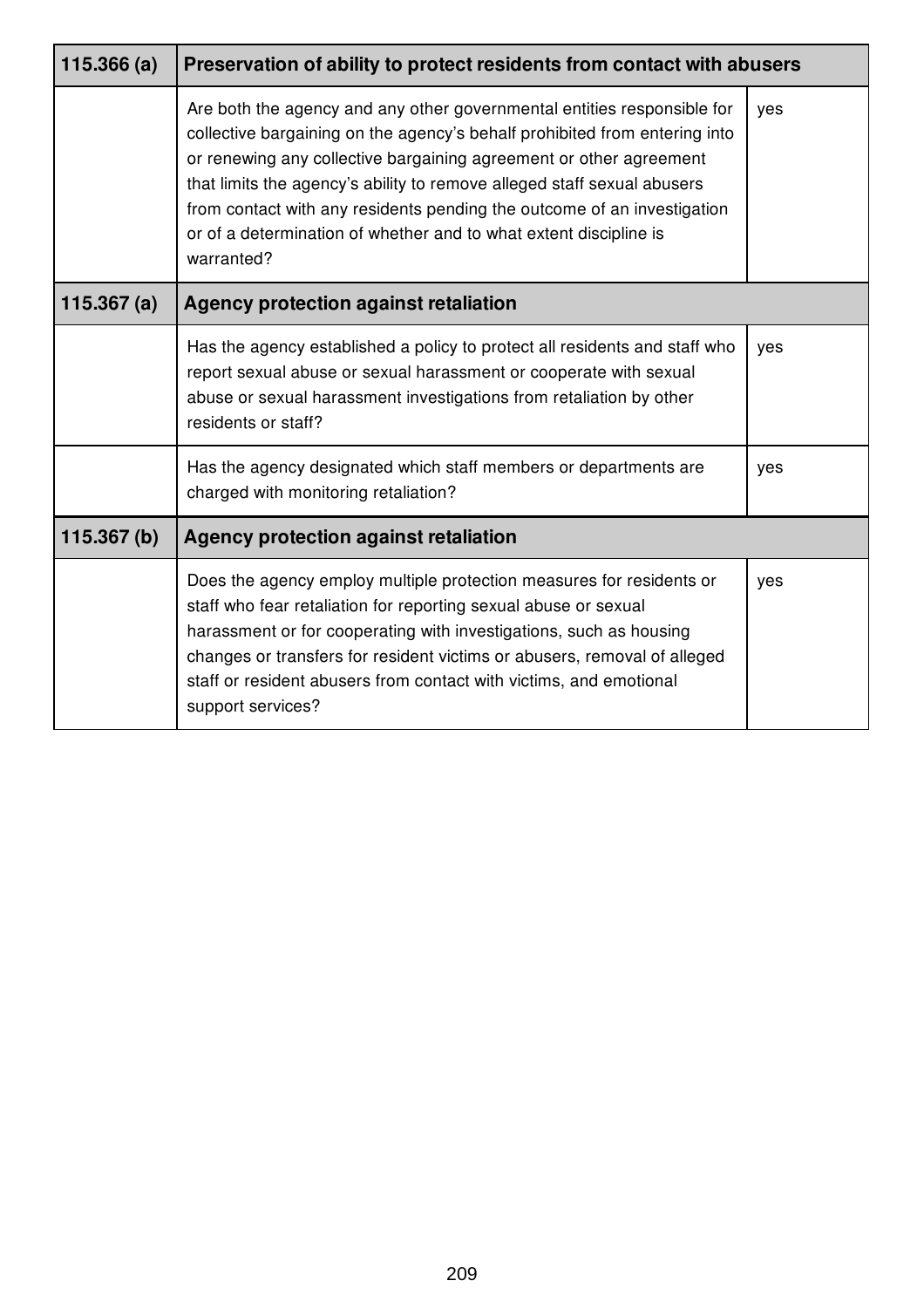| 115.367 $(c)$ | Agency protection against retaliation                                                                                                                                                                                                                                                                                                                                     |     |
|---------------|---------------------------------------------------------------------------------------------------------------------------------------------------------------------------------------------------------------------------------------------------------------------------------------------------------------------------------------------------------------------------|-----|
|               | Except in instances where the agency determines that a report of sexual<br>abuse is unfounded, for at least 90 days following a report of sexual<br>abuse, does the agency: Monitor the conduct and treatment of residents<br>or staff who reported the sexual abuse to see if there are changes that<br>may suggest possible retaliation by residents or staff?          | yes |
|               | Except in instances where the agency determines that a report of sexual<br>abuse is unfounded, for at least 90 days following a report of sexual<br>abuse, does the agency: Monitor the conduct and treatment of residents<br>who were reported to have suffered sexual abuse to see if there are<br>changes that may suggest possible retaliation by residents or staff? | yes |
|               | Except in instances where the agency determines that a report of sexual<br>abuse is unfounded, for at least 90 days following a report of sexual<br>abuse, does the agency: Act promptly to remedy any such retaliation?                                                                                                                                                  | yes |
|               | Except in instances where the agency determines that a report of sexual<br>abuse is unfounded, for at least 90 days following a report of sexual<br>abuse, does the agency: Monitor: Any resident disciplinary reports?                                                                                                                                                   | yes |
|               | Except in instances where the agency determines that a report of sexual<br>abuse is unfounded, for at least 90 days following a report of sexual<br>abuse, does the agency: Monitor: Resident housing changes?                                                                                                                                                            | yes |
|               | Except in instances where the agency determines that a report of sexual<br>abuse is unfounded, for at least 90 days following a report of sexual<br>abuse, does the agency: Monitor: Resident program changes?                                                                                                                                                            | yes |
|               | Except in instances where the agency determines that a report of sexual<br>abuse is unfounded, for at least 90 days following a report of sexual<br>abuse, does the agency: Monitor: Negative performance reviews of<br>staff?                                                                                                                                            | yes |
|               | Except in instances where the agency determines that a report of sexual<br>abuse is unfounded, for at least 90 days following a report of sexual<br>abuse, does the agency: Monitor: Reassignments of staff?                                                                                                                                                              | yes |
|               | Does the agency continue such monitoring beyond 90 days if the initial<br>monitoring indicates a continuing need?                                                                                                                                                                                                                                                         | yes |
| $115.367$ (d) | Agency protection against retaliation                                                                                                                                                                                                                                                                                                                                     |     |
|               | In the case of residents, does such monitoring also include periodic<br>status checks?                                                                                                                                                                                                                                                                                    | yes |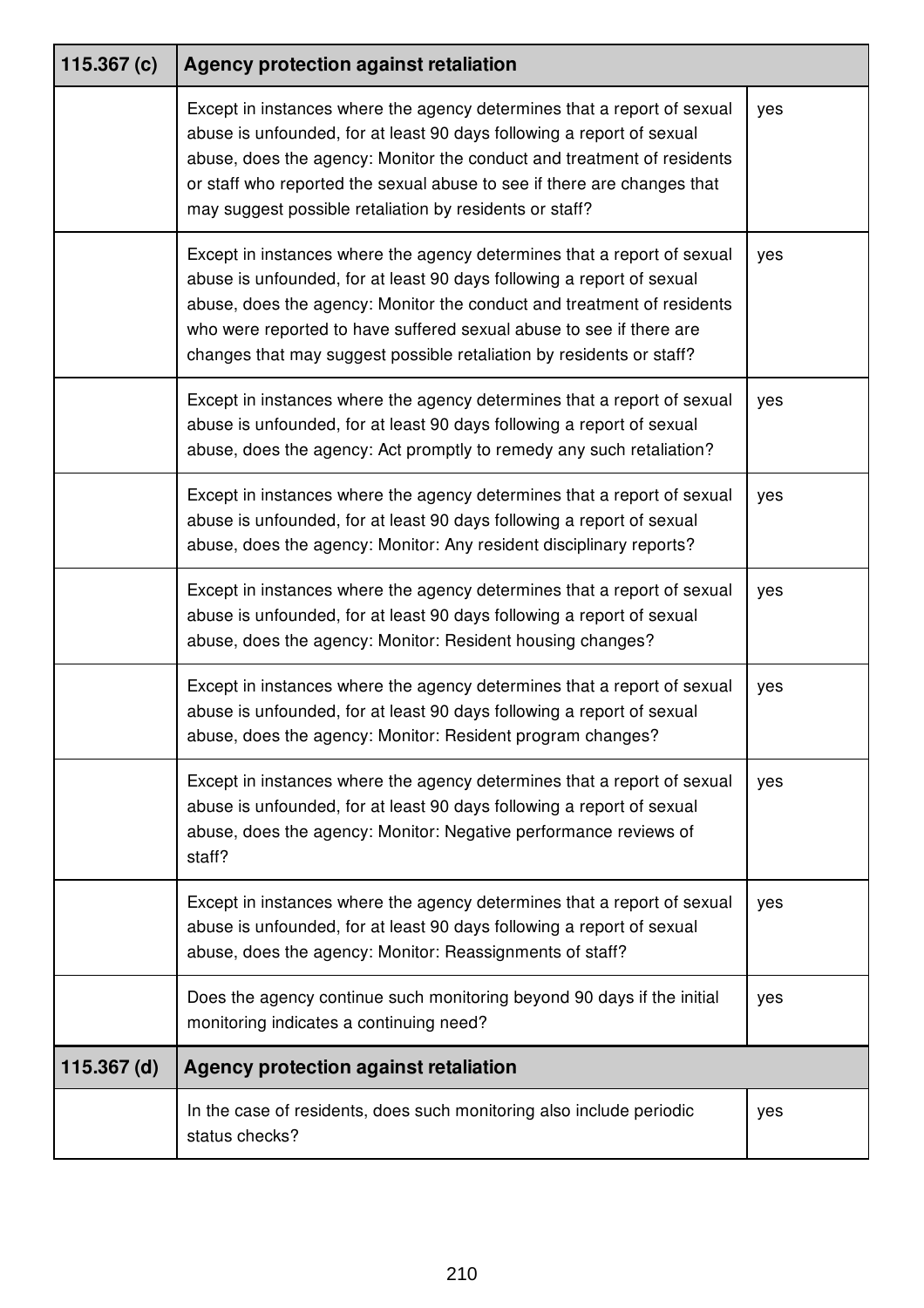| 115.367 (e)   | <b>Agency protection against retaliation</b>                                                                                                                                                                                                                                                                       |     |
|---------------|--------------------------------------------------------------------------------------------------------------------------------------------------------------------------------------------------------------------------------------------------------------------------------------------------------------------|-----|
|               | If any other individual who cooperates with an investigation expresses a<br>fear of retaliation, does the agency take appropriate measures to protect<br>that individual against retaliation?                                                                                                                      | yes |
| 115.368(a)    | Post-allegation protective custody                                                                                                                                                                                                                                                                                 |     |
|               | Is any and all use of segregated housing to protect a resident who is<br>alleged to have suffered sexual abuse subject to the requirements of §<br>115.342?                                                                                                                                                        | yes |
| 115.371 $(a)$ | <b>Criminal and administrative agency investigations</b>                                                                                                                                                                                                                                                           |     |
|               | When the agency conducts its own investigations into allegations of<br>sexual abuse and sexual harassment, does it do so promptly,<br>thoroughly, and objectively? (N/A if the agency does not conduct any<br>form of administrative or criminal investigations of sexual abuse or<br>harassment. See 115.321(a).) | yes |
|               | Does the agency conduct such investigations for all allegations, including<br>third party and anonymous reports? (N/A if the agency does not conduct<br>any form of administrative or criminal investigations of sexual abuse or<br>harassment. See 115.321(a).)                                                   | yes |
| 115.371(b)    | <b>Criminal and administrative agency investigations</b>                                                                                                                                                                                                                                                           |     |
|               | Where sexual abuse is alleged, does the agency use investigators who<br>have received specialized training in sexual abuse investigations<br>involving juvenile victims as required by 115.334?                                                                                                                    | yes |
| 115.371 $(c)$ | <b>Criminal and administrative agency investigations</b>                                                                                                                                                                                                                                                           |     |
|               | Do investigators gather and preserve direct and circumstantial evidence,<br>including any available physical and DNA evidence and any available<br>electronic monitoring data?                                                                                                                                     | yes |
|               | Do investigators interview alleged victims, suspected perpetrators, and<br>witnesses?                                                                                                                                                                                                                              | yes |
|               | Do investigators review prior reports and complaints of sexual abuse<br>involving the suspected perpetrator?                                                                                                                                                                                                       | yes |
| $115.371$ (d) | <b>Criminal and administrative agency investigations</b>                                                                                                                                                                                                                                                           |     |
|               | Does the agency always refrain from terminating an investigation solely<br>because the source of the allegation recants the allegation?                                                                                                                                                                            | yes |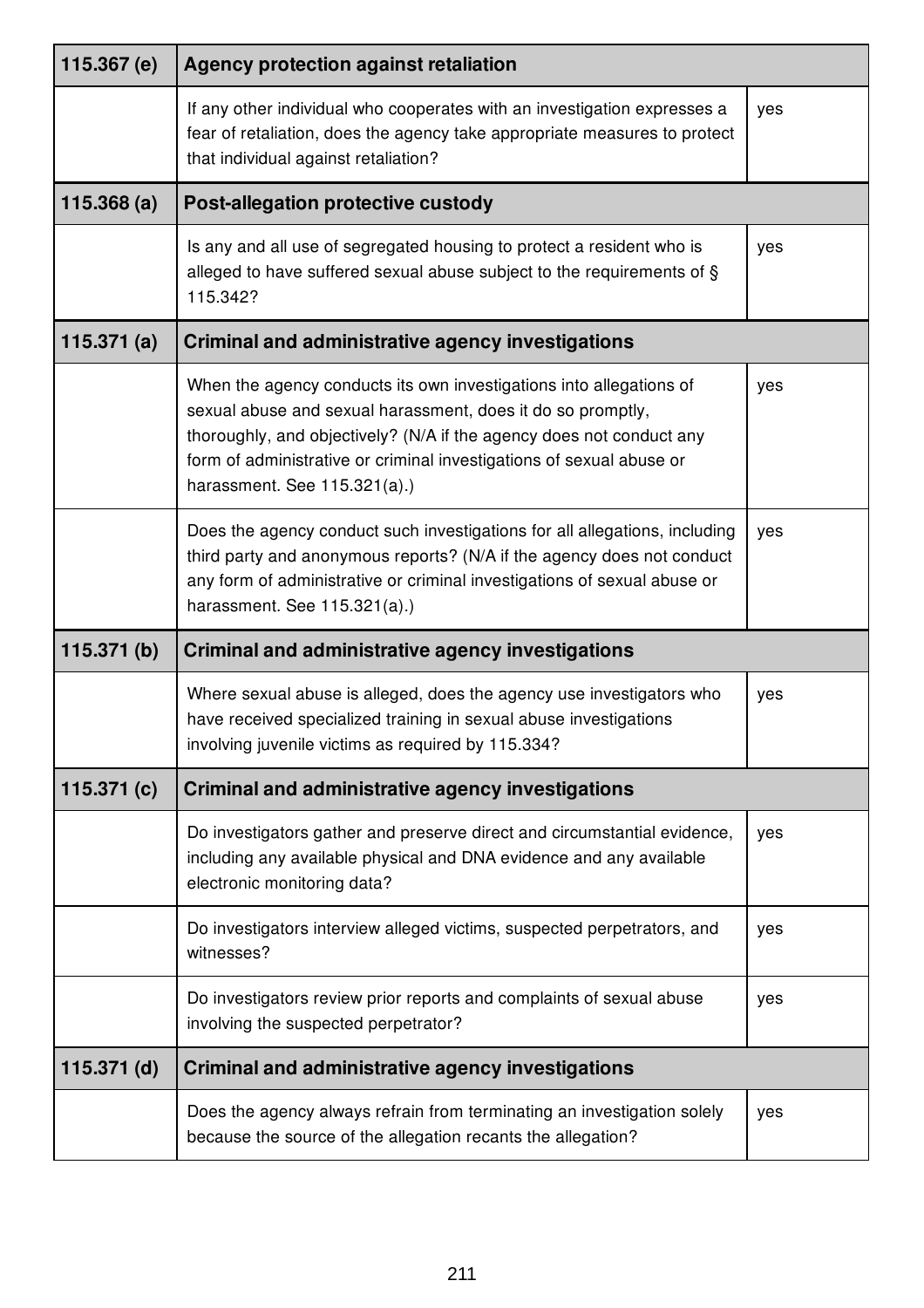| 115.371 (e)   | <b>Criminal and administrative agency investigations</b>                                                                                                                                                                                                                                           |     |
|---------------|----------------------------------------------------------------------------------------------------------------------------------------------------------------------------------------------------------------------------------------------------------------------------------------------------|-----|
|               | When the quality of evidence appears to support criminal prosecution,<br>does the agency conduct compelled interviews only after consulting with<br>prosecutors as to whether compelled interviews may be an obstacle for<br>subsequent criminal prosecution?                                      | yes |
| 115.371 $(f)$ | <b>Criminal and administrative agency investigations</b>                                                                                                                                                                                                                                           |     |
|               | Do agency investigators assess the credibility of an alleged victim,<br>suspect, or witness on an individual basis and not on the basis of that<br>individual's status as resident or staff?                                                                                                       | yes |
|               | Does the agency investigate allegations of sexual abuse without<br>requiring a resident who alleges sexual abuse to submit to a polygraph<br>examination or other truth-telling device as a condition for proceeding?                                                                              | yes |
| 115.371(g)    | <b>Criminal and administrative agency investigations</b>                                                                                                                                                                                                                                           |     |
|               | Do administrative investigations include an effort to determine whether<br>staff actions or failures to act contributed to the abuse?                                                                                                                                                              | yes |
|               | Are administrative investigations documented in written reports that<br>include a description of the physical evidence and testimonial evidence,<br>the reasoning behind credibility assessments, and investigative facts and<br>findings?                                                         | yes |
| 115.371 $(h)$ | <b>Criminal and administrative agency investigations</b>                                                                                                                                                                                                                                           |     |
|               | Are criminal investigations documented in a written report that contains a<br>thorough description of the physical, testimonial, and documentary<br>evidence and attaches copies of all documentary evidence where<br>feasible?                                                                    | yes |
| 115.371 (i)   | Criminal and administrative agency investigations                                                                                                                                                                                                                                                  |     |
|               | Are all substantiated allegations of conduct that appears to be criminal<br>referred for prosecution?                                                                                                                                                                                              | yes |
| 115.371 $(j)$ | <b>Criminal and administrative agency investigations</b>                                                                                                                                                                                                                                           |     |
|               | Does the agency retain all written reports referenced in 115.371(g) and<br>(h) for as long as the alleged abuser is incarcerated or employed by the<br>agency, plus five years unless the abuse was committed by a juvenile<br>resident and applicable law requires a shorter period of retention? | yes |
| 115.371 $(k)$ | <b>Criminal and administrative agency investigations</b>                                                                                                                                                                                                                                           |     |
|               | Does the agency ensure that the departure of an alleged abuser or<br>victim from the employment or control of the facility or agency does not<br>provide a basis for terminating an investigation?                                                                                                 | yes |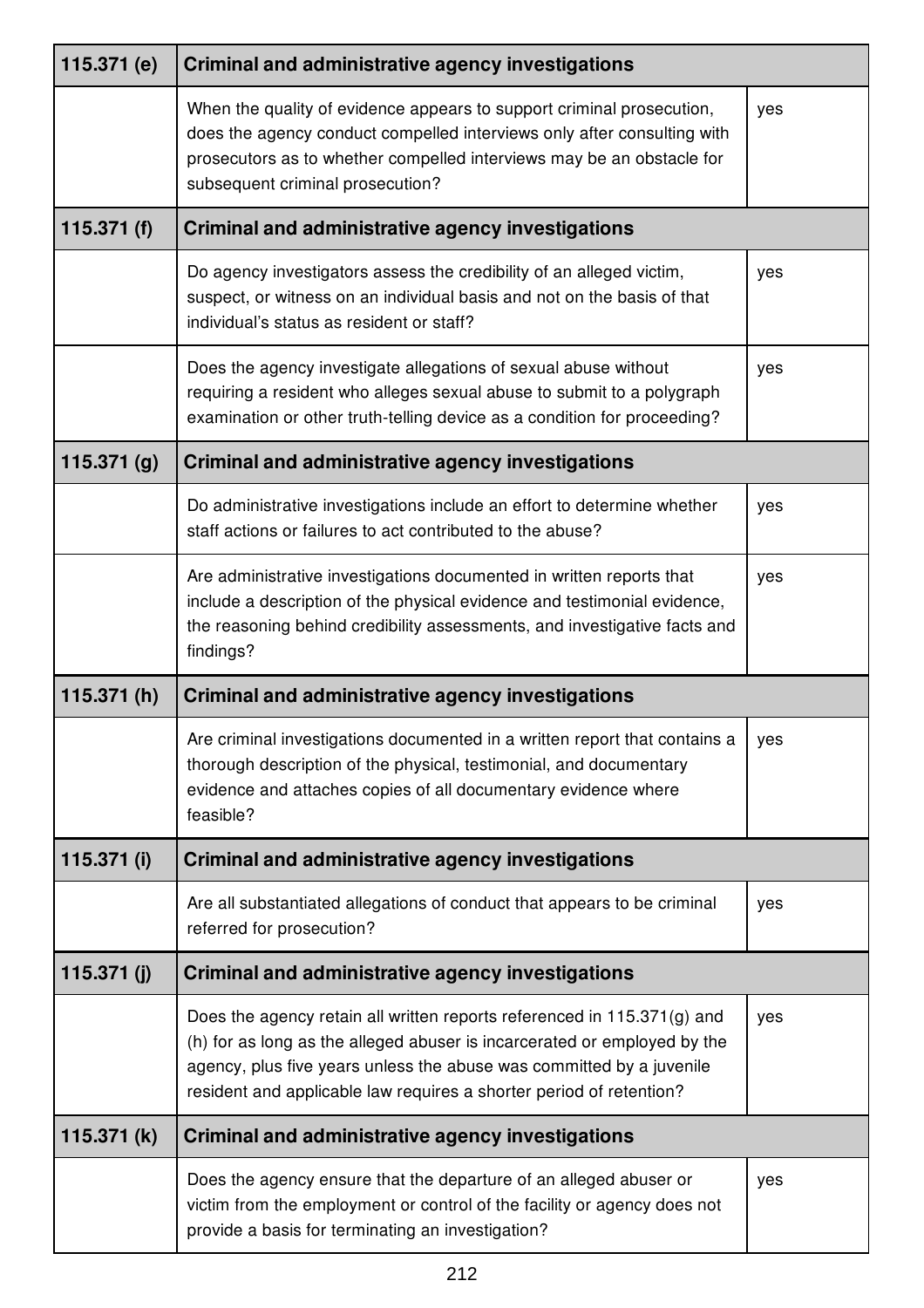| 115.371(m)    | <b>Criminal and administrative agency investigations</b>                                                                                                                                                                                                                                                                                               |     |
|---------------|--------------------------------------------------------------------------------------------------------------------------------------------------------------------------------------------------------------------------------------------------------------------------------------------------------------------------------------------------------|-----|
|               | When an outside entity investigates sexual abuse, does the facility<br>cooperate with outside investigators and endeavor to remain informed<br>about the progress of the investigation? (N/A if an outside agency does<br>not conduct administrative or criminal sexual abuse investigations. See<br>$115.321(a)$ .)                                   | yes |
| 115.372 $(a)$ | <b>Evidentiary standard for administrative investigations</b>                                                                                                                                                                                                                                                                                          |     |
|               | Is it true that the agency does not impose a standard higher than a<br>preponderance of the evidence in determining whether allegations of<br>sexual abuse or sexual harassment are substantiated?                                                                                                                                                     | yes |
| 115.373(a)    | <b>Reporting to residents</b>                                                                                                                                                                                                                                                                                                                          |     |
|               | Following an investigation into a resident's allegation of sexual abuse<br>suffered in the facility, does the agency inform the resident as to whether<br>the allegation has been determined to be substantiated,<br>unsubstantiated, or unfounded?                                                                                                    | yes |
| 115.373 (b)   | <b>Reporting to residents</b>                                                                                                                                                                                                                                                                                                                          |     |
|               | If the agency did not conduct the investigation into a resident's allegation<br>of sexual abuse in an agency facility, does the agency request the<br>relevant information from the investigative agency in order to inform the<br>resident? (N/A if the agency/facility is responsible for conducting<br>administrative and criminal investigations.) | yes |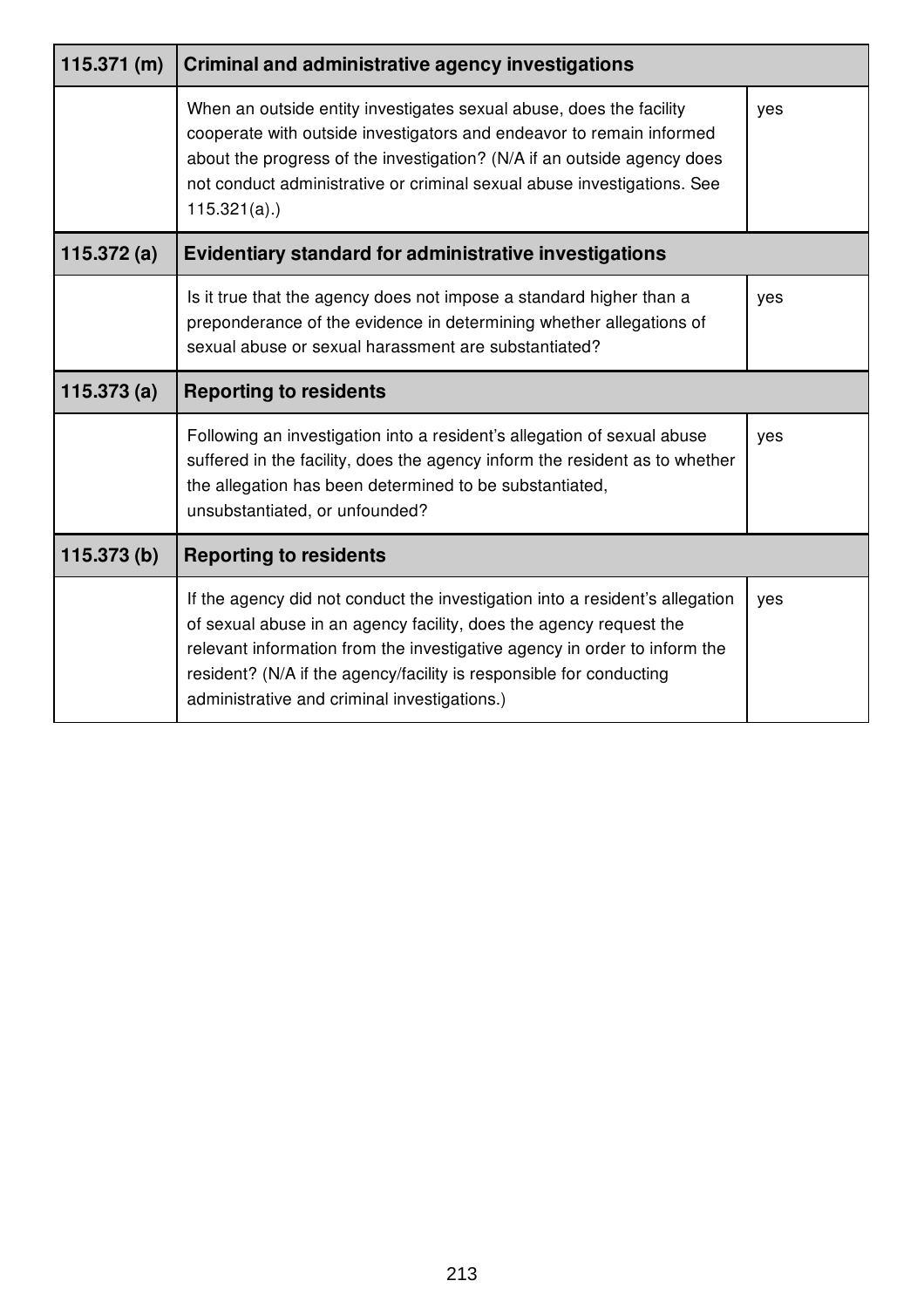| 115.373 $(c)$ | <b>Reporting to residents</b>                                                                                                                                                                                                                                                                                                                                                                                                 |     |
|---------------|-------------------------------------------------------------------------------------------------------------------------------------------------------------------------------------------------------------------------------------------------------------------------------------------------------------------------------------------------------------------------------------------------------------------------------|-----|
|               | Following a resident's allegation that a staff member has committed<br>sexual abuse against the resident, unless the agency has determined<br>that the allegation is unfounded or unless the resident has been<br>released from custody, does the agency subsequently inform the<br>resident whenever: The staff member is no longer posted within the<br>resident's unit?                                                    | yes |
|               | Following a resident's allegation that a staff member has committed<br>sexual abuse against the resident, unless the agency has determined<br>that the allegation is unfounded or unless the resident has been<br>released from custody, does the agency subsequently inform the<br>resident whenever: The staff member is no longer employed at the<br>facility?                                                             | yes |
|               | Following a resident's allegation that a staff member has committed<br>sexual abuse against the resident, unless the agency has determined<br>that the allegation is unfounded or unless the resident has been<br>released from custody, does the agency subsequently inform the<br>resident whenever: The agency learns that the staff member has been<br>indicted on a charge related to sexual abuse in the facility?      | yes |
|               | Following a resident's allegation that a staff member has committed<br>sexual abuse against the resident, unless the agency has determined<br>that the allegation is unfounded or unless the resident has been<br>released from custody, does the agency subsequently inform the<br>resident whenever: The agency learns that the staff member has been<br>convicted on a charge related to sexual abuse within the facility? | yes |
| 115.373 (d)   | <b>Reporting to residents</b>                                                                                                                                                                                                                                                                                                                                                                                                 |     |
|               | Following a resident's allegation that he or she has been sexually<br>abused by another resident, does the agency subsequently inform the<br>alleged victim whenever: The agency learns that the alleged abuser has<br>been indicted on a charge related to sexual abuse within the facility?                                                                                                                                 | yes |
|               | Following a resident's allegation that he or she has been sexually<br>abused by another resident, does the agency subsequently inform the<br>alleged victim whenever: The agency learns that the alleged abuser has<br>been convicted on a charge related to sexual abuse within the facility?                                                                                                                                | yes |
| 115.373 (e)   | <b>Reporting to residents</b>                                                                                                                                                                                                                                                                                                                                                                                                 |     |
|               | Does the agency document all such notifications or attempted<br>notifications?                                                                                                                                                                                                                                                                                                                                                | yes |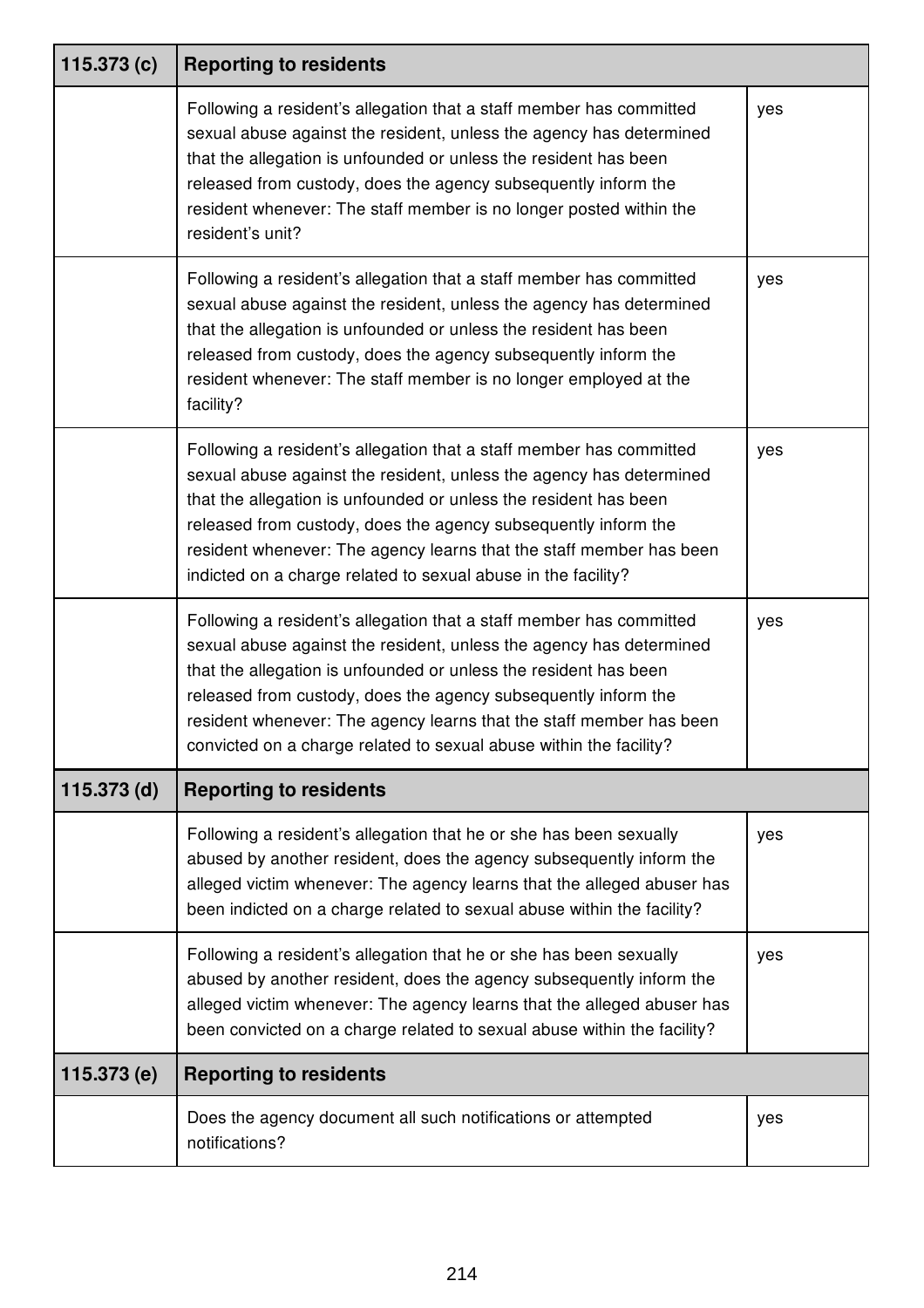| 115.376 $(a)$ | <b>Disciplinary sanctions for staff</b>                                                                                                                                                                                                                                                                                                                                          |     |
|---------------|----------------------------------------------------------------------------------------------------------------------------------------------------------------------------------------------------------------------------------------------------------------------------------------------------------------------------------------------------------------------------------|-----|
|               | Are staff subject to disciplinary sanctions up to and including termination<br>for violating agency sexual abuse or sexual harassment policies?                                                                                                                                                                                                                                  | yes |
| 115.376 (b)   | <b>Disciplinary sanctions for staff</b>                                                                                                                                                                                                                                                                                                                                          |     |
|               | Is termination the presumptive disciplinary sanction for staff who have<br>engaged in sexual abuse?                                                                                                                                                                                                                                                                              | yes |
| 115.376 (c)   | <b>Disciplinary sanctions for staff</b>                                                                                                                                                                                                                                                                                                                                          |     |
|               | Are disciplinary sanctions for violations of agency policies relating to<br>sexual abuse or sexual harassment (other than actually engaging in<br>sexual abuse) commensurate with the nature and circumstances of the<br>acts committed, the staff member's disciplinary history, and the<br>sanctions imposed for comparable offenses by other staff with similar<br>histories? | yes |
| 115.376 (d)   | <b>Disciplinary sanctions for staff</b>                                                                                                                                                                                                                                                                                                                                          |     |
|               | Are all terminations for violations of agency sexual abuse or sexual<br>harassment policies, or resignations by staff who would have been<br>terminated if not for their resignation, reported to: Law enforcement<br>agencies, unless the activity was clearly not criminal?                                                                                                    | yes |
|               | Are all terminations for violations of agency sexual abuse or sexual<br>harassment policies, or resignations by staff who would have been<br>terminated if not for their resignation, reported to: Relevant licensing<br>bodies?                                                                                                                                                 | yes |
| 115.377 $(a)$ | Corrective action for contractors and volunteers                                                                                                                                                                                                                                                                                                                                 |     |
|               | Is any contractor or volunteer who engages in sexual abuse prohibited<br>from contact with residents?                                                                                                                                                                                                                                                                            | yes |
|               | Is any contractor or volunteer who engages in sexual abuse reported to:<br>Law enforcement agencies (unless the activity was clearly not criminal)?                                                                                                                                                                                                                              | yes |
|               | Is any contractor or volunteer who engages in sexual abuse reported to:<br>Relevant licensing bodies?                                                                                                                                                                                                                                                                            | yes |
| 115.377 (b)   | Corrective action for contractors and volunteers                                                                                                                                                                                                                                                                                                                                 |     |
|               | In the case of any other violation of agency sexual abuse or sexual<br>harassment policies by a contractor or volunteer, does the facility take<br>appropriate remedial measures, and consider whether to prohibit further<br>contact with residents?                                                                                                                            | yes |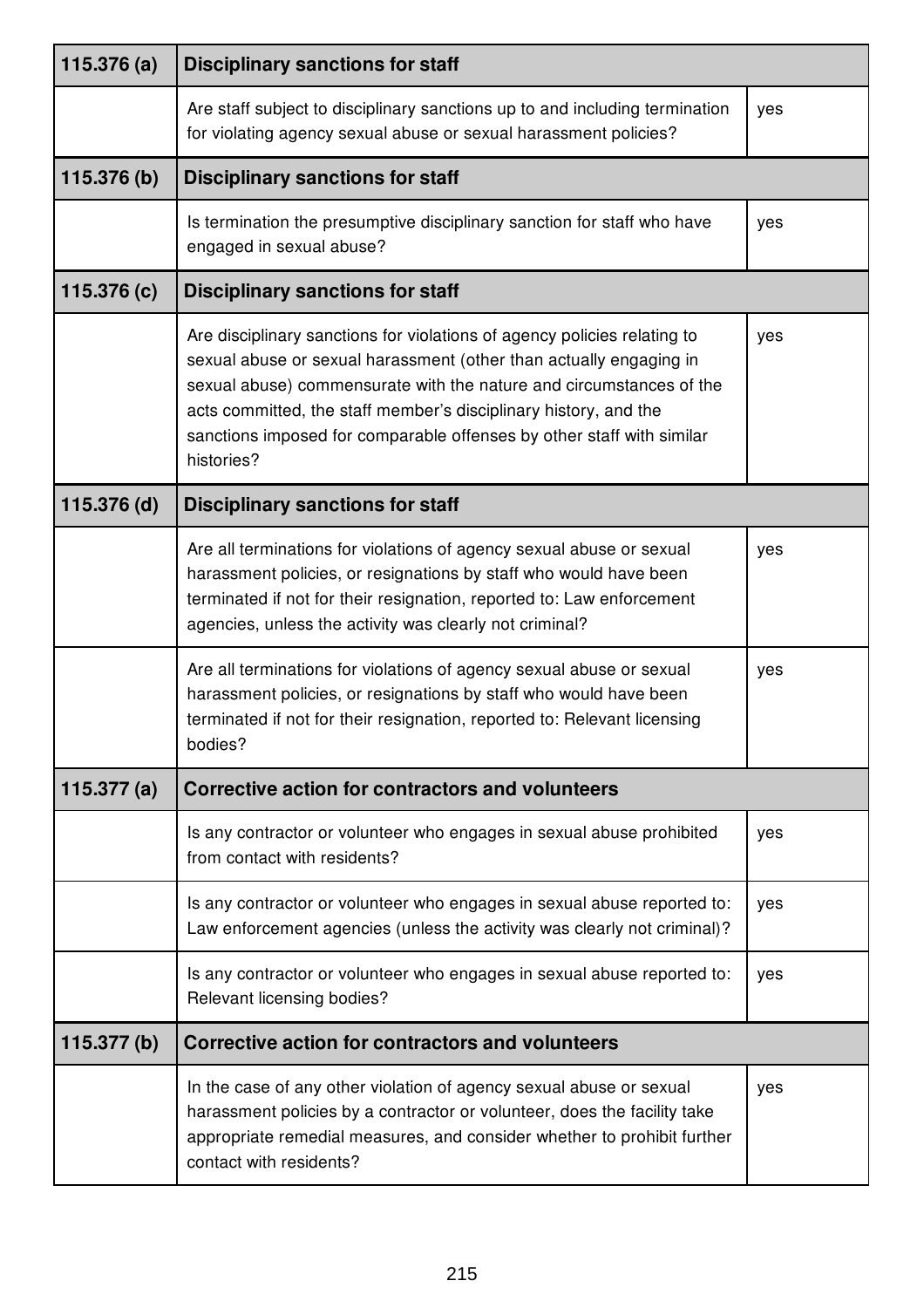| 115.378(a)  | Interventions and disciplinary sanctions for residents                                                                                                                                                                                                                                                     |     |
|-------------|------------------------------------------------------------------------------------------------------------------------------------------------------------------------------------------------------------------------------------------------------------------------------------------------------------|-----|
|             | Following an administrative finding that a resident engaged in resident-<br>on-resident sexual abuse, or following a criminal finding of guilt for<br>resident-on-resident sexual abuse, may residents be subject to<br>disciplinary sanctions only pursuant to a formal disciplinary process?             | yes |
| 115.378 (b) | Interventions and disciplinary sanctions for residents                                                                                                                                                                                                                                                     |     |
|             | Are disciplinary sanctions commensurate with the nature and<br>circumstances of the abuse committed, the resident's disciplinary history,<br>and the sanctions imposed for comparable offenses by other residents<br>with similar histories?                                                               | yes |
|             | In the event a disciplinary sanction results in the isolation of a resident,<br>does the agency ensure the resident is not denied daily large-muscle<br>exercise?                                                                                                                                          | yes |
|             | In the event a disciplinary sanction results in the isolation of a resident,<br>does the agency ensure the resident is not denied access to any legally<br>required educational programming or special education services?                                                                                 | yes |
|             | In the event a disciplinary sanction results in the isolation of a resident,<br>does the agency ensure the resident receives daily visits from a medical<br>or mental health care clinician?                                                                                                               | yes |
|             | In the event a disciplinary sanction results in the isolation of a resident,<br>does the resident also have access to other programs and work<br>opportunities to the extent possible?                                                                                                                     | yes |
| 115.378 (c) | Interventions and disciplinary sanctions for residents                                                                                                                                                                                                                                                     |     |
|             | When determining what types of sanction, if any, should be imposed,<br>does the disciplinary process consider whether a resident's mental<br>disabilities or mental illness contributed to his or her behavior?                                                                                            | yes |
| 115.378 (d) | Interventions and disciplinary sanctions for residents                                                                                                                                                                                                                                                     |     |
|             | If the facility offers therapy, counseling, or other interventions designed<br>to address and correct underlying reasons or motivations for the abuse,<br>does the facility consider whether to offer the offending resident<br>participation in such interventions?                                       | yes |
|             | If the agency requires participation in such interventions as a condition of<br>access to any rewards-based behavior management system or other<br>behavior-based incentives, does it always refrain from requiring such<br>participation as a condition to accessing general programming or<br>education? | yes |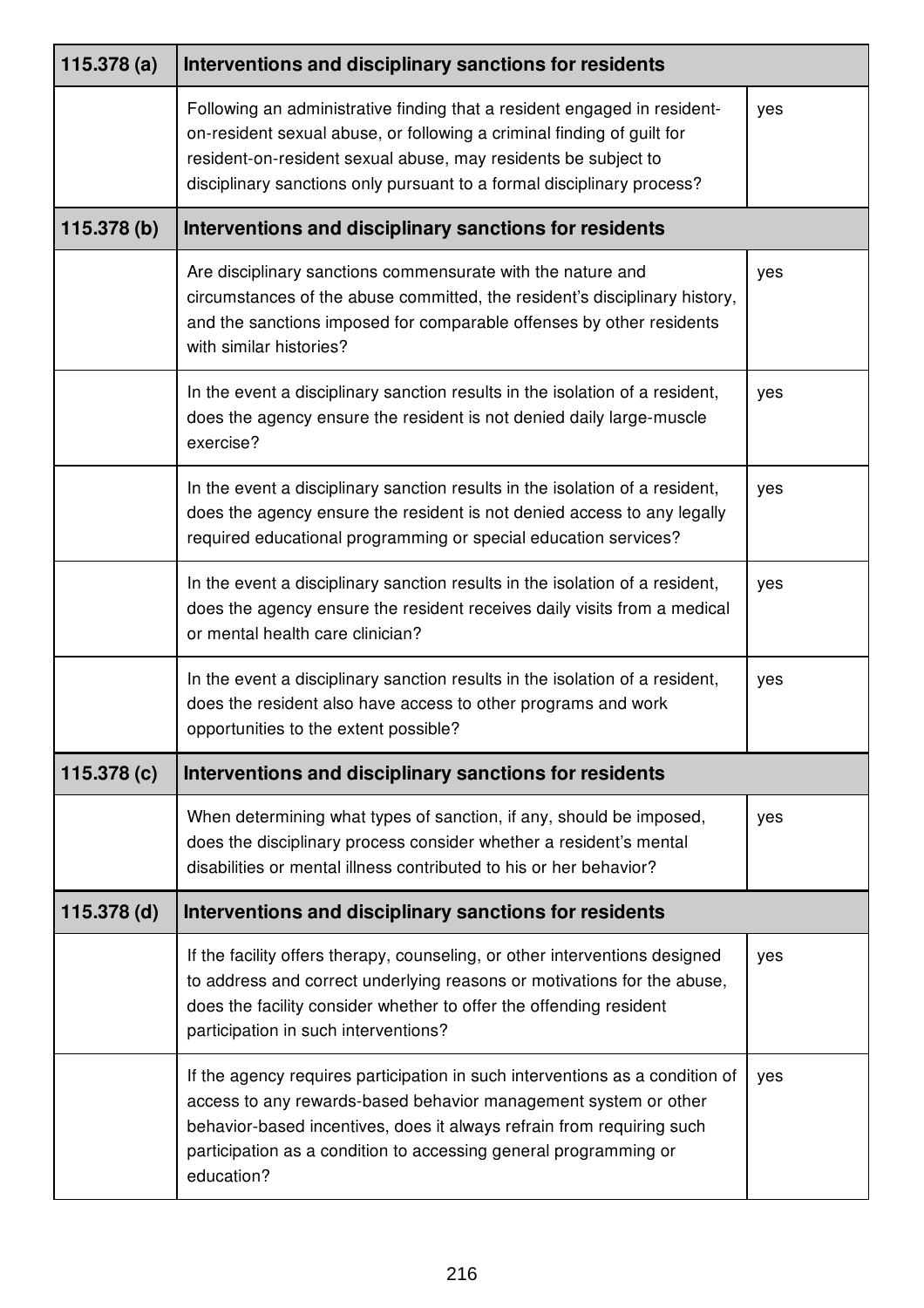| 115.378 (e)   | Interventions and disciplinary sanctions for residents                                                                                                                                                                                                                                                                                                                                                       |     |
|---------------|--------------------------------------------------------------------------------------------------------------------------------------------------------------------------------------------------------------------------------------------------------------------------------------------------------------------------------------------------------------------------------------------------------------|-----|
|               | Does the agency discipline a resident for sexual contact with staff only<br>upon a finding that the staff member did not consent to such contact?                                                                                                                                                                                                                                                            | yes |
| 115.378 (f)   | Interventions and disciplinary sanctions for residents                                                                                                                                                                                                                                                                                                                                                       |     |
|               | For the purpose of disciplinary action, does a report of sexual abuse<br>made in good faith based upon a reasonable belief that the alleged<br>conduct occurred NOT constitute falsely reporting an incident or lying,<br>even if an investigation does not establish evidence sufficient to<br>substantiate the allegation?                                                                                 | yes |
| 115.378 (g)   | Interventions and disciplinary sanctions for residents                                                                                                                                                                                                                                                                                                                                                       |     |
|               | Does the agency always refrain from considering non-coercive sexual<br>activity between residents to be sexual abuse? (N/A if the agency does<br>not prohibit all sexual activity between residents.)                                                                                                                                                                                                        | yes |
| 115.381(a)    | Medical and mental health screenings; history of sexual abuse                                                                                                                                                                                                                                                                                                                                                |     |
|               | If the screening pursuant to $\S$ 115.341 indicates that a resident has<br>experienced prior sexual victimization, whether it occurred in an<br>institutional setting or in the community, do staff ensure that the resident<br>is offered a follow-up meeting with a medical or mental health<br>practitioner within 14 days of the intake screening?                                                       | yes |
| 115.381(b)    | Medical and mental health screenings; history of sexual abuse                                                                                                                                                                                                                                                                                                                                                |     |
|               | If the screening pursuant to $\S$ 115.341 indicates that a resident has<br>previously perpetrated sexual abuse, whether it occurred in an<br>institutional setting or in the community, do staff ensure that the resident<br>is offered a follow-up meeting with a mental health practitioner within 14<br>days of the intake screening?                                                                     | yes |
| 115.381(c)    | Medical and mental health screenings; history of sexual abuse                                                                                                                                                                                                                                                                                                                                                |     |
|               | Is any information related to sexual victimization or abusiveness that<br>occurred in an institutional setting strictly limited to medical and mental<br>health practitioners and other staff as necessary to inform treatment<br>plans and security management decisions, including housing, bed, work,<br>education, and program assignments, or as otherwise required by<br>Federal, State, or local law? | yes |
| $115.381$ (d) | Medical and mental health screenings; history of sexual abuse                                                                                                                                                                                                                                                                                                                                                |     |
|               | Do medical and mental health practitioners obtain informed consent from<br>residents before reporting information about prior sexual victimization<br>that did not occur in an institutional setting, unless the resident is under<br>the age of 18?                                                                                                                                                         | yes |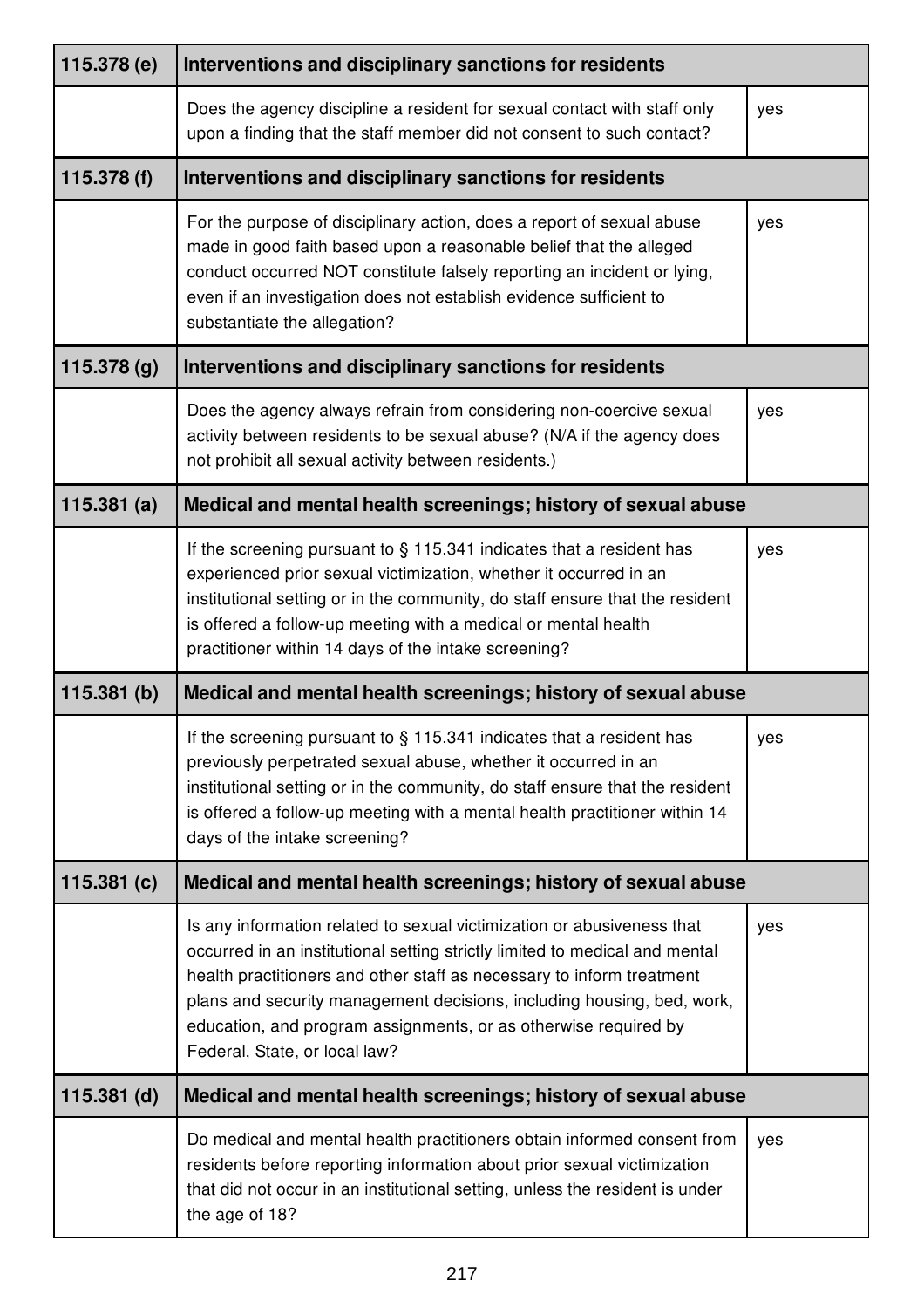| 115.382(a)  | Access to emergency medical and mental health services                                                                                                                                                                                                                           |     |
|-------------|----------------------------------------------------------------------------------------------------------------------------------------------------------------------------------------------------------------------------------------------------------------------------------|-----|
|             | Do resident victims of sexual abuse receive timely, unimpeded access to<br>emergency medical treatment and crisis intervention services, the nature<br>and scope of which are determined by medical and mental health<br>practitioners according to their professional judgment? | yes |
| 115.382(b)  | Access to emergency medical and mental health services                                                                                                                                                                                                                           |     |
|             | If no qualified medical or mental health practitioners are on duty at the<br>time a report of recent sexual abuse is made, do staff first responders<br>take preliminary steps to protect the victim pursuant to § 115.362?                                                      | yes |
|             | Do staff first responders immediately notify the appropriate medical and<br>mental health practitioners?                                                                                                                                                                         | yes |
| 115.382(c)  | Access to emergency medical and mental health services                                                                                                                                                                                                                           |     |
|             | Are resident victims of sexual abuse offered timely information about and<br>timely access to emergency contraception and sexually transmitted<br>infections prophylaxis, in accordance with professionally accepted<br>standards of care, where medically appropriate?          | yes |
| 115.382 (d) | Access to emergency medical and mental health services                                                                                                                                                                                                                           |     |
|             | Are treatment services provided to the victim without financial cost and<br>regardless of whether the victim names the abuser or cooperates with<br>any investigation arising out of the incident?                                                                               | yes |
| 115.383(a)  | Ongoing medical and mental health care for sexual abuse victims and<br>abusers                                                                                                                                                                                                   |     |
|             | Does the facility offer medical and mental health evaluation and, as<br>appropriate, treatment to all residents who have been victimized by<br>sexual abuse in any prison, jail, lockup, or juvenile facility?                                                                   | yes |
| 115.383(b)  | Ongoing medical and mental health care for sexual abuse victims and<br>abusers                                                                                                                                                                                                   |     |
|             | Does the evaluation and treatment of such victims include, as<br>appropriate, follow-up services, treatment plans, and, when necessary,<br>referrals for continued care following their transfer to, or placement in,<br>other facilities, or their release from custody?        | yes |
| 115.383(c)  | Ongoing medical and mental health care for sexual abuse victims and<br>abusers                                                                                                                                                                                                   |     |
|             | Does the facility provide such victims with medical and mental health<br>services consistent with the community level of care?                                                                                                                                                   | yes |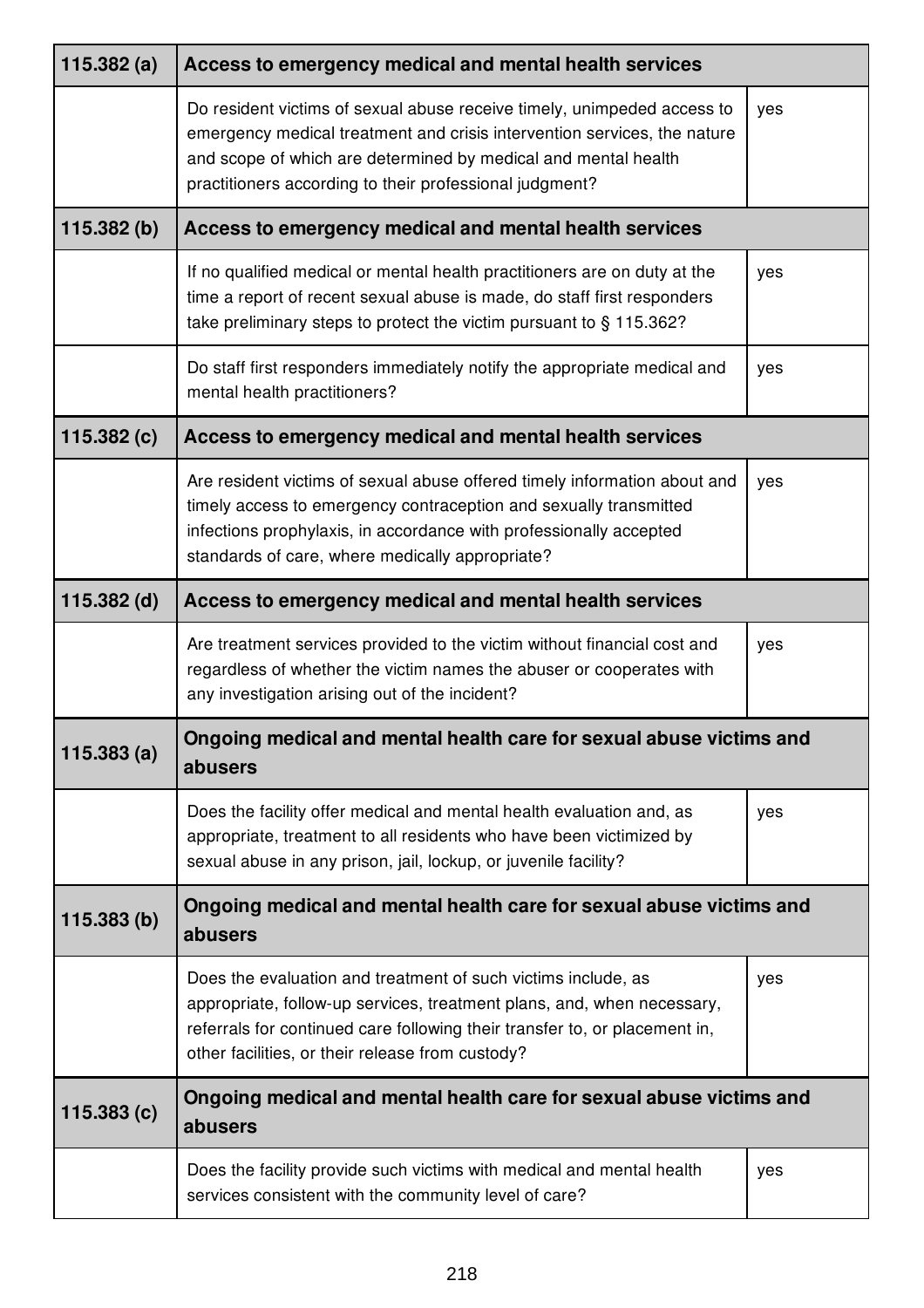| $115.383$ (d) | Ongoing medical and mental health care for sexual abuse victims and<br>abusers                                                                                                                                                                         |     |
|---------------|--------------------------------------------------------------------------------------------------------------------------------------------------------------------------------------------------------------------------------------------------------|-----|
|               | Are resident victims of sexually abusive vaginal penetration while<br>incarcerated offered pregnancy tests? (N/A if all-male facility.)                                                                                                                | yes |
| 115.383 (e)   | Ongoing medical and mental health care for sexual abuse victims and<br>abusers                                                                                                                                                                         |     |
|               | If pregnancy results from the conduct described in paragraph §<br>115.383(d), do such victims receive timely and comprehensive<br>information about and timely access to all lawful pregnancy-related<br>medical services? (N/A if all-male facility.) | yes |
| 115.383(f)    | Ongoing medical and mental health care for sexual abuse victims and<br>abusers                                                                                                                                                                         |     |
|               | Are resident victims of sexual abuse while incarcerated offered tests for<br>sexually transmitted infections as medically appropriate?                                                                                                                 | yes |
| 115.383 (g)   | Ongoing medical and mental health care for sexual abuse victims and<br>abusers                                                                                                                                                                         |     |
|               | Are treatment services provided to the victim without financial cost and<br>regardless of whether the victim names the abuser or cooperates with<br>any investigation arising out of the incident?                                                     | yes |
| 115.383(h)    | Ongoing medical and mental health care for sexual abuse victims and<br>abusers                                                                                                                                                                         |     |
|               | Does the facility attempt to conduct a mental health evaluation of all<br>known resident-on-resident abusers within 60 days of learning of such<br>abuse history and offer treatment when deemed appropriate by mental<br>health practitioners?        | yes |
| 115.386(a)    | <b>Sexual abuse incident reviews</b>                                                                                                                                                                                                                   |     |
|               | Does the facility conduct a sexual abuse incident review at the<br>conclusion of every sexual abuse investigation, including where the<br>allegation has not been substantiated, unless the allegation has been<br>determined to be unfounded?         | yes |
| 115.386 (b)   | <b>Sexual abuse incident reviews</b>                                                                                                                                                                                                                   |     |
|               | Does such review ordinarily occur within 30 days of the conclusion of the<br>investigation?                                                                                                                                                            | yes |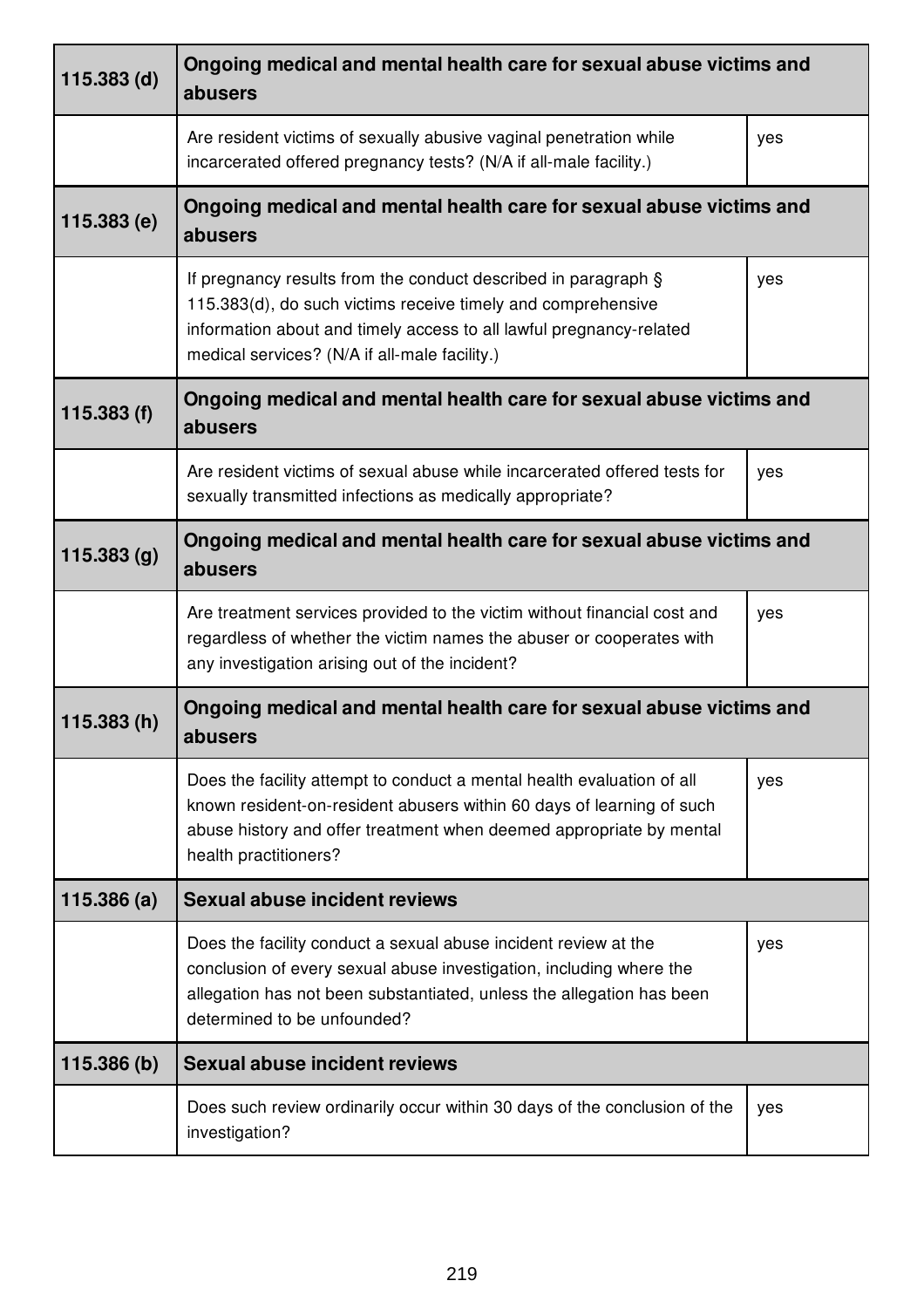| 115.386(c)    | <b>Sexual abuse incident reviews</b>                                                                                                                                                                                                                                                    |     |
|---------------|-----------------------------------------------------------------------------------------------------------------------------------------------------------------------------------------------------------------------------------------------------------------------------------------|-----|
|               | Does the review team include upper-level management officials, with<br>input from line supervisors, investigators, and medical or mental health<br>practitioners?                                                                                                                       | yes |
| $115.386$ (d) | <b>Sexual abuse incident reviews</b>                                                                                                                                                                                                                                                    |     |
|               | Does the review team: Consider whether the allegation or investigation<br>indicates a need to change policy or practice to better prevent, detect, or<br>respond to sexual abuse?                                                                                                       | yes |
|               | Does the review team: Consider whether the incident or allegation was<br>motivated by race; ethnicity; gender identity; lesbian, gay, bisexual,<br>transgender, or intersex identification, status, or perceived status; gang<br>affiliation; or other group dynamics at the facility?  | yes |
|               | Does the review team: Examine the area in the facility where the incident<br>allegedly occurred to assess whether physical barriers in the area may<br>enable abuse?                                                                                                                    | yes |
|               | Does the review team: Assess the adequacy of staffing levels in that<br>area during different shifts?                                                                                                                                                                                   | yes |
|               | Does the review team: Assess whether monitoring technology should be<br>deployed or augmented to supplement supervision by staff?                                                                                                                                                       | yes |
|               | Does the review team: Prepare a report of its findings, including but not<br>necessarily limited to determinations made pursuant to §§ 115.386(d)<br>$(1)-(d)(5)$ , and any recommendations for improvement and submit such<br>report to the facility head and PREA compliance manager? | yes |
| 115.386(e)    | <b>Sexual abuse incident reviews</b>                                                                                                                                                                                                                                                    |     |
|               | Does the facility implement the recommendations for improvement, or<br>document its reasons for not doing so?                                                                                                                                                                           | yes |
| 115.387(a)    | <b>Data collection</b>                                                                                                                                                                                                                                                                  |     |
|               | Does the agency collect accurate, uniform data for every allegation of<br>sexual abuse at facilities under its direct control using a standardized<br>instrument and set of definitions?                                                                                                | yes |
| 115.387(b)    | <b>Data collection</b>                                                                                                                                                                                                                                                                  |     |
|               | Does the agency aggregate the incident-based sexual abuse data at<br>least annually?                                                                                                                                                                                                    | yes |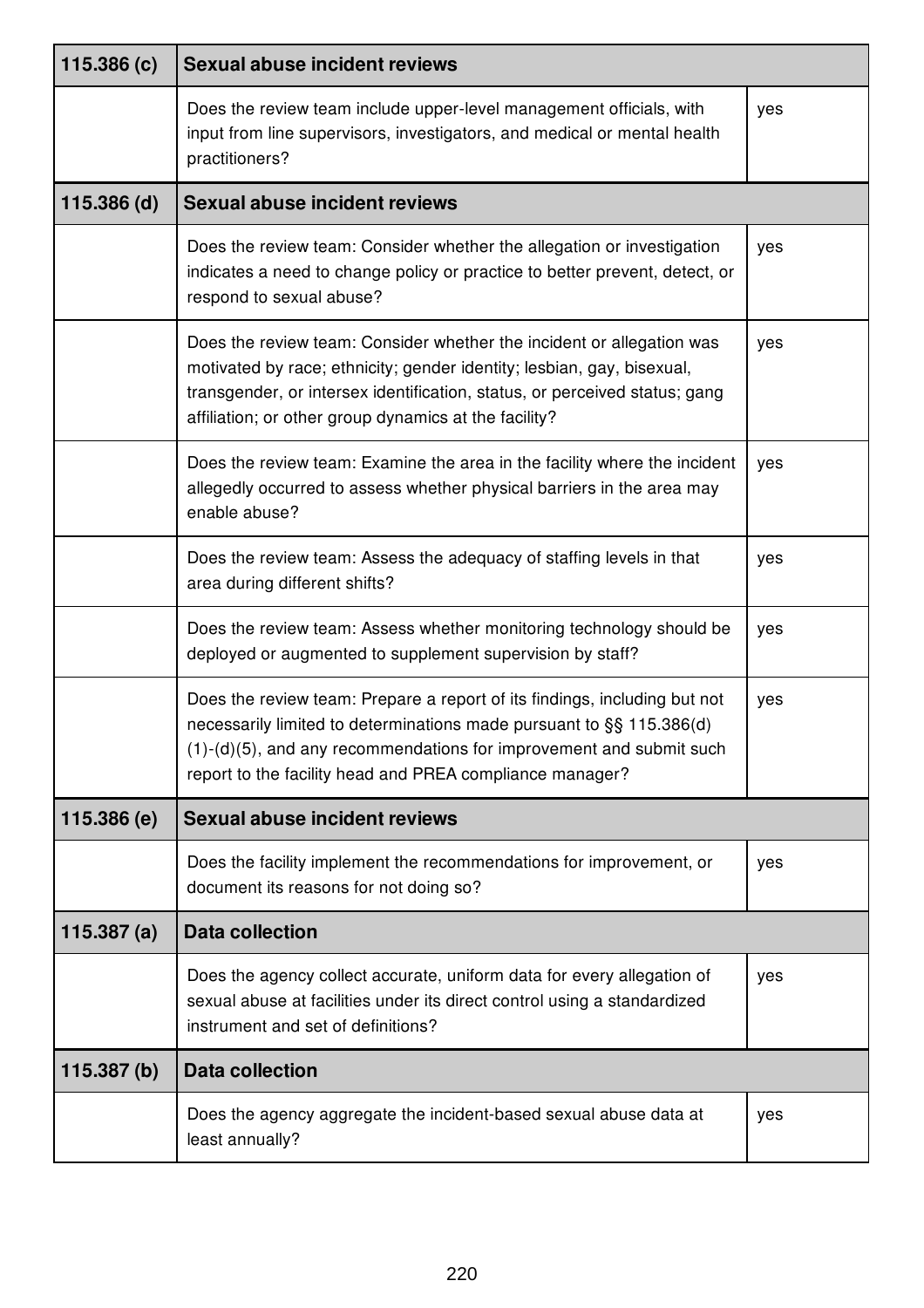| 115.387 $(c)$ | <b>Data collection</b>                                                                                                                                                                                                                                                                                                                                                  |     |
|---------------|-------------------------------------------------------------------------------------------------------------------------------------------------------------------------------------------------------------------------------------------------------------------------------------------------------------------------------------------------------------------------|-----|
|               | Does the incident-based data include, at a minimum, the data necessary<br>to answer all questions from the most recent version of the Survey of<br>Sexual Violence conducted by the Department of Justice?                                                                                                                                                              | yes |
| $115.387$ (d) | <b>Data collection</b>                                                                                                                                                                                                                                                                                                                                                  |     |
|               | Does the agency maintain, review, and collect data as needed from all<br>available incident-based documents, including reports, investigation files,<br>and sexual abuse incident reviews?                                                                                                                                                                              | yes |
| 115.387 (e)   | <b>Data collection</b>                                                                                                                                                                                                                                                                                                                                                  |     |
|               | Does the agency also obtain incident-based and aggregated data from<br>every private facility with which it contracts for the confinement of its<br>residents? (N/A if agency does not contract for the confinement of its<br>residents.)                                                                                                                               | yes |
| 115.387 (f)   | <b>Data collection</b>                                                                                                                                                                                                                                                                                                                                                  |     |
|               | Does the agency, upon request, provide all such data from the previous<br>calendar year to the Department of Justice no later than June 30? (N/A if<br>DOJ has not requested agency data.)                                                                                                                                                                              | na  |
| 115.388(a)    | Data review for corrective action                                                                                                                                                                                                                                                                                                                                       |     |
|               | Does the agency review data collected and aggregated pursuant to §<br>115.387 in order to assess and improve the effectiveness of its sexual<br>abuse prevention, detection, and response policies, practices, and<br>training, including by: Identifying problem areas?                                                                                                | yes |
|               | Does the agency review data collected and aggregated pursuant to §<br>115.387 in order to assess and improve the effectiveness of its sexual<br>abuse prevention, detection, and response policies, practices, and<br>training, including by: Taking corrective action on an ongoing basis?                                                                             | yes |
|               | Does the agency review data collected and aggregated pursuant to §<br>115.387 in order to assess and improve the effectiveness of its sexual<br>abuse prevention, detection, and response policies, practices, and<br>training, including by: Preparing an annual report of its findings and<br>corrective actions for each facility, as well as the agency as a whole? | yes |
| 115.388 (b)   | Data review for corrective action                                                                                                                                                                                                                                                                                                                                       |     |
|               | Does the agency's annual report include a comparison of the current<br>year's data and corrective actions with those from prior years and<br>provide an assessment of the agency's progress in addressing sexual<br>abuse?                                                                                                                                              | yes |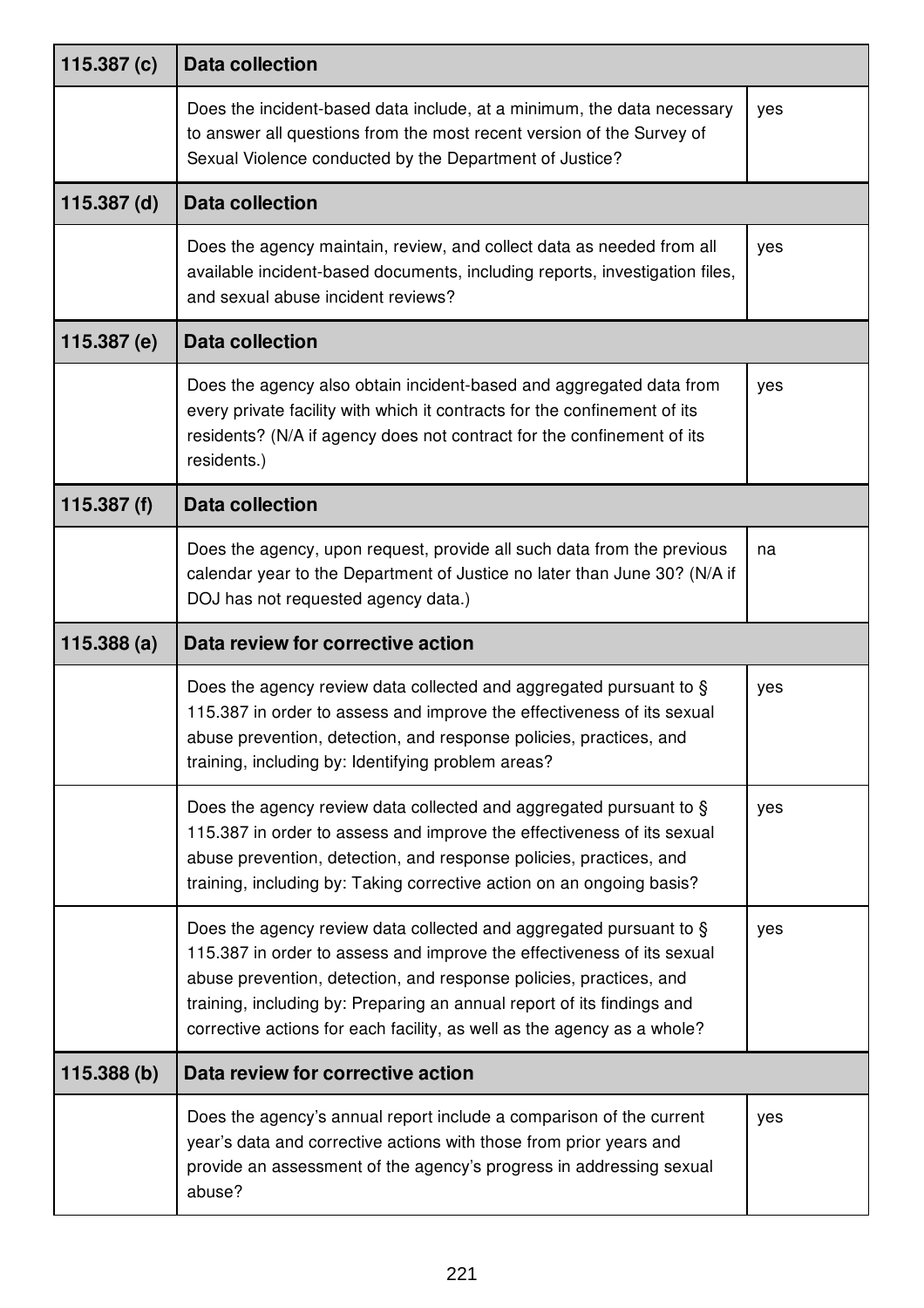| 115.388 (c)   | Data review for corrective action                                                                                                                                                                                                                                                                                                 |     |
|---------------|-----------------------------------------------------------------------------------------------------------------------------------------------------------------------------------------------------------------------------------------------------------------------------------------------------------------------------------|-----|
|               | Is the agency's annual report approved by the agency head and made<br>readily available to the public through its website or, if it does not have<br>one, through other means?                                                                                                                                                    | yes |
| $115.388$ (d) | Data review for corrective action                                                                                                                                                                                                                                                                                                 |     |
|               | Does the agency indicate the nature of the material redacted where it<br>redacts specific material from the reports when publication would<br>present a clear and specific threat to the safety and security of a facility?                                                                                                       | yes |
| 115.389(a)    | Data storage, publication, and destruction                                                                                                                                                                                                                                                                                        |     |
|               | Does the agency ensure that data collected pursuant to § 115.387 are<br>securely retained?                                                                                                                                                                                                                                        | yes |
| 115.389(b)    | Data storage, publication, and destruction                                                                                                                                                                                                                                                                                        |     |
|               | Does the agency make all aggregated sexual abuse data, from facilities<br>under its direct control and private facilities with which it contracts,<br>readily available to the public at least annually through its website or, if it<br>does not have one, through other means?                                                  | yes |
| 115.389(c)    | Data storage, publication, and destruction                                                                                                                                                                                                                                                                                        |     |
|               | Does the agency remove all personal identifiers before making<br>aggregated sexual abuse data publicly available?                                                                                                                                                                                                                 | yes |
| $115.389$ (d) | Data storage, publication, and destruction                                                                                                                                                                                                                                                                                        |     |
|               | Does the agency maintain sexual abuse data collected pursuant to §<br>115.387 for at least 10 years after the date of the initial collection, unless<br>Federal, State, or local law requires otherwise?                                                                                                                          | yes |
| 115.401 $(a)$ | <b>Frequency and scope of audits</b>                                                                                                                                                                                                                                                                                              |     |
|               | During the prior three-year audit period, did the agency ensure that each<br>facility operated by the agency, or by a private organization on behalf of<br>the agency, was audited at least once? (Note: The response here is<br>purely informational. A "no" response does not impact overall<br>compliance with this standard.) | yes |